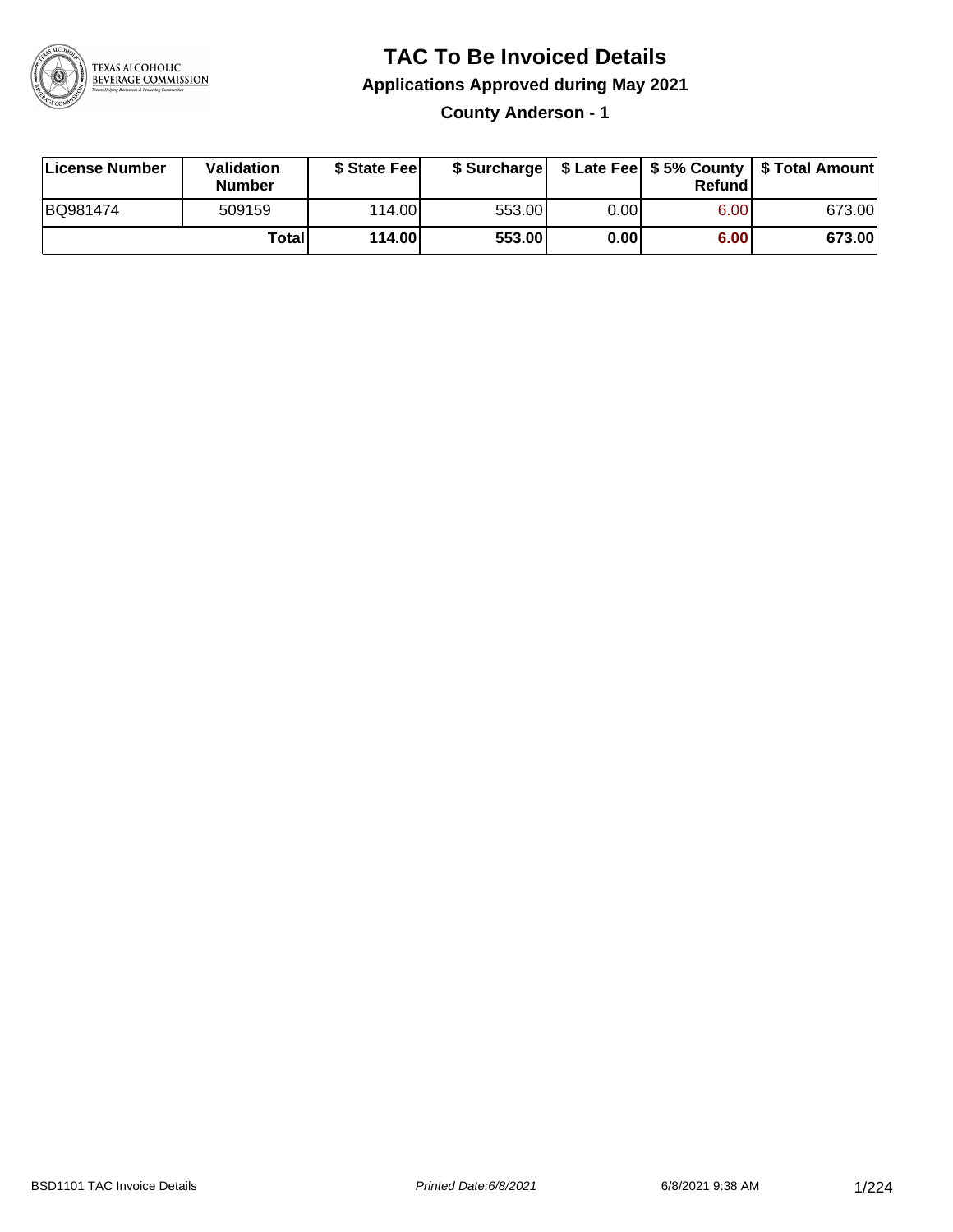

#### **TAC To Be Invoiced Details Applications Approved during May 2021 County Angelina - 3**

| <b>License Number</b> | <b>Validation</b><br><b>Number</b> | \$ State Fee | \$ Surcharge | \$ Late Fee | \$5% County<br>Refund | \$ Total Amount |
|-----------------------|------------------------------------|--------------|--------------|-------------|-----------------------|-----------------|
| BQ1118239             | 7091                               | 114.00       | 553.00       | 0.00        | 6.00                  | 673.00          |
| BQ1118590             | 7092                               | 114.00       | 553.00       | 0.00        | 6.00                  | 673.00          |
| BQ980370              | 115097                             | 114.00       | 553.00       | 0.00        | 6.00                  | 673.00          |
| BQ1052849             | 115099                             | 114.00       | 553.00       | 0.00        | 6.00                  | 673.00          |
| BQ984324              | 117157                             | 114.00       | 553.00       | 0.00        | 6.00                  | 673.00          |
| BQ979949              | 117330                             | 114.00       | 553.00       | 0.00        | 6.00                  | 673.00          |
| BF1057262             | 120041                             | 114.00       | 553.00       | 0.00        | 6.00                  | 673.00          |
| BQ909465              | 509115                             | 114.00       | 553.00       | 0.00        | 6.00                  | 673.00          |
| BQ1051148             | 510926                             | 114.00       | 553.00       | 0.00        | 6.00                  | 673.00          |
| BG1052505             | 511970                             | 332.50       | 553.00       | 0.00        | 17.50                 | 903.00          |
| BP1052505             | 511970                             | 950.00       | 426.00       | 0.00        | 50.00                 | 1,426.00        |
|                       | <b>Total</b>                       | 2,308.50     | 5,956.00     | 0.00        | 121.50                | 8,386.00        |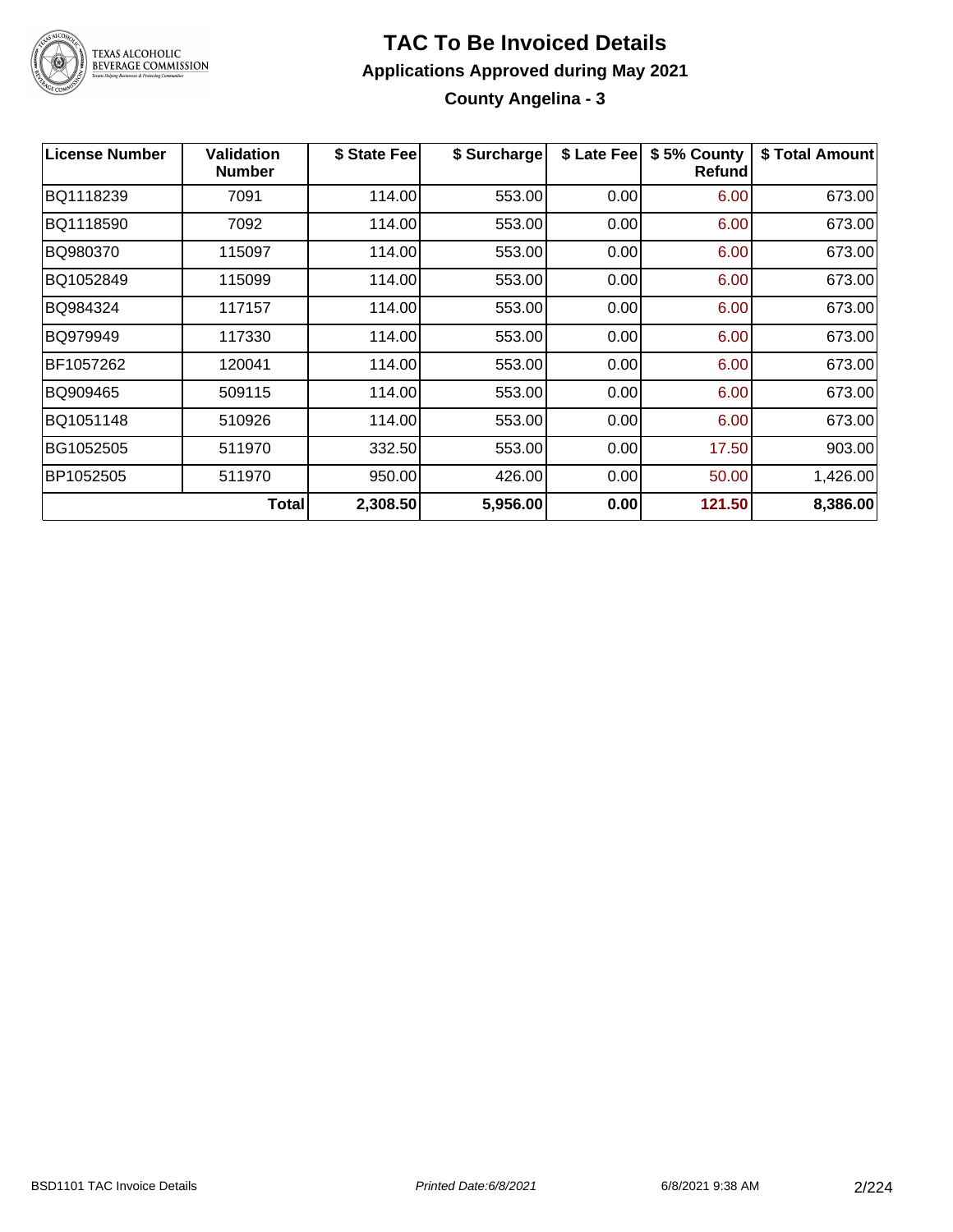

**County Aransas - 4**

| License Number   | Validation<br><b>Number</b> | \$ State Fee |        |      | Refundl | \$ Surcharge   \$ Late Fee   \$5% County   \$ Total Amount |
|------------------|-----------------------------|--------------|--------|------|---------|------------------------------------------------------------|
| <b>BF1118224</b> | 6508                        | 114.00       | 553.00 | 0.00 | 6.00    | 673.00                                                     |
|                  | Totall                      | 114.00       | 553.00 | 0.00 | 6.00    | 673.00                                                     |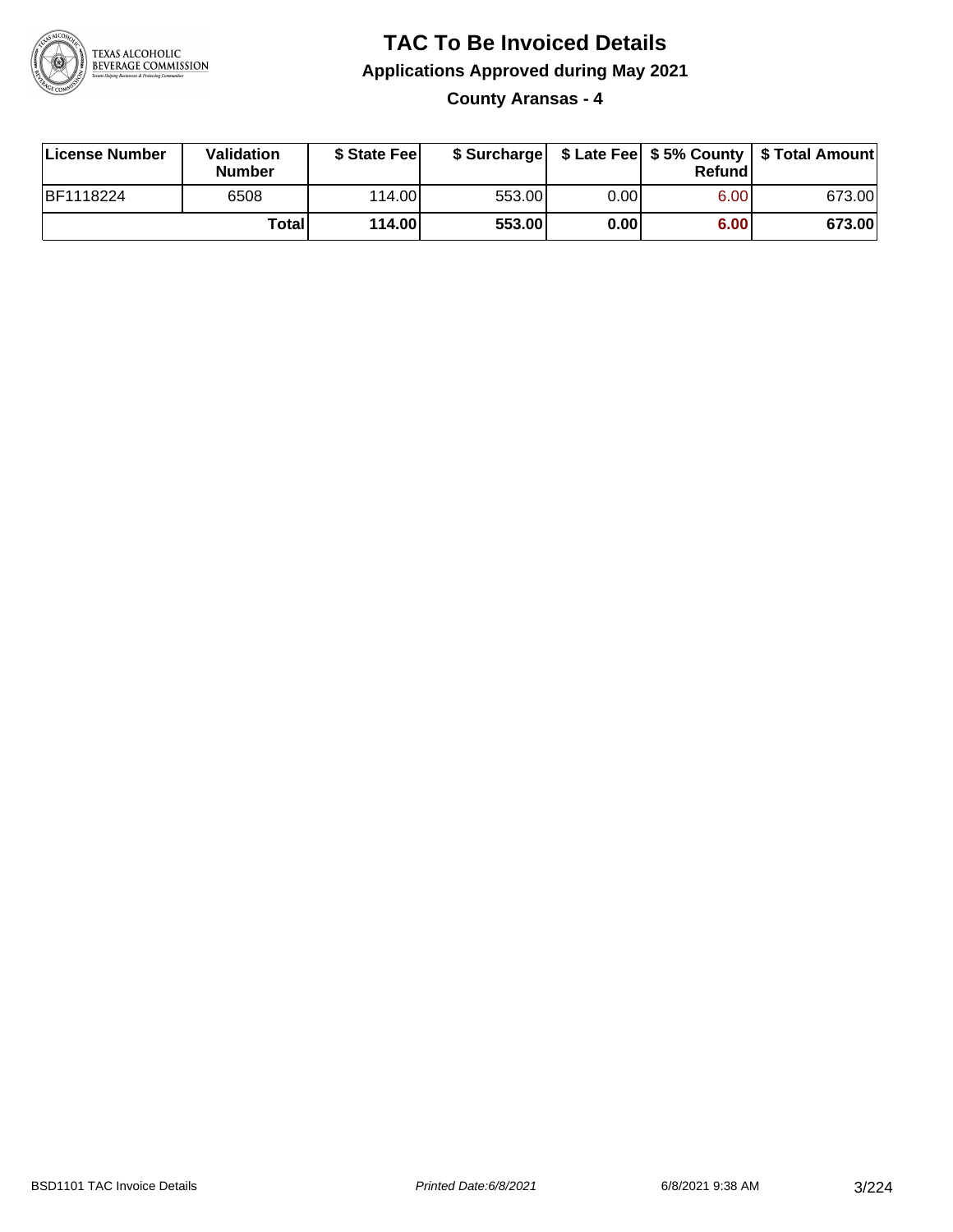

**County Archer - 5**

| License Number  | Validation<br><b>Number</b> | \$ State Feel |        |       | Refundl | \$ Surcharge   \$ Late Fee   \$5% County   \$ Total Amount |
|-----------------|-----------------------------|---------------|--------|-------|---------|------------------------------------------------------------|
| <b>BF841179</b> | 118856                      | 114.00        | 553.00 | 0.00  | 6.00    | 673.00                                                     |
|                 | Totall                      | 114.00        | 553.00 | 0.001 | 6.00    | 673.00                                                     |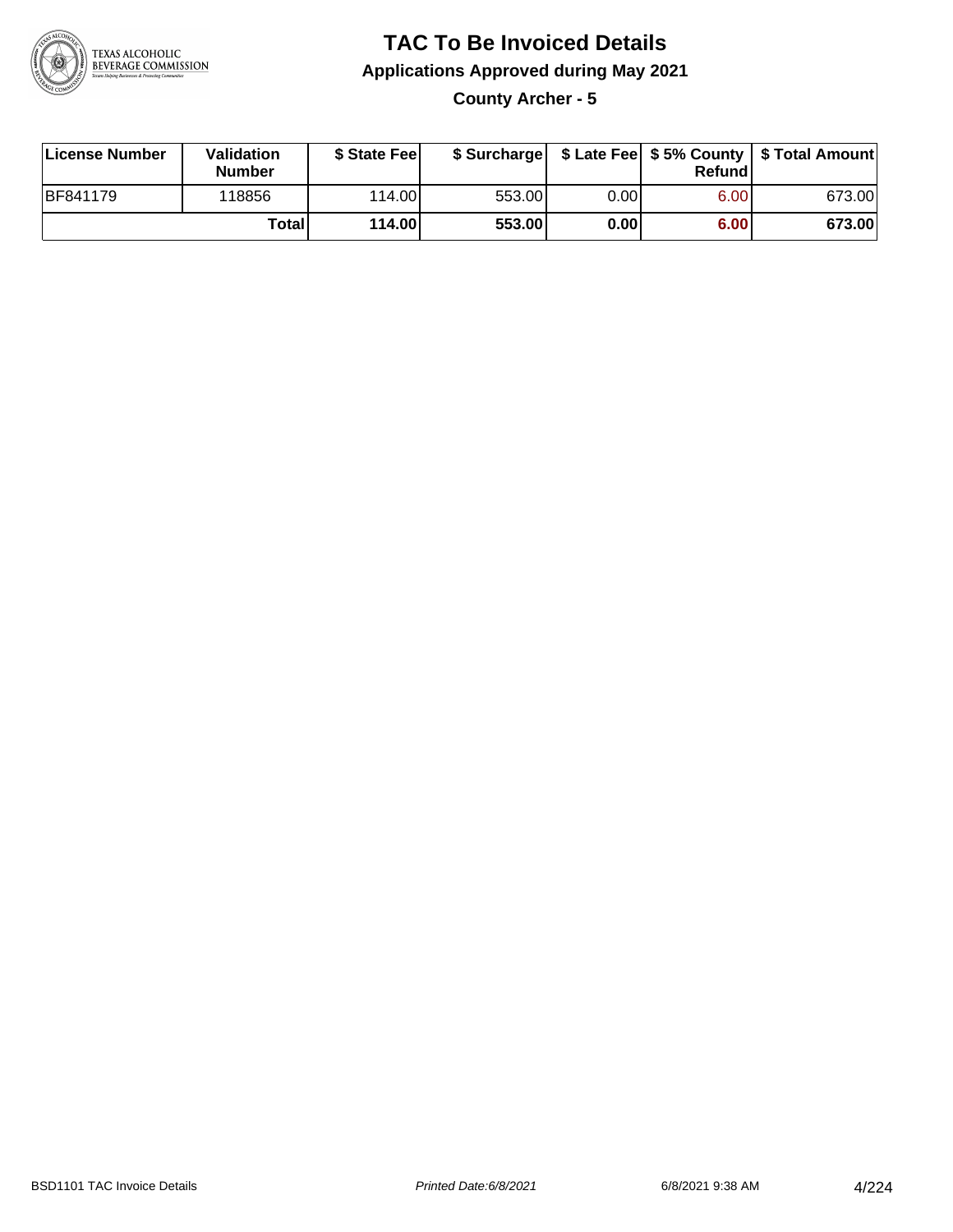

**County Atascosa - 7**

| License Number | Validation<br><b>Number</b> | \$ State Feel |        |      | Refundl | \$ Surcharge   \$ Late Fee   \$5% County   \$ Total Amount |
|----------------|-----------------------------|---------------|--------|------|---------|------------------------------------------------------------|
| BQ908839       | 119934                      | 114.00        | 553.00 | 0.00 | 6.00    | 673.00                                                     |
|                | Totall                      | 114.00        | 553.00 | 0.00 | 6.00    | 673.00                                                     |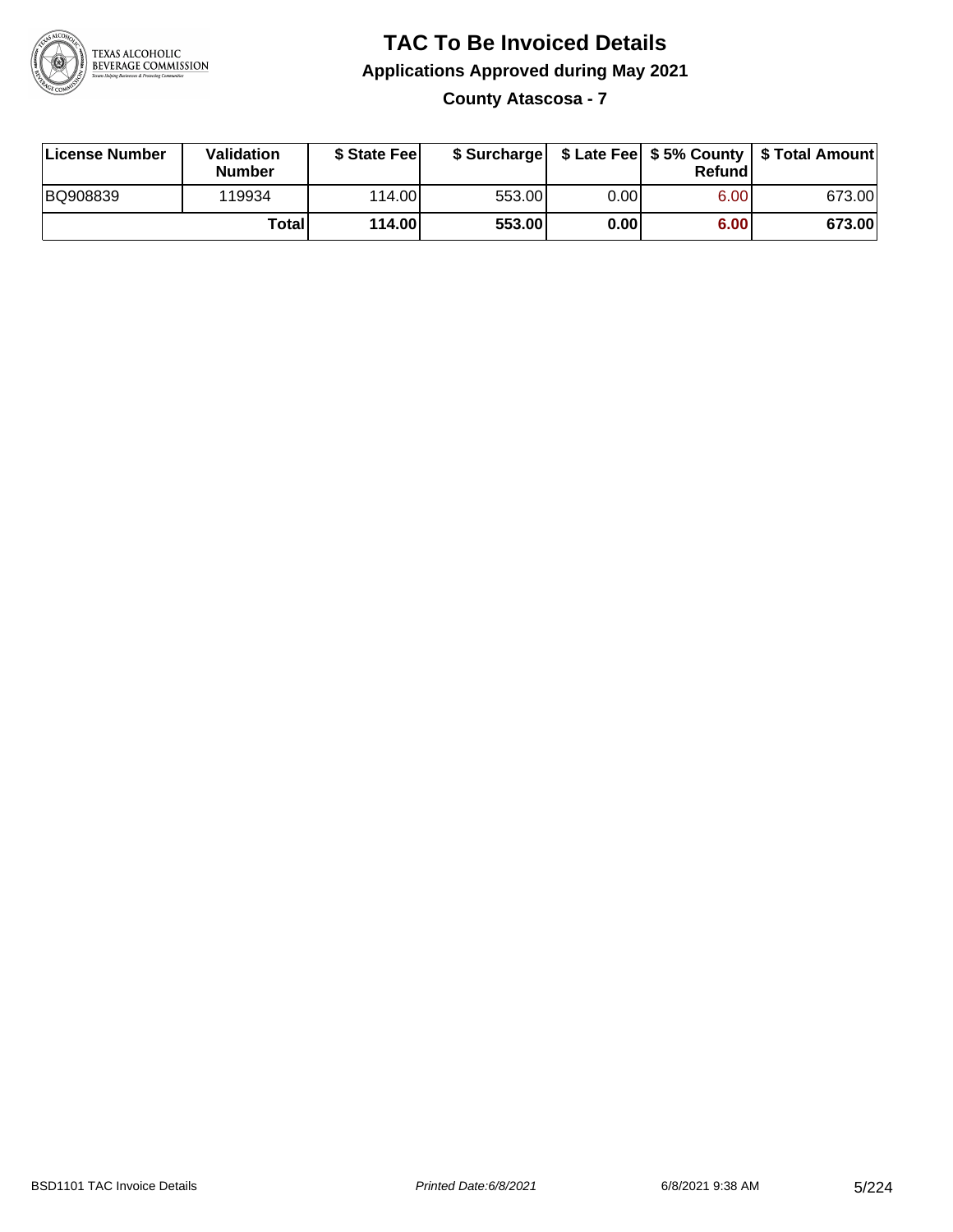

**County Austin - 8**

| <b>License Number</b> | <b>Validation</b><br><b>Number</b> | \$ State Fee | \$ Surcharge | \$ Late Fee | \$5% County<br>Refundl | \$ Total Amount |
|-----------------------|------------------------------------|--------------|--------------|-------------|------------------------|-----------------|
| BQ1050139             | 114328                             | 114.00       | 553.00       | 0.00        | 6.00                   | 673.00          |
| BG1055804             | 117497                             | 332.50       | 553.00       | 0.00        | 17.50                  | 903.00          |
| BG907645              | 118011                             | 332.50       | 553.00       | 0.00        | 17.50                  | 903.00          |
| BP907645              | 118011                             | 950.00       | 426.00       | 0.00        | 50.00                  | 1,426.00        |
| BG1118129             | 509629                             | 332.50       | 553.00       | 0.00        | 17.50                  | 903.00          |
| BQ1053766             | 511502                             | 114.00       | 553.00       | 0.00        | 6.00                   | 673.00          |
|                       | Total                              | 2,175.50     | 3,191.00     | 0.00        | 114.50                 | 5,481.00        |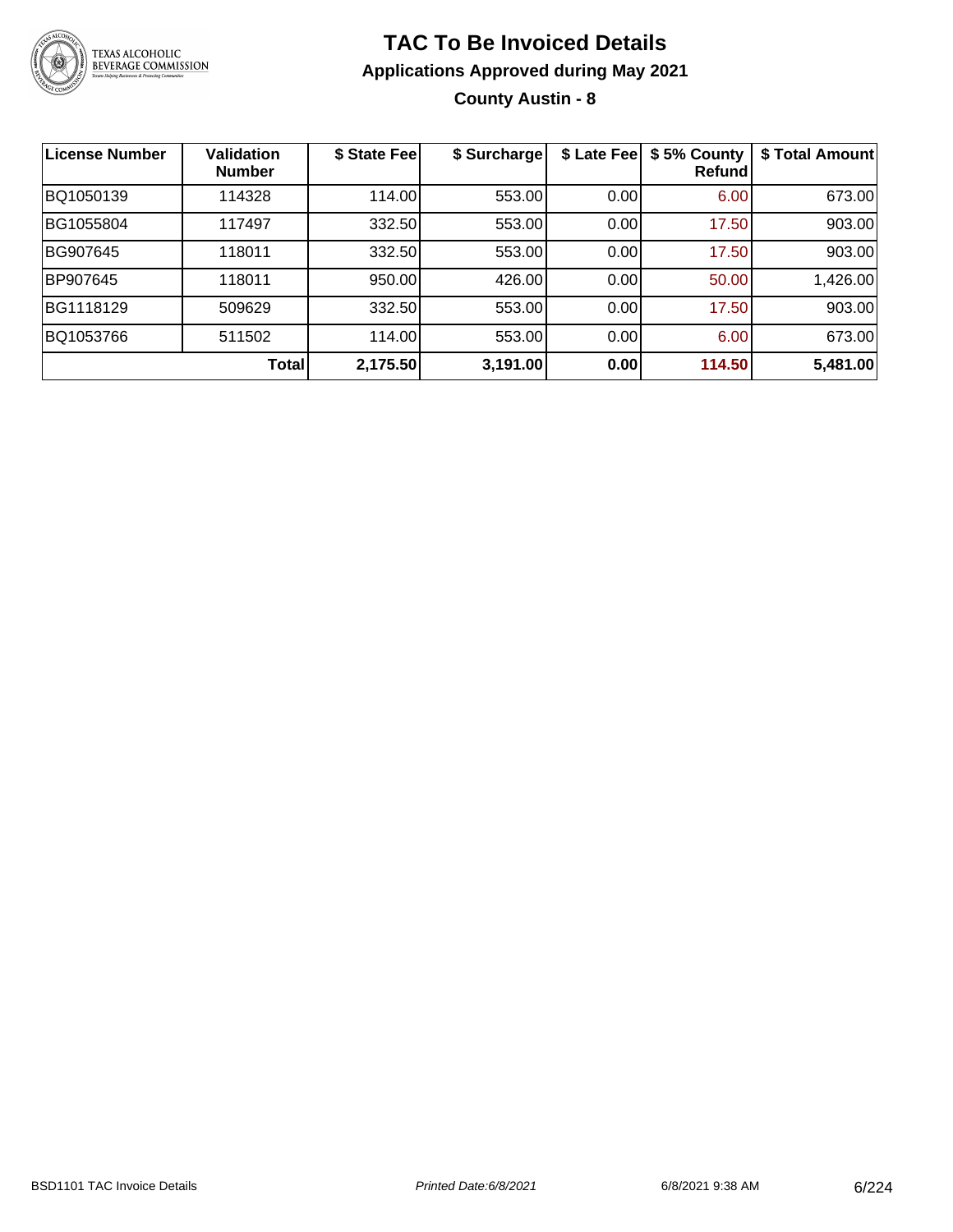

**County Bailey - 9**

| License Number | Validation<br><b>Number</b> | \$ State Feel |        |      | Refundl | \$ Surcharge   \$ Late Fee   \$5% County   \$ Total Amount |
|----------------|-----------------------------|---------------|--------|------|---------|------------------------------------------------------------|
| BQ912240       | 119306                      | 114.00        | 553.00 | 0.00 | 6.00    | 673.00                                                     |
|                | <b>Total</b>                | 114.00        | 553.00 | 0.00 | 6.00    | 673.00                                                     |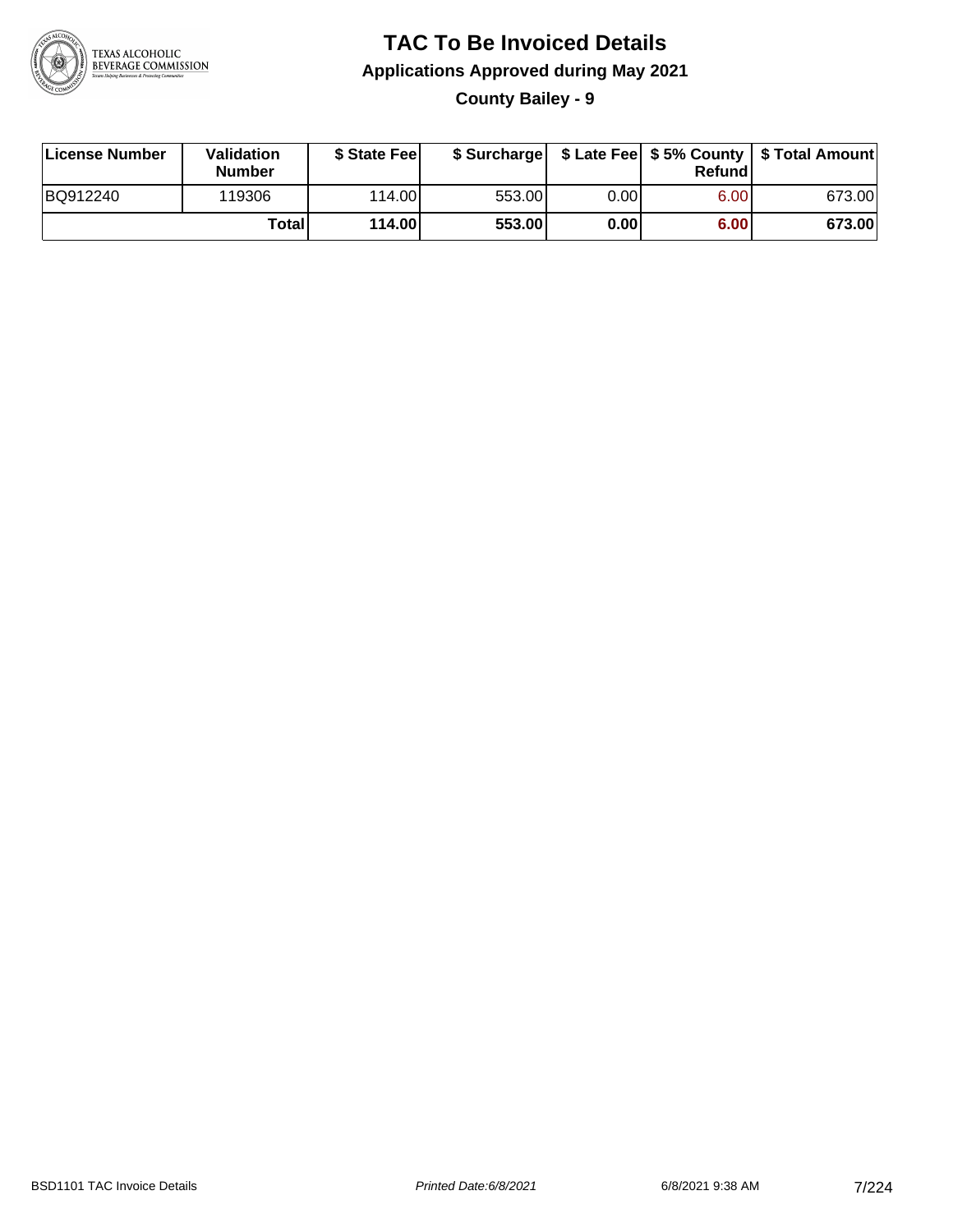

### **TAC To Be Invoiced Details Applications Approved during May 2021 County Bandera - 10**

| License Number | <b>Validation</b><br><b>Number</b> | \$ State Fee | \$ Surcharge |      | Refund | \$ Late Fee   \$5% County   \$ Total Amount |
|----------------|------------------------------------|--------------|--------------|------|--------|---------------------------------------------|
| BQ906268       | 118144                             | 114.00L      | 553.00       | 0.00 | 6.00   | 673.00                                      |
| BG1054641      | 118188                             | 332.50       | 553.00       | 0.00 | 17.50  | 903.00                                      |
|                | Total                              | 446.50       | 1,106.00     | 0.00 | 23.50  | 1,576.00                                    |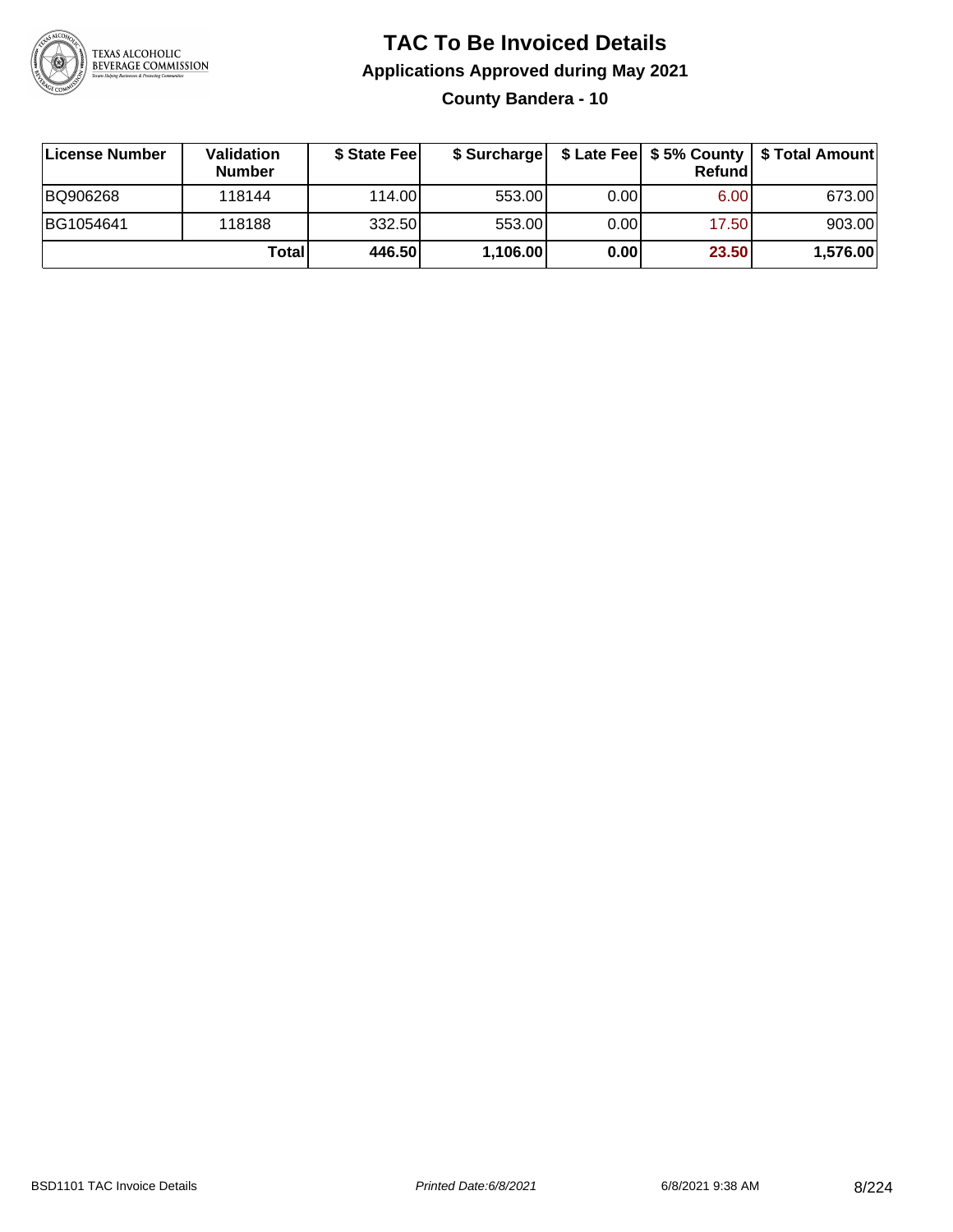

# TEXAS ALCOHOLIC<br>BEVERAGE COMMISSION

#### **TAC To Be Invoiced Details Applications Approved during May 2021 County Bastrop - 11**

| <b>License Number</b> | <b>Validation</b><br><b>Number</b> | \$ State Fee | \$ Surcharge | \$ Late Fee | \$5% County<br>Refund | \$ Total Amount |
|-----------------------|------------------------------------|--------------|--------------|-------------|-----------------------|-----------------|
| BQ1118136             | 6893                               | 114.00       | 553.00       | 0.00        | 6.00                  | 673.00          |
| BQ1118700             | 7405                               | 114.00       | 553.00       | 0.00        | 6.00                  | 673.00          |
| BG832316              | 114025                             | 332.50       | 553.00       | 0.00        | 17.50                 | 903.00          |
| BF1054318             | 116033                             | 114.00       | 553.00       | 0.00        | 6.00                  | 673.00          |
| BG980585              | 116511                             | 332.50       | 553.00       | 0.00        | 17.50                 | 903.00          |
| BG1051953             | 117222                             | 332.50       | 553.00       | 0.00        | 17.50                 | 903.00          |
| BQ983733              | 117278                             | 114.00       | 553.00       | 0.00        | 6.00                  | 673.00          |
| BF838723              | 117313                             | 114.00       | 553.00       | 0.00        | 6.00                  | 673.00          |
| BQ909957              | 117639                             | 114.00       | 553.00       | 0.00        | 6.00                  | 673.00          |
| BQ839704              | 118023                             | 114.00       | 553.00       | 0.00        | 6.00                  | 673.00          |
| BG1055184             | 118604                             | 332.50       | 553.00       | 0.00        | 17.50                 | 903.00          |
| BG983136              | 120209                             | 332.50       | 553.00       | 0.00        | 17.50                 | 903.00          |
| BQ839284              | 414554                             | 114.00       | 553.00       | 0.00        | 6.00                  | 673.00          |
| BQ977744              | 509234                             | 114.00       | 553.00       | 0.00        | 6.00                  | 673.00          |
|                       | <b>Total</b>                       | 2,688.50     | 7,742.00     | 0.00        | 141.50                | 10,572.00       |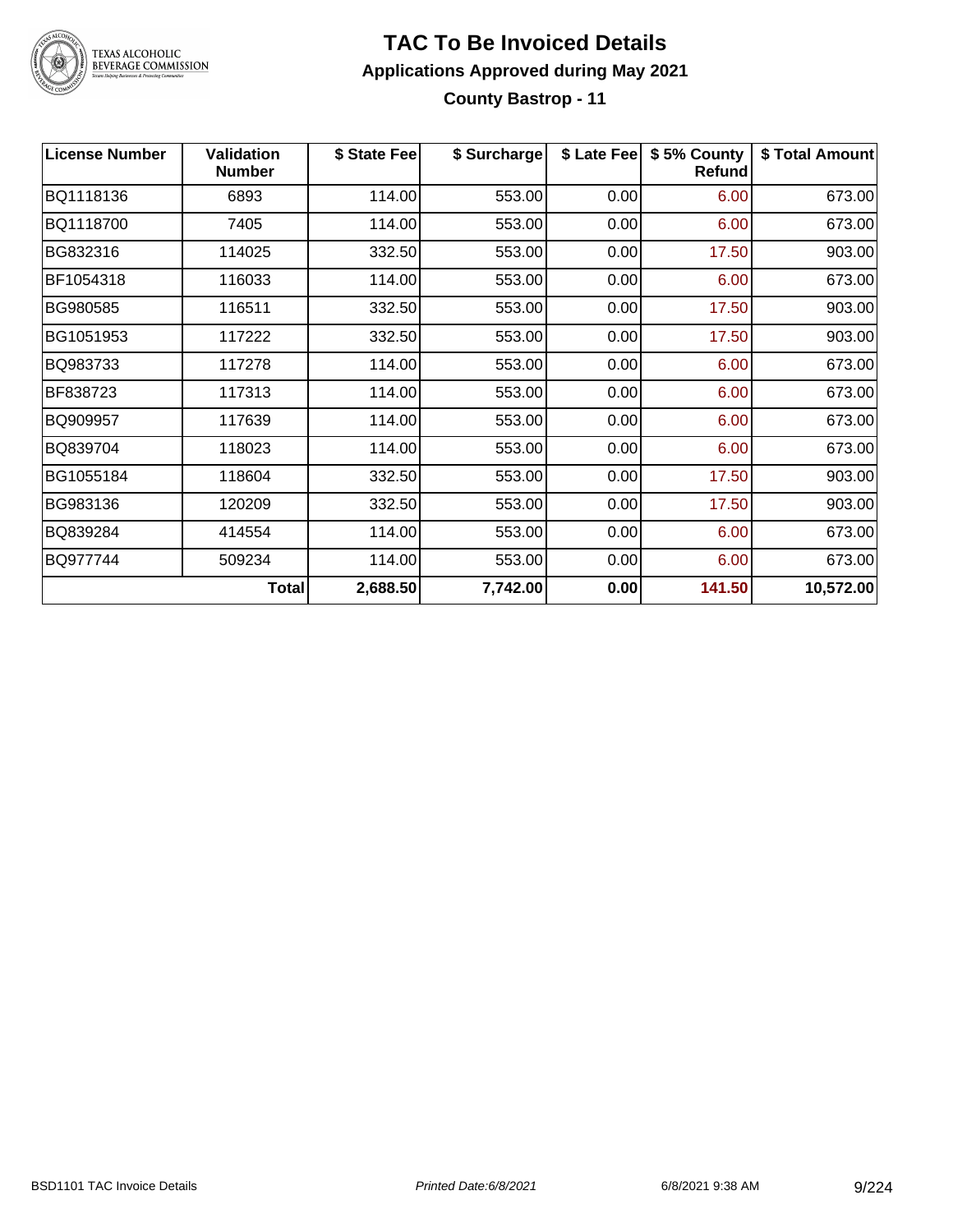

**County Bee - 13**

| License Number | <b>Validation</b><br><b>Number</b> | \$ State Fee | \$ Surcharge |      | \$ Late Fee   \$5% County  <br><b>Refund</b> | \$ Total Amount |
|----------------|------------------------------------|--------------|--------------|------|----------------------------------------------|-----------------|
| BQ1052721      | 114747                             | 114.00L      | 553.00       | 0.00 | 6.00                                         | 673.00          |
| BQ980125       | 510982                             | 114.00       | 553.00       | 0.00 | 6.00                                         | 673.00          |
| BQ980307       | 510983                             | 114.00L      | 553.00       | 0.00 | 6.00                                         | 673.00          |
| BQ980115       | 510984                             | 114.00       | 553.00       | 0.00 | 6.00                                         | 673.00          |
|                | Total                              | 456.00       | 2,212.00     | 0.00 | 24.00                                        | 2,692.00        |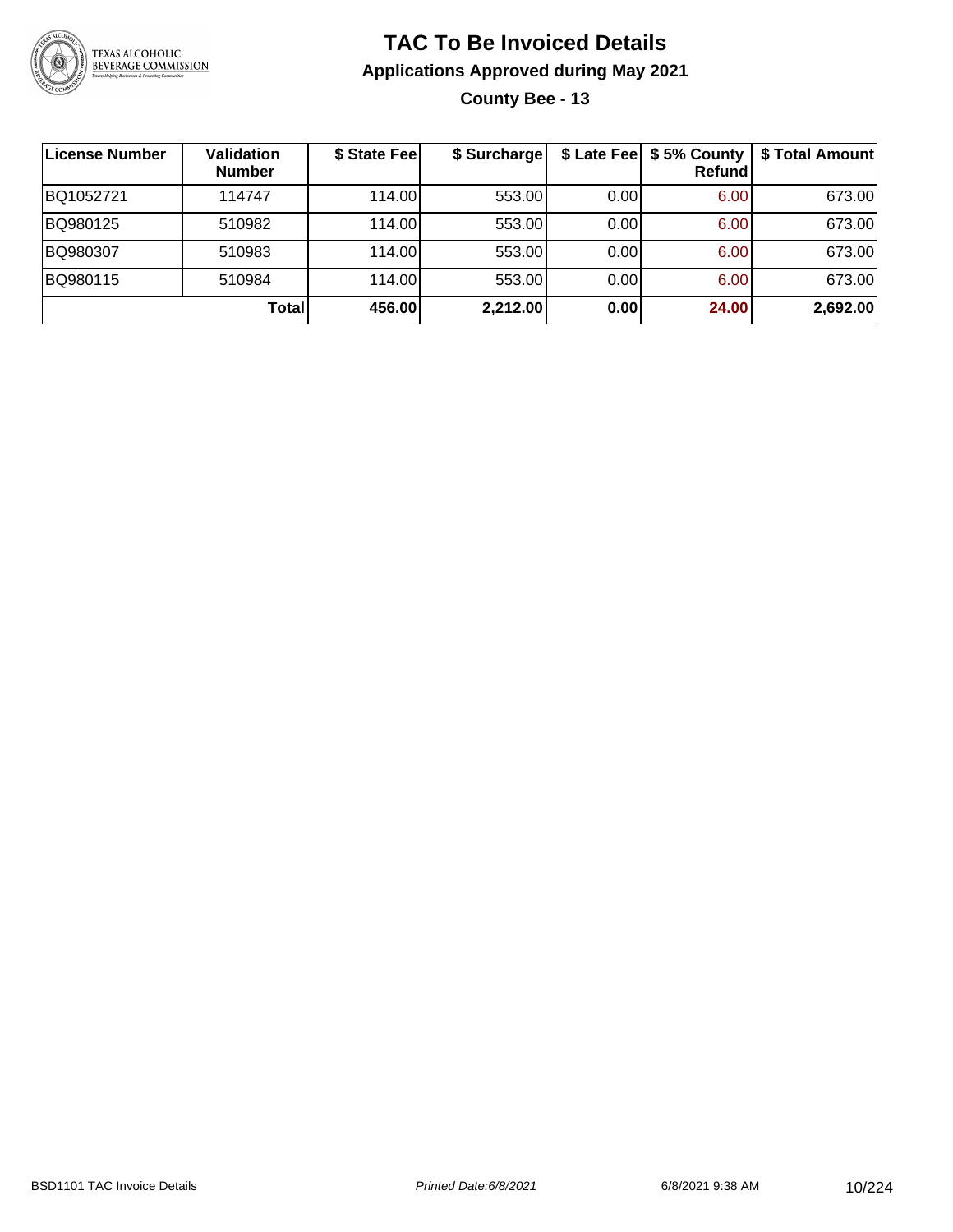

# TEXAS ALCOHOLIC<br>BEVERAGE COMMISSION

### **TAC To Be Invoiced Details Applications Approved during May 2021**

**County Bell - 14**

| <b>License Number</b> | Validation<br><b>Number</b> | \$ State Fee | \$ Surcharge |      | \$ Late Fee   \$5% County<br>Refund | \$ Total Amount |
|-----------------------|-----------------------------|--------------|--------------|------|-------------------------------------|-----------------|
| BF1117954             | 6051                        | 114.00       | 553.00       | 0.00 | 6.00                                | 673.00          |
| BQ1118377             | 6542                        | 114.00       | 553.00       | 0.00 | 6.00                                | 673.00          |
| BQ1119433             | 6760                        | 114.00       | 553.00       | 0.00 | 6.00                                | 673.00          |
| BF1117335             | 6799                        | 114.00       | 553.00       | 0.00 | 6.00                                | 673.00          |
| BF1117340             | 6847                        | 114.00       | 553.00       | 0.00 | 6.00                                | 673.00          |
| BQ1119238             | 6948                        | 114.00       | 553.00       | 0.00 | 6.00                                | 673.00          |
| BQ1119378             | 7276                        | 114.00       | 553.00       | 0.00 | 6.00                                | 673.00          |
| BG978928              | 114010                      | 332.50       | 553.00       | 0.00 | 17.50                               | 903.00          |
| BQ979702              | 114409                      | 114.00       | 553.00       | 0.00 | 6.00                                | 673.00          |
| BG903622              | 114855                      | 332.50       | 553.00       | 0.00 | 17.50                               | 903.00          |
| BP903622              | 114855                      | 950.00       | 426.00       | 0.00 | 50.00                               | 1,426.00        |
| BQ905761              | 114958                      | 114.00       | 553.00       | 0.00 | 6.00                                | 673.00          |
| BQ906052              | 115405                      | 114.00       | 553.00       | 0.00 | 6.00                                | 673.00          |
| BE772759              | 115618                      | 285.00       | 553.00       | 0.00 | 15.00                               | 853.00          |
| BF774813              | 115815                      | 114.00       | 553.00       | 0.00 | 6.00                                | 673.00          |
| BQ1053703             | 115830                      | 114.00       | 553.00       | 0.00 | 6.00                                | 673.00          |
| BQ1053891             | 115842                      | 114.00       | 553.00       | 0.00 | 6.00                                | 673.00          |
| BQ1053923             | 115857                      | 114.00       | 553.00       | 0.00 | 6.00                                | 673.00          |
| BQ1054132             | 115861                      | 114.00       | 553.00       | 0.00 | 6.00                                | 673.00          |
| BQ1054601             | 115871                      | 114.00       | 553.00       | 0.00 | 6.00                                | 673.00          |
| BQ1054737             | 115878                      | 114.00       | 553.00       | 0.00 | 6.00                                | 673.00          |
| BQ906877              | 116074                      | 114.00       | 553.00       | 0.00 | 6.00                                | 673.00          |
| BG840864              | 116440                      | 332.50       | 553.00       | 0.00 | 17.50                               | 903.00          |
| BQ979595              | 116614                      | 114.00       | 553.00       | 0.00 | 6.00                                | 673.00          |
| BQ1053421             | 116752                      | 114.00       | 553.00       | 0.00 | 6.00                                | 673.00          |
| BQ1056459             | 117485                      | 114.00       | 553.00       | 0.00 | 6.00                                | 673.00          |
| BQ908317              | 117773                      | 114.00       | 553.00       | 0.00 | 6.00                                | 673.00          |
| BQ984451              | 118385                      | 114.00       | 553.00       | 0.00 | 6.00                                | 673.00          |
| BQ985167              | 118694                      | 114.00       | 553.00       | 0.00 | 6.00                                | 673.00          |
| BQ843725              | 118935                      | 114.00       | 553.00       | 0.00 | 6.00                                | 673.00          |
| BE984070              | 119147                      | 285.00       | 553.00       | 0.00 | 15.00                               | 853.00          |
| BG1050915             | 119474                      | 332.50       | 553.00       | 0.00 | 17.50                               | 903.00          |
| BF986525              | 119488                      | 114.00       | 553.00       | 0.00 | 6.00                                | 673.00          |
| BQ907928              | 119503                      | 114.00       | 553.00       | 0.00 | 6.00                                | 673.00          |
| BQ908299              | 119779                      | 114.00       | 553.00       | 0.00 | 6.00                                | 673.00          |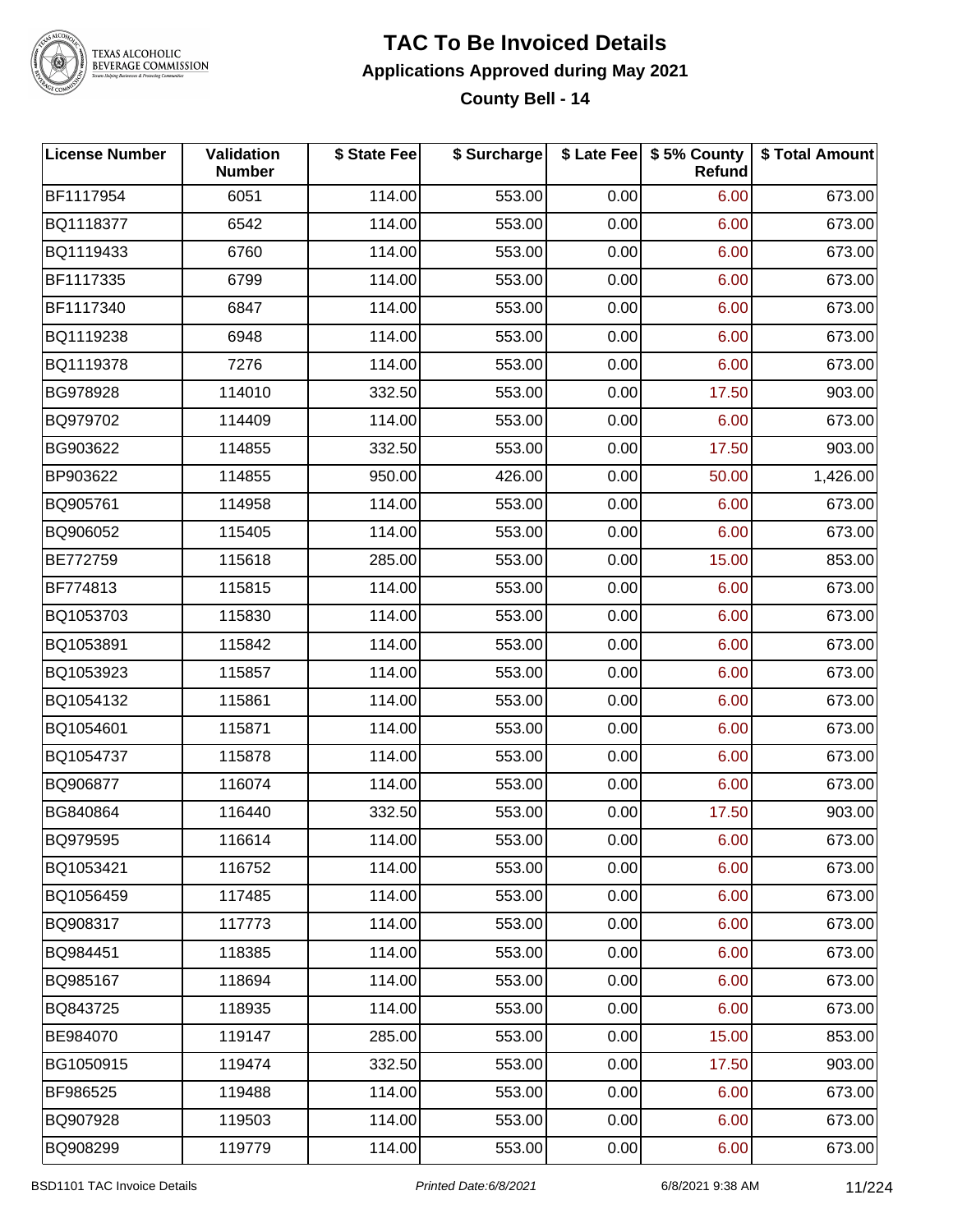| <b>License Number</b> | <b>Validation</b><br><b>Number</b> | \$ State Fee | \$ Surcharge | \$ Late Fee | \$5% County<br>Refundl | \$ Total Amount |
|-----------------------|------------------------------------|--------------|--------------|-------------|------------------------|-----------------|
| BQ908764              | 119952                             | 114.00       | 553.00       | 0.00        | 6.00                   | 673.00          |
| BQ986506              | 510252                             | 114.00       | 553.00       | 0.00        | 6.00                   | 673.00          |
| BQ982606              | 510621                             | 114.00       | 553.00       | 0.00        | 6.00                   | 673.00          |
| BF1055068             | 510716                             | 114.00       | 553.00       | 0.00        | 6.00                   | 673.00          |
| BG1048754             | 510938                             | 332.50       | 553.00       | 0.00        | 17.50                  | 903.00          |
| BG1054751             | 511969                             | 332.50       | 553.00       | 0.00        | 17.50                  | 903.00          |
|                       | <b>Total</b>                       | 7,163.00     | 22,546.00    | 0.00        | 377.00                 | 30,086.00       |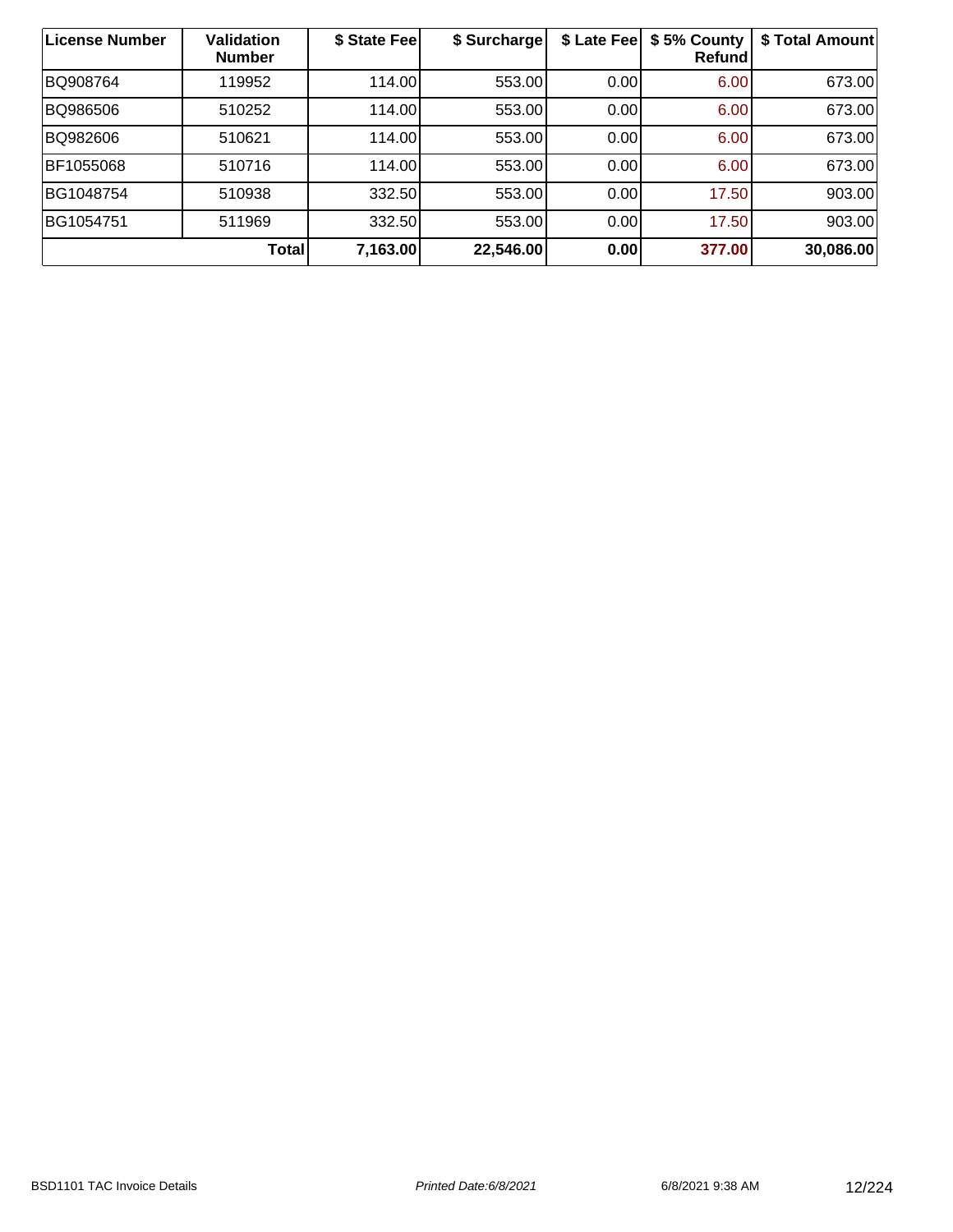

#### **TEXAS ALCOHOLIC BEVERAGE COMMISSION**

#### **TAC To Be Invoiced Details Applications Approved during May 2021 County Bexar - 15**

**License Number Validation Number \$ State Fee \$ Surcharge \$ Late Fee \$ 5% County Refund \$ Total Amount** BQ1118596 | 6358 | 114.00| 553.00| 0.00| 6.00| 673.00 BG1119421 6473 1,900.00 553.00 0.00 100.00 2,553.00 BG1117298 6934 1,900.00 553.00 0.00 100.00 2,553.00 BQ1117310 | 6959 | 114.00| 553.00| 0.00| 6.00| 673.00 BG1118221 6975 1,900.00 553.00 0.00 100.00 2,553.00 BL1118221 6975 475.00 327.00 0.00 25.00 827.00 BF1118324 | 7036 | 114.00| 553.00| 0.00| 6.00| 673.00 BQ1118607 7113 114.00 553.00 0.00 6.00 673.00 BQ1118591 7114 114.00 553.00 0.00 6.00 673.00 BQ1118513 7115 114.00 553.00 0.00 6.00 673.00 BF1119250 7116 114.00 553.00 0.00 6.00 673.00 BG1119922 | 7133 | 1,900.00| 553.00| 0.00| 100.00| 2,553.00 BQ1119905 | 7153 | 114.00| 553.00| 0.00| 6.00| 673.00 BQ1118692 | 7155 | 114.00| 553.00| 0.00| 6.00| 673.00 BG1119240 7178 1,900.00 553.00 0.00 100.00 2,553.00 BL1119240 7178 475.00 327.00 0.00 25.00 827.00 BQ1119136 | 7206 | 114.00| 553.00| 0.00| 6.00| 673.00 BG1117762 7210 1,900.00 553.00 0.00 100.00 2,553.00 BL1117762 7210 475.00 327.00 0.00 25.00 827.00 BF1119977 7345 114.00 553.00 0.00 6.00 673.00 BQ1119696 7349 114.00 553.00 0.00 6.00 673.00 BG1119980 | 7353 | 1,900.00| 553.00| 0.00| 100.00| 2,553.00 BG1119618 7417 1,900.00 553.00 0.00 100.00 2,553.00 BQ1120627 7480 114.00 553.00 0.00 6.00 673.00 BQ1119160 7507 114.00 553.00 0.00 6.00 673.00 BG1120555 7802 1,900.00 553.00 0.00 100.00 2,553.00 BG968134 108110 1,425.00 553.00 100.00 75.00 2,153.00 BL968134 108110 475.00 327.00 100.00 25.00 927.00 BQ1047289 111241 114.00 553.00 0.00 6.00 673.00 BQ1044984 111317 114.00 553.00 0.00 6.00 673.00 BQ903346 114337 114.00 553.00 0.00 6.00 673.00 BQ1053120 | 115003 | 114.00| 553.00| 0.00| 6.00| 673.00 BQ906950 115013 114.00 553.00 0.00 6.00 673.00 BQ981318 115013 114.00 553.00 0.00 6.00 673.00 BQ1053648 | 115538 | 114.00| 553.00| 0.00| 6.00| 673.00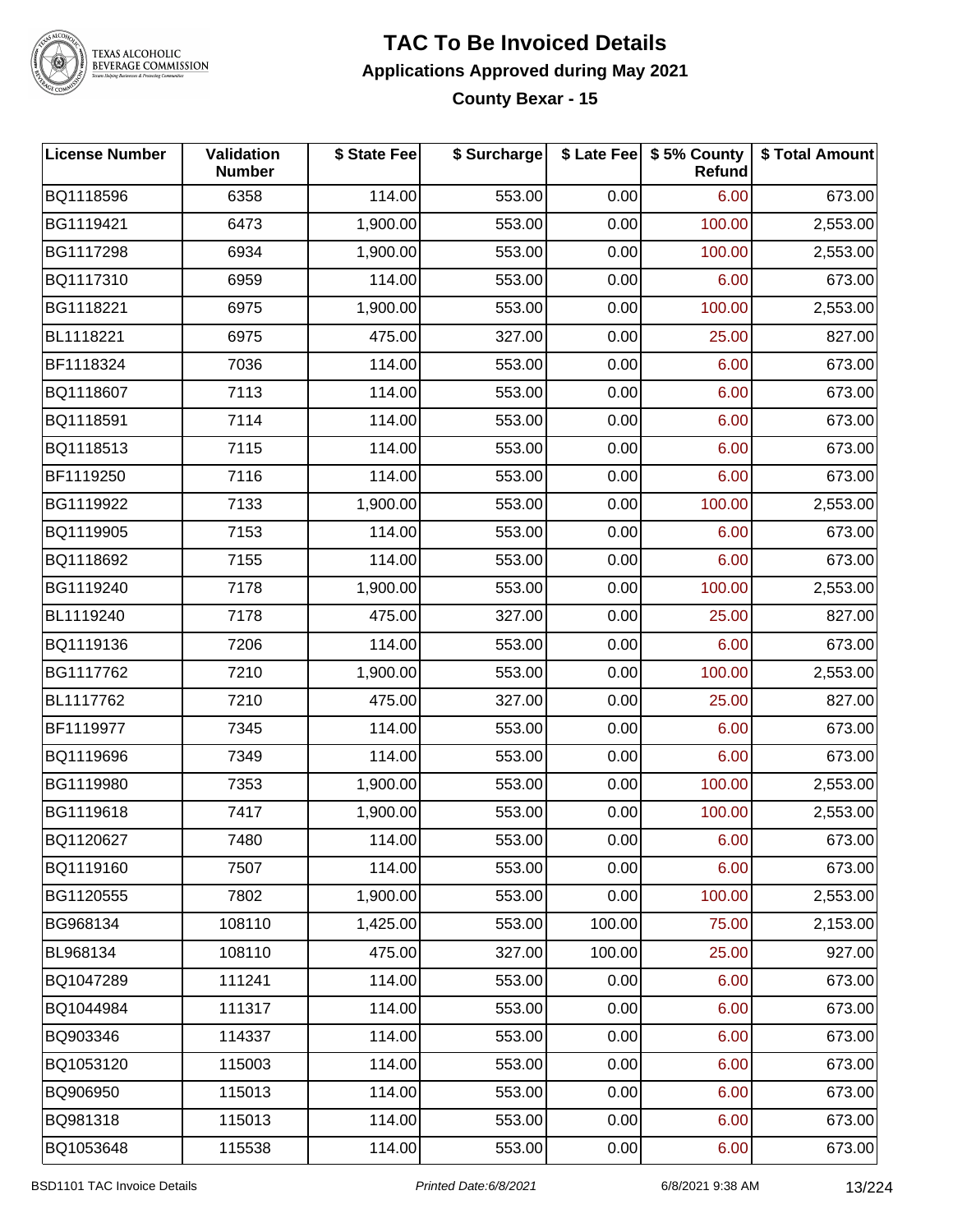| <b>License Number</b> | Validation<br><b>Number</b> | \$ State Fee | \$ Surcharge |      | \$ Late Fee   \$5% County<br>Refund | \$ Total Amount |
|-----------------------|-----------------------------|--------------|--------------|------|-------------------------------------|-----------------|
| BG907752              | 115599                      | 1,425.00     | 553.00       | 0.00 | 75.00                               | 2,053.00        |
| BG907753              | 115600                      | 1,425.00     | 553.00       | 0.00 | 75.00                               | 2,053.00        |
| BG907754              | 115601                      | 1,425.00     | 553.00       | 0.00 | 75.00                               | 2,053.00        |
| BG907756              | 115603                      | 1,425.00     | 553.00       | 0.00 | 75.00                               | 2,053.00        |
| BQ982739              | 115798                      | 114.00       | 553.00       | 0.00 | 6.00                                | 673.00          |
| BQ982900              | 115800                      | 114.00       | 553.00       | 0.00 | 6.00                                | 673.00          |
| BQ908318              | 115822                      | 114.00       | 553.00       | 0.00 | 6.00                                | 673.00          |
| BF1054470             | 115827                      | 114.00       | 553.00       | 0.00 | 6.00                                | 673.00          |
| BG908094              | 115961                      | 1,425.00     | 553.00       | 0.00 | 75.00                               | 2,053.00        |
| BQ839589              | 116091                      | 114.00       | 553.00       | 0.00 | 6.00                                | 673.00          |
| BQ840034              | 116181                      | 114.00       | 553.00       | 0.00 | 6.00                                | 673.00          |
| BG774891              | 116216                      | 1,425.00     | 553.00       | 0.00 | 75.00                               | 2,053.00        |
| BG907755              | 116227                      | 1,425.00     | 553.00       | 0.00 | 75.00                               | 2,053.00        |
| BF840374              | 116233                      | 114.00       | 553.00       | 0.00 | 6.00                                | 673.00          |
| BG982628              | 116251                      | 1,425.00     | 553.00       | 0.00 | 75.00                               | 2,053.00        |
| BQ839282              | 116348                      | 114.00       | 553.00       | 0.00 | 6.00                                | 673.00          |
| BQ840120              | 116402                      | 114.00       | 553.00       | 0.00 | 6.00                                | 673.00          |
| BG775070              | 116418                      | 1,425.00     | 553.00       | 0.00 | 75.00                               | 2,053.00        |
| BG907958              | 116460                      | 1,425.00     | 553.00       | 0.00 | 75.00                               | 2,053.00        |
| BQ775301              | 116538                      | 114.00       | 553.00       | 0.00 | 6.00                                | 673.00          |
| BG982118              | 117286                      | 1,425.00     | 553.00       | 0.00 | 75.00                               | 2,053.00        |
| BG909273              | 117400                      | 1,425.00     | 553.00       | 0.00 | 75.00                               | 2,053.00        |
| BQ774788              | 117427                      | 114.00       | 553.00       | 0.00 | 6.00                                | 673.00          |
| BQ906725              | 117475                      | 114.00       | 553.00       | 0.00 | 6.00                                | 673.00          |
| BG773745              | 117506                      | 1,425.00     | 553.00       | 0.00 | 75.00                               | 2,053.00        |
| BQ1053005             | 117867                      | 114.00       | 553.00       | 0.00 | 6.00                                | 673.00          |
| BG980714              | 117898                      | 1,425.00     | 553.00       | 0.00 | 75.00                               | 2,053.00        |
| BQ1054274             | 118161                      | 114.00       | 553.00       | 0.00 | 6.00                                | 673.00          |
| BQ1054315             | 118161                      | 114.00       | 553.00       | 0.00 | 6.00                                | 673.00          |
| BQ1055074             | 118161                      | 114.00       | 553.00       | 0.00 | 6.00                                | 673.00          |
| BQ1056373             | 118161                      | 114.00       | 553.00       | 0.00 | 6.00                                | 673.00          |
| BQ842421              | 118591                      | 114.00       | 553.00       | 0.00 | 6.00                                | 673.00          |
| BQ1056496             | 118755                      | 114.00       | 553.00       | 0.00 | 6.00                                | 673.00          |
| BG1053775             | 118835                      | 1,425.00     | 553.00       | 0.00 | 75.00                               | 2,053.00        |
| BG1053889             | 118887                      | 1,425.00     | 553.00       | 0.00 | 75.00                               | 2,053.00        |
| BQ842168              | 119016                      | 114.00       | 553.00       | 0.00 | 6.00                                | 673.00          |
| BQ844021              | 119068                      | 114.00       | 553.00       | 0.00 | 6.00                                | 673.00          |
| BG1057019             | 119090                      | 1,425.00     | 553.00       | 0.00 | 75.00                               | 2,053.00        |
| BQ1058856             | 119621                      | 114.00       | 553.00       | 0.00 | 6.00                                | 673.00          |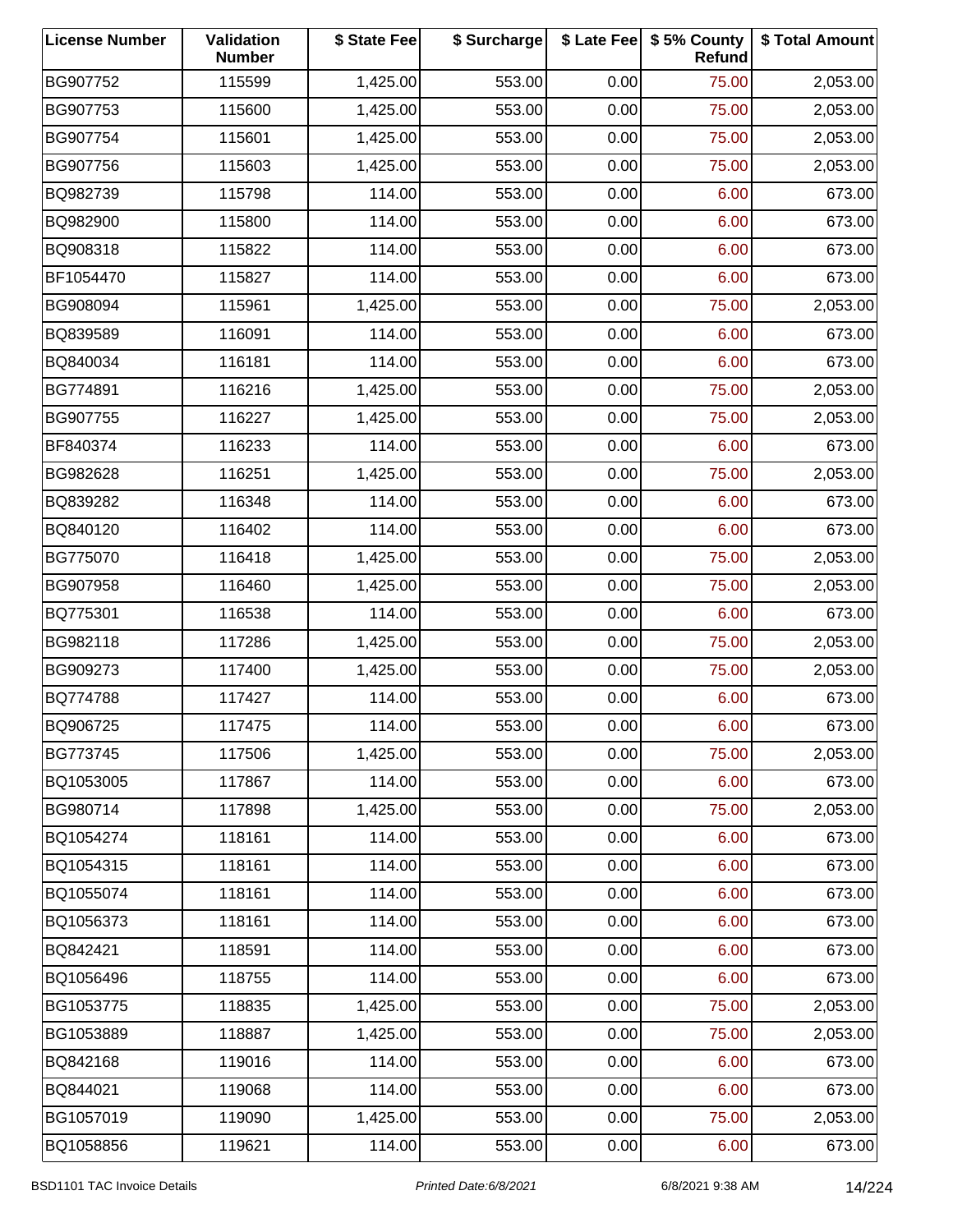| <b>License Number</b> | Validation<br><b>Number</b> | \$ State Fee | \$ Surcharge |        | \$ Late Fee   \$5% County<br>Refund | \$ Total Amount |
|-----------------------|-----------------------------|--------------|--------------|--------|-------------------------------------|-----------------|
| BQ841351              | 119724                      | 114.00       | 553.00       | 0.00   | 6.00                                | 673.00          |
| BG984445              | 120074                      | 1,425.00     | 553.00       | 0.00   | 75.00                               | 2,053.00        |
| BQ984325              | 120202                      | 114.00       | 553.00       | 0.00   | 6.00                                | 673.00          |
| BQ912102              | 120210                      | 114.00       | 553.00       | 0.00   | 6.00                                | 673.00          |
| BQ912114              | 120211                      | 114.00       | 553.00       | 0.00   | 6.00                                | 673.00          |
| BQ912122              | 120212                      | 114.00       | 553.00       | 0.00   | 6.00                                | 673.00          |
| BQ912137              | 120213                      | 114.00       | 553.00       | 0.00   | 6.00                                | 673.00          |
| BQ912117              | 120215                      | 114.00       | 553.00       | 0.00   | 6.00                                | 673.00          |
| BQ912131              | 120216                      | 114.00       | 553.00       | 0.00   | 6.00                                | 673.00          |
| BG1056871             | 120224                      | 1,425.00     | 553.00       | 0.00   | 75.00                               | 2,053.00        |
| BQ842417              | 120421                      | 114.00       | 553.00       | 0.00   | 6.00                                | 673.00          |
| BG699160              | 125722                      | 1,425.00     | 553.00       | 0.00   | 75.00                               | 2,053.00        |
| BF1048259             | 509281                      | 114.00       | 553.00       | 0.00   | 6.00                                | 673.00          |
| BQ907937              | 509674                      | 114.00       | 553.00       | 0.00   | 6.00                                | 673.00          |
| BQ907615              | 509675                      | 114.00       | 553.00       | 0.00   | 6.00                                | 673.00          |
| BG744276              | 509899                      | 1,425.00     | 553.00       | 0.00   | 75.00                               | 2,053.00        |
| BQ778001              | 510275                      | 114.00       | 553.00       | 0.00   | 6.00                                | 673.00          |
| BQ778018              | 510294                      | 114.00       | 553.00       | 0.00   | 6.00                                | 673.00          |
| BQ778005              | 510295                      | 114.00       | 553.00       | 0.00   | 6.00                                | 673.00          |
| BG277391              | 510856                      | 1,425.00     | 553.00       | 0.00   | 75.00                               | 2,053.00        |
| BG907452              | 511011                      | 1,425.00     | 553.00       | 0.00   | 75.00                               | 2,053.00        |
| BL907452              | 511011                      | 475.00       | 327.00       | 0.00   | 25.00                               | 827.00          |
| BG1052954             | 511186                      | 1,425.00     | 553.00       | 0.00   | 75.00                               | 2,053.00        |
| BG982741              | 511187                      | 1,425.00     | 553.00       | 0.00   | 75.00                               | 2,053.00        |
| BG498666              | 511321                      | 1,425.00     | 553.00       | 0.00   | 75.00                               | 2,053.00        |
| BL498666              | 511321                      | 475.00       | 327.00       | 0.00   | 25.00                               | 827.00          |
| BG842147              | 511341                      | 1,425.00     | 553.00       | 0.00   | 75.00                               | 2,053.00        |
| BG981983              | 511465                      | 1,425.00     | 553.00       | 0.00   | 75.00                               | 2,053.00        |
| BG1044480             | 511491                      | 1,425.00     | 553.00       | 0.00   | 75.00                               | 2,053.00        |
| BG690979              | 511498                      | 1,425.00     | 553.00       | 0.00   | 75.00                               | 2,053.00        |
| BG842410              | 511499                      | 1,425.00     | 553.00       | 0.00   | 75.00                               | 2,053.00        |
| BG984233              | 512197                      | 1,425.00     | 553.00       | 0.00   | 75.00                               | 2,053.00        |
| BF984464              | 512225                      | 114.00       | 553.00       | 0.00   | 6.00                                | 673.00          |
| BG911587              | 512259                      | 1,425.00     | 553.00       | 0.00   | 75.00                               | 2,053.00        |
| BQ1058257             | 512270                      | 114.00       | 553.00       | 0.00   | 6.00                                | 673.00          |
|                       | <b>Total</b>                | 75,240.00    | 58,921.00    | 200.00 | 3,960.00                            | 138,321.00      |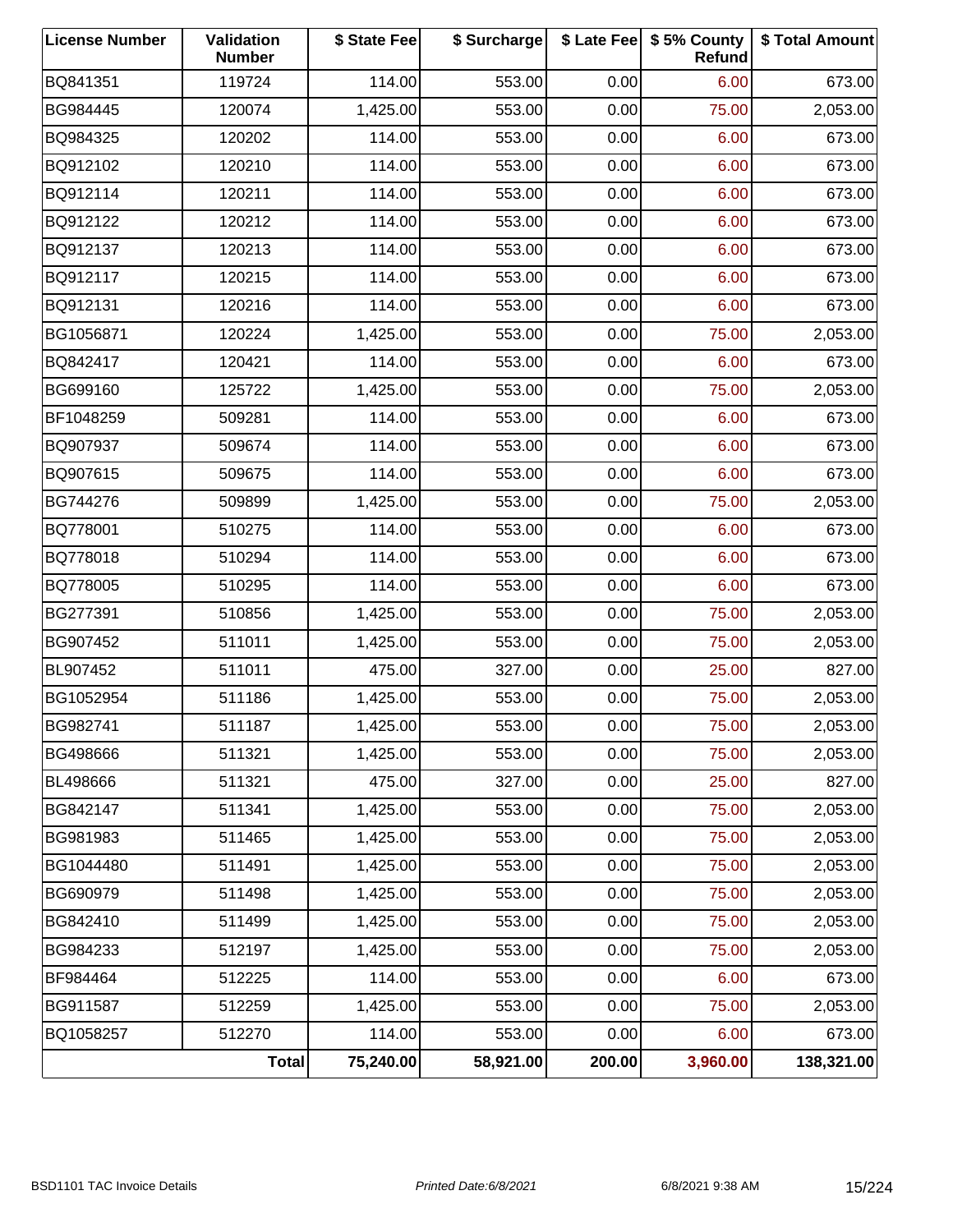

**County Blanco - 16**

| <b>License Number</b> | Validation<br><b>Number</b> | \$ State Fee | \$ Surcharge | \$ Late Fee | \$5% County<br>Refundl | \$ Total Amount |
|-----------------------|-----------------------------|--------------|--------------|-------------|------------------------|-----------------|
| BG902987              | 115038                      | 332.50       | 553.00       | 0.00        | 17.50                  | 903.00          |
| BQ1053459             | 118465                      | 114.00       | 553.00       | 0.00        | 6.00                   | 673.00          |
| BG907627              | 120058                      | 332.50       | 553.00       | 0.00        | 17.50                  | 903.00          |
| BG1056172             | 511250                      | 332.50       | 553.00       | 0.00        | 17.50                  | 903.00          |
| BP1056172             | 511250                      | 950.00       | 426.00       | 0.00        | 50.00                  | 1,426.00        |
|                       | <b>Total</b>                | 2,061.50     | 2,638.00     | 0.00        | 108.50                 | 4,808.00        |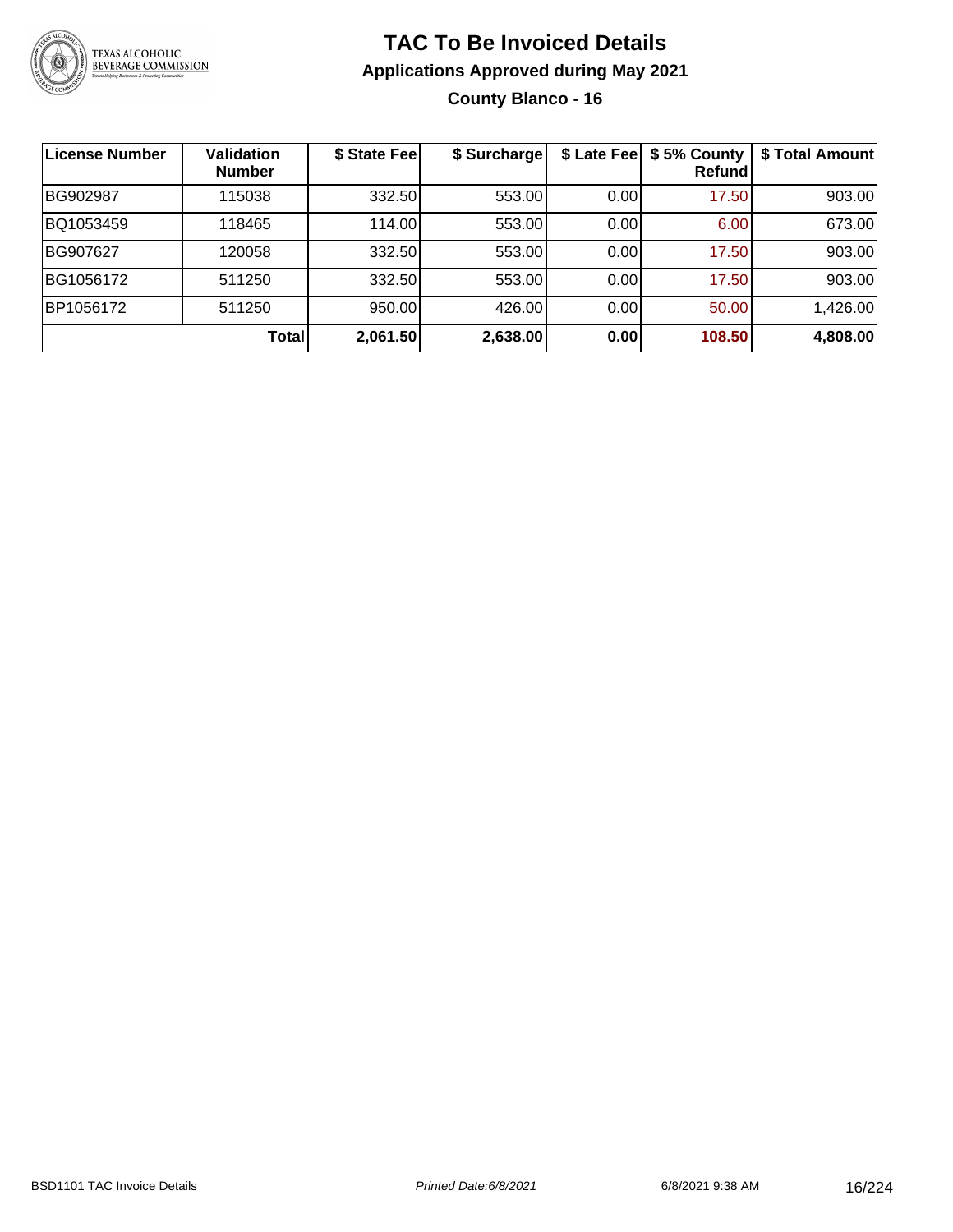

### **TAC To Be Invoiced Details Applications Approved during May 2021 County Bosque - 18**

| License Number  | Validation<br><b>Number</b> | \$ State Fee |          |      | Refundl | \$ Surcharge   \$ Late Fee   \$5% County   \$ Total Amount |
|-----------------|-----------------------------|--------------|----------|------|---------|------------------------------------------------------------|
| <b>BF907748</b> | 115964                      | 114.00L      | 553.00   | 0.00 | 6.00    | 673.00                                                     |
| BQ843064        | 510272                      | 114.00L      | 553.00   | 0.00 | 6.00    | 673.00                                                     |
|                 | Totall                      | 228.00       | 1,106.00 | 0.00 | 12.00   | 1,346.00                                                   |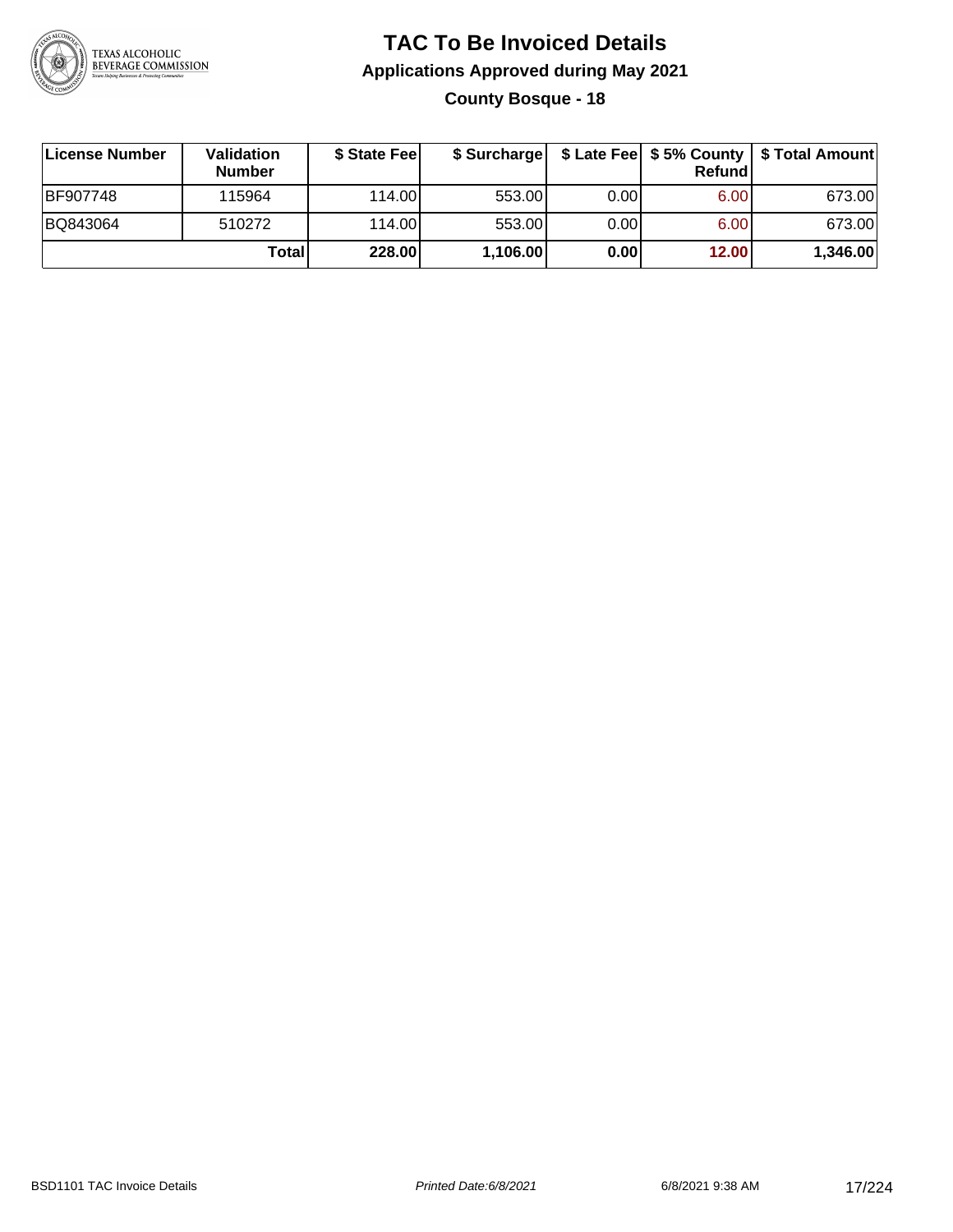

**County Bowie - 19**

| ∣License Number | <b>Validation</b><br><b>Number</b> | \$ State Fee | \$ Surcharge |      | Refundl | \$ Late Fee   \$5% County   \$ Total Amount |
|-----------------|------------------------------------|--------------|--------------|------|---------|---------------------------------------------|
| BQ1119244       | 7319                               | 114.00       | 553.00       | 0.00 | 6.00    | 673.00                                      |
| BQ1119834       | 7331                               | 114.00       | 553.00       | 0.00 | 6.00    | 673.00                                      |
| BQ1118681       | 7347                               | 114.00       | 553.00       | 0.00 | 6.00    | 673.00                                      |
| BF1058399       | 119099                             | 114.00       | 553.00       | 0.00 | 6.00    | 673.00                                      |
|                 | Total                              | 456.00       | 2,212.00     | 0.00 | 24.00   | 2,692.00                                    |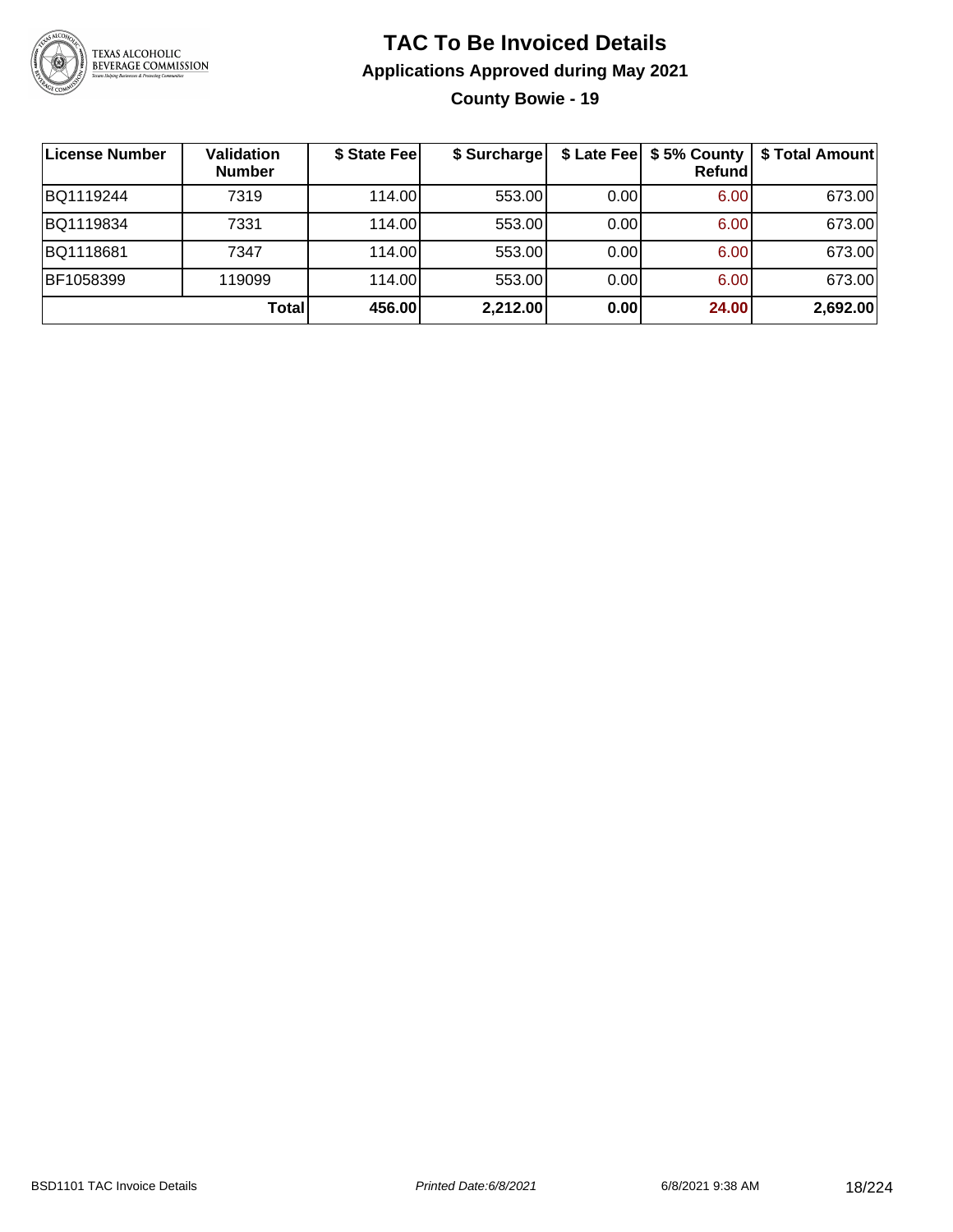

# TEXAS ALCOHOLIC<br>BEVERAGE COMMISSION

#### **TAC To Be Invoiced Details Applications Approved during May 2021 County Brazoria - 20**

| <b>License Number</b> | Validation<br><b>Number</b> | \$ State Fee | \$ Surcharge |      | \$ Late Fee   \$5% County<br>Refund | \$ Total Amount |
|-----------------------|-----------------------------|--------------|--------------|------|-------------------------------------|-----------------|
| BG1118282             | 5114                        | 332.50       | 553.00       | 0.00 | 17.50                               | 903.00          |
| BG1117713             | 6726                        | 332.50       | 553.00       | 0.00 | 17.50                               | 903.00          |
| BQ773196              | 114166                      | 114.00       | 553.00       | 0.00 | 6.00                                | 673.00          |
| BQ1047645             | 114267                      | 114.00       | 553.00       | 0.00 | 6.00                                | 673.00          |
| BE837282              | 114413                      | 285.00       | 553.00       | 0.00 | 15.00                               | 853.00          |
| BG1051391             | 114417                      | 332.50       | 553.00       | 0.00 | 17.50                               | 903.00          |
| BG975984              | 114581                      | 332.50       | 553.00       | 0.00 | 17.50                               | 903.00          |
| BQ980574              | 114752                      | 114.00       | 553.00       | 0.00 | 6.00                                | 673.00          |
| BQ905309              | 115021                      | 114.00       | 553.00       | 0.00 | 6.00                                | 673.00          |
| BQ979352              | 115245                      | 114.00       | 553.00       | 0.00 | 6.00                                | 673.00          |
| BQ907795              | 115445                      | 114.00       | 553.00       | 0.00 | 6.00                                | 673.00          |
| BG978217              | 115614                      | 332.50       | 553.00       | 0.00 | 17.50                               | 903.00          |
| BE1053009             | 115826                      | 285.00       | 553.00       | 0.00 | 15.00                               | 853.00          |
| BQ906823              | 116066                      | 114.00       | 553.00       | 0.00 | 6.00                                | 673.00          |
| BG1053306             | 116445                      | 332.50       | 553.00       | 0.00 | 17.50                               | 903.00          |
| BE839583              | 116469                      | 285.00       | 553.00       | 0.00 | 15.00                               | 853.00          |
| BL839583              | 116469                      | 475.00       | 327.00       | 0.00 | 25.00                               | 827.00          |
| BQ909090              | 116527                      | 114.00       | 553.00       | 0.00 | 6.00                                | 673.00          |
| BG981570              | 116611                      | 332.50       | 553.00       | 0.00 | 17.50                               | 903.00          |
| BQ982967              | 117067                      | 114.00       | 553.00       | 0.00 | 6.00                                | 673.00          |
| BQ980880              | 117171                      | 114.00       | 553.00       | 0.00 | 6.00                                | 673.00          |
| BE979547              | 117413                      | 285.00       | 553.00       | 0.00 | 15.00                               | 853.00          |
| BF983819              | 119086                      | 114.00       | 553.00       | 0.00 | 6.00                                | 673.00          |
| BG1057591             | 119337                      | 332.50       | 553.00       | 0.00 | 17.50                               | 903.00          |
| BE776548              | 120015                      | 285.00       | 553.00       | 0.00 | 15.00                               | 853.00          |
| BQ1052632             | 414549                      | 114.00       | 553.00       | 0.00 | 6.00                                | 673.00          |
| BE1047502             | 508106                      | 285.00       | 553.00       | 0.00 | 15.00                               | 853.00          |
| BQ976965              | 509064                      | 114.00       | 553.00       | 0.00 | 6.00                                | 673.00          |
| BQ775835              | 509157                      | 114.00       | 553.00       | 0.00 | 6.00                                | 673.00          |
| BQ977112              | 509313                      | 114.00       | 553.00       | 0.00 | 6.00                                | 673.00          |
| BG1050305             | 509482                      | 332.50       | 553.00       | 0.00 | 17.50                               | 903.00          |
| BQ907261              | 510083                      | 114.00       | 553.00       | 0.00 | 6.00                                | 673.00          |
| BG982429              | 510234                      | 332.50       | 553.00       | 0.00 | 17.50                               | 903.00          |
| BQ910766              | 510255                      | 114.00       | 553.00       | 0.00 | 6.00                                | 673.00          |
|                       | <b>Total</b>                | 7,448.00     | 18,576.00    | 0.00 | 392.00                              | 26,416.00       |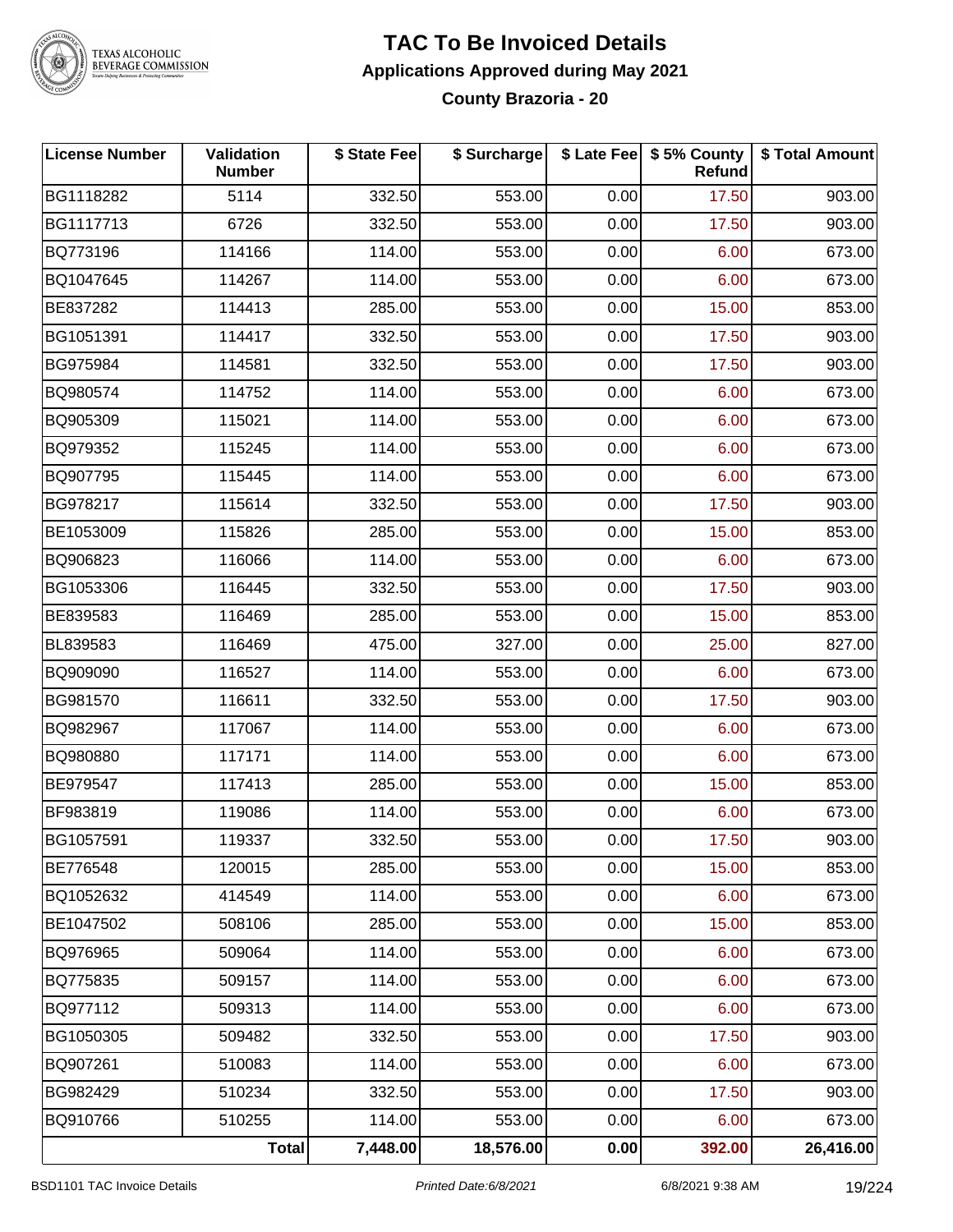

**County Brazos - 21**

| <b>License Number</b> | Validation<br><b>Number</b> | \$ State Fee | \$ Surcharge | \$ Late Fee | \$5% County<br><b>Refund</b> | \$ Total Amount |
|-----------------------|-----------------------------|--------------|--------------|-------------|------------------------------|-----------------|
| BG1120087             | 5979                        | 332.50       | 553.00       | 0.00        | 17.50                        | 903.00          |
| BG1117907             | 6890                        | 332.50       | 553.00       | 0.00        | 17.50                        | 903.00          |
| BG1051236             | 115164                      | 332.50       | 553.00       | 0.00        | 17.50                        | 903.00          |
| BG1053533             | 115220                      | 332.50       | 553.00       | 0.00        | 17.50                        | 903.00          |
| BE905665              | 116337                      | 285.00       | 553.00       | 0.00        | 15.00                        | 853.00          |
| BQ1055516             | 116747                      | 114.00       | 553.00       | 0.00        | 6.00                         | 673.00          |
| BG1053298             | 118714                      | 332.50       | 553.00       | 0.00        | 17.50                        | 903.00          |
| BQ844495              | 118999                      | 114.00       | 553.00       | 0.00        | 6.00                         | 673.00          |
| BQ984313              | 119437                      | 114.00       | 553.00       | 0.00        | 6.00                         | 673.00          |
| BG982883              | 119542                      | 332.50       | 553.00       | 0.00        | 17.50                        | 903.00          |
| BQ911676              | 510257                      | 114.00       | 553.00       | 0.00        | 6.00                         | 673.00          |
|                       | Total                       | 2,736.00     | 6,083.00     | 0.00        | 144.00                       | 8,963.00        |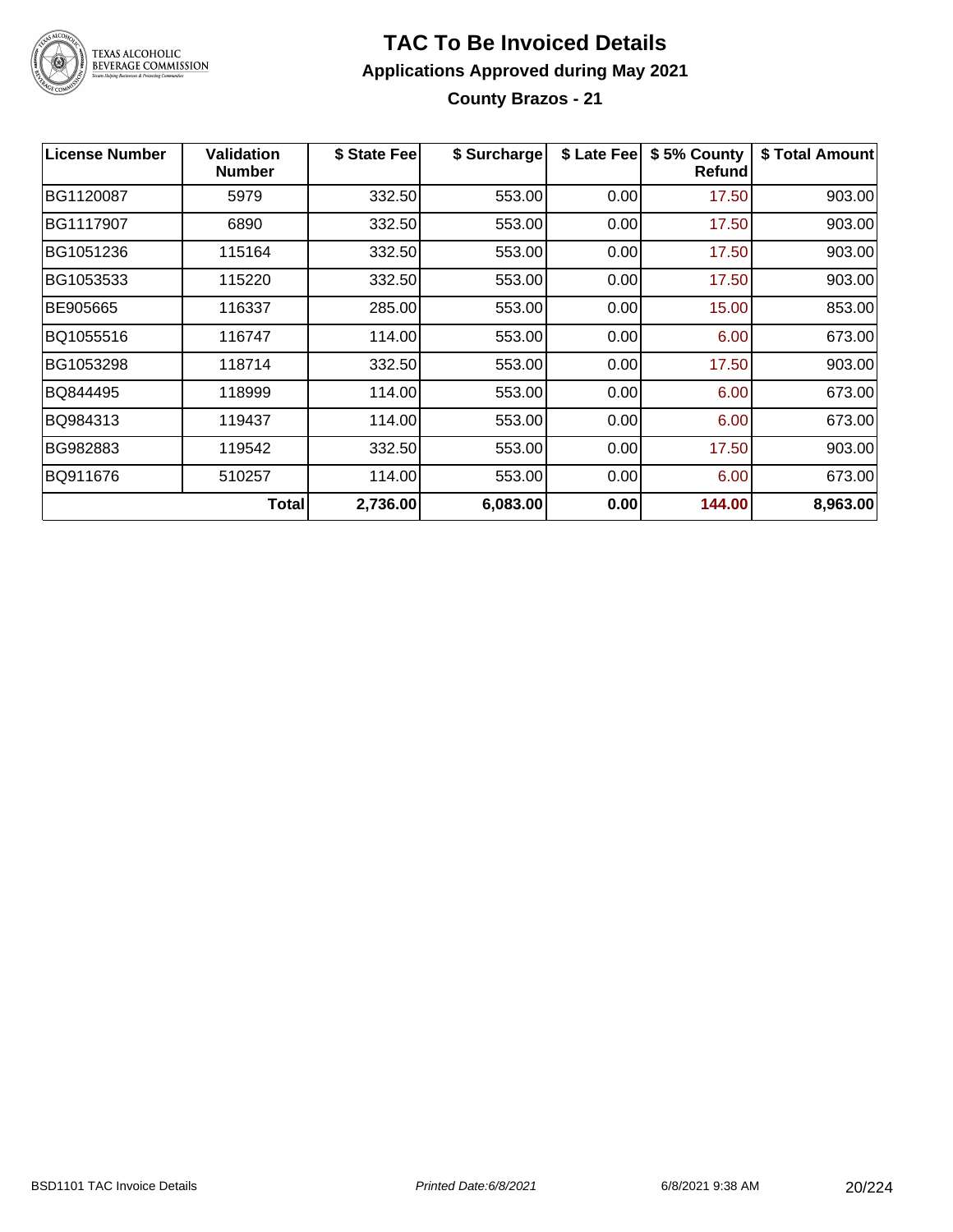

**County Brewster - 22**

| License Number | Validation<br><b>Number</b> | \$ State Feel |        |      | Refundl | \$ Surcharge   \$ Late Fee   \$5% County   \$ Total Amount |
|----------------|-----------------------------|---------------|--------|------|---------|------------------------------------------------------------|
| BQ776247       | 510279                      | 114.00        | 553.00 | 0.00 | 6.00    | 673.00                                                     |
|                | Totall                      | 114.00        | 553.00 | 0.00 | 6.00    | 673.00                                                     |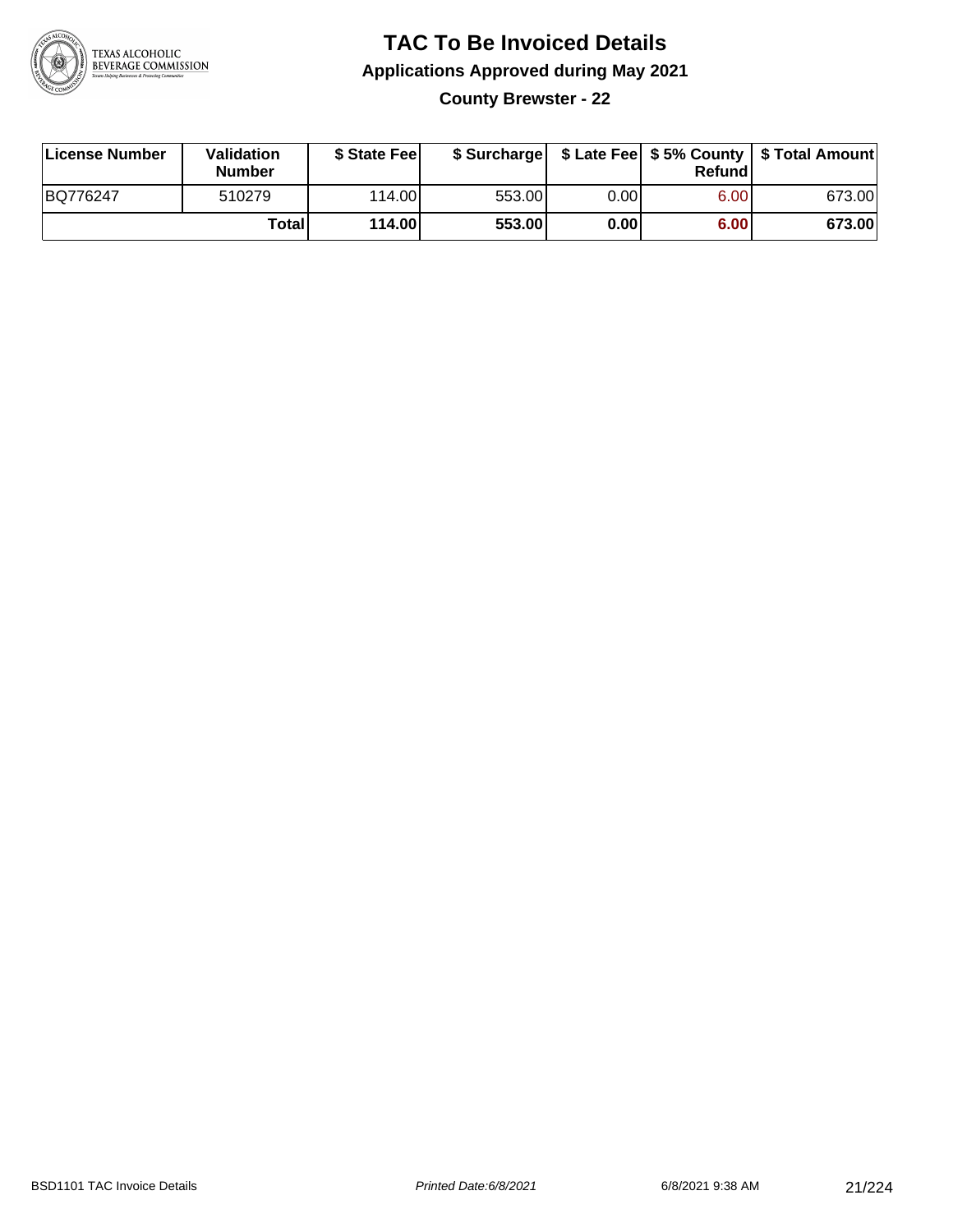

**County Brooks - 24**

| ∣License Number | <b>Validation</b><br><b>Number</b> | \$ State Fee |          |      | Refundl | \$ Surcharge   \$ Late Fee   \$5% County   \$ Total Amount |
|-----------------|------------------------------------|--------------|----------|------|---------|------------------------------------------------------------|
| BQ907311        | 115013                             | 114.00       | 553.00   | 0.00 | 6.00    | 673.00                                                     |
| BF1055013       | 117032                             | 114.00       | 553.00   | 0.00 | 6.00    | 673.00                                                     |
|                 | Totall                             | 228.00       | 1,106.00 | 0.00 | 12.00   | 1,346.00                                                   |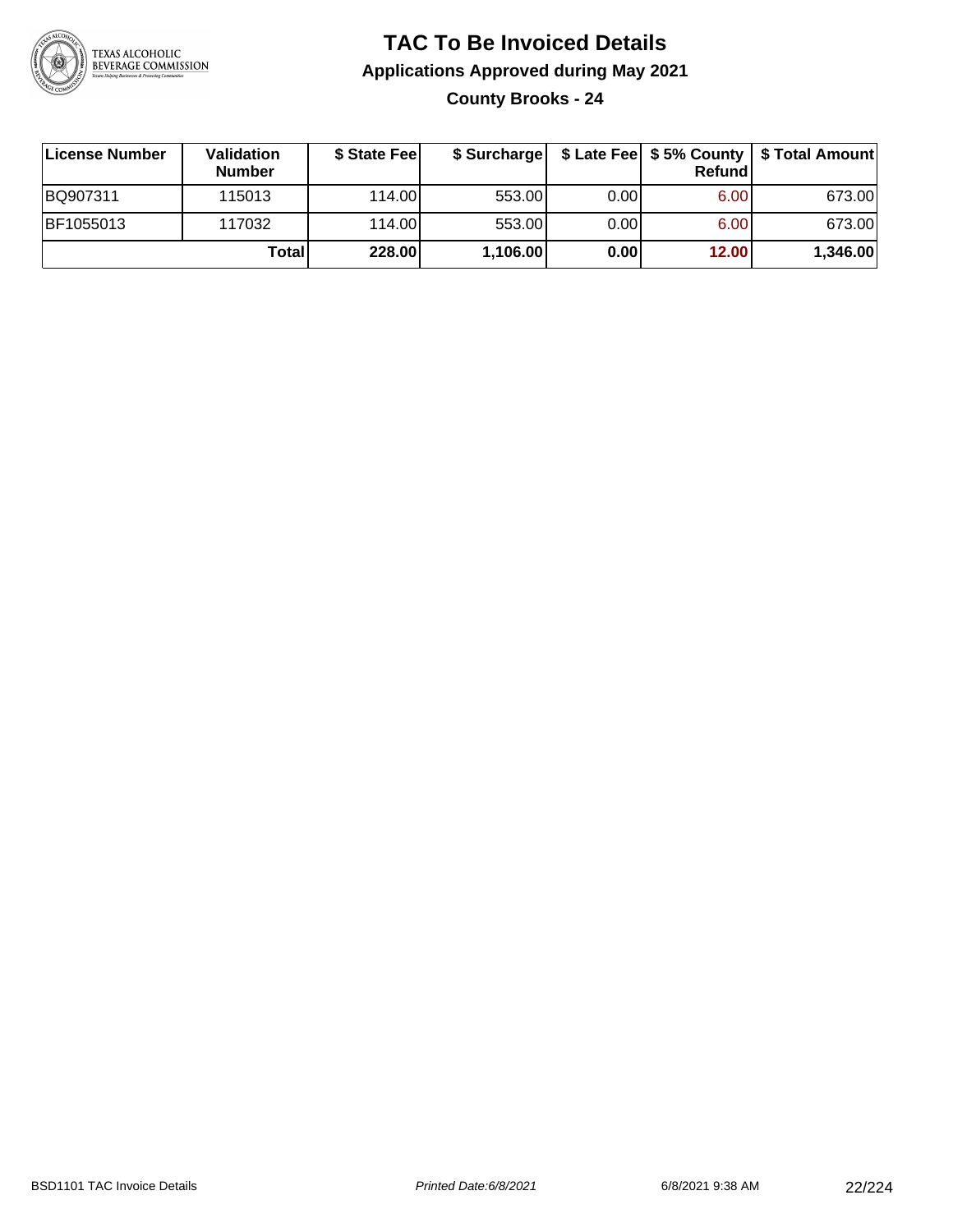

**County Brown - 25**

| License Number | Validation<br><b>Number</b> | \$ State Fee | \$ Surcharge |      | \$ Late Fee   \$5% County  <br>Refundl | \$ Total Amount |
|----------------|-----------------------------|--------------|--------------|------|----------------------------------------|-----------------|
| BF1120346      | 7510                        | 114.00       | 553.00       | 0.00 | 6.00                                   | 673.00          |
| BF1057196      | 118367                      | 114.00       | 553.00       | 0.00 | 6.00                                   | 673.00          |
| BQ911383       | 118947                      | 114.00       | 553.00       | 0.00 | 6.00                                   | 673.00          |
| BQ909136       | 509120                      | 114.00       | 553.00       | 0.00 | 6.00                                   | 673.00          |
|                | Total                       | 456.00       | 2,212.00     | 0.00 | 24.00                                  | 2,692.00        |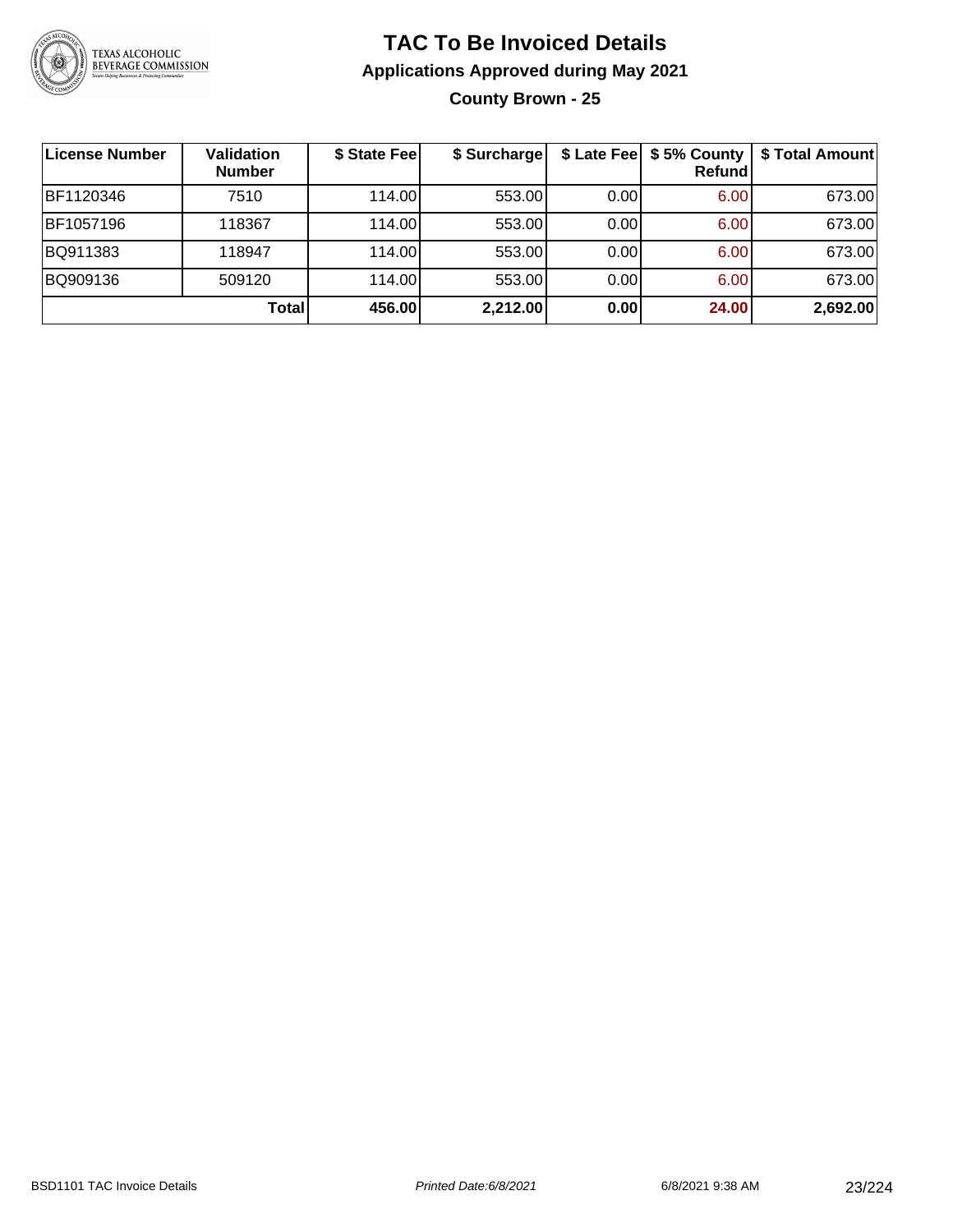

**County Burleson - 26**

| License Number | <b>Validation</b><br><b>Number</b> | \$ State Fee | \$ Surcharge | \$ Late Fee | \$5% County<br>Refundl | \$ Total Amount |
|----------------|------------------------------------|--------------|--------------|-------------|------------------------|-----------------|
| BG1051820      | 116155                             | 332.50       | 553.00       | 0.00        | 17.50                  | 903.00          |
| BQ775881       | 119443                             | 114.00       | 553.00       | 0.00        | 6.00                   | 673.00          |
| BQ777781       | 119816                             | 114.00       | 553.00       | 0.00        | 6.00                   | 673.00          |
| BF1057699      | 120189                             | 114.00       | 553.00       | 0.00        | 6.00                   | 673.00          |
| BF1057999      | 120189                             | 114.00       | 553.00       | 0.00        | 6.00                   | 673.00          |
|                | <b>Total</b>                       | 788.50       | 2,765.00     | 0.00        | 41.50                  | 3,595.00        |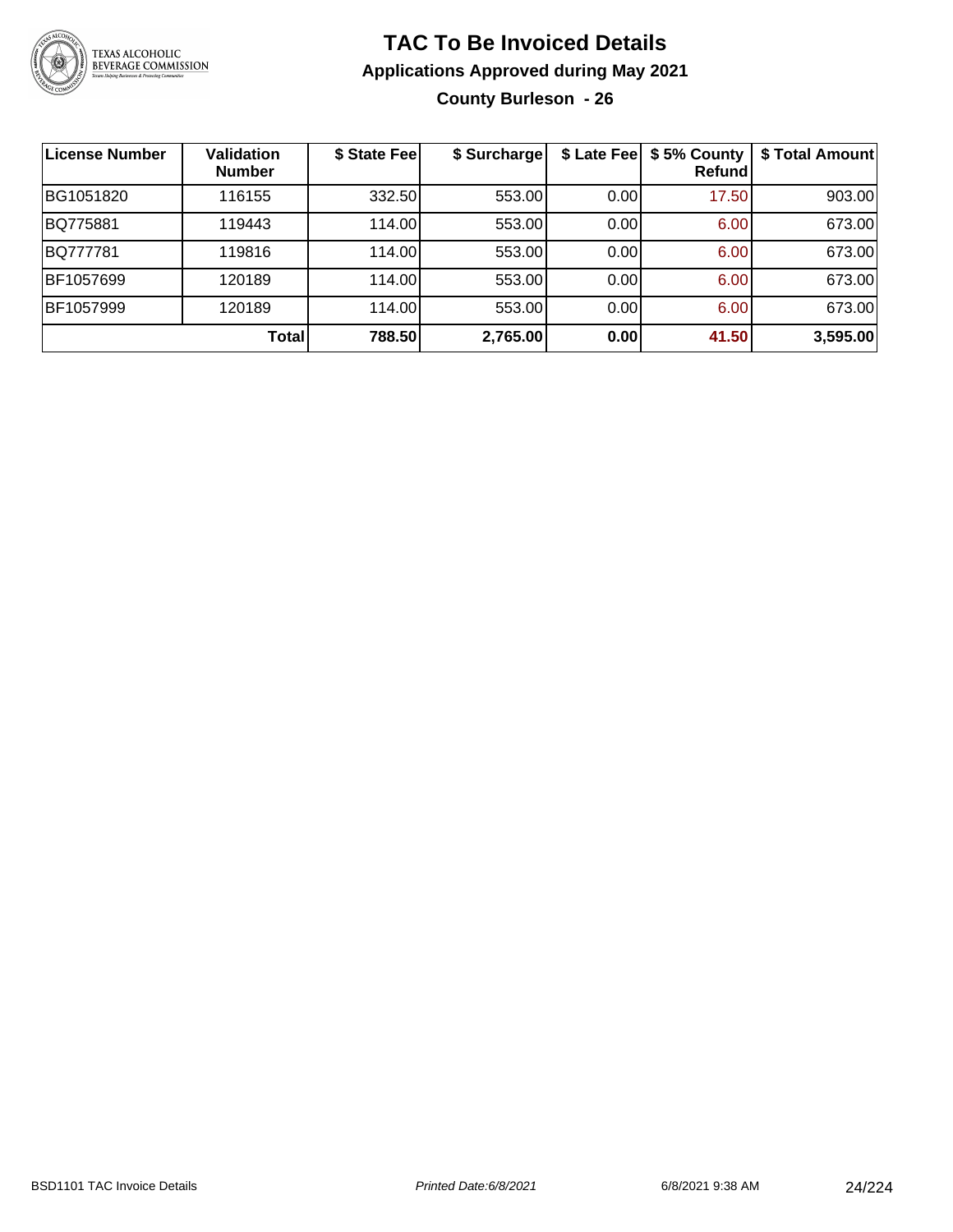

**County Burnet - 27**

| <b>License Number</b> | <b>Validation</b><br><b>Number</b> | \$ State Fee | \$ Surcharge | \$ Late Fee | \$5% County<br>Refundl | \$ Total Amount |
|-----------------------|------------------------------------|--------------|--------------|-------------|------------------------|-----------------|
| BQ1119013             | 6486                               | 114.00       | 553.00       | 0.00        | 6.00                   | 673.00          |
| BF1120310             | 7306                               | 114.00       | 553.00       | 0.00        | 6.00                   | 673.00          |
| BQ842396              | 117364                             | 114.00       | 553.00       | 0.00        | 6.00                   | 673.00          |
| BF984243              | 119188                             | 114.00       | 553.00       | 0.00        | 6.00                   | 673.00          |
| BG772753              | 510229                             | 332.50       | 553.00       | 0.00        | 17.50                  | 903.00          |
| <b>BP772753</b>       | 510229                             | 950.00       | 426.00       | 0.00        | 50.00                  | 1,426.00        |
|                       | Total                              | 1,738.50     | 3,191.00     | 0.00        | 91.50                  | 5,021.00        |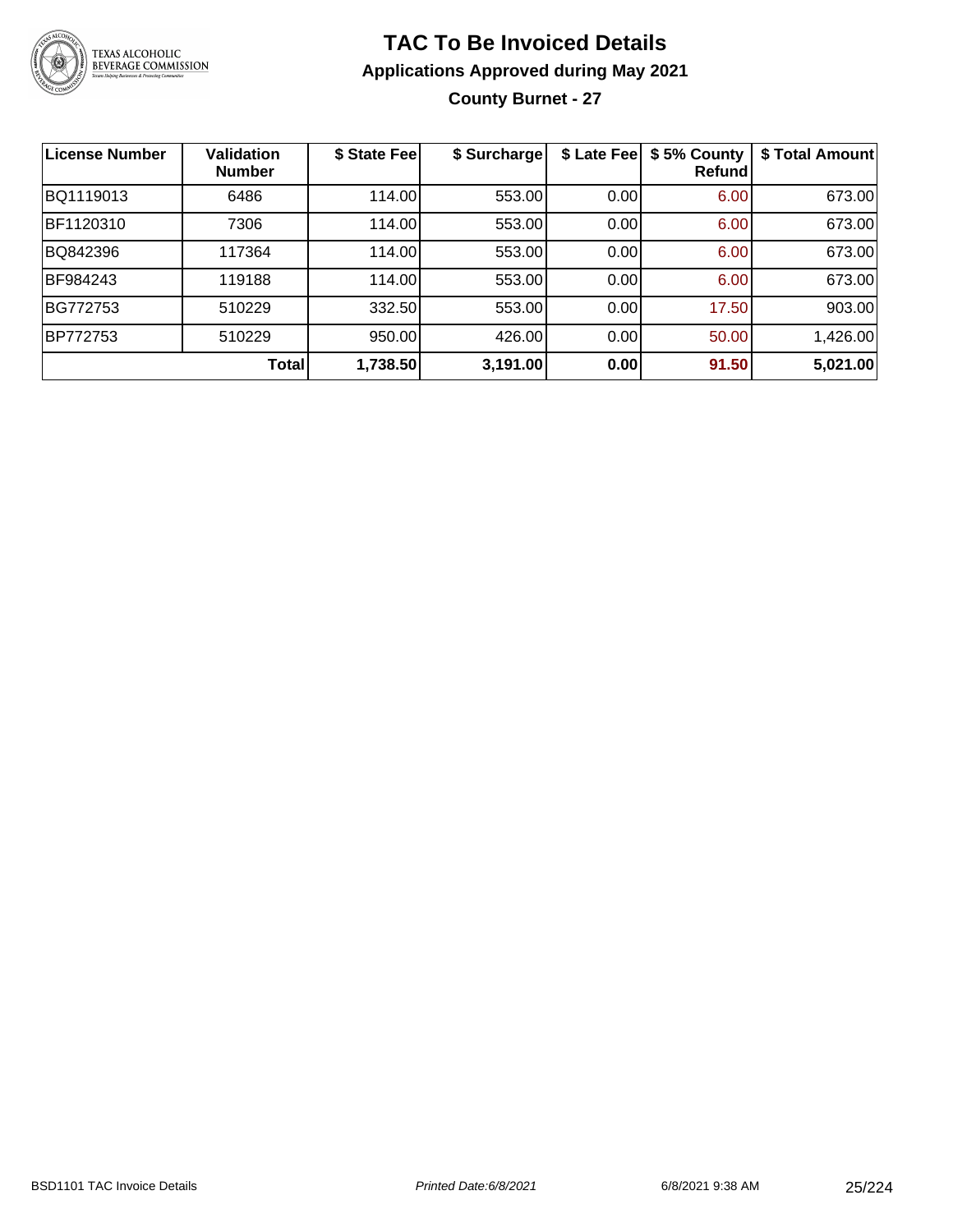

### **TAC To Be Invoiced Details Applications Approved during May 2021 County Caldwell - 28**

| License Number | <b>Validation</b><br><b>Number</b> | \$ State Fee | \$ Surcharge | \$ Late Fee | \$5% County<br>Refundl | \$ Total Amount |
|----------------|------------------------------------|--------------|--------------|-------------|------------------------|-----------------|
| BG1120582      | 7921                               | 332.50       | 553.00       | 0.00        | 17.50                  | 903.00          |
| BL1120582      | 7921                               | 475.00       | 327.00       | 0.00        | 25.00                  | 827.00          |
| BQ1052745      | 115201                             | 114.00       | 553.00       | 0.00        | 6.00                   | 673.00          |
| BG982155       | 116082                             | 332.50       | 553.00       | 0.00        | 17.50                  | 903.00          |
| BQ907001       | 116167                             | 114.00       | 553.00       | 0.00        | 6.00                   | 673.00          |
| BG905166       | 116774                             | 332.50       | 553.00       | 0.00        | 17.50                  | 903.00          |
| BQ909720       | 117639                             | 114.00       | 553.00       | 0.00        | 6.00                   | 673.00          |
| BQ907260       | 119028                             | 114.00       | 553.00       | 100.00      | 6.00                   | 773.00          |
|                | <b>Total</b>                       | 1,928.50     | 4,198.00     | 100.00      | 101.50                 | 6,328.00        |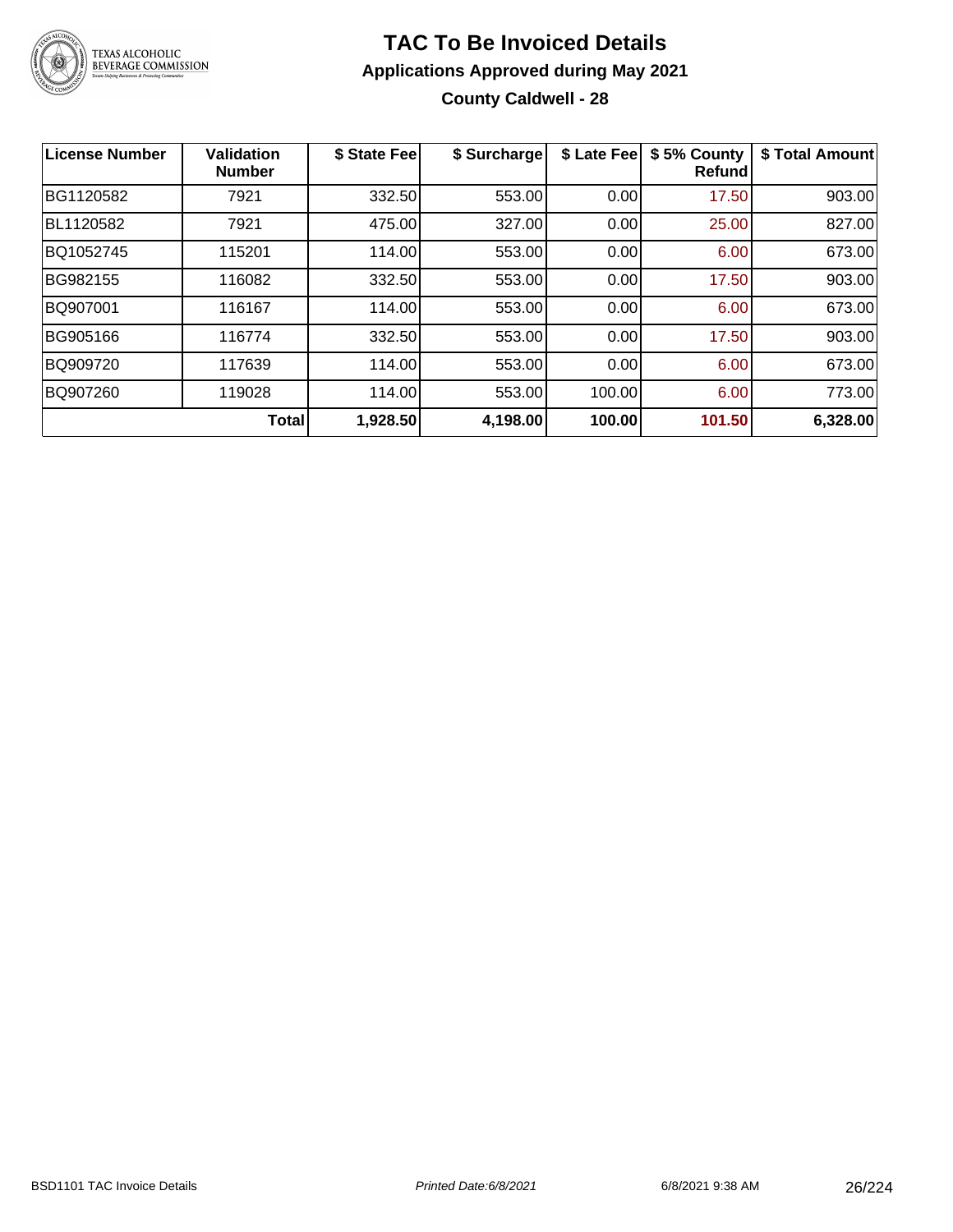

#### **TAC To Be Invoiced Details Applications Approved during May 2021 County Calhoun - 29**

| <b>License Number</b> | <b>Validation</b><br><b>Number</b> | \$ State Feel | \$ Surcharge |      | \$ Late Fee   \$5% County<br>Refundl | \$ Total Amount |
|-----------------------|------------------------------------|---------------|--------------|------|--------------------------------------|-----------------|
| BF1120249             | 6685                               | 114.00        | 553.00       | 0.00 | 6.00                                 | 673.00          |
| BG1119146             | 7188                               | 332.50        | 553.00       | 0.00 | 17.50                                | 903.00          |
| BF1120446             | 7868                               | 114.00        | 553.00       | 0.00 | 6.00                                 | 673.00          |
| BG775679              | 120070                             | 332.50        | 553.00       | 0.00 | 17.50                                | 903.00          |
| BQ983156              | 509129                             | 114.00        | 553.00       | 0.00 | 6.00                                 | 673.00          |
|                       | Total                              | 1,007.00      | 2,765.00     | 0.00 | 53.00                                | 3,825.00        |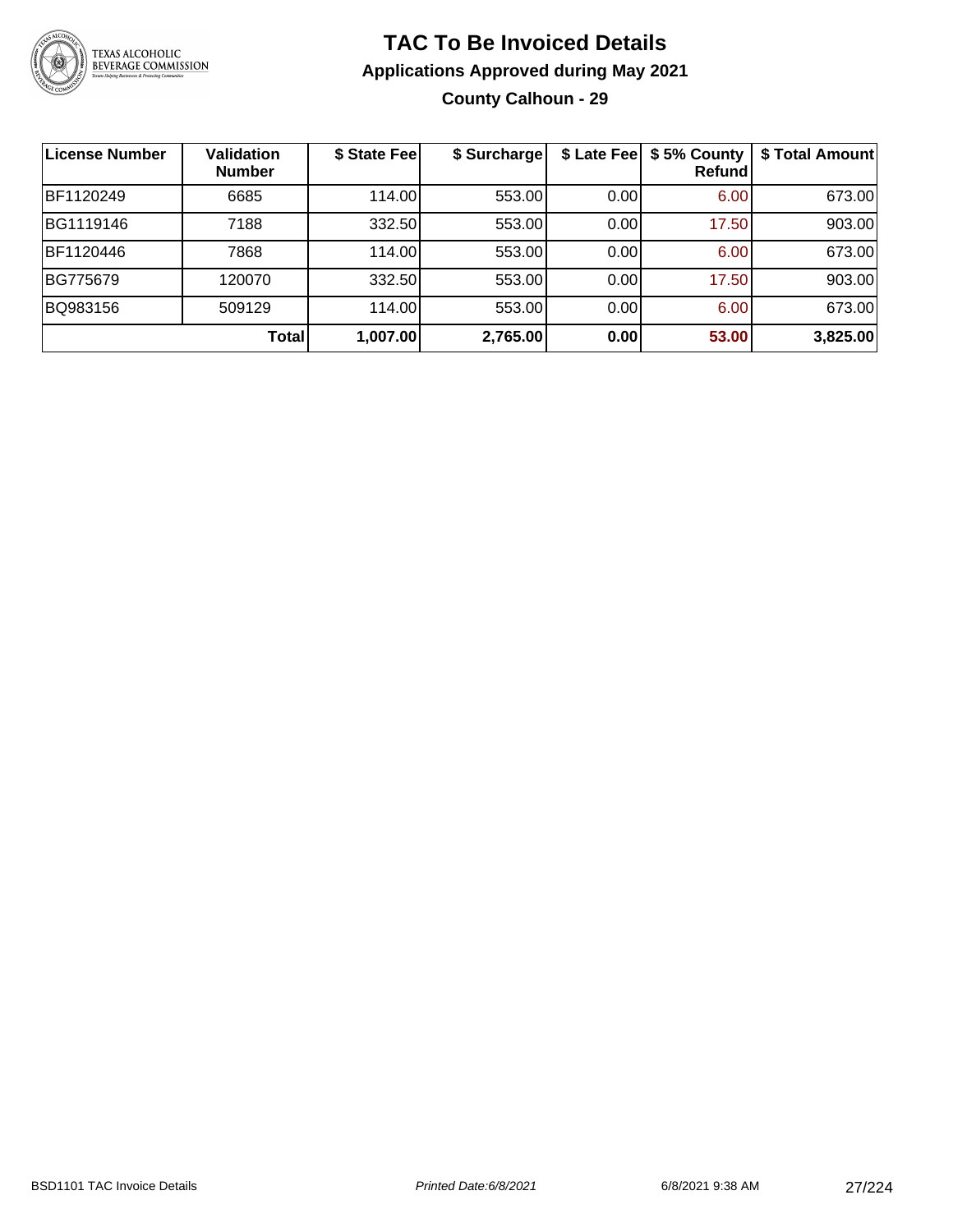

### **TAC To Be Invoiced Details Applications Approved during May 2021 County Callahan - 30**

| License Number | Validation<br><b>Number</b> | \$ State Fee | \$ Surcharge |      | <b>Refund</b>     | \$ Late Fee   \$5% County   \$ Total Amount |
|----------------|-----------------------------|--------------|--------------|------|-------------------|---------------------------------------------|
| BG1051432      | 117060                      | 332.50       | 553.00       | 0.00 | 17.50             | 903.00                                      |
| BP1051432      | 117060                      | 950.00       | 426.00       | 0.00 | 50.00             | 1,426.00                                    |
| BQ1056026      | 510276                      | 114.00       | 553.00       | 0.00 | 6.00 <sub>1</sub> | 673.00                                      |
|                | <b>Total</b>                | 1,396.50     | 1,532.00     | 0.00 | 73.50             | 3,002.00                                    |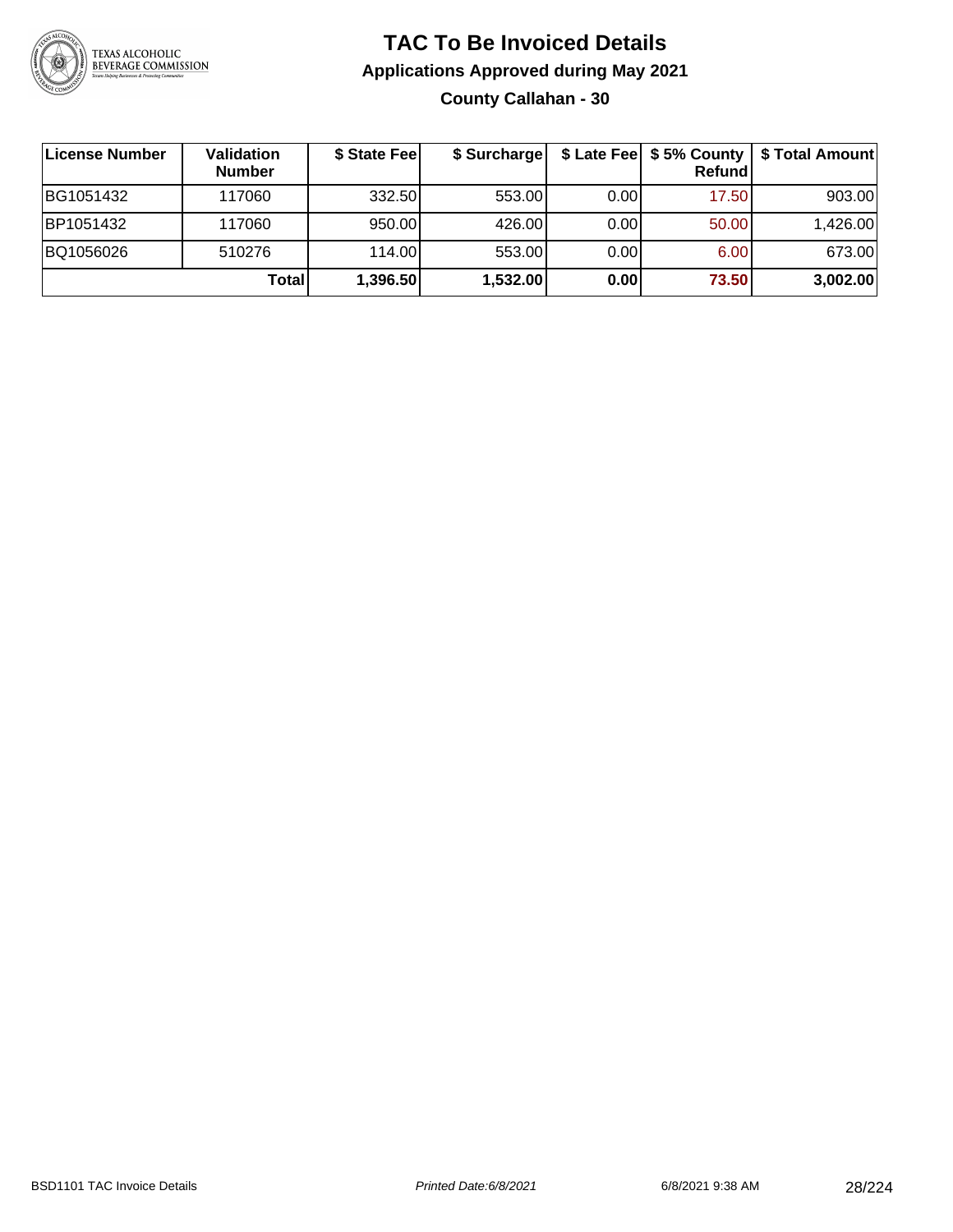

TEXAS ALCOHOLIC<br>BEVERAGE COMMISSION

#### **TAC To Be Invoiced Details Applications Approved during May 2021 County Cameron - 31**

| <b>License Number</b> | Validation<br><b>Number</b> | \$ State Fee | \$ Surcharge |        | \$ Late Fee   \$5% County<br>Refund | \$ Total Amount |
|-----------------------|-----------------------------|--------------|--------------|--------|-------------------------------------|-----------------|
| BG1118292             | 6231                        | 332.50       | 553.00       | 0.00   | 17.50                               | 903.00          |
| BL1118292             | 6231                        | 475.00       | 327.00       | 0.00   | 25.00                               | 827.00          |
| BG1117430             | 6281                        | 332.50       | 553.00       | 0.00   | 17.50                               | 903.00          |
| BG1120107             | 6950                        | 332.50       | 553.00       | 0.00   | 17.50                               | 903.00          |
| BL1120107             | 6950                        | 475.00       | 327.00       | 0.00   | 25.00                               | 827.00          |
| BG1120498             | 7531                        | 332.50       | 553.00       | 0.00   | 17.50                               | 903.00          |
| BG1119959             | 7593                        | 332.50       | 553.00       | 0.00   | 17.50                               | 903.00          |
| BQ1119516             | 7713                        | 114.00       | 553.00       | 0.00   | 6.00                                | 673.00          |
| BG1053134             | 115109                      | 332.50       | 553.00       | 0.00   | 17.50                               | 903.00          |
| BL1053134             | 115109                      | 475.00       | 327.00       | 0.00   | 25.00                               | 827.00          |
| BF1054631             | 115952                      | 114.00       | 553.00       | 0.00   | 6.00                                | 673.00          |
| BQ982416              | 116559                      | 114.00       | 553.00       | 0.00   | 6.00                                | 673.00          |
| BG982935              | 116562                      | 332.50       | 553.00       | 0.00   | 17.50                               | 903.00          |
| BQ908316              | 117439                      | 114.00       | 553.00       | 0.00   | 6.00                                | 673.00          |
| BQ776089              | 117485                      | 114.00       | 553.00       | 0.00   | 6.00                                | 673.00          |
| BQ776090              | 117485                      | 114.00       | 553.00       | 0.00   | 6.00                                | 673.00          |
| BG1050099             | 118816                      | 332.50       | 553.00       | 100.00 | 17.50                               | 1,003.00        |
| BG842456              | 118844                      | 332.50       | 553.00       | 0.00   | 17.50                               | 903.00          |
| BF912141              | 119006                      | 114.00       | 553.00       | 0.00   | 6.00                                | 673.00          |
| BQ1058865             | 119145                      | 114.00       | 553.00       | 0.00   | 6.00                                | 673.00          |
| BQ908265              | 119774                      | 114.00       | 553.00       | 0.00   | 6.00                                | 673.00          |
| BG695813              | 123817                      | 332.50       | 553.00       | 0.00   | 17.50                               | 903.00          |
| BQ908678              | 509116                      | 114.00       | 553.00       | 0.00   | 6.00                                | 673.00          |
| BQ908676              | 509118                      | 114.00       | 553.00       | 0.00   | 6.00                                | 673.00          |
| BG1117434             | 510127                      | 332.50       | 553.00       | 0.00   | 17.50                               | 903.00          |
| BQ982573              | 510232                      | 114.00       | 553.00       | 0.00   | 6.00                                | 673.00          |
| BQ1057796             | 510246                      | 114.00       | 553.00       | 0.00   | 6.00                                | 673.00          |
| BG980885              | 511056                      | 332.50       | 553.00       | 0.00   | 17.50                               | 903.00          |
| BG138706              | 512870                      | 332.50       | 553.00       | 0.00   | 17.50                               | 903.00          |
| BL138706              | 512870                      | 475.00       | 327.00       | 0.00   | 25.00                               | 827.00          |
|                       | Total                       | 7,704.50     | 15,686.00    | 100.00 | 405.50                              | 23,896.00       |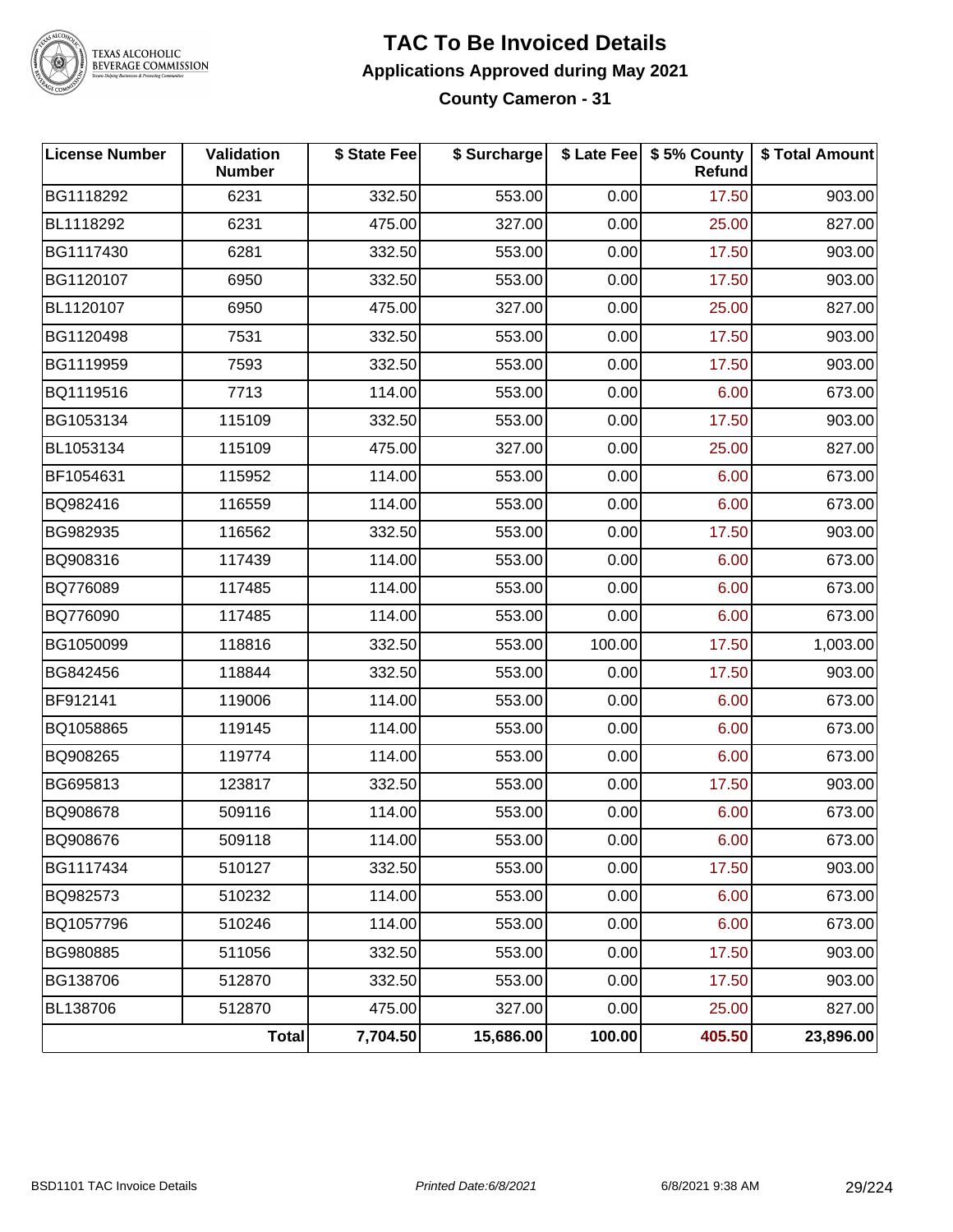

**County Camp - 32**

| License Number | Validation<br><b>Number</b> | \$ State Fee | \$ Surcharge |      | Refundl |          |
|----------------|-----------------------------|--------------|--------------|------|---------|----------|
| BQ1117865      | 6713                        | 114.00       | 553.00       | 0.00 | 6.00    | 673.00   |
| BQ1055202      | 117402                      | 114.00       | 553.00       | 0.00 | 6.00    | 673.00   |
| BF842819       | 511196                      | 114.00L      | 553.00       | 0.00 | 6.00    | 673.00   |
|                | <b>Total</b>                | 342.00       | 1,659.00     | 0.00 | 18.00   | 2,019.00 |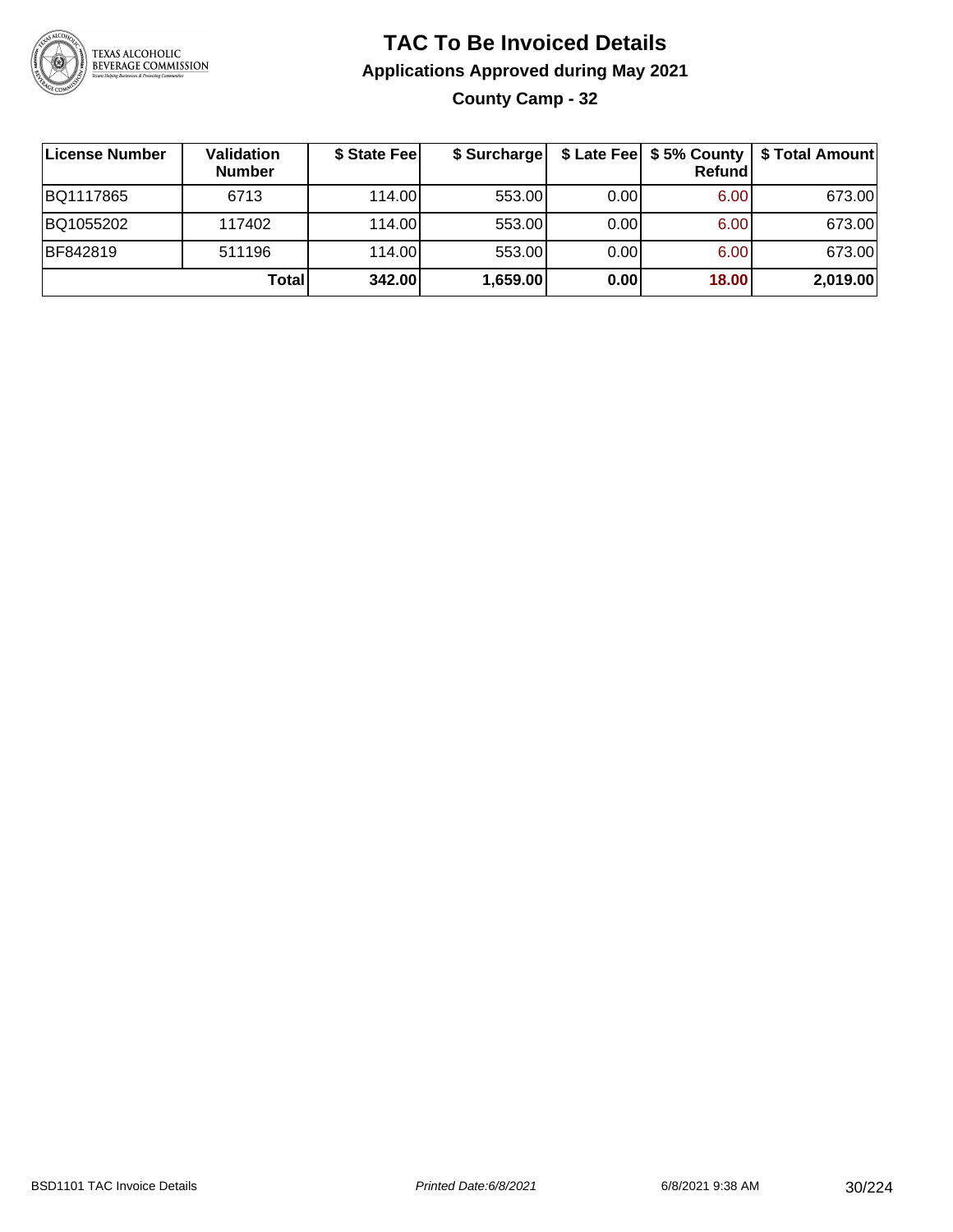

**County Cass - 34**

| License Number | Validation<br><b>Number</b> | \$ State Feel |        |      | Refundl | \$ Surcharge   \$ Late Fee   \$5% County   \$ Total Amount |
|----------------|-----------------------------|---------------|--------|------|---------|------------------------------------------------------------|
| BQ1117767      | 510111                      | 114.00        | 553.00 | 0.00 | 6.00    | 673.00                                                     |
|                | Totall                      | 114.00        | 553.00 | 0.00 | 6.00    | 673.00                                                     |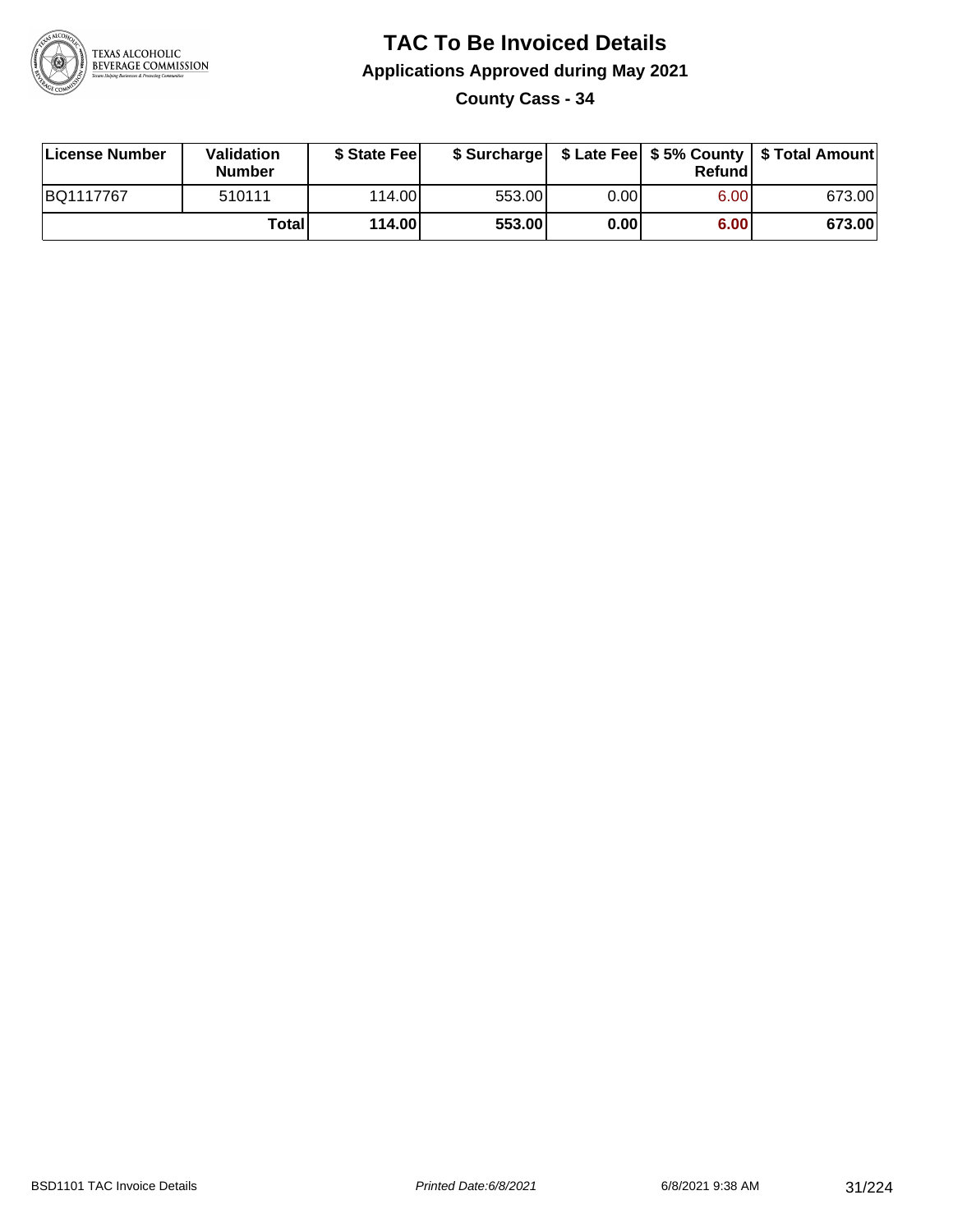

### **TAC To Be Invoiced Details Applications Approved during May 2021 County Chambers - 36**

| <b>License Number</b> | Validation<br><b>Number</b> | \$ State Fee | \$ Surcharge | \$ Late Fee | \$5% County<br><b>Refund</b> | \$ Total Amount |
|-----------------------|-----------------------------|--------------|--------------|-------------|------------------------------|-----------------|
| BG1046259             | 113914                      | 332.50       | 553.00       | 0.00        | 17.50                        | 903.00          |
| BQ977801              | 114796                      | 114.00       | 553.00       | 0.00        | 6.00                         | 673.00          |
| BQ1050972             | 116189                      | 114.00       | 553.00       | 0.00        | 6.00                         | 673.00          |
| BQ909468              | 117174                      | 114.00       | 553.00       | 0.00        | 6.00                         | 673.00          |
| BQ774564              | 117345                      | 114.00       | 553.00       | 0.00        | 6.00                         | 673.00          |
| BQ982912              | 118673                      | 114.00       | 553.00       | 0.00        | 6.00                         | 673.00          |
| BG840321              | 119171                      | 332.50       | 553.00       | 0.00        | 17.50                        | 903.00          |
| BL840321              | 119171                      | 475.00       | 327.00       | 0.00        | 25.00                        | 827.00          |
| BQ908280              | 119781                      | 114.00       | 553.00       | 0.00        | 6.00                         | 673.00          |
| BQ905312              | 509473                      | 114.00       | 553.00       | 0.00        | 6.00                         | 673.00          |
|                       | <b>Total</b>                | 1,938.00     | 5,304.00     | 0.00        | 102.00                       | 7,344.00        |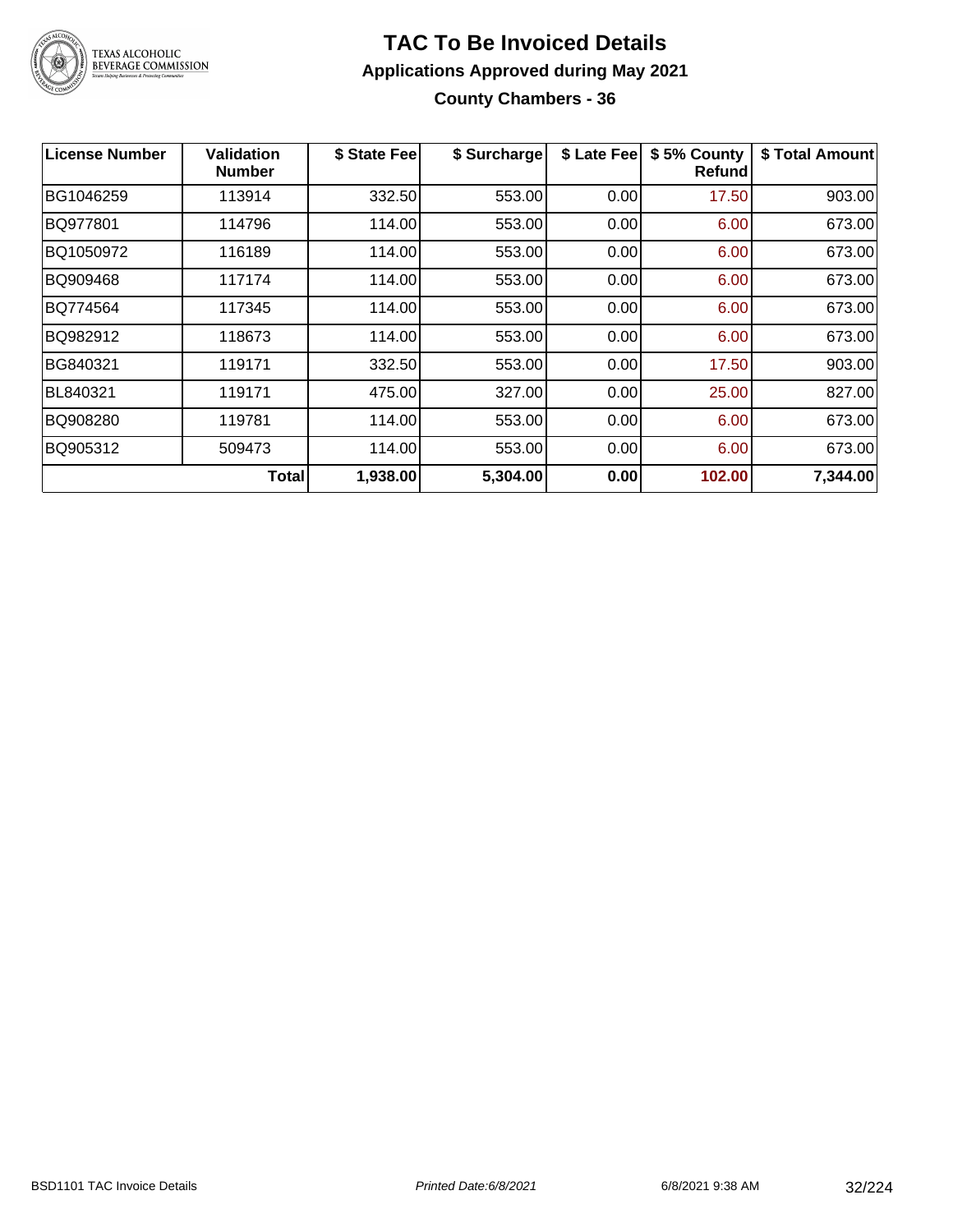

### **TAC To Be Invoiced Details Applications Approved during May 2021 County Cherokee - 37**

| License Number | Validation<br><b>Number</b> | \$ State Fee |          |      | Refundl | \$ Surcharge   \$ Late Fee   \$5% County   \$ Total Amount |
|----------------|-----------------------------|--------------|----------|------|---------|------------------------------------------------------------|
| BQ1052942      | 114850                      | 114.00L      | 553.00   | 0.00 | 6.00    | 673.00                                                     |
| BQ1053971      | 509137                      | 114.00       | 553.00   | 0.00 | 6.00    | 673.00                                                     |
|                | Totall                      | 228.00       | 1,106.00 | 0.00 | 12.00   | 1,346.00                                                   |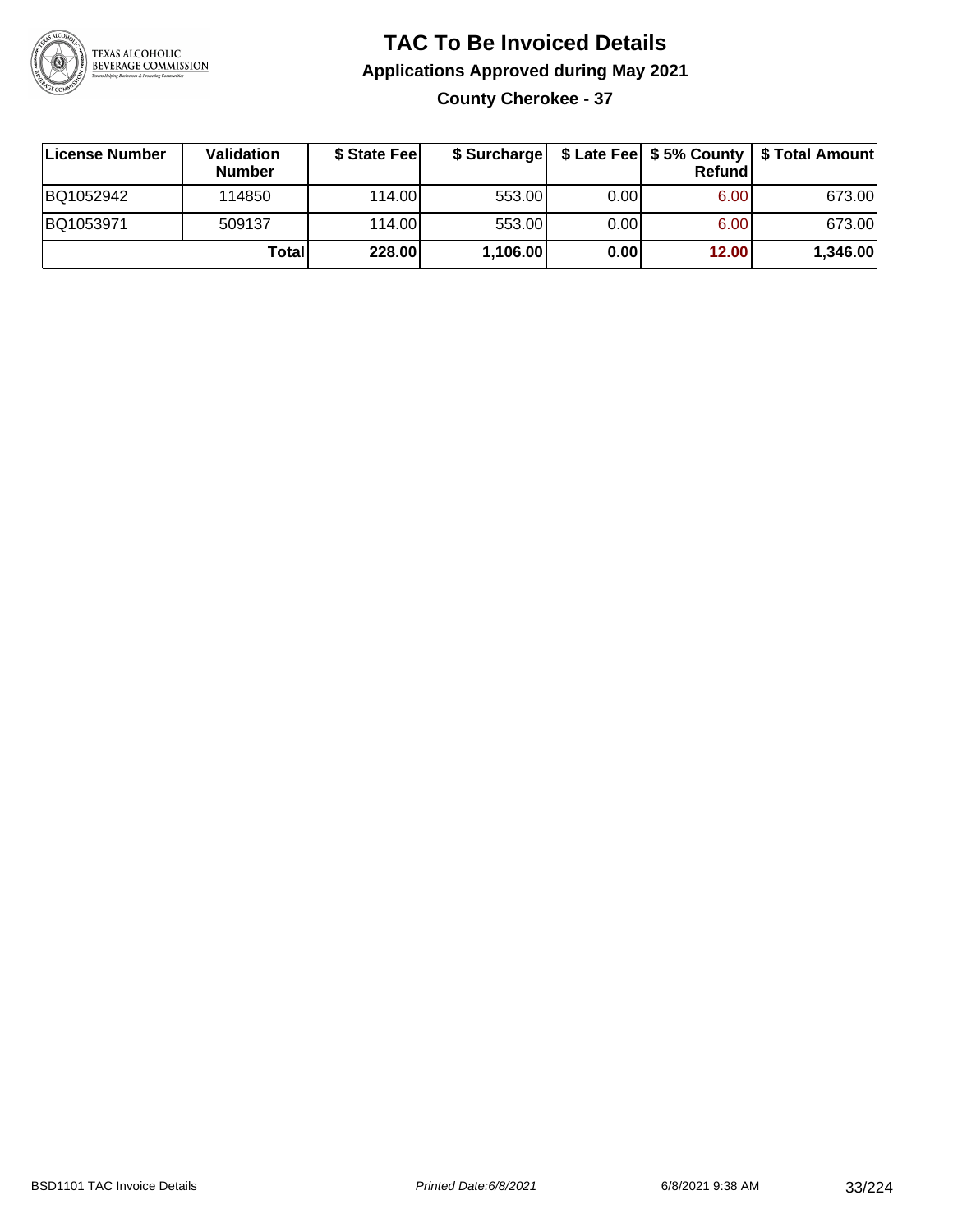

#### **TAC To Be Invoiced Details Applications Approved during May 2021 County Childress - 38**

| License Number | Validation<br><b>Number</b> | \$ State Feel |        |      | Refund | \$ Surcharge   \$ Late Fee   \$5% County   \$ Total Amount |
|----------------|-----------------------------|---------------|--------|------|--------|------------------------------------------------------------|
| BQ983267       | 119277                      | 114.00L       | 553.00 | 0.00 | 6.00   | 673.00                                                     |
|                | Total                       | 114.00        | 553.00 | 0.00 | 6.00   | 673.00                                                     |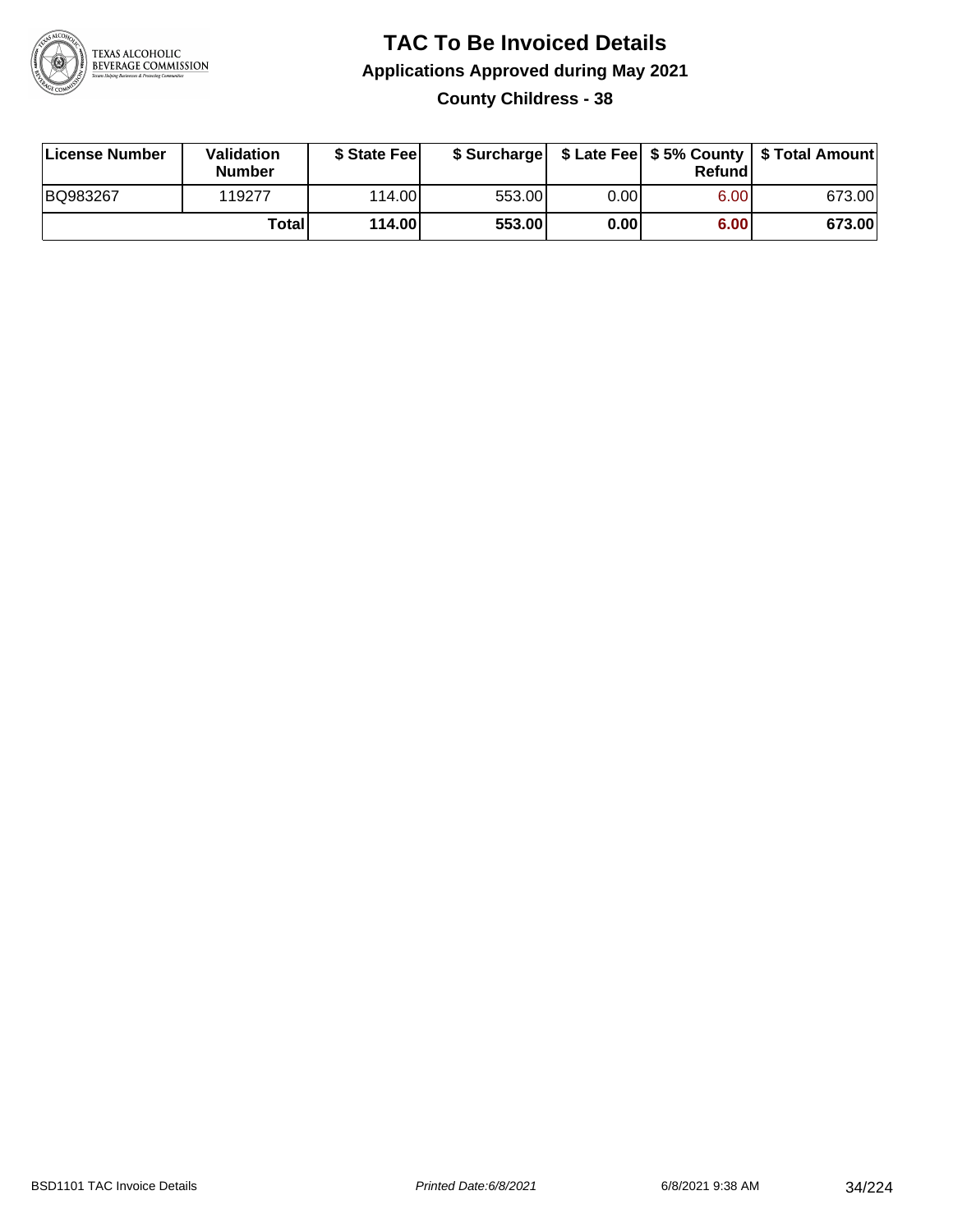

**County Clay - 39**

| License Number  | Validation<br><b>Number</b> | \$ State Feel |        |      | Refundl | \$ Surcharge   \$ Late Fee   \$5% County   \$ Total Amount |
|-----------------|-----------------------------|---------------|--------|------|---------|------------------------------------------------------------|
| <b>BQ838868</b> | 116340                      | 114.00        | 553.00 | 0.00 | 6.00    | 673.00                                                     |
|                 | Totall                      | 114.00        | 553.00 | 0.00 | 6.00    | 673.00                                                     |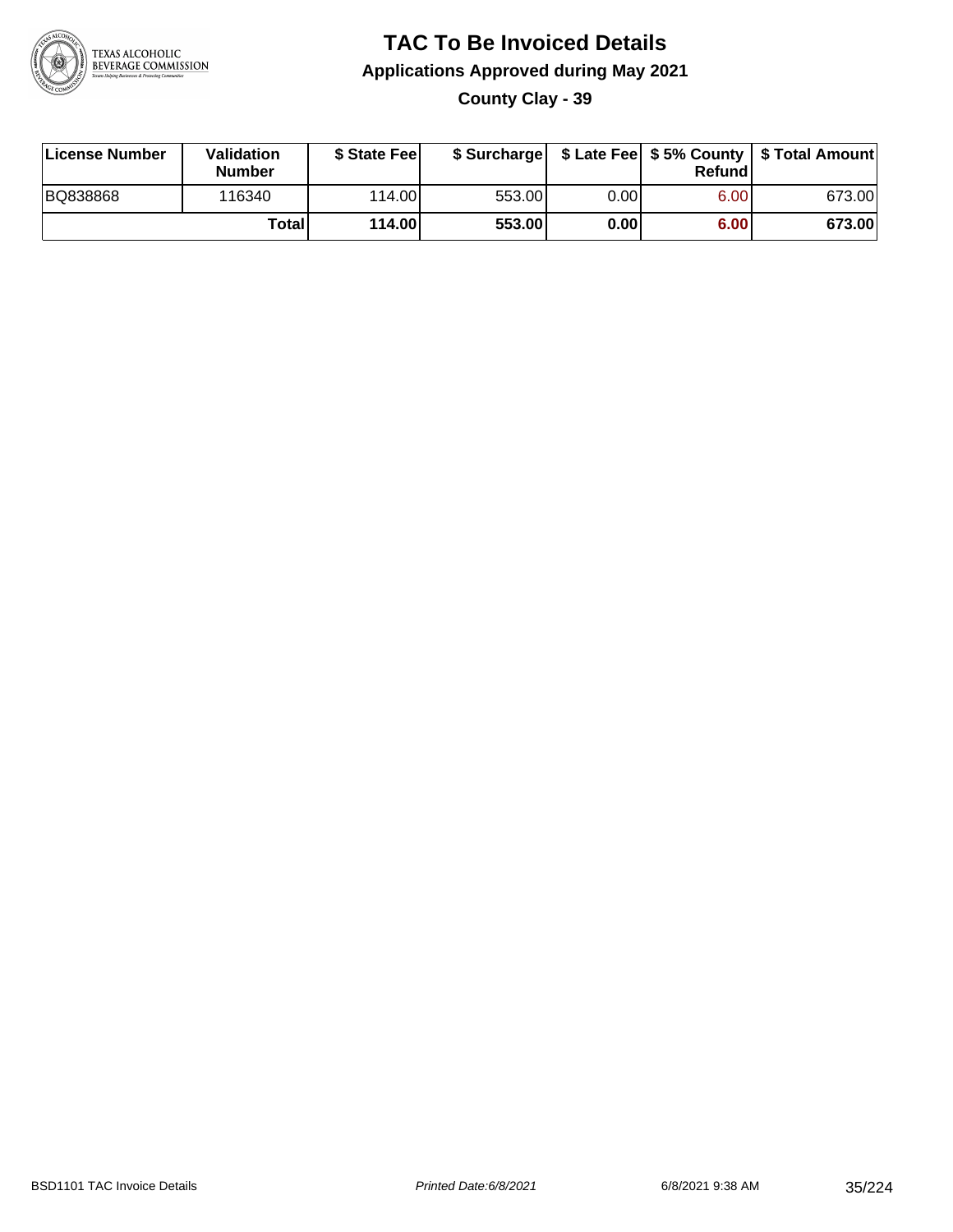

**County Coleman - 42**

| License Number | Validation<br><b>Number</b> | \$ State Feel |        |       | Refundl | \$ Surcharge   \$ Late Fee   \$5% County   \$ Total Amount |
|----------------|-----------------------------|---------------|--------|-------|---------|------------------------------------------------------------|
| BG1053512      | 115500                      | 332.50        | 553.00 | 0.00  | 17.50   | 903.00                                                     |
|                | Totall                      | 332.50        | 553.00 | 0.001 | 17.50   | 903.00                                                     |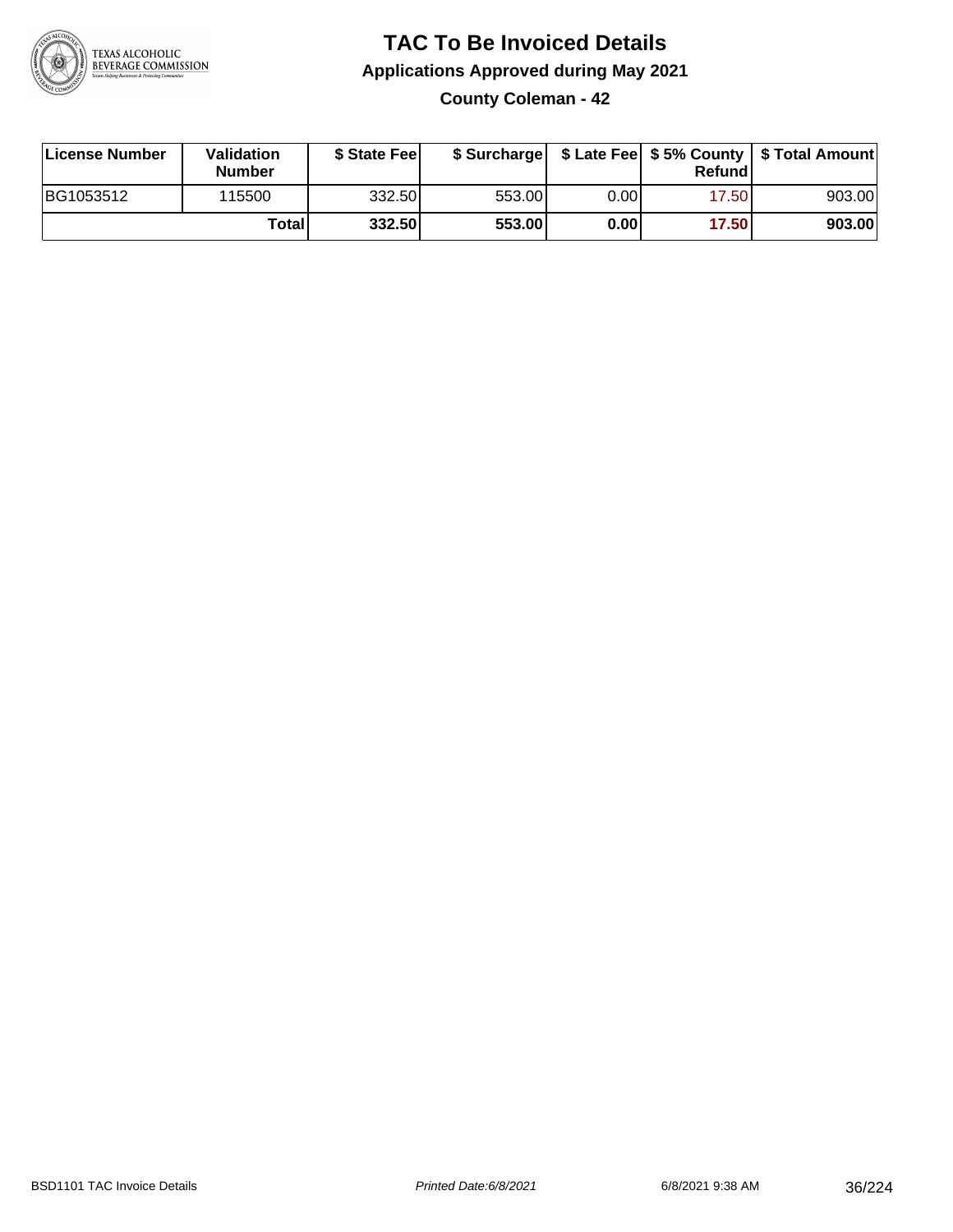

#### **TAC To Be Invoiced Details Applications Approved during May 2021 County Collin - 43**

| <b>License Number</b> | Validation<br><b>Number</b> | \$ State Fee | \$ Surcharge |        | \$ Late Fee   \$5% County<br>Refund | \$ Total Amount |
|-----------------------|-----------------------------|--------------|--------------|--------|-------------------------------------|-----------------|
| BG1118016             | 5899                        | 332.50       | 553.00       | 0.00   | 17.50                               | 903.00          |
| BG1118407             | 6173                        | 332.50       | 553.00       | 0.00   | 17.50                               | 903.00          |
| BG1117295             | 6360                        | 332.50       | 553.00       | 0.00   | 17.50                               | 903.00          |
| BF1117981             | 6429                        | 114.00       | 553.00       | 0.00   | 6.00                                | 673.00          |
| BG1117886             | 6538                        | 332.50       | 553.00       | 0.00   | 17.50                               | 903.00          |
| BQ1117320             | 6923                        | 114.00       | 553.00       | 0.00   | 6.00                                | 673.00          |
| BG1119616             | 7099                        | 332.50       | 553.00       | 0.00   | 17.50                               | 903.00          |
| BG1120562             | 7157                        | 332.50       | 553.00       | 0.00   | 17.50                               | 903.00          |
| BQ1120074             | 7324                        | 114.00       | 553.00       | 0.00   | 6.00                                | 673.00          |
| BQ1119856             | 7352                        | 114.00       | 553.00       | 0.00   | 6.00                                | 673.00          |
| BG1120646             | 7369                        | 332.50       | 553.00       | 0.00   | 17.50                               | 903.00          |
| BQ1119831             | 7410                        | 114.00       | 553.00       | 0.00   | 6.00                                | 673.00          |
| BG1120450             | 7458                        | 332.50       | 553.00       | 0.00   | 17.50                               | 903.00          |
| BF1120367             | 7554                        | 114.00       | 553.00       | 0.00   | 6.00                                | 673.00          |
| BQ1045352             | 107946                      | 114.00       | 553.00       | 0.00   | 6.00                                | 673.00          |
| BQ1053270             | 115011                      | 114.00       | 553.00       | 0.00   | 6.00                                | 673.00          |
| BG1051710             | 115176                      | 332.50       | 553.00       | 0.00   | 17.50                               | 903.00          |
| BG976978              | 115283                      | 332.50       | 553.00       | 100.00 | 17.50                               | 1,003.00        |
| BQ1048589             | 115514                      | 114.00       | 553.00       | 100.00 | 6.00                                | 773.00          |
| BG1044647             | 115748                      | 332.50       | 553.00       | 100.00 | 17.50                               | 1,003.00        |
| BG905124              | 115925                      | 332.50       | 553.00       | 0.00   | 17.50                               | 903.00          |
| BQ1051955             | 116012                      | 114.00       | 553.00       | 0.00   | 6.00                                | 673.00          |
| BQ908297              | 116188                      | 114.00       | 553.00       | 0.00   | 6.00                                | 673.00          |
| BG904147              | 116289                      | 332.50       | 553.00       | 100.00 | 17.50                               | 1,003.00        |
| BQ982952              | 116453                      | 114.00       | 553.00       | 0.00   | 6.00                                | 673.00          |
| BQ775524              | 116577                      | 114.00       | 553.00       | 0.00   | 6.00                                | 673.00          |
| BF1050943             | 116588                      | 114.00       | 553.00       | 0.00   | 6.00                                | 673.00          |
| BG978872              | 116615                      | 332.50       | 553.00       | 0.00   | 17.50                               | 903.00          |
| BQ775853              | 116770                      | 114.00       | 553.00       | 0.00   | 6.00                                | 673.00          |
| BQ774156              | 116773                      | 114.00       | 553.00       | 0.00   | 6.00                                | 673.00          |
| BG1052581             | 116919                      | 332.50       | 553.00       | 0.00   | 17.50                               | 903.00          |
| BQ981693              | 117175                      | 114.00       | 553.00       | 0.00   | 6.00                                | 673.00          |
| BG982287              | 117507                      | 332.50       | 553.00       | 0.00   | 17.50                               | 903.00          |
| BG909975              | 118043                      | 332.50       | 553.00       | 0.00   | 17.50                               | 903.00          |
| BQ839347              | 118084                      | 114.00       | 553.00       | 0.00   | 6.00                                | 673.00          |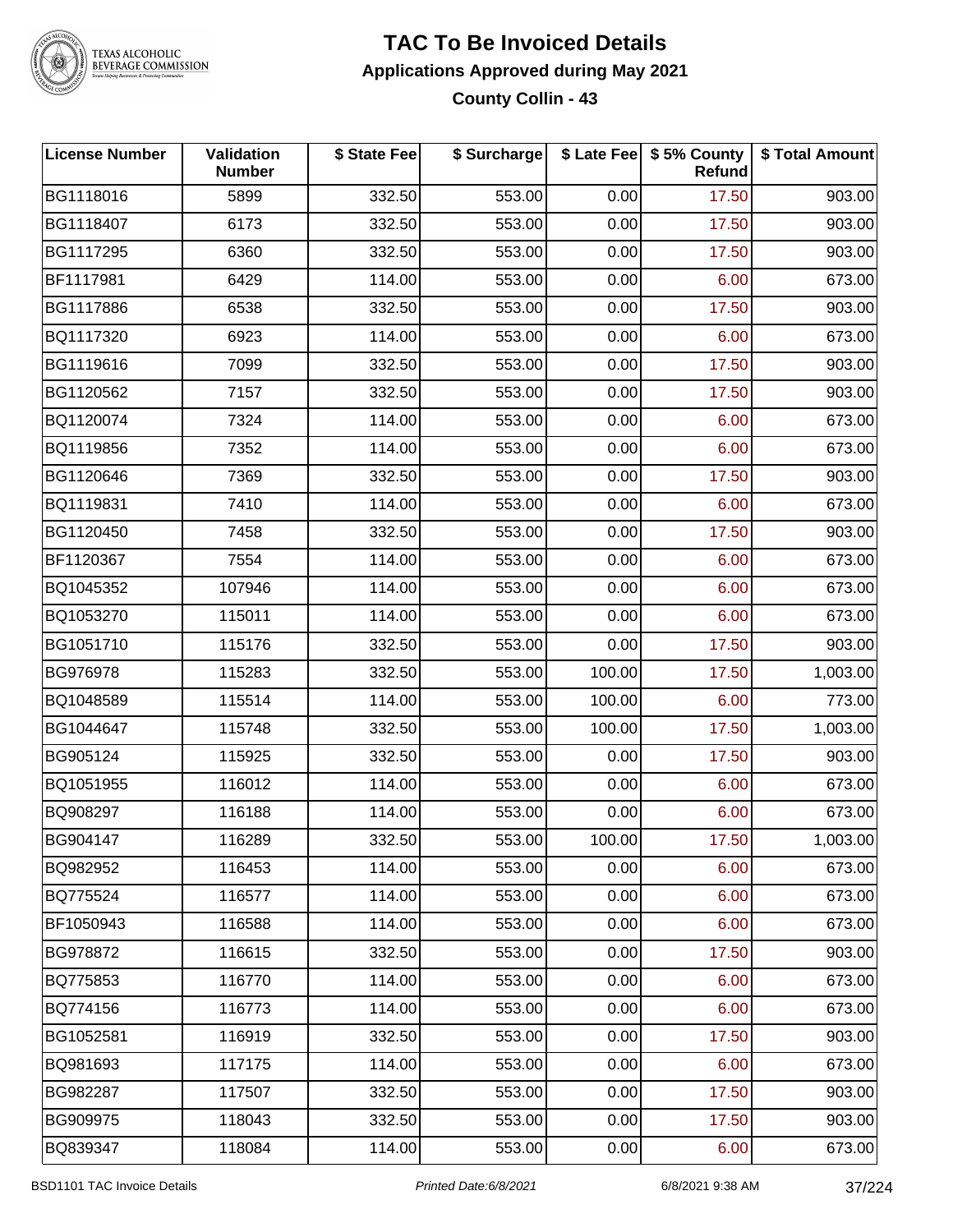| <b>License Number</b> | Validation<br><b>Number</b> | \$ State Fee | \$ Surcharge |        | \$ Late Fee   \$5% County<br>Refund | \$ Total Amount |
|-----------------------|-----------------------------|--------------|--------------|--------|-------------------------------------|-----------------|
| BQ842999              | 118238                      | 114.00       | 553.00       | 0.00   | 6.00                                | 673.00          |
| BQ985544              | 118379                      | 114.00       | 553.00       | 0.00   | 6.00                                | 673.00          |
| BG906977              | 118880                      | 332.50       | 553.00       | 0.00   | 17.50                               | 903.00          |
| BQ909812              | 118930                      | 114.00       | 553.00       | 0.00   | 6.00                                | 673.00          |
| BQ985286              | 118973                      | 114.00       | 553.00       | 0.00   | 6.00                                | 673.00          |
| BG909827              | 118998                      | 332.50       | 553.00       | 0.00   | 17.50                               | 903.00          |
| BG909291              | 119001                      | 332.50       | 553.00       | 0.00   | 17.50                               | 903.00          |
| BG1054533             | 119064                      | 332.50       | 553.00       | 0.00   | 17.50                               | 903.00          |
| BG1058667             | 119235                      | 332.50       | 553.00       | 0.00   | 17.50                               | 903.00          |
| BQ778091              | 119427                      | 114.00       | 553.00       | 0.00   | 6.00                                | 673.00          |
| BF984219              | 119617                      | 114.00       | 553.00       | 0.00   | 6.00                                | 673.00          |
| BF911353              | 119728                      | 114.00       | 553.00       | 0.00   | 6.00                                | 673.00          |
| BF844655              | 119731                      | 114.00       | 553.00       | 0.00   | 6.00                                | 673.00          |
| BF982163              | 120031                      | 114.00       | 553.00       | 100.00 | 6.00                                | 773.00          |
| BF843285              | 120079                      | 114.00       | 553.00       | 0.00   | 6.00                                | 673.00          |
| BG1056076             | 120315                      | 332.50       | 553.00       | 0.00   | 17.50                               | 903.00          |
| BQ773867              | 508899                      | 114.00       | 553.00       | 0.00   | 6.00                                | 673.00          |
| BG980215              | 509327                      | 332.50       | 553.00       | 0.00   | 17.50                               | 903.00          |
| BQ907844              | 510231                      | 114.00       | 553.00       | 0.00   | 6.00                                | 673.00          |
| BQ984459              | 511775                      | 114.00       | 553.00       | 0.00   | 6.00                                | 673.00          |
| BG1052653             | 512253                      | 332.50       | 553.00       | 0.00   | 17.50                               | 903.00          |
| BG871894              | 515903                      | 332.50       | 553.00       | 0.00   | 17.50                               | 903.00          |
|                       | <b>Total</b>                | 12,179.00    | 31,521.00    | 500.00 | 641.00                              | 44,841.00       |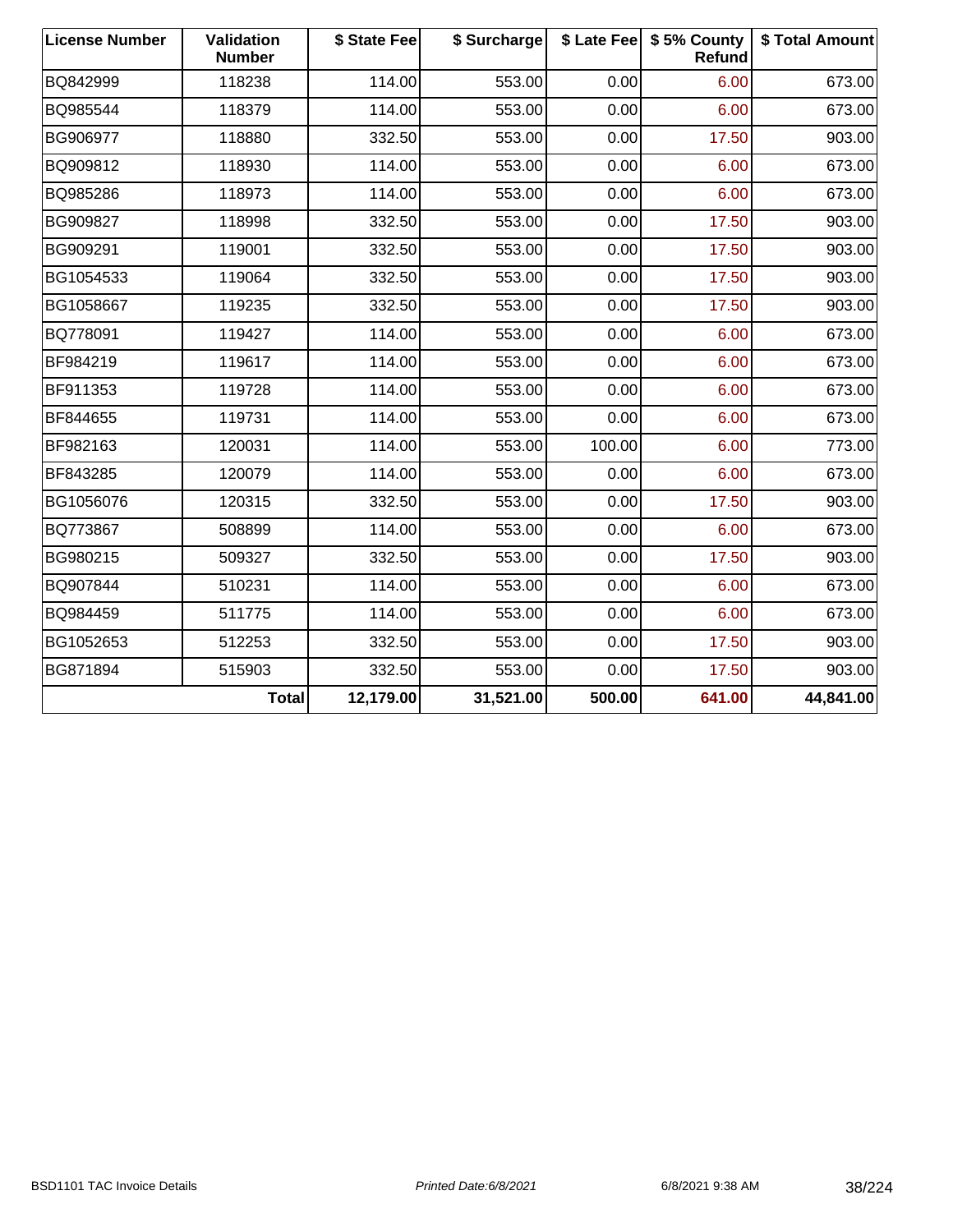

### **TAC To Be Invoiced Details Applications Approved during May 2021 County Colorado - 45**

| <b>License Number</b> | <b>Validation</b><br><b>Number</b> | \$ State Fee | \$ Surcharge | \$ Late Fee | \$5% County<br>Refundl | \$ Total Amount |
|-----------------------|------------------------------------|--------------|--------------|-------------|------------------------|-----------------|
| BF1120190             | 7081                               | 114.00       | 553.00       | 0.00        | 6.00                   | 673.00          |
| BQ837996              | 113596                             | 114.00       | 553.00       | 0.00        | 6.00                   | 673.00          |
| BQ1049689             | 113817                             | 114.00       | 553.00       | 0.00        | 6.00                   | 673.00          |
| BG835171              | 114267                             | 332.50       | 553.00       | 0.00        | 17.50                  | 903.00          |
| BG1052588             | 116855                             | 332.50       | 553.00       | 0.00        | 17.50                  | 903.00          |
| BG907458              | 118548                             | 332.50       | 553.00       | 0.00        | 17.50                  | 903.00          |
| BQ1055447             | 119649                             | 114.00       | 553.00       | 0.00        | 6.00                   | 673.00          |
|                       | <b>Total</b>                       | 1,453.50     | 3,871.00     | 0.00        | 76.50                  | 5,401.00        |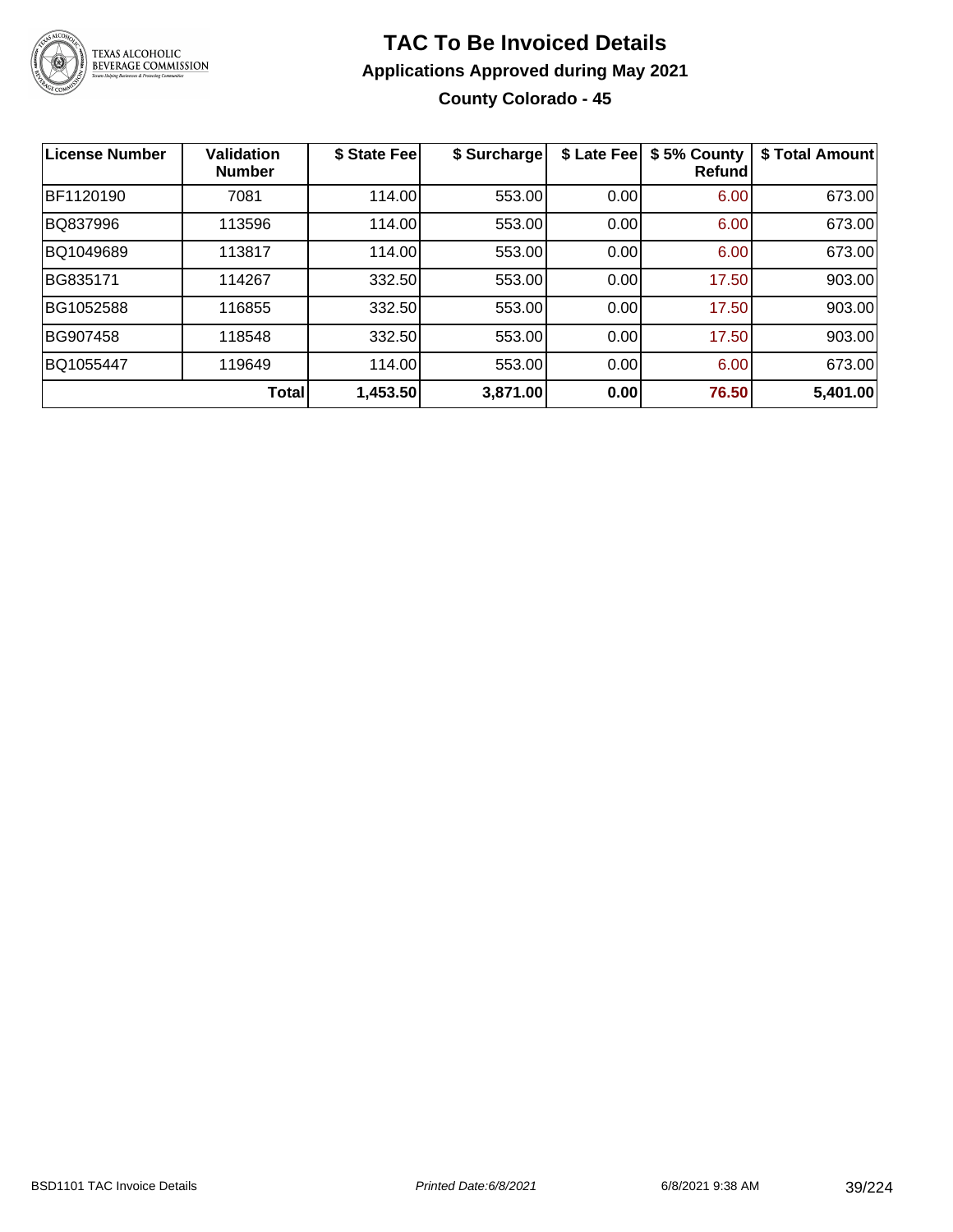

#### **TAC To Be Invoiced Details Applications Approved during May 2021 County Comal - 46**

| <b>License Number</b> | <b>Validation</b><br><b>Number</b> | \$ State Fee | \$ Surcharge |        | \$ Late Fee   \$5% County  <br>Refund | \$ Total Amount |
|-----------------------|------------------------------------|--------------|--------------|--------|---------------------------------------|-----------------|
| BG1119247             | 5990                               | 332.50       | 553.00       | 0.00   | 17.50                                 | 903.00          |
| BG1120567             | 7504                               | 332.50       | 553.00       | 0.00   | 17.50                                 | 903.00          |
| BG920519              | 101511                             | 332.50       | 553.00       | 100.00 | 17.50                                 | 1,003.00        |
| BF771457              | 114978                             | 114.00       | 553.00       | 0.00   | 6.00                                  | 673.00          |
| BG1052501             | 115526                             | 332.50       | 553.00       | 0.00   | 17.50                                 | 903.00          |
| BE839596              | 115561                             | 285.00       | 553.00       | 0.00   | 15.00                                 | 853.00          |
| BQ982417              | 115865                             | 114.00       | 553.00       | 0.00   | 6.00                                  | 673.00          |
| BG1053539             | 116300                             | 332.50       | 553.00       | 0.00   | 17.50                                 | 903.00          |
| BQ981033              | 116492                             | 114.00       | 553.00       | 0.00   | 6.00                                  | 673.00          |
| BQ909956              | 117639                             | 114.00       | 553.00       | 0.00   | 6.00                                  | 673.00          |
| BQ909961              | 117639                             | 114.00       | 553.00       | 0.00   | 6.00                                  | 673.00          |
| BG982427              | 117925                             | 332.50       | 553.00       | 0.00   | 17.50                                 | 903.00          |
| BF983085              | 118022                             | 114.00       | 553.00       | 0.00   | 6.00                                  | 673.00          |
| BG842052              | 118315                             | 332.50       | 553.00       | 0.00   | 17.50                                 | 903.00          |
| BF983749              | 119292                             | 114.00       | 553.00       | 0.00   | 6.00                                  | 673.00          |
| BF1056462             | 119626                             | 114.00       | 553.00       | 0.00   | 6.00                                  | 673.00          |
| BG777754              | 119915                             | 332.50       | 553.00       | 0.00   | 17.50                                 | 903.00          |
| BG1038908             | 508256                             | 332.50       | 553.00       | 0.00   | 17.50                                 | 903.00          |
| BQ907621              | 509121                             | 114.00       | 553.00       | 0.00   | 6.00                                  | 673.00          |
| BF1119060             | 510138                             | 114.00       | 553.00       | 0.00   | 6.00                                  | 673.00          |
| BQ986675              | 510250                             | 114.00       | 553.00       | 0.00   | 6.00                                  | 673.00          |
| BQ778245              | 510299                             | 114.00       | 553.00       | 0.00   | 6.00                                  | 673.00          |
|                       | <b>Total</b>                       | 4,645.50     | 12,166.00    | 100.00 | 244.50                                | 17,156.00       |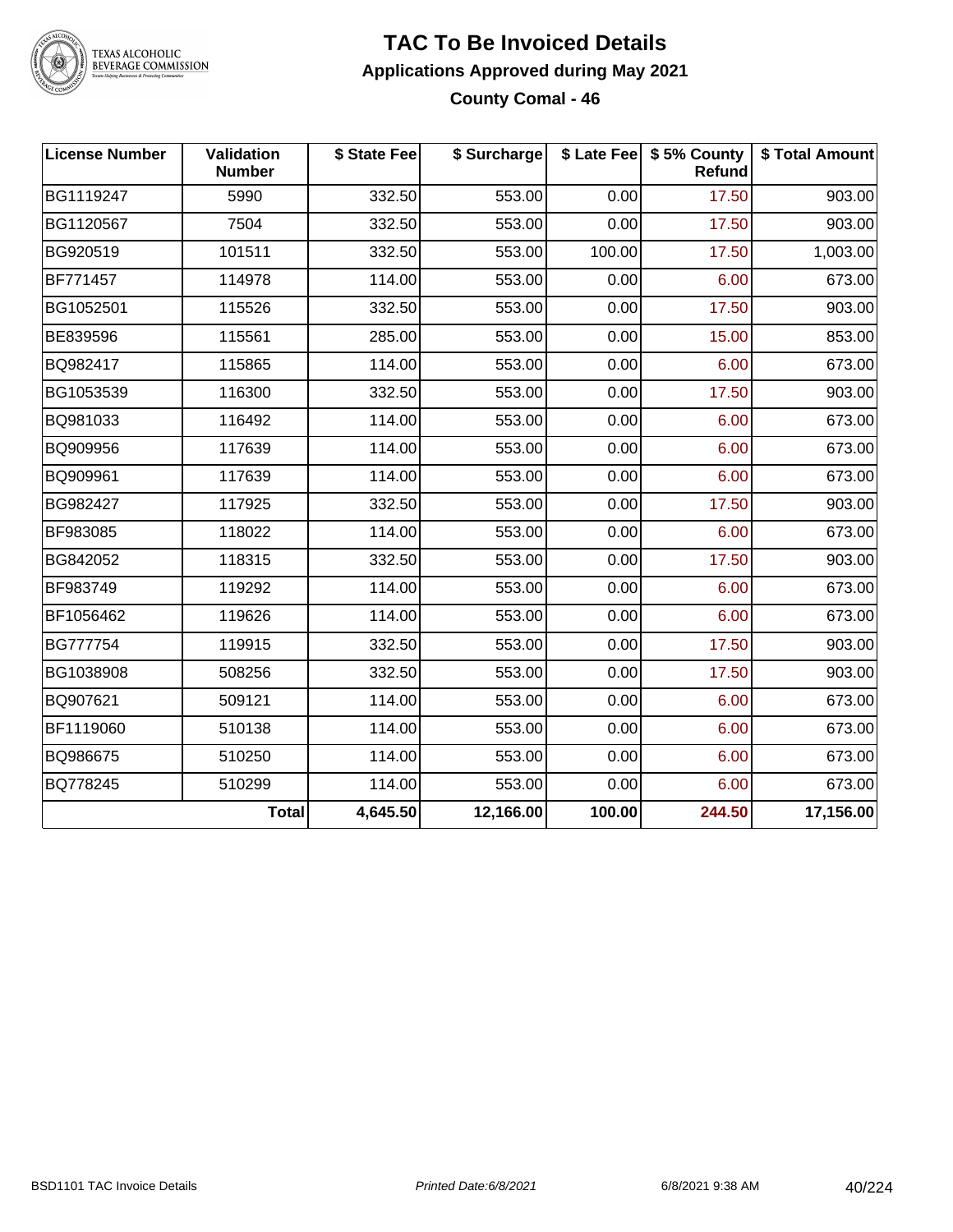

**County Comanche - 47**

| <b>License Number</b> | <b>Validation</b><br><b>Number</b> | \$ State Feel | \$ Surcharge |       | <b>Refund</b> | \$ Late Fee   \$5% County   \$ Total Amount |
|-----------------------|------------------------------------|---------------|--------------|-------|---------------|---------------------------------------------|
| BQ1117789             | 5318                               | 114.00        | 553.00       | 0.001 | 6.00          | 673.00                                      |
| BG1117871             | 7222                               | 332.50        | 553.00       | 0.00  | 17.50         | 903.00                                      |
| BQ1054417             | 116846                             | 114.00L       | 553.00       | 0.00  | 6.00          | 673.00                                      |
|                       | <b>Total</b>                       | 560.50        | 1,659.00     | 0.00  | 29.50         | 2,249.00                                    |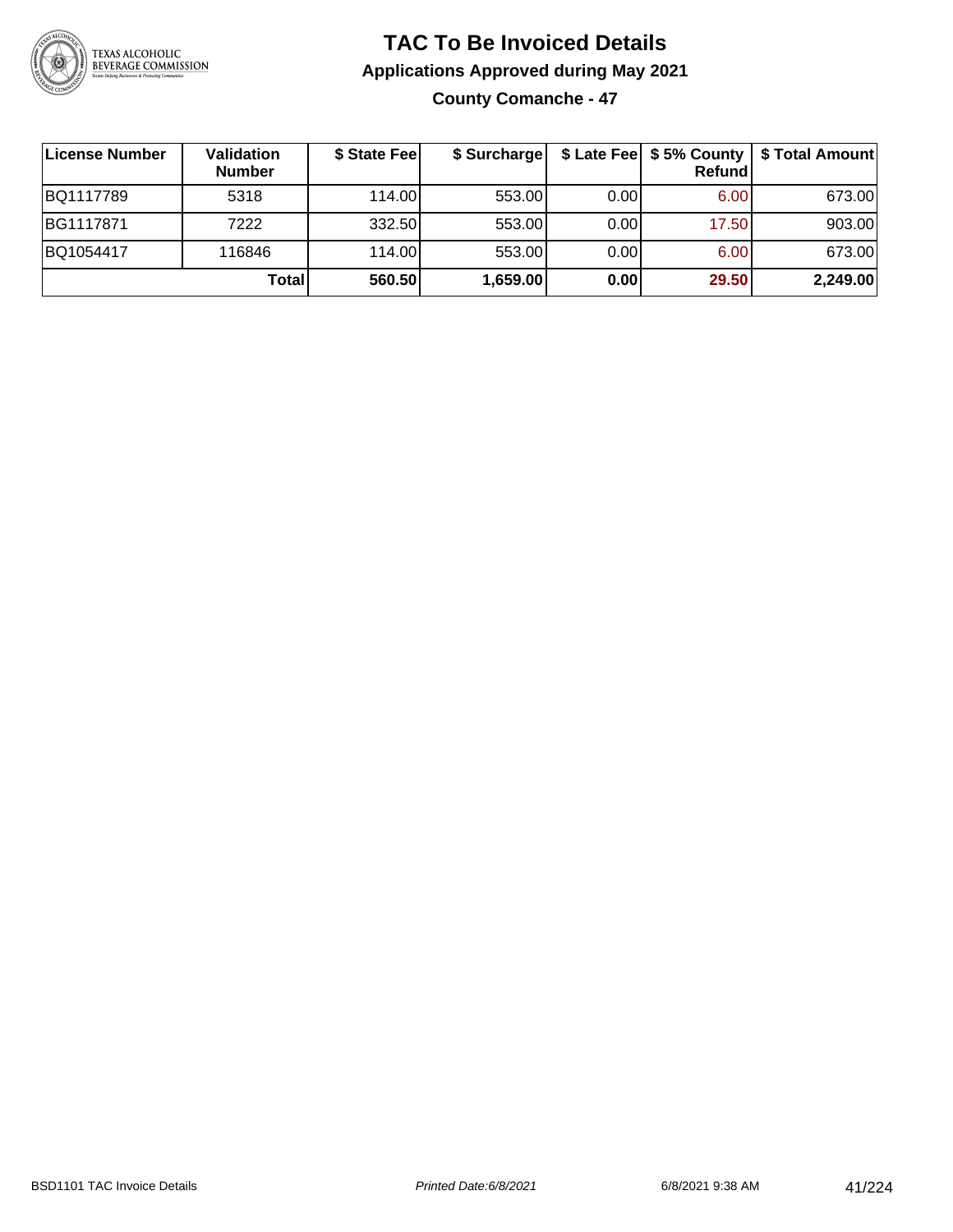

#### **TAC To Be Invoiced Details Applications Approved during May 2021 County Concho - 48**

| License Number | Validation<br><b>Number</b> | \$ State Fee |        |      | Refund | \$ Surcharge   \$ Late Fee   \$5% County   \$ Total Amount |
|----------------|-----------------------------|--------------|--------|------|--------|------------------------------------------------------------|
| BQ777879       | 119666                      | 114.00L      | 553.00 | 0.00 | 6.00   | 673.00                                                     |
|                | Totall                      | 114.00       | 553.00 | 0.00 | 6.00   | 673.00                                                     |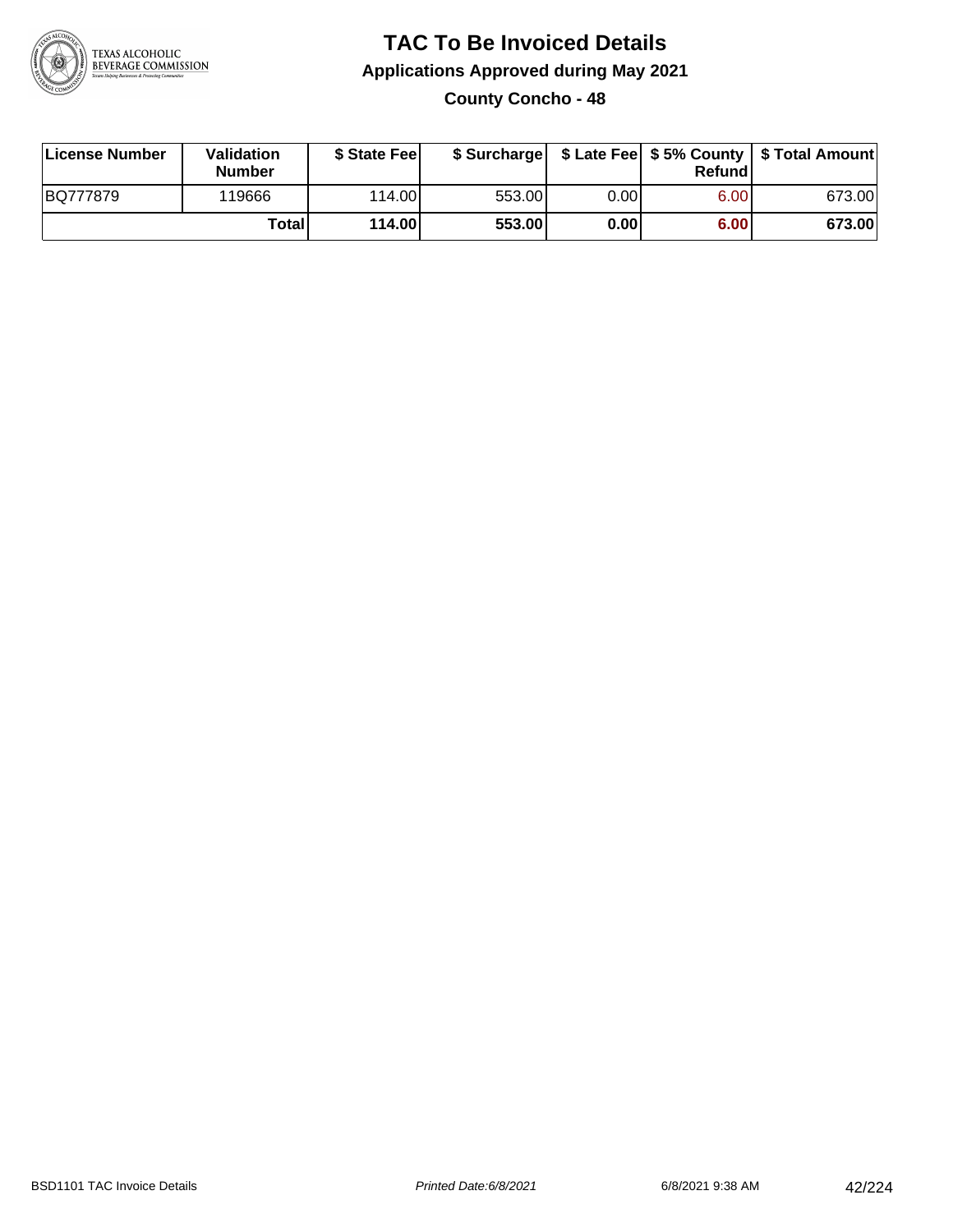

**County Cooke - 49**

| <b>License Number</b> | <b>Validation</b><br><b>Number</b> | \$ State Fee | \$ Surcharge | \$ Late Fee | \$5% County<br>Refundl | \$ Total Amount |
|-----------------------|------------------------------------|--------------|--------------|-------------|------------------------|-----------------|
| BQ910159              | 118165                             | 114.00       | 553.00       | 0.00        | 6.00                   | 673.00          |
| BF1056537             | 119754                             | 114.00       | 553.00       | 0.00        | 6.00                   | 673.00          |
| BF844659              | 119938                             | 114.00       | 553.00       | 0.00        | 6.00                   | 673.00          |
| BF844662              | 119943                             | 114.00       | 553.00       | 0.00        | 6.00                   | 673.00          |
| BQ982421              | 509133                             | 114.00       | 553.00       | 0.00        | 6.00                   | 673.00          |
| BQ986395              | 510247                             | 114.00       | 553.00       | 0.00        | 6.00                   | 673.00          |
| BQ911673              | 510270                             | 114.00       | 553.00       | 0.00        | 6.00                   | 673.00          |
|                       | Total                              | 798.00       | 3,871.00     | 0.00        | 42.00                  | 4,711.00        |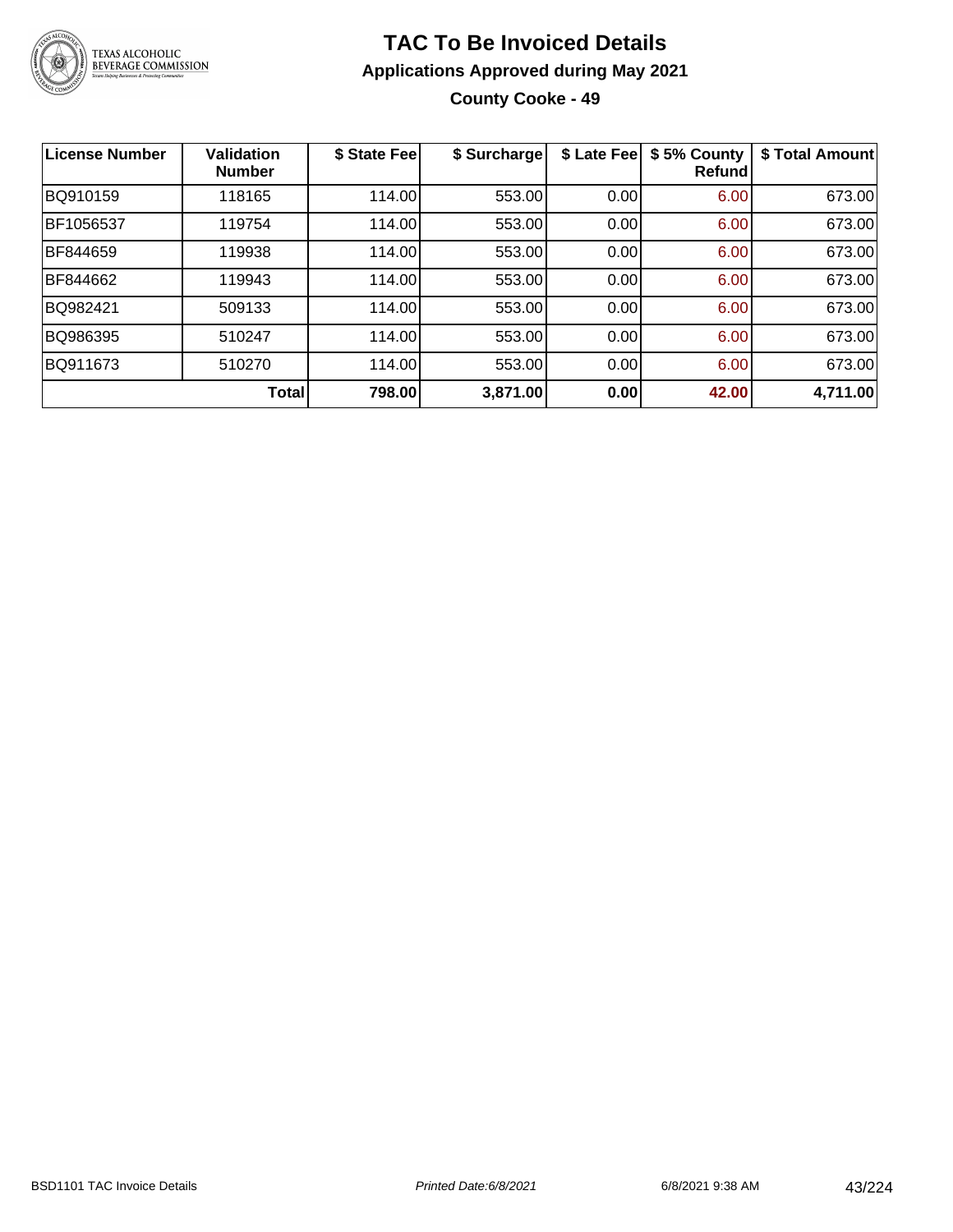

### **TAC To Be Invoiced Details Applications Approved during May 2021 County Coryell - 50**

| <b>License Number</b> | <b>Validation</b><br><b>Number</b> | \$ State Fee | \$ Surcharge | \$ Late Fee | \$5% County<br>Refundl | \$ Total Amount |
|-----------------------|------------------------------------|--------------|--------------|-------------|------------------------|-----------------|
| BQ1120161             | 6889                               | 114.00       | 553.00       | 0.00        | 6.00                   | 673.00          |
| BF978440              | 115715                             | 114.00       | 553.00       | 0.00        | 6.00                   | 673.00          |
| BQ1053921             | 115847                             | 114.00       | 553.00       | 0.00        | 6.00                   | 673.00          |
| BQ1056073             | 117485                             | 114.00       | 553.00       | 0.00        | 6.00                   | 673.00          |
| BQ909896              | 118028                             | 114.00       | 553.00       | 0.00        | 6.00                   | 673.00          |
| BQ844851              | 119568                             | 114.00       | 553.00       | 0.00        | 6.00                   | 673.00          |
| BQ841531              | 509156                             | 114.00       | 553.00       | 0.00        | 6.00                   | 673.00          |
|                       | Total                              | 798.00       | 3,871.00     | 0.00        | 42.00                  | 4,711.00        |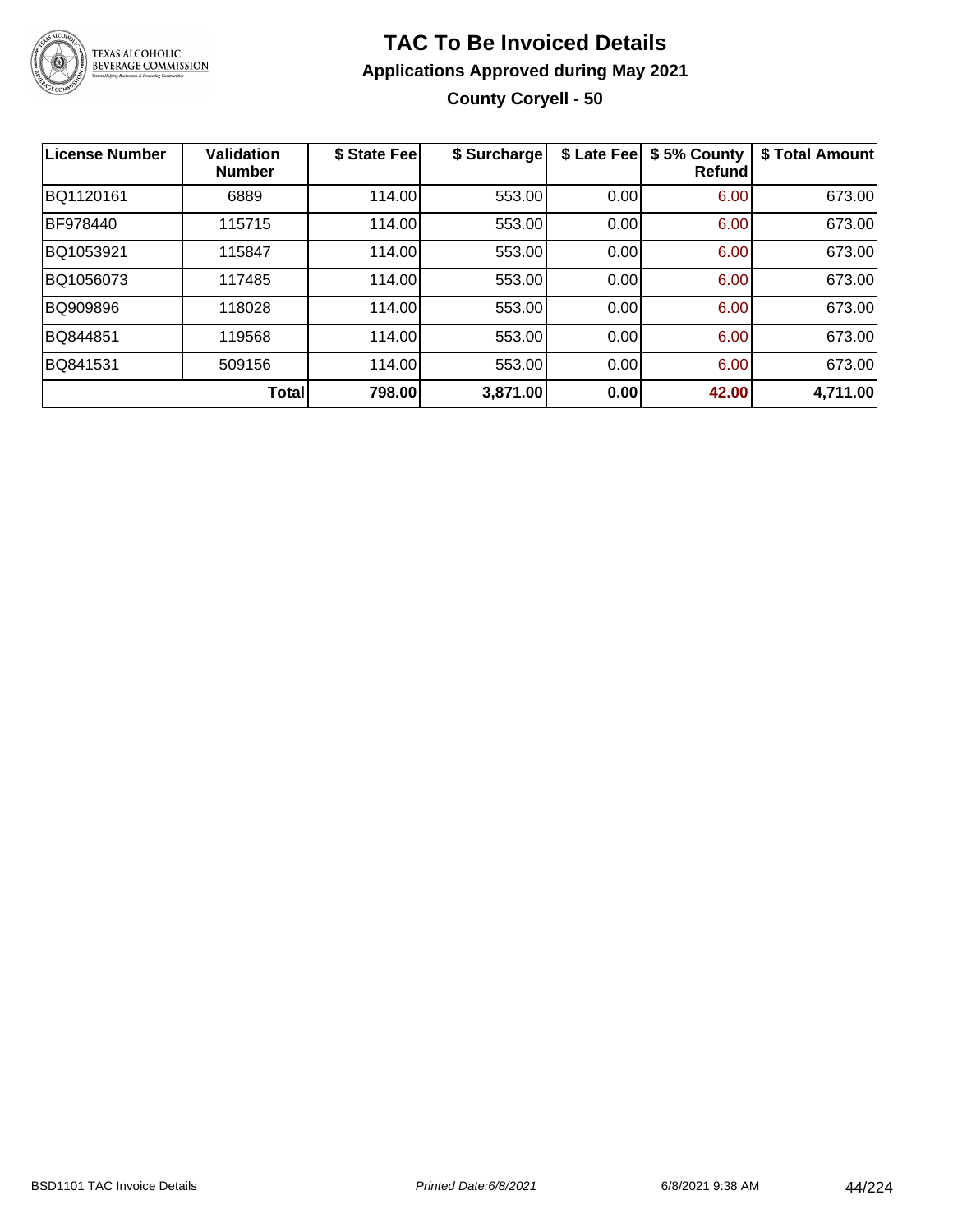

#### **TAC To Be Invoiced Details Applications Approved during May 2021 County Crockett - 53**

| License Number | Validation<br><b>Number</b> | \$ State Feel |        |      | Refund | \$ Surcharge   \$ Late Fee   \$5% County   \$ Total Amount |
|----------------|-----------------------------|---------------|--------|------|--------|------------------------------------------------------------|
| BQ1052786      | 509229                      | 114.00L       | 553.00 | 0.00 | 6.00   | 673.00                                                     |
|                | Totall                      | 114.00        | 553.00 | 0.00 | 6.00   | 673.00                                                     |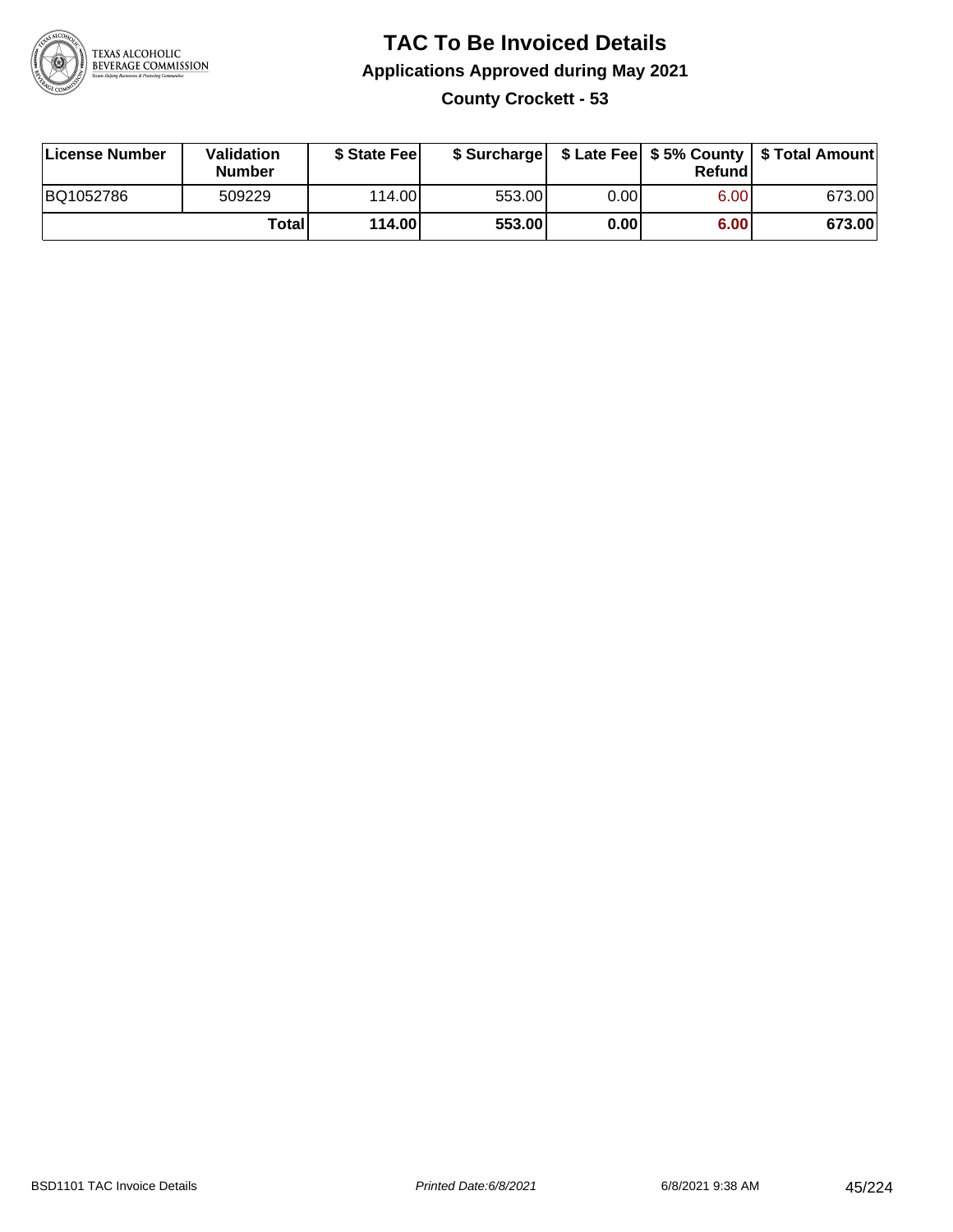

**County Crosby - 54**

| License Number | <b>Validation</b><br><b>Number</b> | \$ State Fee | \$ Surcharge | \$ Late Fee | \$5% County<br>Refundl | \$ Total Amount |
|----------------|------------------------------------|--------------|--------------|-------------|------------------------|-----------------|
| BQ842925       | 118454                             | 114.00       | 553.00       | 0.00        | 6.00                   | 673.00          |
| BQ843821       | 119094                             | 114.00       | 553.00       | 0.00        | 6.00                   | 673.00          |
| BQ843824       | 119094                             | 114.00       | 553.00       | 0.00        | 6.00                   | 673.00          |
| BQ843828       | 119094                             | 114.00       | 553.00       | 0.00        | 6.00                   | 673.00          |
| BQ844186       | 119400                             | 114.00       | 553.00       | 0.00        | 6.00                   | 673.00          |
|                | Total                              | 570.00       | 2,765.00     | 0.00        | 30.00                  | 3,365.00        |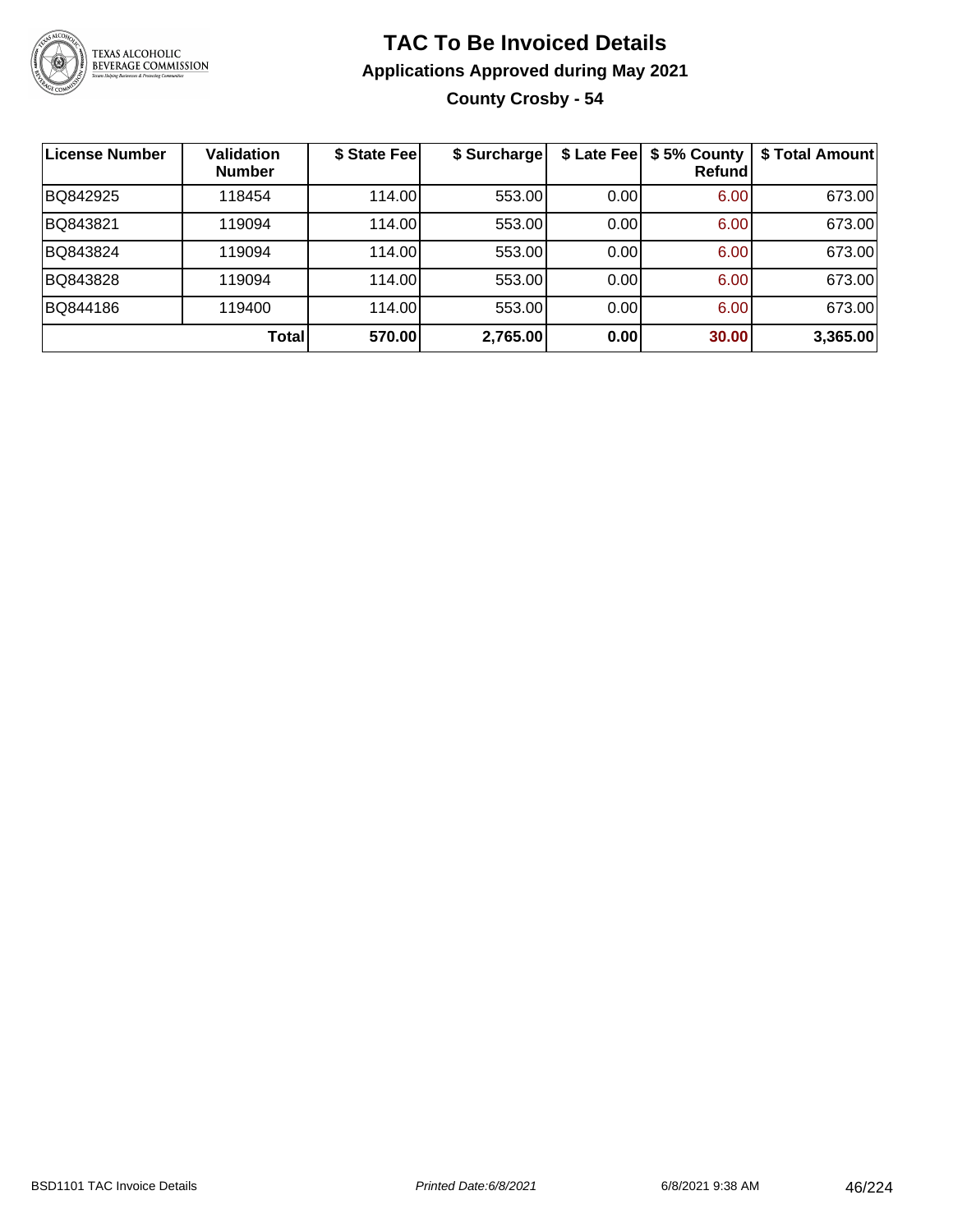

#### **TAC To Be Invoiced Details Applications Approved during May 2021 County Culberson - 55**

| License Number | Validation<br><b>Number</b> | \$ State Fee |        |      | Refund | \$ Surcharge   \$ Late Fee   \$5% County   \$ Total Amount |
|----------------|-----------------------------|--------------|--------|------|--------|------------------------------------------------------------|
| BQ906981       | 114922                      | 114.00L      | 553.00 | 0.00 | 6.00   | 673.00                                                     |
|                | Total                       | 114.00       | 553.00 | 0.00 | 6.00   | 673.00                                                     |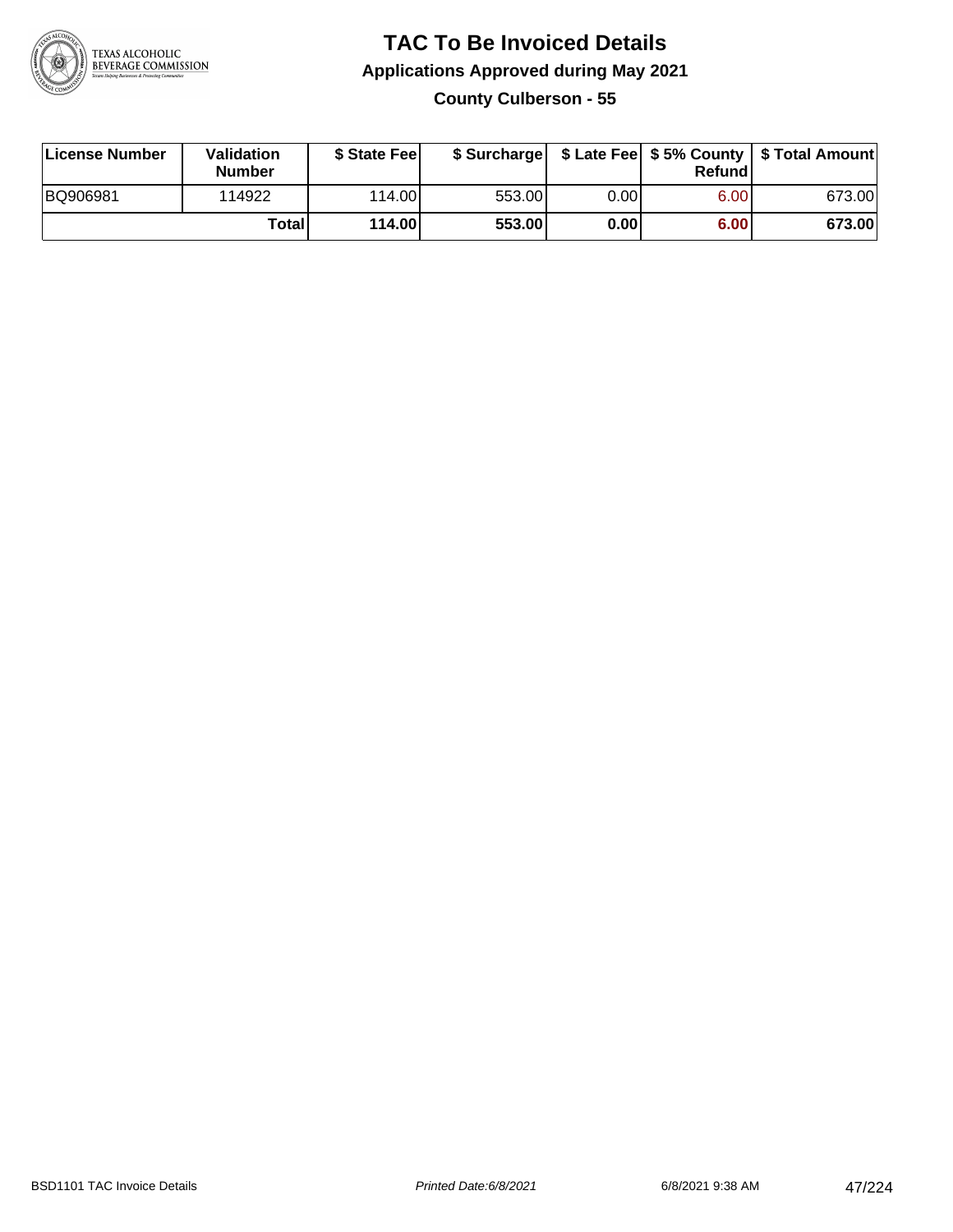

#### **TAC To Be Invoiced Details Applications Approved during May 2021 County Dallam - 56**

**License Number Validation Number \$ State Fee \$ Surcharge \$ Late Fee \$ 5% County Refund \$ Total Amount** BG1119446 | 7599 | 332.50| 553.00| 0.00| 17.50| 903.00 BQ838927 114092 114.00 553.00 0.00 6.00 673.00 BQ838928 114098 114.00 553.00 0.00 6.00 673.00 **Total 560.50 1,659.00 0.00 29.50 2,249.00**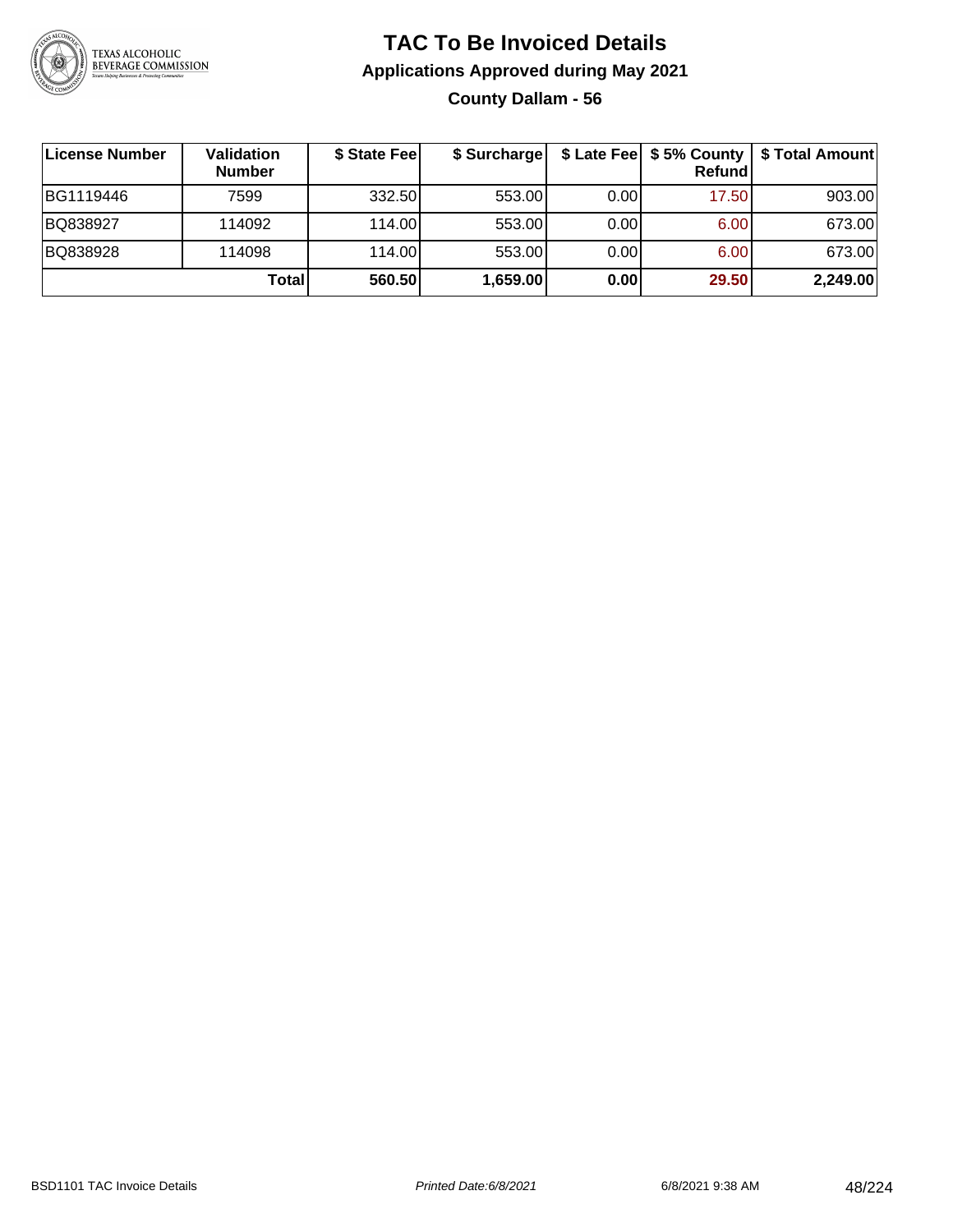

#### **TAC To Be Invoiced Details Applications Approved during May 2021 County Dallas - 57**

| <b>License Number</b> | Validation<br><b>Number</b> | \$ State Fee | \$ Surcharge |      | \$ Late Fee   \$5% County  <br><b>Refund</b> | \$ Total Amount |
|-----------------------|-----------------------------|--------------|--------------|------|----------------------------------------------|-----------------|
| BF1118333             | 5185                        | 114.00       | 553.00       | 0.00 | 6.00                                         | 673.00          |
| BQ1118315             | 6034                        | 114.00       | 553.00       | 0.00 | 6.00                                         | 673.00          |
| BQ1117428             | 6418                        | 114.00       | 553.00       | 0.00 | 6.00                                         | 673.00          |
| BB1120136             | 6504                        | 570.00       | 701.00       | 0.00 | 30.00                                        | 1,301.00        |
| BQ1118627             | 6716                        | 114.00       | 553.00       | 0.00 | 6.00                                         | 673.00          |
| BG1117473             | 6775                        | 1,900.00     | 553.00       | 0.00 | 100.00                                       | 2,553.00        |
| BF1119418             | 6843                        | 114.00       | 553.00       | 0.00 | 6.00                                         | 673.00          |
| BF1119410             | 6844                        | 114.00       | 553.00       | 0.00 | 6.00                                         | 673.00          |
| BF1119402             | 6845                        | 114.00       | 553.00       | 0.00 | 6.00                                         | 673.00          |
| BF1118228             | 6846                        | 114.00       | 553.00       | 0.00 | 6.00                                         | 673.00          |
| BQ1118003             | 6869                        | 114.00       | 553.00       | 0.00 | 6.00                                         | 673.00          |
| BQ1117681             | 6960                        | 114.00       | 553.00       | 0.00 | 6.00                                         | 673.00          |
| BQ1117654             | 6961                        | 114.00       | 553.00       | 0.00 | 6.00                                         | 673.00          |
| BQ1117923             | 7006                        | 114.00       | 553.00       | 0.00 | 6.00                                         | 673.00          |
| BG1119356             | 7029                        | 1,900.00     | 553.00       | 0.00 | 100.00                                       | 2,553.00        |
| BQ1118400             | 7106                        | 114.00       | 553.00       | 0.00 | 6.00                                         | 673.00          |
| BG1118203             | 7110                        | 1,900.00     | 553.00       | 0.00 | 100.00                                       | 2,553.00        |
| BQ1119135             | 7199                        | 114.00       | 553.00       | 0.00 | 6.00                                         | 673.00          |
| BQ1118415             | 7215                        | 114.00       | 553.00       | 0.00 | 6.00                                         | 673.00          |
| BQ1118924             | 7215                        | 114.00       | 553.00       | 0.00 | 6.00                                         | 673.00          |
| BQ1120364             | 7215                        | 114.00       | 553.00       | 0.00 | 6.00                                         | 673.00          |
| BQ1119283             | 7216                        | 114.00       | 553.00       | 0.00 | 6.00                                         | 673.00          |
| BG1120259             | 7302                        | 1,900.00     | 553.00       | 0.00 | 100.00                                       | 2,553.00        |
| BQ1120559             | 7466                        | 114.00       | 553.00       | 0.00 | 6.00                                         | 673.00          |
| BQ1119862             | 7468                        | 114.00       | 553.00       | 0.00 | 6.00                                         | 673.00          |
| BQ1119994             | 7469                        | 114.00       | 553.00       | 0.00 | 6.00                                         | 673.00          |
| BQ1120054             | 7493                        | 114.00       | 553.00       | 0.00 | 6.00                                         | 673.00          |
| BP1046673             | 7557                        | 950.00       | 426.00       | 0.00 | 50.00                                        | 1,426.00        |
| BQ1120657             | 7667                        | 114.00       | 553.00       | 0.00 | 6.00                                         | 673.00          |
| BQ1038747             | 105737                      | 114.00       | 553.00       | 0.00 | 6.00                                         | 673.00          |
| BQ765707              | 107459                      | 114.00       | 553.00       | 0.00 | 6.00                                         | 673.00          |
| BQ970199              | 108967                      | 114.00       | 553.00       | 0.00 | 6.00                                         | 673.00          |
| BQ900259              | 109791                      | 114.00       | 553.00       | 0.00 | 6.00                                         | 673.00          |
| BF1047391             | 110922                      | 114.00       | 553.00       | 0.00 | 6.00                                         | 673.00          |
| BQ769271              | 111104                      | 114.00       | 553.00       | 0.00 | 6.00                                         | 673.00          |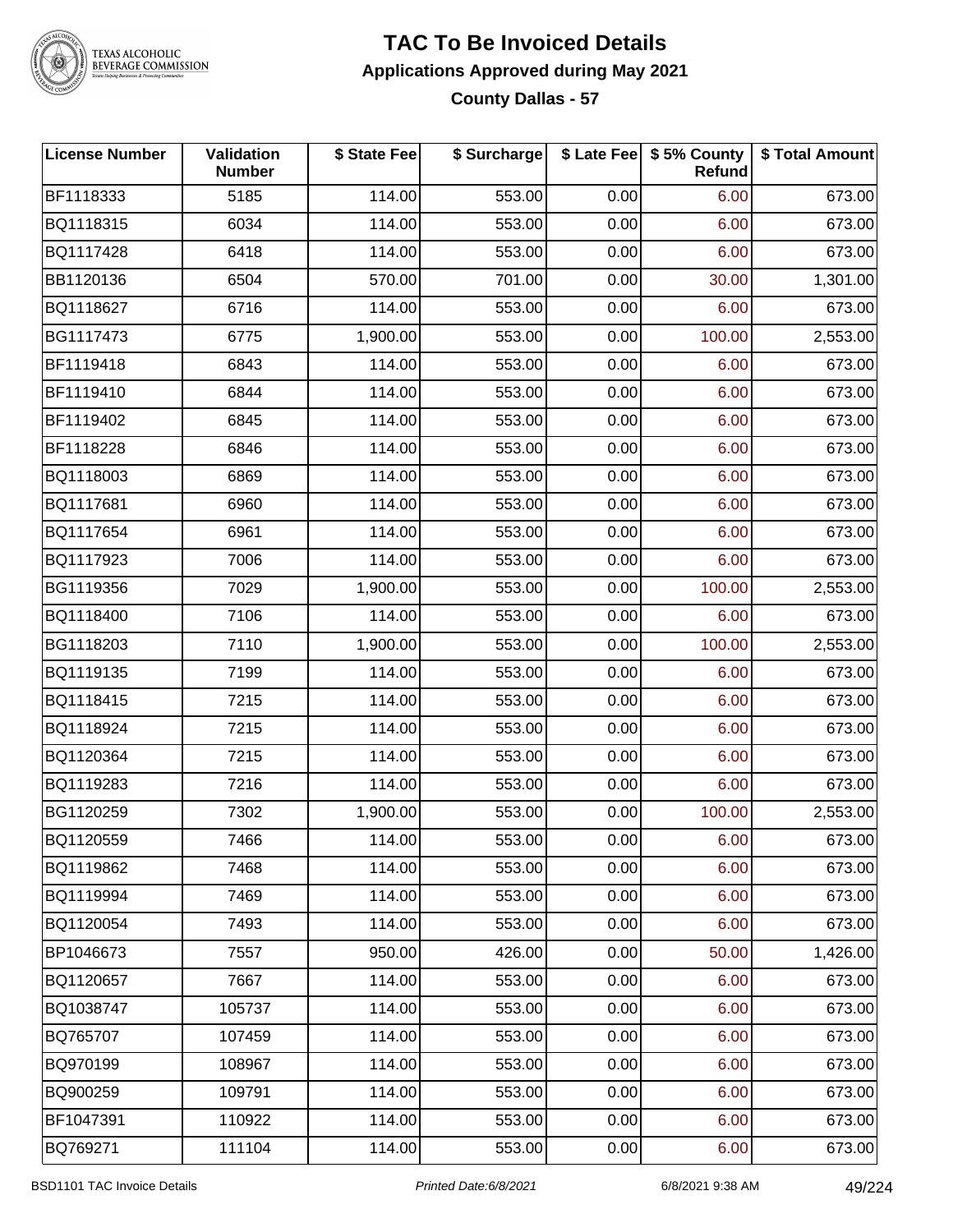| <b>License Number</b> | Validation<br><b>Number</b> | \$ State Fee | \$ Surcharge |        | \$ Late Fee   \$5% County<br>Refund | \$ Total Amount |
|-----------------------|-----------------------------|--------------|--------------|--------|-------------------------------------|-----------------|
| BF1048657             | 111705                      | 114.00       | 553.00       | 0.00   | 6.00                                | 673.00          |
| BG1045693             | 111817                      | 1,425.00     | 553.00       | 0.00   | 75.00                               | 2,053.00        |
| BQ1050159             | 111953                      | 114.00       | 553.00       | 0.00   | 6.00                                | 673.00          |
| BQ835510              | 111961                      | 114.00       | 553.00       | 0.00   | 6.00                                | 673.00          |
| BQ838691              | 113556                      | 114.00       | 553.00       | 0.00   | 6.00                                | 673.00          |
| BQ1048650             | 114604                      | 114.00       | 553.00       | 0.00   | 6.00                                | 673.00          |
| BQ1052534             | 114742                      | 114.00       | 553.00       | 0.00   | 6.00                                | 673.00          |
| BG839095              | 114744                      | 1,425.00     | 553.00       | 0.00   | 75.00                               | 2,053.00        |
| BQ980639              | 114883                      | 114.00       | 553.00       | 0.00   | 6.00                                | 673.00          |
| BF1052742             | 114994                      | 114.00       | 553.00       | 0.00   | 6.00                                | 673.00          |
| BQ1052751             | 115013                      | 114.00       | 553.00       | 0.00   | 6.00                                | 673.00          |
| BQ773487              | 115078                      | 114.00       | 553.00       | 0.00   | 6.00                                | 673.00          |
| BG979792              | 115222                      | 1,425.00     | 553.00       | 0.00   | 75.00                               | 2,053.00        |
| BQ835642              | 115360                      | 114.00       | 553.00       | 100.00 | 6.00                                | 773.00          |
| BQ774464              | 115414                      | 114.00       | 553.00       | 0.00   | 6.00                                | 673.00          |
| BQ1053145             | 115550                      | 114.00       | 553.00       | 0.00   | 6.00                                | 673.00          |
| BQ772368              | 115657                      | 114.00       | 553.00       | 0.00   | 6.00                                | 673.00          |
| BG1046731             | 115692                      | 1,425.00     | 553.00       | 100.00 | 75.00                               | 2,153.00        |
| BG1052498             | 115779                      | 1,425.00     | 553.00       | 0.00   | 75.00                               | 2,053.00        |
| BF1054358             | 115793                      | 114.00       | 553.00       | 0.00   | 6.00                                | 673.00          |
| BQ982247              | 115822                      | 114.00       | 553.00       | 0.00   | 6.00                                | 673.00          |
| BG1051631             | 115825                      | 1,425.00     | 553.00       | 0.00   | 75.00                               | 2,053.00        |
| BQ840491              | 115909                      | 114.00       | 553.00       | 0.00   | 6.00                                | 673.00          |
| BF840317              | 115977                      | 114.00       | 553.00       | 0.00   | 6.00                                | 673.00          |
| BG906983              | 116022                      | 1,425.00     | 553.00       | 0.00   | 75.00                               | 2,053.00        |
| BQ905885              | 116046                      | 114.00       | 553.00       | 0.00   | 6.00                                | 673.00          |
| BF1053894             | 116053                      | 114.00       | 553.00       | 0.00   | 6.00                                | 673.00          |
| BF1050325             | 116151                      | 114.00       | 553.00       | 0.00   | 6.00                                | 673.00          |
| BQ907264              | 116172                      | 114.00       | 553.00       | 0.00   | 6.00                                | 673.00          |
| BG772425              | 116327                      | 1,425.00     | 553.00       | 0.00   | 75.00                               | 2,053.00        |
| BL772425              | 116327                      | 475.00       | 327.00       | 0.00   | 25.00                               | 827.00          |
| BQ774327              | 116348                      | 114.00       | 553.00       | 0.00   | 6.00                                | 673.00          |
| BQ774334              | 116348                      | 114.00       | 553.00       | 0.00   | 6.00                                | 673.00          |
| BG983225              | 116459                      | 1,425.00     | 553.00       | 0.00   | 75.00                               | 2,053.00        |
| BQ775159              | 116468                      | 114.00       | 553.00       | 0.00   | 6.00                                | 673.00          |
| BQ775615              | 116489                      | 114.00       | 553.00       | 0.00   | 6.00                                | 673.00          |
| BQ982946              | 116577                      | 114.00       | 553.00       | 0.00   | 6.00                                | 673.00          |
| BQ1053638             | 116577                      | 114.00       | 553.00       | 0.00   | 6.00                                | 673.00          |
| BQ773388              | 116634                      | 114.00       | 553.00       | 0.00   | 6.00                                | 673.00          |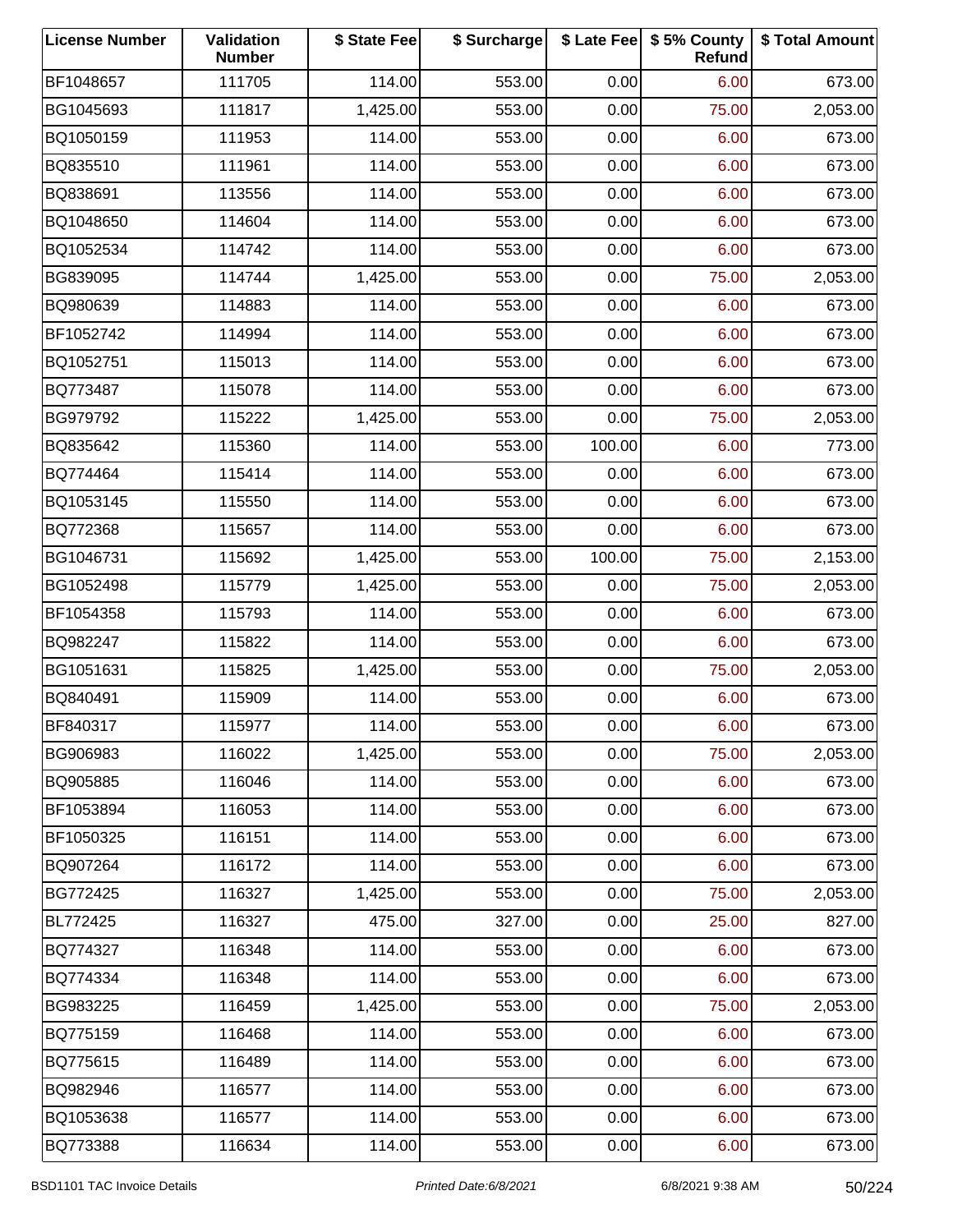| <b>License Number</b> | Validation<br><b>Number</b> | \$ State Fee | \$ Surcharge |      | \$ Late Fee   \$5% County<br>Refund | \$ Total Amount |
|-----------------------|-----------------------------|--------------|--------------|------|-------------------------------------|-----------------|
| BF841921              | 116716                      | 114.00       | 553.00       | 0.00 | 6.00                                | 673.00          |
| BQ837471              | 116741                      | 114.00       | 553.00       | 0.00 | 6.00                                | 673.00          |
| BG1053106             | 116806                      | 1,425.00     | 553.00       | 0.00 | 75.00                               | 2,053.00        |
| BF980933              | 116914                      | 114.00       | 553.00       | 0.00 | 6.00                                | 673.00          |
| BG1053969             | 116925                      | 1,425.00     | 553.00       | 0.00 | 75.00                               | 2,053.00        |
| BG1055311             | 116946                      | 1,425.00     | 553.00       | 0.00 | 75.00                               | 2,053.00        |
| BL1055311             | 116946                      | 475.00       | 327.00       | 0.00 | 25.00                               | 827.00          |
| BF980952              | 117021                      | 114.00       | 553.00       | 0.00 | 6.00                                | 673.00          |
| BQ1053177             | 117077                      | 114.00       | 553.00       | 0.00 | 6.00                                | 673.00          |
| BG773545              | 117105                      | 1,425.00     | 553.00       | 0.00 | 75.00                               | 2,053.00        |
| BQ979250              | 117166                      | 114.00       | 553.00       | 0.00 | 6.00                                | 673.00          |
| BQ980165              | 117168                      | 114.00       | 553.00       | 0.00 | 6.00                                | 673.00          |
| BF909423              | 117266                      | 114.00       | 553.00       | 0.00 | 6.00                                | 673.00          |
| BF1055604             | 117426                      | 114.00       | 553.00       | 0.00 | 6.00                                | 673.00          |
| BQ839434              | 117476                      | 114.00       | 553.00       | 0.00 | 6.00                                | 673.00          |
| BQ983569              | 117603                      | 114.00       | 553.00       | 0.00 | 6.00                                | 673.00          |
| BQ983484              | 117605                      | 114.00       | 553.00       | 0.00 | 6.00                                | 673.00          |
| BQ842344              | 117670                      | 114.00       | 553.00       | 0.00 | 6.00                                | 673.00          |
| BQ983991              | 117739                      | 114.00       | 553.00       | 0.00 | 6.00                                | 673.00          |
| BQ982236              | 117772                      | 114.00       | 553.00       | 0.00 | 6.00                                | 673.00          |
| BQ906525              | 117911                      | 114.00       | 553.00       | 0.00 | 6.00                                | 673.00          |
| BQ985180              | 118059                      | 114.00       | 553.00       | 0.00 | 6.00                                | 673.00          |
| BG982139              | 118068                      | 1,425.00     | 553.00       | 0.00 | 75.00                               | 2,053.00        |
| BQ906308              | 118084                      | 114.00       | 553.00       | 0.00 | 6.00                                | 673.00          |
| BQ774835              | 118107                      | 114.00       | 553.00       | 0.00 | 6.00                                | 673.00          |
| BQ773873              | 118109                      | 114.00       | 553.00       | 0.00 | 6.00                                | 673.00          |
| BQ841791              | 118235                      | 114.00       | 553.00       | 0.00 | 6.00                                | 673.00          |
| BQ910166              | 118241                      | 114.00       | 553.00       | 0.00 | 6.00                                | 673.00          |
| BQ909972              | 118306                      | 114.00       | 553.00       | 0.00 | 6.00                                | 673.00          |
| BF984666              | 118328                      | 114.00       | 553.00       | 0.00 | 6.00                                | 673.00          |
| BQ907224              | 118399                      | 114.00       | 553.00       | 0.00 | 6.00                                | 673.00          |
| BG984931              | 118470                      | 1,425.00     | 553.00       | 0.00 | 75.00                               | 2,053.00        |
| BQ1057305             | 118538                      | 114.00       | 553.00       | 0.00 | 6.00                                | 673.00          |
| BG1054291             | 118672                      | 1,425.00     | 553.00       | 0.00 | 75.00                               | 2,053.00        |
| BF842612              | 118674                      | 114.00       | 553.00       | 0.00 | 6.00                                | 673.00          |
| BQ843197              | 118680                      | 114.00       | 553.00       | 0.00 | 6.00                                | 673.00          |
| BG979758              | 118766                      | 1,425.00     | 553.00       | 0.00 | 75.00                               | 2,053.00        |
| BQ908251              | 118783                      | 114.00       | 553.00       | 0.00 | 6.00                                | 673.00          |
| BQ775176              | 118867                      | 114.00       | 553.00       | 0.00 | 6.00                                | 673.00          |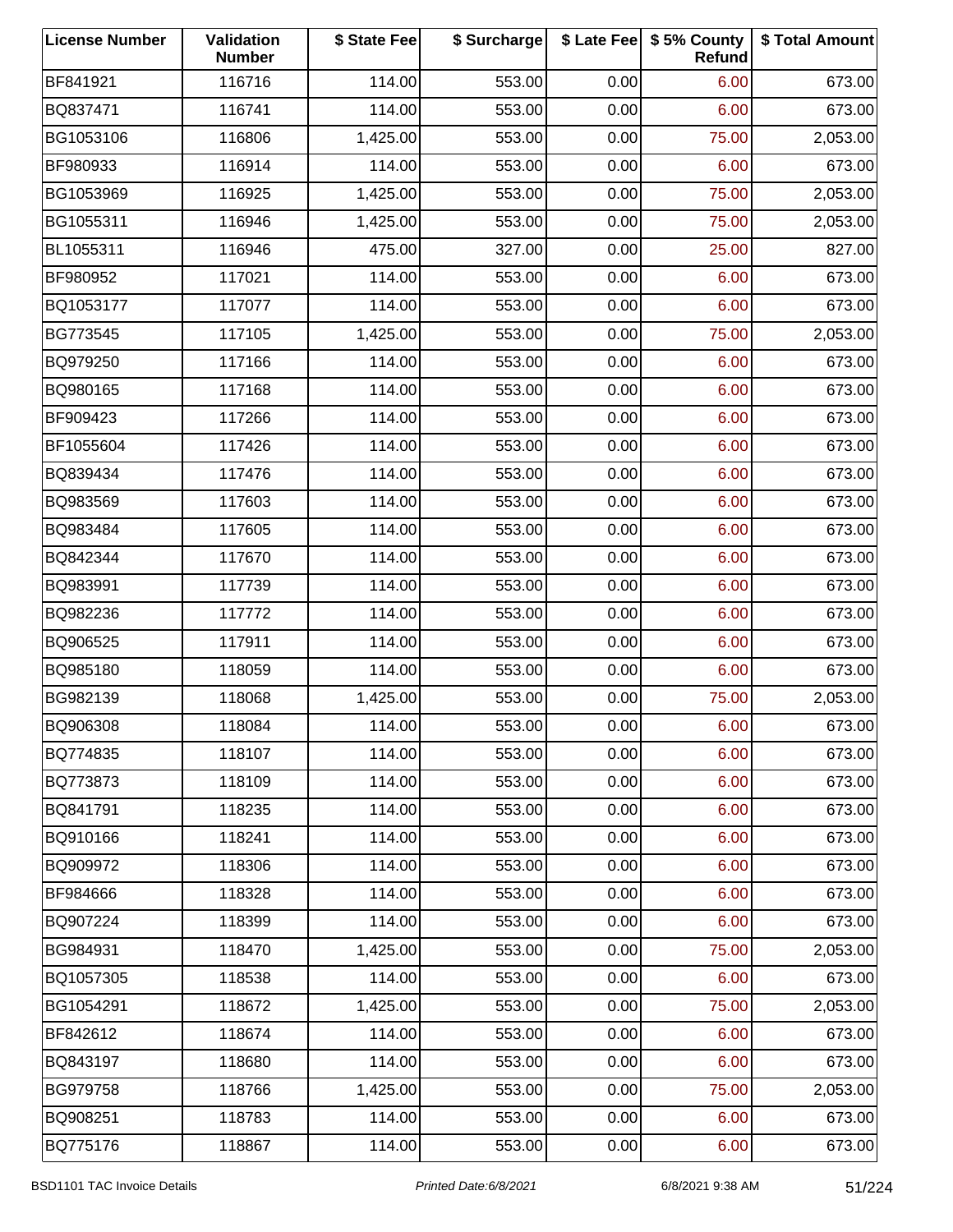| <b>License Number</b> | Validation<br><b>Number</b> | \$ State Fee | \$ Surcharge |      | \$ Late Fee   \$5% County<br>Refund | \$ Total Amount |
|-----------------------|-----------------------------|--------------|--------------|------|-------------------------------------|-----------------|
| BG985378              | 118940                      | 1,425.00     | 553.00       | 0.00 | 75.00                               | 2,053.00        |
| BL985378              | 118940                      | 475.00       | 327.00       | 0.00 | 25.00                               | 827.00          |
| BQ984088              | 118966                      | 114.00       | 553.00       | 0.00 | 6.00                                | 673.00          |
| BQ841588              | 119066                      | 114.00       | 553.00       | 0.00 | 6.00                                | 673.00          |
| BG982428              | 119080                      | 1,425.00     | 553.00       | 0.00 | 75.00                               | 2,053.00        |
| BF844546              | 119139                      | 114.00       | 553.00       | 0.00 | 6.00                                | 673.00          |
| BQ776944              | 119143                      | 114.00       | 553.00       | 0.00 | 6.00                                | 673.00          |
| BF841224              | 119164                      | 114.00       | 553.00       | 0.00 | 6.00                                | 673.00          |
| BF841594              | 119164                      | 114.00       | 553.00       | 0.00 | 6.00                                | 673.00          |
| BG910720              | 119359                      | 1,425.00     | 553.00       | 0.00 | 75.00                               | 2,053.00        |
| BQ844097              | 119398                      | 114.00       | 553.00       | 0.00 | 6.00                                | 673.00          |
| BF1055997             | 119469                      | 114.00       | 553.00       | 0.00 | 6.00                                | 673.00          |
| BQ1054193             | 119507                      | 114.00       | 553.00       | 0.00 | 6.00                                | 673.00          |
| BF1057014             | 119550                      | 114.00       | 553.00       | 0.00 | 6.00                                | 673.00          |
| BF1057724             | 119552                      | 114.00       | 553.00       | 0.00 | 6.00                                | 673.00          |
| BQ842338              | 119656                      | 114.00       | 553.00       | 0.00 | 6.00                                | 673.00          |
| BQ1055786             | 119725                      | 114.00       | 553.00       | 0.00 | 6.00                                | 673.00          |
| BG981580              | 119827                      | 1,425.00     | 553.00       | 0.00 | 75.00                               | 2,053.00        |
| BL981580              | 119827                      | 475.00       | 327.00       | 0.00 | 25.00                               | 827.00          |
| BQ1054530             | 119838                      | 114.00       | 553.00       | 0.00 | 6.00                                | 673.00          |
| BQ1054551             | 119842                      | 114.00       | 553.00       | 0.00 | 6.00                                | 673.00          |
| BQ1054616             | 119847                      | 114.00       | 553.00       | 0.00 | 6.00                                | 673.00          |
| BQ1055197             | 119872                      | 114.00       | 553.00       | 0.00 | 6.00                                | 673.00          |
| BF841904              | 119975                      | 114.00       | 553.00       | 0.00 | 6.00                                | 673.00          |
| BF842523              | 119975                      | 114.00       | 553.00       | 0.00 | 6.00                                | 673.00          |
| BG1057460             | 120056                      | 1,425.00     | 553.00       | 0.00 | 75.00                               | 2,053.00        |
| BG1052465             | 120098                      | 1,425.00     | 553.00       | 0.00 | 75.00                               | 2,053.00        |
| BF1058212             | 120266                      | 114.00       | 553.00       | 0.00 | 6.00                                | 673.00          |
| BG986463              | 120280                      | 1,425.00     | 553.00       | 0.00 | 75.00                               | 2,053.00        |
| BG983480              | 120285                      | 1,425.00     | 553.00       | 0.00 | 75.00                               | 2,053.00        |
| BL983480              | 120285                      | 475.00       | 327.00       | 0.00 | 25.00                               | 827.00          |
| BQ767731              | 506566                      | 114.00       | 553.00       | 0.00 | 6.00                                | 673.00          |
| BQ899372              | 506804                      | 114.00       | 553.00       | 0.00 | 6.00                                | 673.00          |
| BG1046728             | 507401                      | 1,425.00     | 553.00       | 0.00 | 75.00                               | 2,053.00        |
| BF902026              | 507619                      | 114.00       | 553.00       | 0.00 | 6.00                                | 673.00          |
| BG971402              | 507784                      | 1,425.00     | 553.00       | 0.00 | 75.00                               | 2,053.00        |
| BG898097              | 508720                      | 1,425.00     | 553.00       | 0.00 | 75.00                               | 2,053.00        |
| BL898097              | 508720                      | 475.00       | 327.00       | 0.00 | 25.00                               | 827.00          |
| BP898097              | 508720                      | 950.00       | 426.00       | 0.00 | 50.00                               | 1,426.00        |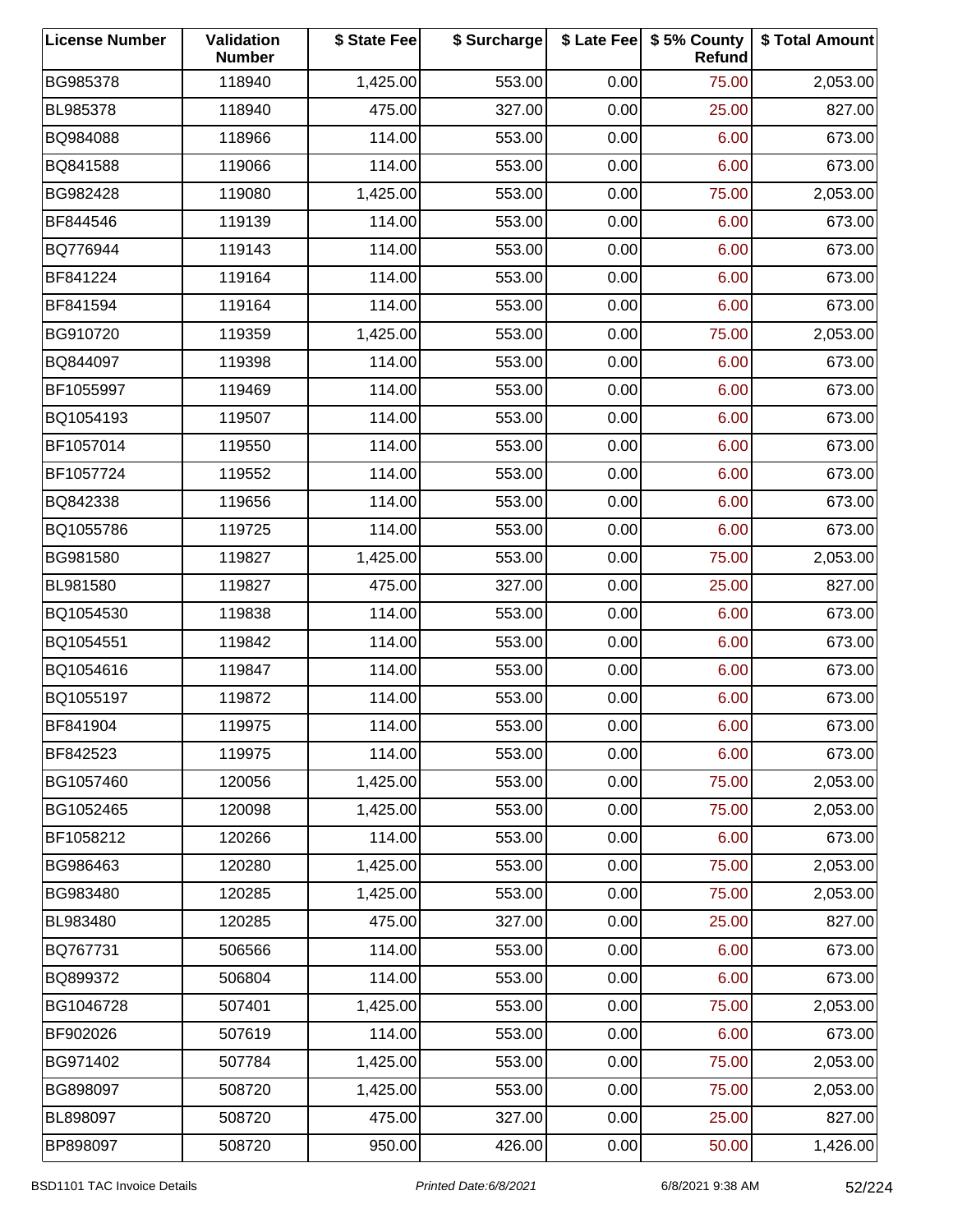| <b>License Number</b> | Validation<br><b>Number</b> | \$ State Fee | \$ Surcharge |        | \$ Late Fee   \$5% County<br>Refund | \$ Total Amount |
|-----------------------|-----------------------------|--------------|--------------|--------|-------------------------------------|-----------------|
| BQ909243              | 508962                      | 114.00       | 553.00       | 0.00   | 6.00                                | 673.00          |
| BG890909              | 509074                      | 1,425.00     | 553.00       | 0.00   | 75.00                               | 2,053.00        |
| BQ980304              | 509101                      | 114.00       | 553.00       | 0.00   | 6.00                                | 673.00          |
| BQ909250              | 509117                      | 114.00       | 553.00       | 0.00   | 6.00                                | 673.00          |
| BG979506              | 509329                      | 1,425.00     | 553.00       | 0.00   | 75.00                               | 2,053.00        |
| BQ773962              | 509431                      | 114.00       | 553.00       | 0.00   | 6.00                                | 673.00          |
| BF839291              | 509433                      | 114.00       | 553.00       | 0.00   | 6.00                                | 673.00          |
| BQ983509              | 509632                      | 114.00       | 553.00       | 0.00   | 6.00                                | 673.00          |
| BQ1117491             | 510133                      | 114.00       | 553.00       | 0.00   | 6.00                                | 673.00          |
| BF1117576             | 510136                      | 114.00       | 553.00       | 0.00   | 6.00                                | 673.00          |
| BQ843468              | 510286                      | 114.00       | 553.00       | 0.00   | 6.00                                | 673.00          |
| BG1036804             | 510821                      | 1,425.00     | 553.00       | 0.00   | 75.00                               | 2,053.00        |
| BF1054780             | 510917                      | 114.00       | 553.00       | 0.00   | 6.00                                | 673.00          |
| BQ1056377             | 511023                      | 114.00       | 553.00       | 0.00   | 6.00                                | 673.00          |
| BQ909848              | 511045                      | 114.00       | 553.00       | 0.00   | 6.00                                | 673.00          |
| BQ910757              | 511263                      | 114.00       | 553.00       | 0.00   | 6.00                                | 673.00          |
| BQ908591              | 511325                      | 114.00       | 553.00       | 0.00   | 6.00                                | 673.00          |
| BQ909276              | 511326                      | 114.00       | 553.00       | 0.00   | 6.00                                | 673.00          |
| BQ1053305             | 511345                      | 114.00       | 553.00       | 0.00   | 6.00                                | 673.00          |
| BQ983732              | 511777                      | 114.00       | 553.00       | 0.00   | 6.00                                | 673.00          |
| BG1057308             | 511784                      | 1,425.00     | 553.00       | 0.00   | 75.00                               | 2,053.00        |
| BL1057308             | 511784                      | 475.00       | 327.00       | 0.00   | 25.00                               | 827.00          |
|                       | <b>Total</b>                | 73,587.00    | 94,534.00    | 200.00 | 3,873.00                            | 172,194.00      |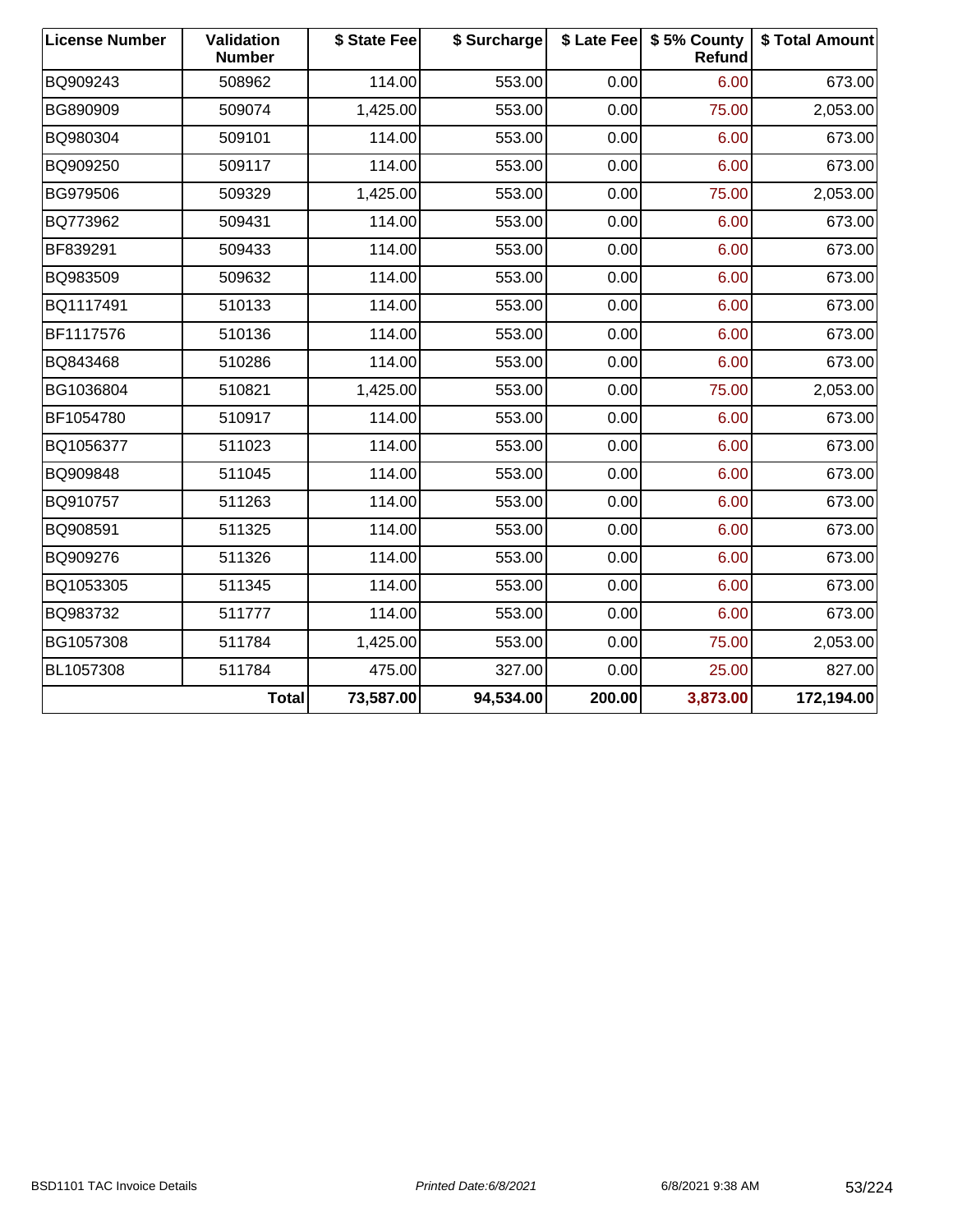

#### **TAC To Be Invoiced Details Applications Approved during May 2021 County Dawson - 58**

| <b>License Number</b> | Validation<br><b>Number</b> | \$ State Fee |        |      | Refund | \$ Surcharge   \$ Late Fee   \$5% County   \$ Total Amount |
|-----------------------|-----------------------------|--------------|--------|------|--------|------------------------------------------------------------|
| BQ778049              | 119310                      | 114.00       | 553.00 | 0.00 | 6.00   | 673.00                                                     |
|                       | Total                       | 114.00       | 553.00 | 0.00 | 6.00   | 673.00                                                     |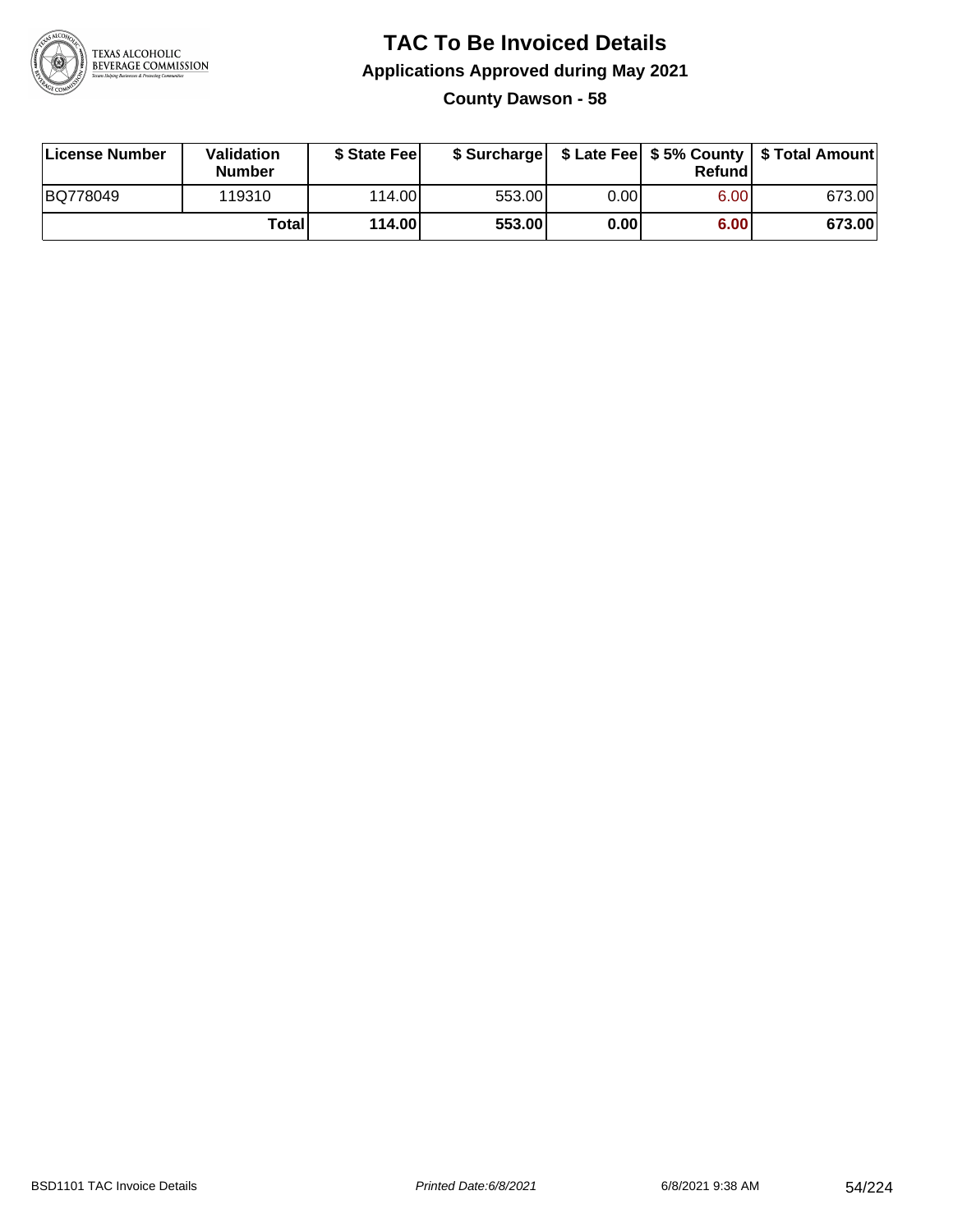

#### **TAC To Be Invoiced Details Applications Approved during May 2021 County Denton - 61**

| <b>License Number</b> | Validation<br><b>Number</b> | \$ State Fee | \$ Surcharge |      | \$ Late Fee   \$5% County<br><b>Refund</b> | \$ Total Amount |
|-----------------------|-----------------------------|--------------|--------------|------|--------------------------------------------|-----------------|
| BG1117474             | 6466                        | 332.50       | 553.00       | 0.00 | 17.50                                      | 903.00          |
| BG1117757             | 6605                        | 332.50       | 553.00       | 0.00 | 17.50                                      | 903.00          |
| BG1117666             | 6614                        | 332.50       | 553.00       | 0.00 | 17.50                                      | 903.00          |
| BG1117344             | 6704                        | 332.50       | 553.00       | 0.00 | 17.50                                      | 903.00          |
| BF1118345             | 6735                        | 114.00       | 553.00       | 0.00 | 6.00                                       | 673.00          |
| BQ1118867             | 6763                        | 114.00       | 553.00       | 0.00 | 6.00                                       | 673.00          |
| BG1120591             | 6766                        | 332.50       | 553.00       | 0.00 | 17.50                                      | 903.00          |
| BF1118087             | 6848                        | 114.00       | 553.00       | 0.00 | 6.00                                       | 673.00          |
| BQ1118427             | 6870                        | 114.00       | 553.00       | 0.00 | 6.00                                       | 673.00          |
| BG1117385             | 6982                        | 332.50       | 553.00       | 0.00 | 17.50                                      | 903.00          |
| BQ1118671             | 7179                        | 114.00       | 553.00       | 0.00 | 6.00                                       | 673.00          |
| BF1119149             | 7218                        | 114.00       | 553.00       | 0.00 | 6.00                                       | 673.00          |
| BG1119877             | 7407                        | 332.50       | 553.00       | 0.00 | 17.50                                      | 903.00          |
| BQ1119147             | 7487                        | 114.00       | 553.00       | 0.00 | 6.00                                       | 673.00          |
| BQ980877              | 115013                      | 114.00       | 553.00       | 0.00 | 6.00                                       | 673.00          |
| BG1050971             | 115176                      | 332.50       | 553.00       | 0.00 | 17.50                                      | 903.00          |
| BQ1051949             | 115368                      | 114.00       | 553.00       | 0.00 | 6.00                                       | 673.00          |
| BF1053917             | 115582                      | 114.00       | 553.00       | 0.00 | 6.00                                       | 673.00          |
| BQ840183              | 115651                      | 114.00       | 553.00       | 0.00 | 6.00                                       | 673.00          |
| BQ908205              | 115822                      | 114.00       | 553.00       | 0.00 | 6.00                                       | 673.00          |
| BQ904499              | 115968                      | 114.00       | 553.00       | 0.00 | 6.00                                       | 673.00          |
| BF906568              | 116144                      | 114.00       | 553.00       | 0.00 | 6.00                                       | 673.00          |
| BG904219              | 116161                      | 332.50       | 553.00       | 0.00 | 17.50                                      | 903.00          |
| BQ904460              | 116345                      | 114.00       | 553.00       | 0.00 | 6.00                                       | 673.00          |
| BG1053934             | 116706                      | 332.50       | 553.00       | 0.00 | 17.50                                      | 903.00          |
| BQ1054165             | 116993                      | 114.00       | 553.00       | 0.00 | 6.00                                       | 673.00          |
| BG981212              | 117007                      | 332.50       | 553.00       | 0.00 | 17.50                                      | 903.00          |
| BL981212              | 117007                      | 475.00       | 327.00       | 0.00 | 25.00                                      | 827.00          |
| BF1055834             | 117111                      | 114.00       | 553.00       | 0.00 | 6.00                                       | 673.00          |
| BG981994              | 117308                      | 332.50       | 553.00       | 0.00 | 17.50                                      | 903.00          |
| BF1056362             | 117775                      | 114.00       | 553.00       | 0.00 | 6.00                                       | 673.00          |
| BF1056155             | 117779                      | 114.00       | 553.00       | 0.00 | 6.00                                       | 673.00          |
| BQ1056019             | 118059                      | 114.00       | 553.00       | 0.00 | 6.00                                       | 673.00          |
| BG910514              | 118957                      | 332.50       | 553.00       | 0.00 | 17.50                                      | 903.00          |
| BG983164              | 119035                      | 332.50       | 553.00       | 0.00 | 17.50                                      | 903.00          |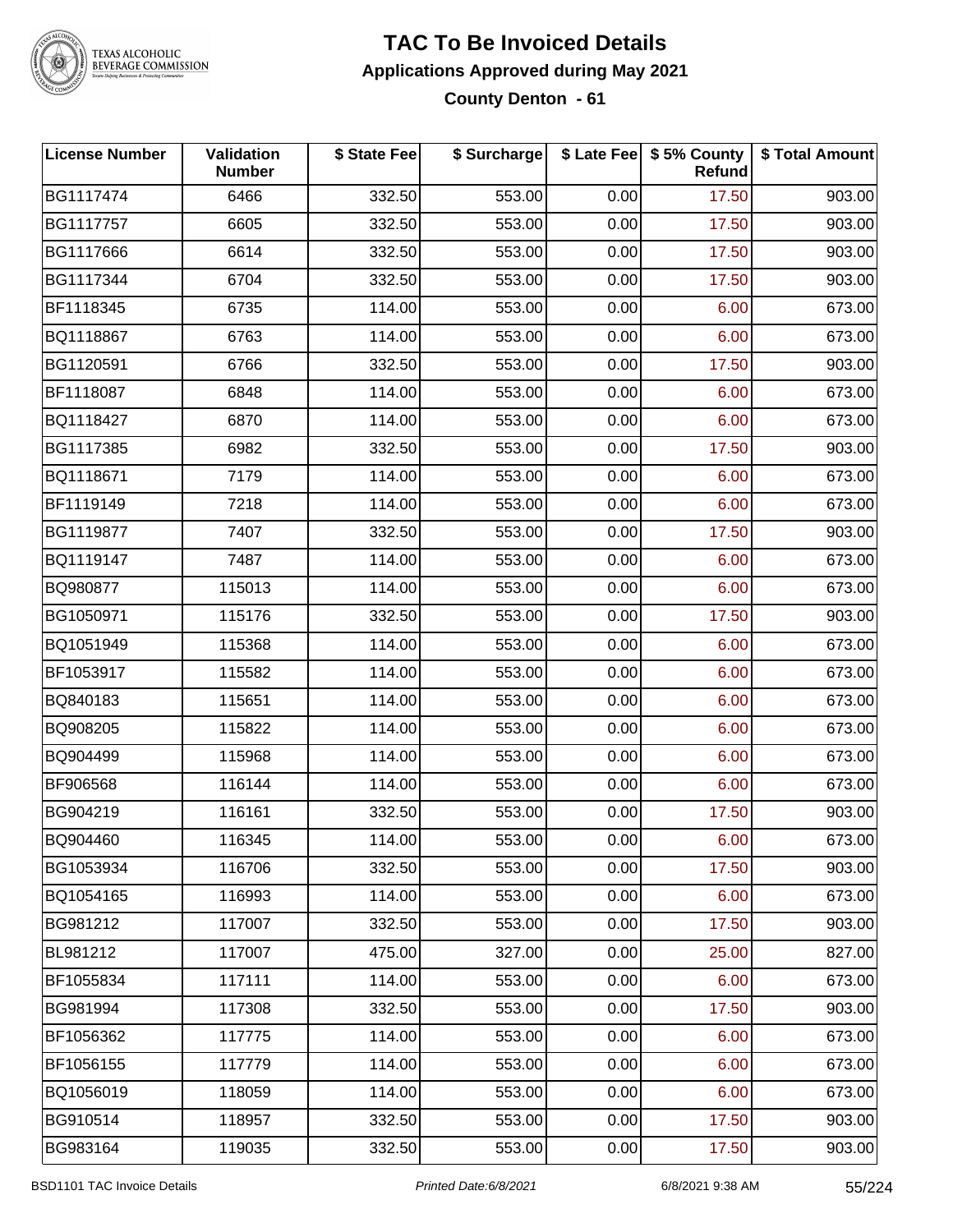| <b>License Number</b> | <b>Validation</b><br><b>Number</b> | \$ State Fee | \$ Surcharge | \$ Late Fee | \$5% County<br><b>Refund</b> | \$ Total Amount |
|-----------------------|------------------------------------|--------------|--------------|-------------|------------------------------|-----------------|
| BQ985628              | 119134                             | 114.00       | 553.00       | 0.00        | 6.00                         | 673.00          |
| BQ777688              | 119260                             | 114.00       | 553.00       | 0.00        | 6.00                         | 673.00          |
| BG1056078             | 119439                             | 332.50       | 553.00       | 0.00        | 17.50                        | 903.00          |
| BF1057285             | 119479                             | 114.00       | 553.00       | 0.00        | 6.00                         | 673.00          |
| BG910273              | 119669                             | 332.50       | 553.00       | 0.00        | 17.50                        | 903.00          |
| BG1058477             | 120139                             | 332.50       | 553.00       | 0.00        | 17.50                        | 903.00          |
| BG1055227             | 120310                             | 332.50       | 553.00       | 100.00      | 17.50                        | 1,003.00        |
| BQ909474              | 509287                             | 114.00       | 553.00       | 0.00        | 6.00                         | 673.00          |
| BG1053543             | 509991                             | 332.50       | 553.00       | 0.00        | 17.50                        | 903.00          |
| BQ843509              | 510292                             | 114.00       | 553.00       | 0.00        | 6.00                         | 673.00          |
| BG1041004             | 511347                             | 332.50       | 553.00       | 0.00        | 17.50                        | 903.00          |
|                       | Total                              | 9,975.00     | 25,212.00    | 100.00      | 525.00                       | 35,812.00       |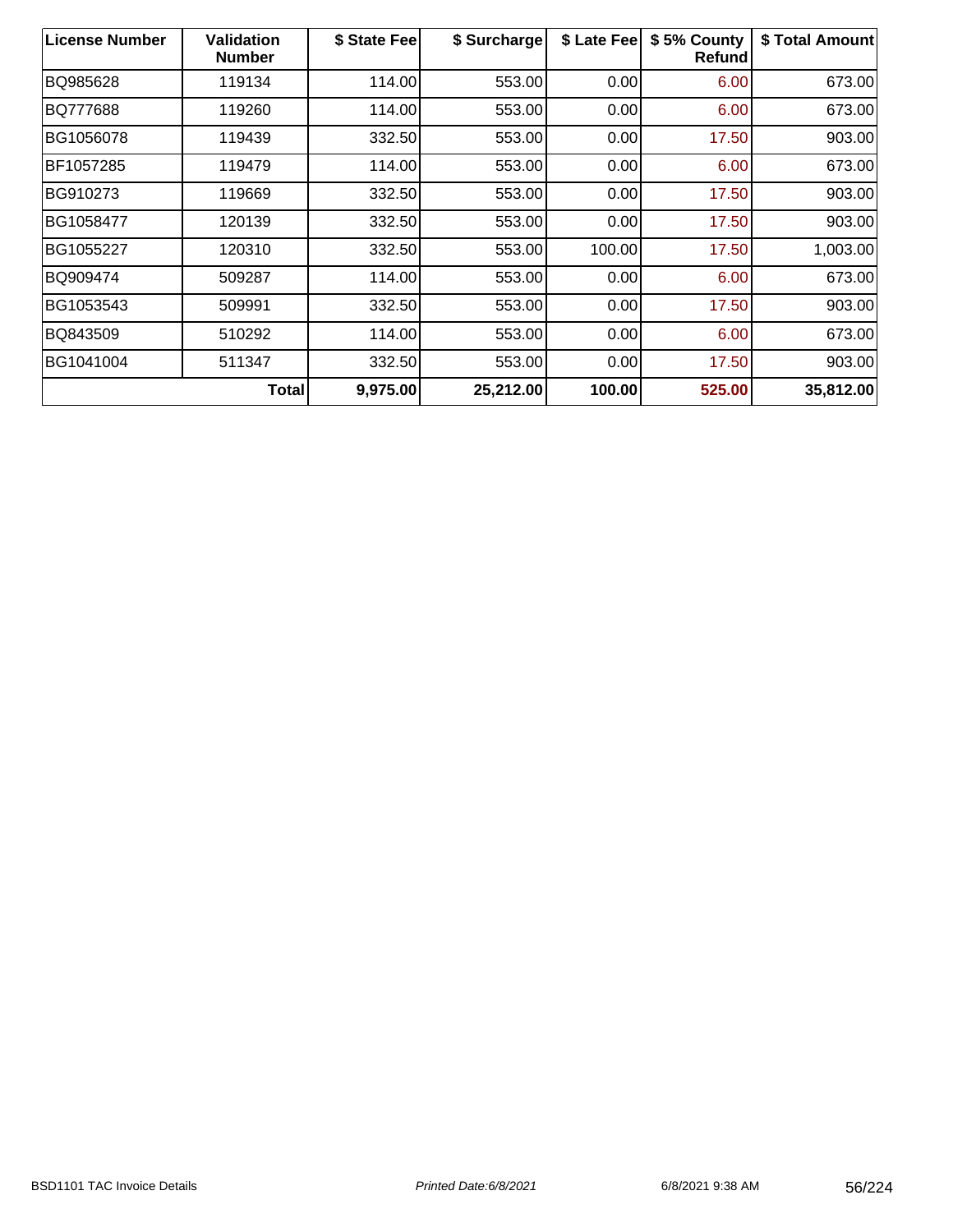

### **TAC To Be Invoiced Details Applications Approved during May 2021 County DeWitt - 62**

| License Number | <b>Validation</b><br><b>Number</b> | \$ State Fee | \$ Surcharge |      | Refundl | \$ Late Fee   \$5% County   \$ Total Amount |
|----------------|------------------------------------|--------------|--------------|------|---------|---------------------------------------------|
| BQ907959       | 115822                             | 114.00       | 553.00       | 0.00 | 6.00    | 673.00                                      |
| BQ909819       | 117639                             | 114.00       | 553.00       | 0.00 | 6.00    | 673.00                                      |
| BQ909945       | 117639                             | 114.00       | 553.00       | 0.00 | 6.00    | 673.00                                      |
| BQ908087       | 509141                             | 114.00L      | 553.00       | 0.00 | 6.00    | 673.00                                      |
|                | Total                              | 456.00       | 2,212.00     | 0.00 | 24.00   | 2,692.00                                    |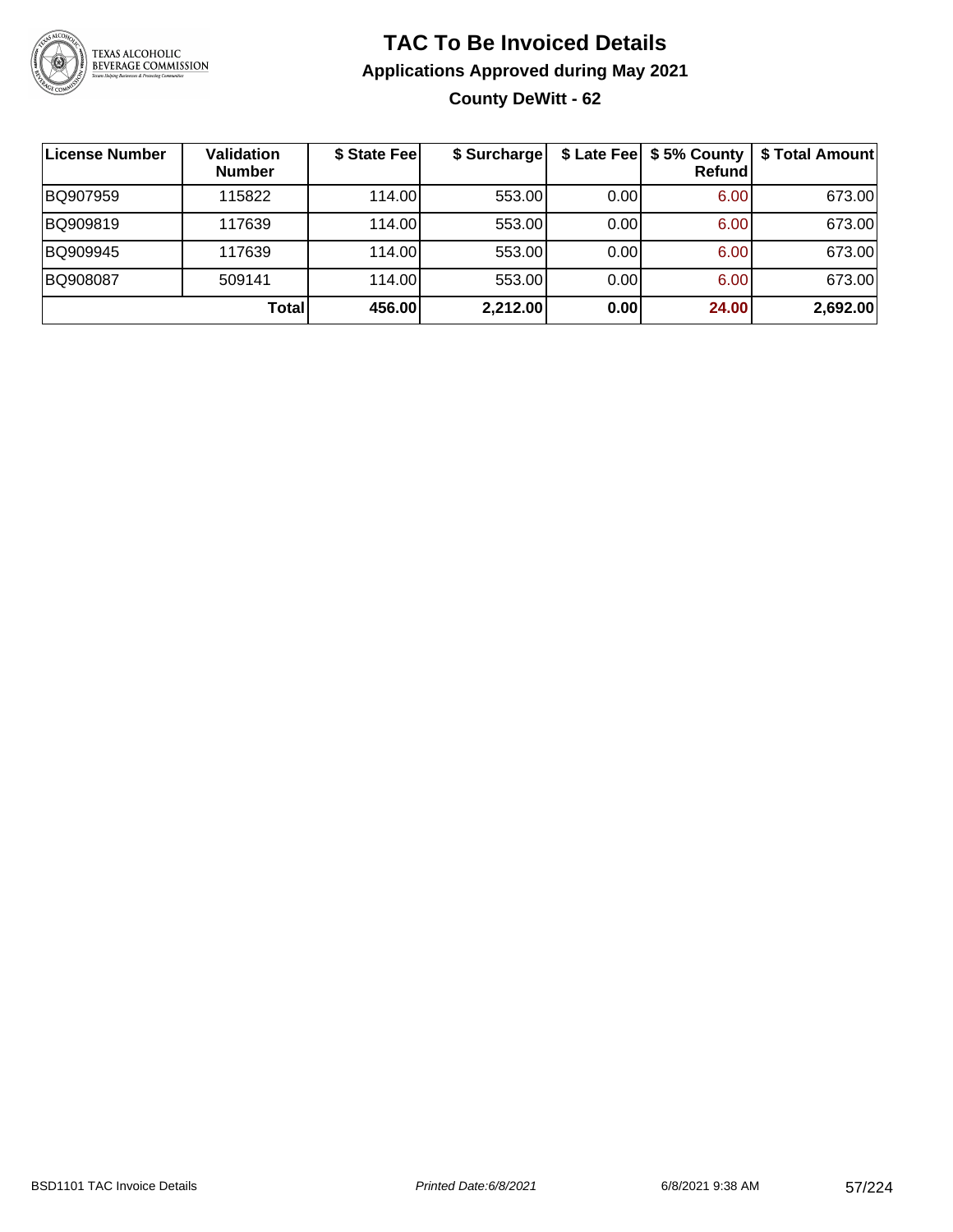

**County Dimmit - 64**

| License Number | <b>Validation</b><br><b>Number</b> | \$ State Fee | \$ Surcharge |      | \$ Late Fee   \$5% County  <br>Refundl | \$ Total Amount |
|----------------|------------------------------------|--------------|--------------|------|----------------------------------------|-----------------|
| BQ906953       | 114882                             | 114.00       | 553.00       | 0.00 | 6.00                                   | 673.00          |
| BQ839286       | 115013                             | 114.00       | 553.00       | 0.00 | 6.00                                   | 673.00          |
| BQ906237       | 118142                             | 114.00       | 553.00       | 0.00 | 6.00                                   | 673.00          |
| BQ906213       | 118146                             | 114.00       | 553.00       | 0.00 | 6.00                                   | 673.00          |
|                | Total                              | 456.00       | 2,212.00     | 0.00 | 24.00                                  | 2,692.00        |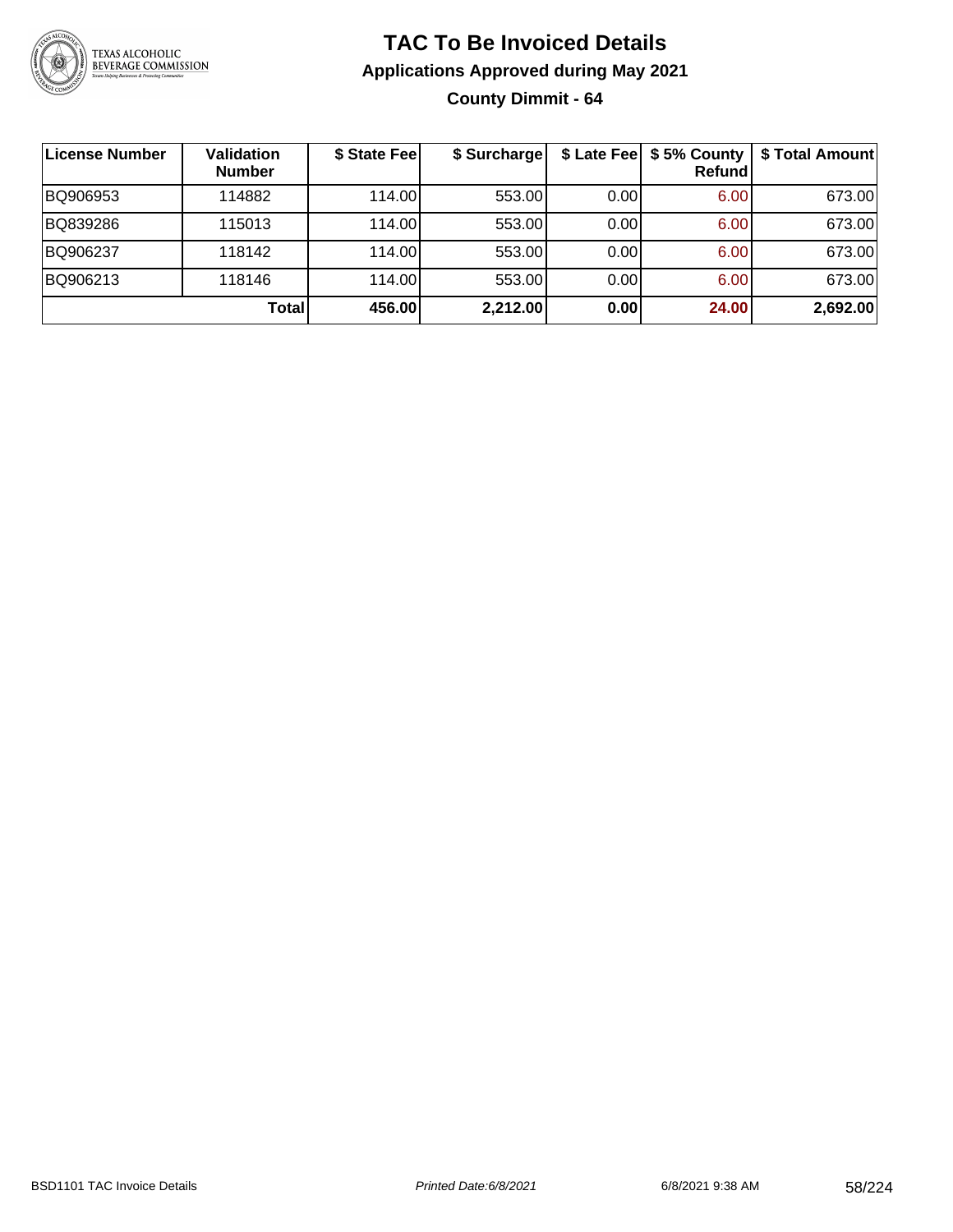

#### **TAC To Be Invoiced Details Applications Approved during May 2021 County Duval - 66**

| License Number | Validation<br>Number | \$ State Feel |        |      | Refundl | \$ Surcharge   \$ Late Fee   \$5% County   \$ Total Amount |
|----------------|----------------------|---------------|--------|------|---------|------------------------------------------------------------|
| BG982594       | 511597               | 332.50        | 553.00 | 0.00 | 17.50   | 903.00                                                     |
|                | Total                | 332.50        | 553.00 | 0.00 | 17.50   | 903.00                                                     |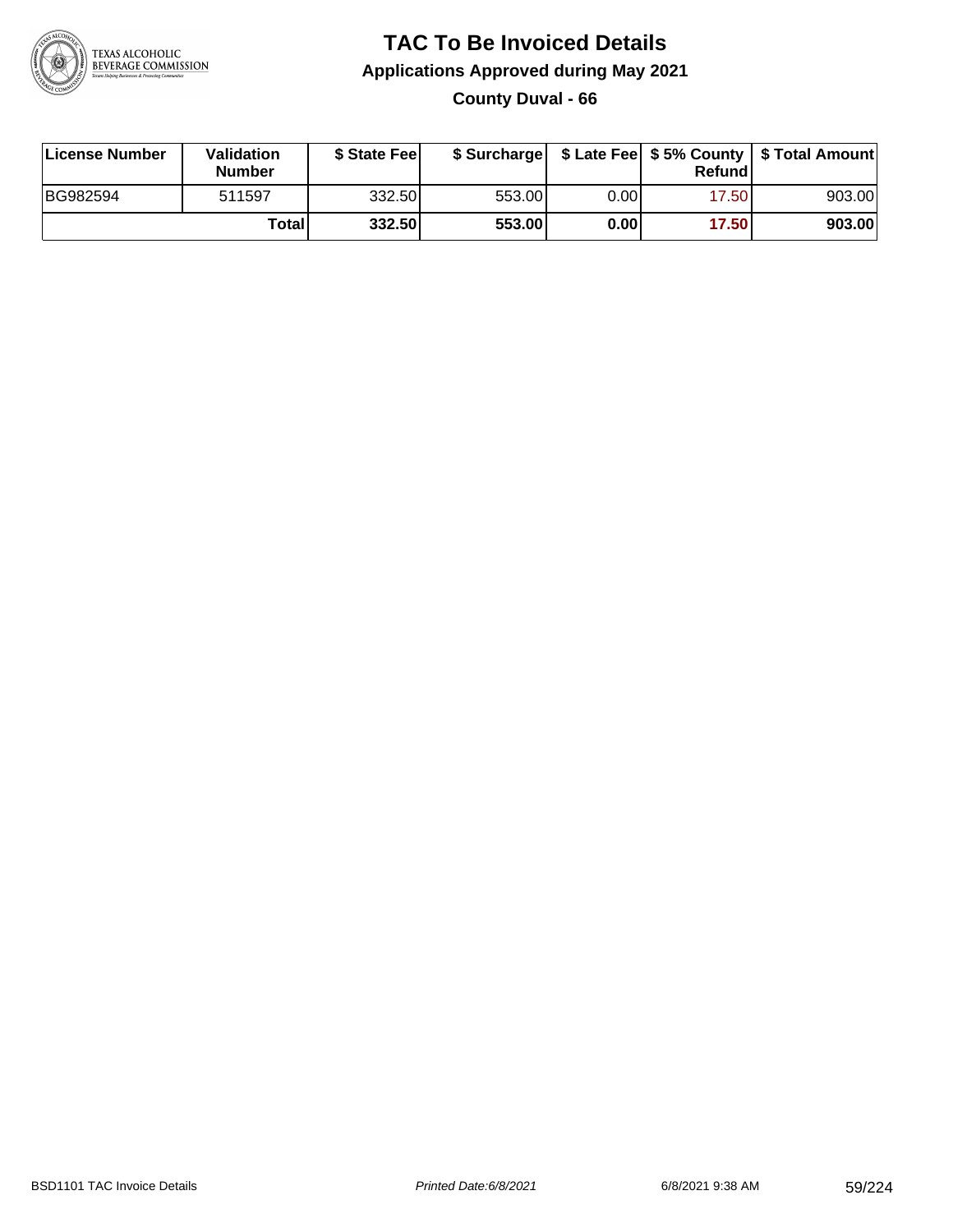

### **TAC To Be Invoiced Details Applications Approved during May 2021 County Eastland - 67**

| License Number | <b>Validation</b><br><b>Number</b> | \$ State Fee | \$ Surcharge |      | Refundi | \$ Late Fee   \$5% County   \$ Total Amount |
|----------------|------------------------------------|--------------|--------------|------|---------|---------------------------------------------|
| BF1117894      | 7140                               | 114.00L      | 553.00       | 0.00 | 6.00    | 673.00                                      |
| BQ845095       | 510282                             | 114.00L      | 553.00       | 0.00 | 6.00    | 673.00                                      |
|                | Total                              | 228.00       | 1,106.00     | 0.00 | 12.00   | 1,346.00                                    |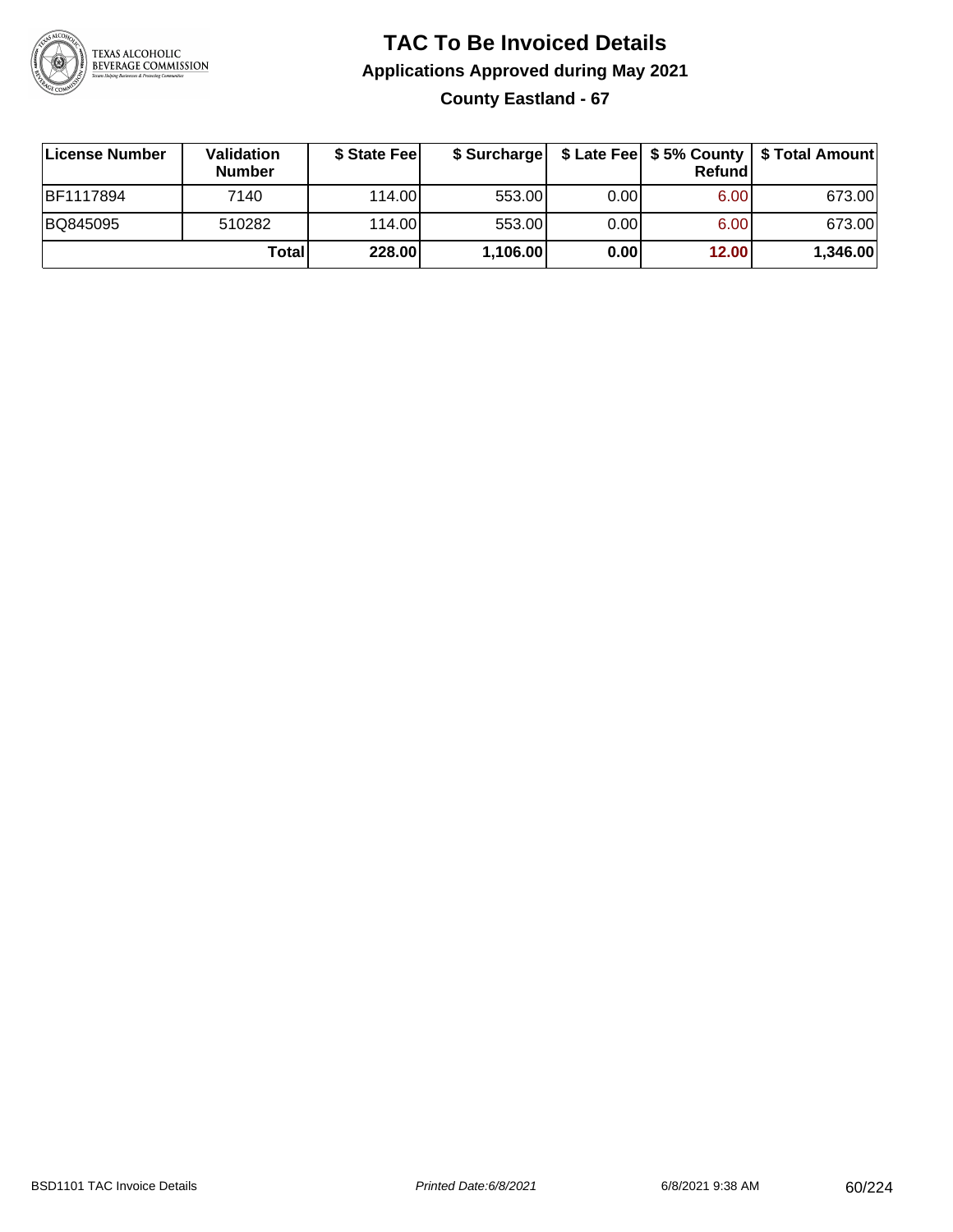

#### **TAC To Be Invoiced Details Applications Approved during May 2021 County Ector - 68**

| <b>License Number</b> | Validation<br><b>Number</b> | \$ State Fee | \$ Surcharge |      | \$ Late Fee   \$5% County  <br><b>Refund</b> | \$ Total Amount |
|-----------------------|-----------------------------|--------------|--------------|------|----------------------------------------------|-----------------|
| BF1119155             | 7208                        | 114.00       | 553.00       | 0.00 | 6.00                                         | 673.00          |
| BQ1119174             | 7257                        | 114.00       | 553.00       | 0.00 | 6.00                                         | 673.00          |
| BQ1120168             | 7581                        | 114.00       | 553.00       | 0.00 | 6.00                                         | 673.00          |
| BQ1053317             | 115377                      | 114.00       | 553.00       | 0.00 | 6.00                                         | 673.00          |
| BQ1053224             | 115380                      | 114.00       | 553.00       | 0.00 | 6.00                                         | 673.00          |
| BQ774665              | 115708                      | 114.00       | 553.00       | 0.00 | 6.00                                         | 673.00          |
| BF1053992             | 116092                      | 114.00       | 553.00       | 0.00 | 6.00                                         | 673.00          |
| BQ906979              | 116132                      | 114.00       | 553.00       | 0.00 | 6.00                                         | 673.00          |
| BQ907454              | 116403                      | 114.00       | 553.00       | 0.00 | 6.00                                         | 673.00          |
| BG1052755             | 116586                      | 332.50       | 553.00       | 0.00 | 17.50                                        | 903.00          |
| BG978559              | 117200                      | 332.50       | 553.00       | 0.00 | 17.50                                        | 903.00          |
| <b>BL978559</b>       | 117200                      | 475.00       | 327.00       | 0.00 | 25.00                                        | 827.00          |
| BQ839275              | 117267                      | 114.00       | 553.00       | 0.00 | 6.00                                         | 673.00          |
| BG905269              | 117293                      | 332.50       | 553.00       | 0.00 | 17.50                                        | 903.00          |
| BG774052              | 117598                      | 332.50       | 553.00       | 0.00 | 17.50                                        | 903.00          |
| BQ1055951             | 118120                      | 114.00       | 553.00       | 0.00 | 6.00                                         | 673.00          |
| BQ1055994             | 118135                      | 114.00       | 553.00       | 0.00 | 6.00                                         | 673.00          |
| BQ1055608             | 118644                      | 114.00       | 553.00       | 0.00 | 6.00                                         | 673.00          |
| BQ1055716             | 118885                      | 114.00       | 553.00       | 0.00 | 6.00                                         | 673.00          |
| BQ843976              | 118947                      | 114.00       | 553.00       | 0.00 | 6.00                                         | 673.00          |
| BQ911543              | 118997                      | 114.00       | 553.00       | 0.00 | 6.00                                         | 673.00          |
| BQ908987              | 119382                      | 114.00       | 553.00       | 0.00 | 6.00                                         | 673.00          |
| BG1055092             | 120246                      | 332.50       | 553.00       | 0.00 | 17.50                                        | 903.00          |
|                       | <b>Total</b>                | 4,075.50     | 12,493.00    | 0.00 | 214.50                                       | 16,783.00       |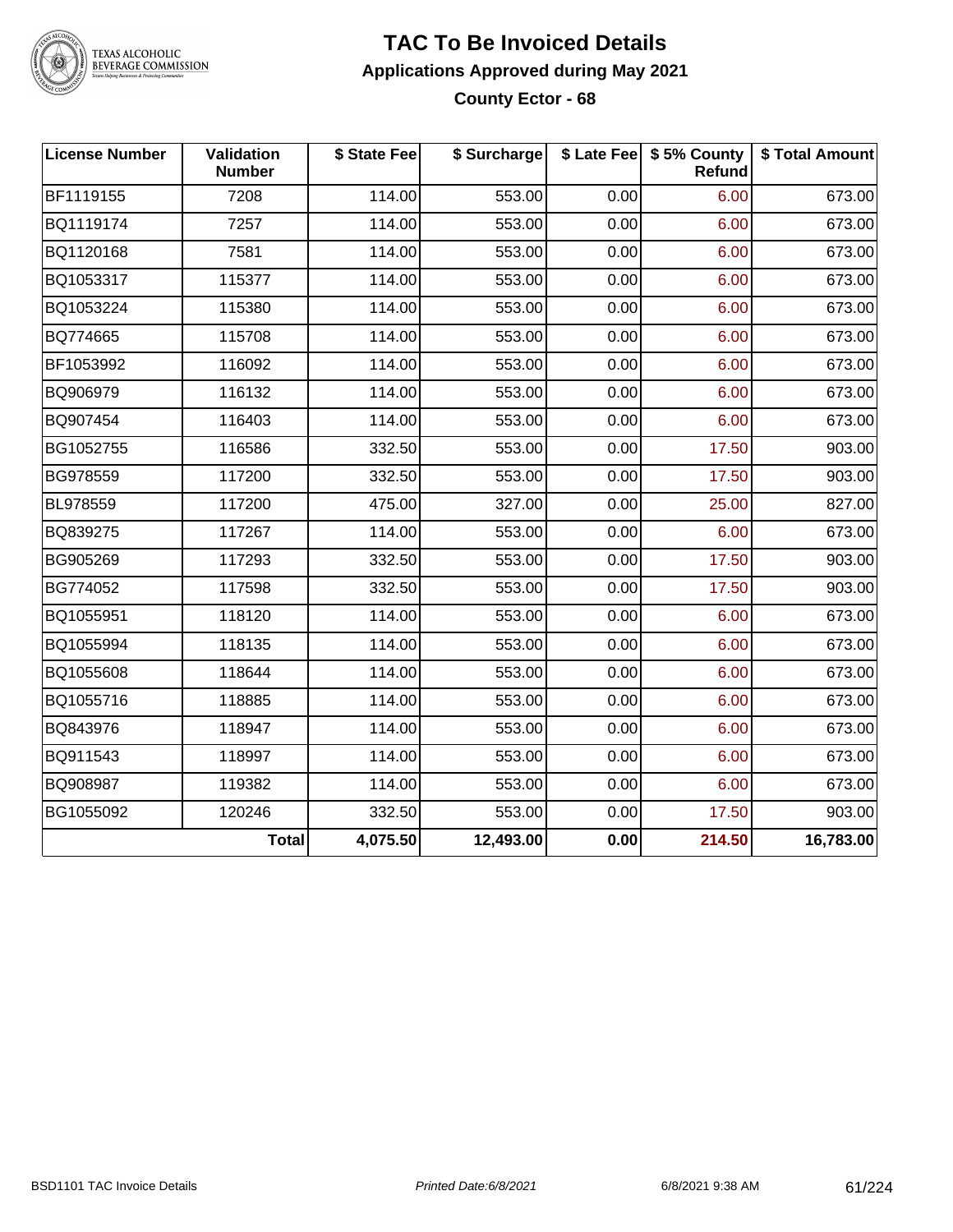

#### **TAC To Be Invoiced Details Applications Approved during May 2021 County Ellis - 70**

| <b>License Number</b> | <b>Validation</b><br><b>Number</b> | \$ State Fee | \$ Surcharge | \$ Late Fee | \$5% County<br>Refund | \$ Total Amount |
|-----------------------|------------------------------------|--------------|--------------|-------------|-----------------------|-----------------|
| BG1119221             | 6249                               | 332.50       | 553.00       | 0.00        | 17.50                 | 903.00          |
| BG1117433             | 6395                               | 332.50       | 553.00       | 0.00        | 17.50                 | 903.00          |
| BP1117433             | 6395                               | 950.00       | 426.00       | 0.00        | 50.00                 | 1,426.00        |
| BG1117816             | 7192                               | 332.50       | 553.00       | 0.00        | 17.50                 | 903.00          |
| BG1120343             | 7496                               | 332.50       | 553.00       | 0.00        | 17.50                 | 903.00          |
| BQ967853              | 106481                             | 114.00       | 553.00       | 0.00        | 6.00                  | 673.00          |
| BQ898758              | 109870                             | 114.00       | 553.00       | 0.00        | 6.00                  | 673.00          |
| BQ906067              | 115483                             | 114.00       | 553.00       | 0.00        | 6.00                  | 673.00          |
| BF836248              | 115552                             | 114.00       | 553.00       | 0.00        | 6.00                  | 673.00          |
| BF981486              | 116433                             | 114.00       | 553.00       | 0.00        | 6.00                  | 673.00          |
| BG986024              | 119049                             | 332.50       | 553.00       | 0.00        | 17.50                 | 903.00          |
| BG1058229             | 119053                             | 332.50       | 553.00       | 0.00        | 17.50                 | 903.00          |
| BQ1048757             | 510829                             | 114.00       | 553.00       | 0.00        | 6.00                  | 673.00          |
|                       | <b>Total</b>                       | 3,629.00     | 7,062.00     | 0.00        | 191.00                | 10,882.00       |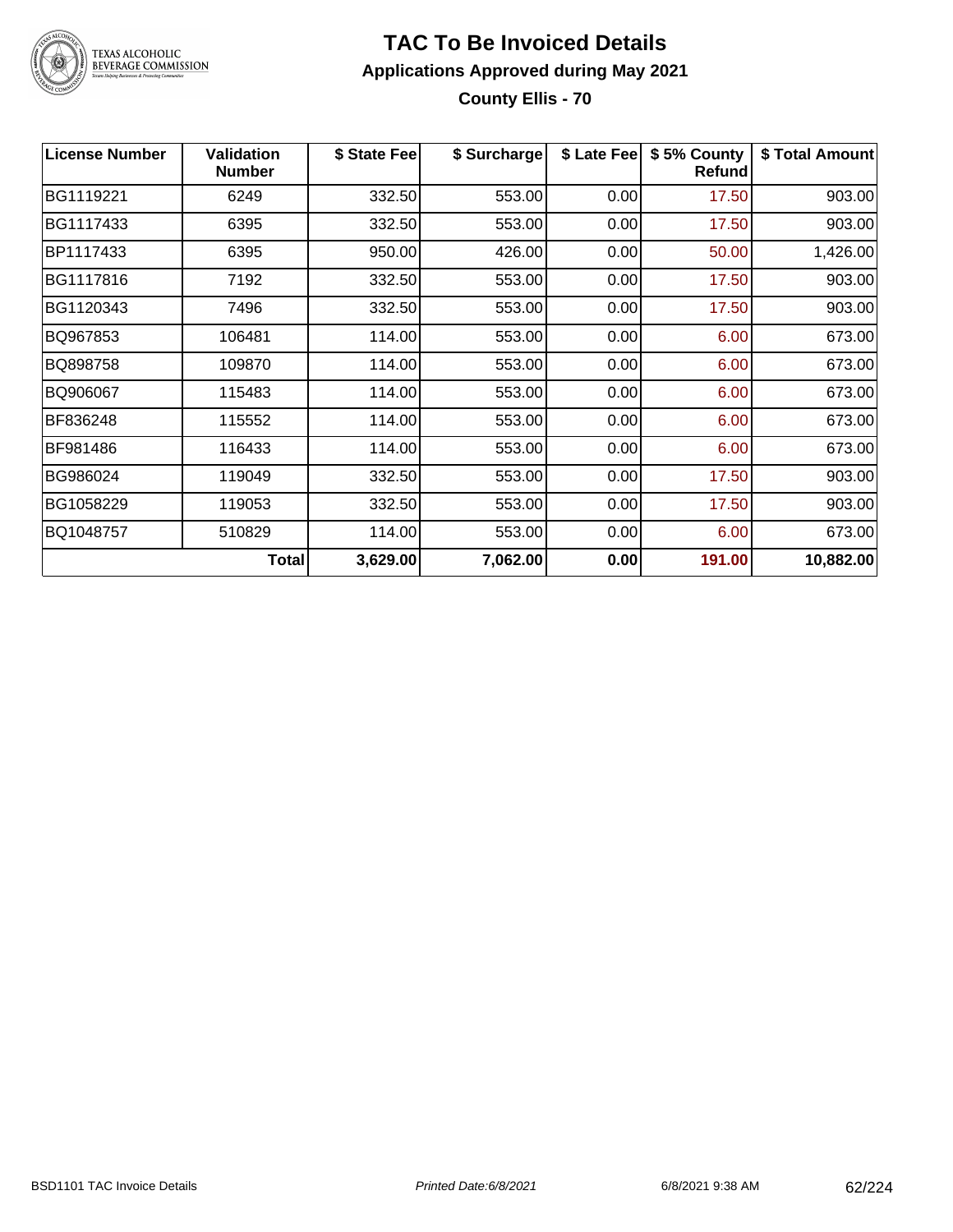

## **TAC To Be Invoiced Details Applications Approved during May 2021**

**County El Paso - 71**

| <b>License Number</b> | Validation<br><b>Number</b> | \$ State Fee | \$ Surcharge |        | \$ Late Fee   \$5% County<br>Refund | \$ Total Amount |
|-----------------------|-----------------------------|--------------|--------------|--------|-------------------------------------|-----------------|
| BG1117421             | 6659                        | 332.50       | 553.00       | 0.00   | 17.50                               | 903.00          |
| BL1117421             | 6659                        | 475.00       | 327.00       | 0.00   | 25.00                               | 827.00          |
| BF1117322             | 6714                        | 114.00       | 553.00       | 0.00   | 6.00                                | 673.00          |
| BG1118153             | 6727                        | 332.50       | 553.00       | 0.00   | 17.50                               | 903.00          |
| BQ1118508             | 6901                        | 114.00       | 553.00       | 0.00   | 6.00                                | 673.00          |
| BG1117422             | 6921                        | 332.50       | 553.00       | 0.00   | 17.50                               | 903.00          |
| BE1117793             | 6984                        | 285.00       | 553.00       | 0.00   | 15.00                               | 853.00          |
| BE1118157             | 7013                        | 285.00       | 553.00       | 0.00   | 15.00                               | 853.00          |
| BF1118679             | 7015                        | 114.00       | 553.00       | 0.00   | 6.00                                | 673.00          |
| BQ1117347             | 7066                        | 114.00       | 553.00       | 0.00   | 6.00                                | 673.00          |
| BF1117437             | 7119                        | 114.00       | 553.00       | 0.00   | 6.00                                | 673.00          |
| BF1119407             | 7184                        | 114.00       | 553.00       | 0.00   | 6.00                                | 673.00          |
| BG1119137             | 7187                        | 332.50       | 553.00       | 0.00   | 17.50                               | 903.00          |
| BF1119702             | 7413                        | 114.00       | 553.00       | 0.00   | 6.00                                | 673.00          |
| BG481021              | 104171                      | 332.50       | 553.00       | 0.00   | 17.50                               | 903.00          |
| BG839281              | 114117                      | 332.50       | 553.00       | 0.00   | 17.50                               | 903.00          |
| BQ906774              | 116067                      | 114.00       | 553.00       | 0.00   | 6.00                                | 673.00          |
| BQ906808              | 116069                      | 114.00       | 553.00       | 0.00   | 6.00                                | 673.00          |
| BG979005              | 116333                      | 332.50       | 553.00       | 0.00   | 17.50                               | 903.00          |
| BQ907746              | 116413                      | 114.00       | 553.00       | 0.00   | 6.00                                | 673.00          |
| BF1051149             | 116988                      | 114.00       | 553.00       | 0.00   | 6.00                                | 673.00          |
| BG1051249             | 117106                      | 332.50       | 553.00       | 100.00 | 17.50                               | 1,003.00        |
| BL1051249             | 117106                      | 475.00       | 327.00       | 100.00 | 25.00                               | 927.00          |
| BG1051251             | 117108                      | 332.50       | 553.00       | 0.00   | 17.50                               | 903.00          |
| BL1051251             | 117108                      | 475.00       | 327.00       | 0.00   | 25.00                               | 827.00          |
| BQ980116              | 117272                      | 114.00       | 553.00       | 0.00   | 6.00                                | 673.00          |
| BG906497              | 117382                      | 332.50       | 553.00       | 0.00   | 17.50                               | 903.00          |
| BG979501              | 117720                      | 332.50       | 553.00       | 0.00   | 17.50                               | 903.00          |
| BG981415              | 118048                      | 332.50       | 553.00       | 0.00   | 17.50                               | 903.00          |
| BQ985347              | 118059                      | 114.00       | 553.00       | 0.00   | 6.00                                | 673.00          |
| BQ984438              | 118424                      | 114.00       | 553.00       | 0.00   | 6.00                                | 673.00          |
| BF984760              | 118552                      | 114.00       | 553.00       | 0.00   | 6.00                                | 673.00          |
| BG983397              | 118661                      | 332.50       | 553.00       | 0.00   | 17.50                               | 903.00          |
| BG840593              | 118682                      | 332.50       | 553.00       | 0.00   | 17.50                               | 903.00          |
| BF982649              | 118793                      | 114.00       | 553.00       | 0.00   | 6.00                                | 673.00          |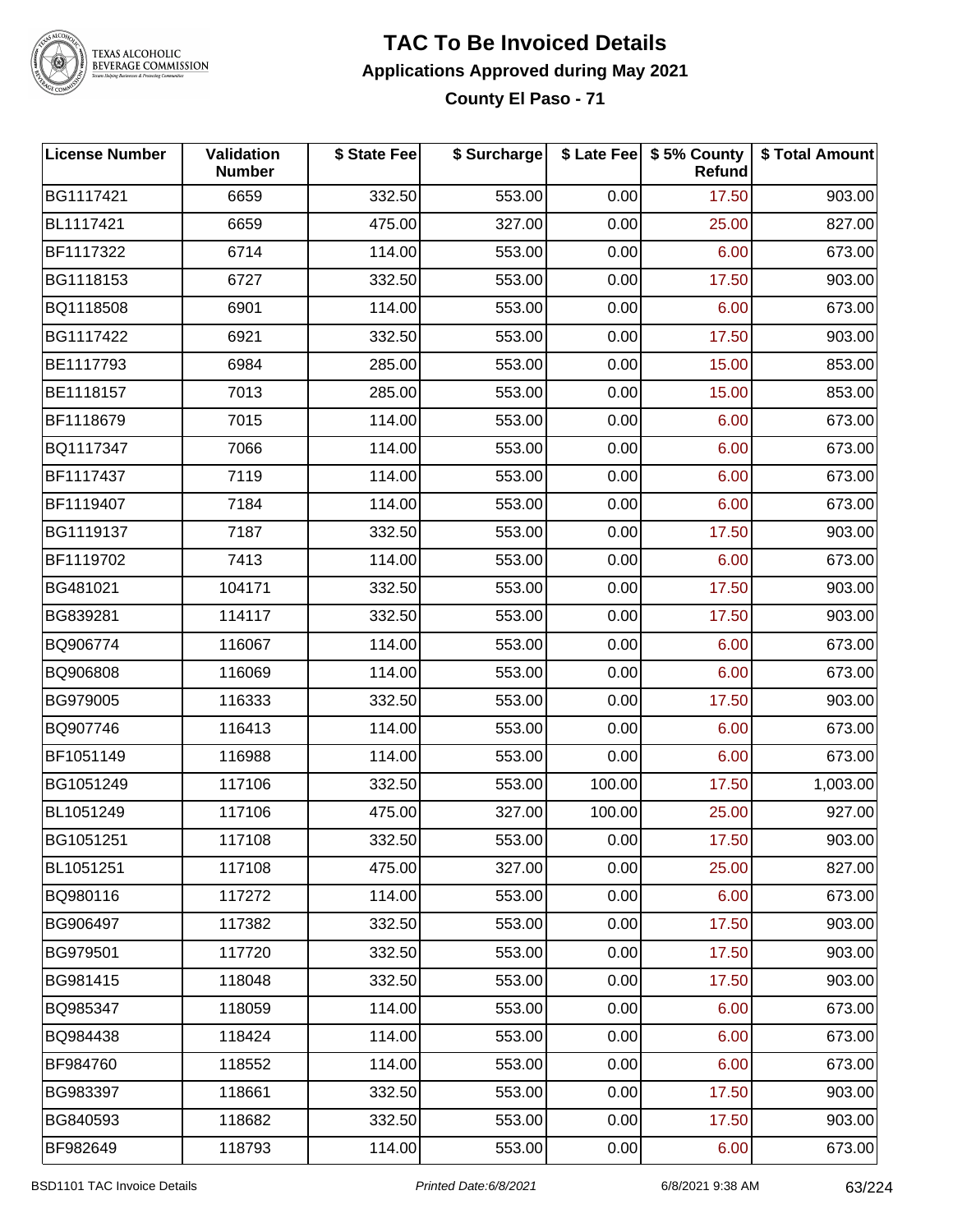| <b>License Number</b> | <b>Validation</b><br><b>Number</b> | \$ State Fee | \$ Surcharge | \$ Late Fee | \$5% County<br><b>Refund</b> | \$ Total Amount |
|-----------------------|------------------------------------|--------------|--------------|-------------|------------------------------|-----------------|
| BQ840153              | 119030                             | 114.00       | 553.00       | 0.00        | 6.00                         | 673.00          |
| BG985874              | 119063                             | 332.50       | 553.00       | 0.00        | 17.50                        | 903.00          |
| BG986202              | 119169                             | 332.50       | 553.00       | 0.00        | 17.50                        | 903.00          |
| BQ908007              | 119505                             | 114.00       | 553.00       | 0.00        | 6.00                         | 673.00          |
| BG985839              | 119743                             | 332.50       | 553.00       | 0.00        | 17.50                        | 903.00          |
| BG912211              | 119871                             | 332.50       | 553.00       | 0.00        | 17.50                        | 903.00          |
| <b>BQ771722</b>       | 507381                             | 114.00       | 553.00       | 0.00        | 6.00                         | 673.00          |
| BQ776077              | 509143                             | 114.00       | 553.00       | 0.00        | 6.00                         | 673.00          |
| BG1043984             | 511490                             | 332.50       | 553.00       | 0.00        | 17.50                        | 903.00          |
| BG1049947             | 512281                             | 332.50       | 553.00       | 0.00        | 17.50                        | 903.00          |
|                       | <b>Total</b>                       | 10,925.00    | 24,207.00    | 200.00      | 575.00                       | 35,907.00       |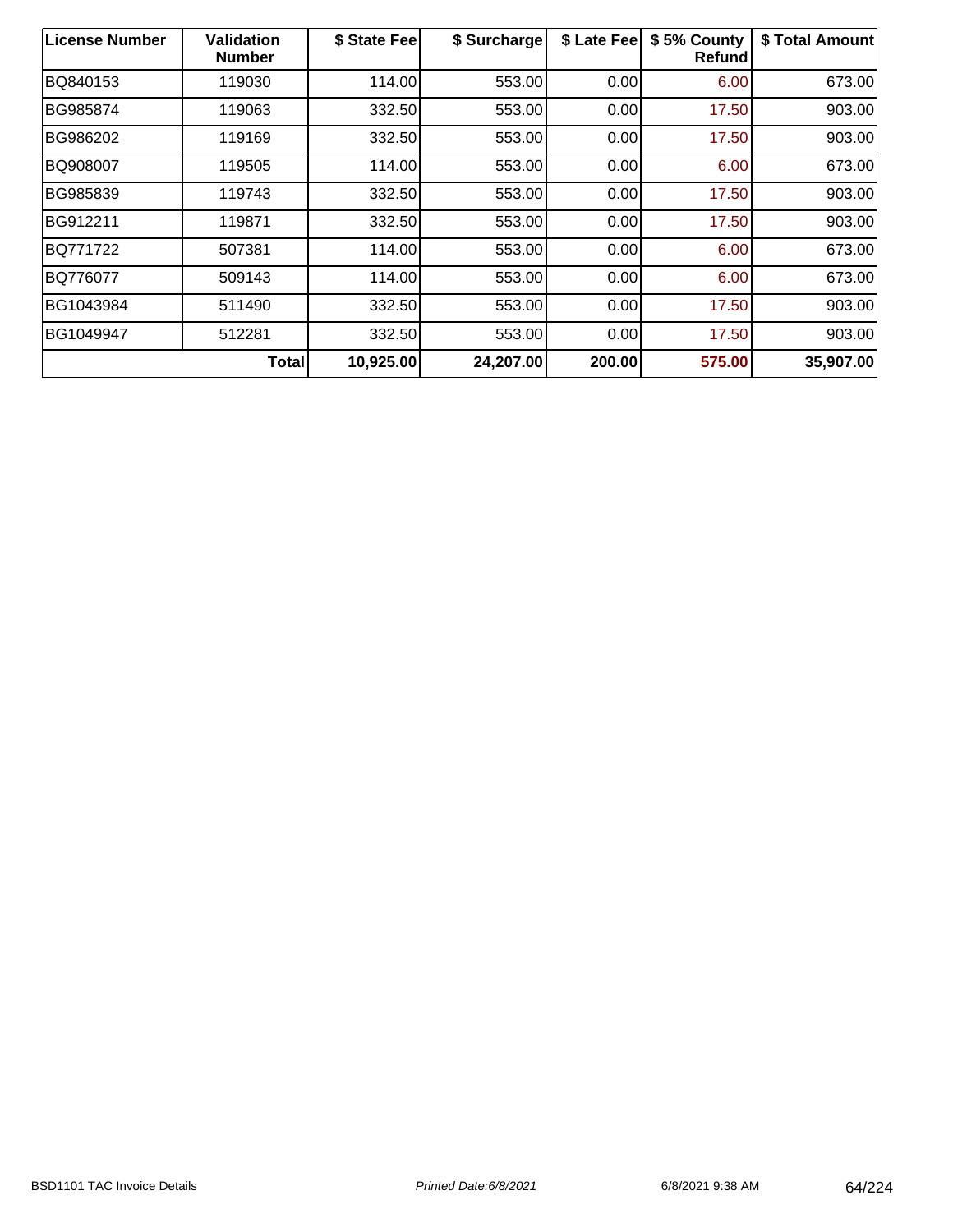

**County Erath - 72**

| License Number   | Validation<br><b>Number</b> | \$ State Fee | \$ Surcharge |       | Refundl | \$ Late Fee   \$5% County   \$ Total Amount |
|------------------|-----------------------------|--------------|--------------|-------|---------|---------------------------------------------|
| BQ1118495        | 6140                        | 114.00       | 553.00       | 0.001 | 6.00    | 673.00                                      |
| <b>BF1120149</b> | 7371                        | 114.00       | 553.00       | 0.001 | 6.00    | 673.00                                      |
|                  | Totall                      | 228.00       | 1,106.00     | 0.00  | 12.00   | 1,346.00                                    |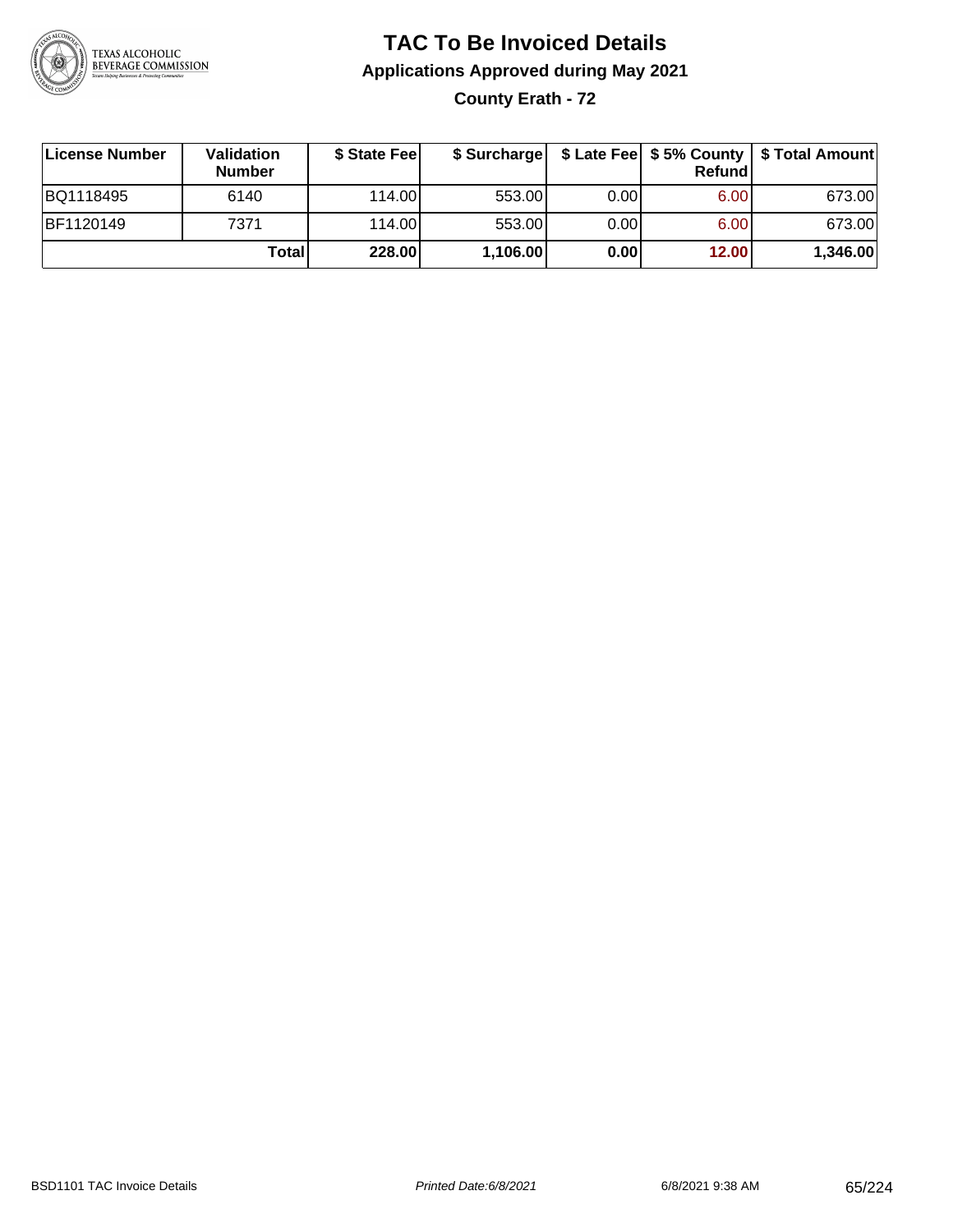

**County Falls - 73**

| <b>License Number</b> | Validation<br><b>Number</b> | \$ State Fee | \$ Surcharge |       | Refundl | \$ Late Fee   \$5% County   \$ Total Amount |
|-----------------------|-----------------------------|--------------|--------------|-------|---------|---------------------------------------------|
| BG1118359             | 6513                        | 332.50       | 553.00       | 0.001 | 17.50   | 903.00                                      |
| BQ1057433             | 118790                      | 114.00       | 553.00       | 0.00  | 6.00    | 673.00                                      |
| <b>BF776753</b>       | 120119                      | 114.00L      | 553.00       | 0.00  | 6.00    | 673.00                                      |
|                       | Total                       | 560.50       | 1,659.00     | 0.00  | 29.50   | 2,249.00                                    |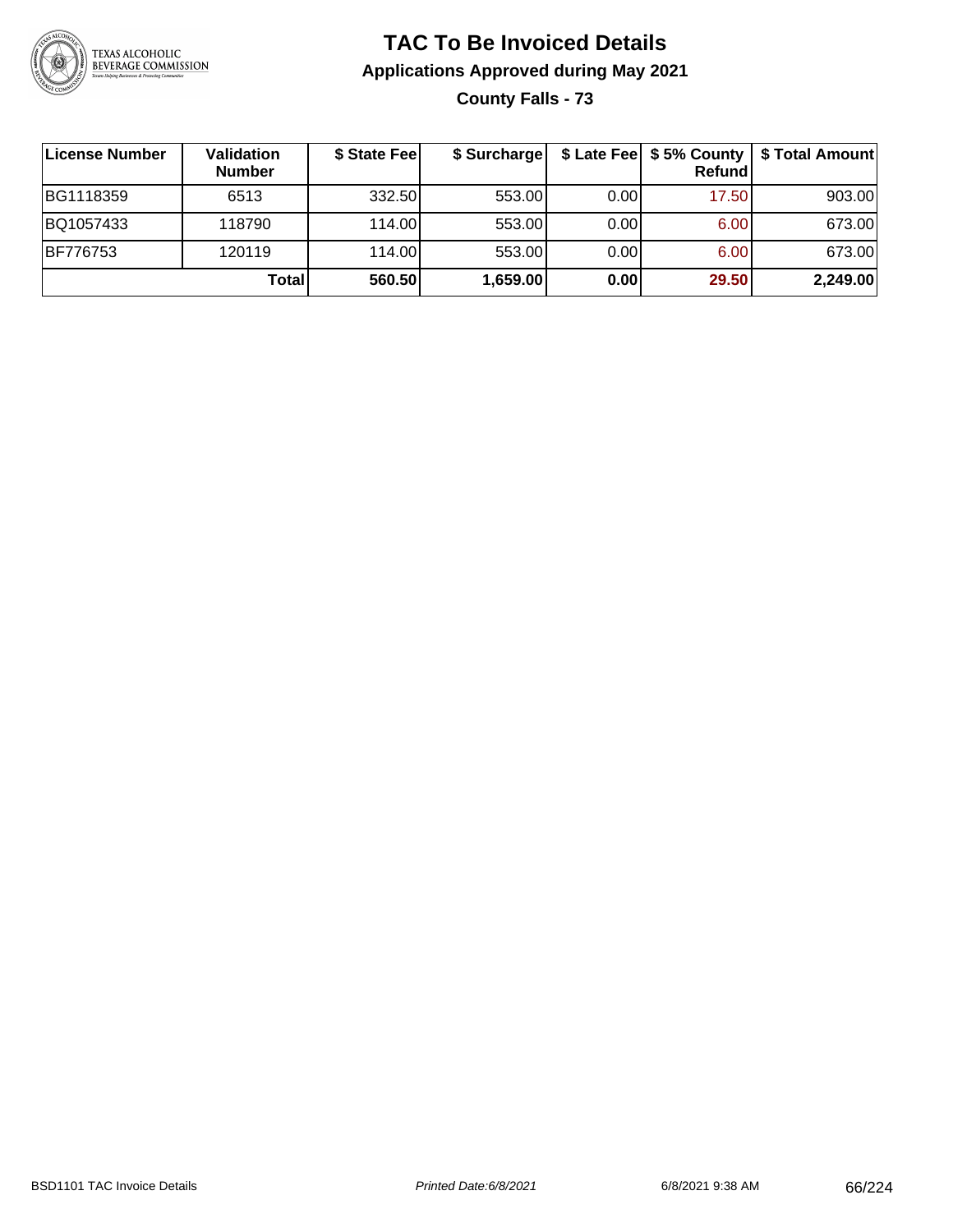

**County Fannin - 74**

| License Number | Validation<br><b>Number</b> | \$ State Feel |        |      | Refundl | \$ Surcharge   \$ Late Fee   \$5% County   \$ Total Amount |
|----------------|-----------------------------|---------------|--------|------|---------|------------------------------------------------------------|
| BQ1118024      | 7146                        | 114.00        | 553.00 | 0.00 | 6.00    | 673.00                                                     |
|                | Totall                      | 114.00        | 553.00 | 0.00 | 6.00    | 673.00                                                     |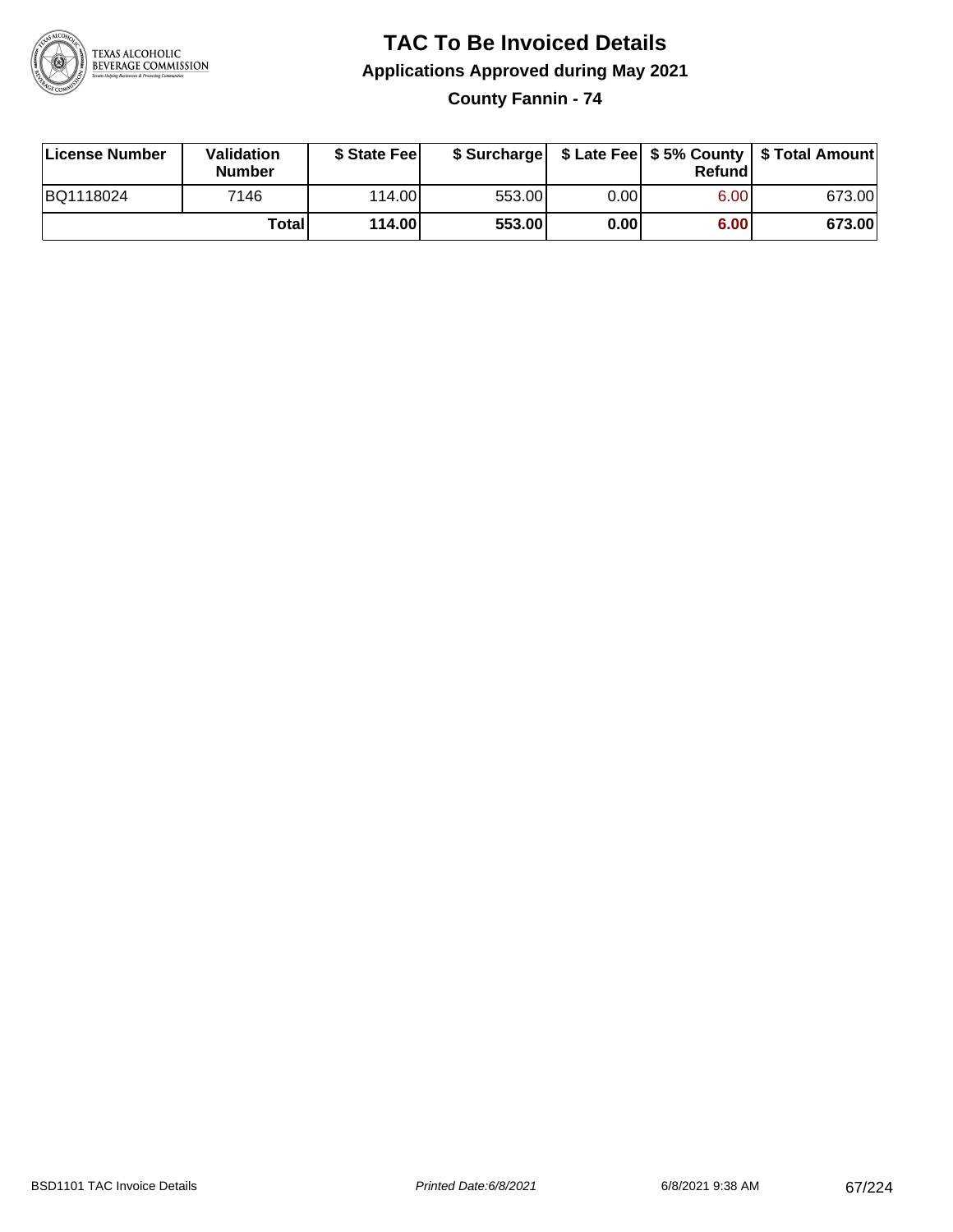

**County Fayette - 75**

| License Number  | <b>Validation</b><br><b>Number</b> | \$ State Feel | \$ Surcharge |       | <b>Refund</b> | \$ Late Fee   \$5% County   \$ Total Amount |
|-----------------|------------------------------------|---------------|--------------|-------|---------------|---------------------------------------------|
| BG1119669       | 7514                               | 332.50        | 553.00       | 0.001 | 17.50         | 903.00                                      |
| <b>BF909942</b> | 117541                             | 114.00        | 553.00       | 0.001 | 6.00          | 673.00                                      |
| BG1046557       | 509364                             | 332.50        | 553.00       | 0.00  | 17.50         | 903.00                                      |
|                 | Total                              | 779.00        | 1,659.00     | 0.00  | 41.00         | 2,479.00                                    |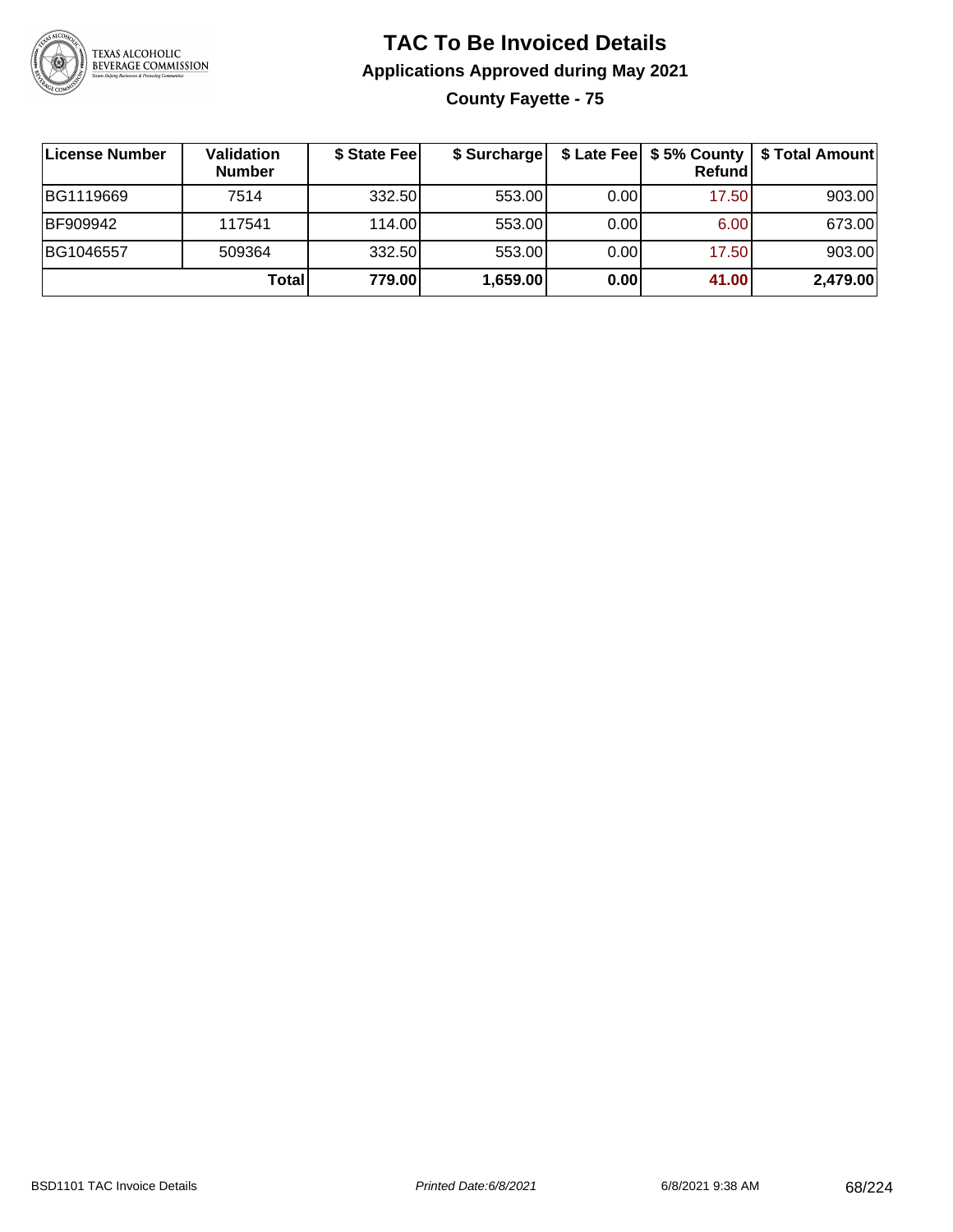

**County Floyd - 77**

| License Number | Validation<br><b>Number</b> | \$ State Feel |        |      | Refundl | \$ Surcharge   \$ Late Fee   \$5% County   \$ Total Amount |
|----------------|-----------------------------|---------------|--------|------|---------|------------------------------------------------------------|
| BQ906289       | 115424                      | 114.00        | 553.00 | 0.00 | 6.00    | 673.00                                                     |
|                | Totall                      | 114.00        | 553.00 | 0.00 | 6.00    | 673.00                                                     |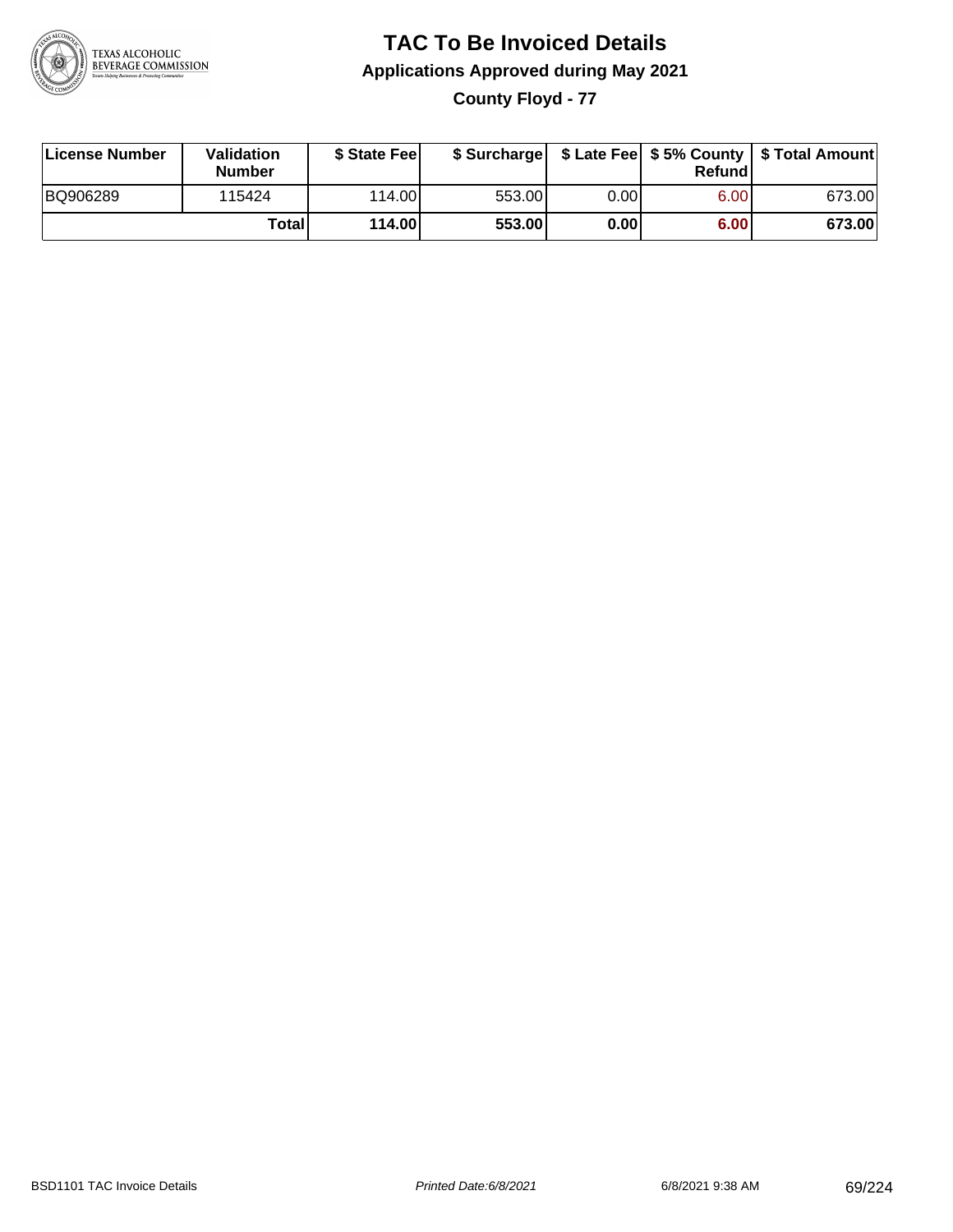

#### **TAC To Be Invoiced Details Applications Approved during May 2021 County Fort Bend - 79**

| <b>License Number</b> | Validation<br><b>Number</b> | \$ State Fee | \$ Surcharge |      | \$ Late Fee   \$5% County<br>Refund | \$ Total Amount |
|-----------------------|-----------------------------|--------------|--------------|------|-------------------------------------|-----------------|
| BG1118240             | 4654                        | 332.50       | 553.00       | 0.00 | 17.50                               | 903.00          |
| BG1118382             | 5938                        | 332.50       | 553.00       | 0.00 | 17.50                               | 903.00          |
| BG1118026             | 6161                        | 332.50       | 553.00       | 0.00 | 17.50                               | 903.00          |
| BF1118774             | 6197                        | 114.00       | 553.00       | 0.00 | 6.00                                | 673.00          |
| BF1120264             | 6686                        | 114.00       | 553.00       | 0.00 | 6.00                                | 673.00          |
| BF1119596             | 6808                        | 114.00       | 553.00       | 0.00 | 6.00                                | 673.00          |
| BF1117317             | 6852                        | 114.00       | 553.00       | 0.00 | 6.00                                | 673.00          |
| BQ1119303             | 7022                        | 114.00       | 553.00       | 0.00 | 6.00                                | 673.00          |
| BQ1120372             | 7400                        | 114.00       | 553.00       | 0.00 | 6.00                                | 673.00          |
| BG1119479             | 7695                        | 332.50       | 553.00       | 0.00 | 17.50                               | 903.00          |
| BG1034455             | 102114                      | 332.50       | 553.00       | 0.00 | 17.50                               | 903.00          |
| BF1046564             | 113140                      | 114.00       | 553.00       | 0.00 | 6.00                                | 673.00          |
| BQ905475              | 113820                      | 114.00       | 553.00       | 0.00 | 6.00                                | 673.00          |
| BF770859              | 113927                      | 114.00       | 553.00       | 0.00 | 6.00                                | 673.00          |
| BG904509              | 114046                      | 332.50       | 553.00       | 0.00 | 17.50                               | 903.00          |
| BQ1050308             | 114168                      | 114.00       | 553.00       | 0.00 | 6.00                                | 673.00          |
| BQ837820              | 114319                      | 114.00       | 553.00       | 0.00 | 6.00                                | 673.00          |
| BQ978910              | 114400                      | 114.00       | 553.00       | 0.00 | 6.00                                | 673.00          |
| BQ979265              | 114467                      | 114.00       | 553.00       | 0.00 | 6.00                                | 673.00          |
| BQ1052881             | 114961                      | 114.00       | 553.00       | 0.00 | 6.00                                | 673.00          |
| BF838116              | 115020                      | 114.00       | 553.00       | 0.00 | 6.00                                | 673.00          |
| BG1052639             | 115176                      | 332.50       | 553.00       | 0.00 | 17.50                               | 903.00          |
| BG1050834             | 115216                      | 332.50       | 553.00       | 0.00 | 17.50                               | 903.00          |
| BL1050834             | 115216                      | 475.00       | 327.00       | 0.00 | 25.00                               | 827.00          |
| BQ982160              | 115668                      | 114.00       | 553.00       | 0.00 | 6.00                                | 673.00          |
| BQ979270              | 115683                      | 114.00       | 553.00       | 0.00 | 6.00                                | 673.00          |
| BG982030              | 115689                      | 332.50       | 553.00       | 0.00 | 17.50                               | 903.00          |
| BF1053321             | 115815                      | 114.00       | 553.00       | 0.00 | 6.00                                | 673.00          |
| BQ1052540             | 116012                      | 114.00       | 553.00       | 0.00 | 6.00                                | 673.00          |
| BF1050330             | 116122                      | 114.00       | 553.00       | 0.00 | 6.00                                | 673.00          |
| BF982242              | 116185                      | 114.00       | 553.00       | 0.00 | 6.00                                | 673.00          |
| BQ981982              | 116368                      | 114.00       | 553.00       | 0.00 | 6.00                                | 673.00          |
| BA906565              | 116722                      | 1,425.00     | 651.00       | 0.00 | 75.00                               | 2,151.00        |
| BF841870              | 117459                      | 114.00       | 553.00       | 0.00 | 6.00                                | 673.00          |
| BQ1055455             | 117485                      | 114.00       | 553.00       | 0.00 | 6.00                                | 673.00          |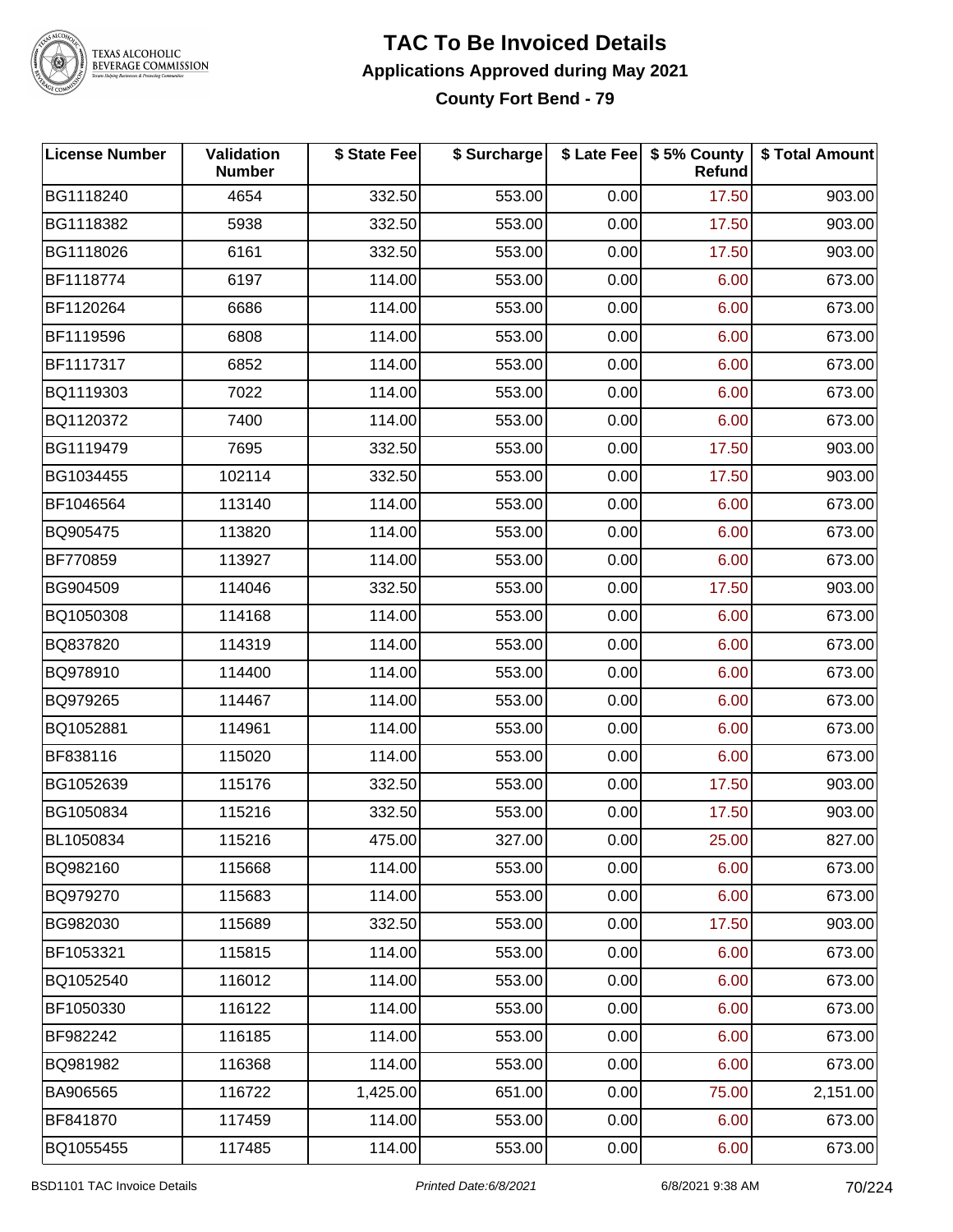| <b>License Number</b> | Validation<br><b>Number</b> | \$ State Fee | \$ Surcharge |      | \$ Late Fee   \$5% County<br>Refund | \$ Total Amount |
|-----------------------|-----------------------------|--------------|--------------|------|-------------------------------------|-----------------|
| BQ1055456             | 117485                      | 114.00       | 553.00       | 0.00 | 6.00                                | 673.00          |
| BF1056603             | 117514                      | 114.00       | 553.00       | 0.00 | 6.00                                | 673.00          |
| BQ981669              | 117941                      | 114.00       | 553.00       | 0.00 | 6.00                                | 673.00          |
| BG1052583             | 117971                      | 332.50       | 553.00       | 0.00 | 17.50                               | 903.00          |
| BQ1056306             | 118079                      | 114.00       | 553.00       | 0.00 | 6.00                                | 673.00          |
| BG774046              | 118225                      | 332.50       | 553.00       | 0.00 | 17.50                               | 903.00          |
| BF1054741             | 119164                      | 114.00       | 553.00       | 0.00 | 6.00                                | 673.00          |
| BG1054614             | 119189                      | 332.50       | 553.00       | 0.00 | 17.50                               | 903.00          |
| BF842784              | 119399                      | 114.00       | 553.00       | 0.00 | 6.00                                | 673.00          |
| BF1056526             | 119428                      | 114.00       | 553.00       | 0.00 | 6.00                                | 673.00          |
| BF1056512             | 119434                      | 114.00       | 553.00       | 0.00 | 6.00                                | 673.00          |
| BQ907799              | 119471                      | 114.00       | 553.00       | 0.00 | 6.00                                | 673.00          |
| BQ1057580             | 119594                      | 114.00       | 553.00       | 0.00 | 6.00                                | 673.00          |
| BF778243              | 119890                      | 114.00       | 553.00       | 0.00 | 6.00                                | 673.00          |
| BQ1045545             | 507599                      | 114.00       | 553.00       | 0.00 | 6.00                                | 673.00          |
| BQ978487              | 508240                      | 114.00       | 553.00       | 0.00 | 6.00                                | 673.00          |
| BQ836545              | 508969                      | 114.00       | 553.00       | 0.00 | 6.00                                | 673.00          |
| BQ980389              | 509359                      | 114.00       | 553.00       | 0.00 | 6.00                                | 673.00          |
| BG773343              | 510187                      | 332.50       | 553.00       | 0.00 | 17.50                               | 903.00          |
| BG1050919             | 511021                      | 332.50       | 553.00       | 0.00 | 17.50                               | 903.00          |
| BQ841916              | 511613                      | 114.00       | 553.00       | 0.00 | 6.00                                | 673.00          |
| BG910274              | 511991                      | 332.50       | 553.00       | 0.00 | 17.50                               | 903.00          |
| BG1057597             | 512213                      | 332.50       | 553.00       | 0.00 | 17.50                               | 903.00          |
|                       | <b>Total</b>                | 11,780.00    | 31,946.00    | 0.00 | 620.00                              | 44,346.00       |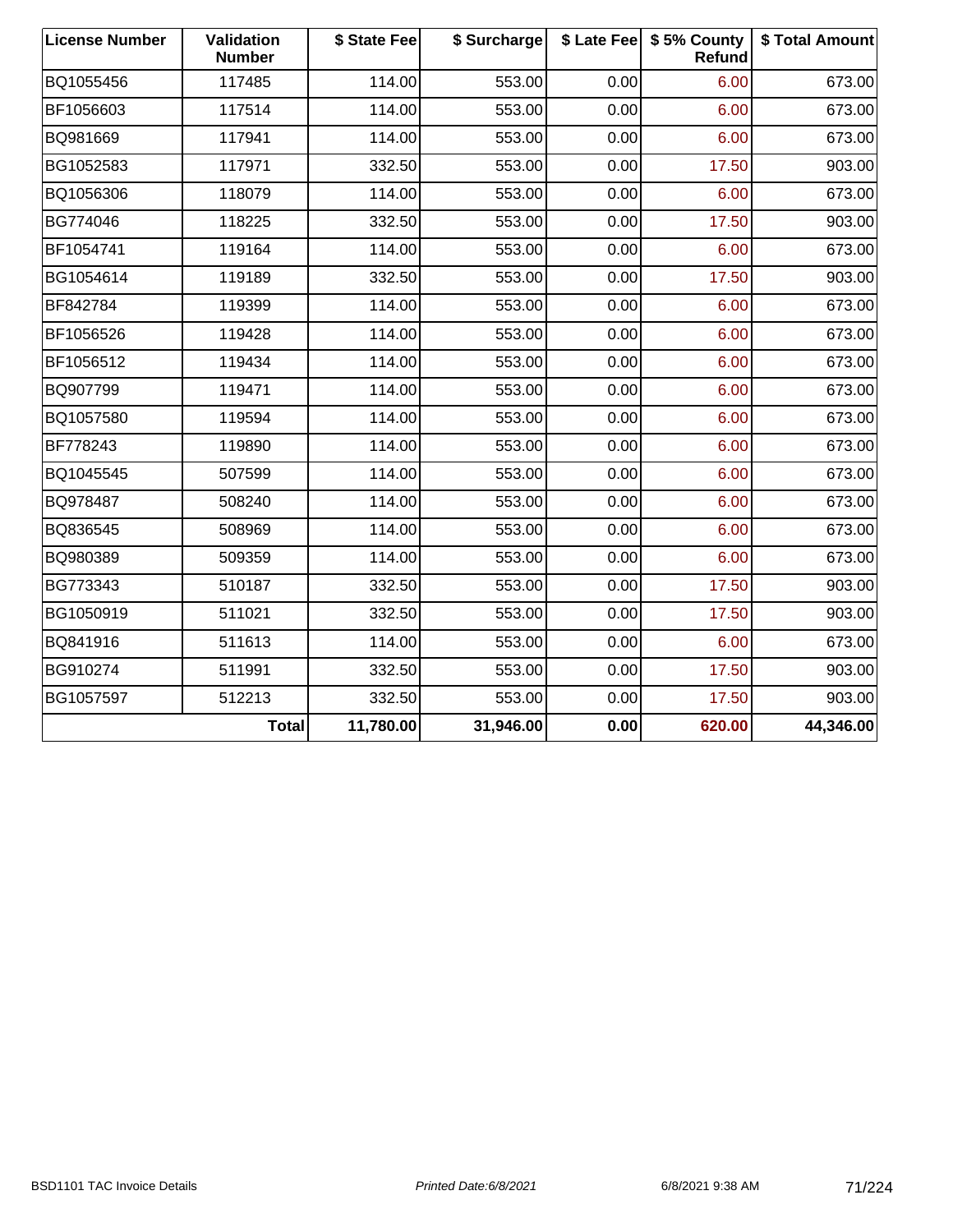

### **TAC To Be Invoiced Details Applications Approved during May 2021 County Franklin - 80**

| License Number | <b>Validation</b><br><b>Number</b> | \$ State Feel | \$ Surcharge |      | Refundl | \$ Late Fee   \$5% County   \$ Total Amount |
|----------------|------------------------------------|---------------|--------------|------|---------|---------------------------------------------|
| BQ842940       | 118594                             | 114.00        | 553.00       | 0.00 | 6.00    | 673.00                                      |
| BQ843693       | 118606                             | 114.00        | 553.00       | 0.00 | 6.00    | 673.00                                      |
| BQ844255       | 119075                             | 114.00        | 553.00       | 0.00 | 6.00    | 673.00                                      |
|                | Total                              | 342.00        | 1,659.00     | 0.00 | 18.00   | 2,019.00                                    |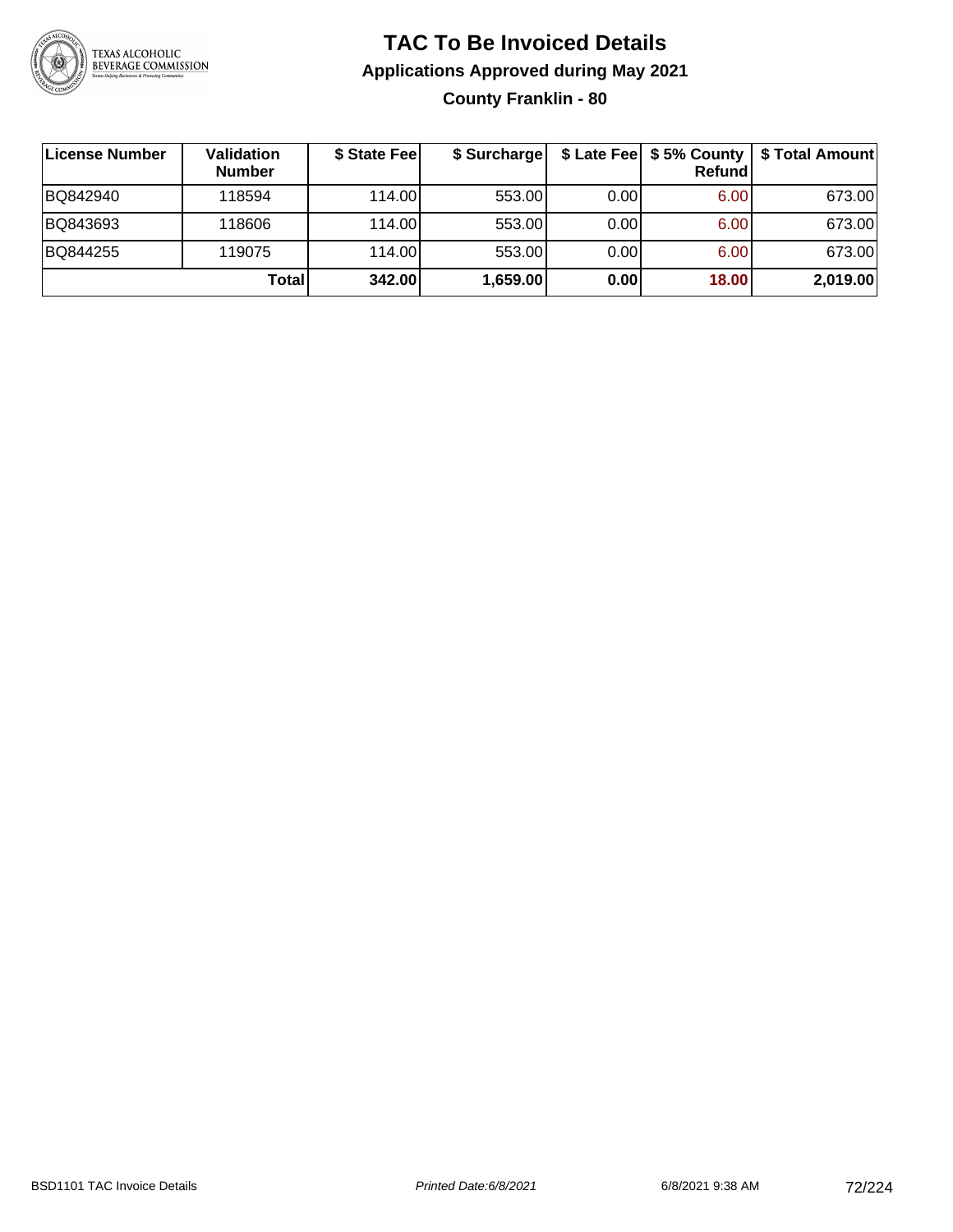

**County Freestone - 81**

| License Number | Validation<br><b>Number</b> | \$ State Fee | \$ Surcharge |        | Refundl | \$ Late Fee   \$5% County   \$ Total Amount |
|----------------|-----------------------------|--------------|--------------|--------|---------|---------------------------------------------|
| BQ1117464      | 6365                        | 114.00       | 553.00       | 0.00   | 6.00    | 673.00                                      |
| BE1046471      | 114673                      | 285.00       | 553.00       | 100.00 | 15.00   | 953.00                                      |
| BQ839587       | 509152                      | 114.00       | 553.00       | 0.00   | 6.00    | 673.00                                      |
|                | <b>Total</b>                | 513.00       | 1,659.00     | 100.00 | 27.00   | 2,299.00                                    |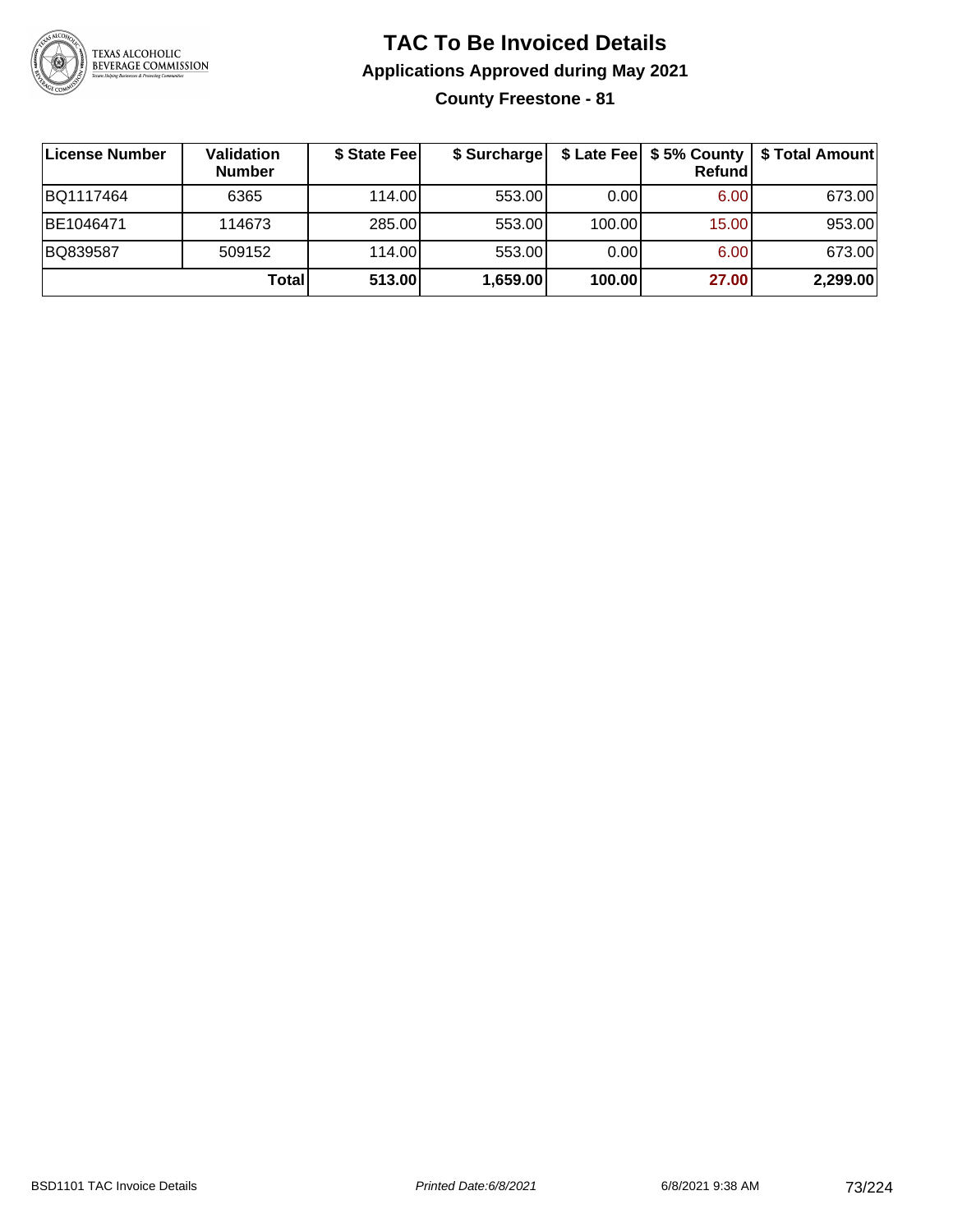

**County Frio - 82**

| <b>License Number</b> | Validation<br><b>Number</b> | \$ State Fee | \$ Surcharge |      | Refundl | \$ Late Fee   \$5% County   \$ Total Amount |
|-----------------------|-----------------------------|--------------|--------------|------|---------|---------------------------------------------|
| BL1035246             | 7098                        | 475.00       | 327.00       | 0.00 | 25.00   | 827.00                                      |
| BE250195              | 107869                      | 285.00       | 553.00       | 0.00 | 15.00   | 853.00                                      |
| BL250195              | 107869                      | 475.00       | 327.00       | 0.00 | 25.00   | 827.00                                      |
|                       | <b>Total</b>                | 1,235.00     | 1,207.00     | 0.00 | 65.00   | 2,507.00                                    |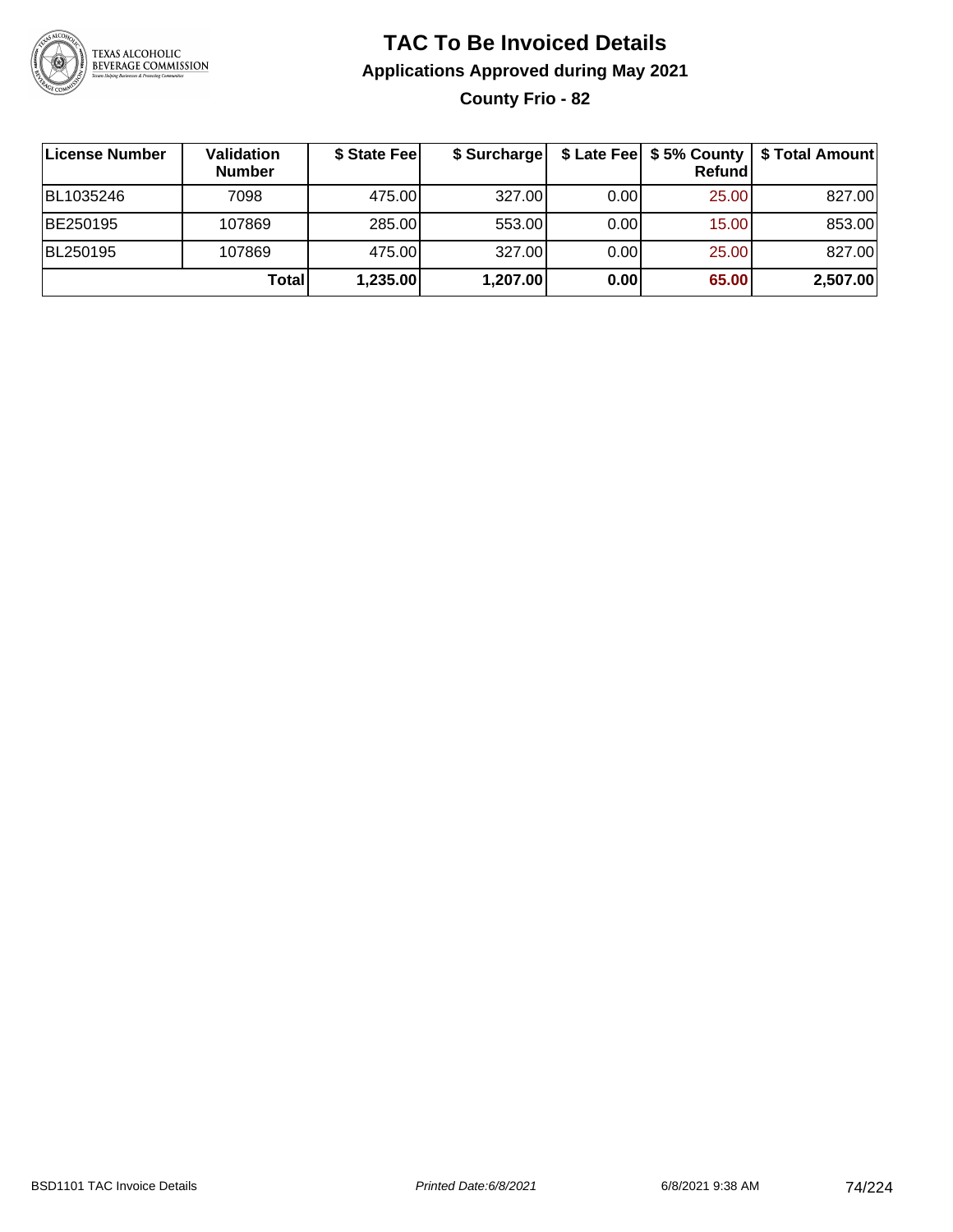

**County Gaines - 83**

| License Number | Validation<br><b>Number</b> | \$ State Feel |        |      | Refundl | \$ Surcharge   \$ Late Fee   \$5% County   \$ Total Amount |
|----------------|-----------------------------|---------------|--------|------|---------|------------------------------------------------------------|
| BQ1120575      | 7366                        | 114.00        | 553.00 | 0.00 | 6.00    | 673.00                                                     |
|                | Totall                      | 114.00        | 553.00 | 0.00 | 6.00    | 673.00                                                     |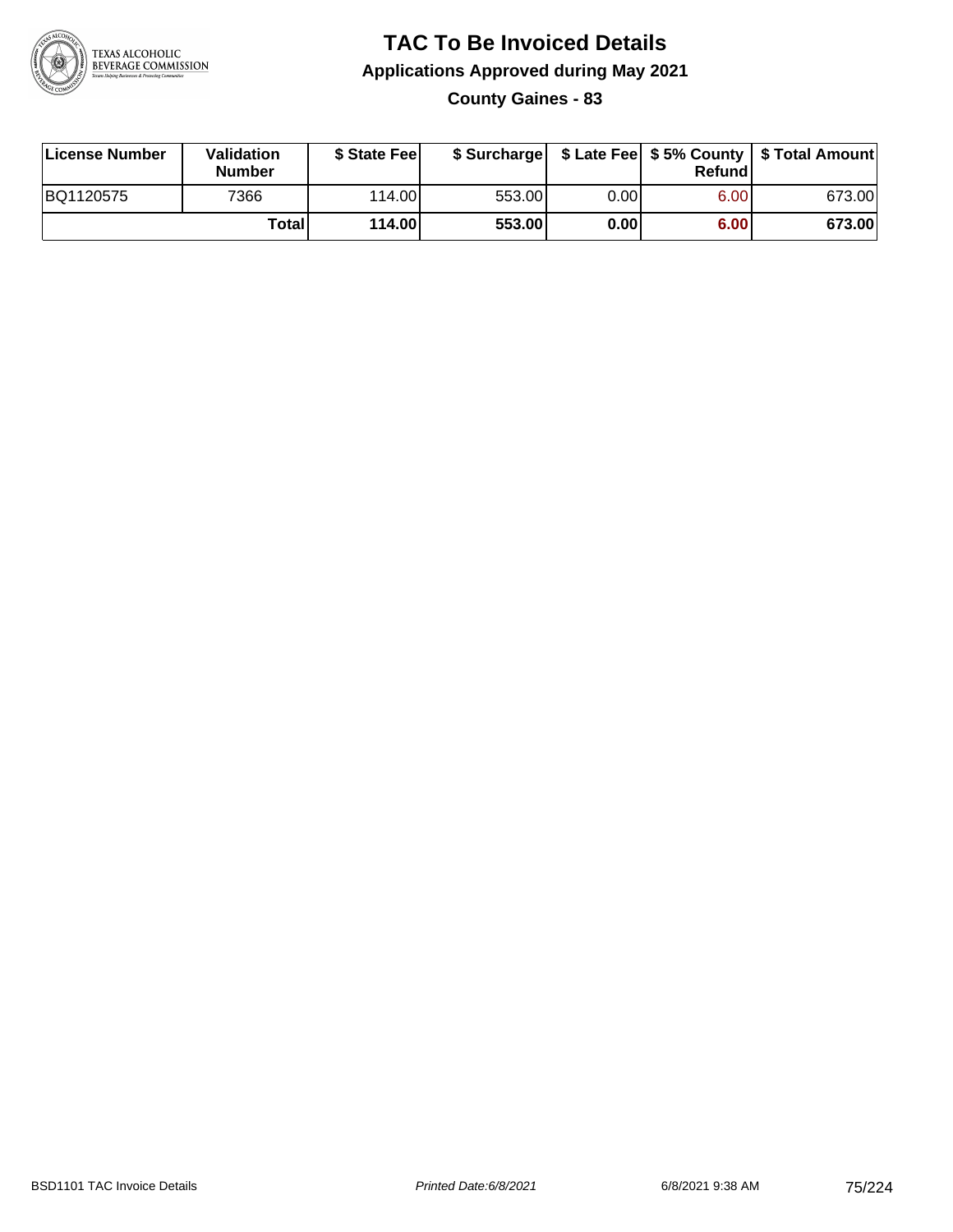

### **TAC To Be Invoiced Details Applications Approved during May 2021**

**County Galveston - 84**

| <b>License Number</b> | Validation<br><b>Number</b> | \$ State Fee | \$ Surcharge |      | \$ Late Fee   \$5% County<br><b>Refund</b> | \$ Total Amount |
|-----------------------|-----------------------------|--------------|--------------|------|--------------------------------------------|-----------------|
| BQ1120618             | 6086                        | 114.00       | 553.00       | 0.00 | 6.00                                       | 673.00          |
| BF1120350             | 6195                        | 114.00       | 553.00       | 0.00 | 6.00                                       | 673.00          |
| BQ1119382             | 6547                        | 114.00       | 553.00       | 0.00 | 6.00                                       | 673.00          |
| BG1118701             | 6871                        | 332.50       | 553.00       | 0.00 | 17.50                                      | 903.00          |
| BQ1117660             | 7065                        | 114.00       | 553.00       | 0.00 | 6.00                                       | 673.00          |
| BQ1119236             | 7175                        | 114.00       | 553.00       | 0.00 | 6.00                                       | 673.00          |
| BG1119273             | 7298                        | 332.50       | 553.00       | 0.00 | 17.50                                      | 903.00          |
| BQ772604              | 113425                      | 114.00       | 553.00       | 0.00 | 6.00                                       | 673.00          |
| BG1047311             | 113913                      | 332.50       | 553.00       | 0.00 | 17.50                                      | 903.00          |
| BG1046379             | 113945                      | 332.50       | 553.00       | 0.00 | 17.50                                      | 903.00          |
| BG902132              | 114147                      | 332.50       | 553.00       | 0.00 | 17.50                                      | 903.00          |
| BQ1047431             | 114278                      | 114.00       | 553.00       | 0.00 | 6.00                                       | 673.00          |
| BG1049691             | 114587                      | 332.50       | 553.00       | 0.00 | 17.50                                      | 903.00          |
| BQ980923              | 114860                      | 114.00       | 553.00       | 0.00 | 6.00                                       | 673.00          |
| BQ1052128             | 115026                      | 114.00       | 553.00       | 0.00 | 6.00                                       | 673.00          |
| BG981037              | 115954                      | 332.50       | 553.00       | 0.00 | 17.50                                      | 903.00          |
| BF981900              | 116140                      | 114.00       | 553.00       | 0.00 | 6.00                                       | 673.00          |
| BG1055033             | 116156                      | 332.50       | 553.00       | 0.00 | 17.50                                      | 903.00          |
| BQ907826              | 116183                      | 114.00       | 553.00       | 0.00 | 6.00                                       | 673.00          |
| BQ907228              | 116348                      | 114.00       | 553.00       | 0.00 | 6.00                                       | 673.00          |
| BQ907562              | 116407                      | 114.00       | 553.00       | 0.00 | 6.00                                       | 673.00          |
| BG1053101             | 116737                      | 332.50       | 553.00       | 0.00 | 17.50                                      | 903.00          |
| BQ905280              | 117008                      | 114.00       | 553.00       | 0.00 | 6.00                                       | 673.00          |
| BG905464              | 117008                      | 332.50       | 553.00       | 0.00 | 17.50                                      | 903.00          |
| BF980636              | 117776                      | 114.00       | 553.00       | 0.00 | 6.00                                       | 673.00          |
| BG842759              | 118206                      | 332.50       | 553.00       | 0.00 | 17.50                                      | 903.00          |
| BG907948              | 118293                      | 332.50       | 553.00       | 0.00 | 17.50                                      | 903.00          |
| BG842909              | 118691                      | 332.50       | 553.00       | 0.00 | 17.50                                      | 903.00          |
| BQ842434              | 118727                      | 114.00       | 553.00       | 0.00 | 6.00                                       | 673.00          |
| BG777147              | 118780                      | 332.50       | 553.00       | 0.00 | 17.50                                      | 903.00          |
| BL777147              | 118780                      | 475.00       | 327.00       | 0.00 | 25.00                                      | 827.00          |
| BF983737              | 119082                      | 114.00       | 553.00       | 0.00 | 6.00                                       | 673.00          |
| BG982932              | 119386                      | 332.50       | 553.00       | 0.00 | 17.50                                      | 903.00          |
| BG844023              | 119411                      | 332.50       | 553.00       | 0.00 | 17.50                                      | 903.00          |
| BQ907832              | 119500                      | 114.00       | 553.00       | 0.00 | 6.00                                       | 673.00          |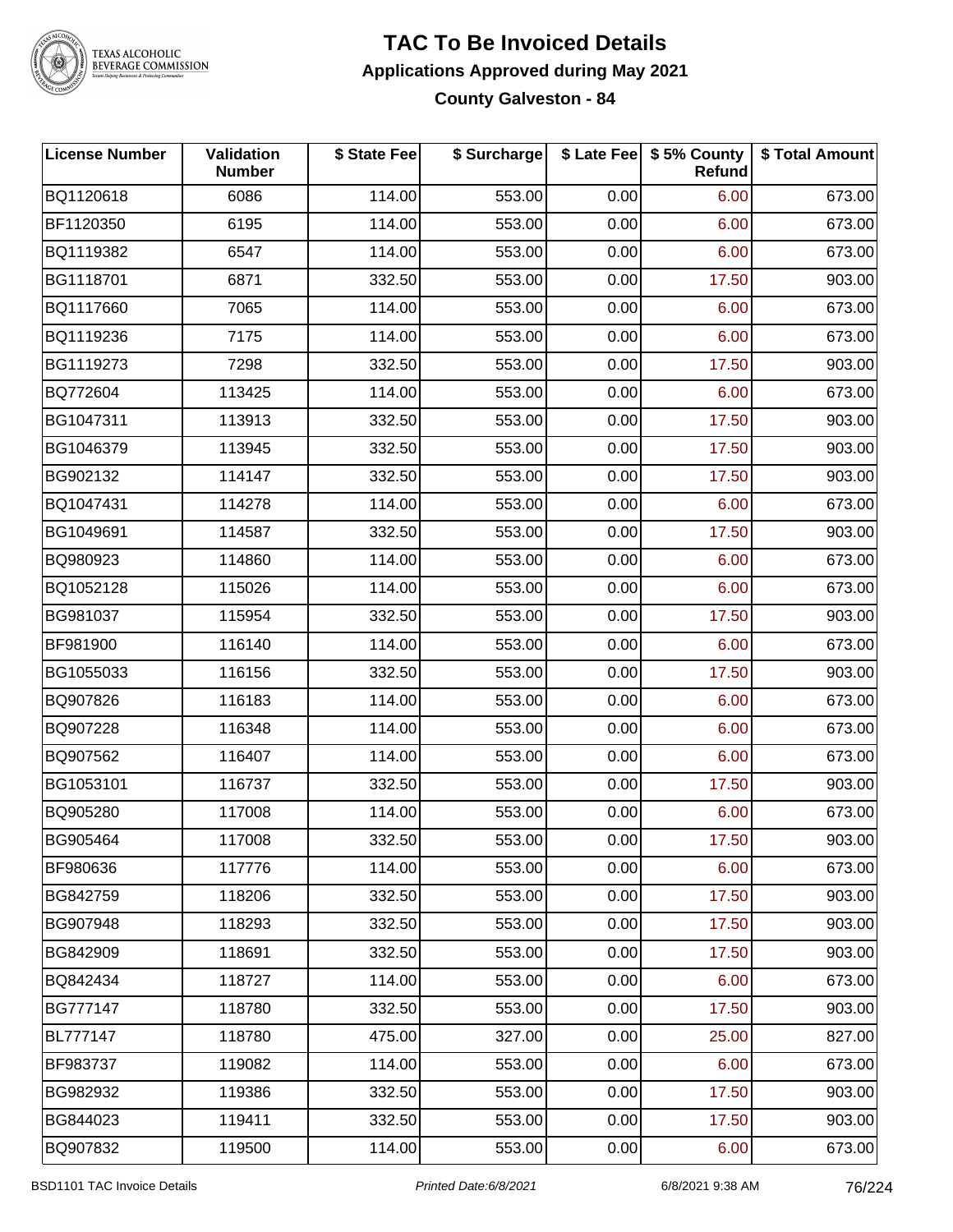| <b>License Number</b> | <b>Validation</b><br><b>Number</b> | \$ State Fee | \$ Surcharge | \$ Late Fee | \$5% County<br>Refund | \$ Total Amount |
|-----------------------|------------------------------------|--------------|--------------|-------------|-----------------------|-----------------|
| BF911541              | 119580                             | 114.00       | 553.00       | 0.00        | 6.00                  | 673.00          |
| BG840673              | 119589                             | 332.50       | 553.00       | 0.00        | 17.50                 | 903.00          |
| BL840673              | 119589                             | 475.00       | 327.00       | 0.00        | 25.00                 | 827.00          |
| BP840673              | 119589                             | 950.00       | 426.00       | 0.00        | 50.00                 | 1,426.00        |
| BG908296              | 120104                             | 332.50       | 553.00       | 0.00        | 17.50                 | 903.00          |
| BG984102              | 120207                             | 332.50       | 553.00       | 0.00        | 17.50                 | 903.00          |
| BQ771693              | 506839                             | 114.00       | 553.00       | 0.00        | 6.00                  | 673.00          |
| BQ836056              | 508116                             | 114.00       | 553.00       | 0.00        | 6.00                  | 673.00          |
| BG836079              | 508117                             | 332.50       | 553.00       | 0.00        | 17.50                 | 903.00          |
| BL836079              | 508117                             | 475.00       | 327.00       | 0.00        | 25.00                 | 827.00          |
| BG900172              | 508421                             | 332.50       | 553.00       | 0.00        | 17.50                 | 903.00          |
| BQ841888              | 509113                             | 114.00       | 553.00       | 0.00        | 6.00                  | 673.00          |
| BQ983493              | 510924                             | 114.00       | 553.00       | 0.00        | 6.00                  | 673.00          |
| BQ1052586             | 510931                             | 114.00       | 553.00       | 0.00        | 6.00                  | 673.00          |
|                       | <b>Total</b>                       | 12,093.50    | 26,292.00    | 0.00        | 636.50                | 39,022.00       |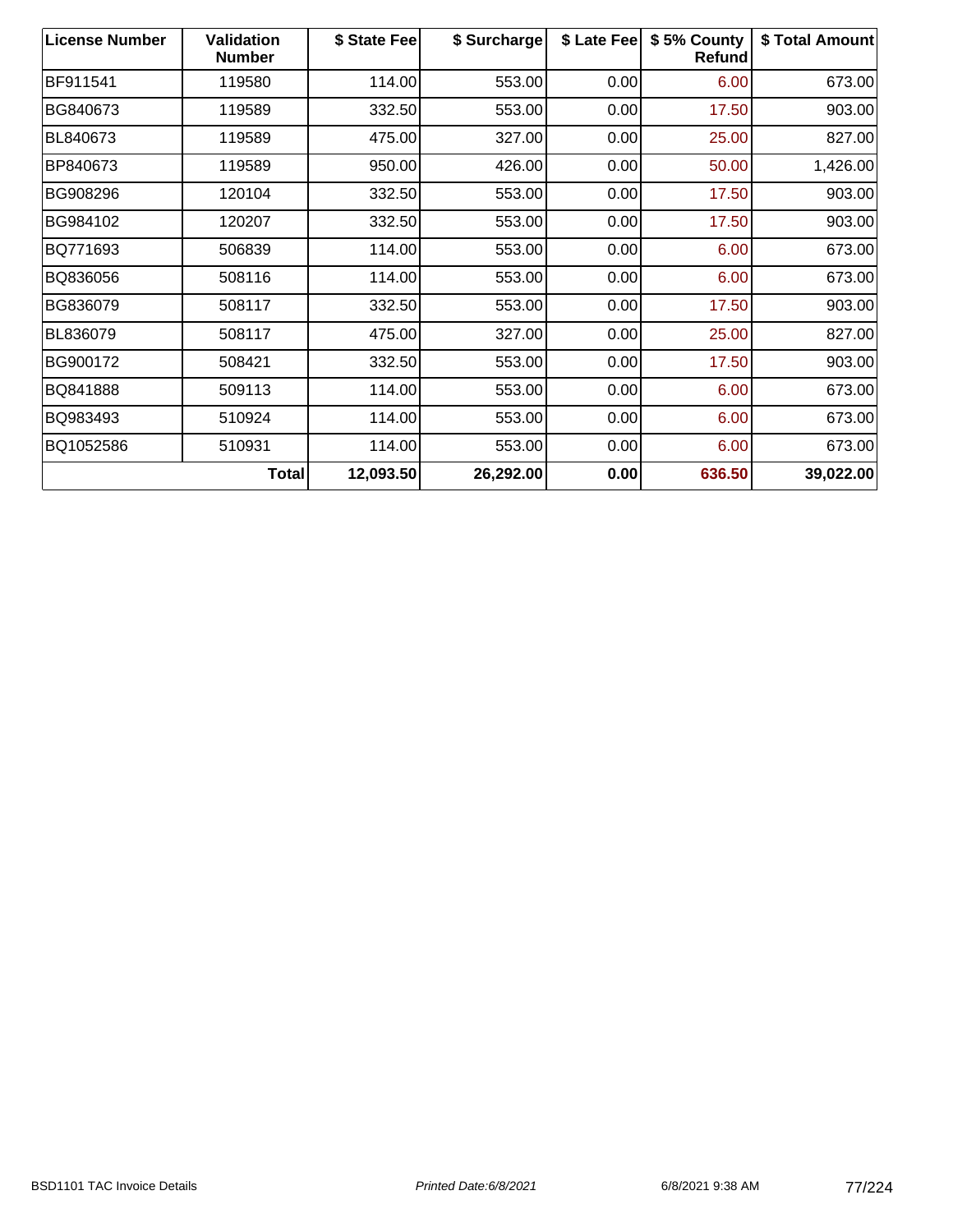

#### **TAC To Be Invoiced Details Applications Approved during May 2021 County Gillespie - 86**

| License Number | <b>Validation</b><br><b>Number</b> | \$ State Fee | \$ Surcharge | \$ Late Fee | \$5% County<br>Refundl | \$ Total Amount |
|----------------|------------------------------------|--------------|--------------|-------------|------------------------|-----------------|
| BG1053450      | 115162                             | 332.50       | 553.00       | 0.00        | 17.50                  | 903.00          |
| BG906713       | 115239                             | 332.50       | 553.00       | 0.00        | 17.50                  | 903.00          |
| BG836872       | 115673                             | 332.50       | 553.00       | 0.00        | 17.50                  | 903.00          |
| BG983107       | 117196                             | 332.50       | 553.00       | 0.00        | 17.50                  | 903.00          |
| BG982934       | 117659                             | 332.50       | 553.00       | 0.00        | 17.50                  | 903.00          |
|                | Total                              | 1,662.50     | 2,765.00     | 0.00        | 87.50                  | 4,515.00        |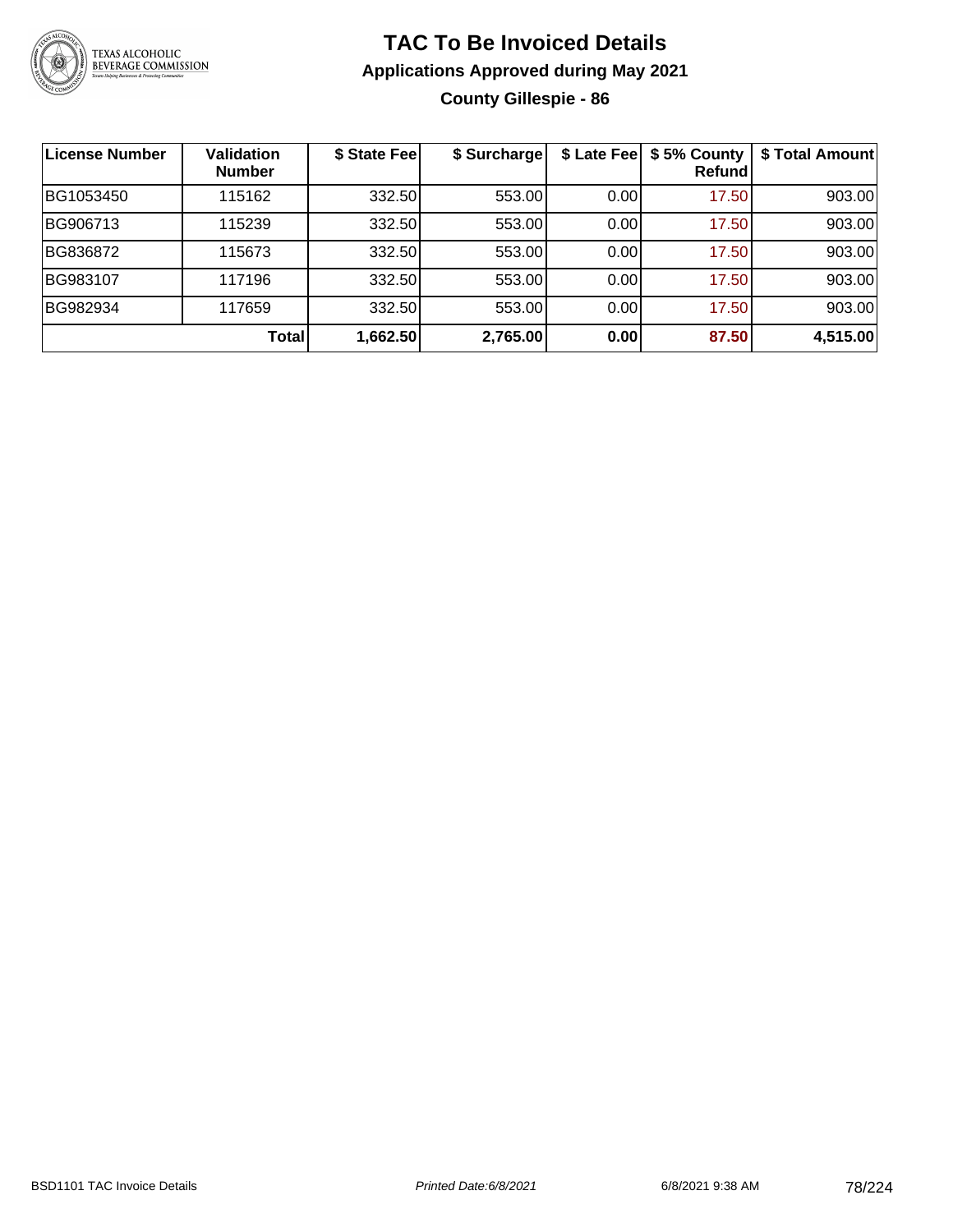

**County Goliad - 88**

| License Number | <b>Validation</b><br><b>Number</b> | \$ State Feel | \$ Surcharge |       | Refundl |        |
|----------------|------------------------------------|---------------|--------------|-------|---------|--------|
| BQ909722       | 117639                             | 114.00        | 553.00       | 0.001 | 6.00    | 673.00 |
|                | Totall                             | 114.00        | 553.00       | 0.00  | 6.00    | 673.00 |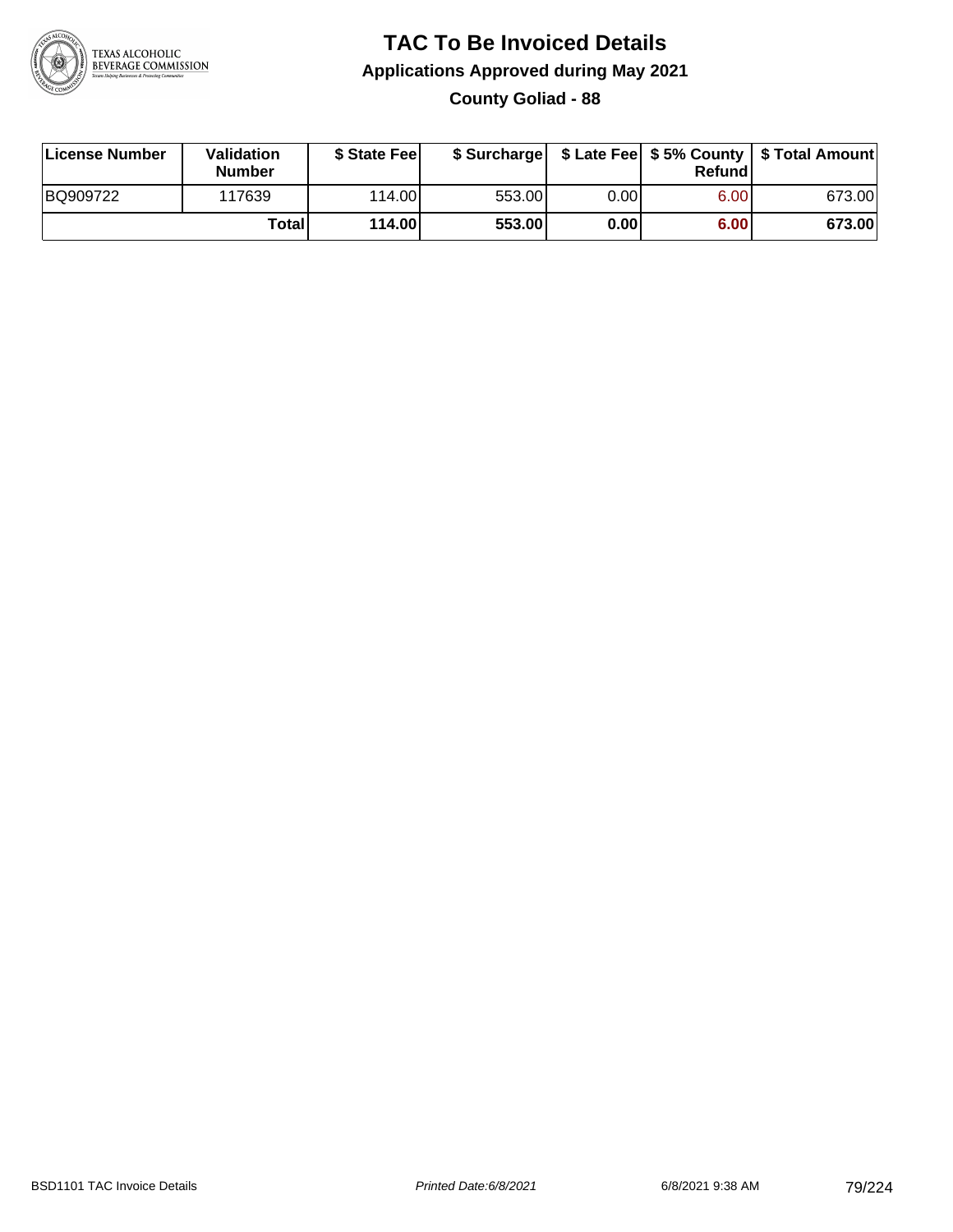

#### **TAC To Be Invoiced Details Applications Approved during May 2021 County Gonzales - 89**

| License Number | Validation<br><b>Number</b> | \$ State Fee |          |       | Refundl | \$ Surcharge   \$ Late Fee   \$5% County   \$ Total Amount |
|----------------|-----------------------------|--------------|----------|-------|---------|------------------------------------------------------------|
| BQ909721       | 117639                      | 114.00L      | 553.00   | 0.001 | 6.00    | 673.00                                                     |
| BQ909944       | 117639                      | 114.00L      | 553.00   | 0.00  | 6.00    | 673.00                                                     |
|                | Total                       | 228.00       | 1,106.00 | 0.00  | 12.00   | 1,346.00                                                   |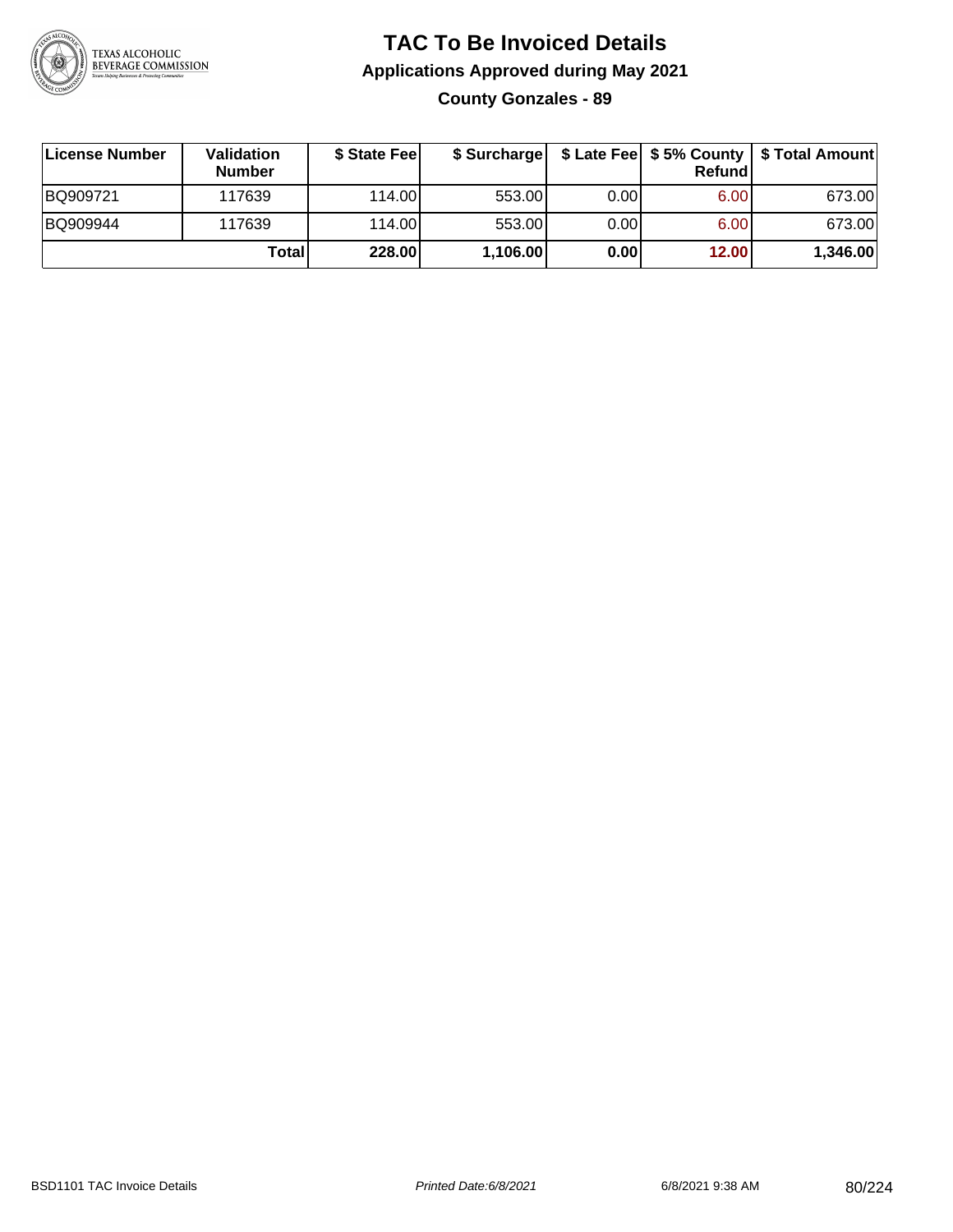

**County Gray - 90**

| License Number | Validation<br><b>Number</b> | \$ State Feel |          |      | Refundl | \$ Surcharge   \$ Late Fee   \$5% County   \$ Total Amount |
|----------------|-----------------------------|---------------|----------|------|---------|------------------------------------------------------------|
| BQ839610       | 115241                      | 114.00        | 553.00   | 0.00 | 6.00    | 673.00                                                     |
| BG910226       | 511966                      | 332.50        | 553.00   | 0.00 | 17.50   | 903.00                                                     |
|                | <b>Total</b>                | 446.50        | 1,106.00 | 0.00 | 23.50   | 1,576.00                                                   |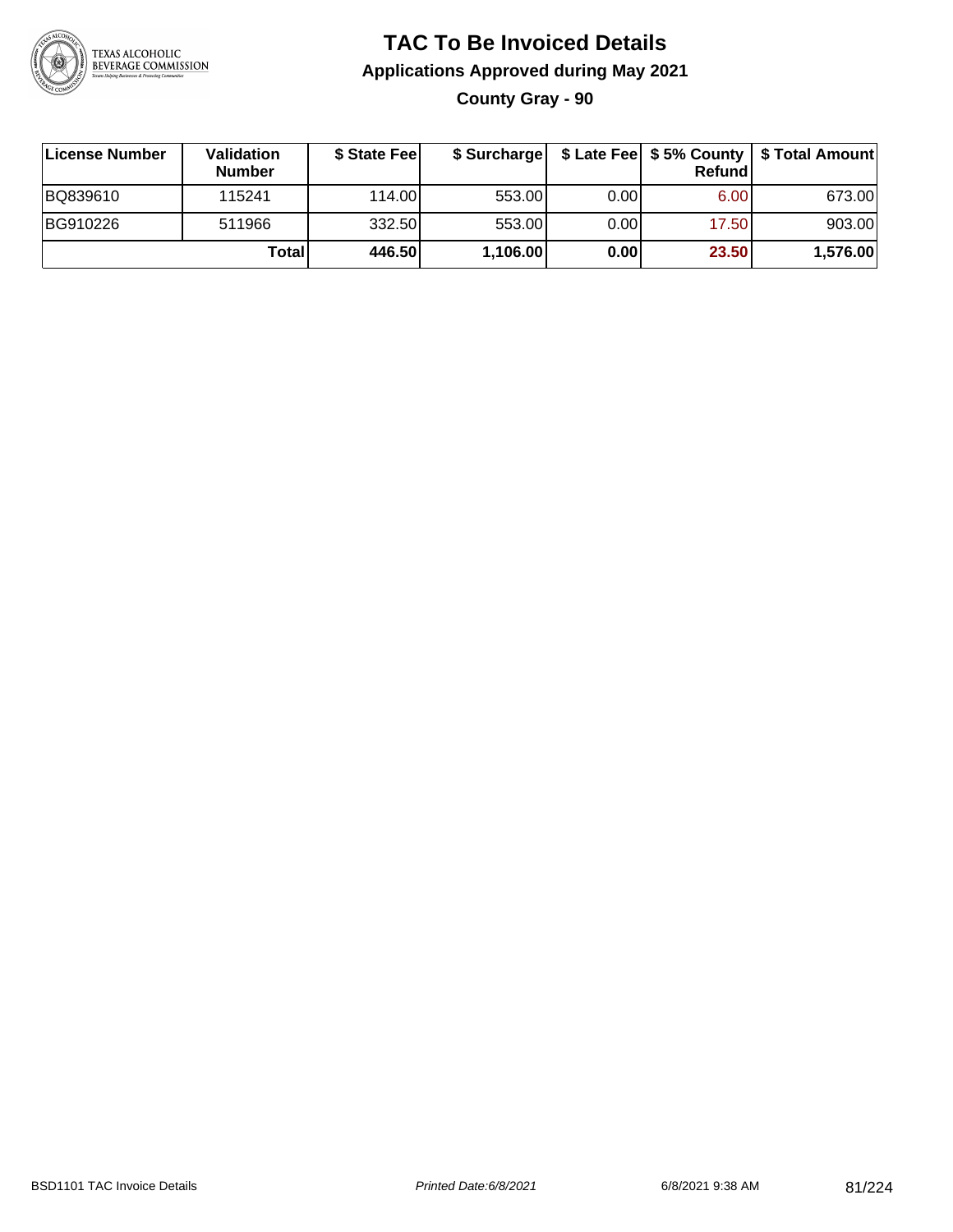

#### **TAC To Be Invoiced Details Applications Approved during May 2021 County Grayson - 91**

| <b>License Number</b> | Validation<br><b>Number</b> | \$ State Fee | \$ Surcharge | \$ Late Fee | \$5% County<br>Refund | \$ Total Amount |
|-----------------------|-----------------------------|--------------|--------------|-------------|-----------------------|-----------------|
| BF1118411             | 6992                        | 114.00       | 553.00       | 0.00        | 6.00                  | 673.00          |
| BG1119983             | 7089                        | 332.50       | 553.00       | 0.00        | 17.50                 | 903.00          |
| BQ838784              | 114527                      | 114.00       | 553.00       | 0.00        | 6.00                  | 673.00          |
| BF1048265             | 115166                      | 114.00       | 553.00       | 100.00      | 6.00                  | 773.00          |
| BQ840144              | 116675                      | 114.00       | 553.00       | 0.00        | 6.00                  | 673.00          |
| BF1055196             | 117107                      | 114.00       | 553.00       | 0.00        | 6.00                  | 673.00          |
| BF841906              | 119125                      | 114.00       | 553.00       | 0.00        | 6.00                  | 673.00          |
| BF985824              | 119250                      | 114.00       | 553.00       | 0.00        | 6.00                  | 673.00          |
| BQ1053006             | 509119                      | 114.00       | 553.00       | 0.00        | 6.00                  | 673.00          |
| BQ1053927             | 509146                      | 114.00       | 553.00       | 0.00        | 6.00                  | 673.00          |
|                       | <b>Total</b>                | 1,358.50     | 5,530.00     | 100.00      | 71.50                 | 7,060.00        |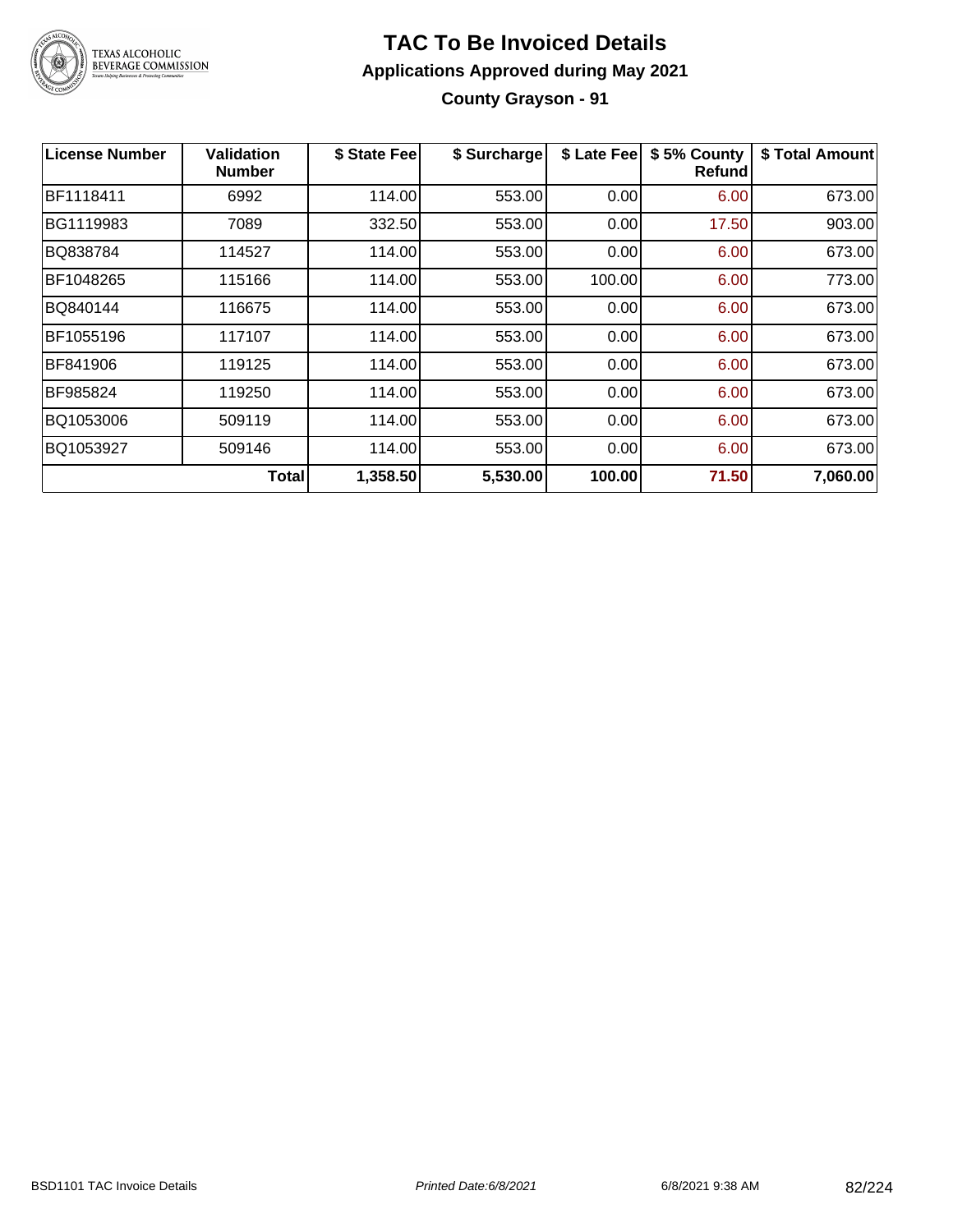

#### **TAC To Be Invoiced Details Applications Approved during May 2021 County Gregg - 92**

| <b>License Number</b> | Validation<br><b>Number</b> | \$ State Fee | \$ Surcharge |      | \$ Late Fee   \$5% County  <br>Refund | \$ Total Amount |
|-----------------------|-----------------------------|--------------|--------------|------|---------------------------------------|-----------------|
| BG1119396             | 7217                        | 332.50       | 553.00       | 0.00 | 17.50                                 | 903.00          |
| <b>BF772647</b>       | 115387                      | 114.00       | 553.00       | 0.00 | 6.00                                  | 673.00          |
| BG1051567             | 115418                      | 332.50       | 553.00       | 0.00 | 17.50                                 | 903.00          |
| BQ982280              | 115762                      | 114.00       | 553.00       | 0.00 | 6.00                                  | 673.00          |
| BG909322              | 116812                      | 332.50       | 553.00       | 0.00 | 17.50                                 | 903.00          |
| BG909432              | 117544                      | 332.50       | 553.00       | 0.00 | 17.50                                 | 903.00          |
| BQ984447              | 117993                      | 114.00       | 553.00       | 0.00 | 6.00                                  | 673.00          |
| BG1055624             | 118029                      | 332.50       | 553.00       | 0.00 | 17.50                                 | 903.00          |
| BG1053258             | 118181                      | 332.50       | 553.00       | 0.00 | 17.50                                 | 903.00          |
| BQ843813              | 118594                      | 114.00       | 553.00       | 0.00 | 6.00                                  | 673.00          |
| BQ907841              | 119475                      | 114.00       | 553.00       | 0.00 | 6.00                                  | 673.00          |
| BQ907979              | 119504                      | 114.00       | 553.00       | 0.00 | 6.00                                  | 673.00          |
| BQ908017              | 119554                      | 114.00       | 553.00       | 0.00 | 6.00                                  | 673.00          |
| BG1056570             | 119665                      | 332.50       | 553.00       | 0.00 | 17.50                                 | 903.00          |
| BQ844826              | 119684                      | 114.00       | 553.00       | 0.00 | 6.00                                  | 673.00          |
| BQ844831              | 119684                      | 114.00       | 553.00       | 0.00 | 6.00                                  | 673.00          |
| BQ844832              | 119684                      | 114.00       | 553.00       | 0.00 | 6.00                                  | 673.00          |
| BQ844833              | 119684                      | 114.00       | 553.00       | 0.00 | 6.00                                  | 673.00          |
| BQ844038              | 119704                      | 114.00       | 553.00       | 0.00 | 6.00                                  | 673.00          |
| BQ986689              | 119704                      | 114.00       | 553.00       | 0.00 | 6.00                                  | 673.00          |
| BQ909430              | 119726                      | 114.00       | 553.00       | 0.00 | 6.00                                  | 673.00          |
| BG1047379             | 510075                      | 332.50       | 553.00       | 0.00 | 17.50                                 | 903.00          |
| BF1037494             | 510714                      | 114.00       | 553.00       | 0.00 | 6.00                                  | 673.00          |
|                       | <b>Total</b>                | 4,370.00     | 12,719.00    | 0.00 | 230.00                                | 17,319.00       |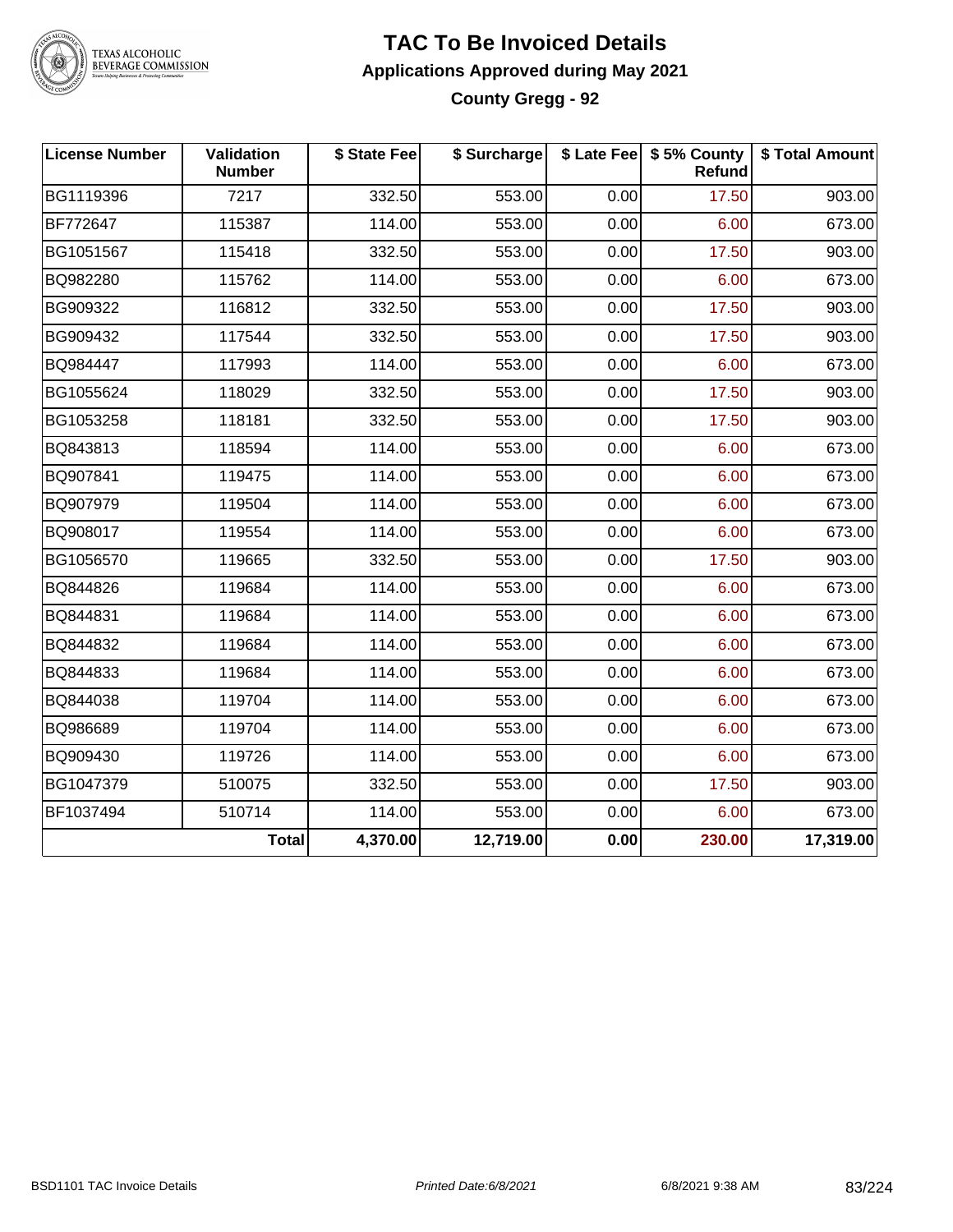

#### **TAC To Be Invoiced Details Applications Approved during May 2021 County Grimes - 93**

| <b>License Number</b> | <b>Validation</b><br><b>Number</b> | \$ State Fee | \$ Surcharge | \$ Late Fee | \$5% County<br>Refundl | \$ Total Amount |
|-----------------------|------------------------------------|--------------|--------------|-------------|------------------------|-----------------|
| BG902991              | 114805                             | 332.50       | 553.00       | 0.00        | 17.50                  | 903.00          |
| BF908448              | 117541                             | 114.00       | 553.00       | 0.00        | 6.00                   | 673.00          |
| BQ1057376             | 118392                             | 114.00       | 553.00       | 0.00        | 6.00                   | 673.00          |
| BQ1052744             | 414551                             | 114.00       | 553.00       | 0.00        | 6.00                   | 673.00          |
| BQ984105              | 509130                             | 114.00       | 553.00       | 0.00        | 6.00                   | 673.00          |
| BF910034              | 510649                             | 114.00       | 553.00       | 0.00        | 6.00                   | 673.00          |
| BF1055043             | 512343                             | 114.00       | 553.00       | 0.00        | 6.00                   | 673.00          |
|                       | Total                              | 1,016.50     | 3,871.00     | 0.00        | 53.50                  | 4,941.00        |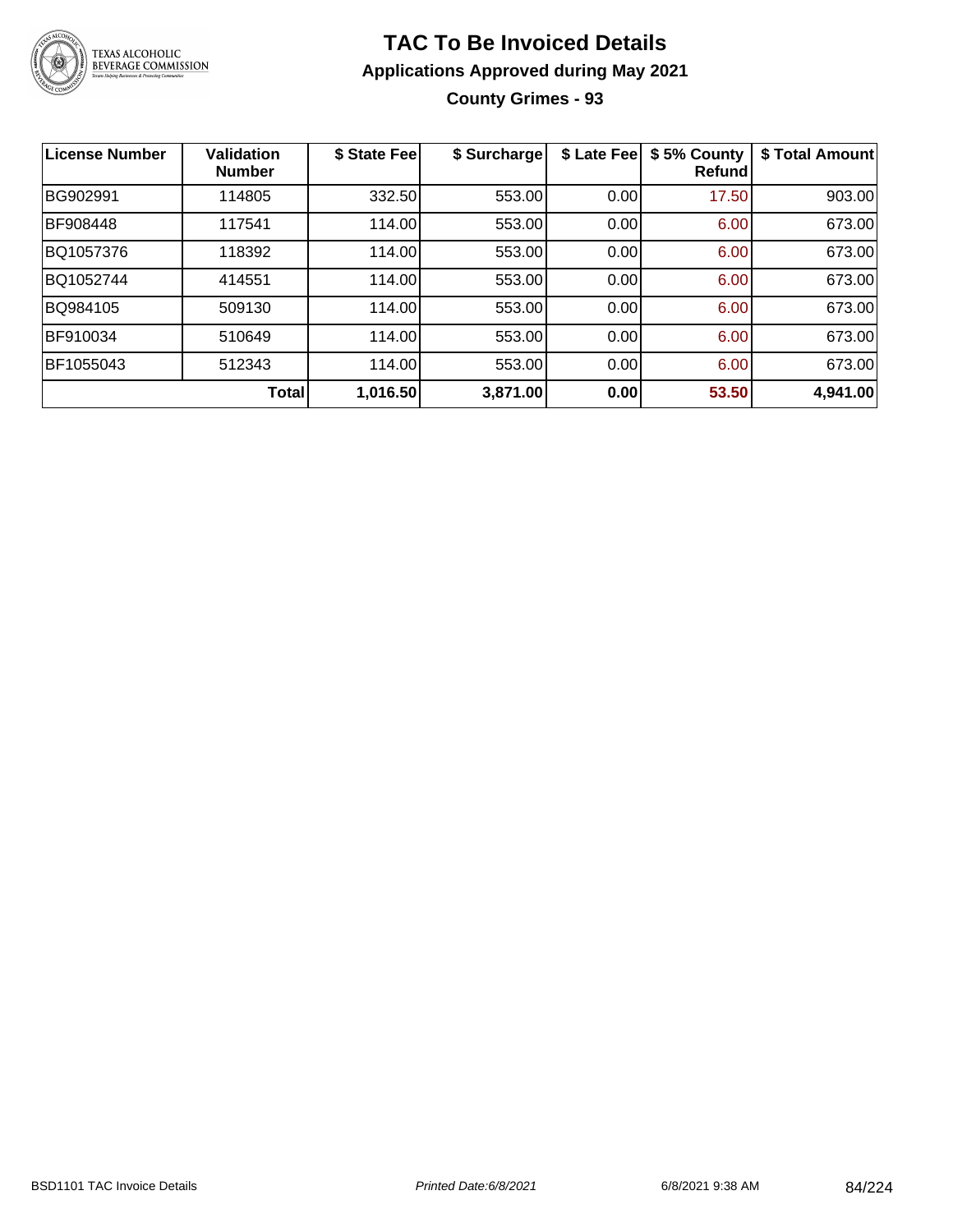

#### **TAC To Be Invoiced Details Applications Approved during May 2021 County Guadalupe - 94**

| <b>License Number</b> | <b>Validation</b><br><b>Number</b> | \$ State Fee | \$ Surcharge | \$ Late Fee | \$5% County<br><b>Refund</b> | \$ Total Amount |
|-----------------------|------------------------------------|--------------|--------------|-------------|------------------------------|-----------------|
| BE836003              | 114667                             | 285.00       | 553.00       | 0.00        | 15.00                        | 853.00          |
| BF772524              | 115815                             | 114.00       | 553.00       | 0.00        | 6.00                         | 673.00          |
| BQ981413              | 116365                             | 114.00       | 553.00       | 0.00        | 6.00                         | 673.00          |
| BQ909718              | 117639                             | 114.00       | 553.00       | 0.00        | 6.00                         | 673.00          |
| BQ909958              | 117639                             | 114.00       | 553.00       | 0.00        | 6.00                         | 673.00          |
| BQ910053              | 117639                             | 114.00       | 553.00       | 0.00        | 6.00                         | 673.00          |
| BG982152              | 118986                             | 332.50       | 553.00       | 0.00        | 17.50                        | 903.00          |
| BQ1058860             | 119657                             | 114.00       | 553.00       | 0.00        | 6.00                         | 673.00          |
| BQ908267              | 119776                             | 114.00       | 553.00       | 0.00        | 6.00                         | 673.00          |
| BQ842400              | 510262                             | 114.00       | 553.00       | 0.00        | 6.00                         | 673.00          |
|                       | <b>Total</b>                       | 1,529.50     | 5,530.00     | 0.00        | 80.50                        | 7,140.00        |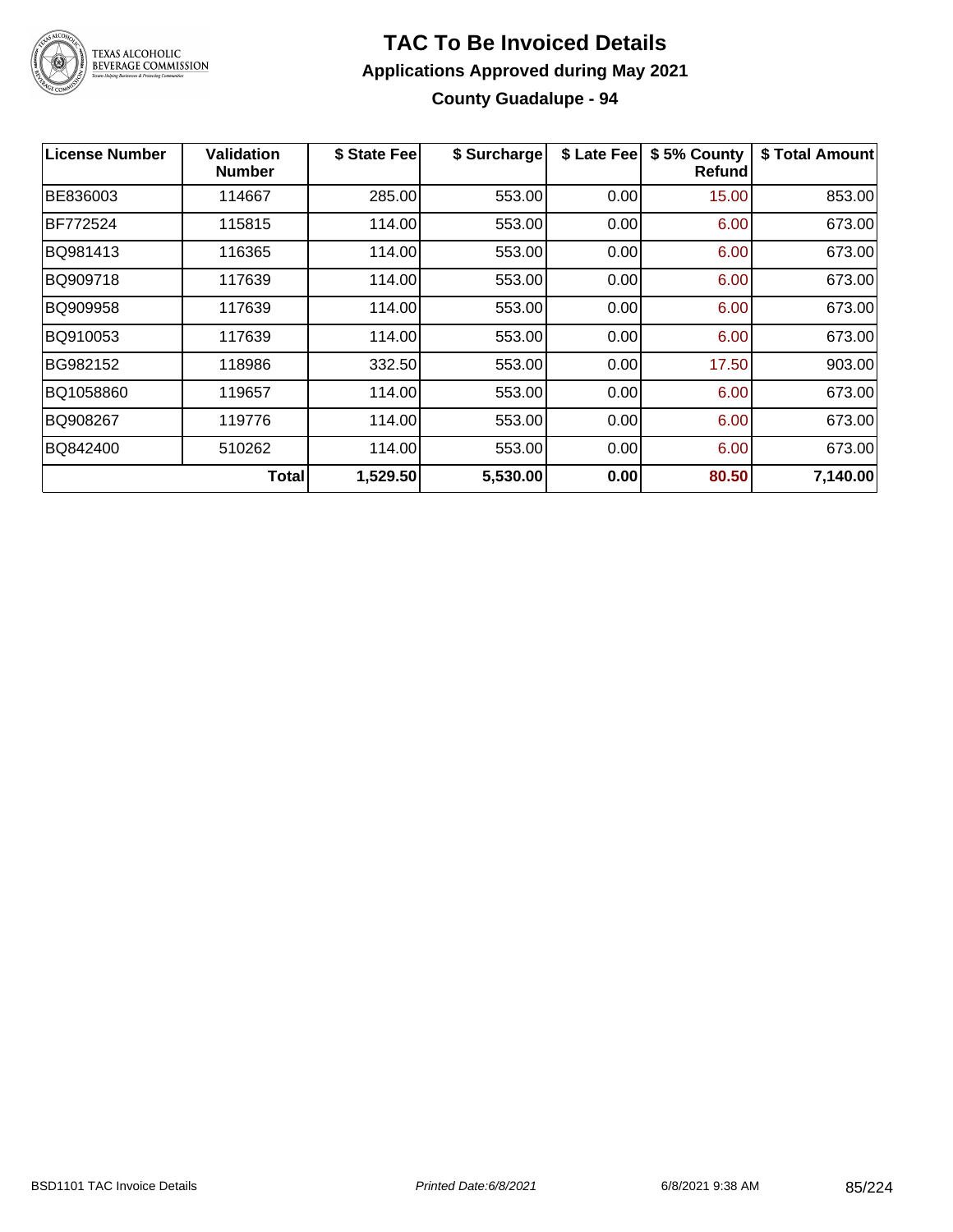

**County Hall - 96**

| License Number | Validation<br><b>Number</b> | \$ State Fee |        |      | Refundl | \$ Surcharge   \$ Late Fee   \$5% County   \$ Total Amount |
|----------------|-----------------------------|--------------|--------|------|---------|------------------------------------------------------------|
| BQ1119515      | 7132                        | 114.00       | 553.00 | 0.00 | 6.00    | 673.00                                                     |
|                | Totall                      | 114.00       | 553.00 | 0.00 | 6.00    | 673.00                                                     |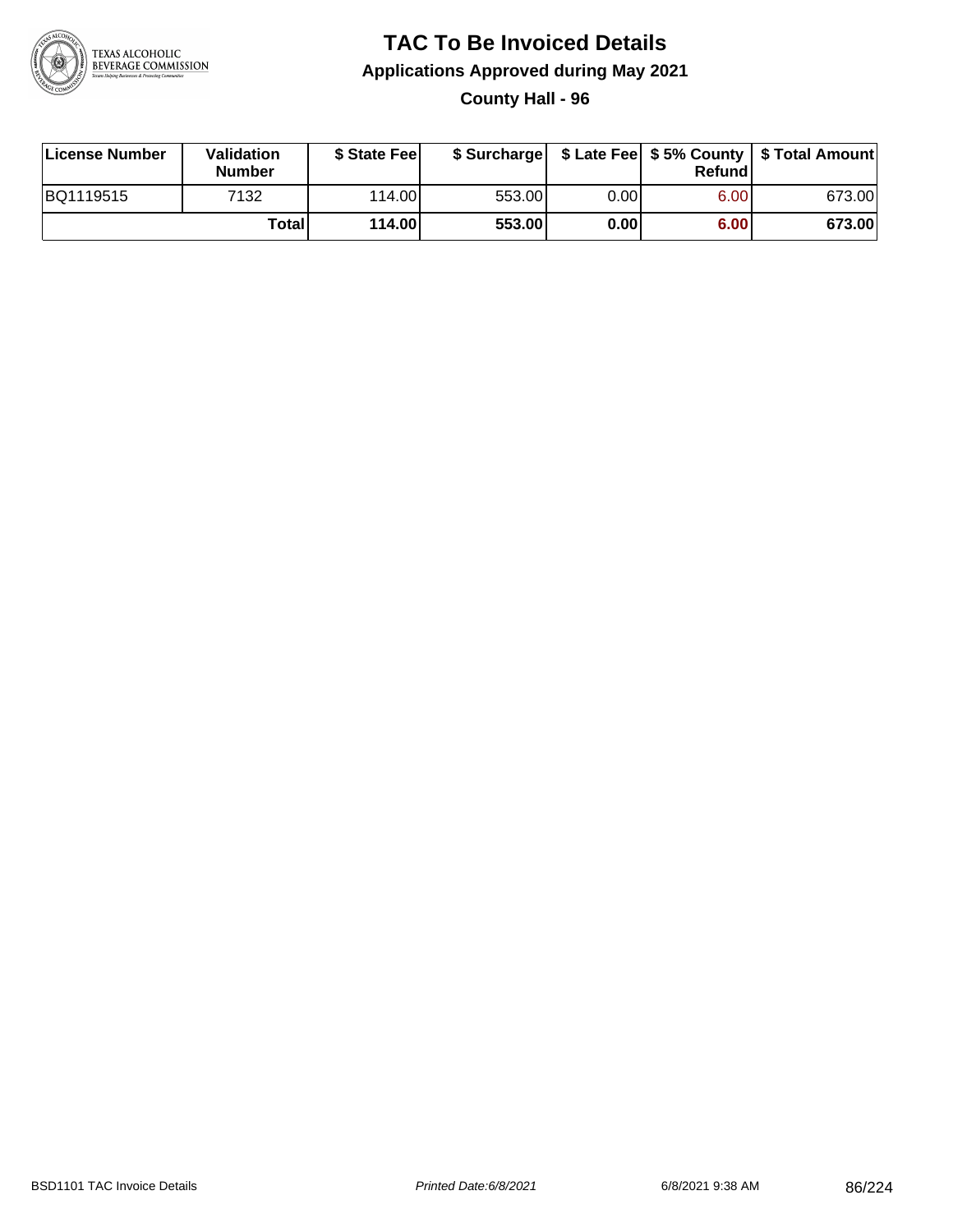

#### **TAC To Be Invoiced Details Applications Approved during May 2021 County Hamilton - 97**

| License Number | Validation<br><b>Number</b> | \$ State Fee |        |      | Refundl | \$ Surcharge   \$ Late Fee   \$5% County   \$ Total Amount |
|----------------|-----------------------------|--------------|--------|------|---------|------------------------------------------------------------|
| BG981610       | 118471                      | 332.50       | 553.00 | 0.00 | 17.50   | 903.00                                                     |
|                | Totall                      | 332.50       | 553.00 | 0.00 | 17.50   | 903.00                                                     |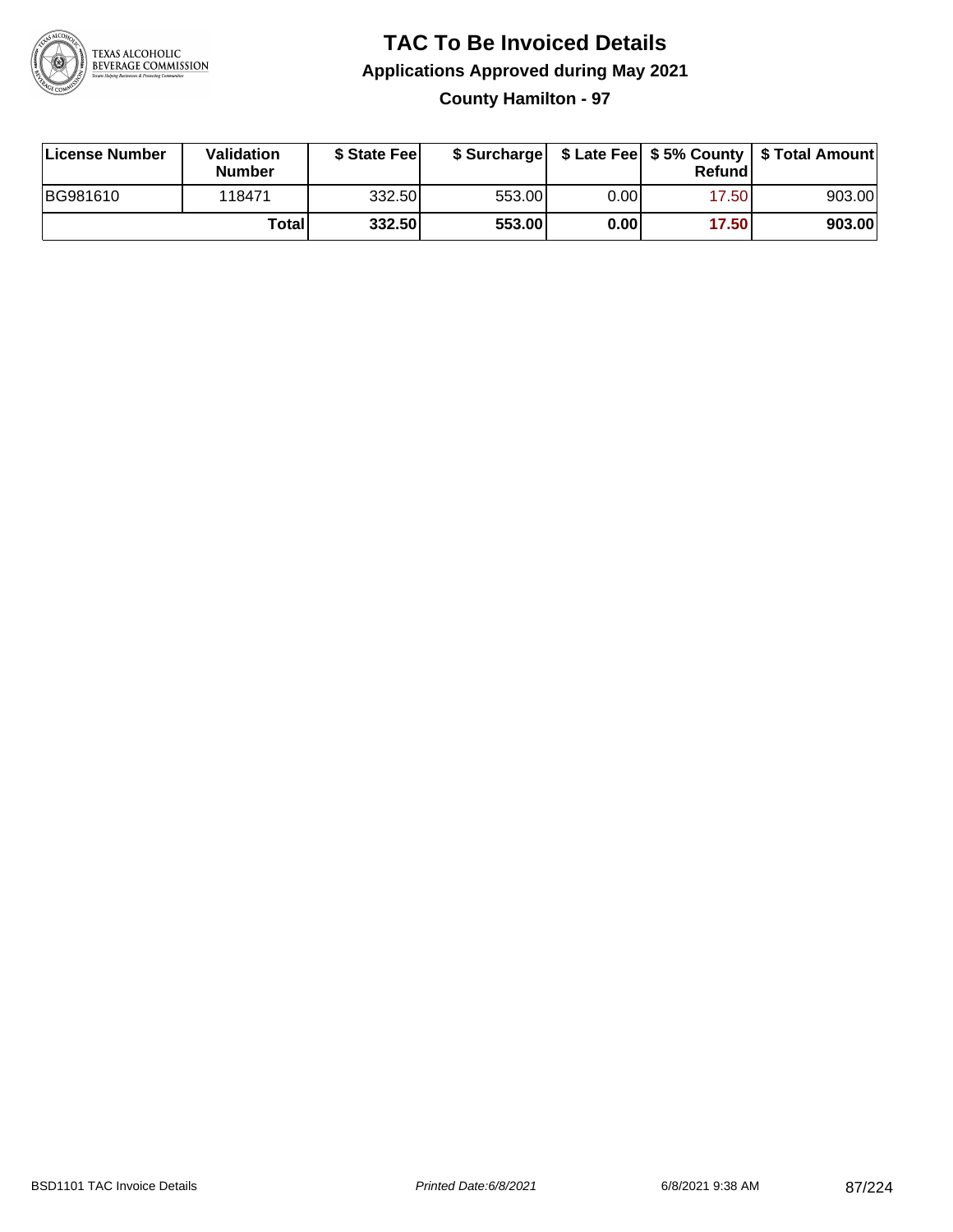

**County Hardeman - 99**

| License Number | Validation<br><b>Number</b> | \$ State Feel   |        |       | Refundl | \$ Surcharge   \$ Late Fee   \$5% County   \$ Total Amount |
|----------------|-----------------------------|-----------------|--------|-------|---------|------------------------------------------------------------|
| BQ1119438      | 7246                        | 114.00 <b>1</b> | 553.00 | 0.001 | 6.00    | 673.00                                                     |
|                | Totali                      | 114.00          | 553.00 | 0.00  | 6.00    | 673.00                                                     |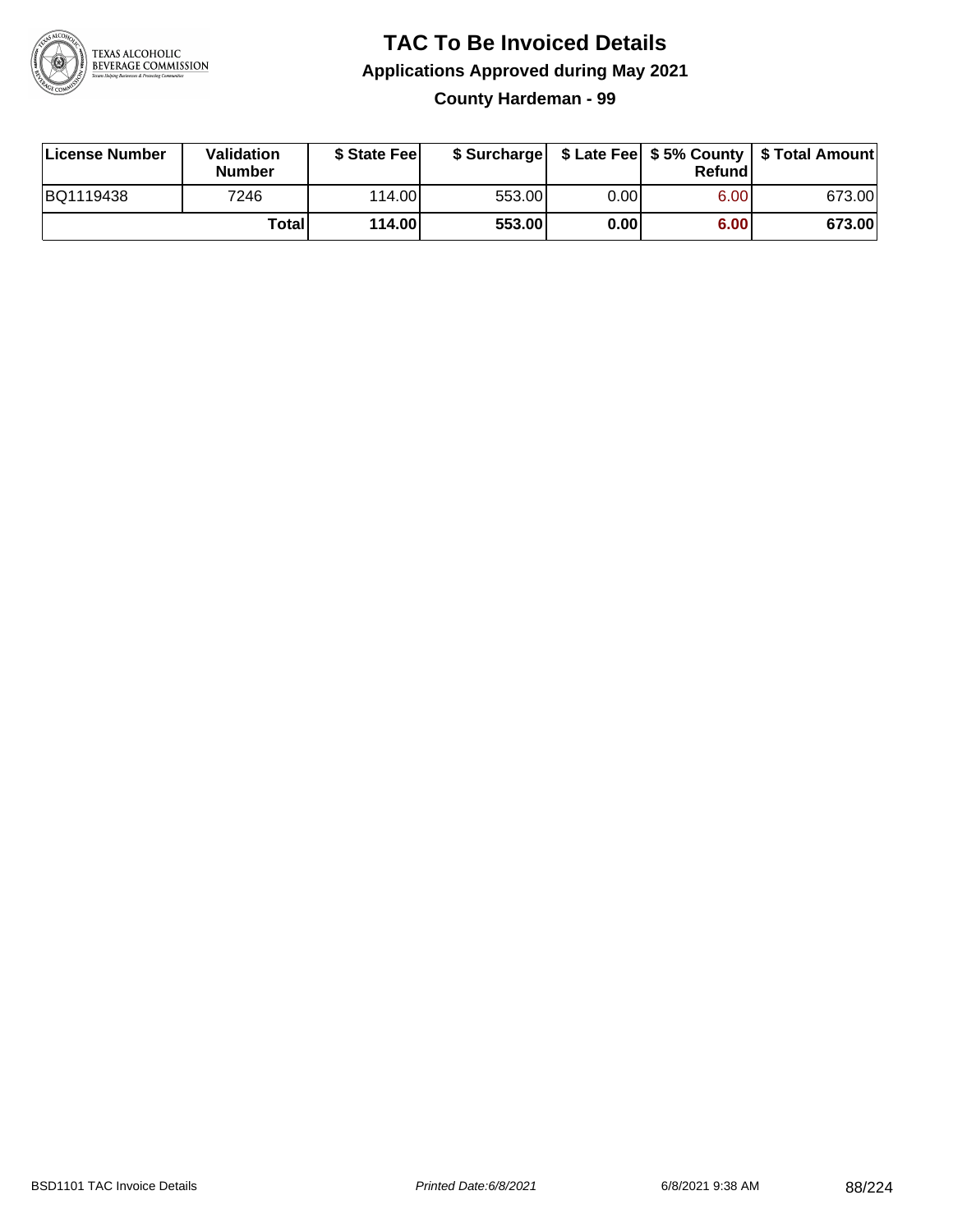

#### **TAC To Be Invoiced Details Applications Approved during May 2021 County Hardin - 100**

| <b>License Number</b> | <b>Validation</b><br><b>Number</b> | \$ State Fee | \$ Surcharge | \$ Late Fee | \$5% County<br><b>Refund</b> | \$ Total Amount |
|-----------------------|------------------------------------|--------------|--------------|-------------|------------------------------|-----------------|
| BQ1119165             | 6011                               | 114.00       | 553.00       | 0.00        | 6.00                         | 673.00          |
| BG1119252             | 6329                               | 332.50       | 553.00       | 0.00        | 17.50                        | 903.00          |
| BF1120213             | 7079                               | 114.00       | 553.00       | 0.00        | 6.00                         | 673.00          |
| BG835123              | 113530                             | 332.50       | 553.00       | 0.00        | 17.50                        | 903.00          |
| BG1047315             | 113610                             | 332.50       | 553.00       | 0.00        | 17.50                        | 903.00          |
| BQ835839              | 114790                             | 114.00       | 553.00       | 0.00        | 6.00                         | 673.00          |
| BF774888              | 117952                             | 114.00       | 553.00       | 0.00        | 6.00                         | 673.00          |
| BQ908151              | 119582                             | 114.00       | 553.00       | 0.00        | 6.00                         | 673.00          |
| BQ839034              | 414575                             | 114.00       | 553.00       | 0.00        | 6.00                         | 673.00          |
| BQ839035              | 414582                             | 114.00       | 553.00       | 0.00        | 6.00                         | 673.00          |
| BQ775037              | 509287                             | 114.00       | 553.00       | 0.00        | 6.00                         | 673.00          |
|                       | <b>Total</b>                       | 1,909.50     | 6,083.00     | 0.00        | 100.50                       | 8,093.00        |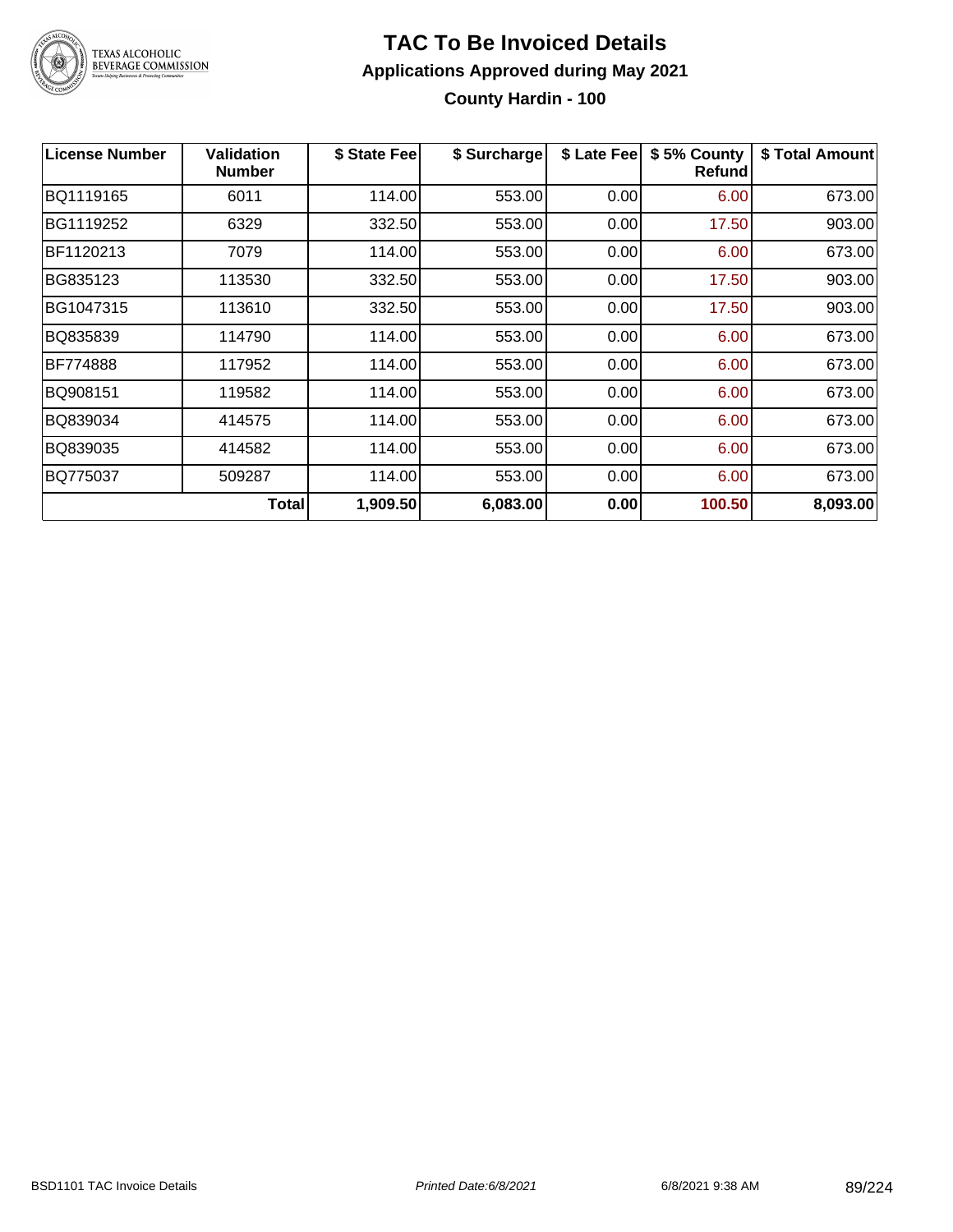

### **TAC To Be Invoiced Details Applications Approved during May 2021**

**County Harris - 101**

| <b>License Number</b> | Validation<br><b>Number</b> | \$ State Fee | \$ Surcharge |      | \$ Late Fee   \$5% County<br>Refund | \$ Total Amount |
|-----------------------|-----------------------------|--------------|--------------|------|-------------------------------------|-----------------|
| BQ1118504             | 5391                        | 114.00       | 553.00       | 0.00 | 6.00                                | 673.00          |
| BG1118285             | 5591                        | 1,900.00     | 553.00       | 0.00 | 100.00                              | 2,553.00        |
| BG1118977             | 5799                        | 1,900.00     | 553.00       | 0.00 | 100.00                              | 2,553.00        |
| BF1118666             | 5850                        | 114.00       | 553.00       | 0.00 | 6.00                                | 673.00          |
| BG1117561             | 5879                        | 1,900.00     | 553.00       | 0.00 | 100.00                              | 2,553.00        |
| BQ1117741             | 5909                        | 114.00       | 553.00       | 0.00 | 6.00                                | 673.00          |
| BG1118677             | 5912                        | 1,900.00     | 553.00       | 0.00 | 100.00                              | 2,553.00        |
| BA1120042             | 5985                        | 1,425.00     | 651.00       | 0.00 | 75.00                               | 2,151.00        |
| BQ1119881             | 6009                        | 114.00       | 553.00       | 0.00 | 6.00                                | 673.00          |
| BF1117461             | 6049                        | 114.00       | 553.00       | 0.00 | 6.00                                | 673.00          |
| BF1120363             | 6192                        | 114.00       | 553.00       | 0.00 | 6.00                                | 673.00          |
| BF1117812             | 6285                        | 114.00       | 553.00       | 0.00 | 6.00                                | 673.00          |
| BF1118417             | 6286                        | 114.00       | 553.00       | 0.00 | 6.00                                | 673.00          |
| BF1118380             | 6288                        | 114.00       | 553.00       | 0.00 | 6.00                                | 673.00          |
| BG1117391             | 6326                        | 1,900.00     | 553.00       | 0.00 | 100.00                              | 2,553.00        |
| BF1117566             | 6330                        | 114.00       | 553.00       | 0.00 | 6.00                                | 673.00          |
| BG1119044             | 6431                        | 1,900.00     | 553.00       | 0.00 | 100.00                              | 2,553.00        |
| BQ1117417             | 6479                        | 114.00       | 553.00       | 0.00 | 6.00                                | 673.00          |
| BQ1117797             | 6485                        | 114.00       | 553.00       | 0.00 | 6.00                                | 673.00          |
| BQ1119475             | 6535                        | 114.00       | 553.00       | 0.00 | 6.00                                | 673.00          |
| BG1118404             | 6539                        | 1,900.00     | 553.00       | 0.00 | 100.00                              | 2,553.00        |
| BL1118404             | 6539                        | 475.00       | 327.00       | 0.00 | 25.00                               | 827.00          |
| BQ1119384             | 6549                        | 114.00       | 553.00       | 0.00 | 6.00                                | 673.00          |
| BG1118188             | 6551                        | 1,900.00     | 553.00       | 0.00 | 100.00                              | 2,553.00        |
| BQ1118594             | 6583                        | 114.00       | 553.00       | 0.00 | 6.00                                | 673.00          |
| BQ1120094             | 6588                        | 114.00       | 553.00       | 0.00 | 6.00                                | 673.00          |
| BF1117412             | 6593                        | 114.00       | 553.00       | 0.00 | 6.00                                | 673.00          |
| BG1120594             | 6622                        | 1,900.00     | 553.00       | 0.00 | 100.00                              | 2,553.00        |
| BF1118778             | 6635                        | 114.00       | 553.00       | 0.00 | 6.00                                | 673.00          |
| BQ1118747             | 6638                        | 114.00       | 553.00       | 0.00 | 6.00                                | 673.00          |
| BG1117869             | 6653                        | 1,900.00     | 553.00       | 0.00 | 100.00                              | 2,553.00        |
| BG1117759             | 6656                        | 1,900.00     | 553.00       | 0.00 | 100.00                              | 2,553.00        |
| BL1117759             | 6656                        | 475.00       | 327.00       | 0.00 | 25.00                               | 827.00          |
| BG1117601             | 6669                        | 1,900.00     | 553.00       | 0.00 | 100.00                              | 2,553.00        |
| BF1118888             | 6672                        | 114.00       | 553.00       | 0.00 | 6.00                                | 673.00          |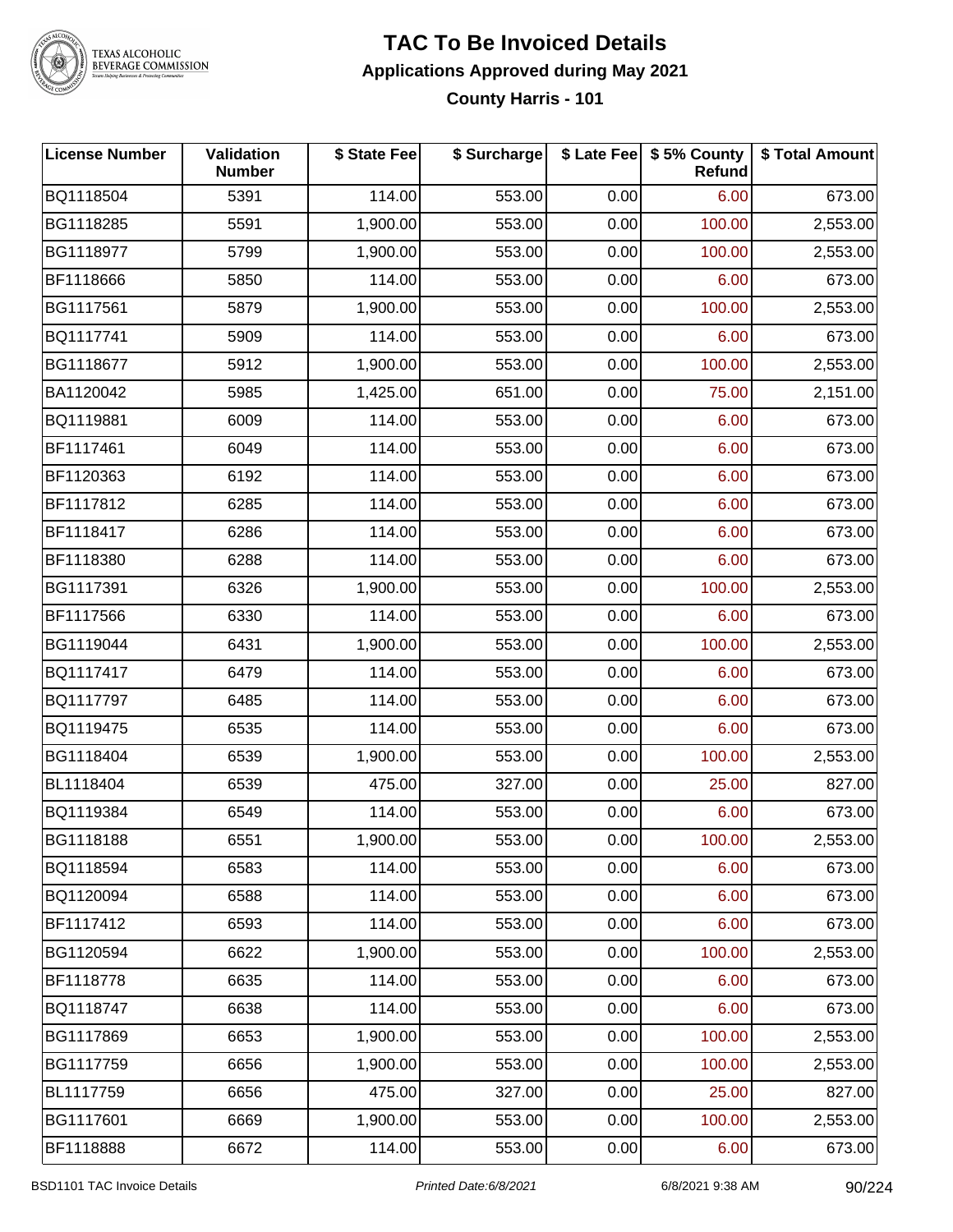| <b>License Number</b> | Validation<br><b>Number</b> | \$ State Fee | \$ Surcharge |      | \$ Late Fee   \$5% County<br>Refund | \$ Total Amount |
|-----------------------|-----------------------------|--------------|--------------|------|-------------------------------------|-----------------|
| BQ1117985             | 6673                        | 114.00       | 553.00       | 0.00 | 6.00                                | 673.00          |
| BF1120324             | 6687                        | 114.00       | 553.00       | 0.00 | 6.00                                | 673.00          |
| BF1120281             | 6688                        | 114.00       | 553.00       | 0.00 | 6.00                                | 673.00          |
| BF1120285             | 6689                        | 114.00       | 553.00       | 0.00 | 6.00                                | 673.00          |
| BF1120332             | 6692                        | 114.00       | 553.00       | 0.00 | 6.00                                | 673.00          |
| BQ1117590             | 6723                        | 114.00       | 553.00       | 0.00 | 6.00                                | 673.00          |
| BQ1118578             | 6740                        | 114.00       | 553.00       | 0.00 | 6.00                                | 673.00          |
| BQ1119162             | 6781                        | 114.00       | 553.00       | 0.00 | 6.00                                | 673.00          |
| BQ1117872             | 6811                        | 114.00       | 553.00       | 0.00 | 6.00                                | 673.00          |
| BQ1118580             | 6815                        | 114.00       | 553.00       | 0.00 | 6.00                                | 673.00          |
| BQ1120389             | 6827                        | 114.00       | 553.00       | 0.00 | 6.00                                | 673.00          |
| BF1117489             | 6853                        | 114.00       | 553.00       | 0.00 | 6.00                                | 673.00          |
| BQ1117574             | 6866                        | 114.00       | 553.00       | 0.00 | 6.00                                | 673.00          |
| BQ1120659             | 6895                        | 114.00       | 553.00       | 0.00 | 6.00                                | 673.00          |
| BF1119271             | 6916                        | 114.00       | 553.00       | 0.00 | 6.00                                | 673.00          |
| BQ1118089             | 6983                        | 114.00       | 553.00       | 0.00 | 6.00                                | 673.00          |
| BQ1120049             | 6985                        | 114.00       | 553.00       | 0.00 | 6.00                                | 673.00          |
| BQ1118270             | 6991                        | 114.00       | 553.00       | 0.00 | 6.00                                | 673.00          |
| BG1119744             | 6999                        | 1,900.00     | 553.00       | 0.00 | 100.00                              | 2,553.00        |
| BF1119513             | 7005                        | 114.00       | 553.00       | 0.00 | 6.00                                | 673.00          |
| BQ1120014             | 7021                        | 114.00       | 553.00       | 0.00 | 6.00                                | 673.00          |
| BC1120020             | 7048                        | 142.50       | 701.00       | 0.00 | 7.50                                | 851.00          |
| BI1120022             | 7048                        | 38.00        | 278.00       | 0.00 | 2.00                                | 318.00          |
| BF1118659             | 7053                        | 114.00       | 553.00       | 0.00 | 6.00                                | 673.00          |
| BQ1119258             | 7064                        | 114.00       | 553.00       | 0.00 | 6.00                                | 673.00          |
| BF1120197             | 7083                        | 114.00       | 553.00       | 0.00 | 6.00                                | 673.00          |
| BG1119193             | 7111                        | 1,900.00     | 553.00       | 0.00 | 100.00                              | 2,553.00        |
| BG1118311             | 7147                        | 1,900.00     | 553.00       | 0.00 | 100.00                              | 2,553.00        |
| BG1119317             | 7201                        | 1,900.00     | 553.00       | 0.00 | 100.00                              | 2,553.00        |
| BF1119499             | 7272                        | 114.00       | 553.00       | 0.00 | 6.00                                | 673.00          |
| BQ1118029             | 7275                        | 114.00       | 553.00       | 0.00 | 6.00                                | 673.00          |
| BF1119876             | 7279                        | 114.00       | 553.00       | 0.00 | 6.00                                | 673.00          |
| BG1119268             | 7320                        | 1,900.00     | 553.00       | 0.00 | 100.00                              | 2,553.00        |
| BG1119730             | 7326                        | 1,900.00     | 553.00       | 0.00 | 100.00                              | 2,553.00        |
| BQ1120442             | 7355                        | 114.00       | 553.00       | 0.00 | 6.00                                | 673.00          |
| BF1119944             | 7425                        | 114.00       | 553.00       | 0.00 | 6.00                                | 673.00          |
| BQ1119254             | 7440                        | 114.00       | 553.00       | 0.00 | 6.00                                | 673.00          |
| BQ1119431             | 7580                        | 114.00       | 553.00       | 0.00 | 6.00                                | 673.00          |
| BG758735              | 101605                      | 1,425.00     | 553.00       | 0.00 | 75.00                               | 2,053.00        |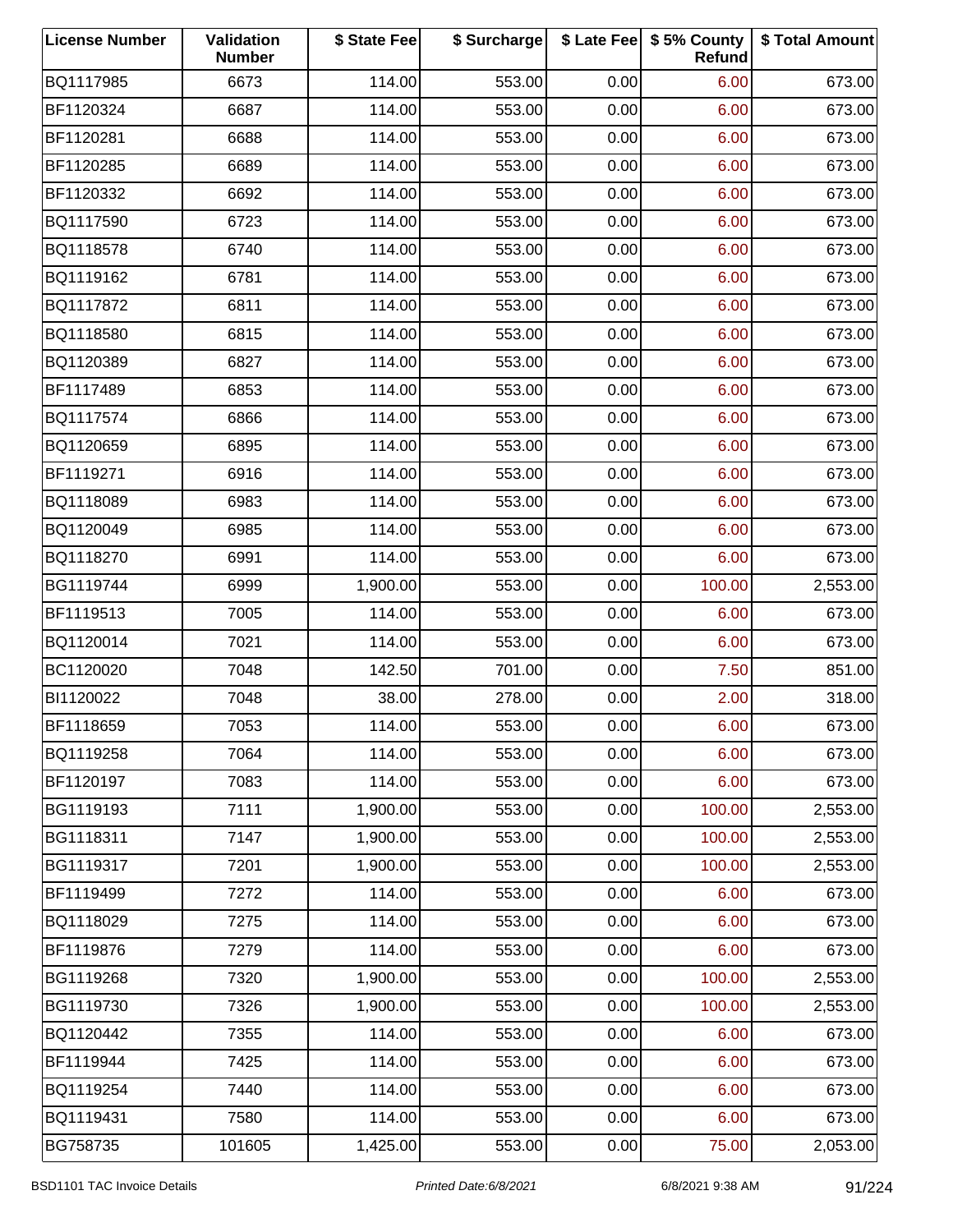| <b>License Number</b> | Validation<br><b>Number</b> | \$ State Fee | \$ Surcharge |      | \$ Late Fee   \$5% County<br>Refund | \$ Total Amount |
|-----------------------|-----------------------------|--------------|--------------|------|-------------------------------------|-----------------|
| BQ1033313             | 102255                      | 114.00       | 553.00       | 0.00 | 6.00                                | 673.00          |
| BG763190              | 105434                      | 1,425.00     | 553.00       | 0.00 | 75.00                               | 2,053.00        |
| BL763190              | 105434                      | 475.00       | 327.00       | 0.00 | 25.00                               | 827.00          |
| BA769509              | 112880                      | 2,850.00     | 651.00       | 0.00 | 150.00                              | 3,651.00        |
| BG1050773             | 113217                      | 1,425.00     | 553.00       | 0.00 | 75.00                               | 2,053.00        |
| BG1051045             | 113218                      | 1,425.00     | 553.00       | 0.00 | 75.00                               | 2,053.00        |
| BF977484              | 113282                      | 114.00       | 553.00       | 0.00 | 6.00                                | 673.00          |
| BQ771569              | 113286                      | 114.00       | 553.00       | 0.00 | 6.00                                | 673.00          |
| BQ1050486             | 113363                      | 114.00       | 553.00       | 0.00 | 6.00                                | 673.00          |
| BQ1050851             | 113365                      | 114.00       | 553.00       | 0.00 | 6.00                                | 673.00          |
| BQ1050842             | 113369                      | 114.00       | 553.00       | 0.00 | 6.00                                | 673.00          |
| BQ1050785             | 113373                      | 114.00       | 553.00       | 0.00 | 6.00                                | 673.00          |
| BQ1050784             | 113374                      | 114.00       | 553.00       | 0.00 | 6.00                                | 673.00          |
| BQ1050821             | 113376                      | 114.00       | 553.00       | 0.00 | 6.00                                | 673.00          |
| BG900225              | 113384                      | 1,425.00     | 553.00       | 0.00 | 75.00                               | 2,053.00        |
| BQ1049512             | 113401                      | 114.00       | 553.00       | 0.00 | 6.00                                | 673.00          |
| BQ834636              | 113408                      | 114.00       | 553.00       | 0.00 | 6.00                                | 673.00          |
| BQ834759              | 113408                      | 114.00       | 553.00       | 0.00 | 6.00                                | 673.00          |
| BF1047381             | 113408                      | 114.00       | 553.00       | 0.00 | 6.00                                | 673.00          |
| BF836863              | 113414                      | 114.00       | 553.00       | 0.00 | 6.00                                | 673.00          |
| BQ978938              | 113415                      | 114.00       | 553.00       | 0.00 | 6.00                                | 673.00          |
| BF836866              | 113423                      | 114.00       | 553.00       | 0.00 | 6.00                                | 673.00          |
| BQ978422              | 113433                      | 114.00       | 553.00       | 0.00 | 6.00                                | 673.00          |
| BQ978281              | 113434                      | 114.00       | 553.00       | 0.00 | 6.00                                | 673.00          |
| BQ1051023             | 113456                      | 114.00       | 553.00       | 0.00 | 6.00                                | 673.00          |
| BQ1051378             | 113468                      | 114.00       | 553.00       | 0.00 | 6.00                                | 673.00          |
| BQ1051473             | 113473                      | 114.00       | 553.00       | 0.00 | 6.00                                | 673.00          |
| BQ1051504             | 113478                      | 114.00       | 553.00       | 0.00 | 6.00                                | 673.00          |
| BQ905382              | 113655                      | 114.00       | 553.00       | 0.00 | 6.00                                | 673.00          |
| BG978106              | 113668                      | 1,425.00     | 553.00       | 0.00 | 75.00                               | 2,053.00        |
| BQ773203              | 113670                      | 114.00       | 553.00       | 0.00 | 6.00                                | 673.00          |
| BG835126              | 113725                      | 1,425.00     | 553.00       | 0.00 | 75.00                               | 2,053.00        |
| BG976658              | 113726                      | 1,425.00     | 553.00       | 0.00 | 75.00                               | 2,053.00        |
| BF904628              | 113729                      | 114.00       | 553.00       | 0.00 | 6.00                                | 673.00          |
| BQ837701              | 113730                      | 114.00       | 553.00       | 0.00 | 6.00                                | 673.00          |
| BQ905472              | 113732                      | 114.00       | 553.00       | 0.00 | 6.00                                | 673.00          |
| BQ1052101             | 113734                      | 114.00       | 553.00       | 0.00 | 6.00                                | 673.00          |
| BG838366              | 113739                      | 1,425.00     | 553.00       | 0.00 | 75.00                               | 2,053.00        |
| BQ1049636             | 113755                      | 114.00       | 553.00       | 0.00 | 6.00                                | 673.00          |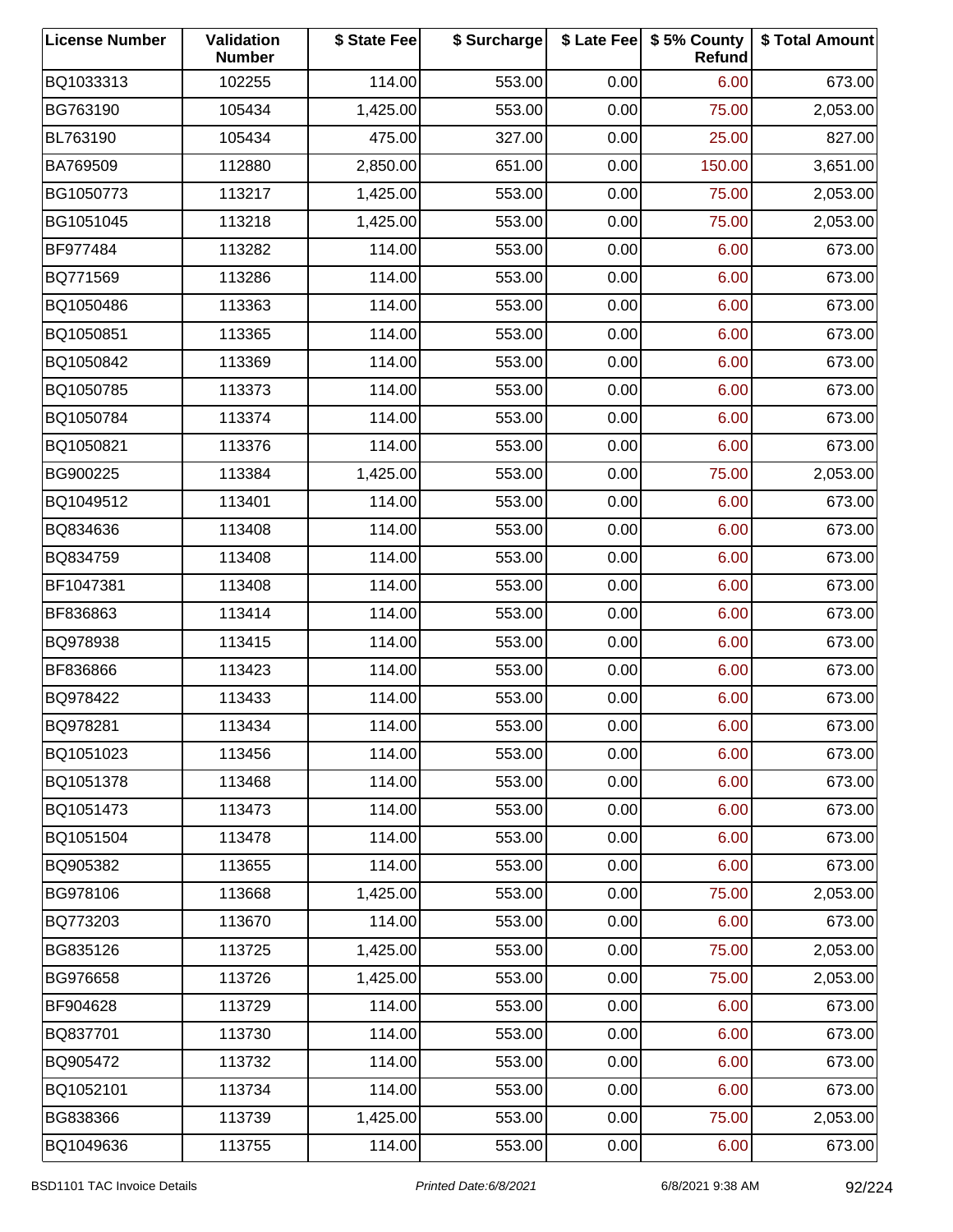| <b>License Number</b> | <b>Validation</b><br><b>Number</b> | \$ State Fee | \$ Surcharge |      | \$ Late Fee   \$5% County<br>Refund | \$ Total Amount |
|-----------------------|------------------------------------|--------------|--------------|------|-------------------------------------|-----------------|
| BQ1051523             | 113777                             | 114.00       | 553.00       | 0.00 | 6.00                                | 673.00          |
| BQ979003              | 113816                             | 114.00       | 553.00       | 0.00 | 6.00                                | 673.00          |
| BQ1051858             | 113885                             | 114.00       | 553.00       | 0.00 | 6.00                                | 673.00          |
| BQ905436              | 113890                             | 114.00       | 553.00       | 0.00 | 6.00                                | 673.00          |
| BQ905469              | 113901                             | 114.00       | 553.00       | 0.00 | 6.00                                | 673.00          |
| BQ905494              | 113906                             | 114.00       | 553.00       | 0.00 | 6.00                                | 673.00          |
| BQ905435              | 113910                             | 114.00       | 553.00       | 0.00 | 6.00                                | 673.00          |
| BQ1052054             | 113911                             | 114.00       | 553.00       | 0.00 | 6.00                                | 673.00          |
| BG1045615             | 113917                             | 1,425.00     | 553.00       | 0.00 | 75.00                               | 2,053.00        |
| BQ1047504             | 113942                             | 114.00       | 553.00       | 0.00 | 6.00                                | 673.00          |
| BF835567              | 113988                             | 114.00       | 553.00       | 0.00 | 6.00                                | 673.00          |
| BF905207              | 114001                             | 114.00       | 553.00       | 0.00 | 6.00                                | 673.00          |
| BG1051311             | 114012                             | 1,425.00     | 553.00       | 0.00 | 75.00                               | 2,053.00        |
| BL1051311             | 114012                             | 475.00       | 327.00       | 0.00 | 25.00                               | 827.00          |
| BF979593              | 114052                             | 114.00       | 553.00       | 0.00 | 6.00                                | 673.00          |
| BF979453              | 114118                             | 114.00       | 553.00       | 0.00 | 6.00                                | 673.00          |
| BQ978094              | 114191                             | 114.00       | 553.00       | 0.00 | 6.00                                | 673.00          |
| BG979499              | 114251                             | 1,425.00     | 553.00       | 0.00 | 75.00                               | 2,053.00        |
| BF905939              | 114290                             | 114.00       | 553.00       | 0.00 | 6.00                                | 673.00          |
| BQ838973              | 114321                             | 114.00       | 553.00       | 0.00 | 6.00                                | 673.00          |
| BQ1050752             | 114329                             | 114.00       | 553.00       | 0.00 | 6.00                                | 673.00          |
| BQ978162              | 114466                             | 114.00       | 553.00       | 0.00 | 6.00                                | 673.00          |
| BG1047840             | 114582                             | 1,425.00     | 553.00       | 0.00 | 75.00                               | 2,053.00        |
| BQ1050473             | 114609                             | 114.00       | 553.00       | 0.00 | 6.00                                | 673.00          |
| BG978581              | 114644                             | 1,425.00     | 553.00       | 0.00 | 75.00                               | 2,053.00        |
| BL978581              | 114644                             | 475.00       | 327.00       | 0.00 | 25.00                               | 827.00          |
| BQ903114              | 114678                             | 114.00       | 553.00       | 0.00 | 6.00                                | 673.00          |
| BQ836221              | 114683                             | 114.00       | 553.00       | 0.00 | 6.00                                | 673.00          |
| BQ979353              | 114695                             | 114.00       | 553.00       | 0.00 | 6.00                                | 673.00          |
| BQ979300              | 114697                             | 114.00       | 553.00       | 0.00 | 6.00                                | 673.00          |
| BG977641              | 114727                             | 1,425.00     | 553.00       | 0.00 | 75.00                               | 2,053.00        |
| BL977641              | 114727                             | 475.00       | 327.00       | 0.00 | 25.00                               | 827.00          |
| BQ774045              | 114750                             | 114.00       | 553.00       | 0.00 | 6.00                                | 673.00          |
| BQ1051079             | 114753                             | 114.00       | 553.00       | 0.00 | 6.00                                | 673.00          |
| BQ839336              | 114754                             | 114.00       | 553.00       | 0.00 | 6.00                                | 673.00          |
| BF978199              | 114759                             | 114.00       | 553.00       | 0.00 | 6.00                                | 673.00          |
| BG1051256             | 114774                             | 1,425.00     | 553.00       | 0.00 | 75.00                               | 2,053.00        |
| BG836861              | 114783                             | 1,425.00     | 553.00       | 0.00 | 75.00                               | 2,053.00        |
| BF902431              | 114803                             | 114.00       | 553.00       | 0.00 | 6.00                                | 673.00          |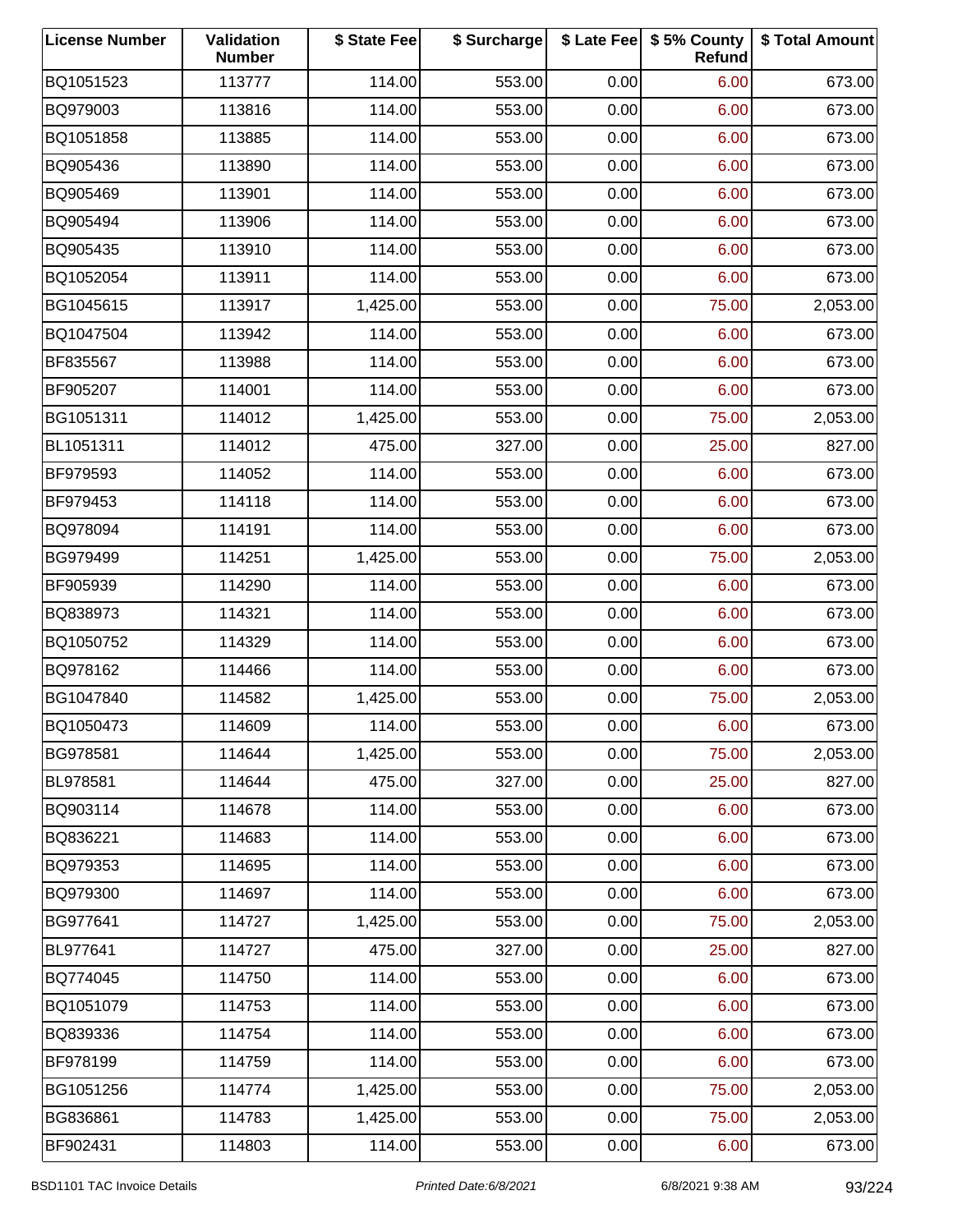| <b>License Number</b> | Validation<br><b>Number</b> | \$ State Fee | \$ Surcharge |        | \$ Late Fee   \$5% County<br>Refund | \$ Total Amount |
|-----------------------|-----------------------------|--------------|--------------|--------|-------------------------------------|-----------------|
| BQ906510              | 114834                      | 114.00       | 553.00       | 0.00   | 6.00                                | 673.00          |
| BG1050845             | 114845                      | 1,425.00     | 553.00       | 0.00   | 75.00                               | 2,053.00        |
| BQ905696              | 114933                      | 114.00       | 553.00       | 0.00   | 6.00                                | 673.00          |
| BQ905974              | 114962                      | 114.00       | 553.00       | 0.00   | 6.00                                | 673.00          |
| BQ981153              | 115007                      | 114.00       | 553.00       | 0.00   | 6.00                                | 673.00          |
| BG977541              | 115010                      | 1,425.00     | 553.00       | 0.00   | 75.00                               | 2,053.00        |
| BQ1051380             | 115014                      | 114.00       | 553.00       | 0.00   | 6.00                                | 673.00          |
| BG1051370             | 115016                      | 1,425.00     | 553.00       | 0.00   | 75.00                               | 2,053.00        |
| BG837861              | 115018                      | 1,425.00     | 553.00       | 0.00   | 75.00                               | 2,053.00        |
| BF905314              | 115023                      | 114.00       | 553.00       | 0.00   | 6.00                                | 673.00          |
| BQ773463              | 115028                      | 114.00       | 553.00       | 0.00   | 6.00                                | 673.00          |
| BQ980016              | 115030                      | 114.00       | 553.00       | 0.00   | 6.00                                | 673.00          |
| BQ773771              | 115040                      | 114.00       | 553.00       | 0.00   | 6.00                                | 673.00          |
| BQ1048127             | 115066                      | 114.00       | 553.00       | 0.00   | 6.00                                | 673.00          |
| BF978480              | 115068                      | 114.00       | 553.00       | 0.00   | 6.00                                | 673.00          |
| BF980459              | 115132                      | 114.00       | 553.00       | 0.00   | 6.00                                | 673.00          |
| BQ905981              | 115136                      | 114.00       | 553.00       | 0.00   | 6.00                                | 673.00          |
| BQ905962              | 115138                      | 114.00       | 553.00       | 0.00   | 6.00                                | 673.00          |
| BQ905977              | 115140                      | 114.00       | 553.00       | 0.00   | 6.00                                | 673.00          |
| BF901816              | 115153                      | 114.00       | 553.00       | 100.00 | 6.00                                | 773.00          |
| BQ1048759             | 115204                      | 114.00       | 553.00       | 0.00   | 6.00                                | 673.00          |
| BQ1050633             | 115301                      | 114.00       | 553.00       | 0.00   | 6.00                                | 673.00          |
| BG903058              | 115328                      | 1,425.00     | 553.00       | 0.00   | 75.00                               | 2,053.00        |
| BQ1053416             | 115345                      | 114.00       | 553.00       | 0.00   | 6.00                                | 673.00          |
| BQ1051143             | 115353                      | 114.00       | 553.00       | 0.00   | 6.00                                | 673.00          |
| BF978834              | 115375                      | 114.00       | 553.00       | 0.00   | 6.00                                | 673.00          |
| BQ1052590             | 115379                      | 114.00       | 553.00       | 0.00   | 6.00                                | 673.00          |
| BQ1053301             | 115385                      | 114.00       | 553.00       | 0.00   | 6.00                                | 673.00          |
| BQ905968              | 115401                      | 114.00       | 553.00       | 0.00   | 6.00                                | 673.00          |
| BQ906328              | 115407                      | 114.00       | 553.00       | 0.00   | 6.00                                | 673.00          |
| BQ906330              | 115419                      | 114.00       | 553.00       | 0.00   | 6.00                                | 673.00          |
| BQ906339              | 115421                      | 114.00       | 553.00       | 0.00   | 6.00                                | 673.00          |
| BQ906342              | 115423                      | 114.00       | 553.00       | 0.00   | 6.00                                | 673.00          |
| BG1049165             | 115502                      | 1,425.00     | 553.00       | 0.00   | 75.00                               | 2,053.00        |
| BG774089              | 115508                      | 1,425.00     | 553.00       | 0.00   | 75.00                               | 2,053.00        |
| BQ978286              | 115522                      | 114.00       | 553.00       | 0.00   | 6.00                                | 673.00          |
| BF772579              | 115614                      | 114.00       | 553.00       | 0.00   | 6.00                                | 673.00          |
| BQ837341              | 115614                      | 114.00       | 553.00       | 0.00   | 6.00                                | 673.00          |
| BQ978206              | 115614                      | 114.00       | 553.00       | 0.00   | 6.00                                | 673.00          |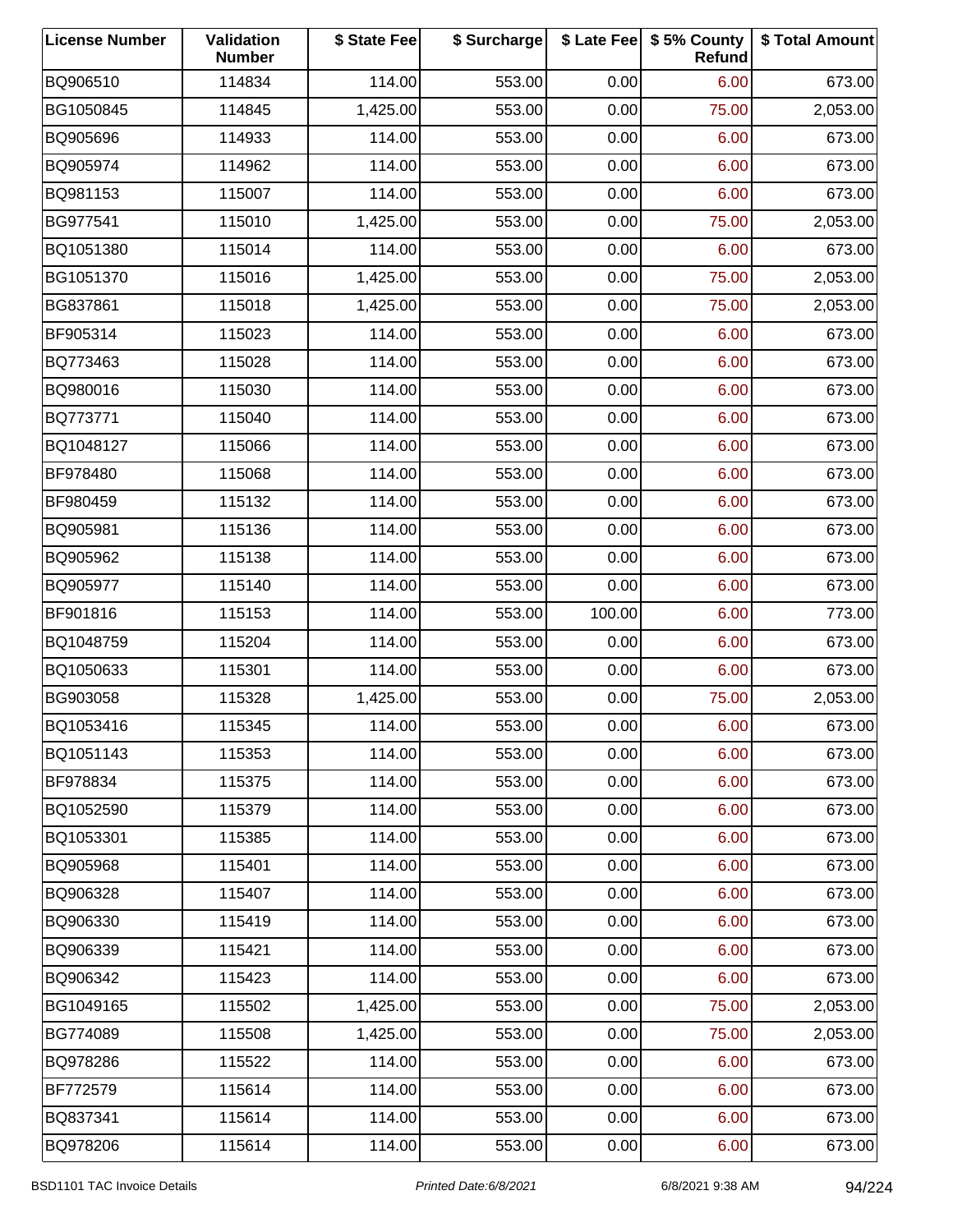| <b>License Number</b> | Validation<br><b>Number</b> | \$ State Fee | \$ Surcharge |      | \$ Late Fee   \$5% County<br>Refund | \$ Total Amount |
|-----------------------|-----------------------------|--------------|--------------|------|-------------------------------------|-----------------|
| BG978377              | 115614                      | 1,425.00     | 553.00       | 0.00 | 75.00                               | 2,053.00        |
| BQ904623              | 115619                      | 114.00       | 553.00       | 0.00 | 6.00                                | 673.00          |
| BG1050731             | 115624                      | 1,425.00     | 553.00       | 0.00 | 75.00                               | 2,053.00        |
| BG978223              | 115677                      | 1,425.00     | 553.00       | 0.00 | 75.00                               | 2,053.00        |
| BF773043              | 115688                      | 114.00       | 553.00       | 0.00 | 6.00                                | 673.00          |
| BQ903801              | 115699                      | 114.00       | 553.00       | 0.00 | 6.00                                | 673.00          |
| BQ980315              | 115723                      | 114.00       | 553.00       | 0.00 | 6.00                                | 673.00          |
| BQ836857              | 115746                      | 114.00       | 553.00       | 0.00 | 6.00                                | 673.00          |
| BG982215              | 115764                      | 1,425.00     | 553.00       | 0.00 | 75.00                               | 2,053.00        |
| BQ840470              | 115773                      | 114.00       | 553.00       | 0.00 | 6.00                                | 673.00          |
| BQ836735              | 115804                      | 114.00       | 553.00       | 0.00 | 6.00                                | 673.00          |
| BQ841035              | 115822                      | 114.00       | 553.00       | 0.00 | 6.00                                | 673.00          |
| BG977420              | 115853                      | 1,425.00     | 553.00       | 0.00 | 75.00                               | 2,053.00        |
| BQ1054489             | 115862                      | 114.00       | 553.00       | 0.00 | 6.00                                | 673.00          |
| BQ1054612             | 115872                      | 114.00       | 553.00       | 0.00 | 6.00                                | 673.00          |
| BQ772250              | 115913                      | 114.00       | 553.00       | 0.00 | 6.00                                | 673.00          |
| BQ1050666             | 115914                      | 114.00       | 553.00       | 0.00 | 6.00                                | 673.00          |
| BF907120              | 115992                      | 114.00       | 553.00       | 0.00 | 6.00                                | 673.00          |
| BQ907668              | 116006                      | 114.00       | 553.00       | 0.00 | 6.00                                | 673.00          |
| BQ980317              | 116018                      | 114.00       | 553.00       | 0.00 | 6.00                                | 673.00          |
| BQ906781              | 116059                      | 114.00       | 553.00       | 0.00 | 6.00                                | 673.00          |
| BQ906907              | 116072                      | 114.00       | 553.00       | 0.00 | 6.00                                | 673.00          |
| BQ906905              | 116090                      | 114.00       | 553.00       | 0.00 | 6.00                                | 673.00          |
| BQ906965              | 116094                      | 114.00       | 553.00       | 0.00 | 6.00                                | 673.00          |
| BQ1054726             | 116101                      | 114.00       | 553.00       | 0.00 | 6.00                                | 673.00          |
| BF1052887             | 116102                      | 114.00       | 553.00       | 0.00 | 6.00                                | 673.00          |
| BQ839509              | 116105                      | 114.00       | 553.00       | 0.00 | 6.00                                | 673.00          |
| BQ907017              | 116109                      | 114.00       | 553.00       | 0.00 | 6.00                                | 673.00          |
| BQ1053998             | 116114                      | 114.00       | 553.00       | 0.00 | 6.00                                | 673.00          |
| BQ982444              | 116118                      | 114.00       | 553.00       | 0.00 | 6.00                                | 673.00          |
| BQ982720              | 116120                      | 114.00       | 553.00       | 0.00 | 6.00                                | 673.00          |
| BQ907020              | 116133                      | 114.00       | 553.00       | 0.00 | 6.00                                | 673.00          |
| BQ774041              | 116134                      | 114.00       | 553.00       | 0.00 | 6.00                                | 673.00          |
| BQ982279              | 116141                      | 114.00       | 553.00       | 0.00 | 6.00                                | 673.00          |
| BF982744              | 116145                      | 114.00       | 553.00       | 0.00 | 6.00                                | 673.00          |
| BQ908148              | 116147                      | 114.00       | 553.00       | 0.00 | 6.00                                | 673.00          |
| BQ775534              | 116152                      | 114.00       | 553.00       | 0.00 | 6.00                                | 673.00          |
| BF982147              | 116168                      | 114.00       | 553.00       | 0.00 | 6.00                                | 673.00          |
| BQ907177              | 116177                      | 114.00       | 553.00       | 0.00 | 6.00                                | 673.00          |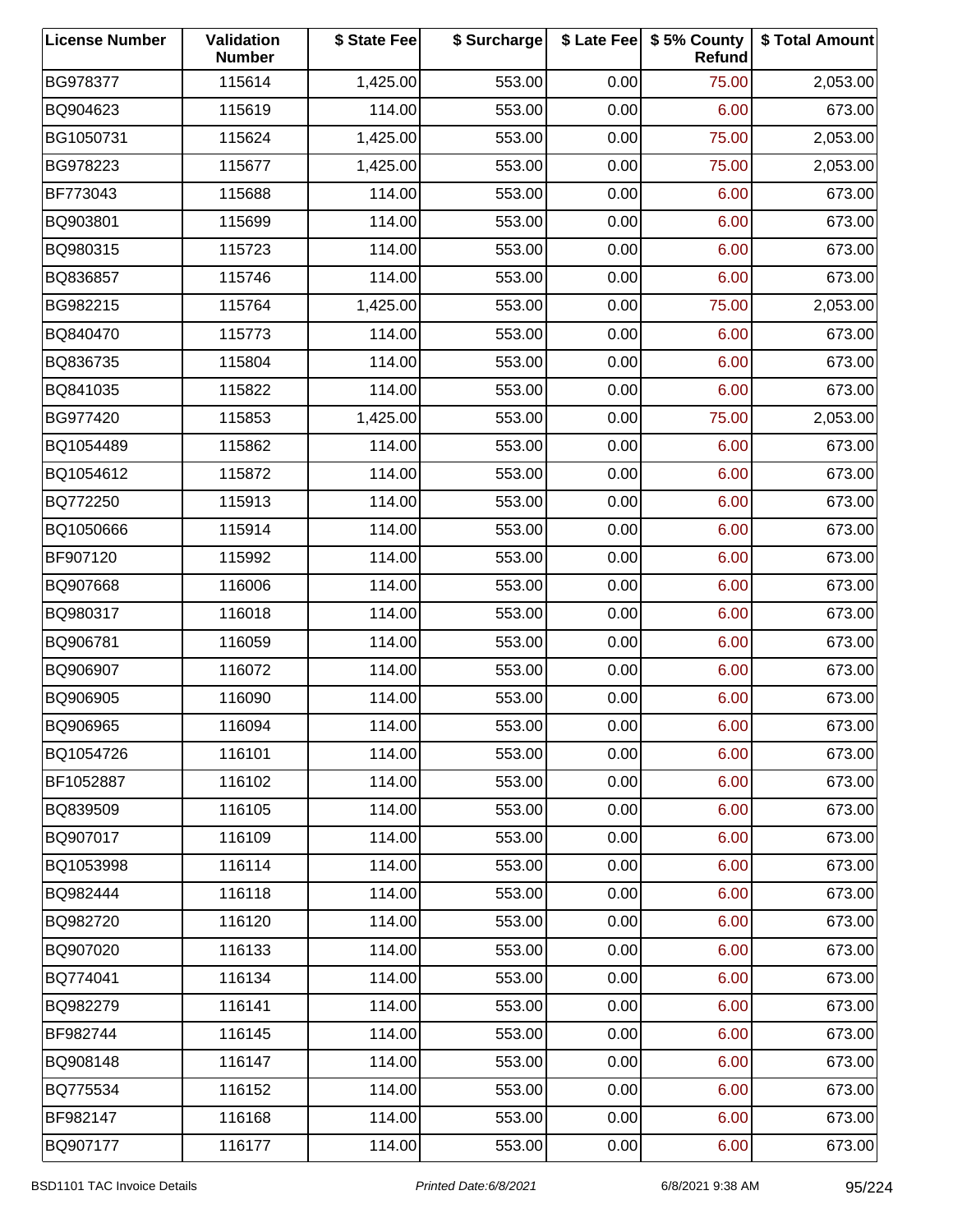| <b>License Number</b> | <b>Validation</b><br><b>Number</b> | \$ State Fee | \$ Surcharge |      | \$ Late Fee   \$5% County<br>Refund | \$ Total Amount |
|-----------------------|------------------------------------|--------------|--------------|------|-------------------------------------|-----------------|
| BQ1053747             | 116182                             | 114.00       | 553.00       | 0.00 | 6.00                                | 673.00          |
| BQ839342              | 116195                             | 114.00       | 553.00       | 0.00 | 6.00                                | 673.00          |
| BQ982229              | 116255                             | 114.00       | 553.00       | 0.00 | 6.00                                | 673.00          |
| BG772606              | 116268                             | 1,425.00     | 553.00       | 0.00 | 75.00                               | 2,053.00        |
| BF979009              | 116268                             | 114.00       | 553.00       | 0.00 | 6.00                                | 673.00          |
| BG1051527             | 116282                             | 1,425.00     | 553.00       | 0.00 | 75.00                               | 2,053.00        |
| BG1054333             | 116287                             | 1,425.00     | 553.00       | 0.00 | 75.00                               | 2,053.00        |
| BG774043              | 116293                             | 1,425.00     | 553.00       | 0.00 | 75.00                               | 2,053.00        |
| BQ1053885             | 116294                             | 114.00       | 553.00       | 0.00 | 6.00                                | 673.00          |
| BQ841319              | 116311                             | 114.00       | 553.00       | 0.00 | 6.00                                | 673.00          |
| BQ908687              | 116313                             | 114.00       | 553.00       | 0.00 | 6.00                                | 673.00          |
| BQ1054398             | 116320                             | 114.00       | 553.00       | 0.00 | 6.00                                | 673.00          |
| BQ839508              | 116367                             | 114.00       | 553.00       | 0.00 | 6.00                                | 673.00          |
| BQ1053632             | 116371                             | 114.00       | 553.00       | 0.00 | 6.00                                | 673.00          |
| BF838586              | 116394                             | 114.00       | 553.00       | 0.00 | 6.00                                | 673.00          |
| BQ907543              | 116410                             | 114.00       | 553.00       | 0.00 | 6.00                                | 673.00          |
| BQ907655              | 116411                             | 114.00       | 553.00       | 0.00 | 6.00                                | 673.00          |
| BQ978484              | 116430                             | 114.00       | 553.00       | 0.00 | 6.00                                | 673.00          |
| BF982437              | 116464                             | 114.00       | 553.00       | 0.00 | 6.00                                | 673.00          |
| BF1053666             | 116488                             | 114.00       | 553.00       | 0.00 | 6.00                                | 673.00          |
| BQ841440              | 116527                             | 114.00       | 553.00       | 0.00 | 6.00                                | 673.00          |
| BQ775851              | 116535                             | 114.00       | 553.00       | 0.00 | 6.00                                | 673.00          |
| BQ775872              | 116537                             | 114.00       | 553.00       | 0.00 | 6.00                                | 673.00          |
| BQ1055148             | 116573                             | 114.00       | 553.00       | 0.00 | 6.00                                | 673.00          |
| BQ1055563             | 116770                             | 114.00       | 553.00       | 0.00 | 6.00                                | 673.00          |
| BQ905205              | 116809                             | 114.00       | 553.00       | 0.00 | 6.00                                | 673.00          |
| BG1052107             | 116814                             | 1,425.00     | 553.00       | 0.00 | 75.00                               | 2,053.00        |
| BQ983827              | 116820                             | 114.00       | 553.00       | 0.00 | 6.00                                | 673.00          |
| BG774103              | 116879                             | 1,425.00     | 553.00       | 0.00 | 75.00                               | 2,053.00        |
| BF839748              | 116880                             | 114.00       | 553.00       | 0.00 | 6.00                                | 673.00          |
| BG1051559             | 116891                             | 1,425.00     | 553.00       | 0.00 | 75.00                               | 2,053.00        |
| BQ979765              | 116910                             | 114.00       | 553.00       | 0.00 | 6.00                                | 673.00          |
| BQ981905              | 116912                             | 114.00       | 553.00       | 0.00 | 6.00                                | 673.00          |
| BG908555              | 116920                             | 1,425.00     | 553.00       | 0.00 | 75.00                               | 2,053.00        |
| BQ773400              | 117008                             | 114.00       | 553.00       | 0.00 | 6.00                                | 673.00          |
| BG906529              | 117011                             | 1,425.00     | 553.00       | 0.00 | 75.00                               | 2,053.00        |
| BL906529              | 117011                             | 475.00       | 327.00       | 0.00 | 25.00                               | 827.00          |
| BQ907019              | 117056                             | 114.00       | 553.00       | 0.00 | 6.00                                | 673.00          |
| BQ906660              | 117066                             | 114.00       | 553.00       | 0.00 | 6.00                                | 673.00          |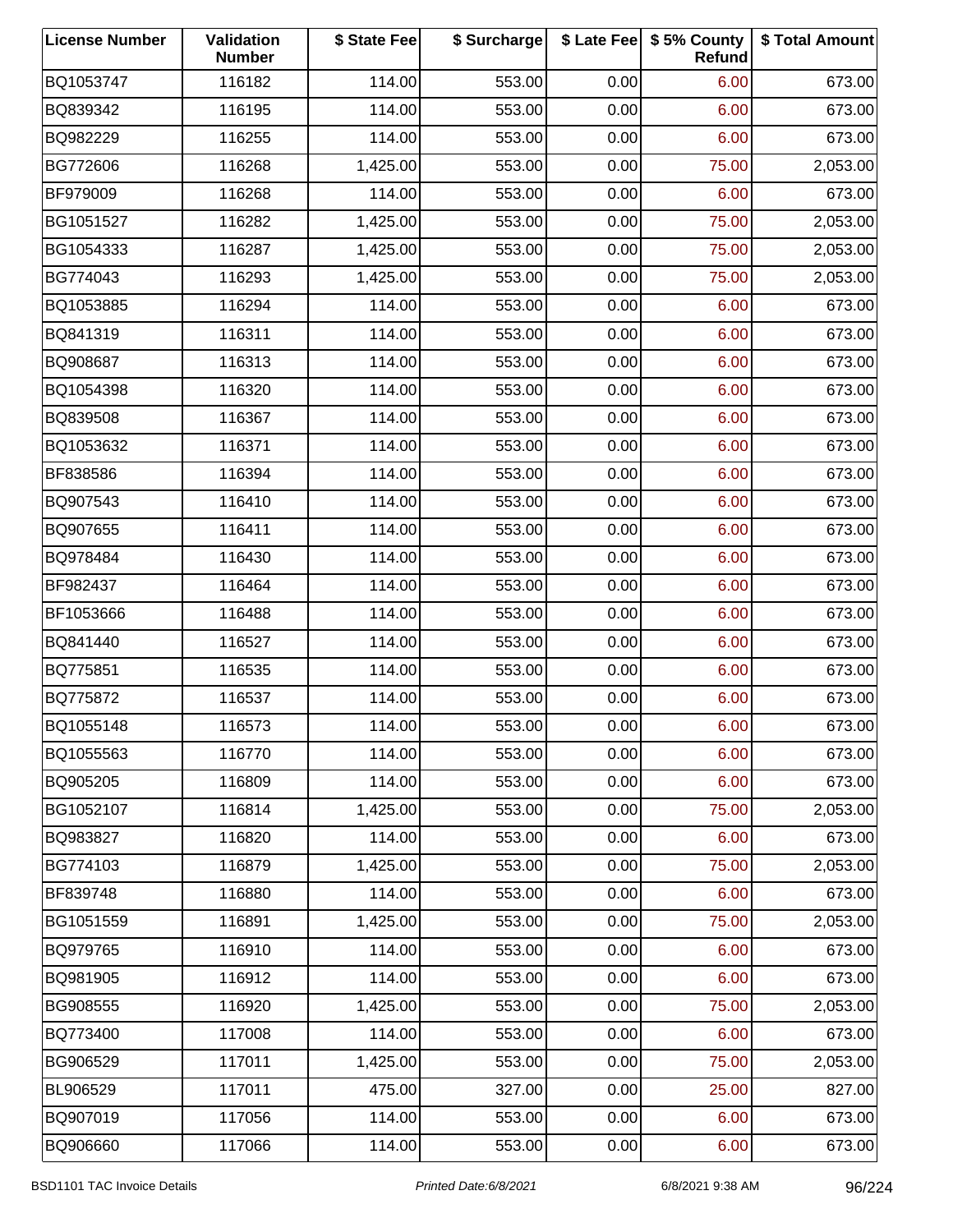| <b>License Number</b> | Validation<br><b>Number</b> | \$ State Fee | \$ Surcharge |      | \$ Late Fee   \$5% County<br>Refund | \$ Total Amount |
|-----------------------|-----------------------------|--------------|--------------|------|-------------------------------------|-----------------|
| BF1051851             | 117083                      | 114.00       | 553.00       | 0.00 | 6.00                                | 673.00          |
| BQ1055029             | 117094                      | 114.00       | 553.00       | 0.00 | 6.00                                | 673.00          |
| BG982554              | 117102                      | 1,425.00     | 553.00       | 0.00 | 75.00                               | 2,053.00        |
| BF983310              | 117135                      | 114.00       | 553.00       | 0.00 | 6.00                                | 673.00          |
| BG905197              | 117148                      | 1,425.00     | 553.00       | 0.00 | 75.00                               | 2,053.00        |
| BG984002              | 117151                      | 1,425.00     | 553.00       | 0.00 | 75.00                               | 2,053.00        |
| BP984002              | 117151                      | 950.00       | 426.00       | 0.00 | 50.00                               | 1,426.00        |
| BG981974              | 117159                      | 1,425.00     | 553.00       | 0.00 | 75.00                               | 2,053.00        |
| BQ907869              | 117161                      | 114.00       | 553.00       | 0.00 | 6.00                                | 673.00          |
| BQ984169              | 117172                      | 114.00       | 553.00       | 0.00 | 6.00                                | 673.00          |
| BQ982244              | 117179                      | 114.00       | 553.00       | 0.00 | 6.00                                | 673.00          |
| BF984144              | 117181                      | 114.00       | 553.00       | 0.00 | 6.00                                | 673.00          |
| BG1050242             | 117223                      | 1,425.00     | 553.00       | 0.00 | 75.00                               | 2,053.00        |
| BL1050242             | 117223                      | 475.00       | 327.00       | 0.00 | 25.00                               | 827.00          |
| BQ1055587             | 117485                      | 114.00       | 553.00       | 0.00 | 6.00                                | 673.00          |
| BQ773773              | 117493                      | 114.00       | 553.00       | 0.00 | 6.00                                | 673.00          |
| BF908305              | 117541                      | 114.00       | 553.00       | 0.00 | 6.00                                | 673.00          |
| BG984174              | 117678                      | 1,425.00     | 553.00       | 0.00 | 75.00                               | 2,053.00        |
| BF840173              | 117753                      | 114.00       | 553.00       | 0.00 | 6.00                                | 673.00          |
| BF842557              | 117851                      | 114.00       | 553.00       | 0.00 | 6.00                                | 673.00          |
| BF982834              | 117918                      | 114.00       | 553.00       | 0.00 | 6.00                                | 673.00          |
| BG1054729             | 117955                      | 1,425.00     | 553.00       | 0.00 | 75.00                               | 2,053.00        |
| BL1054729             | 117955                      | 475.00       | 327.00       | 0.00 | 25.00                               | 827.00          |
| BQ980573              | 118014                      | 114.00       | 553.00       | 0.00 | 6.00                                | 673.00          |
| BQ980400              | 118054                      | 114.00       | 553.00       | 0.00 | 6.00                                | 673.00          |
| BQ909840              | 118059                      | 114.00       | 553.00       | 0.00 | 6.00                                | 673.00          |
| BG984071              | 118112                      | 1,425.00     | 553.00       | 0.00 | 75.00                               | 2,053.00        |
| BG984614              | 118114                      | 1,425.00     | 553.00       | 0.00 | 75.00                               | 2,053.00        |
| BQ1053692             | 118161                      | 114.00       | 553.00       | 0.00 | 6.00                                | 673.00          |
| BF1056053             | 118168                      | 114.00       | 553.00       | 0.00 | 6.00                                | 673.00          |
| BF842639              | 118170                      | 114.00       | 553.00       | 0.00 | 6.00                                | 673.00          |
| BF842637              | 118172                      | 114.00       | 553.00       | 0.00 | 6.00                                | 673.00          |
| BG907812              | 118174                      | 1,425.00     | 553.00       | 0.00 | 75.00                               | 2,053.00        |
| BQ983276              | 118176                      | 114.00       | 553.00       | 0.00 | 6.00                                | 673.00          |
| BF980582              | 118178                      | 114.00       | 553.00       | 0.00 | 6.00                                | 673.00          |
| BF980634              | 118182                      | 114.00       | 553.00       | 0.00 | 6.00                                | 673.00          |
| BQ841438              | 118185                      | 114.00       | 553.00       | 0.00 | 6.00                                | 673.00          |
| BQ775137              | 118222                      | 114.00       | 553.00       | 0.00 | 6.00                                | 673.00          |
| BQ1056565             | 118241                      | 114.00       | 553.00       | 0.00 | 6.00                                | 673.00          |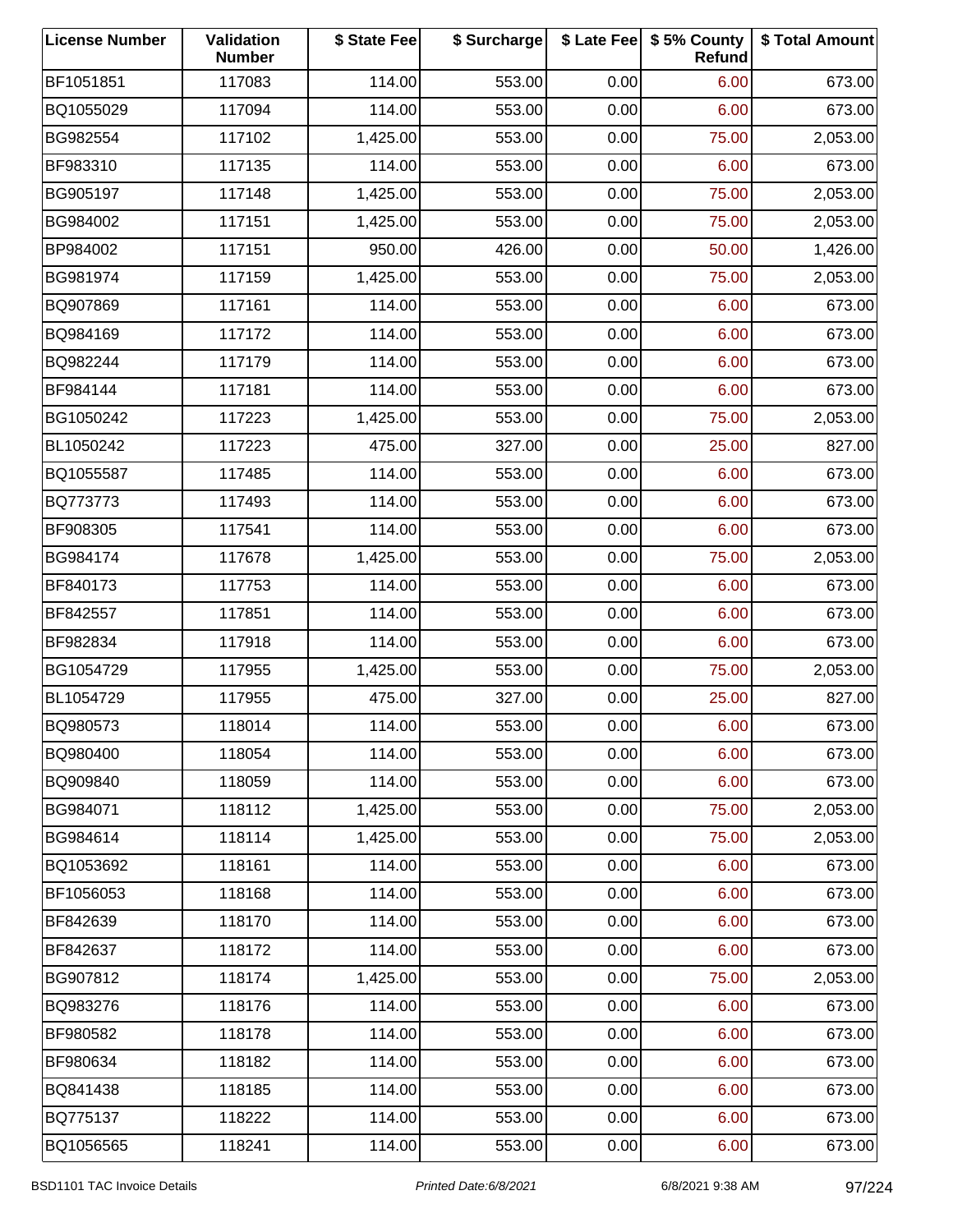| <b>License Number</b> | Validation<br><b>Number</b> | \$ State Fee | \$ Surcharge |      | \$ Late Fee   \$5% County<br>Refund | \$ Total Amount |
|-----------------------|-----------------------------|--------------|--------------|------|-------------------------------------|-----------------|
| BQ842912              | 118265                      | 114.00       | 553.00       | 0.00 | 6.00                                | 673.00          |
| BQ776976              | 118289                      | 114.00       | 553.00       | 0.00 | 6.00                                | 673.00          |
| BG1054414             | 118336                      | 1,425.00     | 553.00       | 0.00 | 75.00                               | 2,053.00        |
| BF842355              | 118350                      | 114.00       | 553.00       | 0.00 | 6.00                                | 673.00          |
| BE839681              | 118361                      | 1,425.00     | 553.00       | 0.00 | 75.00                               | 2,053.00        |
| BQ984617              | 118372                      | 114.00       | 553.00       | 0.00 | 6.00                                | 673.00          |
| BF909565              | 118387                      | 114.00       | 553.00       | 0.00 | 6.00                                | 673.00          |
| BQ910057              | 118388                      | 114.00       | 553.00       | 0.00 | 6.00                                | 673.00          |
| BF776953              | 118391                      | 114.00       | 553.00       | 0.00 | 6.00                                | 673.00          |
| BG840163              | 118416                      | 1,425.00     | 553.00       | 0.00 | 75.00                               | 2,053.00        |
| BG1053174             | 118439                      | 1,425.00     | 553.00       | 0.00 | 75.00                               | 2,053.00        |
| BG1052466             | 118450                      | 1,425.00     | 553.00       | 0.00 | 75.00                               | 2,053.00        |
| BG980747              | 118469                      | 1,425.00     | 553.00       | 0.00 | 75.00                               | 2,053.00        |
| BQ981701              | 118533                      | 114.00       | 553.00       | 0.00 | 6.00                                | 673.00          |
| BQ1054637             | 118595                      | 114.00       | 553.00       | 0.00 | 6.00                                | 673.00          |
| BF843149              | 118609                      | 114.00       | 553.00       | 0.00 | 6.00                                | 673.00          |
| BQ984215              | 118643                      | 114.00       | 553.00       | 0.00 | 6.00                                | 673.00          |
| BQ1056566             | 118645                      | 114.00       | 553.00       | 0.00 | 6.00                                | 673.00          |
| BF842439              | 118647                      | 114.00       | 553.00       | 0.00 | 6.00                                | 673.00          |
| BQ1057716             | 118649                      | 114.00       | 553.00       | 0.00 | 6.00                                | 673.00          |
| BQ985555              | 118667                      | 114.00       | 553.00       | 0.00 | 6.00                                | 673.00          |
| BG774507              | 118671                      | 1,425.00     | 553.00       | 0.00 | 75.00                               | 2,053.00        |
| BG774631              | 118671                      | 1,425.00     | 553.00       | 0.00 | 75.00                               | 2,053.00        |
| BF840169              | 118695                      | 114.00       | 553.00       | 0.00 | 6.00                                | 673.00          |
| BQ776920              | 118724                      | 114.00       | 553.00       | 0.00 | 6.00                                | 673.00          |
| BQ909894              | 118726                      | 114.00       | 553.00       | 0.00 | 6.00                                | 673.00          |
| BF910119              | 118732                      | 114.00       | 553.00       | 0.00 | 6.00                                | 673.00          |
| BF984601              | 118737                      | 114.00       | 553.00       | 0.00 | 6.00                                | 673.00          |
| BQ985526              | 118740                      | 114.00       | 553.00       | 0.00 | 6.00                                | 673.00          |
| BQ985765              | 118743                      | 114.00       | 553.00       | 0.00 | 6.00                                | 673.00          |
| BQ777683              | 118751                      | 114.00       | 553.00       | 0.00 | 6.00                                | 673.00          |
| BQ986098              | 118753                      | 114.00       | 553.00       | 0.00 | 6.00                                | 673.00          |
| BQ842327              | 118770                      | 114.00       | 553.00       | 0.00 | 6.00                                | 673.00          |
| BF1053862             | 118778                      | 114.00       | 553.00       | 0.00 | 6.00                                | 673.00          |
| BQ908890              | 118786                      | 114.00       | 553.00       | 0.00 | 6.00                                | 673.00          |
| BG982133              | 118822                      | 1,425.00     | 553.00       | 0.00 | 75.00                               | 2,053.00        |
| BQ908611              | 118825                      | 114.00       | 553.00       | 0.00 | 6.00                                | 673.00          |
| BQ982570              | 118830                      | 114.00       | 553.00       | 0.00 | 6.00                                | 673.00          |
| BQ984565              | 118838                      | 114.00       | 553.00       | 0.00 | 6.00                                | 673.00          |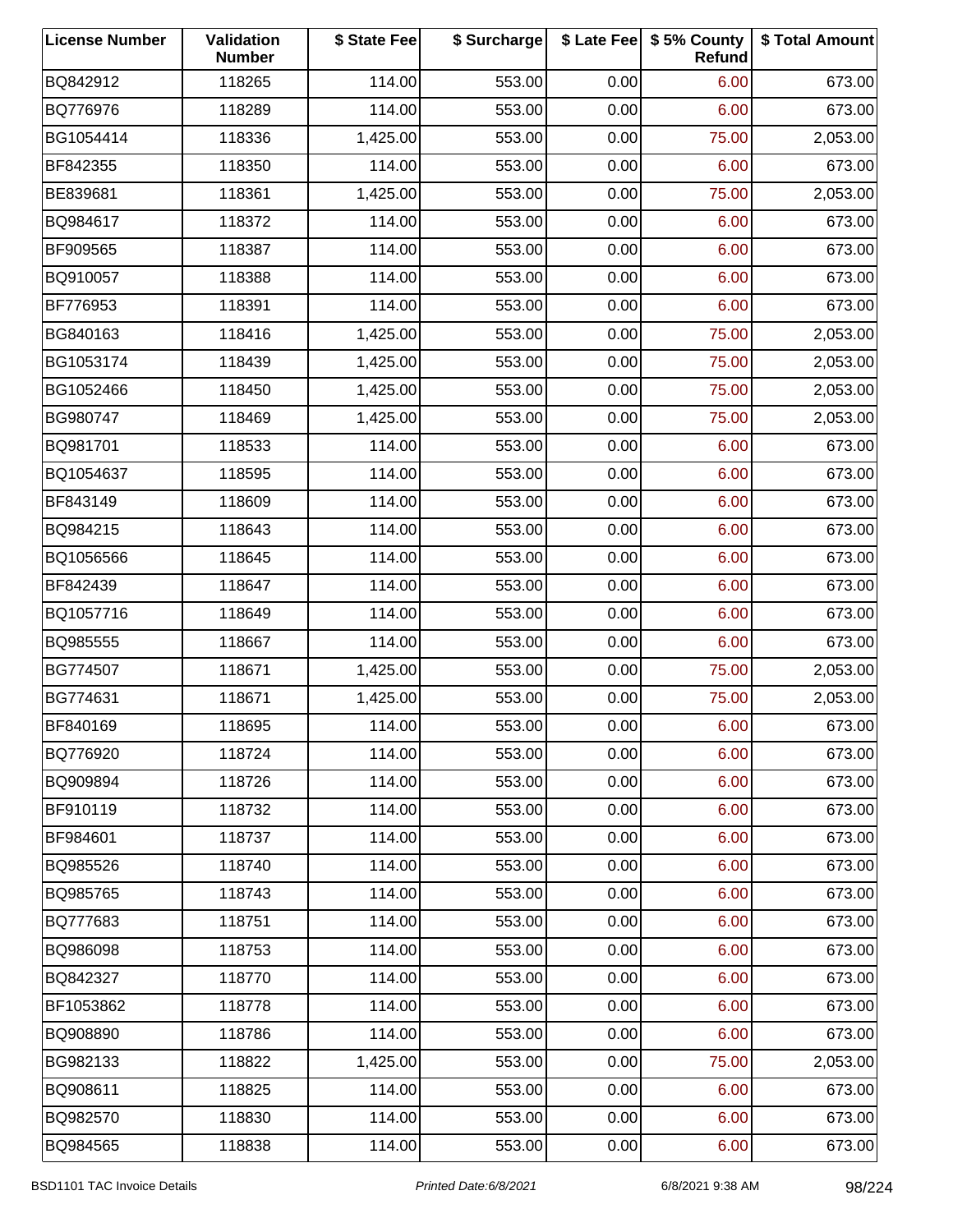| <b>License Number</b> | Validation<br><b>Number</b> | \$ State Fee | \$ Surcharge |      | \$ Late Fee   \$5% County<br>Refund | \$ Total Amount |
|-----------------------|-----------------------------|--------------|--------------|------|-------------------------------------|-----------------|
| BF843788              | 118920                      | 114.00       | 553.00       | 0.00 | 6.00                                | 673.00          |
| BG1056768             | 118943                      | 1,425.00     | 553.00       | 0.00 | 75.00                               | 2,053.00        |
| BP1056768             | 118943                      | 950.00       | 426.00       | 0.00 | 50.00                               | 1,426.00        |
| BQ1058403             | 118960                      | 114.00       | 553.00       | 0.00 | 6.00                                | 673.00          |
| BQ908720              | 118974                      | 114.00       | 553.00       | 0.00 | 6.00                                | 673.00          |
| BQ983265              | 118974                      | 114.00       | 553.00       | 0.00 | 6.00                                | 673.00          |
| BF1055182             | 118974                      | 114.00       | 553.00       | 0.00 | 6.00                                | 673.00          |
| BF984509              | 118980                      | 114.00       | 553.00       | 0.00 | 6.00                                | 673.00          |
| BQ911626              | 118987                      | 114.00       | 553.00       | 0.00 | 6.00                                | 673.00          |
| BQ778025              | 118990                      | 114.00       | 553.00       | 0.00 | 6.00                                | 673.00          |
| BQ1058278             | 118994                      | 114.00       | 553.00       | 0.00 | 6.00                                | 673.00          |
| BF1055812             | 119057                      | 114.00       | 553.00       | 0.00 | 6.00                                | 673.00          |
| BQ1055166             | 119067                      | 114.00       | 553.00       | 0.00 | 6.00                                | 673.00          |
| BQ912369              | 119133                      | 114.00       | 553.00       | 0.00 | 6.00                                | 673.00          |
| BQ912441              | 119135                      | 114.00       | 553.00       | 0.00 | 6.00                                | 673.00          |
| BQ844102              | 119144                      | 114.00       | 553.00       | 0.00 | 6.00                                | 673.00          |
| BQ1056339             | 119149                      | 114.00       | 553.00       | 0.00 | 6.00                                | 673.00          |
| BG982253              | 119197                      | 1,425.00     | 553.00       | 0.00 | 75.00                               | 2,053.00        |
| BF842446              | 119275                      | 114.00       | 553.00       | 0.00 | 6.00                                | 673.00          |
| BQ907808              | 119329                      | 114.00       | 553.00       | 0.00 | 6.00                                | 673.00          |
| BQ907837              | 119336                      | 114.00       | 553.00       | 0.00 | 6.00                                | 673.00          |
| BF909206              | 119350                      | 114.00       | 553.00       | 0.00 | 6.00                                | 673.00          |
| BQ984461              | 119375                      | 114.00       | 553.00       | 0.00 | 6.00                                | 673.00          |
| BE843066              | 119381                      | 1,425.00     | 553.00       | 0.00 | 75.00                               | 2,053.00        |
| BQ1056878             | 119433                      | 114.00       | 553.00       | 0.00 | 6.00                                | 673.00          |
| BF909903              | 119447                      | 114.00       | 553.00       | 0.00 | 6.00                                | 673.00          |
| BQ1056861             | 119452                      | 114.00       | 553.00       | 0.00 | 6.00                                | 673.00          |
| BG1057341             | 119457                      | 1,425.00     | 553.00       | 0.00 | 75.00                               | 2,053.00        |
| BQ907802              | 119470                      | 114.00       | 553.00       | 0.00 | 6.00                                | 673.00          |
| BQ907789              | 119482                      | 114.00       | 553.00       | 0.00 | 6.00                                | 673.00          |
| BQ907798              | 119498                      | 114.00       | 553.00       | 0.00 | 6.00                                | 673.00          |
| BQ907810              | 119501                      | 114.00       | 553.00       | 0.00 | 6.00                                | 673.00          |
| BG1059157             | 119506                      | 1,425.00     | 553.00       | 0.00 | 75.00                               | 2,053.00        |
| BQ844015              | 119595                      | 114.00       | 553.00       | 0.00 | 6.00                                | 673.00          |
| BQ776364              | 119600                      | 114.00       | 553.00       | 0.00 | 6.00                                | 673.00          |
| BQ984182              | 119652                      | 114.00       | 553.00       | 0.00 | 6.00                                | 673.00          |
| BQ908092              | 119689                      | 114.00       | 553.00       | 0.00 | 6.00                                | 673.00          |
| BQ908095              | 119691                      | 114.00       | 553.00       | 0.00 | 6.00                                | 673.00          |
| BG1054283             | 119692                      | 1,425.00     | 553.00       | 0.00 | 75.00                               | 2,053.00        |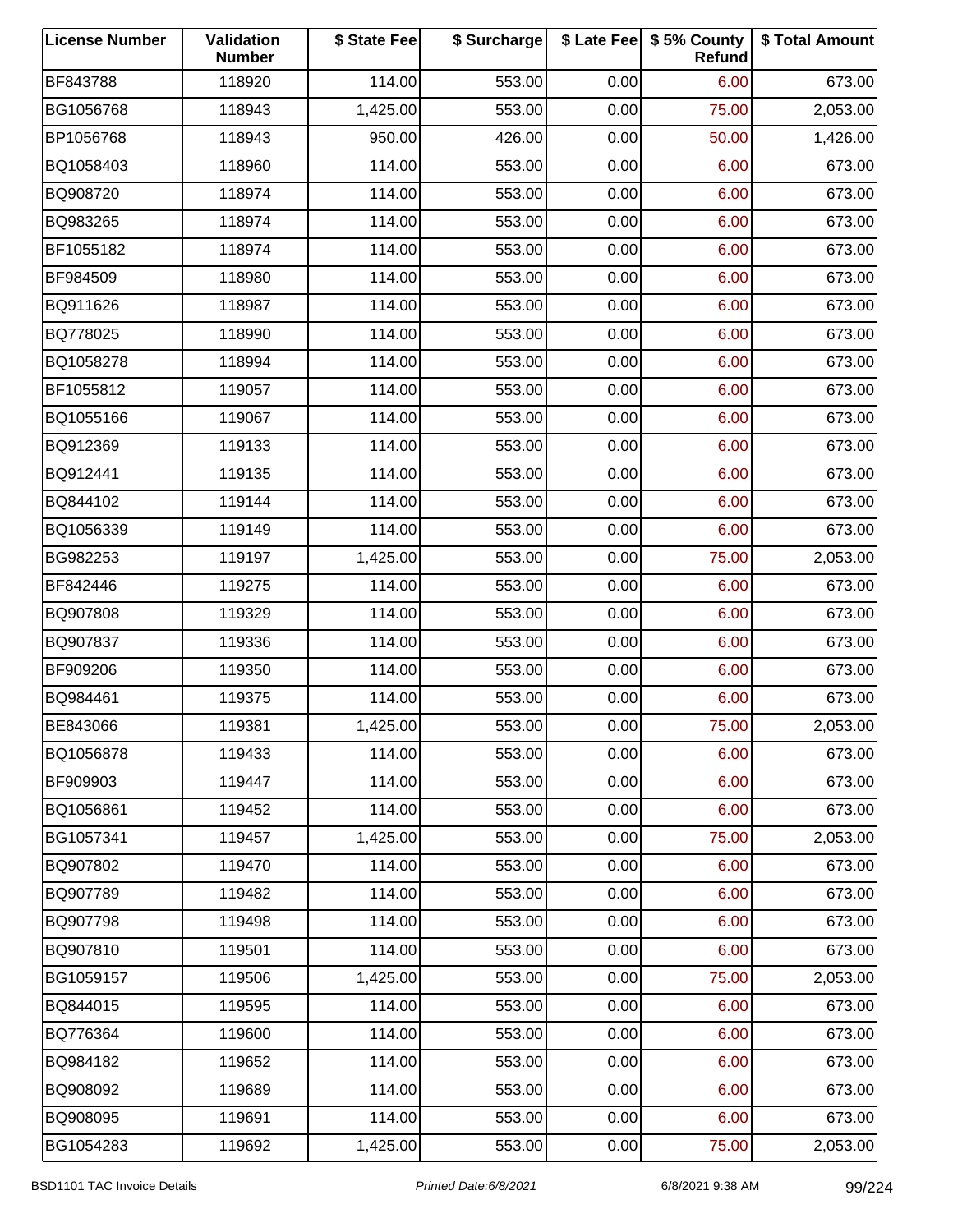| <b>License Number</b> | Validation<br><b>Number</b> | \$ State Fee | \$ Surcharge |      | \$ Late Fee   \$5% County<br>Refund | \$ Total Amount |
|-----------------------|-----------------------------|--------------|--------------|------|-------------------------------------|-----------------|
| BQ908111              | 119694                      | 114.00       | 553.00       | 0.00 | 6.00                                | 673.00          |
| BQ908122              | 119701                      | 114.00       | 553.00       | 0.00 | 6.00                                | 673.00          |
| BQ908132              | 119703                      | 114.00       | 553.00       | 0.00 | 6.00                                | 673.00          |
| BQ908118              | 119710                      | 114.00       | 553.00       | 0.00 | 6.00                                | 673.00          |
| BQ908120              | 119715                      | 114.00       | 553.00       | 0.00 | 6.00                                | 673.00          |
| BQ908133              | 119721                      | 114.00       | 553.00       | 0.00 | 6.00                                | 673.00          |
| BQ908114              | 119722                      | 114.00       | 553.00       | 0.00 | 6.00                                | 673.00          |
| BQ908266              | 119768                      | 114.00       | 553.00       | 0.00 | 6.00                                | 673.00          |
| BF1059004             | 119796                      | 114.00       | 553.00       | 0.00 | 6.00                                | 673.00          |
| BG1056850             | 119839                      | 1,425.00     | 553.00       | 0.00 | 75.00                               | 2,053.00        |
| BG1055079             | 119863                      | 1,425.00     | 553.00       | 0.00 | 75.00                               | 2,053.00        |
| BQ908477              | 119867                      | 114.00       | 553.00       | 0.00 | 6.00                                | 673.00          |
| BF1056136             | 119914                      | 114.00       | 553.00       | 0.00 | 6.00                                | 673.00          |
| BG985090              | 119940                      | 1,425.00     | 553.00       | 0.00 | 75.00                               | 2,053.00        |
| BQ908742              | 119941                      | 114.00       | 553.00       | 0.00 | 6.00                                | 673.00          |
| BG841852              | 119945                      | 1,425.00     | 553.00       | 0.00 | 75.00                               | 2,053.00        |
| BG982033              | 119945                      | 1,425.00     | 553.00       | 0.00 | 75.00                               | 2,053.00        |
| BQ909271              | 119979                      | 114.00       | 553.00       | 0.00 | 6.00                                | 673.00          |
| BG986052              | 120065                      | 1,425.00     | 553.00       | 0.00 | 75.00                               | 2,053.00        |
| BP986052              | 120065                      | 950.00       | 426.00       | 0.00 | 50.00                               | 1,426.00        |
| BF910175              | 120074                      | 114.00       | 553.00       | 0.00 | 6.00                                | 673.00          |
| BF1059231             | 120074                      | 114.00       | 553.00       | 0.00 | 6.00                                | 673.00          |
| BG1056758             | 120145                      | 1,425.00     | 553.00       | 0.00 | 75.00                               | 2,053.00        |
| BF909282              | 120177                      | 114.00       | 553.00       | 0.00 | 6.00                                | 673.00          |
| BG910508              | 120206                      | 1,425.00     | 553.00       | 0.00 | 75.00                               | 2,053.00        |
| BG842464              | 120271                      | 1,425.00     | 553.00       | 0.00 | 75.00                               | 2,053.00        |
| BG910764              | 120283                      | 1,425.00     | 553.00       | 0.00 | 75.00                               | 2,053.00        |
| BG1055635             | 120286                      | 1,425.00     | 553.00       | 0.00 | 75.00                               | 2,053.00        |
| BG983746              | 120317                      | 1,425.00     | 553.00       | 0.00 | 75.00                               | 2,053.00        |
| BL983746              | 120317                      | 475.00       | 327.00       | 0.00 | 25.00                               | 827.00          |
| BG911361              | 120374                      | 1,425.00     | 553.00       | 0.00 | 75.00                               | 2,053.00        |
| BG1022023             | 127277                      | 1,425.00     | 553.00       | 0.00 | 75.00                               | 2,053.00        |
| BG829934              | 506529                      | 1,425.00     | 553.00       | 0.00 | 75.00                               | 2,053.00        |
| BQ1048512             | 506830                      | 114.00       | 553.00       | 0.00 | 6.00                                | 673.00          |
| BG967928              | 507587                      | 1,425.00     | 553.00       | 0.00 | 75.00                               | 2,053.00        |
| BG882268              | 507596                      | 1,425.00     | 553.00       | 0.00 | 75.00                               | 2,053.00        |
| BG1043842             | 507779                      | 1,425.00     | 553.00       | 0.00 | 75.00                               | 2,053.00        |
| BQ1045949             | 508119                      | 114.00       | 553.00       | 0.00 | 6.00                                | 673.00          |
| BG966428              | 508128                      | 1,425.00     | 553.00       | 0.00 | 75.00                               | 2,053.00        |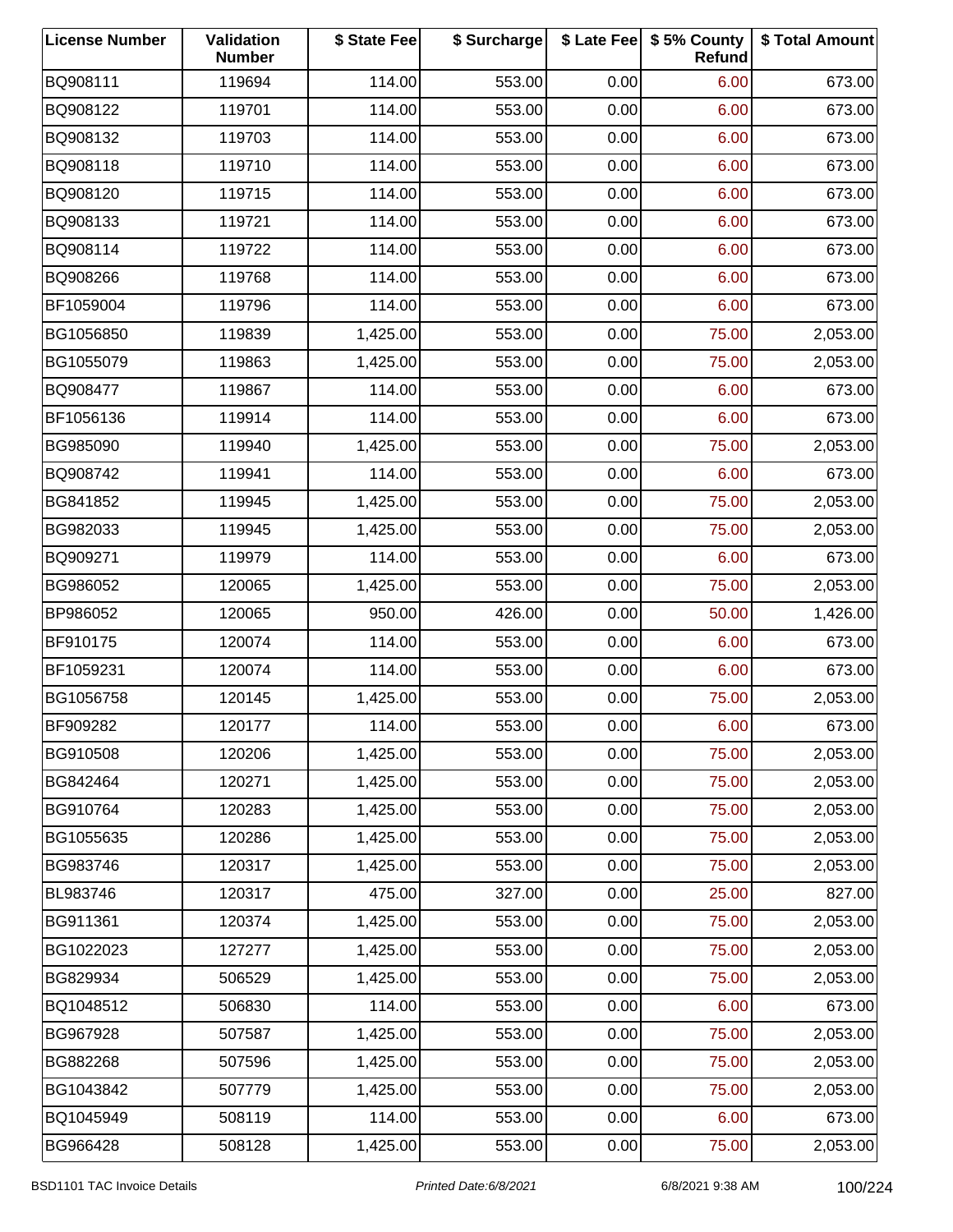| <b>License Number</b> | Validation<br><b>Number</b> | \$ State Fee | \$ Surcharge |        | \$ Late Fee   \$5% County<br>Refund | \$ Total Amount |
|-----------------------|-----------------------------|--------------|--------------|--------|-------------------------------------|-----------------|
| BQ1046822             | 508202                      | 114.00       | 553.00       | 0.00   | 6.00                                | 673.00          |
| BQ904978              | 508253                      | 114.00       | 553.00       | 0.00   | 6.00                                | 673.00          |
| BG1047292             | 508261                      | 1,425.00     | 553.00       | 0.00   | 75.00                               | 2,053.00        |
| BG978774              | 508283                      | 1,425.00     | 553.00       | 0.00   | 75.00                               | 2,053.00        |
| BQ901401              | 508291                      | 114.00       | 553.00       | 0.00   | 6.00                                | 673.00          |
| BG770259              | 508296                      | 1,425.00     | 553.00       | 0.00   | 75.00                               | 2,053.00        |
| BL770259              | 508296                      | 475.00       | 327.00       | 0.00   | 25.00                               | 827.00          |
| BQ902490              | 508416                      | 114.00       | 553.00       | 0.00   | 6.00                                | 673.00          |
| BG976734              | 508434                      | 1,425.00     | 553.00       | 0.00   | 75.00                               | 2,053.00        |
| BQ838124              | 508721                      | 114.00       | 553.00       | 0.00   | 6.00                                | 673.00          |
| BG976766              | 508881                      | 1,425.00     | 553.00       | 0.00   | 75.00                               | 2,053.00        |
| BG1052416             | 508972                      | 1,425.00     | 553.00       | 0.00   | 75.00                               | 2,053.00        |
| BQ974982              | 509083                      | 114.00       | 553.00       | 0.00   | 6.00                                | 673.00          |
| BG979374              | 509096                      | 1,425.00     | 553.00       | 0.00   | 75.00                               | 2,053.00        |
| BG1051916             | 509108                      | 1,425.00     | 553.00       | 0.00   | 75.00                               | 2,053.00        |
| BQ903491              | 509112                      | 114.00       | 553.00       | 0.00   | 6.00                                | 673.00          |
| BQ983513              | 509122                      | 114.00       | 553.00       | 0.00   | 6.00                                | 673.00          |
| BG838233              | 509203                      | 1,425.00     | 553.00       | 0.00   | 75.00                               | 2,053.00        |
| BQ903811              | 509230                      | 114.00       | 553.00       | 0.00   | 6.00                                | 673.00          |
| BG897178              | 509301                      | 1,425.00     | 553.00       | 0.00   | 75.00                               | 2,053.00        |
| BQ837136              | 509336                      | 114.00       | 553.00       | 0.00   | 6.00                                | 673.00          |
| BG1045089             | 509341                      | 1,425.00     | 553.00       | 0.00   | 75.00                               | 2,053.00        |
| BF906362              | 509476                      | 114.00       | 553.00       | 0.00   | 6.00                                | 673.00          |
| BQ839833              | 509545                      | 114.00       | 553.00       | 0.00   | 6.00                                | 673.00          |
| BQ1049776             | 509631                      | 114.00       | 553.00       | 0.00   | 6.00                                | 673.00          |
| BQ1052123             | 509636                      | 114.00       | 553.00       | 0.00   | 6.00                                | 673.00          |
| BQ904982              | 509644                      | 114.00       | 553.00       | 0.00   | 6.00                                | 673.00          |
| BF1054270             | 509668                      | 114.00       | 553.00       | 0.00   | 6.00                                | 673.00          |
| BG895021              | 509753                      | 1,425.00     | 553.00       | 0.00   | 75.00                               | 2,053.00        |
| BG1042123             | 509759                      | 1,425.00     | 553.00       | 0.00   | 75.00                               | 2,053.00        |
| BQ977844              | 509989                      | 114.00       | 553.00       | 0.00   | 6.00                                | 673.00          |
| BG1053649             | 509992                      | 1,425.00     | 553.00       | 0.00   | 75.00                               | 2,053.00        |
| BL1053649             | 509992                      | 475.00       | 327.00       | 0.00   | 25.00                               | 827.00          |
| BQ978115              | 510072                      | 114.00       | 553.00       | 100.00 | 6.00                                | 773.00          |
| BQ1054687             | 510084                      | 114.00       | 553.00       | 0.00   | 6.00                                | 673.00          |
| BQ1053266             | 510085                      | 114.00       | 553.00       | 0.00   | 6.00                                | 673.00          |
| BQ907977              | 510086                      | 114.00       | 553.00       | 0.00   | 6.00                                | 673.00          |
| BG1119422             | 510114                      | 1,900.00     | 553.00       | 0.00   | 100.00                              | 2,553.00        |
| BQ986269              | 510253                      | 114.00       | 553.00       | 0.00   | 6.00                                | 673.00          |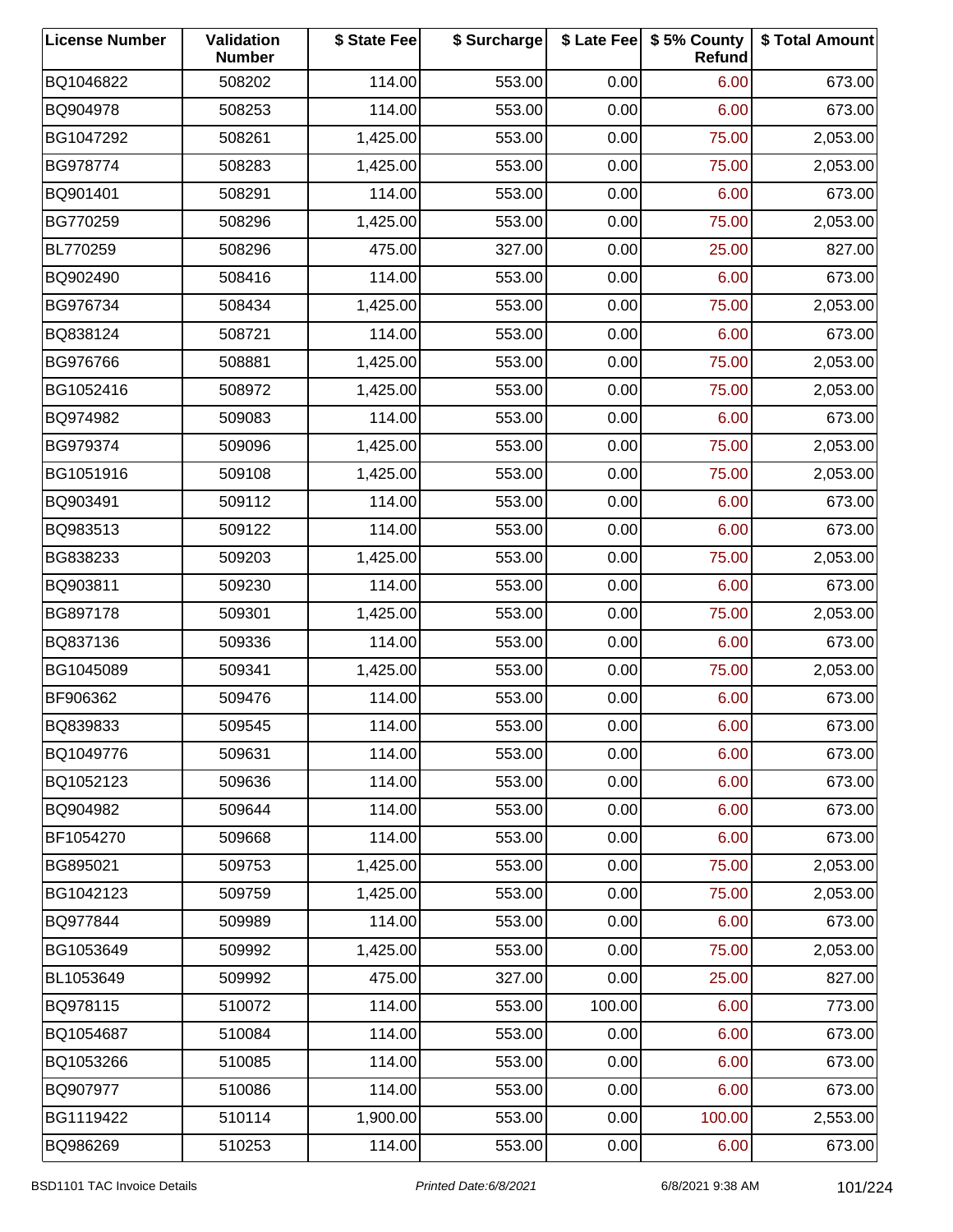| <b>License Number</b> | Validation<br><b>Number</b> | \$ State Fee | \$ Surcharge |        | \$ Late Fee   \$5% County<br>Refund | \$ Total Amount |
|-----------------------|-----------------------------|--------------|--------------|--------|-------------------------------------|-----------------|
| BQ843912              | 510263                      | 114.00       | 553.00       | 0.00   | 6.00                                | 673.00          |
| BQ1053551             | 510625                      | 114.00       | 553.00       | 0.00   | 6.00                                | 673.00          |
| BF907471              | 510629                      | 114.00       | 553.00       | 0.00   | 6.00                                | 673.00          |
| BG1051712             | 510633                      | 1,425.00     | 553.00       | 0.00   | 75.00                               | 2,053.00        |
| BG1052057             | 510635                      | 1,425.00     | 553.00       | 0.00   | 75.00                               | 2,053.00        |
| BQ908176              | 510656                      | 114.00       | 553.00       | 0.00   | 6.00                                | 673.00          |
| BF1048423             | 510692                      | 114.00       | 553.00       | 0.00   | 6.00                                | 673.00          |
| BG1044208             | 510875                      | 1,425.00     | 553.00       | 0.00   | 75.00                               | 2,053.00        |
| BG841853              | 510921                      | 1,425.00     | 553.00       | 0.00   | 75.00                               | 2,053.00        |
| BQ982923              | 510922                      | 114.00       | 553.00       | 0.00   | 6.00                                | 673.00          |
| BQ1051201             | 510927                      | 114.00       | 553.00       | 0.00   | 6.00                                | 673.00          |
| BQ1051924             | 510928                      | 114.00       | 553.00       | 0.00   | 6.00                                | 673.00          |
| BQ1052456             | 510929                      | 114.00       | 553.00       | 0.00   | 6.00                                | 673.00          |
| BQ1052883             | 510930                      | 114.00       | 553.00       | 0.00   | 6.00                                | 673.00          |
| BG842876              | 510933                      | 1,425.00     | 553.00       | 0.00   | 75.00                               | 2,053.00        |
| BG840498              | 510937                      | 1,425.00     | 553.00       | 0.00   | 75.00                               | 2,053.00        |
| BL840498              | 510937                      | 475.00       | 327.00       | 0.00   | 25.00                               | 827.00          |
| BQ842186              | 510987                      | 114.00       | 553.00       | 0.00   | 6.00                                | 673.00          |
| BG831545              | 511002                      | 1,425.00     | 553.00       | 0.00   | 75.00                               | 2,053.00        |
| BL831545              | 511002                      | 475.00       | 327.00       | 0.00   | 25.00                               | 827.00          |
| BQ906620              | 511147                      | 114.00       | 553.00       | 0.00   | 6.00                                | 673.00          |
| BG1048446             | 511154                      | 1,425.00     | 553.00       | 0.00   | 75.00                               | 2,053.00        |
| BE912433              | 511275                      | 1,425.00     | 553.00       | 0.00   | 75.00                               | 2,053.00        |
| BG906776              | 511344                      | 1,425.00     | 553.00       | 0.00   | 75.00                               | 2,053.00        |
| BG1119138             | 511356                      | 1,900.00     | 553.00       | 0.00   | 100.00                              | 2,553.00        |
| BG774810              | 511467                      | 1,425.00     | 553.00       | 0.00   | 75.00                               | 2,053.00        |
| BG1035339             | 511489                      | 1,425.00     | 553.00       | 0.00   | 75.00                               | 2,053.00        |
| BG985052              | 511599                      | 1,425.00     | 553.00       | 0.00   | 75.00                               | 2,053.00        |
| BQ1055088             | 511609                      | 114.00       | 553.00       | 0.00   | 6.00                                | 673.00          |
| BG908951              | 511612                      | 1,425.00     | 553.00       | 0.00   | 75.00                               | 2,053.00        |
| BQ1053188             | 511646                      | 114.00       | 553.00       | 0.00   | 6.00                                | 673.00          |
| BF1054386             | 511847                      | 114.00       | 553.00       | 0.00   | 6.00                                | 673.00          |
| BG776008              | 511848                      | 1,425.00     | 553.00       | 0.00   | 75.00                               | 2,053.00        |
| BF984518              | 511997                      | 114.00       | 553.00       | 0.00   | 6.00                                | 673.00          |
| BG775666              | 512087                      | 1,425.00     | 553.00       | 0.00   | 75.00                               | 2,053.00        |
| BG775136              | 512116                      | 1,425.00     | 553.00       | 0.00   | 75.00                               | 2,053.00        |
| BE870439              | 513255                      | 1,425.00     | 553.00       | 100.00 | 75.00                               | 2,153.00        |
| BL870439              | 513255                      | 475.00       | 327.00       | 100.00 | 25.00                               | 927.00          |
|                       | <b>Total</b>                | 254,324.50   | 273,904.00   | 400.00 | 13,385.50                           | 542,014.00      |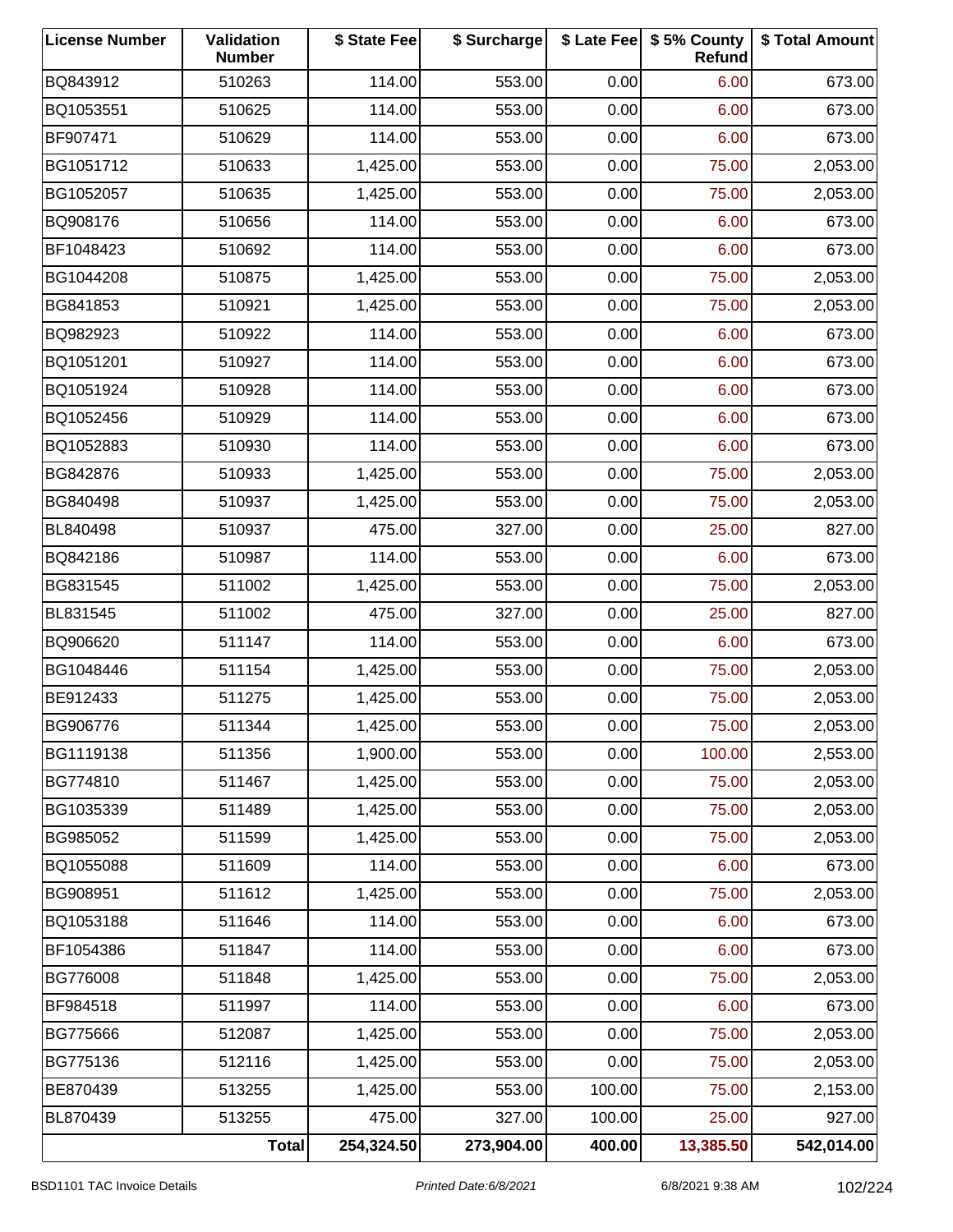

**County Harrison - 102**

| License Number | Validation<br><b>Number</b> | \$ State Feel | \$ Surcharge |      | Refundl | \$ Late Fee   \$5% County   \$ Total Amount |
|----------------|-----------------------------|---------------|--------------|------|---------|---------------------------------------------|
| BQ1117432      | 6279                        | 114.00        | 553.00       | 0.00 | 6.00    | 673.00                                      |
| BG980734       | 116476                      | 332.50        | 553.00       | 0.00 | 17.50   | 903.00                                      |
| BF983139       | 118706                      | 114.00        | 553.00       | 0.00 | 6.00    | 673.00                                      |
|                | Total                       | 560.50        | 1,659.00     | 0.00 | 29.50   | 2,249.00                                    |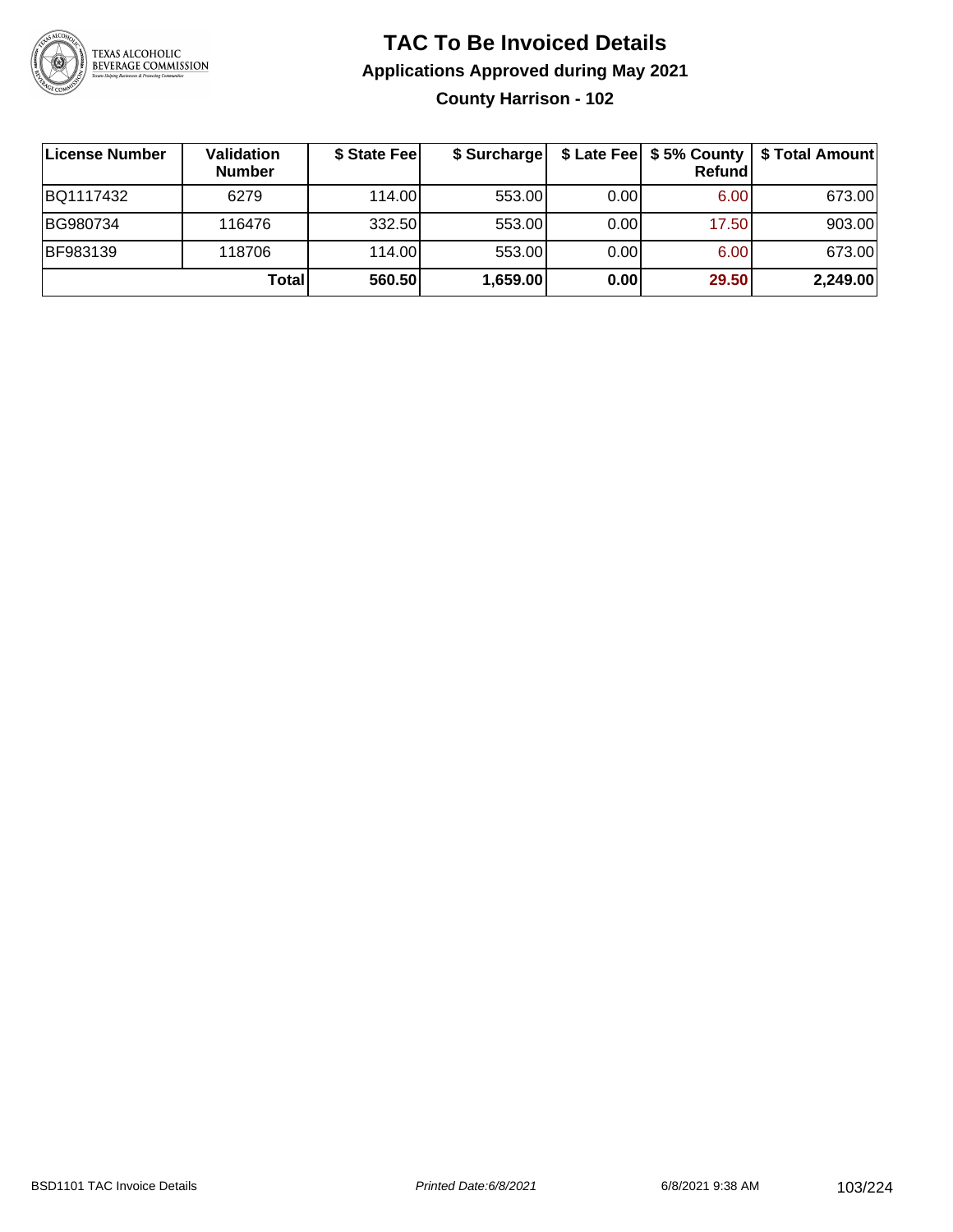

#### **TAC To Be Invoiced Details Applications Approved during May 2021 County Hartley - 103**

| License Number | Validation<br>Number | \$ State Fee    |        |      | Refundl | \$ Surcharge   \$ Late Fee   \$5% County   \$ Total Amount |
|----------------|----------------------|-----------------|--------|------|---------|------------------------------------------------------------|
| BQ1058613      | 510290               | 114.00 <b>1</b> | 553.00 | 0.00 | 6.00    | 673.00                                                     |
|                | Totall               | 114.00          | 553.00 | 0.00 | 6.00    | 673.00                                                     |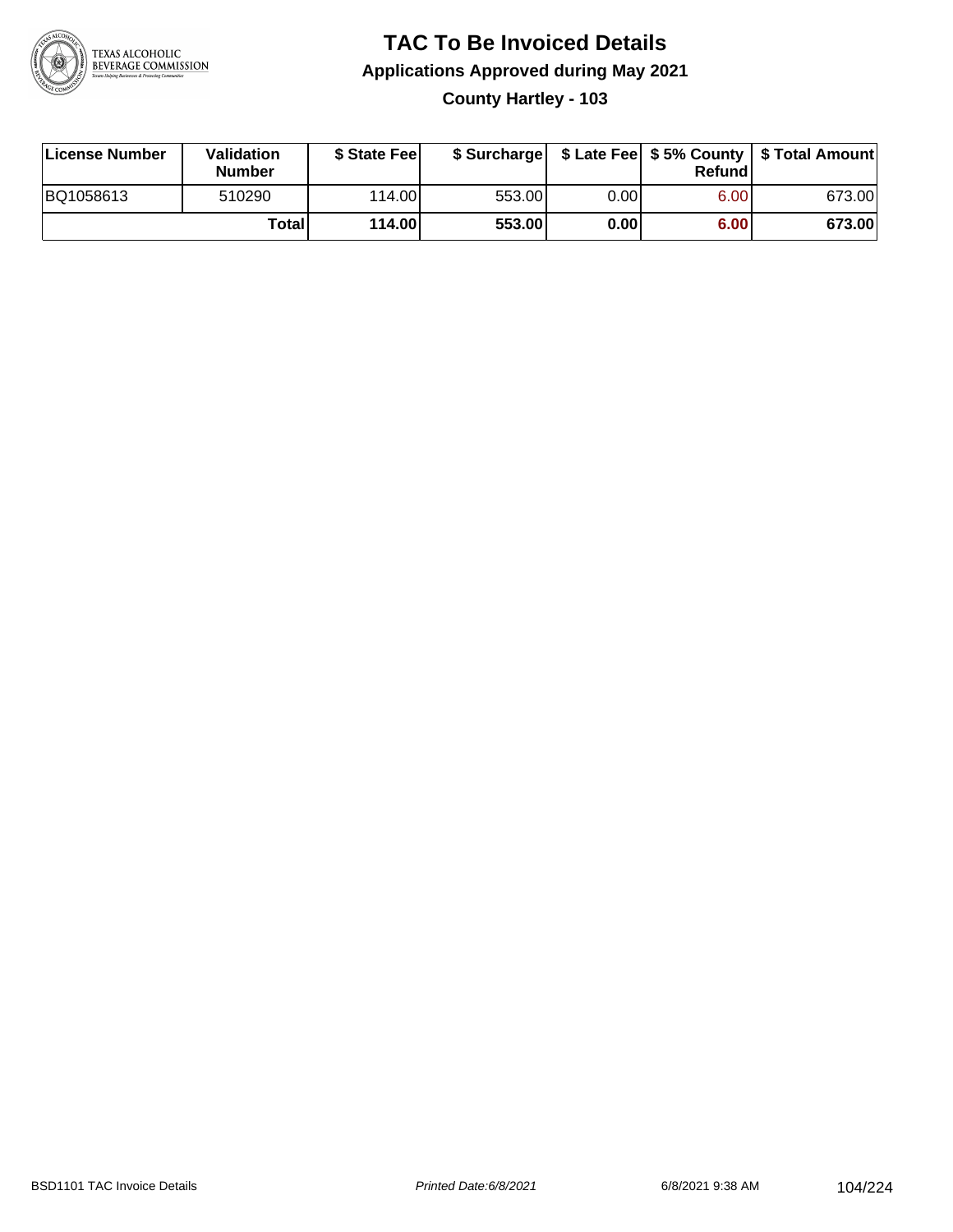

### **TAC To Be Invoiced Details Applications Approved during May 2021**

**\$ State Fee \$ Surcharge \$ Late Fee \$ 5% County \$ Total Amount County Hays - 105**

| <b>License Number</b> | <b>Validation</b><br><b>Number</b> | \$ State Fee | \$ Surcharge |      | \$ Late Fee   \$5% County<br>Refund | \$ Total Amount |
|-----------------------|------------------------------------|--------------|--------------|------|-------------------------------------|-----------------|
| BF1120271             | 6696                               | 114.00       | 553.00       | 0.00 | 6.00                                | 673.00          |
| BG1117821             | 6826                               | 332.50       | 553.00       | 0.00 | 17.50                               | 903.00          |
| BF1120338             | 7152                               | 114.00       | 553.00       | 0.00 | 6.00                                | 673.00          |
| BF1119140             | 7169                               | 114.00       | 553.00       | 0.00 | 6.00                                | 673.00          |
| BG980366              | 114927                             | 332.50       | 553.00       | 0.00 | 17.50                               | 903.00          |
| BQ773456              | 115011                             | 114.00       | 553.00       | 0.00 | 6.00                                | 673.00          |
| BF771837              | 115095                             | 114.00       | 553.00       | 0.00 | 6.00                                | 673.00          |
| BF772941              | 115815                             | 114.00       | 553.00       | 0.00 | 6.00                                | 673.00          |
| BG1052980             | 117192                             | 332.50       | 553.00       | 0.00 | 17.50                               | 903.00          |
| BF908157              | 117827                             | 114.00       | 553.00       | 0.00 | 6.00                                | 673.00          |
| BG981803              | 118057                             | 332.50       | 553.00       | 0.00 | 17.50                               | 903.00          |
| BQ842905              | 118733                             | 114.00       | 553.00       | 0.00 | 6.00                                | 673.00          |
| BQ911629              | 119004                             | 114.00       | 553.00       | 0.00 | 6.00                                | 673.00          |
| BG1056505             | 119395                             | 332.50       | 553.00       | 0.00 | 17.50                               | 903.00          |
| BP1056505             | 119395                             | 950.00       | 426.00       | 0.00 | 50.00                               | 1,426.00        |
| BQ813011              | 124456                             | 114.00       | 553.00       | 0.00 | 6.00                                | 673.00          |
| BG909454              | 509287                             | 332.50       | 553.00       | 0.00 | 17.50                               | 903.00          |
| BQ904950              | 510240                             | 114.00       | 553.00       | 0.00 | 6.00                                | 673.00          |
|                       | <b>Total</b>                       | 4,199.00     | 9,827.00     | 0.00 | 221.00                              | 14,247.00       |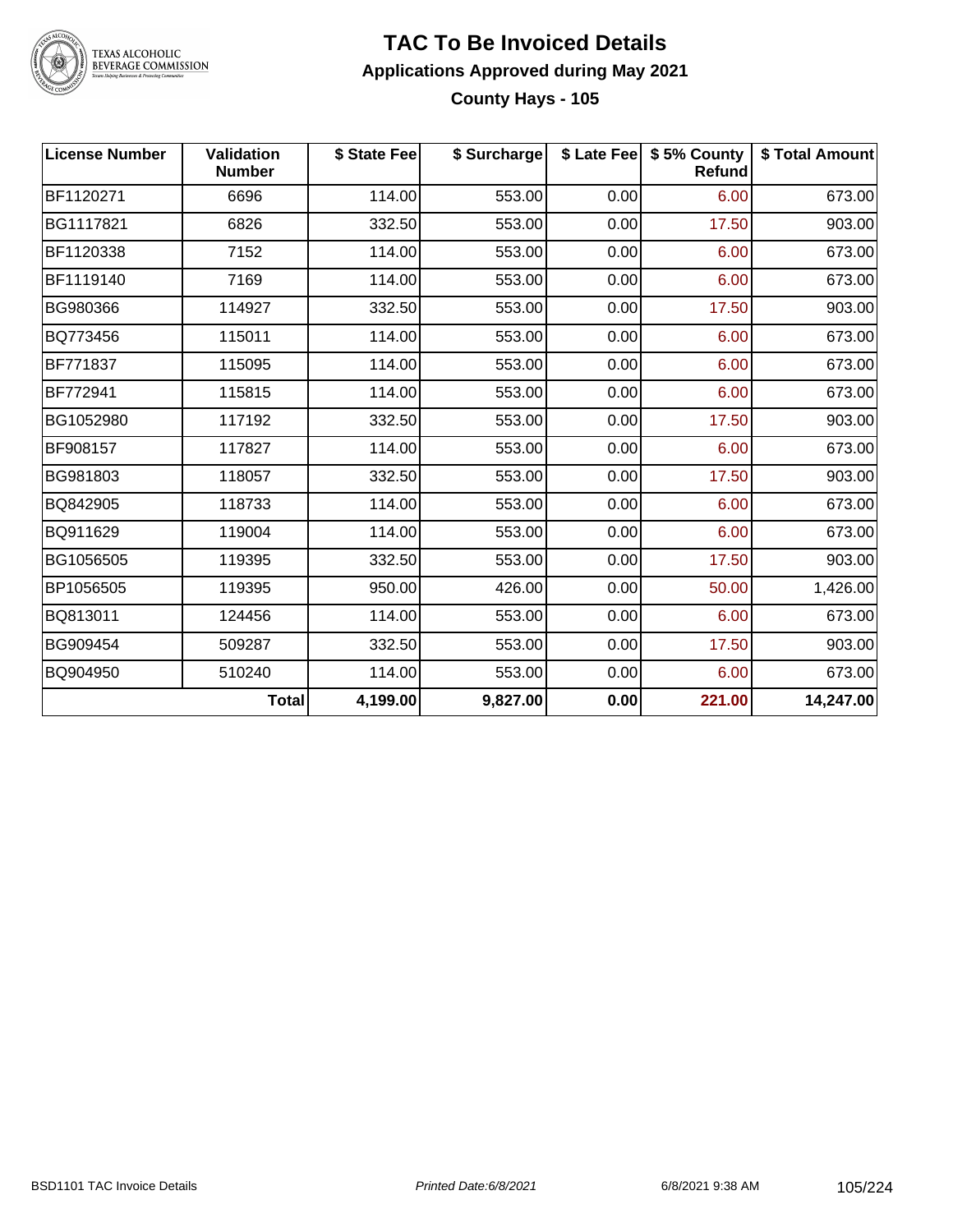

#### **TAC To Be Invoiced Details Applications Approved during May 2021 County Henderson - 107**

| License Number | Validation<br><b>Number</b> | \$ State Fee | \$ Surcharge | \$ Late Fee | \$5% County<br>Refund | \$ Total Amount |
|----------------|-----------------------------|--------------|--------------|-------------|-----------------------|-----------------|
| BF1118019      | 6851                        | 114.00       | 553.00       | 0.00        | 6.00                  | 673.00          |
| BG1120354      | 7296                        | 332.50       | 553.00       | 0.00        | 17.50                 | 903.00          |
| BF909834       | 117520                      | 114.00       | 553.00       | 0.00        | 6.00                  | 673.00          |
| BQ1054322      | 118312                      | 114.00       | 553.00       | 0.00        | 6.00                  | 673.00          |
| BQ777581       | 118594                      | 114.00       | 553.00       | 0.00        | 6.00                  | 673.00          |
| BQ907559       | 119115                      | 114.00       | 553.00       | 0.00        | 6.00                  | 673.00          |
| BF986837       | 119651                      | 114.00       | 553.00       | 0.00        | 6.00                  | 673.00          |
| BQ842144       | 509160                      | 114.00       | 553.00       | 0.00        | 6.00                  | 673.00          |
| BQ1058356      | 510269                      | 114.00       | 553.00       | 0.00        | 6.00                  | 673.00          |
|                | <b>Total</b>                | 1,244.50     | 4,977.00     | 0.00        | 65.50                 | 6,287.00        |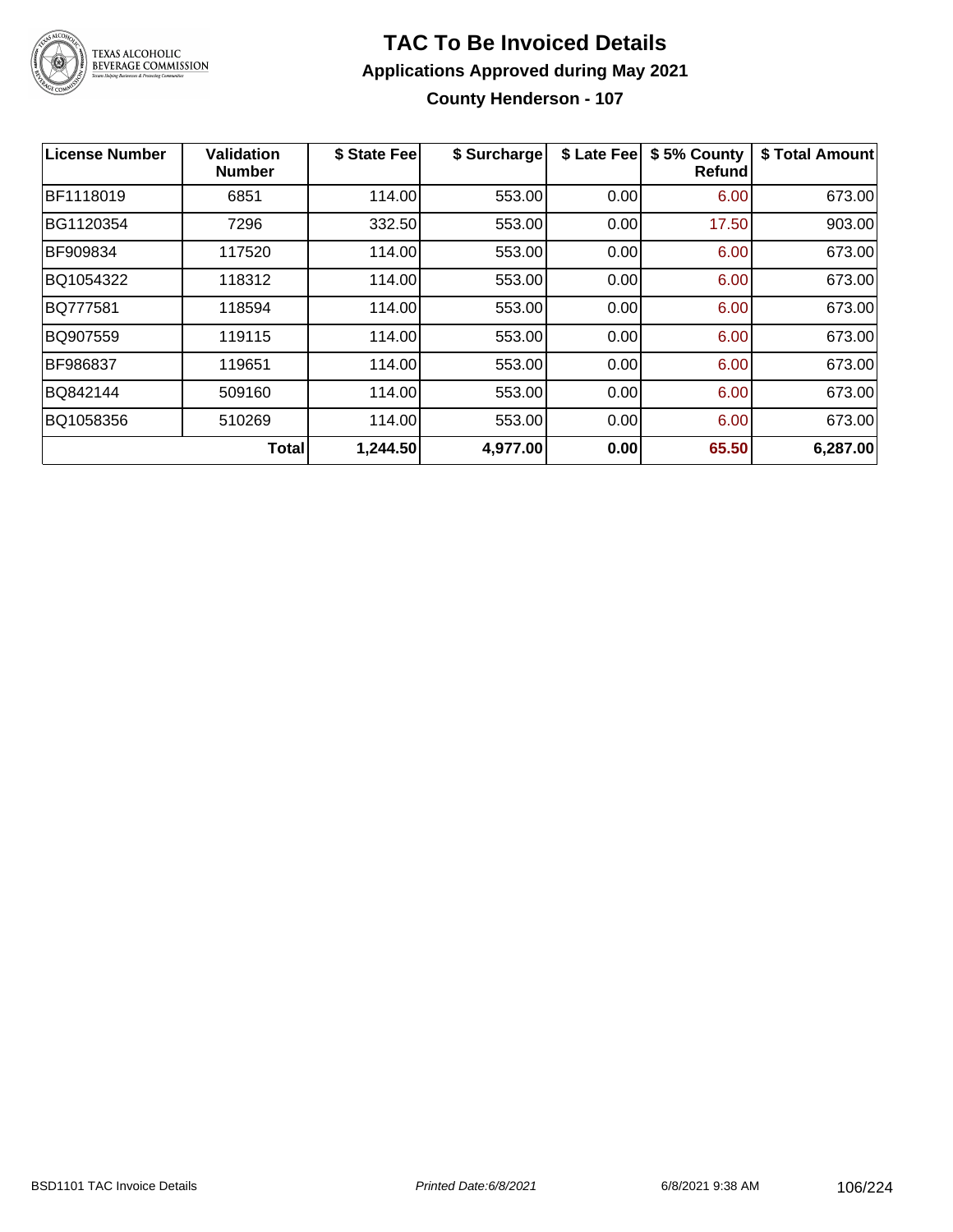

#### **TAC To Be Invoiced Details Applications Approved during May 2021 County Hidalgo - 108**

| <b>License Number</b> | Validation<br><b>Number</b> | \$ State Fee | \$ Surcharge |        | \$ Late Fee   \$5% County<br>Refund | \$ Total Amount |
|-----------------------|-----------------------------|--------------|--------------|--------|-------------------------------------|-----------------|
| BG1117495             | 5791                        | 332.50       | 553.00       | 0.00   | 17.50                               | 903.00          |
| BG1117327             | 6430                        | 332.50       | 553.00       | 0.00   | 17.50                               | 903.00          |
| BG1119783             | 6499                        | 332.50       | 553.00       | 0.00   | 17.50                               | 903.00          |
| BL1119783             | 6499                        | 475.00       | 327.00       | 0.00   | 25.00                               | 827.00          |
| BQ1117294             | 6722                        | 114.00       | 553.00       | 0.00   | 6.00                                | 673.00          |
| BG1117861             | 6804                        | 332.50       | 553.00       | 0.00   | 17.50                               | 903.00          |
| BL1117861             | 6804                        | 475.00       | 327.00       | 0.00   | 25.00                               | 827.00          |
| BF1117858             | 6854                        | 114.00       | 553.00       | 0.00   | 6.00                                | 673.00          |
| BG1118372             | 6938                        | 332.50       | 553.00       | 0.00   | 17.50                               | 903.00          |
| BL1118372             | 6938                        | 475.00       | 327.00       | 0.00   | 25.00                               | 827.00          |
| BG1119514             | 6967                        | 332.50       | 553.00       | 0.00   | 17.50                               | 903.00          |
| BL1119514             | 6967                        | 475.00       | 327.00       | 0.00   | 25.00                               | 827.00          |
| BQ1119243             | 7074                        | 114.00       | 553.00       | 0.00   | 6.00                                | 673.00          |
| BG1118214             | 7232                        | 332.50       | 553.00       | 0.00   | 17.50                               | 903.00          |
| BG1117773             | 7239                        | 332.50       | 553.00       | 0.00   | 17.50                               | 903.00          |
| BG1119104             | 7391                        | 332.50       | 553.00       | 0.00   | 17.50                               | 903.00          |
| BQ1119033             | 7451                        | 114.00       | 553.00       | 0.00   | 6.00                                | 673.00          |
| BQ1120463             | 7479                        | 114.00       | 553.00       | 0.00   | 6.00                                | 673.00          |
| BQ1120495             | 7530                        | 114.00       | 553.00       | 0.00   | 6.00                                | 673.00          |
| BG1120453             | 7827                        | 332.50       | 553.00       | 0.00   | 17.50                               | 903.00          |
| BG1120458             | 7827                        | 332.50       | 553.00       | 0.00   | 17.50                               | 903.00          |
| BQ1120511             | 7885                        | 114.00       | 553.00       | 0.00   | 6.00                                | 673.00          |
| BQ839739              | 115013                      | 114.00       | 553.00       | 0.00   | 6.00                                | 673.00          |
| BQ1052725             | 115462                      | 114.00       | 553.00       | 0.00   | 6.00                                | 673.00          |
| BQ774669              | 115668                      | 114.00       | 553.00       | 0.00   | 6.00                                | 673.00          |
| BG981085              | 116003                      | 332.50       | 553.00       | 0.00   | 17.50                               | 903.00          |
| BG774612              | 116667                      | 332.50       | 553.00       | 0.00   | 17.50                               | 903.00          |
| BG982836              | 116746                      | 332.50       | 553.00       | 0.00   | 17.50                               | 903.00          |
| BL982836              | 116746                      | 475.00       | 327.00       | 0.00   | 25.00                               | 827.00          |
| BG982632              | 116781                      | 332.50       | 553.00       | 0.00   | 17.50                               | 903.00          |
| BG1049977             | 116813                      | 332.50       | 553.00       | 100.00 | 17.50                               | 1,003.00        |
| BL1049977             | 116813                      | 475.00       | 327.00       | 100.00 | 25.00                               | 927.00          |
| BQ840613              | 117177                      | 114.00       | 553.00       | 0.00   | 6.00                                | 673.00          |
| BG980009              | 117810                      | 332.50       | 553.00       | 0.00   | 17.50                               | 903.00          |
| BQ1054429             | 117907                      | 114.00       | 553.00       | 0.00   | 6.00                                | 673.00          |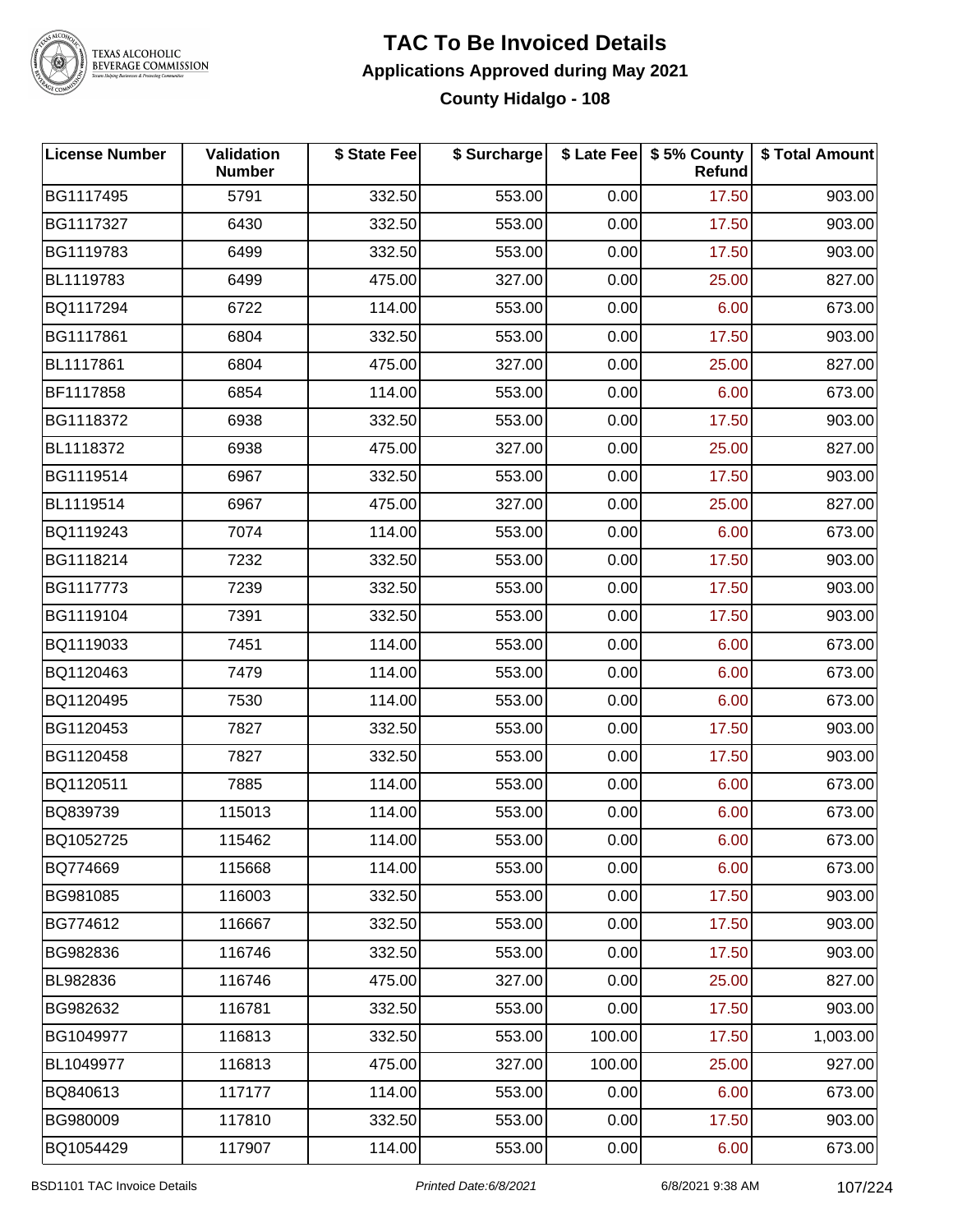| <b>License Number</b> | Validation<br><b>Number</b> | \$ State Fee | \$ Surcharge |        | \$ Late Fee   \$5% County<br>Refund | \$ Total Amount |
|-----------------------|-----------------------------|--------------|--------------|--------|-------------------------------------|-----------------|
| BQ1054355             | 118161                      | 114.00       | 553.00       | 0.00   | 6.00                                | 673.00          |
| BQ910099              | 118321                      | 114.00       | 553.00       | 0.00   | 6.00                                | 673.00          |
| BG985650              | 118831                      | 332.50       | 553.00       | 0.00   | 17.50                               | 903.00          |
| BF912165              | 119059                      | 114.00       | 553.00       | 0.00   | 6.00                                | 673.00          |
| BG1056328             | 119098                      | 332.50       | 553.00       | 0.00   | 17.50                               | 903.00          |
| BG839719              | 119206                      | 332.50       | 553.00       | 100.00 | 17.50                               | 1,003.00        |
| BL839719              | 119206                      | 475.00       | 327.00       | 100.00 | 25.00                               | 927.00          |
| BQ907716              | 119463                      | 114.00       | 553.00       | 100.00 | 6.00                                | 773.00          |
| BQ983437              | 119739                      | 114.00       | 553.00       | 0.00   | 6.00                                | 673.00          |
| BQ1054775             | 119999                      | 114.00       | 553.00       | 0.00   | 6.00                                | 673.00          |
| BQ1057021             | 120054                      | 114.00       | 553.00       | 0.00   | 6.00                                | 673.00          |
| BG948365              | 127163                      | 332.50       | 553.00       | 100.00 | 17.50                               | 1,003.00        |
| BQ1052734             | 414563                      | 114.00       | 553.00       | 0.00   | 6.00                                | 673.00          |
| BG998318              | 502534                      | 332.50       | 553.00       | 0.00   | 17.50                               | 903.00          |
| BQ983405              | 509132                      | 114.00       | 553.00       | 0.00   | 6.00                                | 673.00          |
| BG1051305             | 509670                      | 332.50       | 553.00       | 0.00   | 17.50                               | 903.00          |
| BQ1118231             | 510115                      | 114.00       | 553.00       | 0.00   | 6.00                                | 673.00          |
| BQ911815              | 510259                      | 114.00       | 553.00       | 0.00   | 6.00                                | 673.00          |
| BE776577              | 510344                      | 285.00       | 553.00       | 0.00   | 15.00                               | 853.00          |
| BQ1054782             | 510841                      | 114.00       | 553.00       | 0.00   | 6.00                                | 673.00          |
| BQ774169              | 511013                      | 114.00       | 553.00       | 0.00   | 6.00                                | 673.00          |
| BG952512              | 511026                      | 332.50       | 553.00       | 0.00   | 17.50                               | 903.00          |
| BQ774576              | 511262                      | 114.00       | 553.00       | 0.00   | 6.00                                | 673.00          |
| BQ774176              | 511268                      | 114.00       | 553.00       | 100.00 | 6.00                                | 773.00          |
| BG1053218             | 511497                      | 332.50       | 553.00       | 0.00   | 17.50                               | 903.00          |
|                       | <b>Total</b>                | 15,000.50    | 31,598.00    | 700.00 | 789.50                              | 48,088.00       |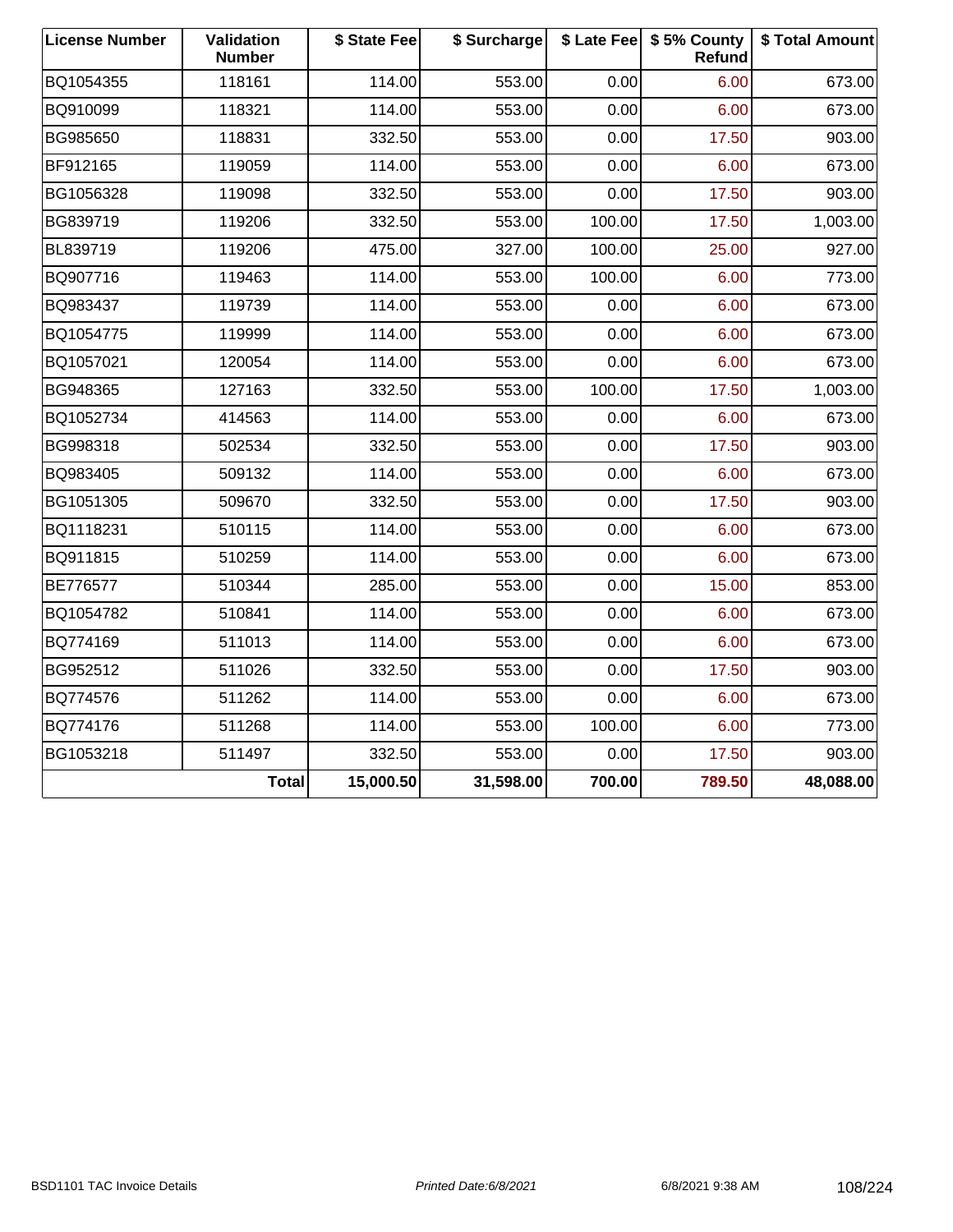

#### **TAC To Be Invoiced Details Applications Approved during May 2021 County Hill - 109**

| License Number | <b>Validation</b><br><b>Number</b> | \$ State Fee | \$ Surcharge |      | \$ Late Fee   \$5% County  <br>Refundl | \$ Total Amount |
|----------------|------------------------------------|--------------|--------------|------|----------------------------------------|-----------------|
| BQ838525       | 116079                             | 114.00       | 553.00       | 0.00 | 6.00                                   | 673.00          |
| BQ776244       | 117664                             | 114.00       | 553.00       | 0.00 | 6.00                                   | 673.00          |
| BQ1055008      | 509139                             | 114.00L      | 553.00       | 0.00 | 6.00                                   | 673.00          |
|                | <b>Total</b>                       | 342.00       | 1,659.00     | 0.00 | 18.00                                  | 2,019.00        |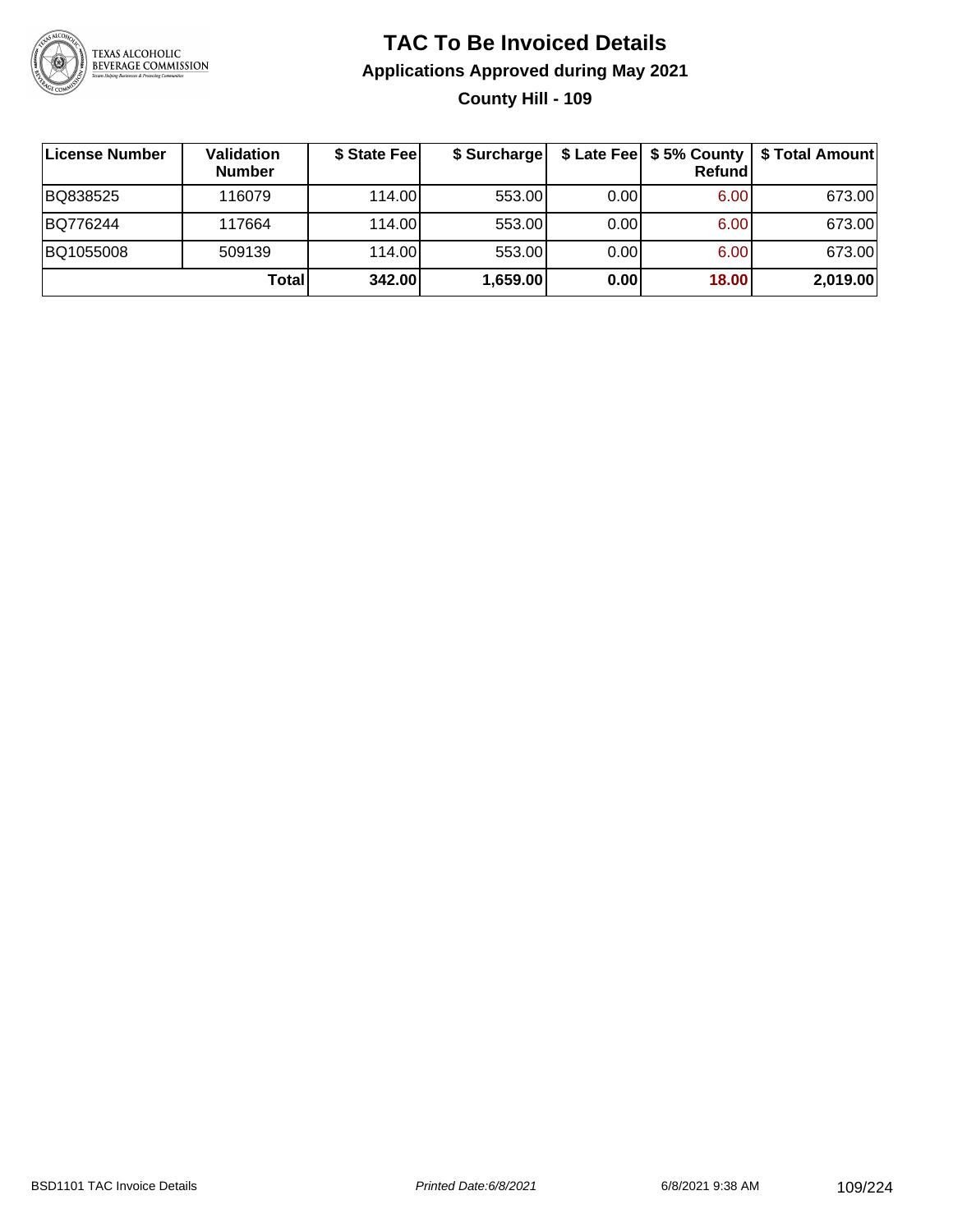

#### **TAC To Be Invoiced Details Applications Approved during May 2021 County Hockley - 110**

| License Number   | <b>Validation</b><br><b>Number</b> | \$ State Fee | \$ Surcharge |      | Refundl | \$ Late Fee   \$5% County   \$ Total Amount |
|------------------|------------------------------------|--------------|--------------|------|---------|---------------------------------------------|
| BQ1119548        | 7225                               | 114.00       | 553.00       | 0.00 | 6.00    | 673.00                                      |
| <b>BF1120085</b> | 7341                               | 114.00L      | 553.00       | 0.00 | 6.00    | 673.00                                      |
| BQ912502         | 119094                             | 114.00       | 553.00       | 0.00 | 6.00    | 673.00                                      |
| BQ912524         | 119308                             | 114.00L      | 553.00       | 0.00 | 6.00    | 673.00                                      |
|                  | Total                              | 456.00       | 2,212.00     | 0.00 | 24.00   | 2,692.00                                    |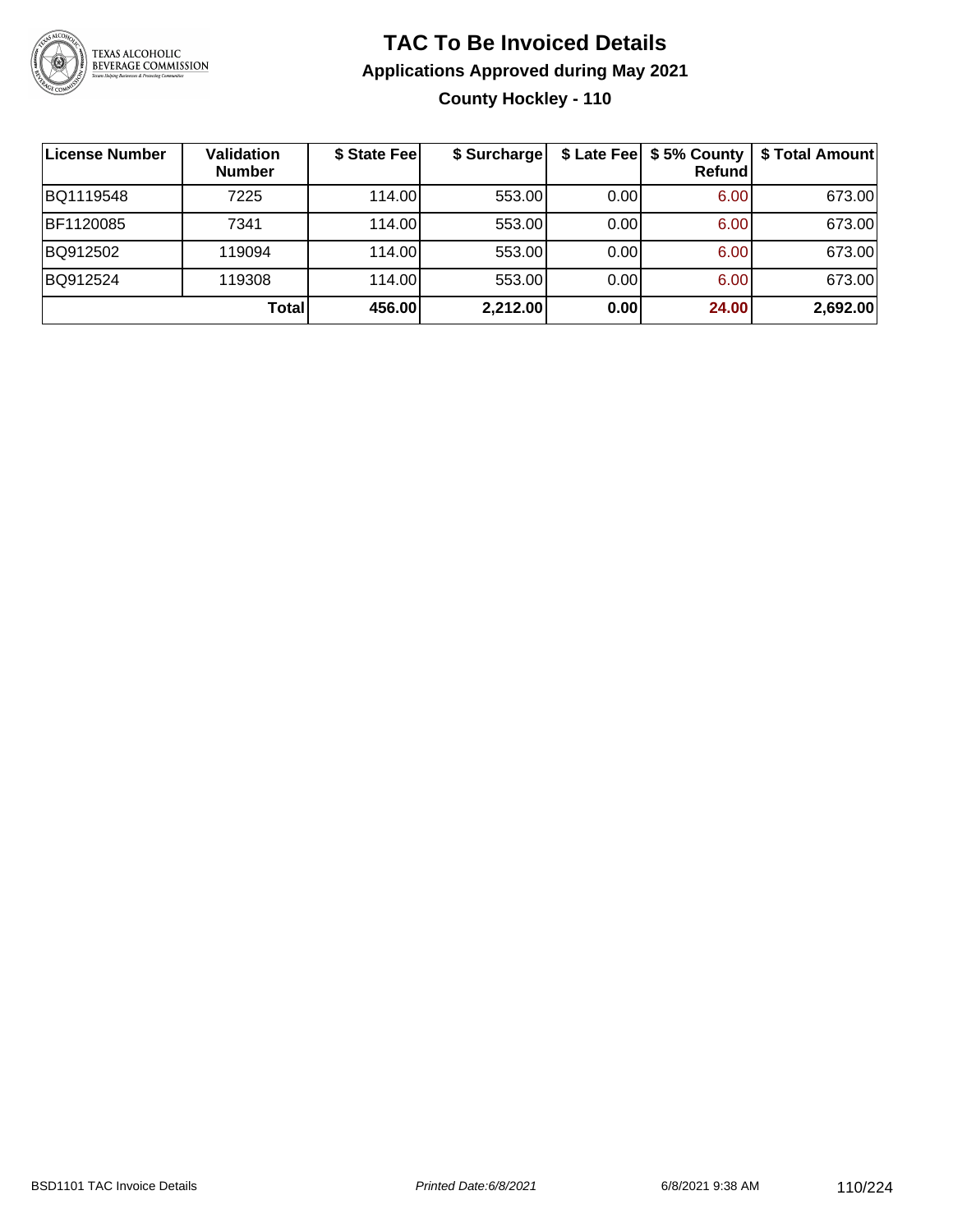

**County Hood - 111**

| ∣License Number | <b>Validation</b><br><b>Number</b> | \$ State Fee | \$ Surcharge |       | Refundl | \$ Late Fee   \$5% County   \$ Total Amount |
|-----------------|------------------------------------|--------------|--------------|-------|---------|---------------------------------------------|
| BQ1118918       | 6248                               | 114.00       | 553.00       | 0.001 | 6.00    | 673.00                                      |
| BQ1118329       | 6836                               | 114.00       | 553.00       | 0.001 | 6.00    | 673.00                                      |
|                 | Totall                             | 228.00       | 1,106.00     | 0.00  | 12.00   | 1,346.00                                    |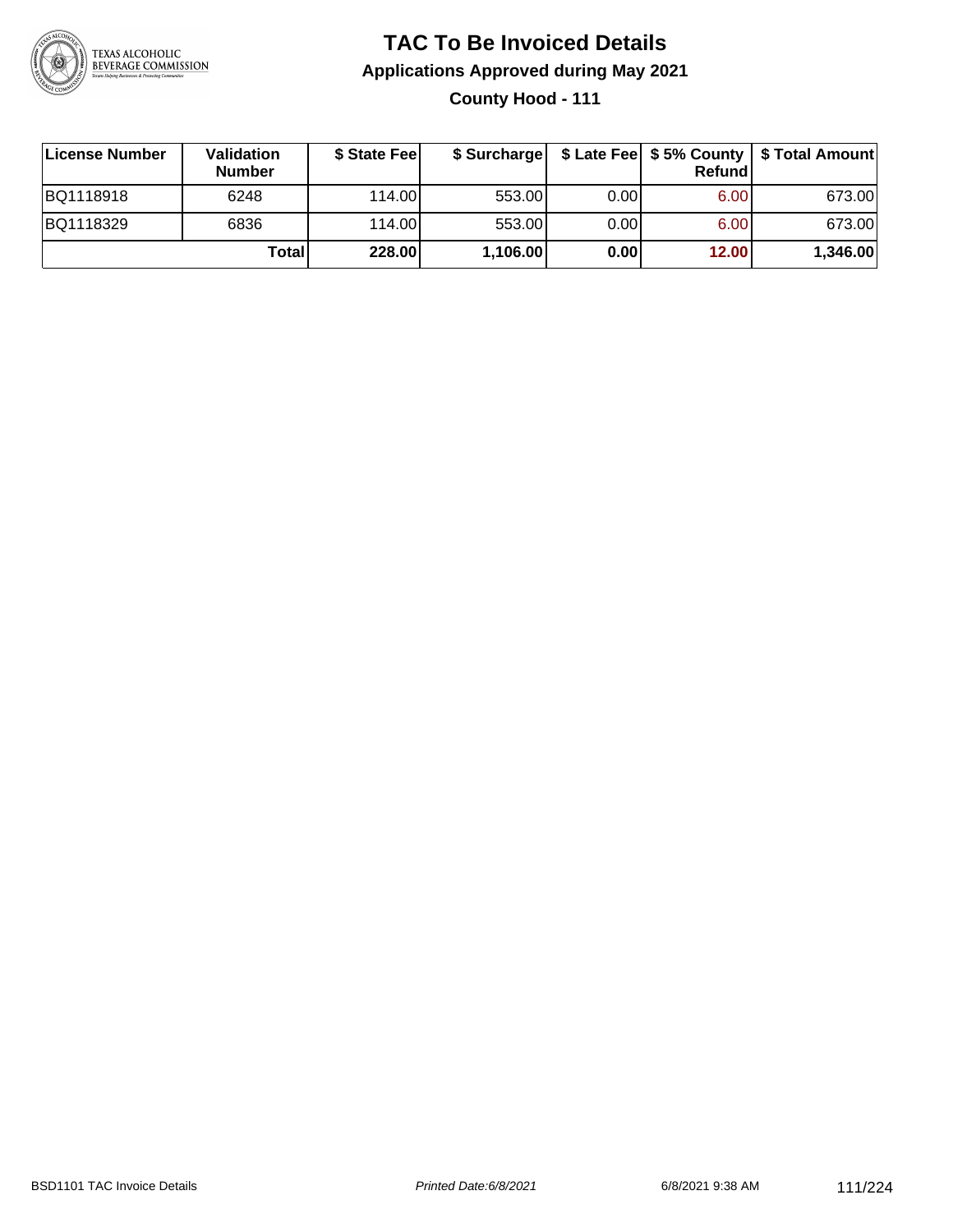

**County Hopkins - 112**

| <b>License Number</b> | <b>Validation</b><br><b>Number</b> | \$ State Fee | \$ Surcharge |       | \$ Late Fee   \$5% County<br>Refundl | \$ Total Amount |
|-----------------------|------------------------------------|--------------|--------------|-------|--------------------------------------|-----------------|
| BQ838463              | 113542                             | 114.00       | 553.00       | 0.00  | 6.00                                 | 673.00          |
| BQ1052516             | 117170                             | 114.00       | 553.00       | 0.001 | 6.00                                 | 673.00          |
| BQ909573              | 119140                             | 114.00       | 553.00       | 0.00  | 6.00                                 | 673.00          |
| BQ843324              | 510278                             | 114.00       | 553.00       | 0.00  | 6.00                                 | 673.00          |
| BQ843322              | 510284                             | 114.00       | 553.00       | 0.00  | 6.00                                 | 673.00          |
|                       | <b>Total</b>                       | 570.00       | 2,765.00     | 0.00  | 30.00                                | 3,365.00        |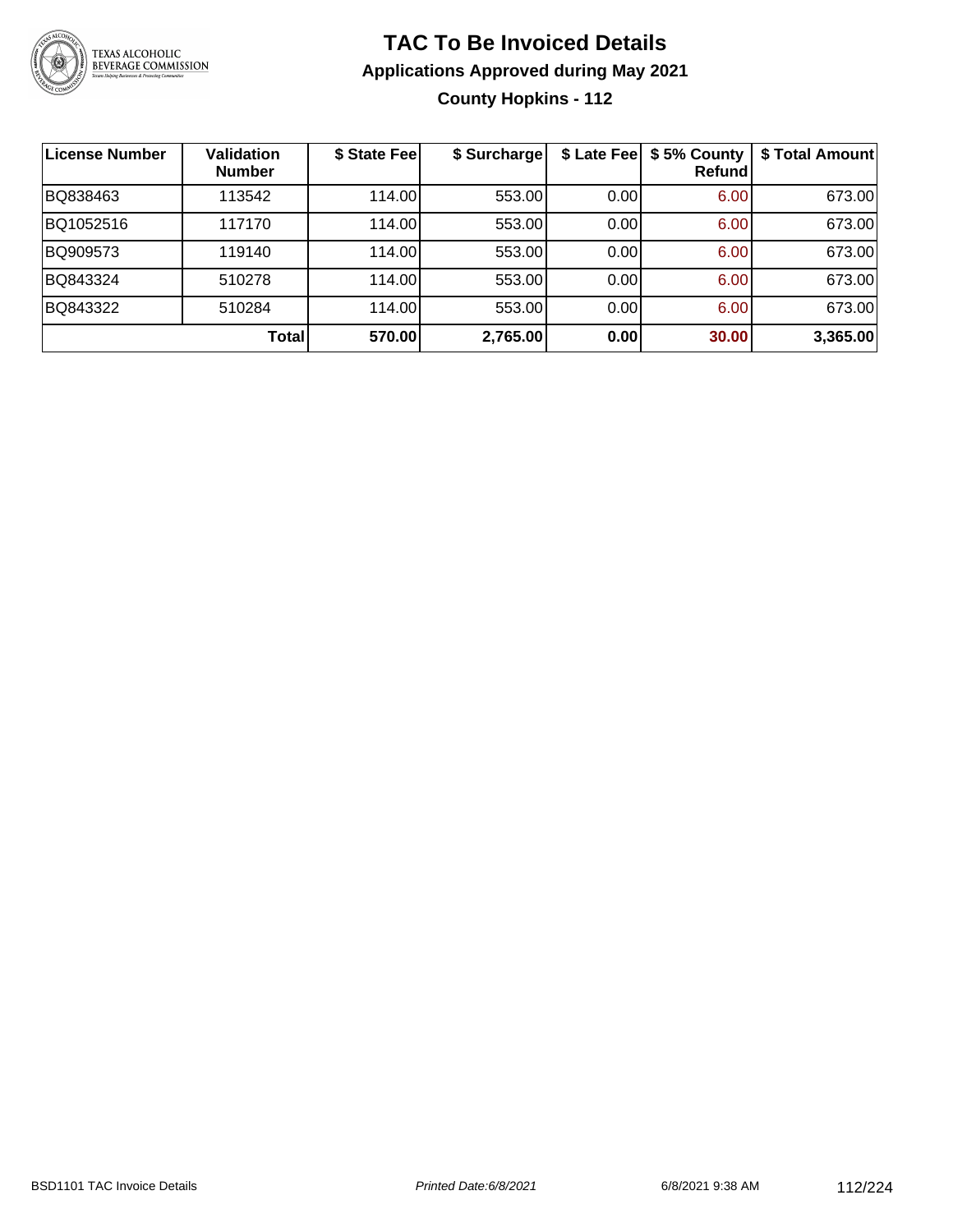

**County Houston - 113**

| ∣License Number | <b>Validation</b><br><b>Number</b> | \$ State Fee | \$ Surcharge |      | Refundl           | \$ Late Fee   \$5% County   \$ Total Amount |
|-----------------|------------------------------------|--------------|--------------|------|-------------------|---------------------------------------------|
| BQ906137        | 114462                             | 114.00L      | 553.00       | 0.00 | 6.00 <sub>1</sub> | 673.00                                      |
| <b>BF984006</b> | 117262                             | 114.00L      | 553.00       | 0.00 | 6.00 <sub>1</sub> | 673.00                                      |
|                 | Totall                             | 228.00       | 1,106.00     | 0.00 | 12.00             | 1,346.00                                    |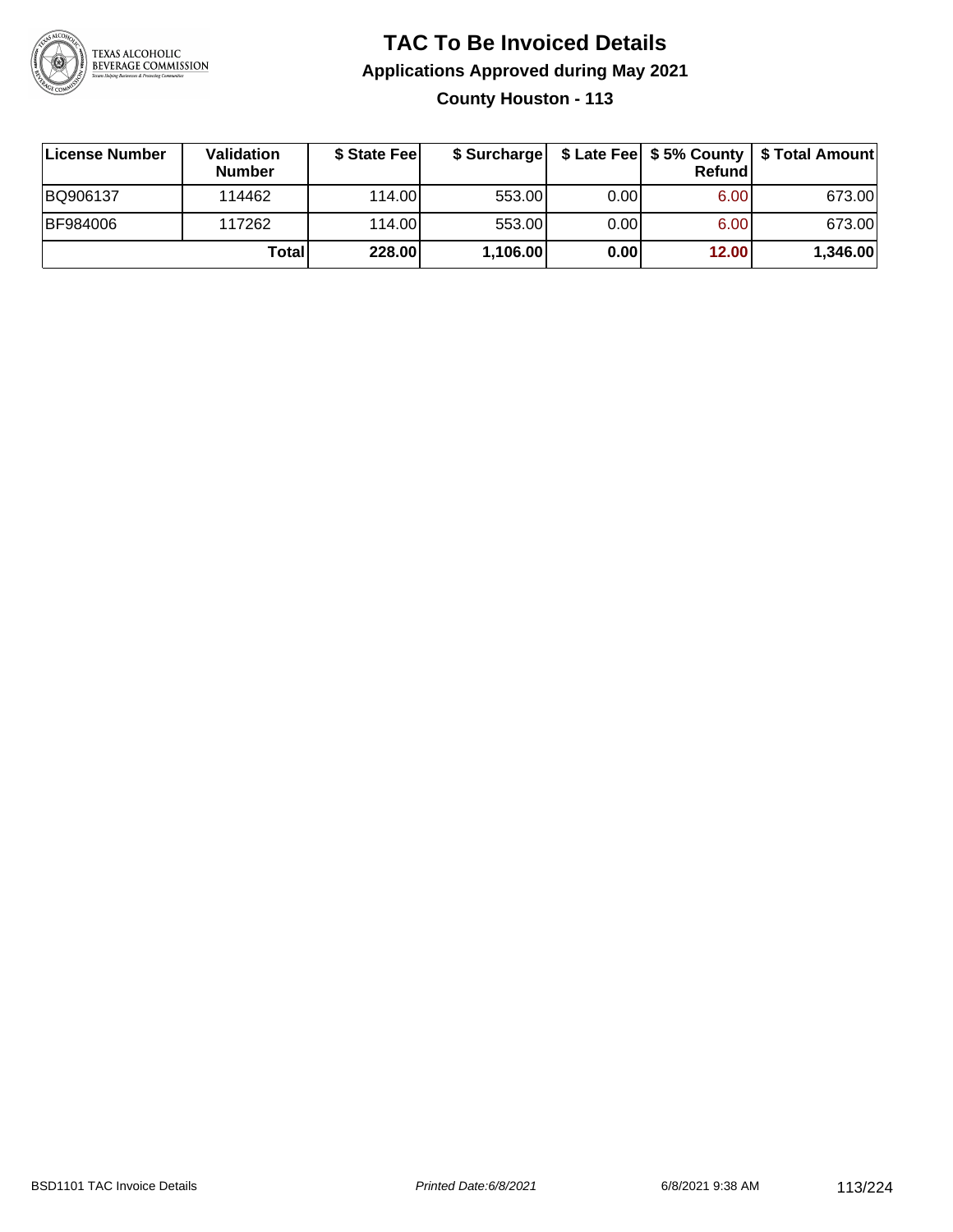

**County Howard - 114**

| License Number | <b>Validation</b><br><b>Number</b> | \$ State Feel | \$ Surcharge |       | Refundl | \$ Late Fee   \$5% County   \$ Total Amount |
|----------------|------------------------------------|---------------|--------------|-------|---------|---------------------------------------------|
| BQ983162       | 117553                             | 114.00        | 553.00       | 0.001 | 6.00    | 673.00                                      |
| BQ1055640      | 118884                             | 114.00        | 553.00       | 0.001 | 6.00    | 673.00                                      |
| BG985282       | 119259                             | 332.50        | 553.00       | 0.001 | 17.50   | 903.00                                      |
|                | Total                              | 560.50        | 1,659.00     | 0.00  | 29.50   | 2,249.00                                    |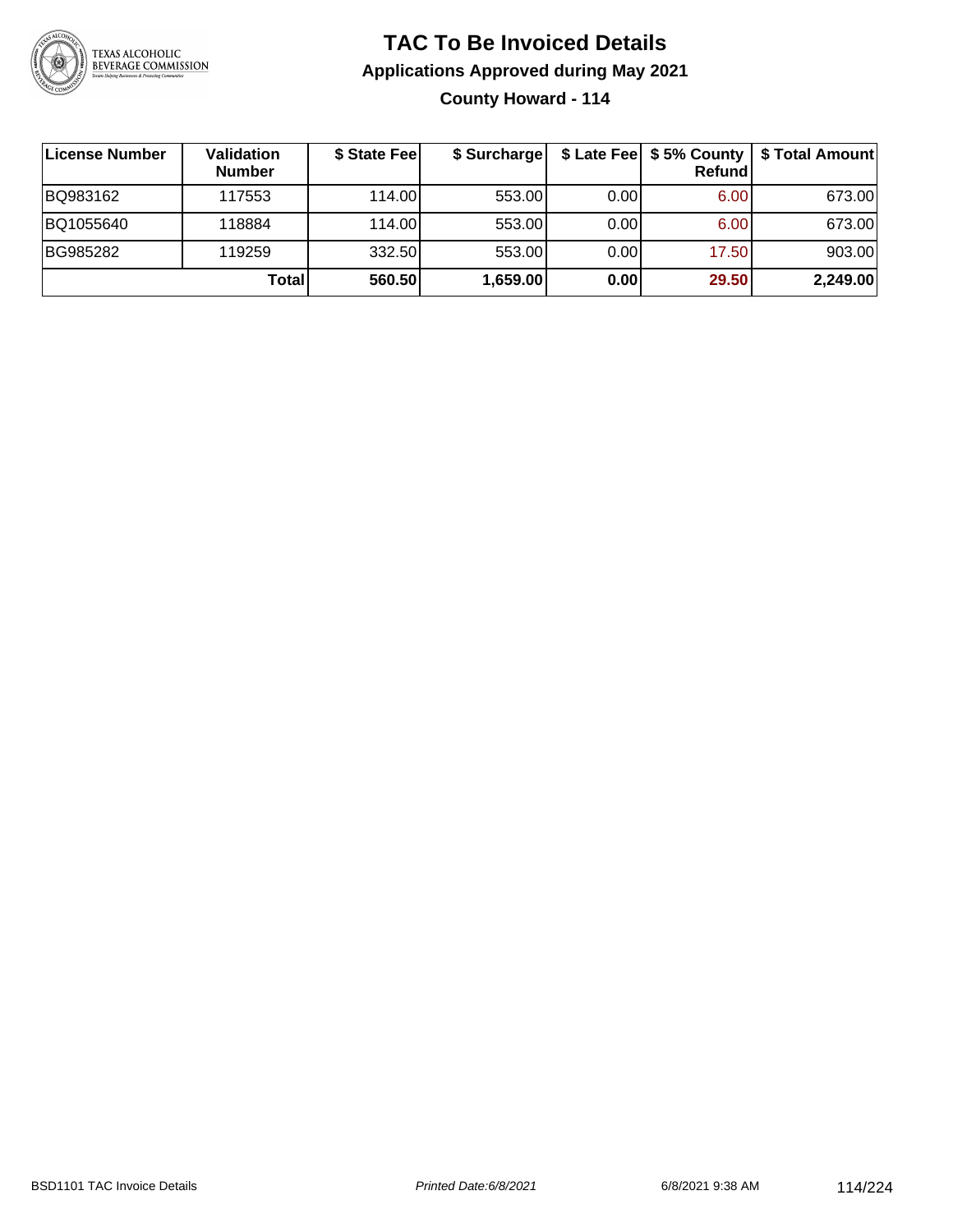

#### **TAC To Be Invoiced Details Applications Approved during May 2021 County Hunt - 116**

| <b>License Number</b> | Validation<br><b>Number</b> | \$ State Fee | \$ Surcharge | \$ Late Fee | \$5% County<br>Refundl | \$ Total Amount |
|-----------------------|-----------------------------|--------------|--------------|-------------|------------------------|-----------------|
| BF1118040             | 6849                        | 114.00       | 553.00       | 0.00        | 6.00                   | 673.00          |
| BQ1118667             | 6908                        | 114.00       | 553.00       | 0.00        | 6.00                   | 673.00          |
| BQ1117801             | 7030                        | 114.00       | 553.00       | 0.00        | 6.00                   | 673.00          |
| BF1119452             | 7181                        | 114.00       | 553.00       | 0.00        | 6.00                   | 673.00          |
| BQ1053772             | 118900                      | 114.00       | 553.00       | 0.00        | 6.00                   | 673.00          |
| BQ981194              | 509158                      | 114.00       | 553.00       | 0.00        | 6.00                   | 673.00          |
| BQ982415              | 509633                      | 114.00       | 553.00       | 0.00        | 6.00                   | 673.00          |
| BQ985822              | 510274                      | 114.00       | 553.00       | 0.00        | 6.00                   | 673.00          |
|                       | <b>Total</b>                | 912.00       | 4,424.00     | 0.00        | 48.00                  | 5,384.00        |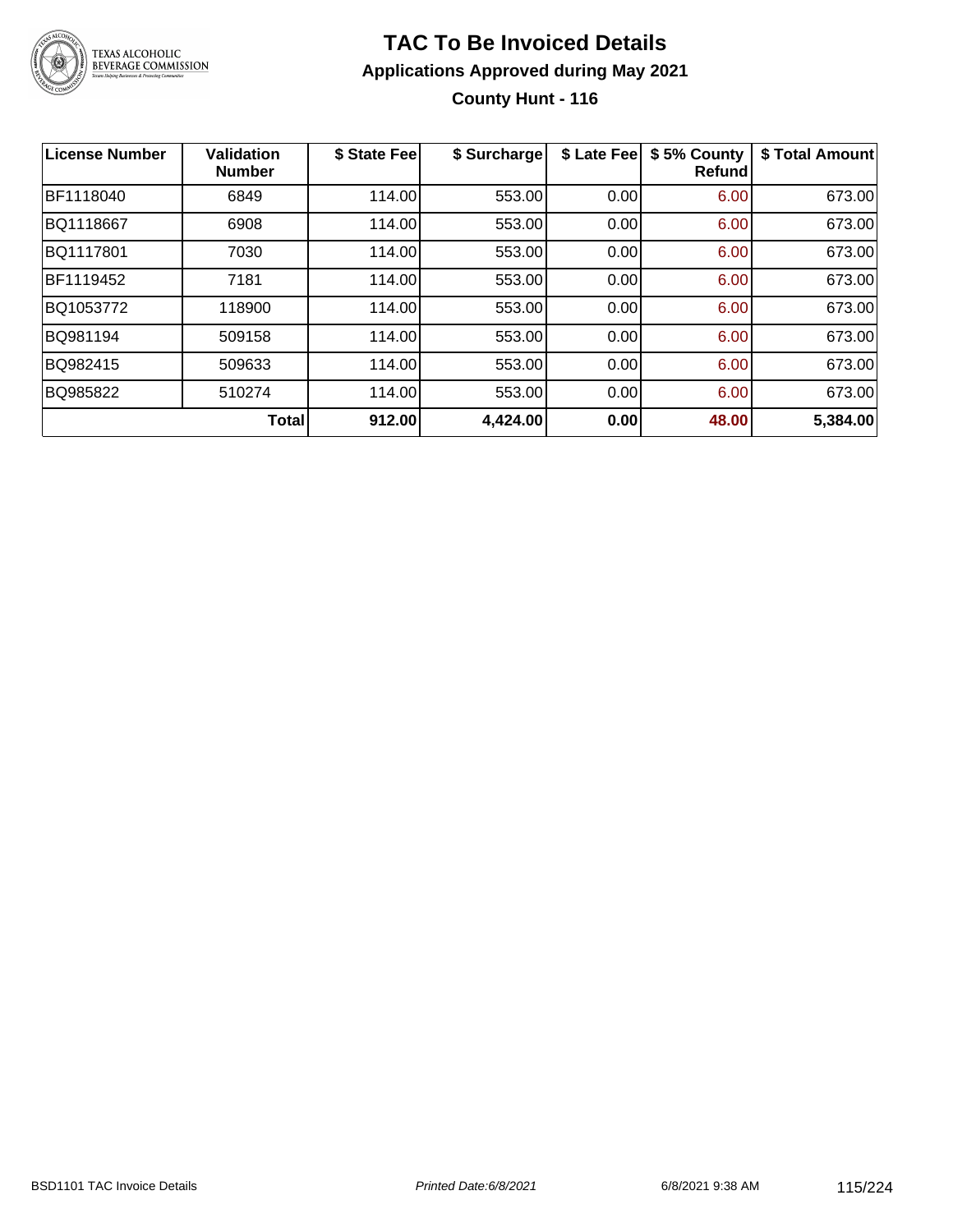

**County Hutchinson - 117**

| License Number | Validation<br><b>Number</b> | \$ State Fee | \$ Surcharge |      | \$ Late Fee   \$5% County<br>Refundl | \$ Total Amount |
|----------------|-----------------------------|--------------|--------------|------|--------------------------------------|-----------------|
| BF1120438      | 7555                        | 114.00       | 553.00       | 0.00 | 6.00                                 | 673.00          |
| BQ838930       | 114096                      | 114.00       | 553.00       | 0.00 | 6.00                                 | 673.00          |
| BQ910771       | 118438                      | 114.00       | 553.00       | 0.00 | 6.00                                 | 673.00          |
| BF774805       | 118871                      | 114.00       | 553.00       | 0.00 | 6.00                                 | 673.00          |
| BQ984884       | 119593                      | 114.00       | 553.00       | 0.00 | 6.00                                 | 673.00          |
|                | Total                       | 570.00       | 2,765.00     | 0.00 | 30.00                                | 3,365.00        |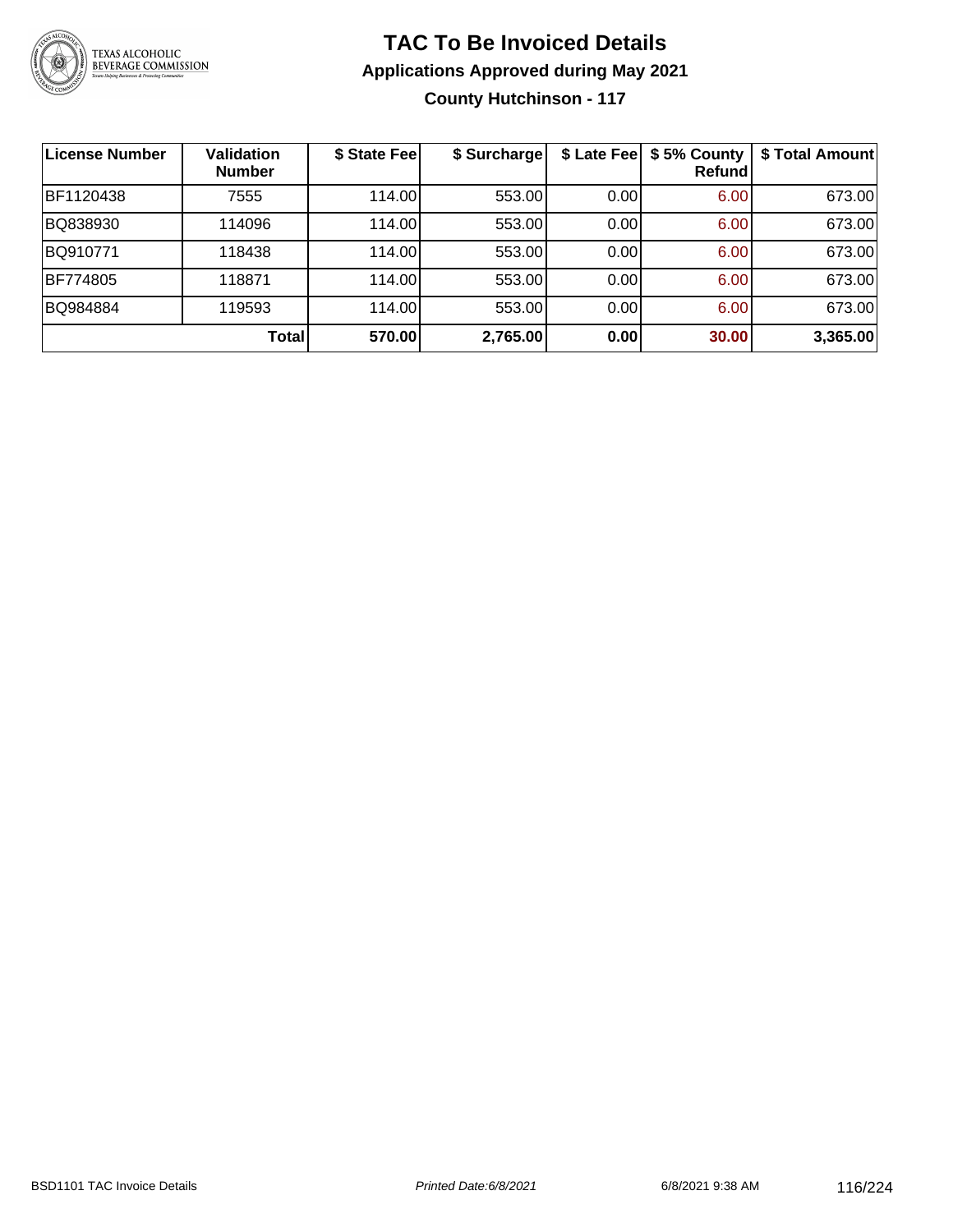

**County Jack - 119**

| ∣License Number | <b>Validation</b><br><b>Number</b> | \$ State Feel |          |       | Refundl | \$ Surcharge   \$ Late Fee   \$5% County   \$ Total Amount |
|-----------------|------------------------------------|---------------|----------|-------|---------|------------------------------------------------------------|
| BQ980155        | 117877                             | 114.00        | 553.00   | 0.001 | 6.00    | 673.00                                                     |
| BQ981193        | 509148                             | 114.00        | 553.00   | 0.00  | 6.00    | 673.00                                                     |
|                 | Totall                             | 228.00        | 1,106.00 | 0.00  | 12.00   | 1,346.00                                                   |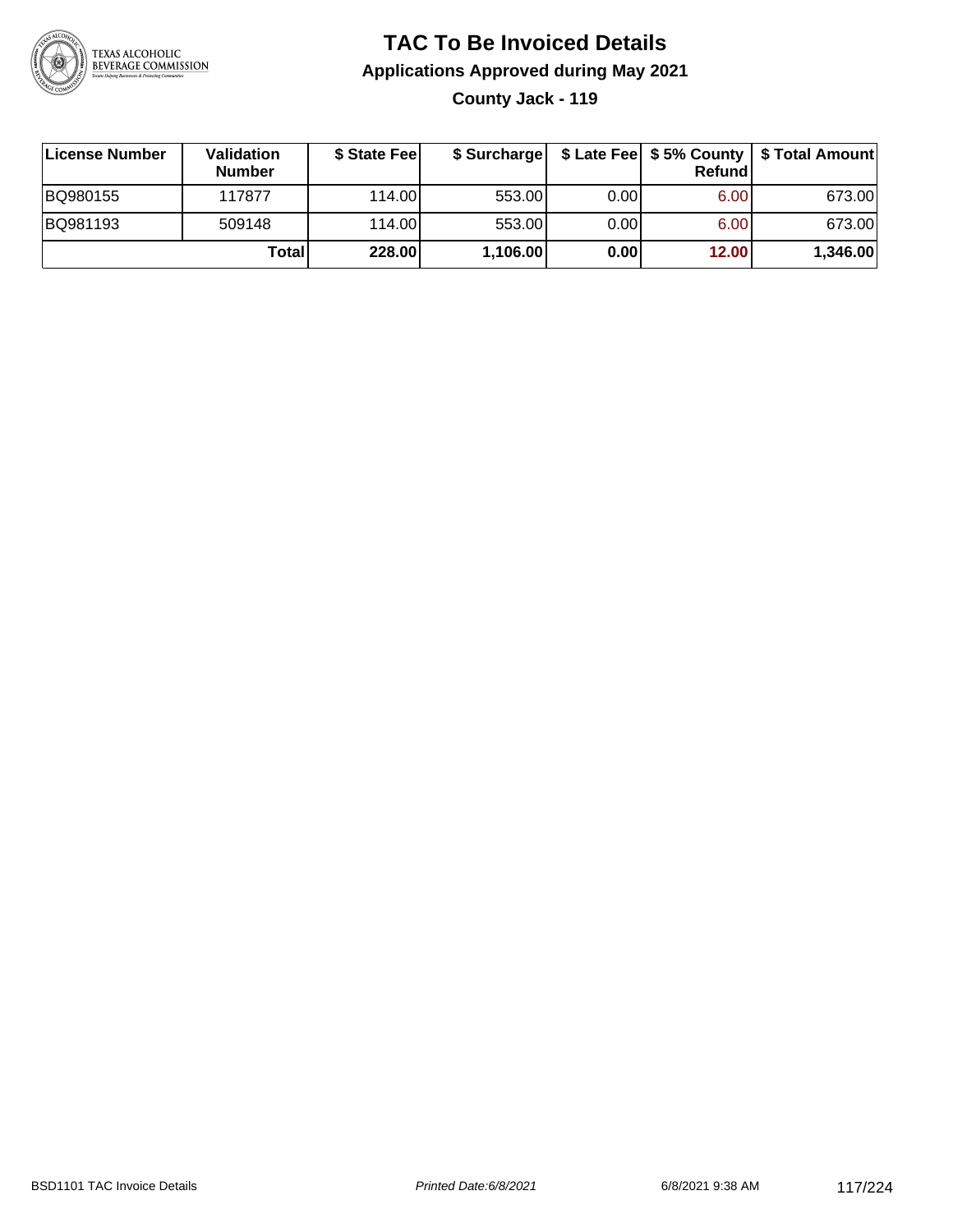

**County Jackson - 120**

| ∣License Number | Validation<br><b>Number</b> | \$ State Fee | \$ Surcharge |      | Refundl | \$ Late Fee   \$5% County   \$ Total Amount |
|-----------------|-----------------------------|--------------|--------------|------|---------|---------------------------------------------|
| BG1117612       | 6347                        | 332.50       | 553.00       | 0.00 | 17.50   | 903.00                                      |
| BF1053303       | 116351                      | 114.00       | 553.00       | 0.00 | 6.00    | 673.00                                      |
| BG776243        | 119390                      | 332.50       | 553.00       | 0.00 | 17.50   | 903.00                                      |
|                 | Total                       | 779.00       | 1,659.00     | 0.00 | 41.00   | 2,479.00                                    |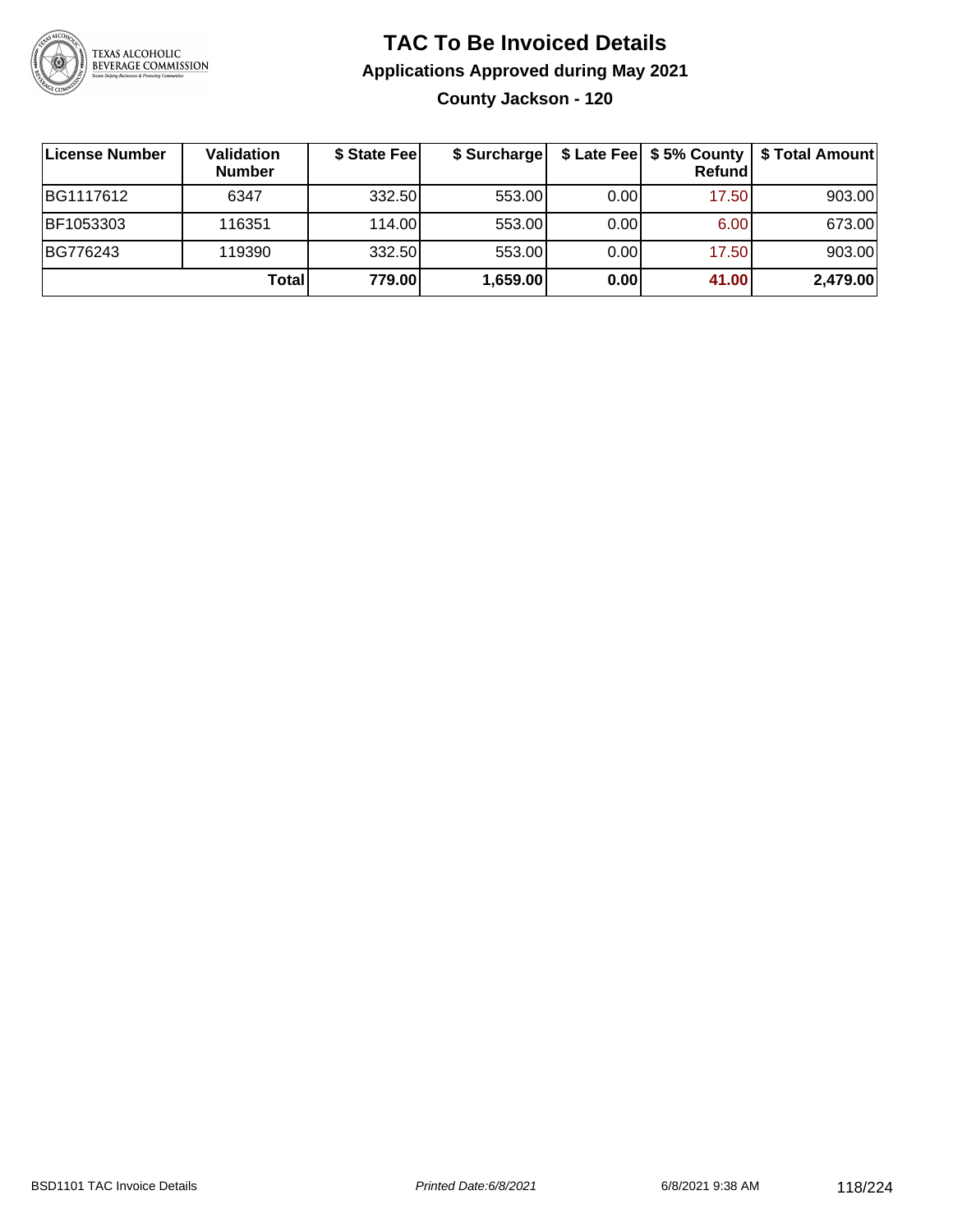

**County Jasper - 121**

| <b>License Number</b> | <b>Validation</b><br><b>Number</b> | \$ State Fee | \$ Surcharge |      | \$ Late Fee   \$5% County<br>Refundl | \$ Total Amount |
|-----------------------|------------------------------------|--------------|--------------|------|--------------------------------------|-----------------|
| BG907108              | 115765                             | 332.50       | 553.00       | 0.00 | 17.50                                | 903.00          |
| BQ907761              | 116089                             | 114.00       | 553.00       | 0.00 | 6.00                                 | 673.00          |
| BF841060              | 117348                             | 114.00       | 553.00       | 0.00 | 6.00                                 | 673.00          |
| BQ1051718             | 414568                             | 114.00       | 553.00       | 0.00 | 6.00                                 | 673.00          |
| BF841058              | 510844                             | 114.00L      | 553.00       | 0.00 | 6.00                                 | 673.00          |
|                       | <b>Total</b>                       | 788.50       | 2,765.00     | 0.00 | 41.50                                | 3,595.00        |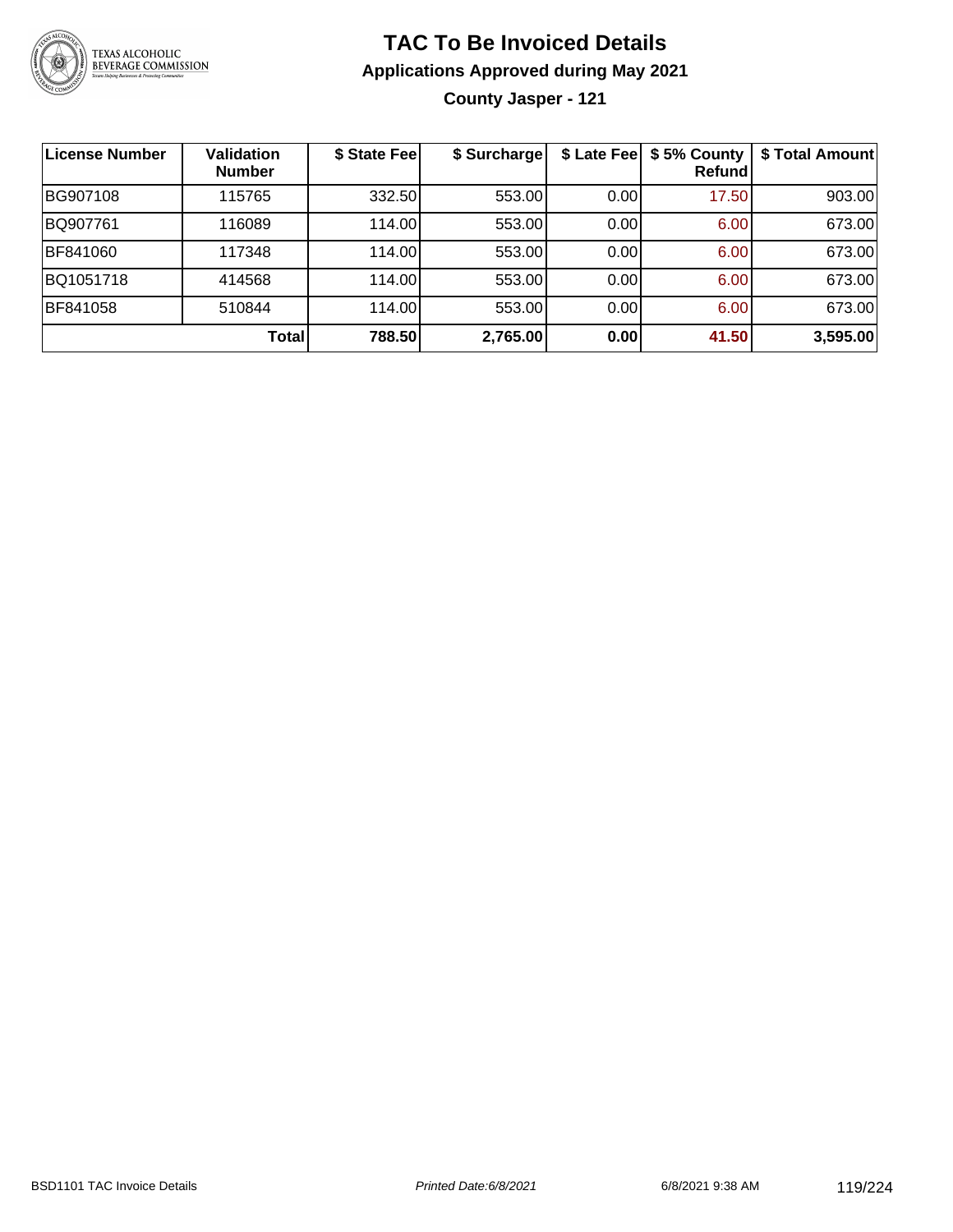

# **BEVERAGE COMMISSION**

#### **TAC To Be Invoiced Details Applications Approved during May 2021 County Jefferson - 123**

**License Number Validation Number \$ State Fee \$ Surcharge \$ Late Fee \$ 5% County Refund \$ Total Amount** BQ1117521 | 5523 | 114.00| 553.00| 0.00| 6.00| 673.00 BQ1119578 | 6331 | 114.00| 553.00| 0.00| 6.00| 673.00 BG1118395 | 6332 | 332.50| 553.00| 0.00| 17.50| 903.00 BG1120375 | 6333 | 332.50| 553.00| 0.00| 17.50| 903.00 BQ1117466 | 6436 | 114.00| 553.00| 0.00| 6.00| 673.00 BQ1118009 | 6480 | 114.00| 553.00| 0.00| 6.00| 673.00 BF1117372 | 6865 | 114.00| 553.00| 0.00| 6.00| 673.00 BG1117698 | 6917 | 332.50| 553.00| 0.00| 17.50| 903.00 BF1120222 7078 114.00 553.00 0.00 6.00 673.00 BF1119507 | 7267 | 114.00| 553.00| 0.00| 6.00| 673.00 BF1120234 7357 114.00 553.00 0.00 6.00 673.00 BF978461 113431 114.00 553.00 0.00 6.00 673.00 BG1048027 | 113438 | 332.50| 553.00| 0.00| 17.50| 903.00 BL1048027 113438 475.00 327.00 0.00 25.00 827.00 BF905303 113521 114.00 553.00 0.00 6.00 673.00 BG1051379 | 113869 | 332.50| 553.00| 0.00| 17.50| 903.00 BF1051290 | 114144 | 114.00| 553.00| 0.00| 6.00| 673.00 BG1047994 | 114515 | 332.50| 553.00| 0.00| 17.50| 903.00 BF906398 | 114751 | 114.00| 553.00| 0.00| 6.00| 673.00 BQ771452 114794 114.00 553.00 0.00 6.00 673.00 BF979557 114967 114.00 553.00 0.00 6.00 673.00 BQ904684 114970 114.00 553.00 0.00 6.00 673.00 BG1051063 | 115960 | 332.50| 553.00| 0.00| 17.50| 903.00 BP1051063 115960 950.00 426.00 0.00 50.00 1,426.00 BQ906847 | 116060 | 114.00| 553.00| 0.00| 6.00| 673.00 BQ906846 116070 114.00 553.00 0.00 6.00 673.00 BQ906879 116087 114.00 553.00 0.00 6.00 673.00 BQ775374 | 116396 | 114.00| 553.00| 0.00| 6.00| 673.00 BQ907544 116404 114.00 553.00 0.00 6.00 673.00 BQ841308 | 116583 | 114.00| 553.00| 0.00| 6.00| 673.00 BQ1054920 117169 114.00 553.00 0.00 6.00 673.00 BF980472 | 117325 | 114.00| 553.00| 0.00| 6.00| 673.00 BF839349 | 117326 | 114.00| 553.00| 0.00| 6.00| 673.00 BQ983891 117404 114.00 553.00 0.00 6.00 673.00 BF775166 | 117429 | 114.00| 553.00| 0.00| 6.00| 673.00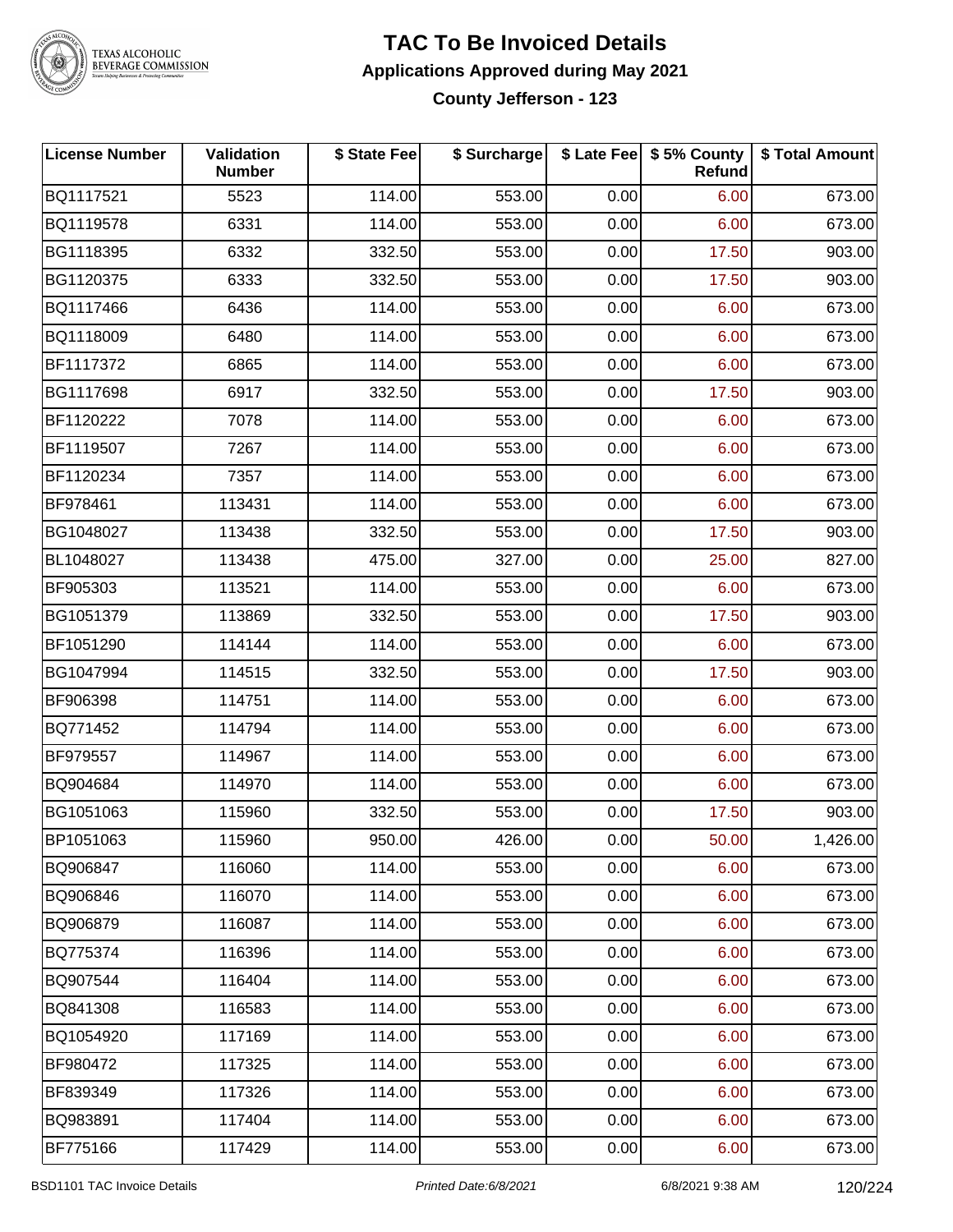| <b>License Number</b> | Validation<br><b>Number</b> | \$ State Fee | \$ Surcharge |      | \$ Late Fee   \$5% County<br>Refund | \$ Total Amount |
|-----------------------|-----------------------------|--------------|--------------|------|-------------------------------------|-----------------|
| BF982624              | 117435                      | 114.00       | 553.00       | 0.00 | 6.00                                | 673.00          |
| BF775688              | 117458                      | 114.00       | 553.00       | 0.00 | 6.00                                | 673.00          |
| BQ1055842             | 117756                      | 114.00       | 553.00       | 0.00 | 6.00                                | 673.00          |
| BF1055816             | 117762                      | 114.00       | 553.00       | 0.00 | 6.00                                | 673.00          |
| BF984323              | 117950                      | 114.00       | 553.00       | 0.00 | 6.00                                | 673.00          |
| BF775870              | 117951                      | 114.00       | 553.00       | 0.00 | 6.00                                | 673.00          |
| BF907758              | 118221                      | 114.00       | 553.00       | 0.00 | 6.00                                | 673.00          |
| BQ842089              | 118752                      | 114.00       | 553.00       | 0.00 | 6.00                                | 673.00          |
| BF981979              | 118758                      | 114.00       | 553.00       | 0.00 | 6.00                                | 673.00          |
| BG983314              | 118901                      | 332.50       | 553.00       | 0.00 | 17.50                               | 903.00          |
| BF840364              | 118932                      | 114.00       | 553.00       | 0.00 | 6.00                                | 673.00          |
| BF982941              | 119065                      | 114.00       | 553.00       | 0.00 | 6.00                                | 673.00          |
| BQ907803              | 119466                      | 114.00       | 553.00       | 0.00 | 6.00                                | 673.00          |
| BQ907814              | 119478                      | 114.00       | 553.00       | 0.00 | 6.00                                | 673.00          |
| BQ907801              | 119485                      | 114.00       | 553.00       | 0.00 | 6.00                                | 673.00          |
| BQ907794              | 119497                      | 114.00       | 553.00       | 0.00 | 6.00                                | 673.00          |
| BQ908154              | 119699                      | 114.00       | 553.00       | 0.00 | 6.00                                | 673.00          |
| BQ908645              | 119723                      | 114.00       | 553.00       | 0.00 | 6.00                                | 673.00          |
| BQ908473              | 119869                      | 114.00       | 553.00       | 0.00 | 6.00                                | 673.00          |
| BQ908801              | 119950                      | 114.00       | 553.00       | 0.00 | 6.00                                | 673.00          |
| BQ909108              | 119971                      | 114.00       | 553.00       | 0.00 | 6.00                                | 673.00          |
| BF881966              | 127542                      | 114.00       | 553.00       | 0.00 | 6.00                                | 673.00          |
| BG970072              | 506666                      | 332.50       | 553.00       | 0.00 | 17.50                               | 903.00          |
| BQ902948              | 508892                      | 114.00       | 553.00       | 0.00 | 6.00                                | 673.00          |
| BQ1053221             | 509134                      | 114.00       | 553.00       | 0.00 | 6.00                                | 673.00          |
| BG1054152             | 511274                      | 332.50       | 553.00       | 0.00 | 17.50                               | 903.00          |
| BE947060              | 513153                      | 285.00       | 553.00       | 0.00 | 15.00                               | 853.00          |
|                       | <b>Total</b>                | 10,621.00    | 33,933.00    | 0.00 | 559.00                              | 45,113.00       |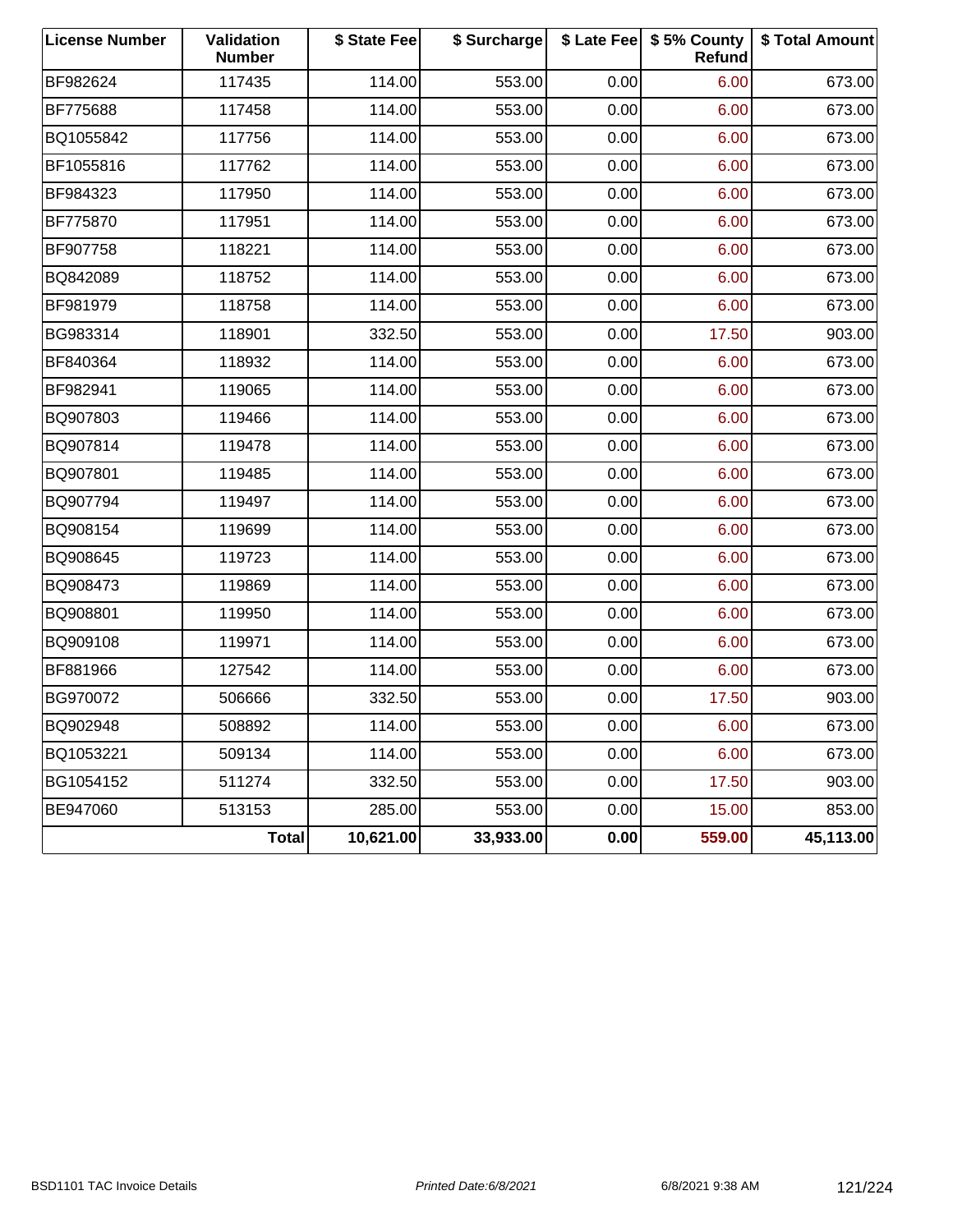

# TEXAS ALCOHOLIC<br>BEVERAGE COMMISSION

### **TAC To Be Invoiced Details Applications Approved during May 2021**

**County Jim Wells - 125**

| License Number | <b>Validation</b><br><b>Number</b> | \$ State Fee | \$ Surcharge | \$ Late Fee | \$5% County<br><b>Refund</b> | \$ Total Amount |
|----------------|------------------------------------|--------------|--------------|-------------|------------------------------|-----------------|
| BQ1119189      | 7138                               | 114.00       | 553.00       | 0.00        | 6.00                         | 673.00          |
| BQ906820       | 116062                             | 114.00       | 553.00       | 0.00        | 6.00                         | 673.00          |
| BG775981       | 116987                             | 332.50       | 553.00       | 0.00        | 17.50                        | 903.00          |
| BG1055086      | 117858                             | 332.50       | 553.00       | 0.00        | 17.50                        | 903.00          |
| BG983319       | 117968                             | 332.50       | 553.00       | 0.00        | 17.50                        | 903.00          |
| BQ984133       | 509153                             | 114.00       | 553.00       | 0.00        | 6.00                         | 673.00          |
| BQ981605       | 509676                             | 114.00       | 553.00       | 0.00        | 6.00                         | 673.00          |
|                | Total                              | 1,453.50     | 3,871.00     | 0.00        | 76.50                        | 5,401.00        |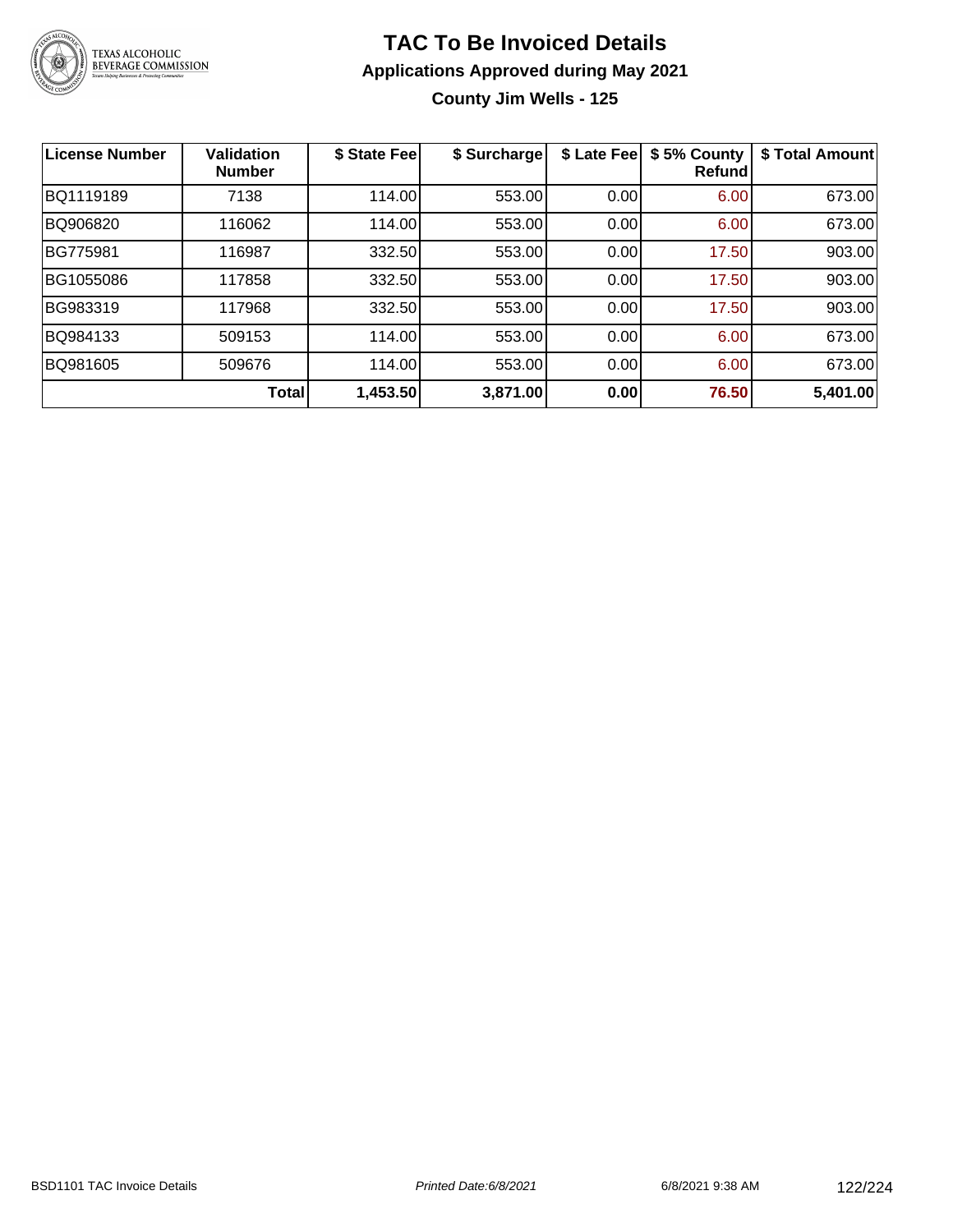

**County Johnson - 126**

| <b>License Number</b> | <b>Validation</b><br><b>Number</b> | \$ State Fee | \$ Surcharge | \$ Late Fee | \$5% County<br>Refundl | \$ Total Amount |
|-----------------------|------------------------------------|--------------|--------------|-------------|------------------------|-----------------|
| BQ1117375             | 6962                               | 114.00       | 553.00       | 0.00        | 6.00                   | 673.00          |
| BQ1051918             | 115217                             | 114.00       | 553.00       | 0.00        | 6.00                   | 673.00          |
| BQ1052826             | 116568                             | 114.00       | 553.00       | 0.00        | 6.00                   | 673.00          |
| BQ1053210             | 116570                             | 114.00       | 553.00       | 0.00        | 6.00                   | 673.00          |
| BQ842801              | 117984                             | 114.00       | 553.00       | 0.00        | 6.00                   | 673.00          |
| <b>BF981077</b>       | 118617                             | 114.00       | 553.00       | 100.00      | 6.00                   | 773.00          |
| BG910536              | 512111                             | 332.50       | 553.00       | 0.00        | 17.50                  | 903.00          |
|                       | <b>Total</b>                       | 1,016.50     | 3,871.00     | 100.00      | 53.50                  | 5,041.00        |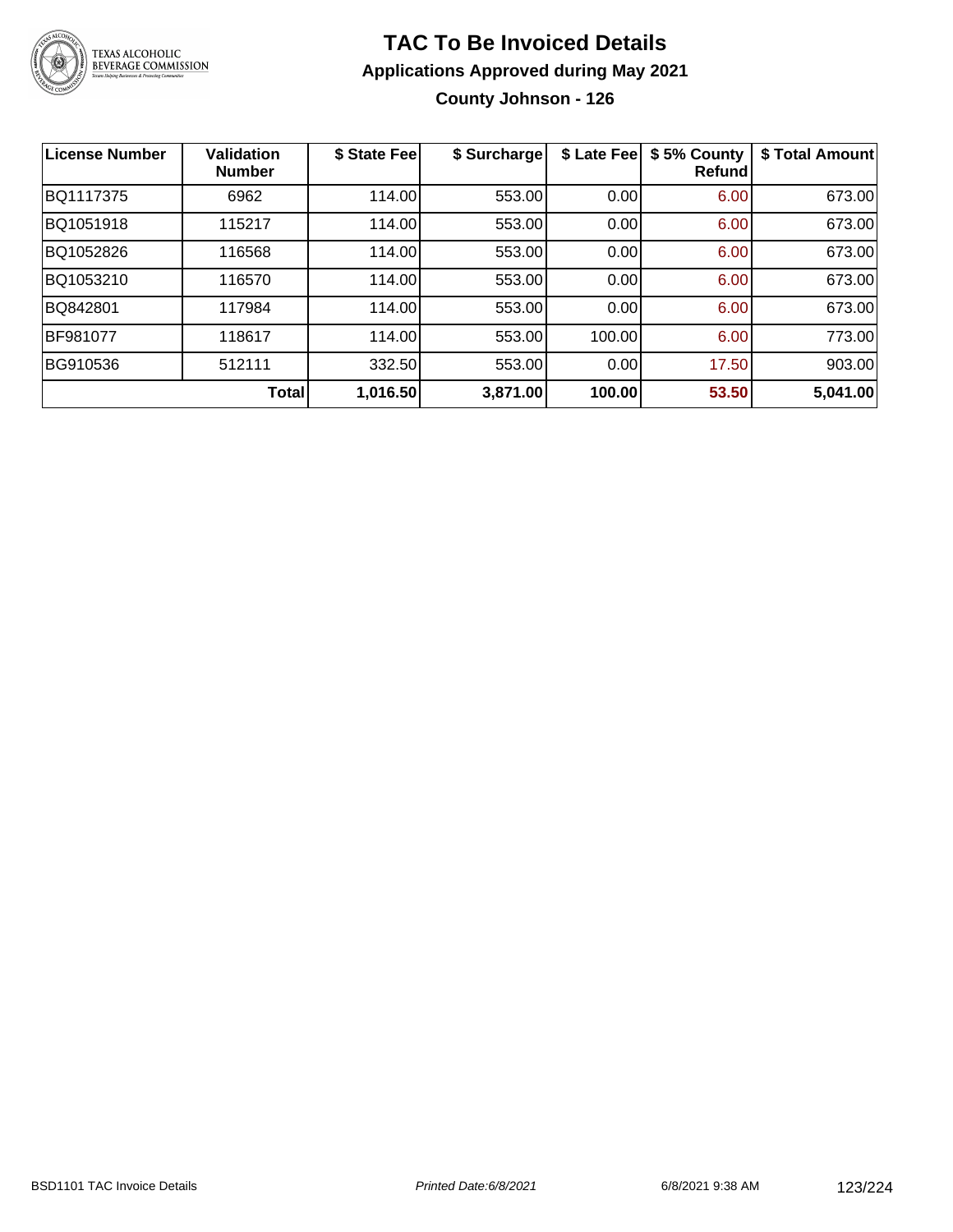

**County Jones - 127**

| License Number | Validation<br><b>Number</b> | \$ State Feel |          |      | Refundl | \$ Surcharge   \$ Late Fee   \$5% County   \$ Total Amount |
|----------------|-----------------------------|---------------|----------|------|---------|------------------------------------------------------------|
| BQ983507       | 509149                      | 114.00        | 553.00   | 0.00 | 6.00    | 673.00                                                     |
| BQ980887       | 509150                      | 114.00        | 553.00   | 0.00 | 6.00    | 673.00                                                     |
|                | Total                       | 228.00        | 1,106.00 | 0.00 | 12.00   | 1,346.00                                                   |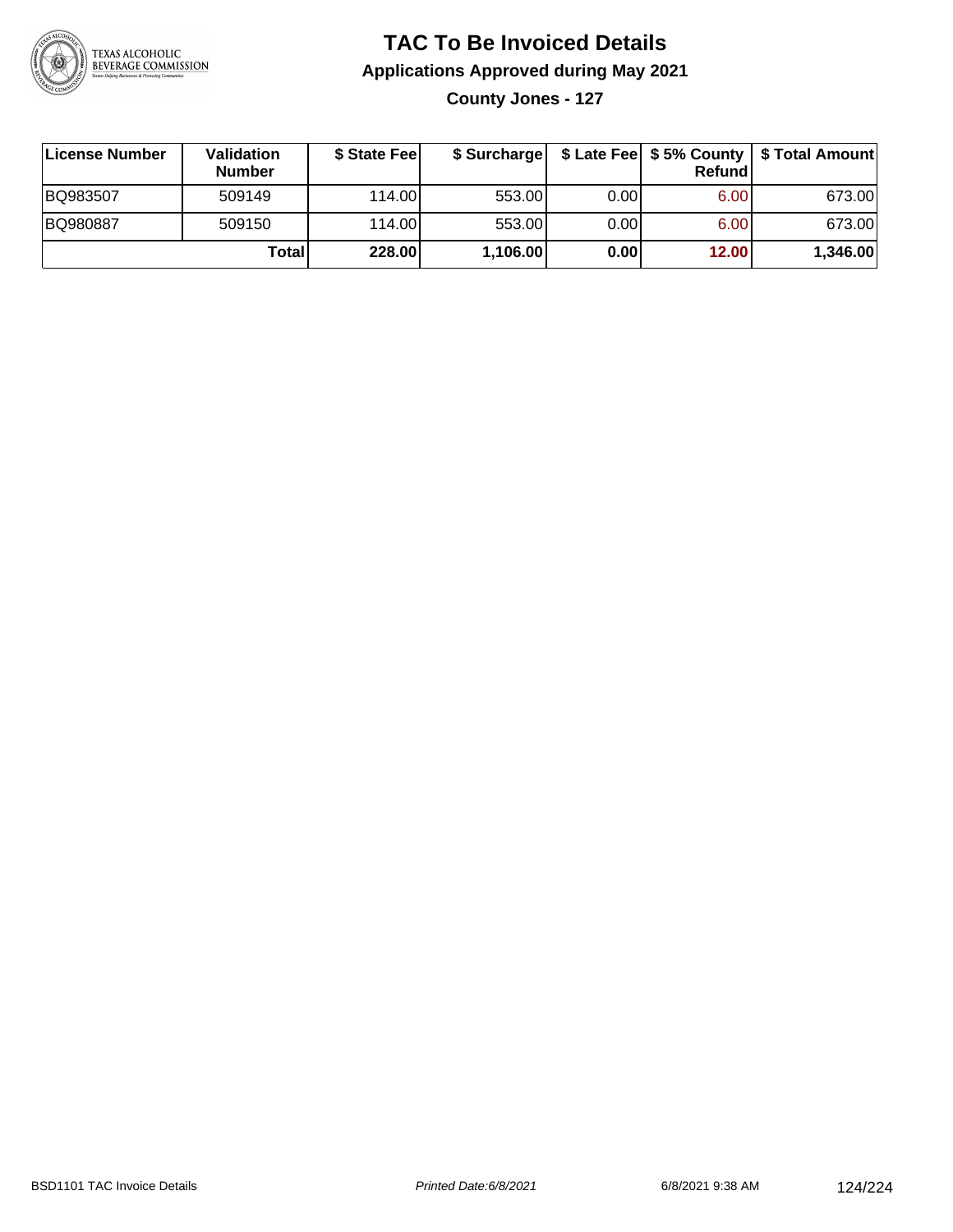

#### **TAC To Be Invoiced Details Applications Approved during May 2021 County Karnes - 128**

| License Number | <b>Validation</b><br><b>Number</b> | \$ State Fee | \$ Surcharge | \$ Late Fee | \$5% County<br>Refund | \$ Total Amount |
|----------------|------------------------------------|--------------|--------------|-------------|-----------------------|-----------------|
| BG893378       | 105952                             | 332.50       | 553.00       | 0.00        | 17.50                 | 903.00          |
| BQ909719       | 117639                             | 114.00       | 553.00       | 0.00        | 6.00                  | 673.00          |
| BQ910048       | 117639                             | 114.00       | 553.00       | 0.00        | 6.00                  | 673.00          |
| BG893378       | 509333                             | 332.50       | 553.00       | 0.00        | 17.50                 | 903.00          |
| BG1052055      | 512196                             | 332.50       | 553.00       | 0.00        | 17.50                 | 903.00          |
|                | <b>Total</b>                       | 1,225.50     | 2,765.00     | 0.00        | 64.50                 | 4,055.00        |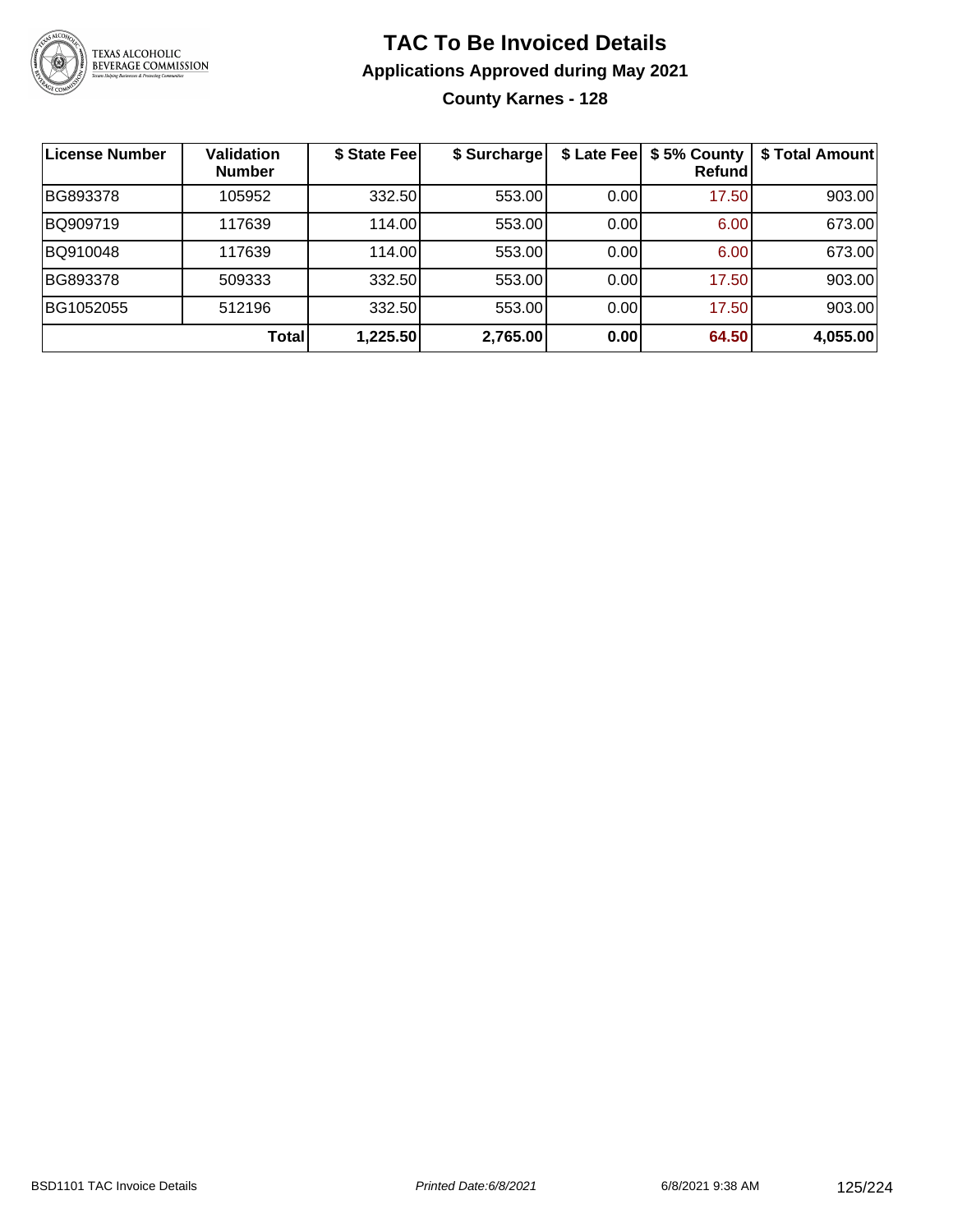

#### **TAC To Be Invoiced Details Applications Approved during May 2021 County Kaufman - 129**

| License Number | <b>Validation</b><br><b>Number</b> | \$ State Fee | \$ Surcharge | \$ Late Fee | \$5% County<br><b>Refund</b> | \$ Total Amount |
|----------------|------------------------------------|--------------|--------------|-------------|------------------------------|-----------------|
| BG1119230      | 6949                               | 332.50       | 553.00       | 0.00        | 17.50                        | 903.00          |
| BF912227       | 118962                             | 114.00L      | 553.00       | 0.00        | 6.00                         | 673.00          |
| BF982621       | 119178                             | 114.00       | 553.00       | 0.00        | 6.00                         | 673.00          |
| BQ1052636      | 510708                             | 114.00       | 553.00       | 0.00        | 6.00                         | 673.00          |
|                | <b>Total</b>                       | 674.50       | 2,212.00     | 0.00        | 35.50                        | 2,922.00        |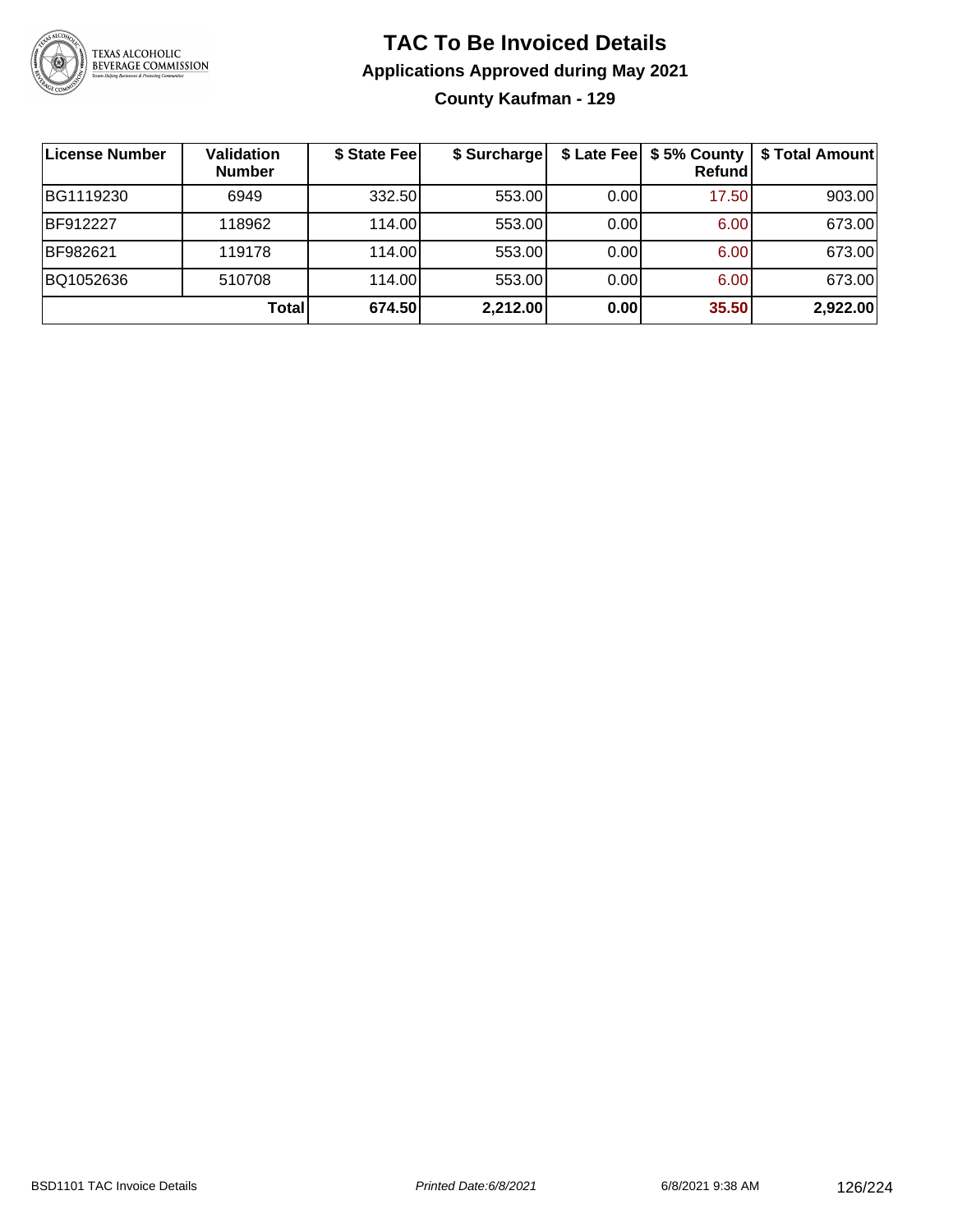

#### **TAC To Be Invoiced Details Applications Approved during May 2021 County Kendall - 130**

| License Number | Validation<br><b>Number</b> | \$ State Fee | \$ Surcharge |      | $$$ Late Fee $$$ 5% County  <br>Refundl | \$ Total Amount |
|----------------|-----------------------------|--------------|--------------|------|-----------------------------------------|-----------------|
| BG967017       | 506140                      | 332.50       | 553.00       | 0.00 | 17.50                                   | 903.00          |
| BP967017       | 506140                      | 950.00       | 426.00       | 0.00 | 50.00                                   | 1,426.00        |
| BG1013721      | 513687                      | 332.50       | 553.00       | 0.00 | 17.50                                   | 903.00          |
|                | Total                       | 1,615.00     | 1,532.00     | 0.00 | 85.00                                   | 3,232.00        |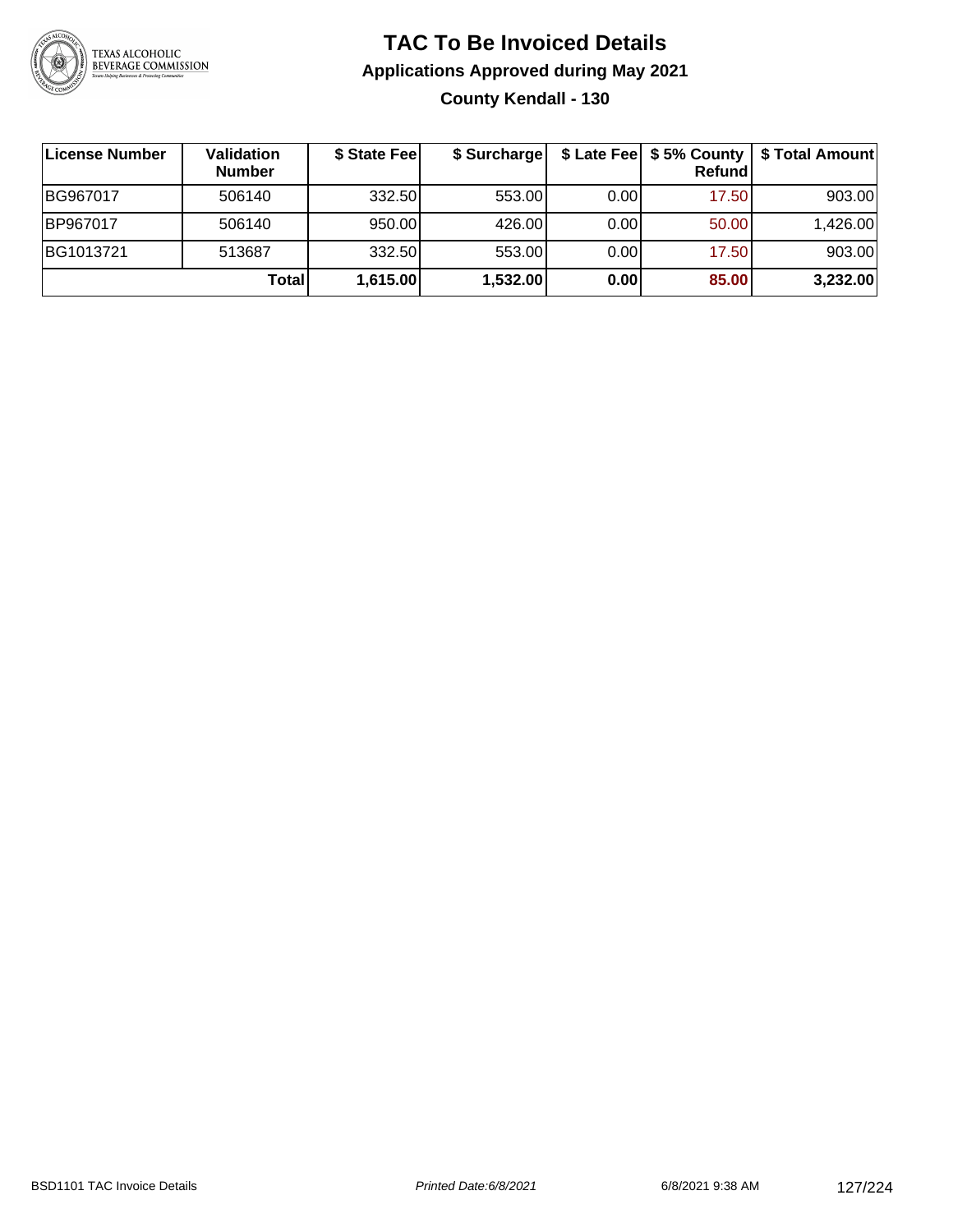

**County Kerr - 133**

| License Number | Validation<br><b>Number</b> | \$ State Feel |        |       | Refundl | \$ Surcharge   \$ Late Fee   \$5% County   \$ Total Amount |
|----------------|-----------------------------|---------------|--------|-------|---------|------------------------------------------------------------|
| BQ1119429      | 6856                        | 114.00        | 553.00 | 0.00I | 6.00    | 673.00                                                     |
|                | Totall                      | 114.00        | 553.00 | 0.001 | 6.00    | 673.00                                                     |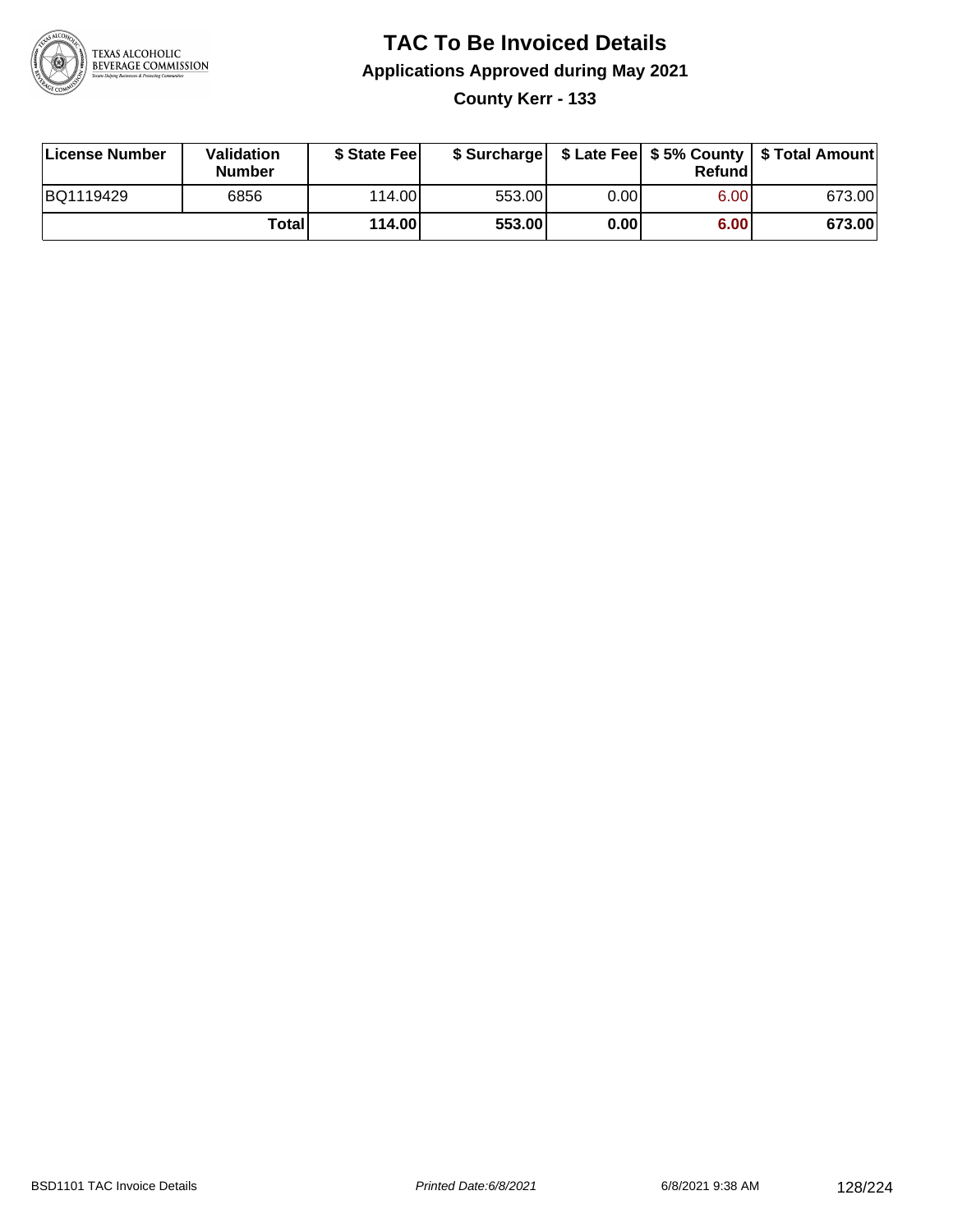

#### **TAC To Be Invoiced Details Applications Approved during May 2021 County Kimble - 134**

| License Number | Validation<br><b>Number</b> | \$ State Fee |        |      | Refund | \$ Surcharge   \$ Late Fee   \$5% County   \$ Total Amount |
|----------------|-----------------------------|--------------|--------|------|--------|------------------------------------------------------------|
| BG982101       | 117139                      | 332.50       | 553.00 | 0.00 | 17.50  | 903.00                                                     |
|                | Total                       | 332.50       | 553.00 | 0.00 | 17.50  | 903.00                                                     |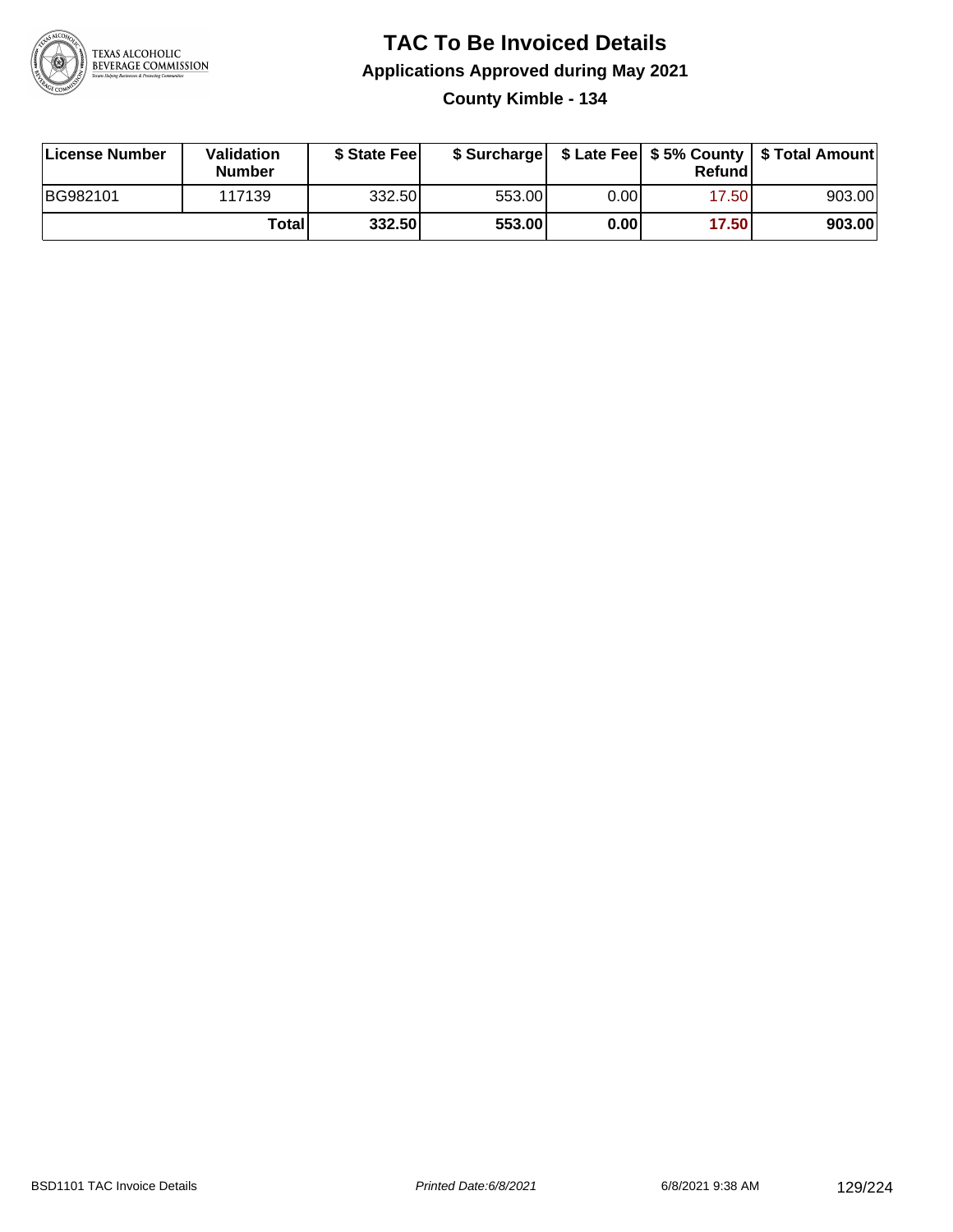

#### **TAC To Be Invoiced Details Applications Approved during May 2021 County Kleberg - 137**

| License Number   | Validation<br><b>Number</b> | \$ State Fee | \$ Surcharge |      | Refund | \$ Late Fee   \$5% County   \$ Total Amount |
|------------------|-----------------------------|--------------|--------------|------|--------|---------------------------------------------|
| <b>BF1118655</b> | 6317                        | 114.00L      | 553.00       | 0.00 | 6.00   | 673.00                                      |
| BQ1053707        | 509135                      | 114.00L      | 553.00       | 0.00 | 6.00   | 673.00                                      |
|                  | Total                       | 228.00       | 1,106.00     | 0.00 | 12.00  | 1,346.00                                    |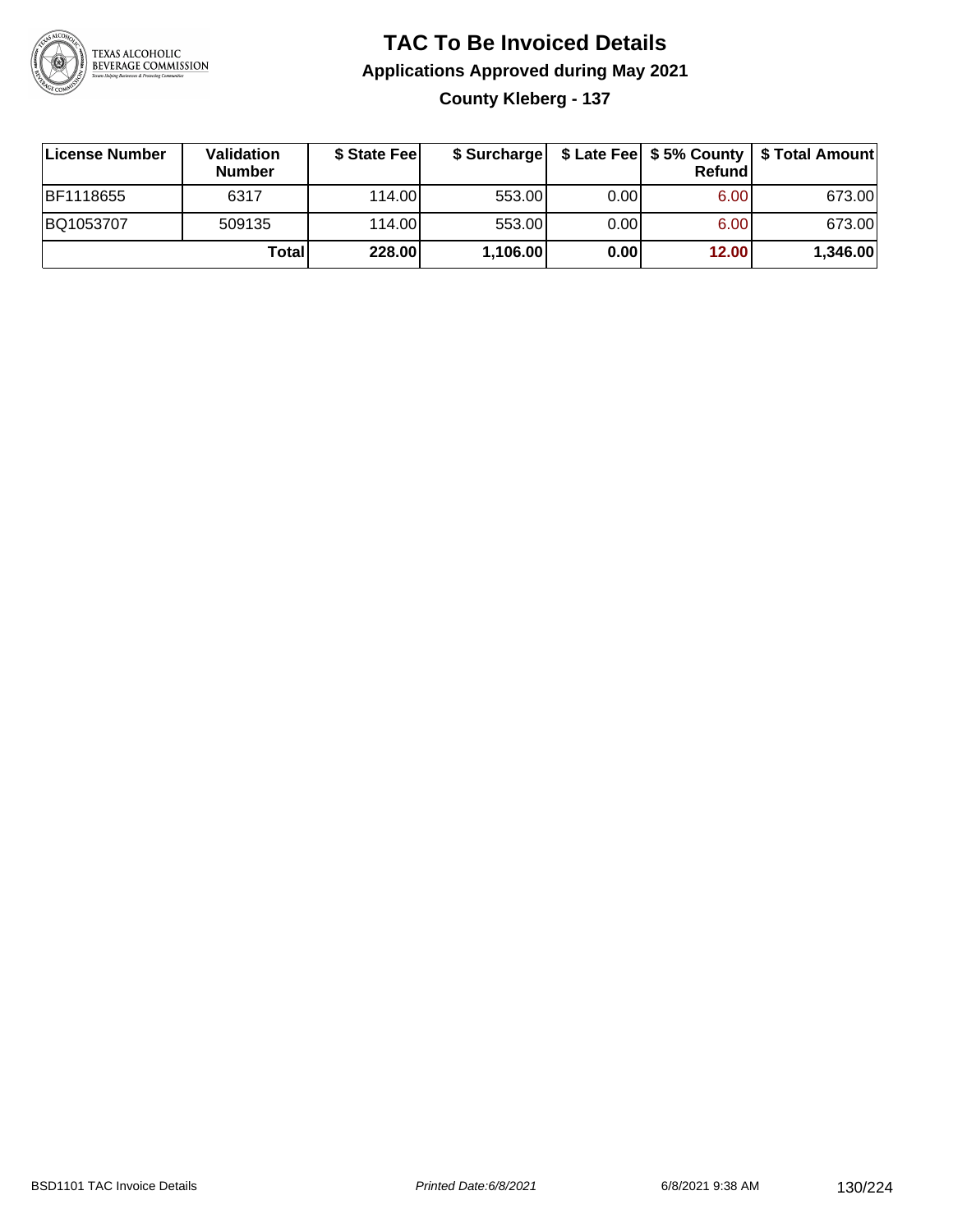

**County Knox - 138**

| License Number | Validation<br><b>Number</b> | \$ State Feel |        |      | Refundl | \$ Surcharge   \$ Late Fee   \$5% County   \$ Total Amount |
|----------------|-----------------------------|---------------|--------|------|---------|------------------------------------------------------------|
| BQ839392       | 509147                      | 114.00        | 553.00 | 0.00 | 6.00    | 673.00                                                     |
|                | Totall                      | 114.00        | 553.00 | 0.00 | 6.00    | 673.00                                                     |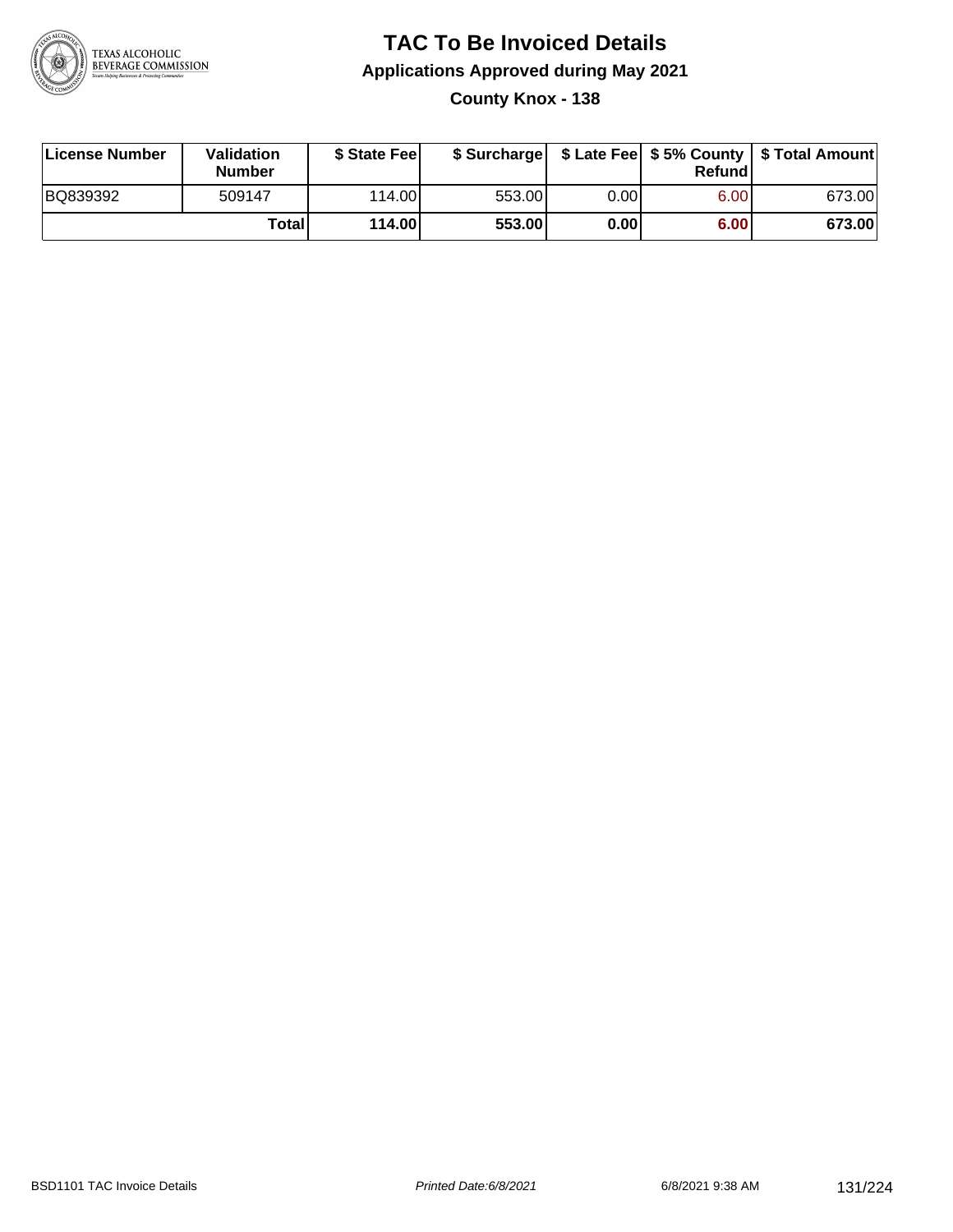

**County Lamar - 139**

| License Number | Validation<br><b>Number</b> | \$ State Fee | \$ Surcharge |       | <b>Refund</b> | \$ Late Fee   \$5% County   \$ Total Amount |
|----------------|-----------------------------|--------------|--------------|-------|---------------|---------------------------------------------|
| BQ1119539      | 6841                        | 114.00       | 553.00       | 0.001 | 6.00          | 673.00                                      |
| BG1052930      | 116592                      | 332.50       | 553.00       | 0.001 | 17.50         | 903.00                                      |
| BQ1052515      | 117026                      | 114.00L      | 553.00       | 0.00  | 6.00          | 673.00                                      |
|                | Total                       | 560.50       | 1,659.00     | 0.00  | 29.50         | 2,249.00                                    |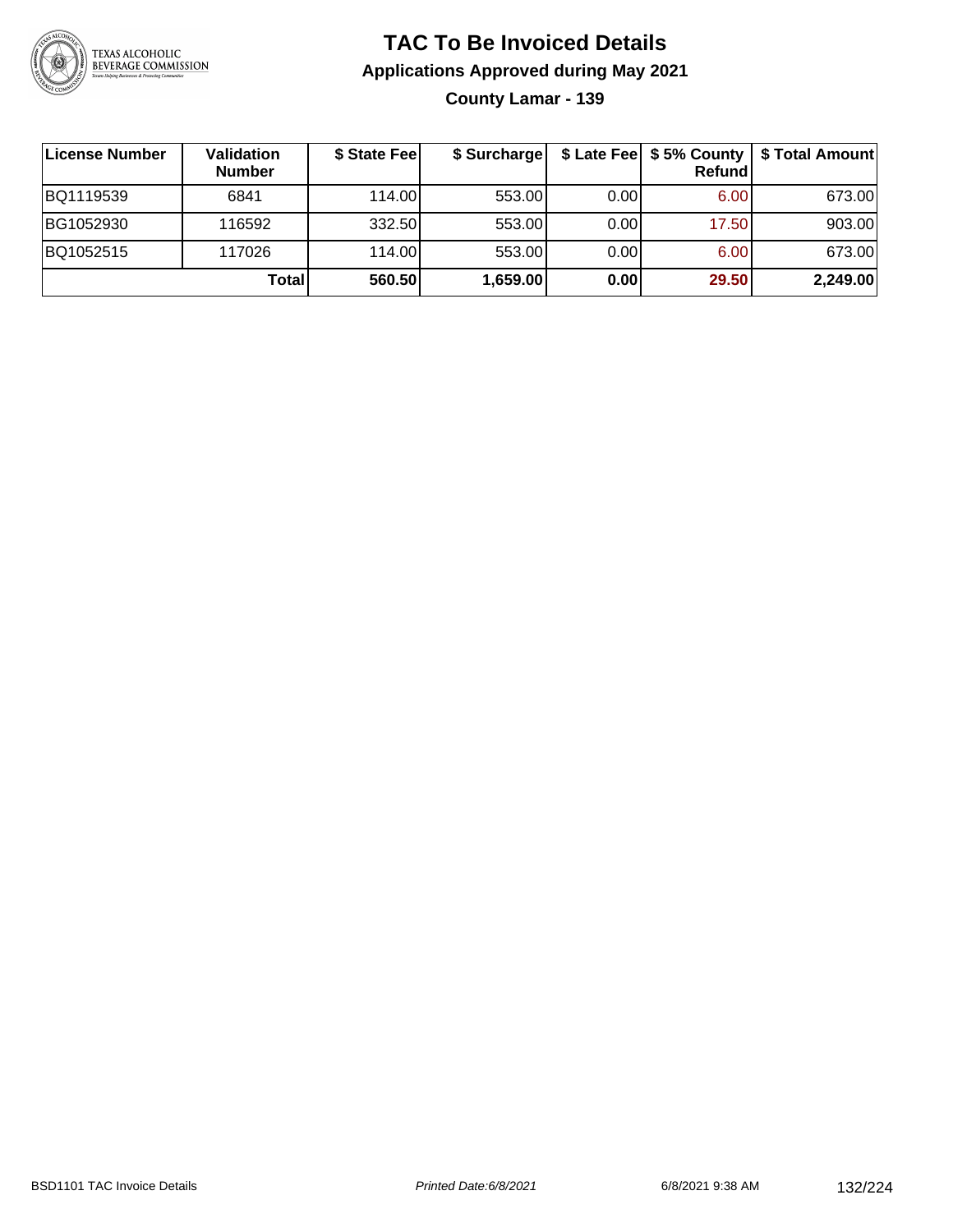

**County Lamb - 140**

| License Number | Validation<br><b>Number</b> | \$ State Feel |        |      | Refundl | \$ Surcharge   \$ Late Fee   \$5% County   \$ Total Amount |
|----------------|-----------------------------|---------------|--------|------|---------|------------------------------------------------------------|
| BQ840512       | 115672                      | 114.00        | 553.00 | 0.00 | 6.00    | 673.00                                                     |
|                | Totall                      | 114.00        | 553.00 | 0.00 | 6.00    | 673.00                                                     |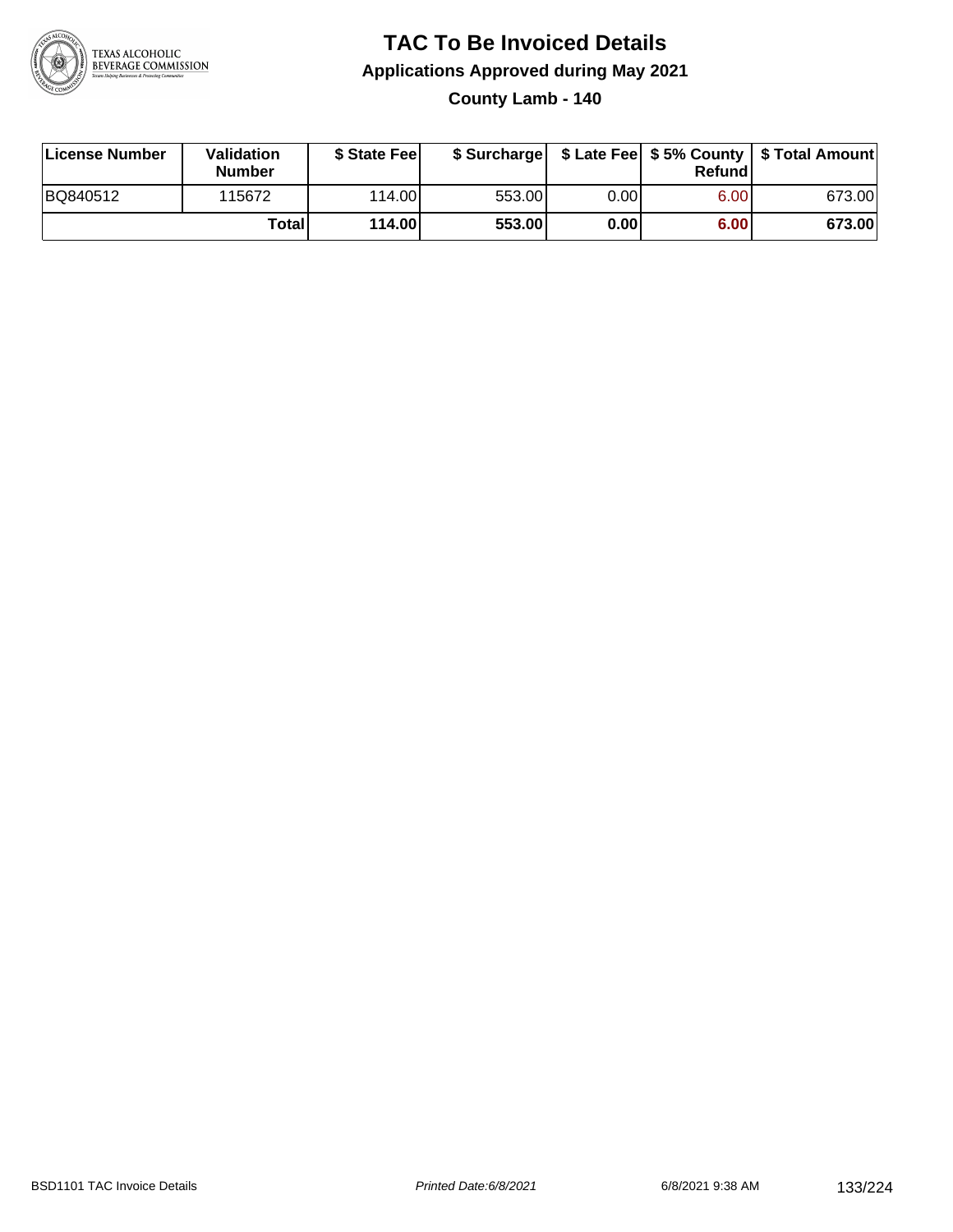

**County Lampasas - 141**

| License Number | Validation<br><b>Number</b> | \$ State Fee |        |      | Refundl | \$ Surcharge   \$ Late Fee   \$5% County   \$ Total Amount |
|----------------|-----------------------------|--------------|--------|------|---------|------------------------------------------------------------|
| BQ1053887      | 115844                      | 114.00       | 553.00 | 0.00 | 6.00    | 673.00                                                     |
|                | <b>Total</b>                | 114.00       | 553.00 | 0.00 | 6.00    | 673.00                                                     |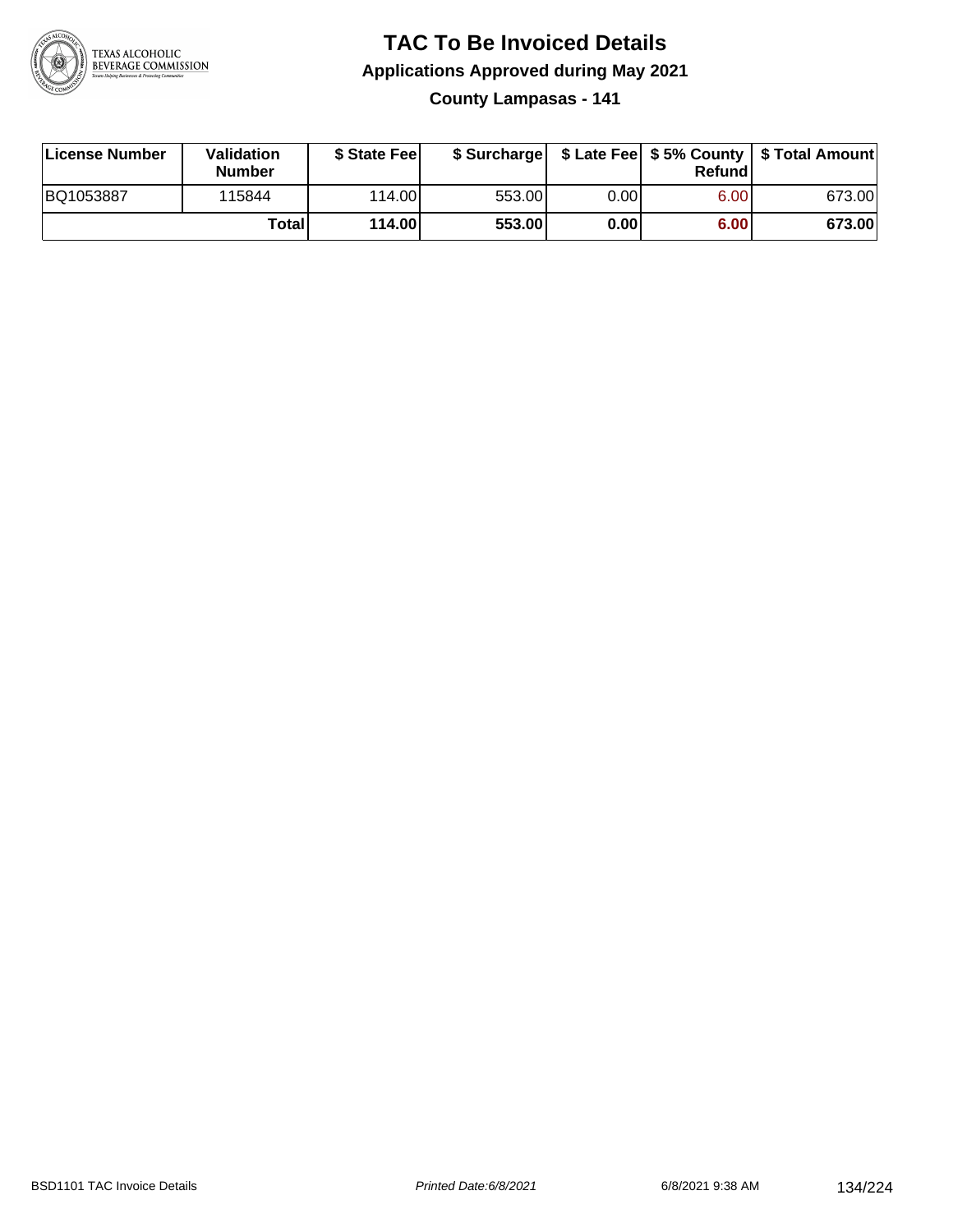

**County La Salle - 142**

| ∣License Number | <b>Validation</b><br><b>Number</b> | \$ State Fee | \$ Surcharge |       | \$ Late Fee   \$5% County  <br>Refund | \$ Total Amount |
|-----------------|------------------------------------|--------------|--------------|-------|---------------------------------------|-----------------|
| BF840557        | 116493                             | 114.00       | 553.00       | 0.001 | 6.00                                  | 673.00          |
| BQ841658        | 116527                             | 114.00       | 553.00       | 0.001 | 6.00                                  | 673.00          |
| BQ910085        | 118618                             | 114.00       | 553.00       | 0.001 | 6.00                                  | 673.00          |
| BG981096        | 511052                             | 332.50       | 553.00       | 0.00  | 17.50                                 | 903.00          |
|                 | Total                              | 674.50       | 2,212.00     | 0.00  | 35.50                                 | 2,922.00        |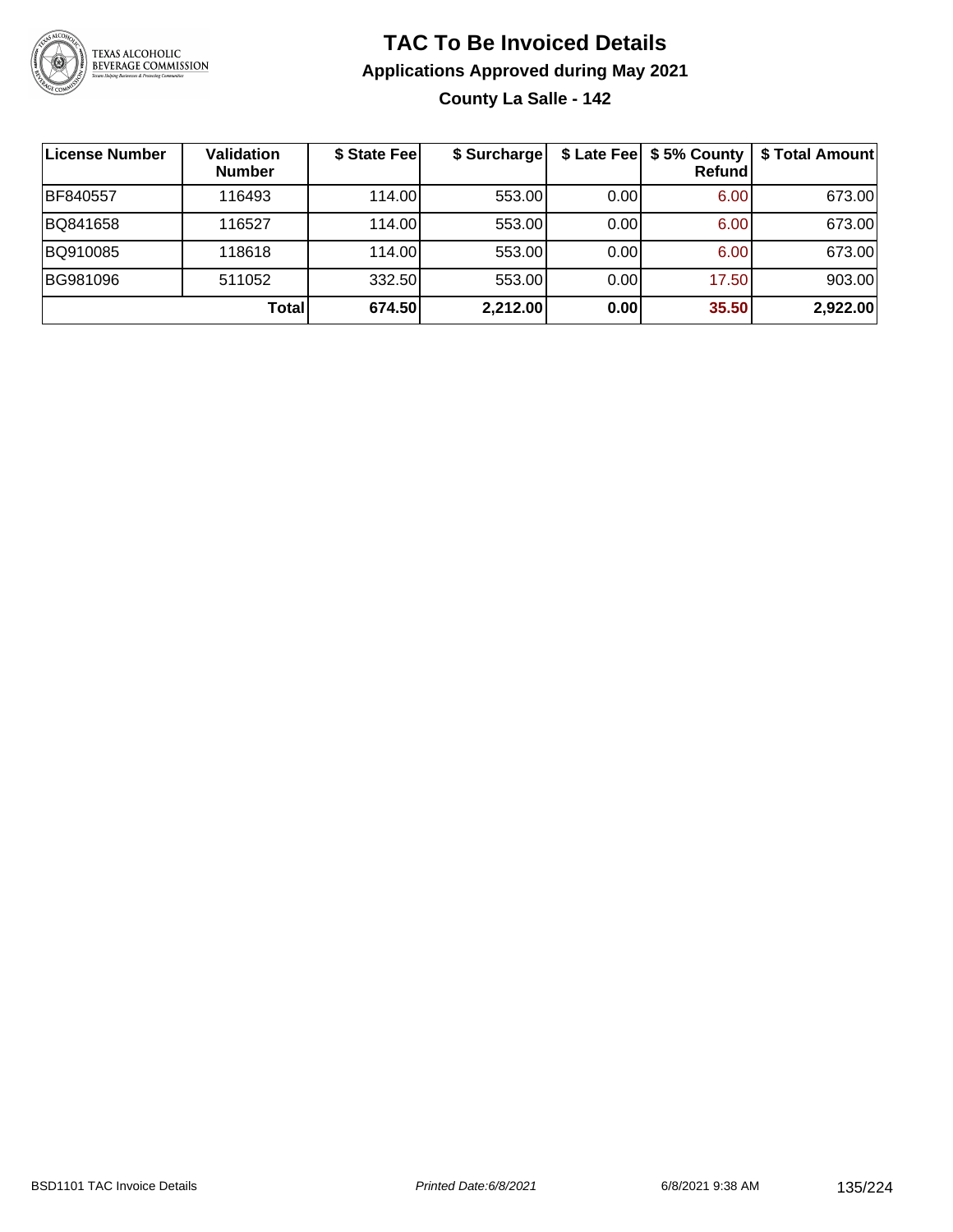

#### **TAC To Be Invoiced Details Applications Approved during May 2021 County Lavaca - 143**

| License Number | <b>Validation</b><br><b>Number</b> | \$ State Fee | \$ Surcharge |      | \$ Late Fee   \$5% County<br>Refund | \$ Total Amount |
|----------------|------------------------------------|--------------|--------------|------|-------------------------------------|-----------------|
| BG1052740      | 115461                             | 332.50       | 553.00       | 0.00 | 17.50                               | 903.00          |
| BG775565       | 116380                             | 332.50       | 553.00       | 0.00 | 17.50                               | 903.00          |
| BQ909943       | 117639                             | 114.00       | 553.00       | 0.00 | 6.00                                | 673.00          |
|                | Total                              | 779.00       | 1,659.00     | 0.00 | 41.00                               | 2,479.00        |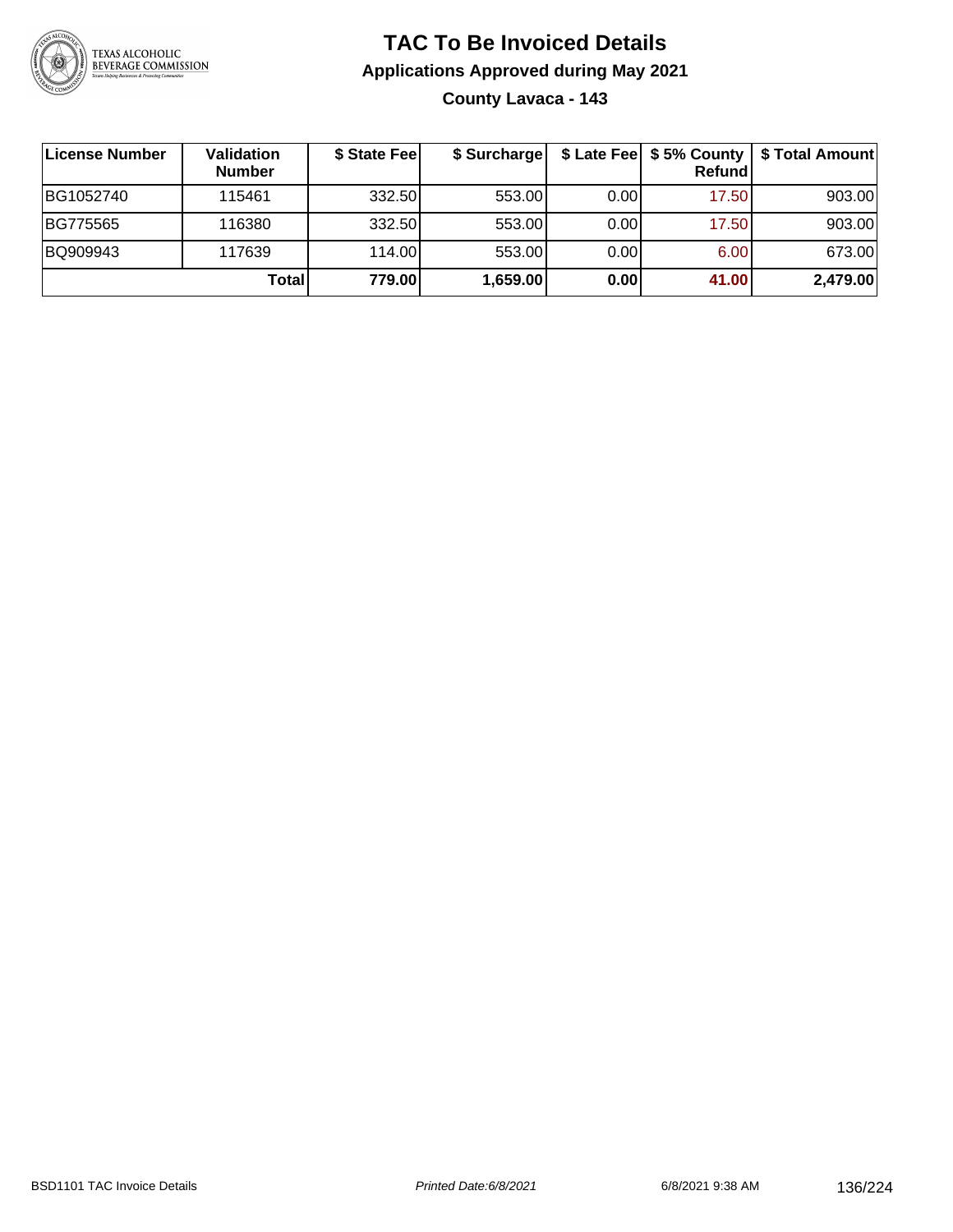

**County Lee - 144**

| License Number | <b>Validation</b><br><b>Number</b> | \$ State Fee | \$ Surcharge |      | \$ Late Fee   \$5% County  <br><b>Refund</b> | \$ Total Amount |
|----------------|------------------------------------|--------------|--------------|------|----------------------------------------------|-----------------|
| BQ981702       | 115959                             | 114.00       | 553.00       | 0.00 | 6.00                                         | 673.00          |
| BQ1056447      | 118061                             | 114.00       | 553.00       | 0.00 | 6.00                                         | 673.00          |
| BG907793       | 119370                             | 332.50       | 553.00       | 0.00 | 17.50                                        | 903.00          |
| BF1056533      | 119830                             | 114.00       | 553.00       | 0.00 | 6.00                                         | 673.00          |
|                | Total                              | 674.50       | 2,212.00     | 0.00 | 35.50                                        | 2,922.00        |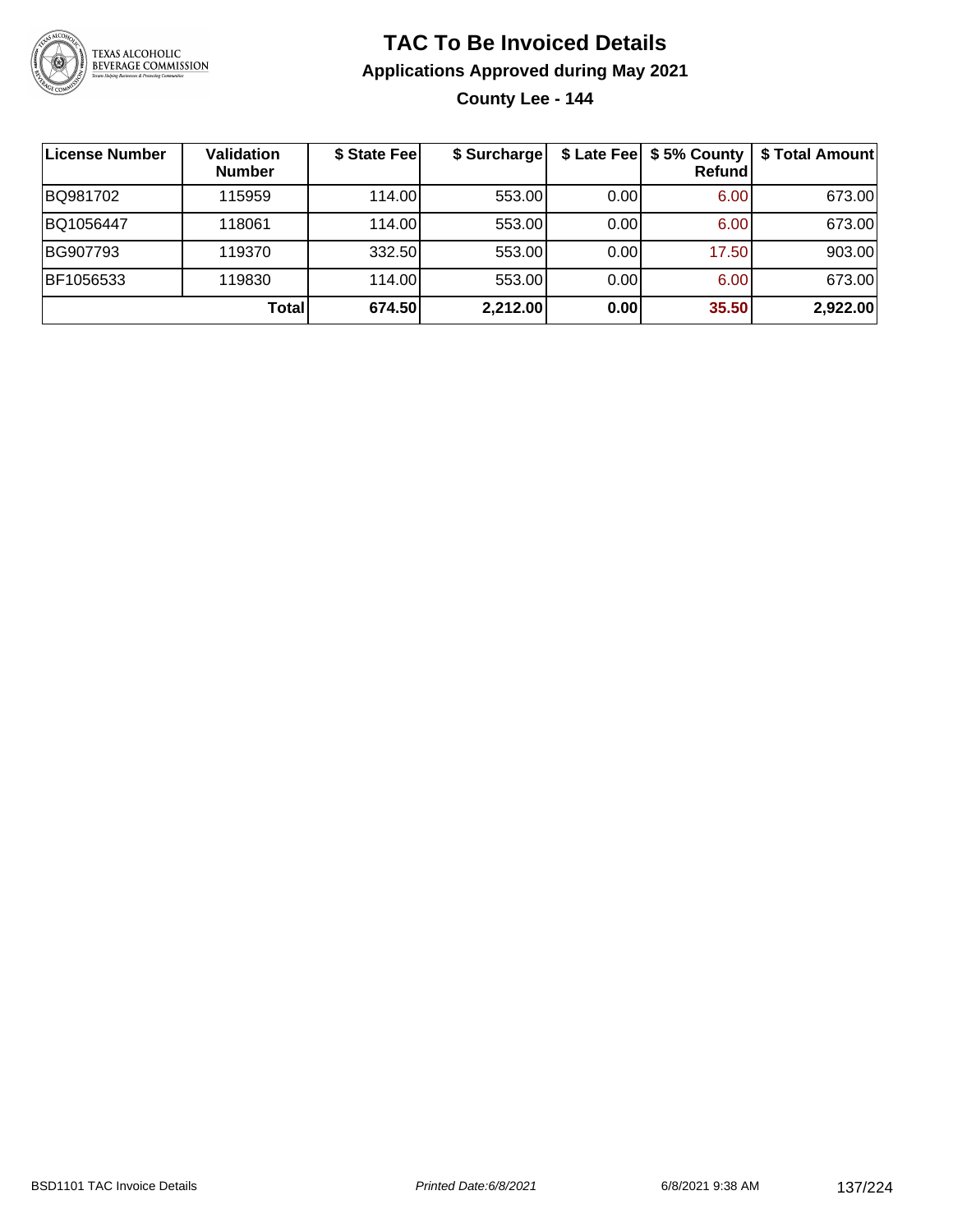

**County Leon - 145**

| License Number | <b>Validation</b><br><b>Number</b> | \$ State Feel |          |      | Refundl | \$ Surcharge   \$ Late Fee   \$5% County   \$ Total Amount |
|----------------|------------------------------------|---------------|----------|------|---------|------------------------------------------------------------|
| BQ910762       | 118534                             | 114.00        | 553.00   | 0.00 | 6.00    | 673.00                                                     |
| BQ842997       | 119377                             | 114.00        | 553.00   | 0.00 | 6.00    | 673.00                                                     |
|                | <b>Total</b>                       | 228.00        | 1,106.00 | 0.00 | 12.00   | 1,346.00                                                   |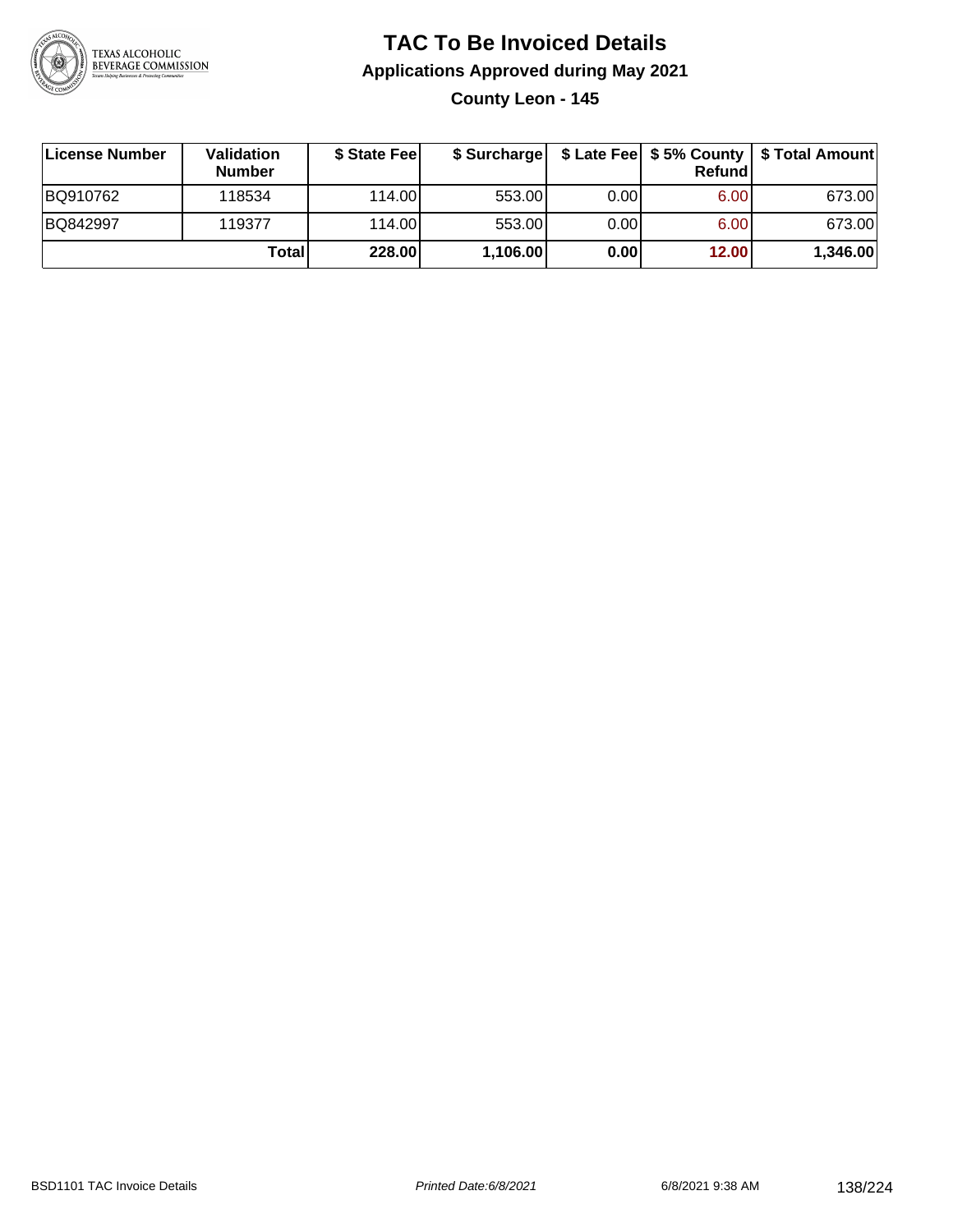

#### **TAC To Be Invoiced Details Applications Approved during May 2021 County Liberty - 146**

**License Number Validation Number \$ State Fee \$ Surcharge \$ Late Fee \$ 5% County Refund \$ Total Amount** BG1118234 5775 332.50 553.00 0.00 17.50 903.00 BQ1118192 5945 114.00 553.00 0.00 6.00 673.00 BQ1117731 7203 114.00 553.00 0.00 6.00 673.00 BF1118133 7278 114.00 553.00 0.00 6.00 673.00 BQ978890 113727 114.00 553.00 0.00 6.00 673.00 BG1054299 | 115659 | 332.50| 553.00| 0.00| 17.50| 903.00 BG1050153 115697 332.50 553.00 0.00 17.50 903.00 BL1050153 115697 475.00 327.00 0.00 25.00 827.00 BQ1054921 116150 114.00 553.00 0.00 6.00 673.00 BQ1050670 116192 114.00 553.00 0.00 6.00 673.00 BQ1050681 116197 114.00 553.00 0.00 6.00 673.00 BQ841909 117115 114.00 553.00 0.00 6.00 673.00 BQ910462 119431 114.00 553.00 0.00 6.00 673.00 BQ1052712 | 414550 | 114.00| 553.00| 0.00| 6.00| 673.00 **Total 2,612.50 7,516.00 0.00 137.50 10,266.00**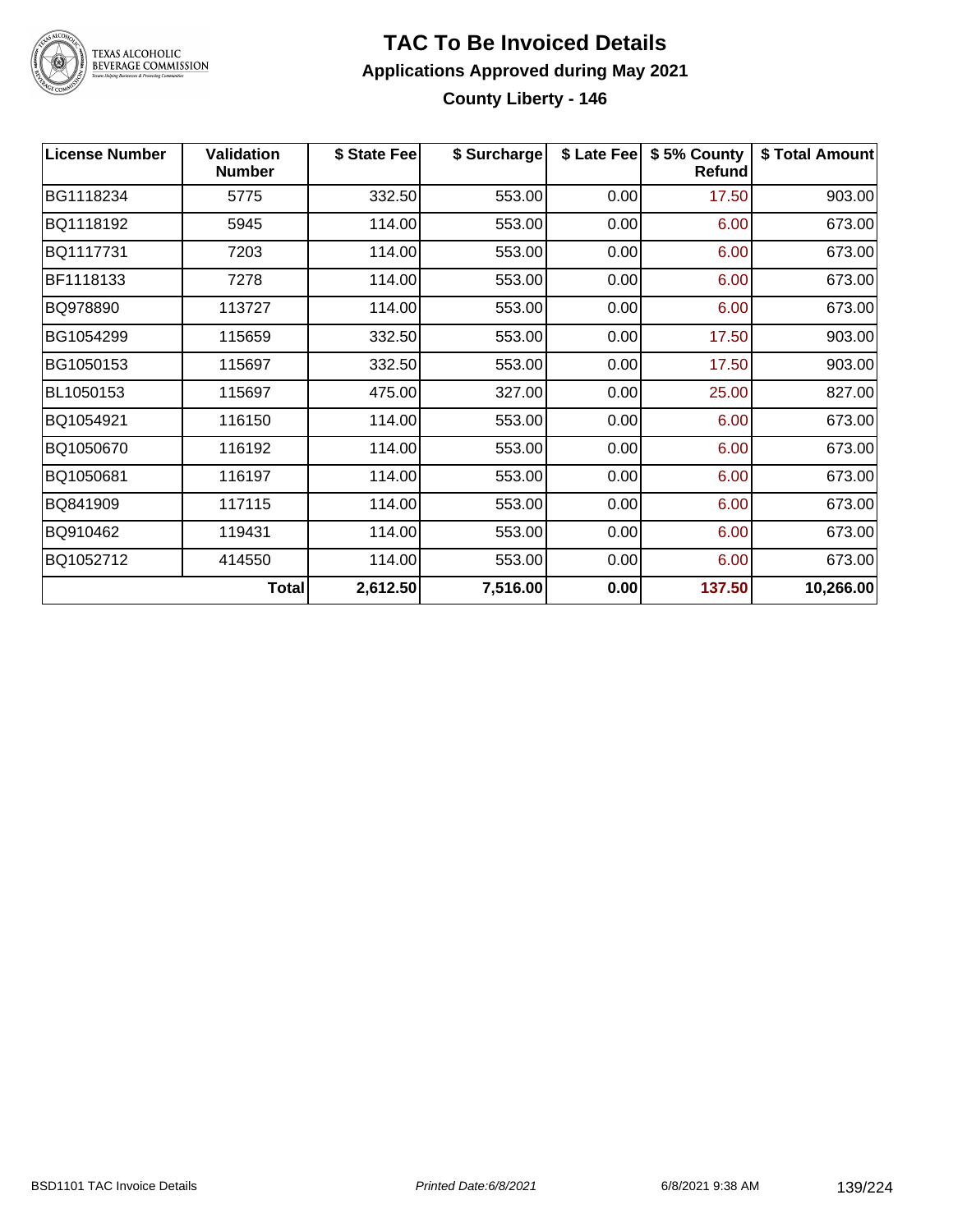

**County Limestone - 147**

| License Number | <b>Validation</b><br><b>Number</b> | \$ State Fee | \$ Surcharge |      | \$ Late Fee   \$5% County  <br><b>Refund</b> | \$ Total Amount |
|----------------|------------------------------------|--------------|--------------|------|----------------------------------------------|-----------------|
| BQ908013       | 115776                             | 114.00L      | 553.00       | 0.00 | 6.00                                         | 673.00          |
| BQ908550       | 115795                             | 114.00       | 553.00       | 0.00 | 6.00                                         | 673.00          |
| BQ982549       | 116442                             | 114.00L      | 553.00       | 0.00 | 6.00                                         | 673.00          |
| BQ983825       | 117677                             | 114.00       | 553.00       | 0.00 | 6.00                                         | 673.00          |
|                | Total                              | 456.00       | 2,212.00     | 0.00 | 24.00                                        | 2,692.00        |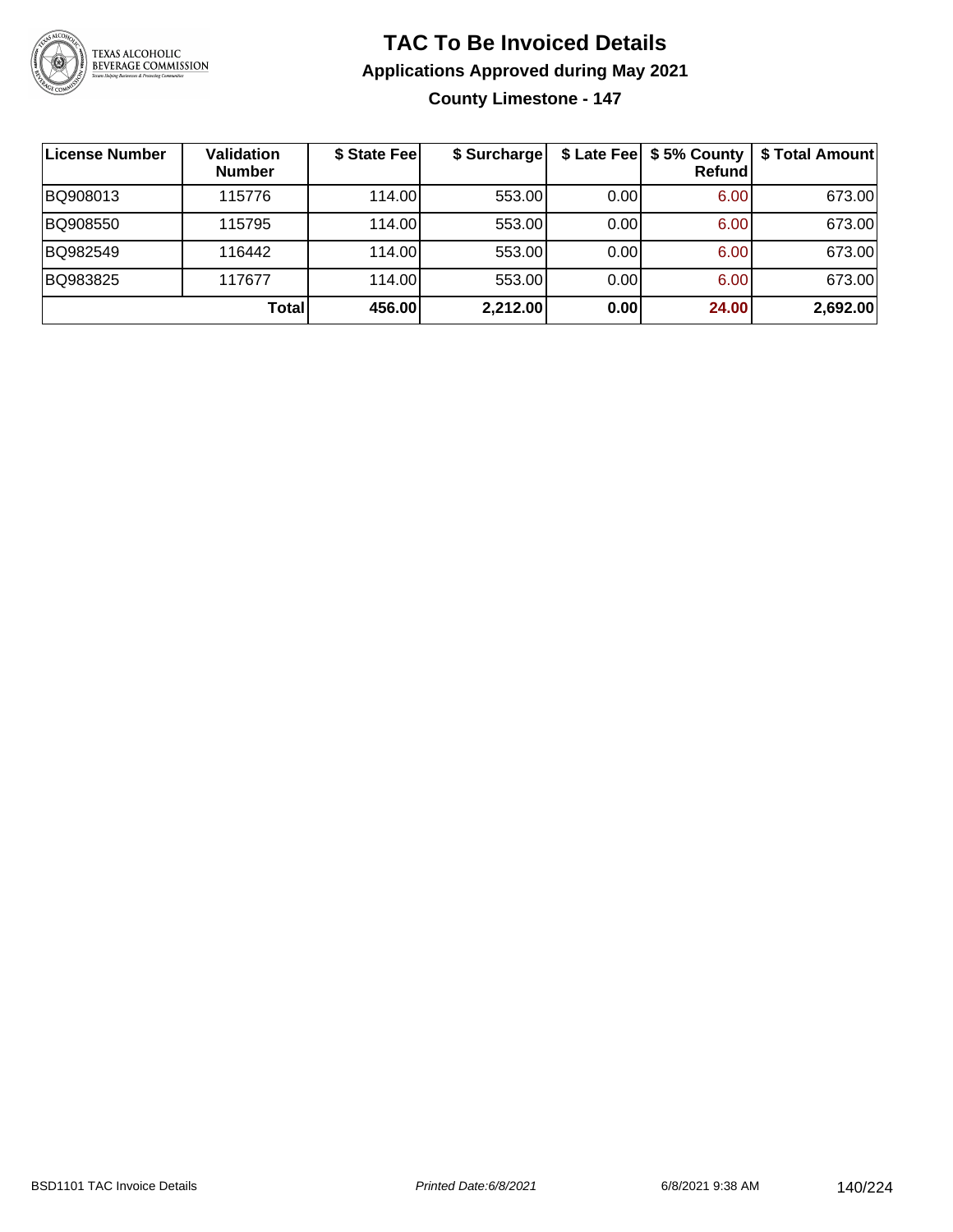

**County Live Oak - 149**

| License Number | <b>Validation</b><br><b>Number</b> | \$ State Fee |        |      | Refundl | \$ Surcharge   \$ Late Fee   \$5% County   \$ Total Amount |
|----------------|------------------------------------|--------------|--------|------|---------|------------------------------------------------------------|
| BE840641       | 118768                             | 285.00       | 553.00 | 0.00 | 15.00   | 853.00                                                     |
|                | Totall                             | 285.00       | 553.00 | 0.00 | 15.00   | 853.00                                                     |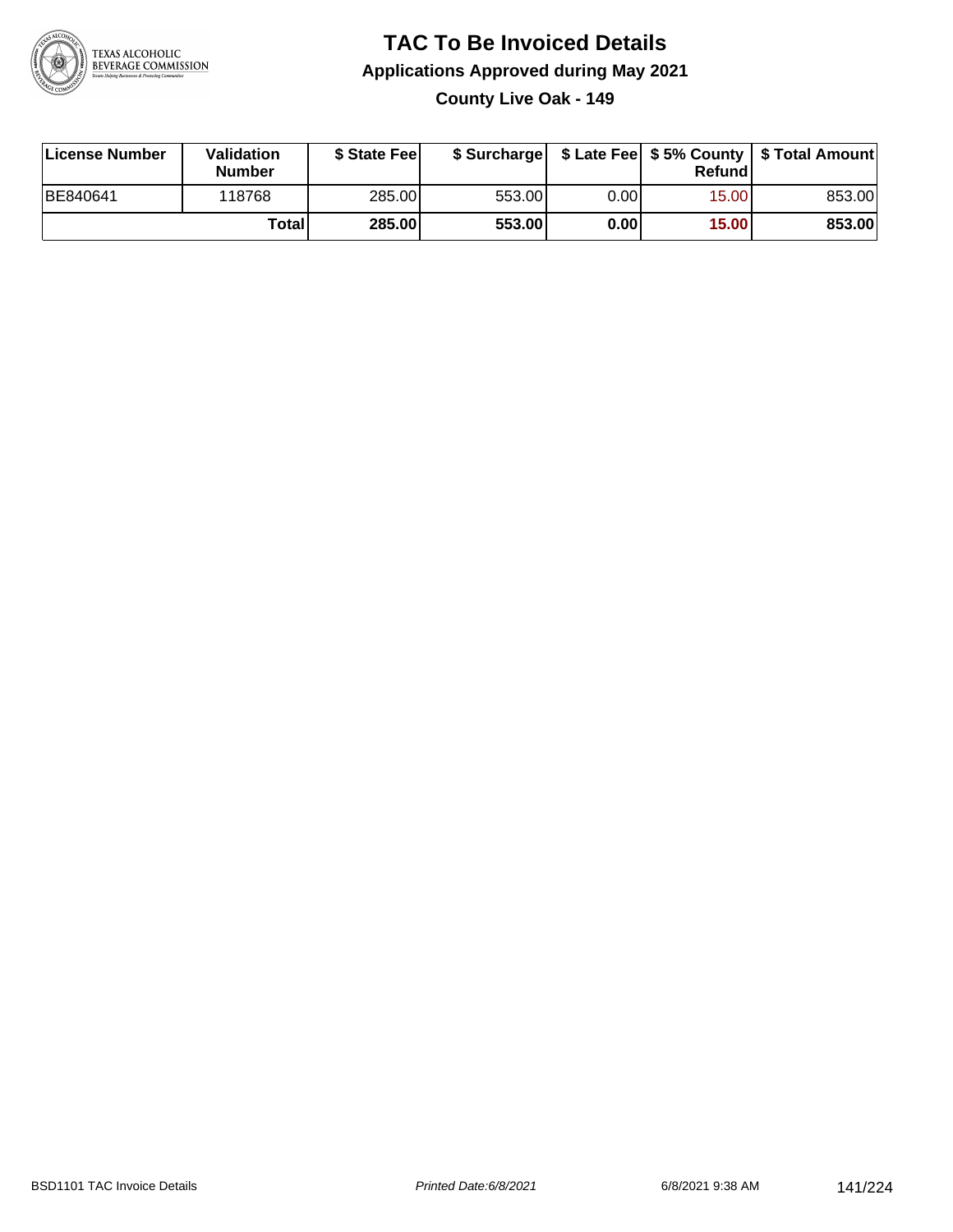

**County Llano - 150**

| ∣License Number | <b>Validation</b><br><b>Number</b> | \$ State Feel |          |       | Refundl | \$ Surcharge   \$ Late Fee   \$5% County   \$ Total Amount |
|-----------------|------------------------------------|---------------|----------|-------|---------|------------------------------------------------------------|
| BQ980963        | 115013                             | 114.00        | 553.00   | 0.001 | 6.00    | 673.00                                                     |
| BG1054790       | 117251                             | 332.50        | 553.00   | 0.00  | 17.50   | 903.00                                                     |
|                 | Totall                             | 446.50        | 1,106.00 | 0.00  | 23.50   | 1,576.00                                                   |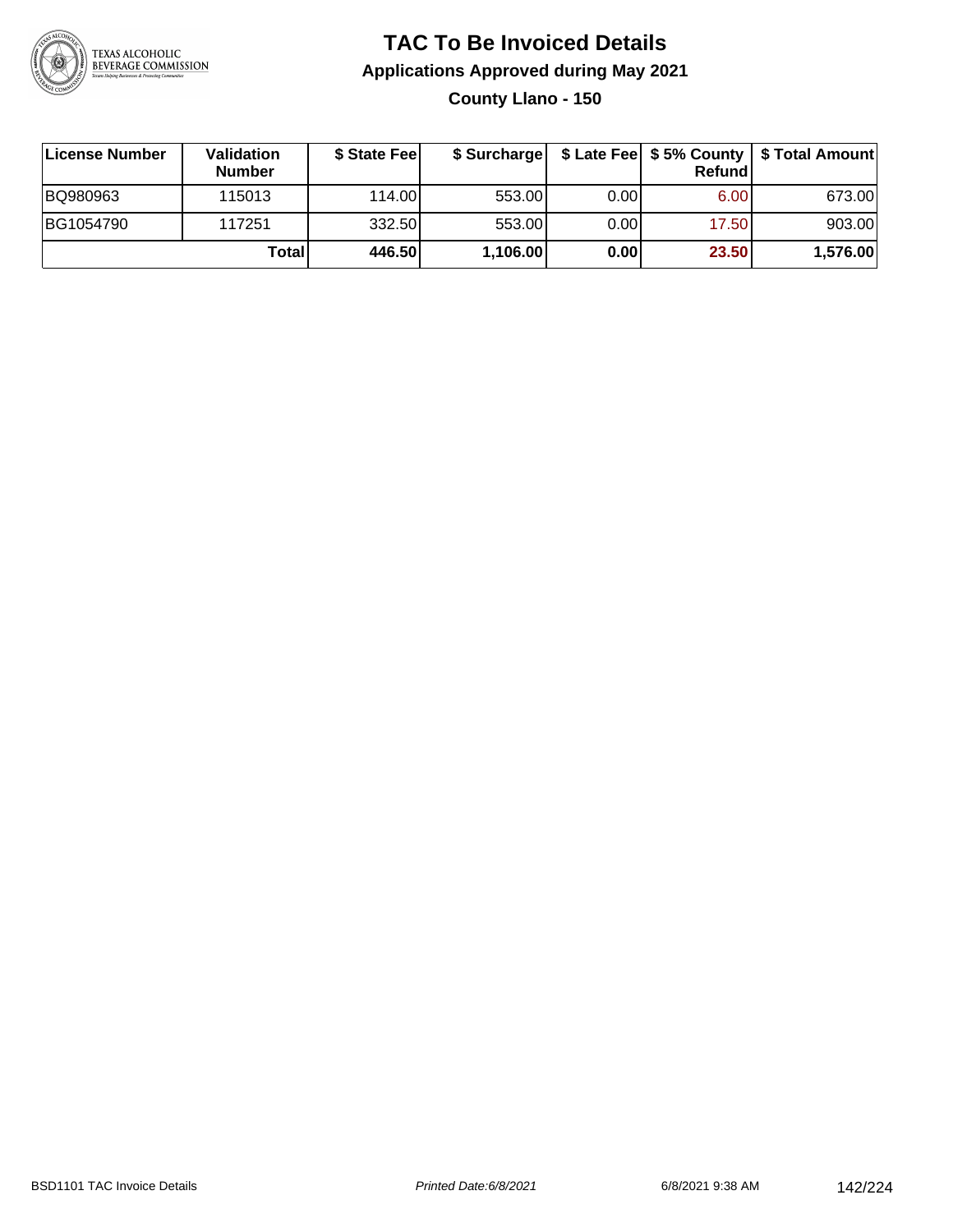

#### **TAC To Be Invoiced Details Applications Approved during May 2021 County Lubbock - 152**

| <b>License Number</b> | <b>Validation</b><br><b>Number</b> | \$ State Fee | \$ Surcharge | \$ Late Fee | \$5% County<br>Refund | \$ Total Amount |
|-----------------------|------------------------------------|--------------|--------------|-------------|-----------------------|-----------------|
| BQ1119266             | 5777                               | 114.00       | 553.00       | 0.00        | 6.00                  | 673.00          |
| BG1118213             | 6419                               | 332.50       | 553.00       | 0.00        | 17.50                 | 903.00          |
| BQ1119443             | 6725                               | 114.00       | 553.00       | 0.00        | 6.00                  | 673.00          |
| BG1118443             | 6787                               | 332.50       | 553.00       | 0.00        | 17.50                 | 903.00          |
| BQ1119267             | 6816                               | 114.00       | 553.00       | 0.00        | 6.00                  | 673.00          |
| BG1119460             | 7567                               | 332.50       | 553.00       | 0.00        | 17.50                 | 903.00          |
| BQ1053599             | 115381                             | 114.00       | 553.00       | 0.00        | 6.00                  | 673.00          |
| BQ1053598             | 115383                             | 114.00       | 553.00       | 0.00        | 6.00                  | 673.00          |
| BQ1053636             | 115384                             | 114.00       | 553.00       | 0.00        | 6.00                  | 673.00          |
| BQ1053634             | 115386                             | 114.00       | 553.00       | 0.00        | 6.00                  | 673.00          |
| BG1056009             | 117732                             | 332.50       | 553.00       | 0.00        | 17.50                 | 903.00          |
| BQ1055943             | 118118                             | 114.00       | 553.00       | 0.00        | 6.00                  | 673.00          |
| BQ1055936             | 118126                             | 114.00       | 553.00       | 0.00        | 6.00                  | 673.00          |
| BF1055371             | 119152                             | 114.00       | 553.00       | 0.00        | 6.00                  | 673.00          |
|                       | Total                              | 2,470.00     | 7,742.00     | 0.00        | 130.00                | 10,342.00       |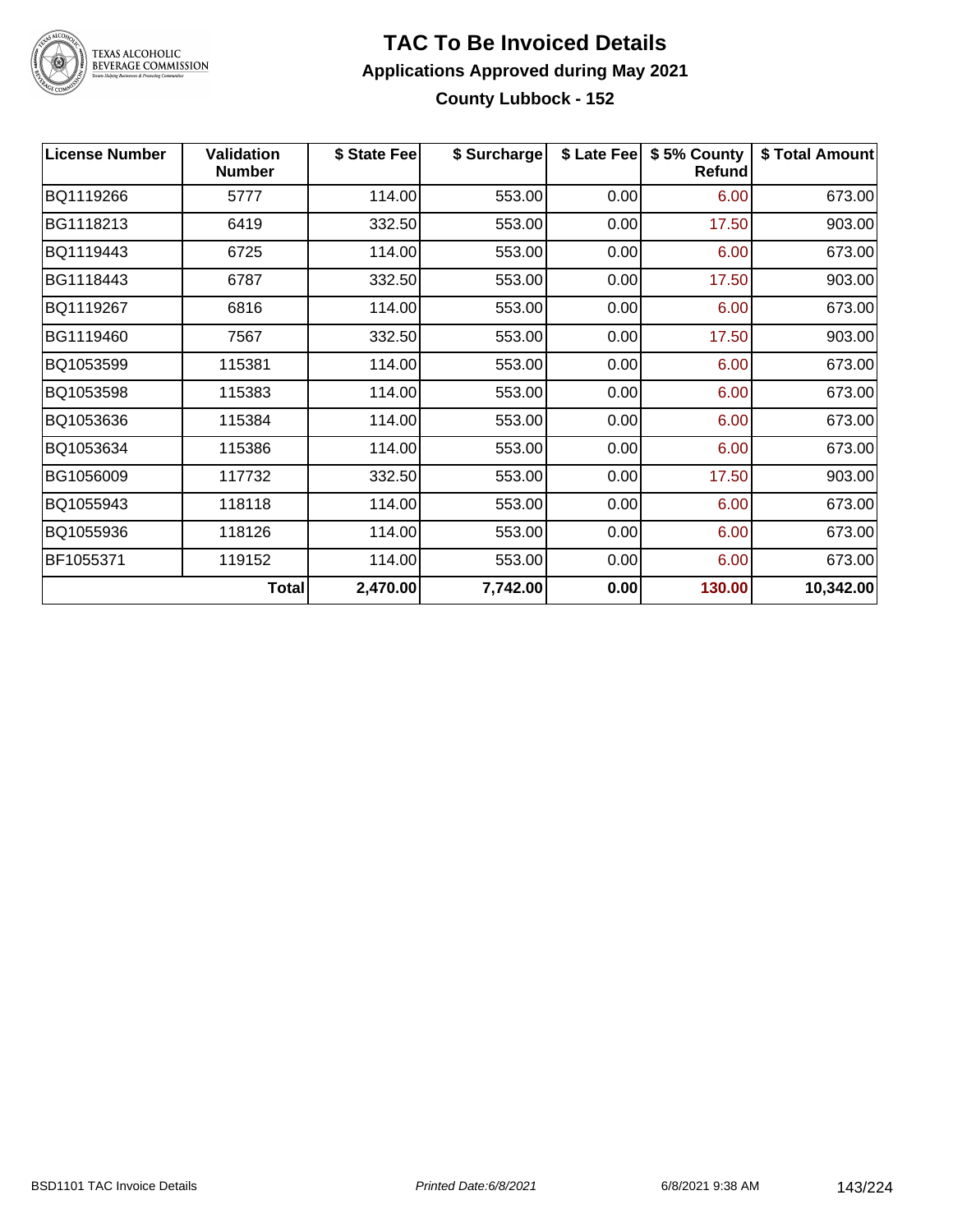

**County Lynn - 153**

| License Number | Validation<br><b>Number</b> | \$ State Fee |        |      | Refundl | \$ Surcharge   \$ Late Fee   \$5% County   \$ Total Amount |
|----------------|-----------------------------|--------------|--------|------|---------|------------------------------------------------------------|
| BF842121       | 118097                      | 114.00L      | 553.00 | 0.00 | 6.00    | 673.00                                                     |
|                | Totall                      | 114.00       | 553.00 | 0.00 | 6.00    | 673.00                                                     |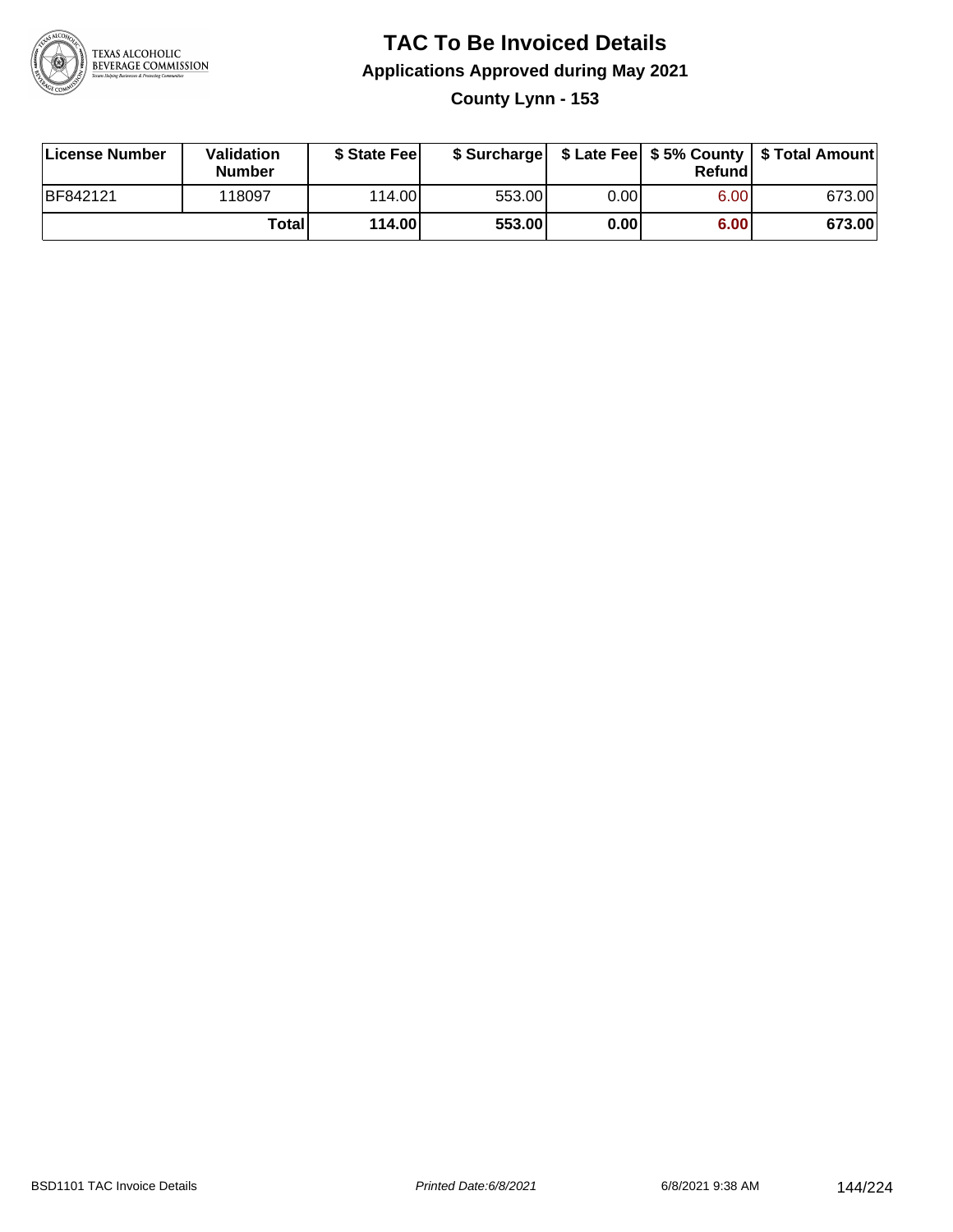

### **TAC To Be Invoiced Details Applications Approved during May 2021 County McLennan - 155**

| <b>License Number</b> | Validation<br><b>Number</b> | \$ State Fee | \$ Surcharge |      | \$ Late Fee   \$5% County<br><b>Refund</b> | \$ Total Amount |
|-----------------------|-----------------------------|--------------|--------------|------|--------------------------------------------|-----------------|
| BG900963              | 111081                      | 332.50       | 553.00       | 0.00 | 17.50                                      | 903.00          |
| BP900963              | 111081                      | 950.00       | 426.00       | 0.00 | 50.00                                      | 1,426.00        |
| BE770533              | 113797                      | 285.00       | 553.00       | 0.00 | 15.00                                      | 853.00          |
| BF903311              | 114190                      | 114.00       | 553.00       | 0.00 | 6.00                                       | 673.00          |
| BQ1048272             | 114190                      | 114.00       | 553.00       | 0.00 | 6.00                                       | 673.00          |
| BQ1051146             | 114190                      | 114.00       | 553.00       | 0.00 | 6.00                                       | 673.00          |
| BQ837990              | 114241                      | 114.00       | 553.00       | 0.00 | 6.00                                       | 673.00          |
| BQ979345              | 114620                      | 114.00       | 553.00       | 0.00 | 6.00                                       | 673.00          |
| BQ839969              | 115013                      | 114.00       | 553.00       | 0.00 | 6.00                                       | 673.00          |
| BQ980336              | 115522                      | 114.00       | 553.00       | 0.00 | 6.00                                       | 673.00          |
| BG772758              | 115615                      | 332.50       | 553.00       | 0.00 | 17.50                                      | 903.00          |
| BE772756              | 115616                      | 285.00       | 553.00       | 0.00 | 15.00                                      | 853.00          |
| BG772757              | 115617                      | 332.50       | 553.00       | 0.00 | 17.50                                      | 903.00          |
| BQ982206              | 115789                      | 114.00       | 553.00       | 0.00 | 6.00                                       | 673.00          |
| BQ842341              | 117485                      | 114.00       | 553.00       | 0.00 | 6.00                                       | 673.00          |
| BQ776443              | 118030                      | 114.00       | 553.00       | 0.00 | 6.00                                       | 673.00          |
| BQ841550              | 118065                      | 114.00       | 553.00       | 0.00 | 6.00                                       | 673.00          |
| BQ1056174             | 118127                      | 114.00       | 553.00       | 0.00 | 6.00                                       | 673.00          |
| BQ842998              | 118237                      | 114.00       | 553.00       | 0.00 | 6.00                                       | 673.00          |
| BG906719              | 118430                      | 332.50       | 553.00       | 0.00 | 17.50                                      | 903.00          |
| BQ982906              | 118475                      | 114.00       | 553.00       | 0.00 | 6.00                                       | 673.00          |
| BQ985241              | 118606                      | 114.00       | 553.00       | 0.00 | 6.00                                       | 673.00          |
| BQ909095              | 119968                      | 114.00       | 553.00       | 0.00 | 6.00                                       | 673.00          |
| BQ1049525             | 508966                      | 114.00       | 553.00       | 0.00 | 6.00                                       | 673.00          |
| BF1058025             | 510245                      | 114.00       | 553.00       | 0.00 | 6.00                                       | 673.00          |
| BF912528              | 510254                      | 114.00       | 553.00       | 0.00 | 6.00                                       | 673.00          |
| BQ778244              | 510271                      | 114.00       | 553.00       | 0.00 | 6.00                                       | 673.00          |
| BQ778142              | 510285                      | 114.00       | 553.00       | 0.00 | 6.00                                       | 673.00          |
|                       | Total                       | 5,244.00     | 15,357.00    | 0.00 | 276.00                                     | 20,877.00       |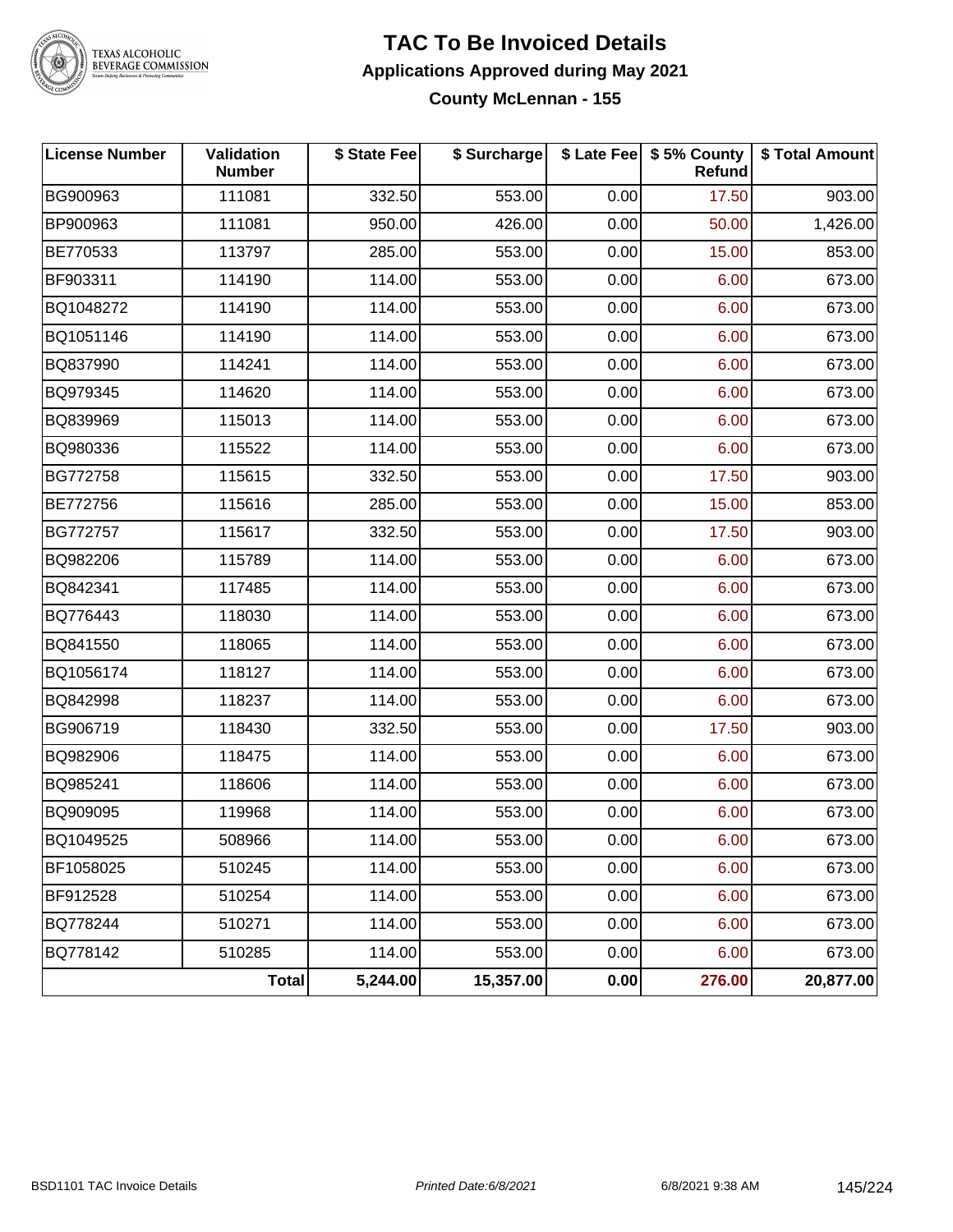

### **TAC To Be Invoiced Details Applications Approved during May 2021 County McMullen - 156**

| License Number | Validation<br>Number | \$ State Fee |        |      | Refundl | \$ Surcharge   \$ Late Fee   \$5% County   \$ Total Amount |
|----------------|----------------------|--------------|--------|------|---------|------------------------------------------------------------|
| BG1053012      | 117989               | 332.50       | 553.00 | 0.00 | 17.50   | 903.00                                                     |
|                | Totall               | 332.50       | 553.00 | 0.00 | 17.50   | 903.00                                                     |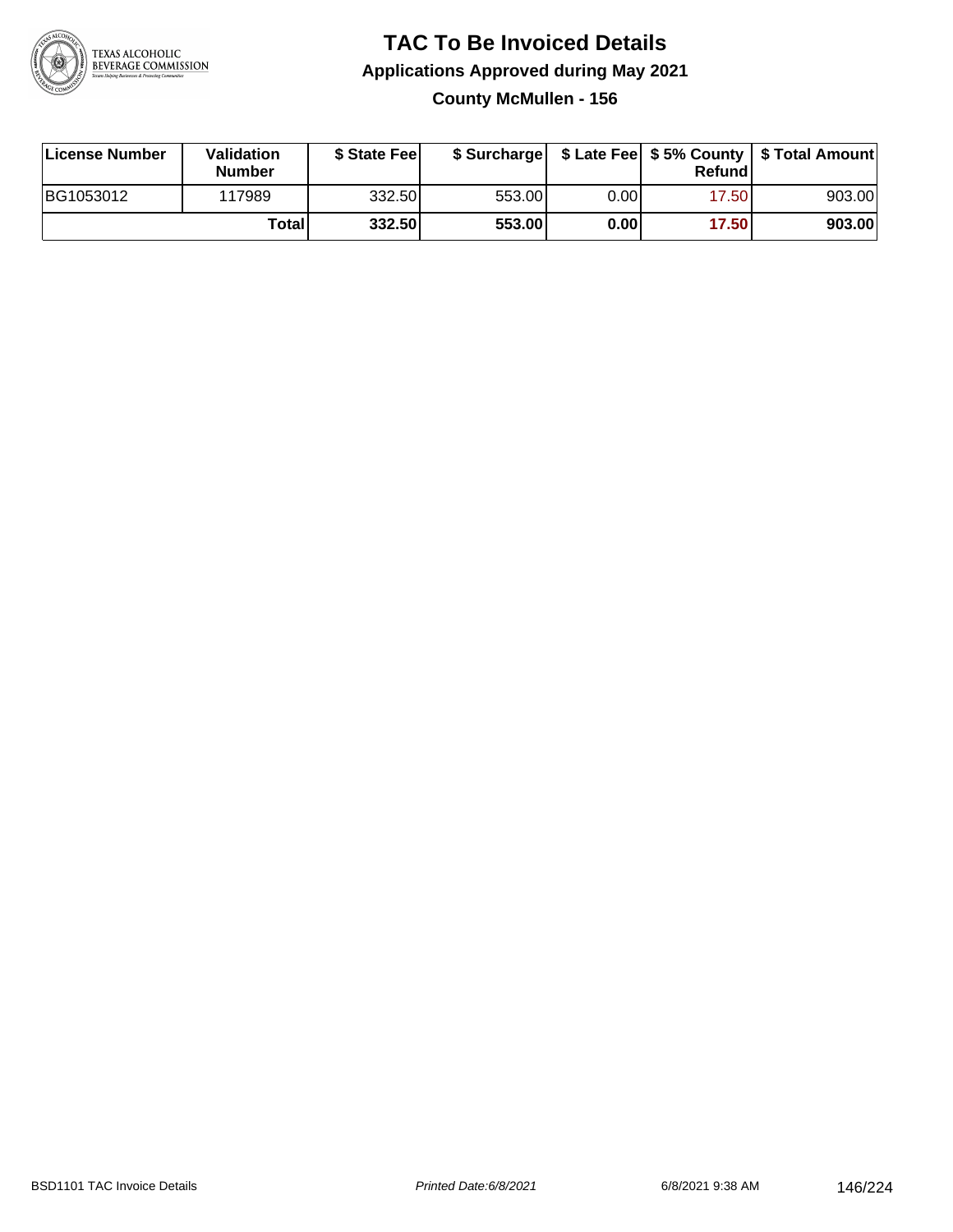

**County Madison - 157**

| License Number | <b>Validation</b><br><b>Number</b> | \$ State Fee |          |       | Refundl | \$ Surcharge   \$ Late Fee   \$5% County   \$ Total Amount |
|----------------|------------------------------------|--------------|----------|-------|---------|------------------------------------------------------------|
| BQ975356       | 113347                             | 114.00       | 553.00   | 0.001 | 6.00    | 673.00                                                     |
| BQ983132       | 509131                             | 114.00       | 553.00   | 0.001 | 6.00    | 673.00                                                     |
|                | Totall                             | 228.00       | 1,106.00 | 0.00  | 12.00   | 1,346.00                                                   |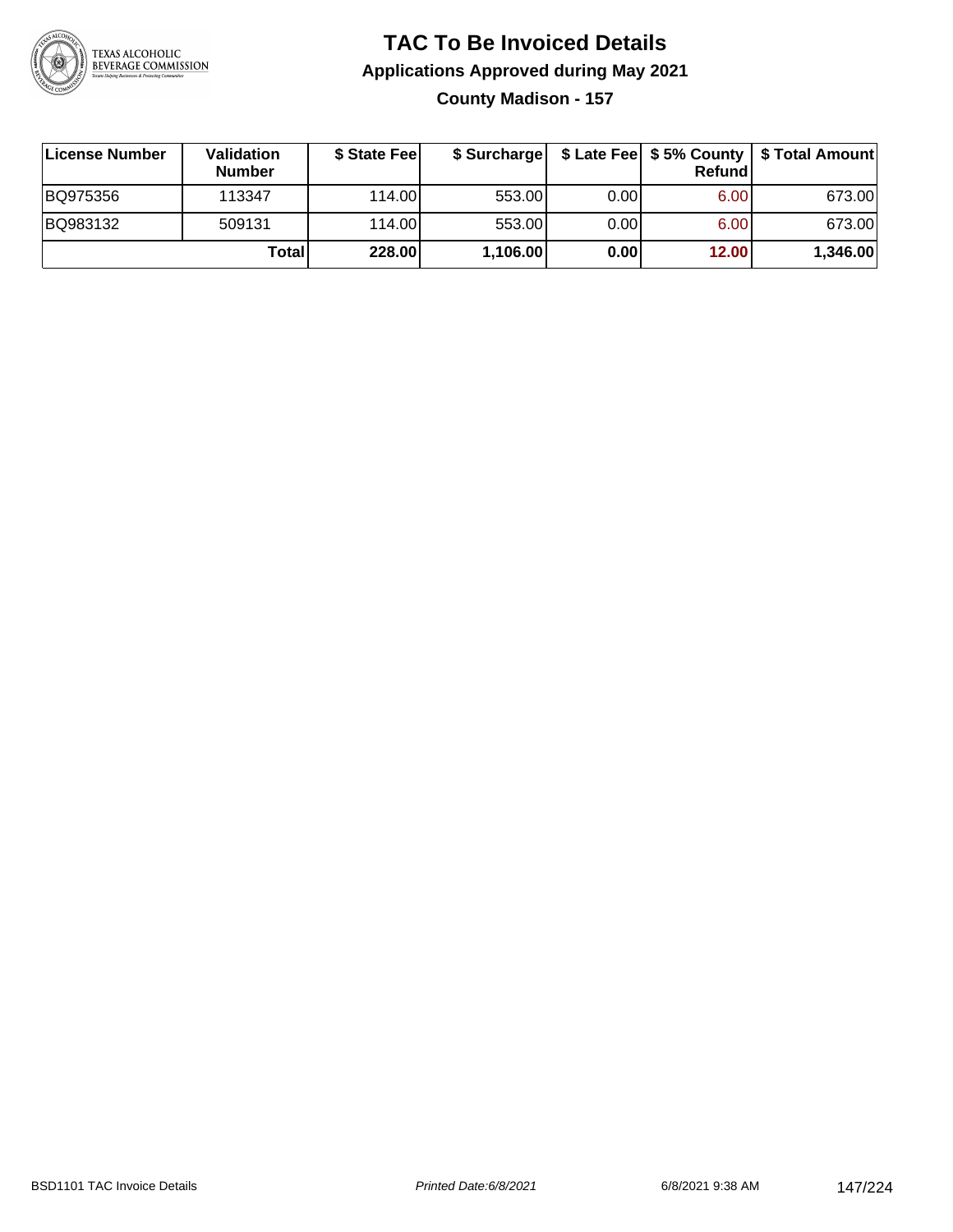

### **TAC To Be Invoiced Details Applications Approved during May 2021 County Marion - 158**

| License Number | Validation<br><b>Number</b> | \$ State Fee |        |      | Refund | \$ Surcharge   \$ Late Fee   \$5% County   \$ Total Amount |
|----------------|-----------------------------|--------------|--------|------|--------|------------------------------------------------------------|
| BQ1056590      | 118606                      | 114.00L      | 553.00 | 0.00 | 6.00   | 673.00                                                     |
|                | Total                       | 114.00       | 553.00 | 0.00 | 6.00   | 673.00                                                     |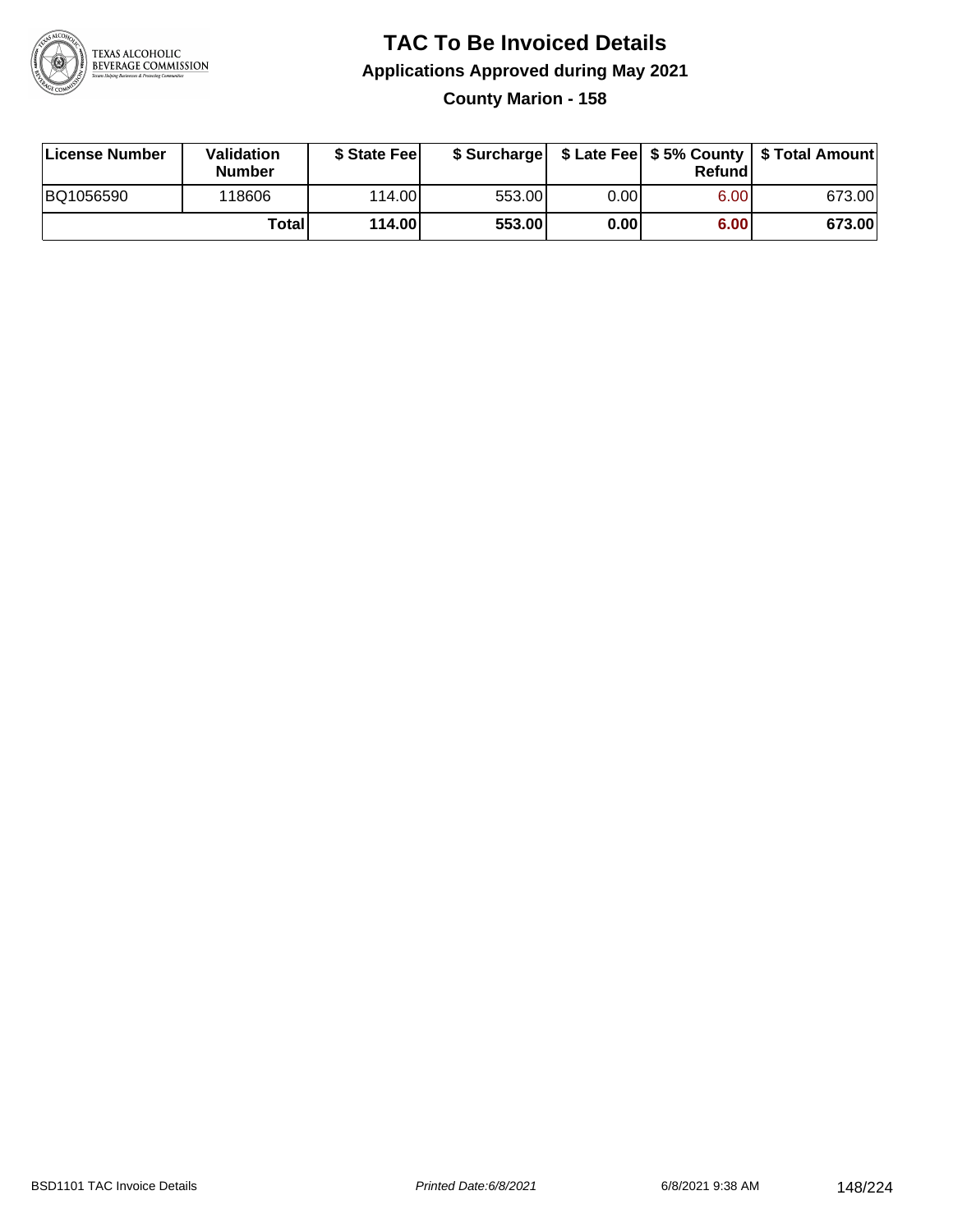

**County Martin - 159**

| License Number | Validation<br><b>Number</b> | \$ State Fee |        |      | Refundl | \$ Surcharge   \$ Late Fee   \$5% County   \$ Total Amount |
|----------------|-----------------------------|--------------|--------|------|---------|------------------------------------------------------------|
| BQ1059285      | 510291                      | 114.00       | 553.00 | 0.00 | 6.00    | 673.00                                                     |
|                | Totall                      | 114.00       | 553.00 | 0.00 | 6.00    | 673.00                                                     |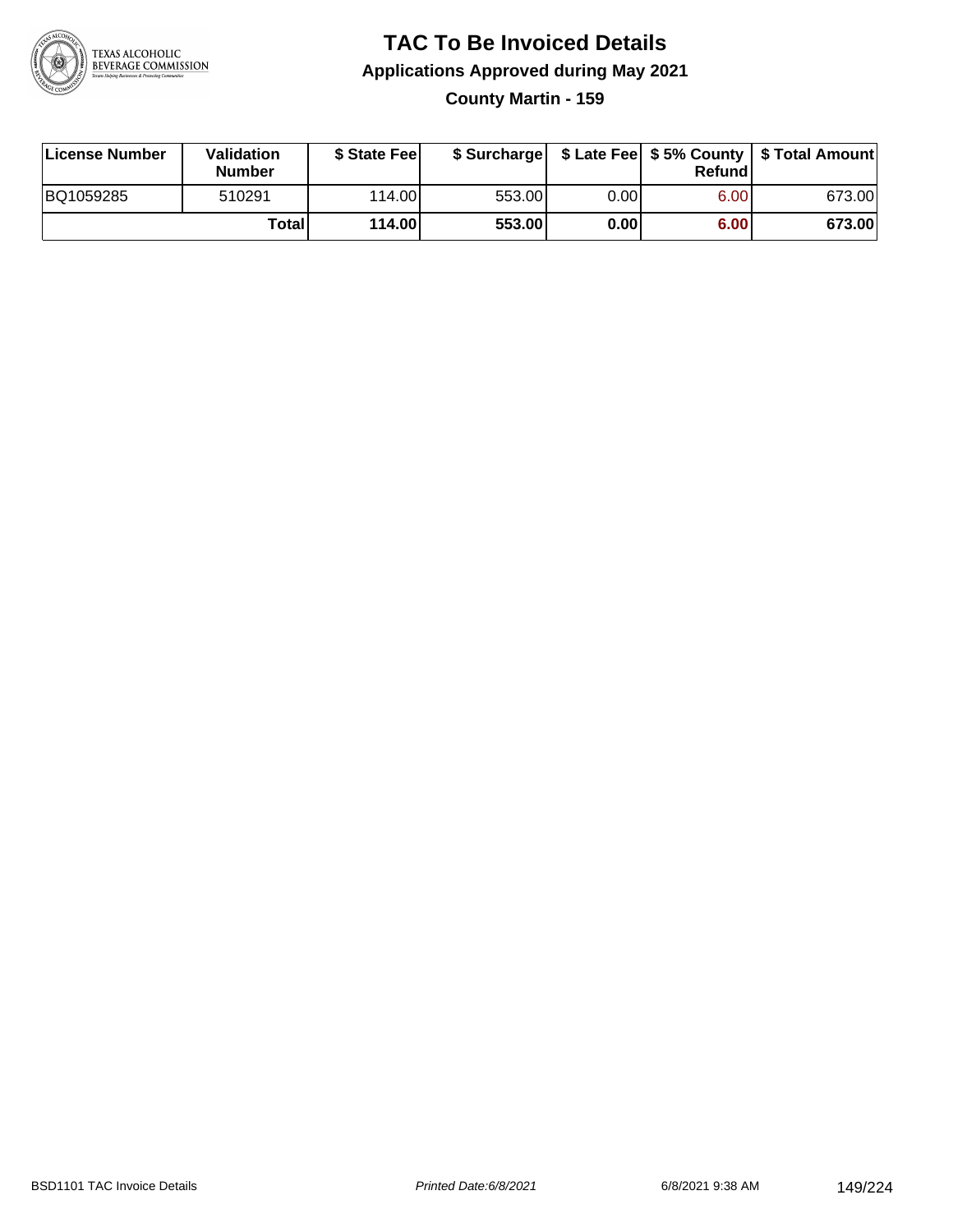

**County Matagorda - 161**

| <b>License Number</b> | <b>Validation</b><br><b>Number</b> | \$ State Fee | \$ Surcharge | \$ Late Fee | \$5% County<br>Refundl | \$ Total Amount |
|-----------------------|------------------------------------|--------------|--------------|-------------|------------------------|-----------------|
| BF1120174             | 6691                               | 114.00       | 553.00       | 0.00        | 6.00                   | 673.00          |
| BG834472              | 113408                             | 332.50       | 553.00       | 0.00        | 17.50                  | 903.00          |
| BQ842771              | 118697                             | 114.00       | 553.00       | 0.00        | 6.00                   | 673.00          |
| BQ842772              | 118698                             | 114.00       | 553.00       | 0.00        | 6.00                   | 673.00          |
| BQ842776              | 118699                             | 114.00       | 553.00       | 0.00        | 6.00                   | 673.00          |
| BQ842769              | 118700                             | 114.00       | 553.00       | 0.00        | 6.00                   | 673.00          |
| BG986377              | 119690                             | 332.50       | 553.00       | 0.00        | 17.50                  | 903.00          |
|                       | Total                              | 1,235.00     | 3,871.00     | 0.00        | 65.00                  | 5,171.00        |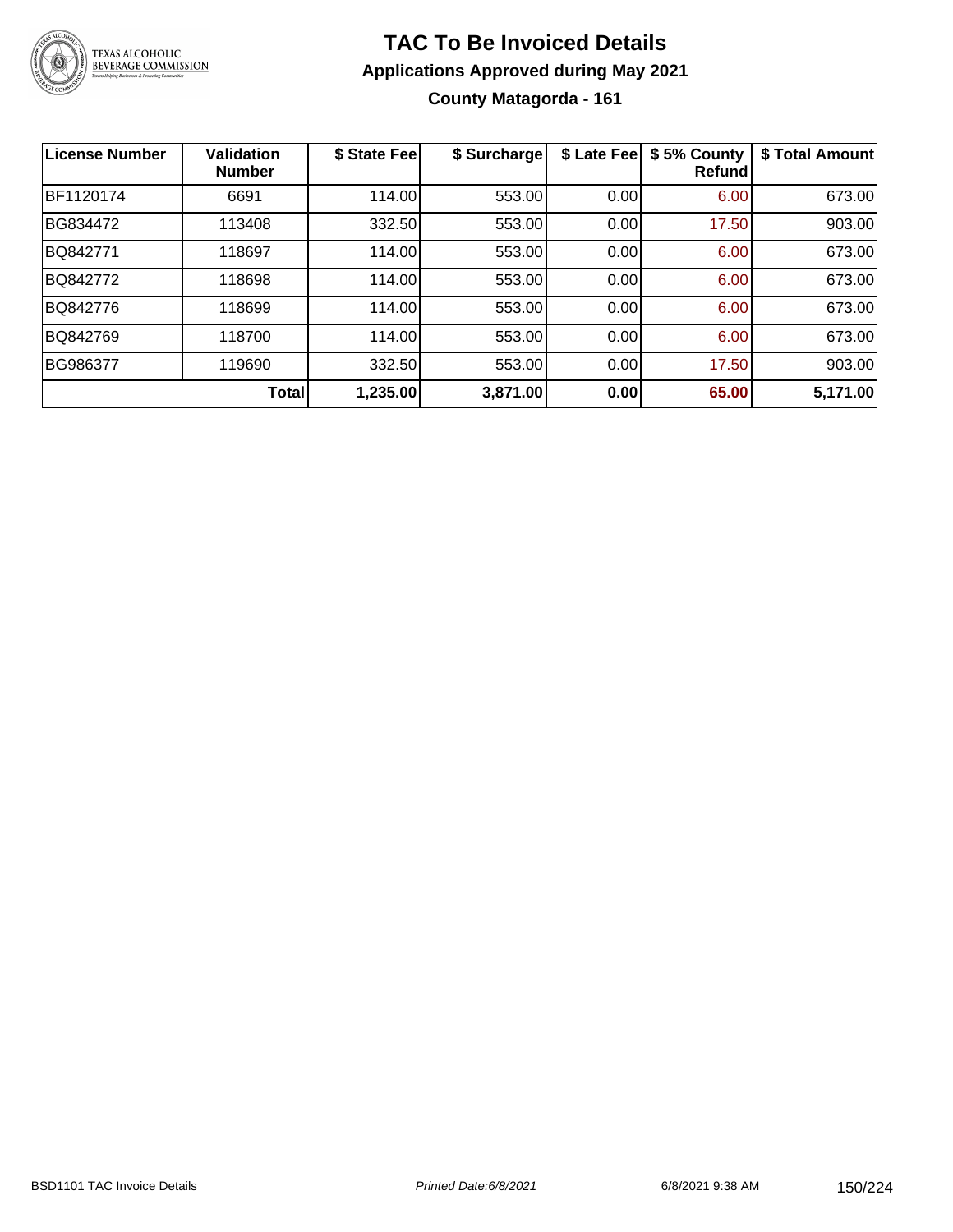

### **TAC To Be Invoiced Details Applications Approved during May 2021 County Maverick - 162**

| License Number | <b>Validation</b><br><b>Number</b> | \$ State Fee | \$ Surcharge | \$ Late Fee | \$5% County<br><b>Refund</b> | \$ Total Amount |
|----------------|------------------------------------|--------------|--------------|-------------|------------------------------|-----------------|
| BG1119519      | 7655                               | 332.50       | 553.00       | 0.00        | 17.50                        | 903.00          |
| BL1119519      | 7655                               | 475.00       | 327.00       | 0.00        | 25.00                        | 827.00          |
| BQ775069       | 115822                             | 114.00       | 553.00       | 0.00        | 6.00                         | 673.00          |
| BQ774787       | 117600                             | 114.00       | 553.00       | 0.00        | 6.00                         | 673.00          |
|                | <b>Total</b>                       | 1,035.50     | 1,986.00     | 0.00        | 54.50                        | 3,076.00        |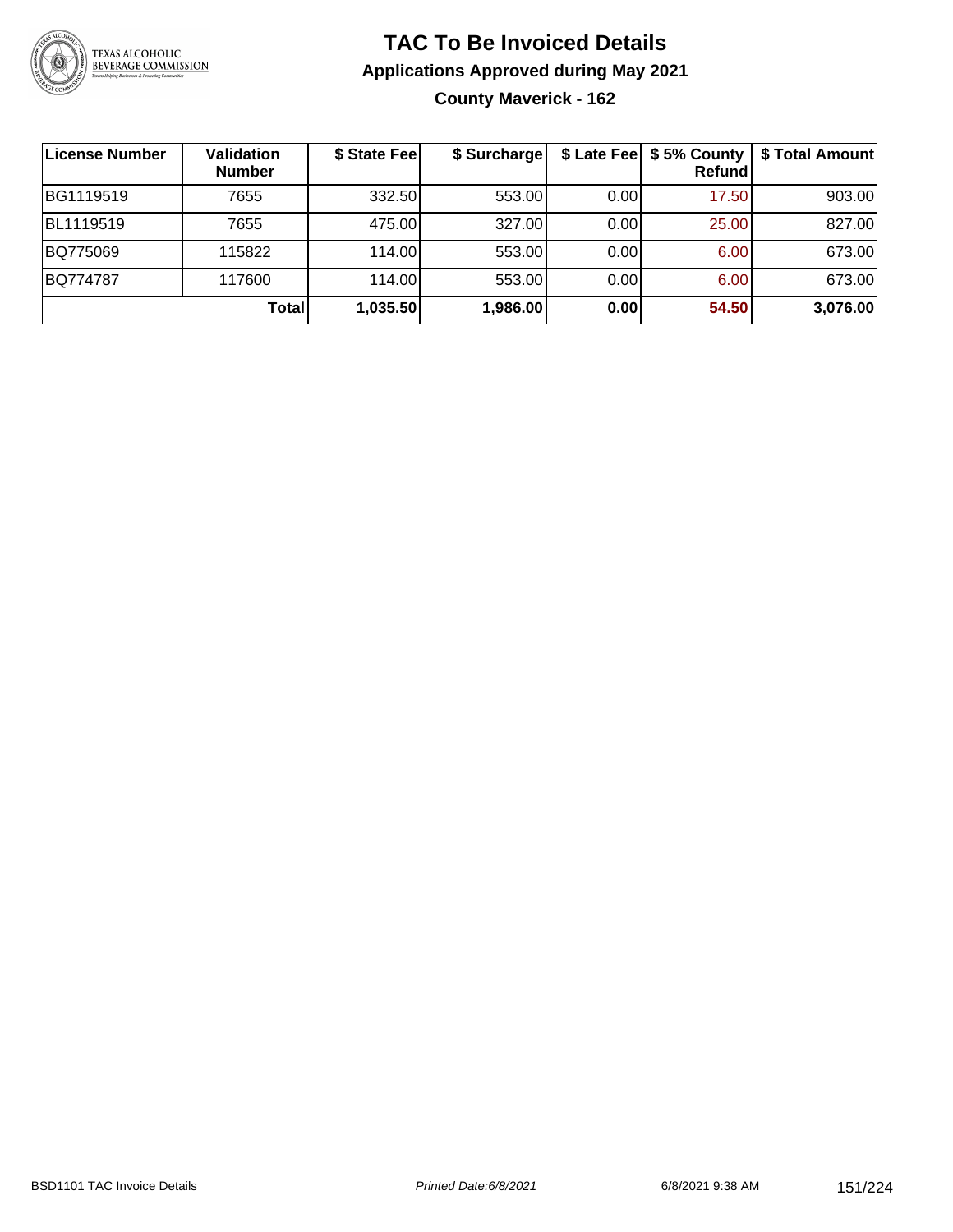

### **TAC To Be Invoiced Details Applications Approved during May 2021 County Medina - 163**

| <b>License Number</b> | <b>Validation</b><br><b>Number</b> | \$ State Fee | \$ Surcharge | \$ Late Fee | \$5% County<br>Refund | \$ Total Amount |
|-----------------------|------------------------------------|--------------|--------------|-------------|-----------------------|-----------------|
| BG1118235             | 7010                               | 332.50       | 553.00       | 0.00        | 17.50                 | 903.00          |
| BG1120632             | 7358                               | 332.50       | 553.00       | 0.00        | 17.50                 | 903.00          |
| BG1119832             | 7453                               | 332.50       | 553.00       | 0.00        | 17.50                 | 903.00          |
| BG908376              | 117509                             | 332.50       | 553.00       | 0.00        | 17.50                 | 903.00          |
| BG1054461             | 119462                             | 332.50       | 553.00       | 0.00        | 17.50                 | 903.00          |
| BG981790              | 510707                             | 332.50       | 553.00       | 0.00        | 17.50                 | 903.00          |
|                       | <b>Total</b>                       | 1,995.00     | 3,318.00     | 0.00        | 105.00                | 5,418.00        |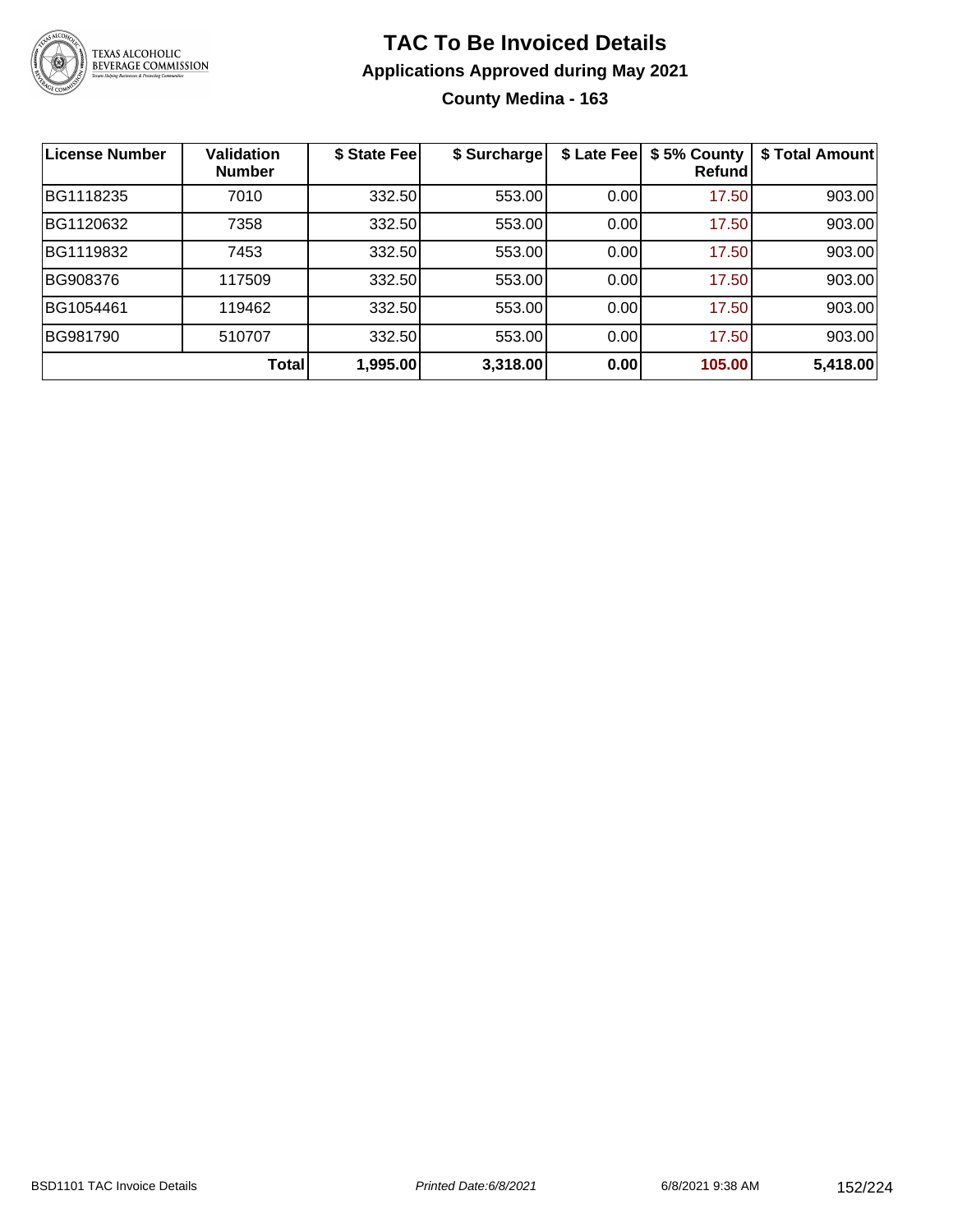

### **TAC To Be Invoiced Details Applications Approved during May 2021 County Midland - 165**

| <b>License Number</b> | <b>Validation</b><br><b>Number</b> | \$ State Fee | \$ Surcharge |      | \$ Late Fee   \$5% County<br>Refund | \$ Total Amount |
|-----------------------|------------------------------------|--------------|--------------|------|-------------------------------------|-----------------|
| BG1117516             | 6624                               | 332.50       | 553.00       | 0.00 | 17.50                               | 903.00          |
| BF1120382             | 7207                               | 114.00       | 553.00       | 0.00 | 6.00                                | 673.00          |
| BG1118431             | 7244                               | 332.50       | 553.00       | 0.00 | 17.50                               | 903.00          |
| BF1119735             | 7376                               | 114.00       | 553.00       | 0.00 | 6.00                                | 673.00          |
| BQ840003              | 115206                             | 114.00       | 553.00       | 0.00 | 6.00                                | 673.00          |
| BG1049972             | 117215                             | 332.50       | 553.00       | 0.00 | 17.50                               | 903.00          |
| BQ775300              | 118475                             | 114.00       | 553.00       | 0.00 | 6.00                                | 673.00          |
| BQ910510              | 118475                             | 114.00       | 553.00       | 0.00 | 6.00                                | 673.00          |
| BQ1057605             | 118536                             | 114.00       | 553.00       | 0.00 | 6.00                                | 673.00          |
| BG982618              | 118568                             | 332.50       | 553.00       | 0.00 | 17.50                               | 903.00          |
| BQ841891              | 118947                             | 114.00       | 553.00       | 0.00 | 6.00                                | 673.00          |
| BG772990              | 510071                             | 332.50       | 553.00       | 0.00 | 17.50                               | 903.00          |
| BL772990              | 510071                             | 475.00       | 327.00       | 0.00 | 25.00                               | 827.00          |
| BQ1117619             | 510109                             | 114.00       | 553.00       | 0.00 | 6.00                                | 673.00          |
| BG1119503             | 510118                             | 332.50       | 553.00       | 0.00 | 17.50                               | 903.00          |
| BG772687              | 511627                             | 332.50       | 553.00       | 0.00 | 17.50                               | 903.00          |
|                       | <b>Total</b>                       | 3,714.50     | 8,622.00     | 0.00 | 195.50                              | 12,532.00       |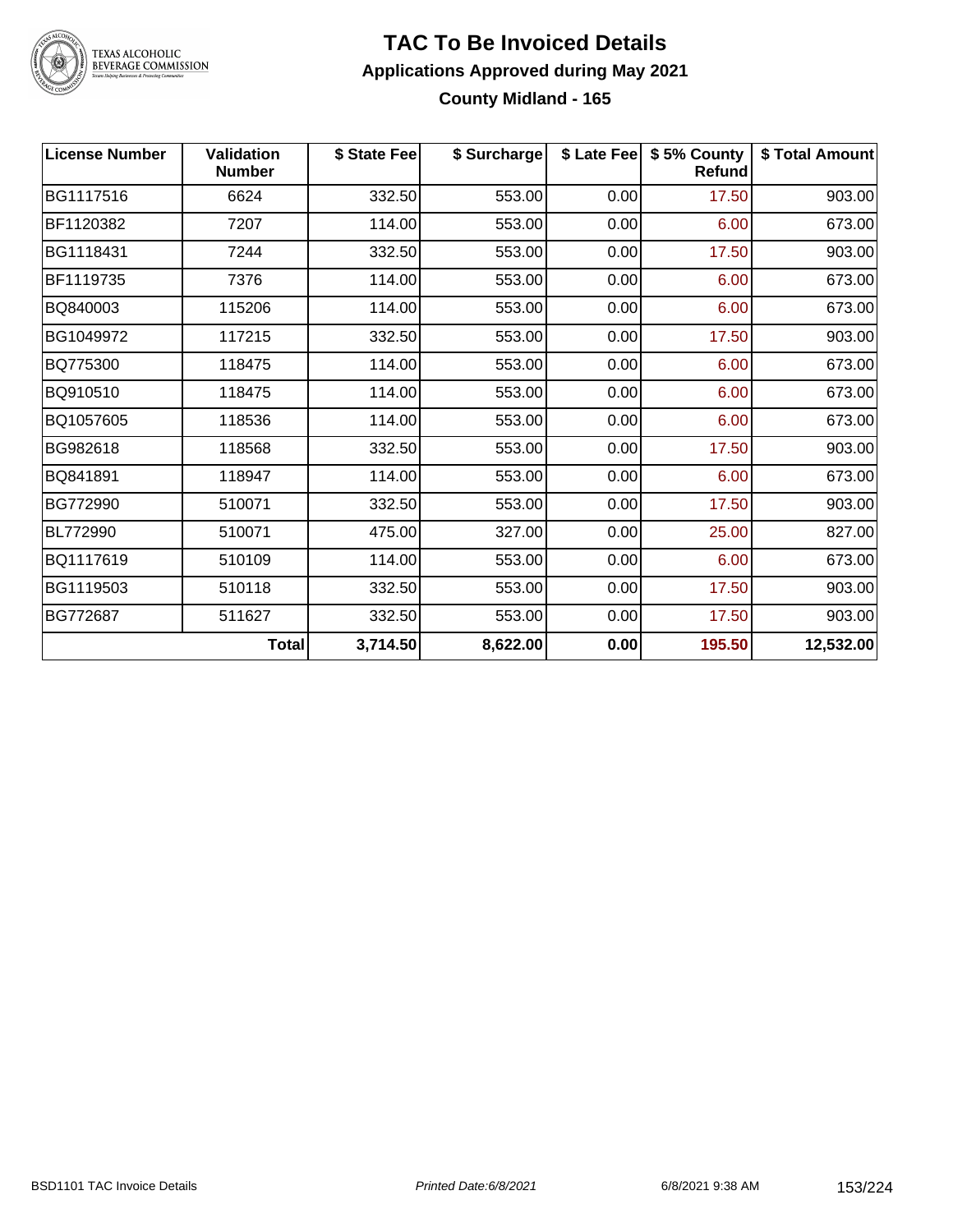

**County Milam - 166**

| <b>License Number</b> | <b>Validation</b><br><b>Number</b> | \$ State Fee | \$ Surcharge |       | \$ Late Fee   \$5% County<br>Refundl | \$ Total Amount |
|-----------------------|------------------------------------|--------------|--------------|-------|--------------------------------------|-----------------|
| BG1118592             | 6767                               | 332.50       | 553.00       | 0.00  | 17.50                                | 903.00          |
| BQ1053607             | 116473                             | 114.00       | 553.00       | 0.00  | 6.00                                 | 673.00          |
| BQ906611              | 117453                             | 114.00       | 553.00       | 0.001 | 6.00                                 | 673.00          |
| BF908445              | 117541                             | 114.00       | 553.00       | 0.00  | 6.00                                 | 673.00          |
| BF776239              | 117843                             | 114.00       | 553.00       | 0.00  | 6.00                                 | 673.00          |
|                       | <b>Total</b>                       | 788.50       | 2,765.00     | 0.00  | 41.50                                | 3,595.00        |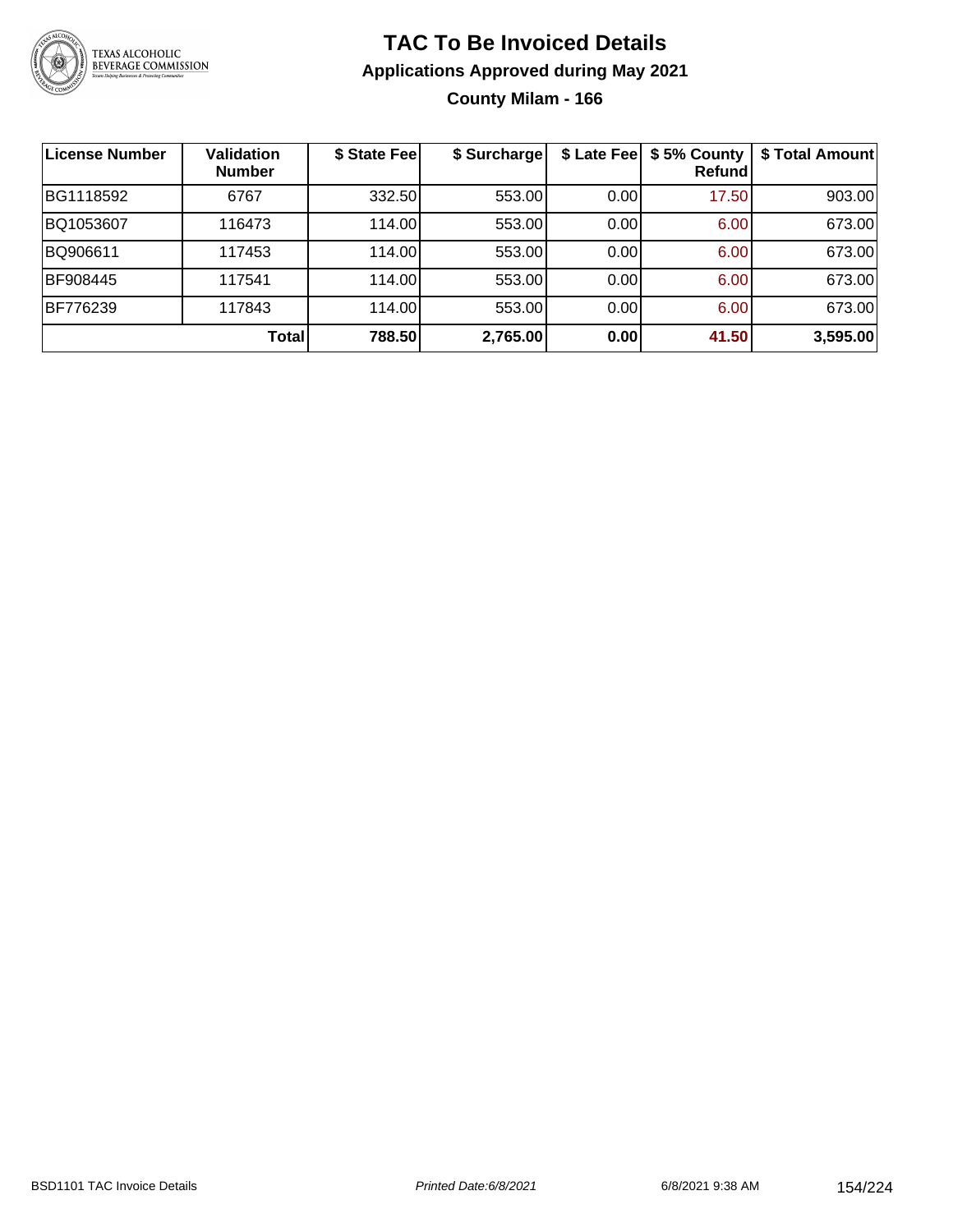

### **TAC To Be Invoiced Details Applications Approved during May 2021 County Mills - 167**

| License Number | Validation<br><b>Number</b> | \$ State Feel |        |      | Refundl | \$ Surcharge   \$ Late Fee   \$5% County   \$ Total Amount |
|----------------|-----------------------------|---------------|--------|------|---------|------------------------------------------------------------|
| BQ982908       | 509145                      | 114.00L       | 553.00 | 0.00 | 6.00    | 673.00                                                     |
|                | <b>Total</b>                | 114.00        | 553.00 | 0.00 | 6.00    | 673.00                                                     |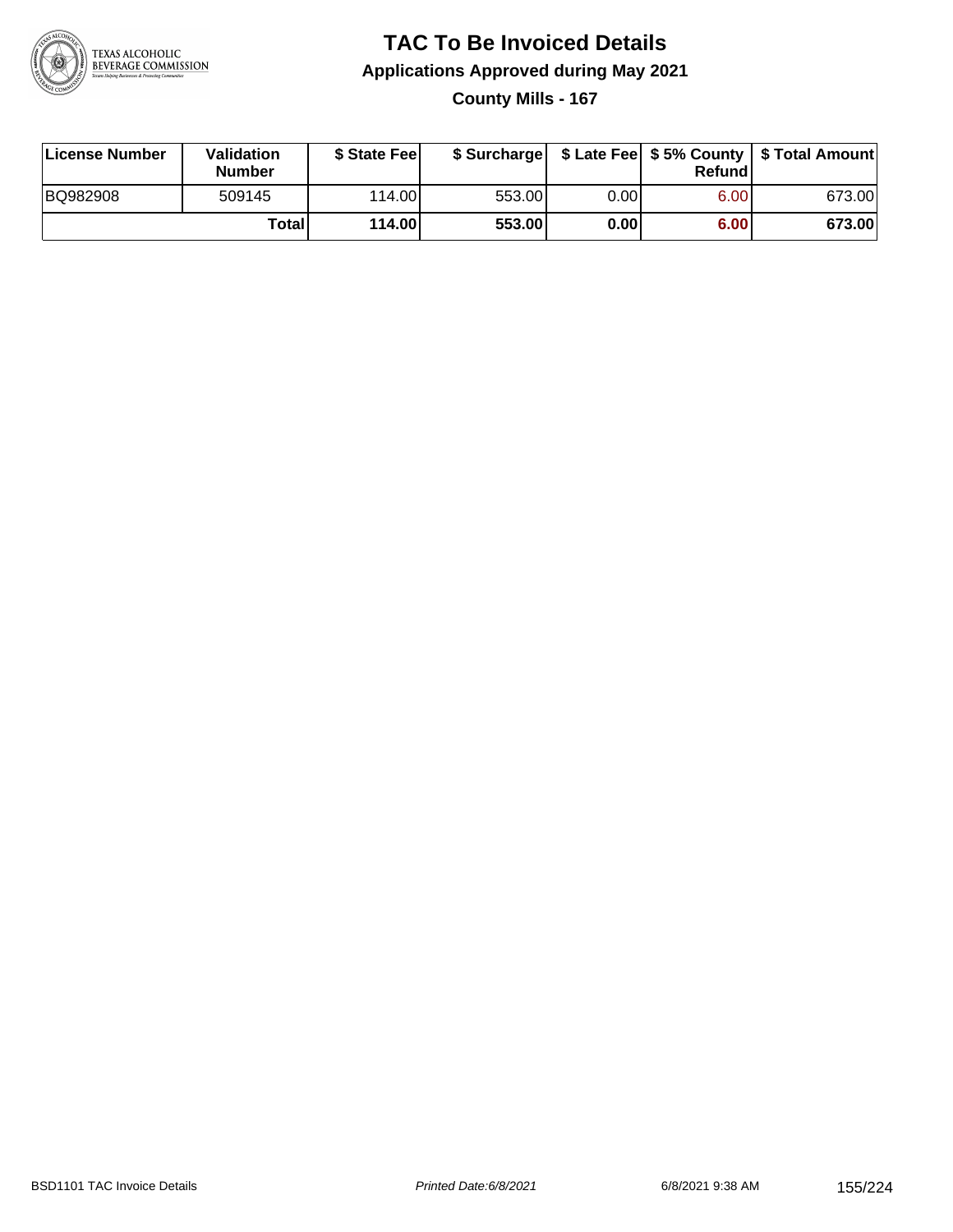

### **TAC To Be Invoiced Details Applications Approved during May 2021 County Montague - 169**

| <b>License Number</b> | Validation<br><b>Number</b> | \$ State Fee |        |      | Refund | \$ Surcharge   \$ Late Fee   \$5% County   \$ Total Amount |
|-----------------------|-----------------------------|--------------|--------|------|--------|------------------------------------------------------------|
| BG1119978             | 7437                        | 332.50       | 553.00 | 0.00 | 17.50  | 903.00                                                     |
|                       | <b>Total</b>                | 332.50       | 553.00 | 0.00 | 17.50  | 903.00                                                     |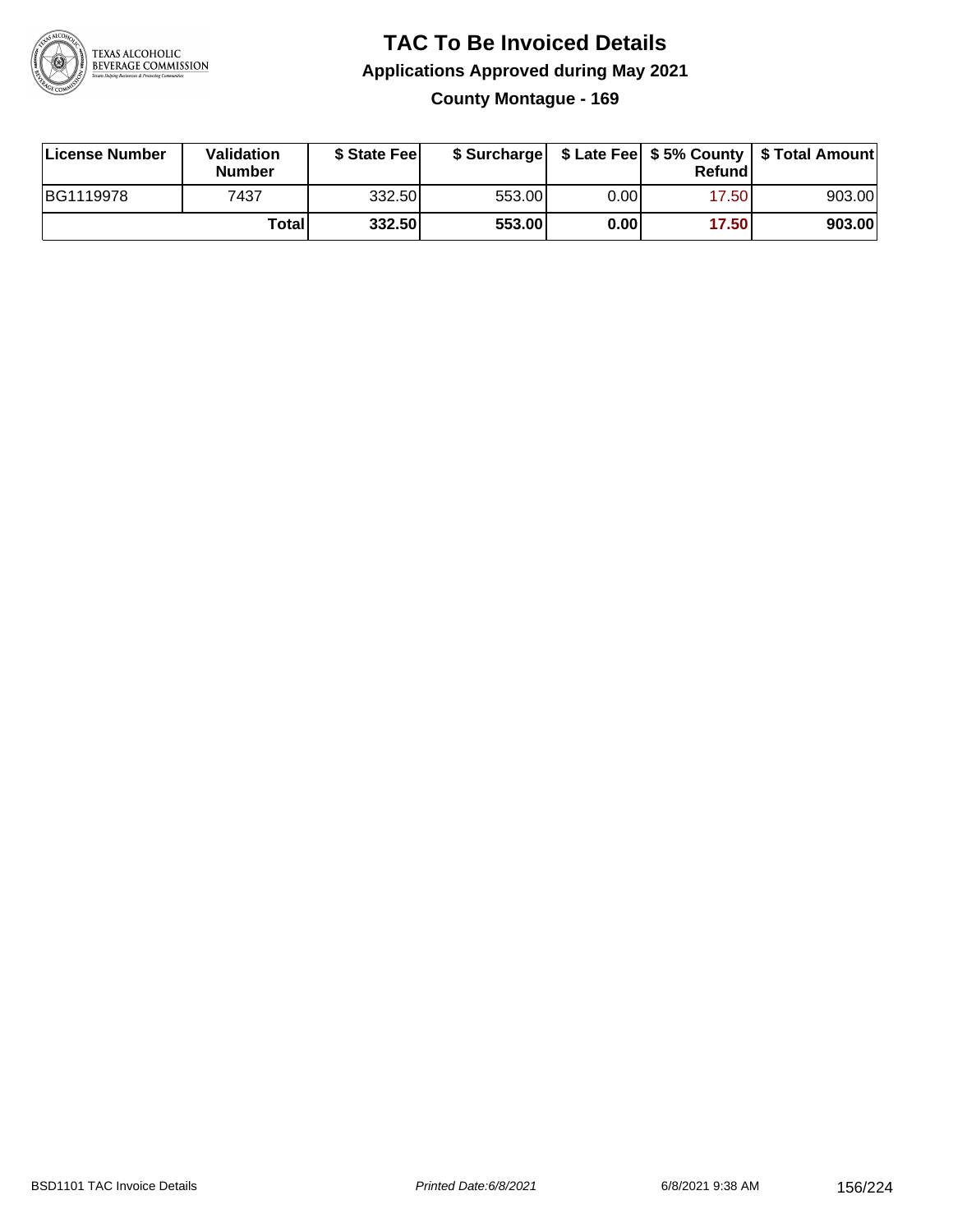

**County Montgomery - 170**

| <b>License Number</b> | Validation<br><b>Number</b> | \$ State Fee | \$ Surcharge |      | \$ Late Fee   \$5% County<br>Refund | \$ Total Amount |
|-----------------------|-----------------------------|--------------|--------------|------|-------------------------------------|-----------------|
| BQ1117709             | 5810                        | 114.00       | 553.00       | 0.00 | 6.00                                | 673.00          |
| BG1119482             | 5829                        | 332.50       | 553.00       | 0.00 | 17.50                               | 903.00          |
| BF1118370             | 5960                        | 114.00       | 553.00       | 0.00 | 6.00                                | 673.00          |
| BF1118419             | 5962                        | 114.00       | 553.00       | 0.00 | 6.00                                | 673.00          |
| BQ1119864             | 6008                        | 114.00       | 553.00       | 0.00 | 6.00                                | 673.00          |
| BG1118428             | 6540                        | 332.50       | 553.00       | 0.00 | 17.50                               | 903.00          |
| BG1117870             | 6652                        | 332.50       | 553.00       | 0.00 | 17.50                               | 903.00          |
| BF1120268             | 6690                        | 114.00       | 553.00       | 0.00 | 6.00                                | 673.00          |
| BF1118013             | 6823                        | 114.00       | 553.00       | 0.00 | 6.00                                | 673.00          |
| BF1120208             | 7082                        | 114.00       | 553.00       | 0.00 | 6.00                                | 673.00          |
| BF1120183             | 7084                        | 114.00       | 553.00       | 0.00 | 6.00                                | 673.00          |
| BQ1120587             | 7270                        | 114.00       | 553.00       | 0.00 | 6.00                                | 673.00          |
| BG1120155             | 7874                        | 332.50       | 553.00       | 0.00 | 17.50                               | 903.00          |
| BF1047859             | 113227                      | 114.00       | 553.00       | 0.00 | 6.00                                | 673.00          |
| BQ904764              | 113266                      | 114.00       | 553.00       | 0.00 | 6.00                                | 673.00          |
| BG977441              | 113892                      | 332.50       | 553.00       | 0.00 | 17.50                               | 903.00          |
| BF1052285             | 114225                      | 114.00       | 553.00       | 0.00 | 6.00                                | 673.00          |
| BG1050760             | 114420                      | 332.50       | 553.00       | 0.00 | 17.50                               | 903.00          |
| BQ902493              | 114678                      | 114.00       | 553.00       | 0.00 | 6.00                                | 673.00          |
| BF907095              | 114751                      | 114.00       | 553.00       | 0.00 | 6.00                                | 673.00          |
| BF838936              | 114813                      | 114.00       | 553.00       | 0.00 | 6.00                                | 673.00          |
| BG1052493             | 115000                      | 332.50       | 553.00       | 0.00 | 17.50                               | 903.00          |
| BQ982120              | 115440                      | 114.00       | 553.00       | 0.00 | 6.00                                | 673.00          |
| BG771785              | 115614                      | 332.50       | 553.00       | 0.00 | 17.50                               | 903.00          |
| BQ1049819             | 115661                      | 114.00       | 553.00       | 0.00 | 6.00                                | 673.00          |
| BQ1049829             | 115663                      | 114.00       | 553.00       | 0.00 | 6.00                                | 673.00          |
| BQ903861              | 115829                      | 114.00       | 553.00       | 0.00 | 6.00                                | 673.00          |
| BQ771918              | 115912                      | 114.00       | 553.00       | 0.00 | 6.00                                | 673.00          |
| BQ980309              | 116057                      | 114.00       | 553.00       | 0.00 | 6.00                                | 673.00          |
| BQ775660              | 116291                      | 114.00       | 553.00       | 0.00 | 6.00                                | 673.00          |
| BQ1054905             | 116527                      | 114.00       | 553.00       | 0.00 | 6.00                                | 673.00          |
| BG982776              | 116530                      | 332.50       | 553.00       | 0.00 | 17.50                               | 903.00          |
| BG982936              | 116613                      | 332.50       | 553.00       | 0.00 | 17.50                               | 903.00          |
| BQ908220              | 117165                      | 114.00       | 553.00       | 0.00 | 6.00                                | 673.00          |
| BQ908694              | 117180                      | 114.00       | 553.00       | 0.00 | 6.00                                | 673.00          |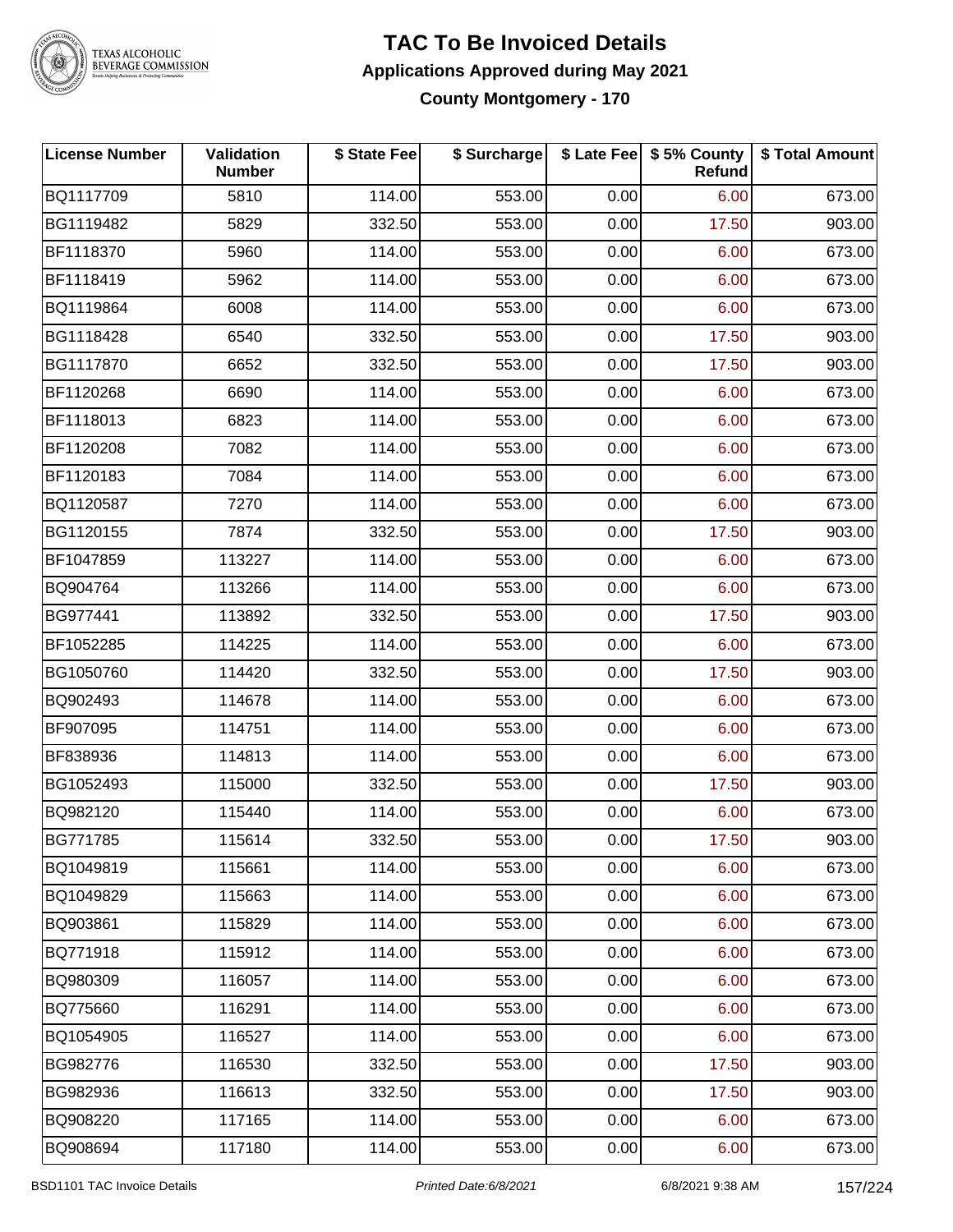| <b>License Number</b> | Validation<br><b>Number</b> | \$ State Fee | \$ Surcharge | \$ Late Fee | \$5% County<br>Refund | \$ Total Amount |
|-----------------------|-----------------------------|--------------|--------------|-------------|-----------------------|-----------------|
| BQ1054280             | 117587                      | 114.00       | 553.00       | 0.00        | 6.00                  | 673.00          |
| BG982841              | 117797                      | 332.50       | 553.00       | 0.00        | 17.50                 | 903.00          |
| BQ1053300             | 118161                      | 114.00       | 553.00       | 0.00        | 6.00                  | 673.00          |
| BQ910204              | 118241                      | 114.00       | 553.00       | 0.00        | 6.00                  | 673.00          |
| BQ984214              | 118646                      | 114.00       | 553.00       | 0.00        | 6.00                  | 673.00          |
| BQ844230              | 119134                      | 114.00       | 553.00       | 0.00        | 6.00                  | 673.00          |
| BG907552              | 119182                      | 332.50       | 553.00       | 0.00        | 17.50                 | 903.00          |
| BG1052746             | 119543                      | 332.50       | 553.00       | 0.00        | 17.50                 | 903.00          |
| BQ984181              | 119650                      | 114.00       | 553.00       | 0.00        | 6.00                  | 673.00          |
| BG891992              | 507570                      | 332.50       | 553.00       | 0.00        | 17.50                 | 903.00          |
| BQ1050982             | 508726                      | 114.00       | 553.00       | 0.00        | 6.00                  | 673.00          |
| BQ1047694             | 508781                      | 114.00       | 553.00       | 0.00        | 6.00                  | 673.00          |
| BG771036              | 508905                      | 332.50       | 553.00       | 0.00        | 17.50                 | 903.00          |
| BG902092              | 509088                      | 332.50       | 553.00       | 0.00        | 17.50                 | 903.00          |
| BG1046960             | 509244                      | 332.50       | 553.00       | 0.00        | 17.50                 | 903.00          |
| BQ908703              | 509673                      | 114.00       | 553.00       | 0.00        | 6.00                  | 673.00          |
| BG905199              | 509768                      | 332.50       | 553.00       | 0.00        | 17.50                 | 903.00          |
| BQ904967              | 510092                      | 114.00       | 553.00       | 0.00        | 6.00                  | 673.00          |
| BQ984238              | 510248                      | 114.00       | 553.00       | 0.00        | 6.00                  | 673.00          |
| BQ986171              | 510251                      | 114.00       | 553.00       | 0.00        | 6.00                  | 673.00          |
| BQ911867              | 511267                      | 114.00       | 553.00       | 0.00        | 6.00                  | 673.00          |
|                       | <b>Total</b>                | 10,317.00    | 30,968.00    | 0.00        | 543.00                | 41,828.00       |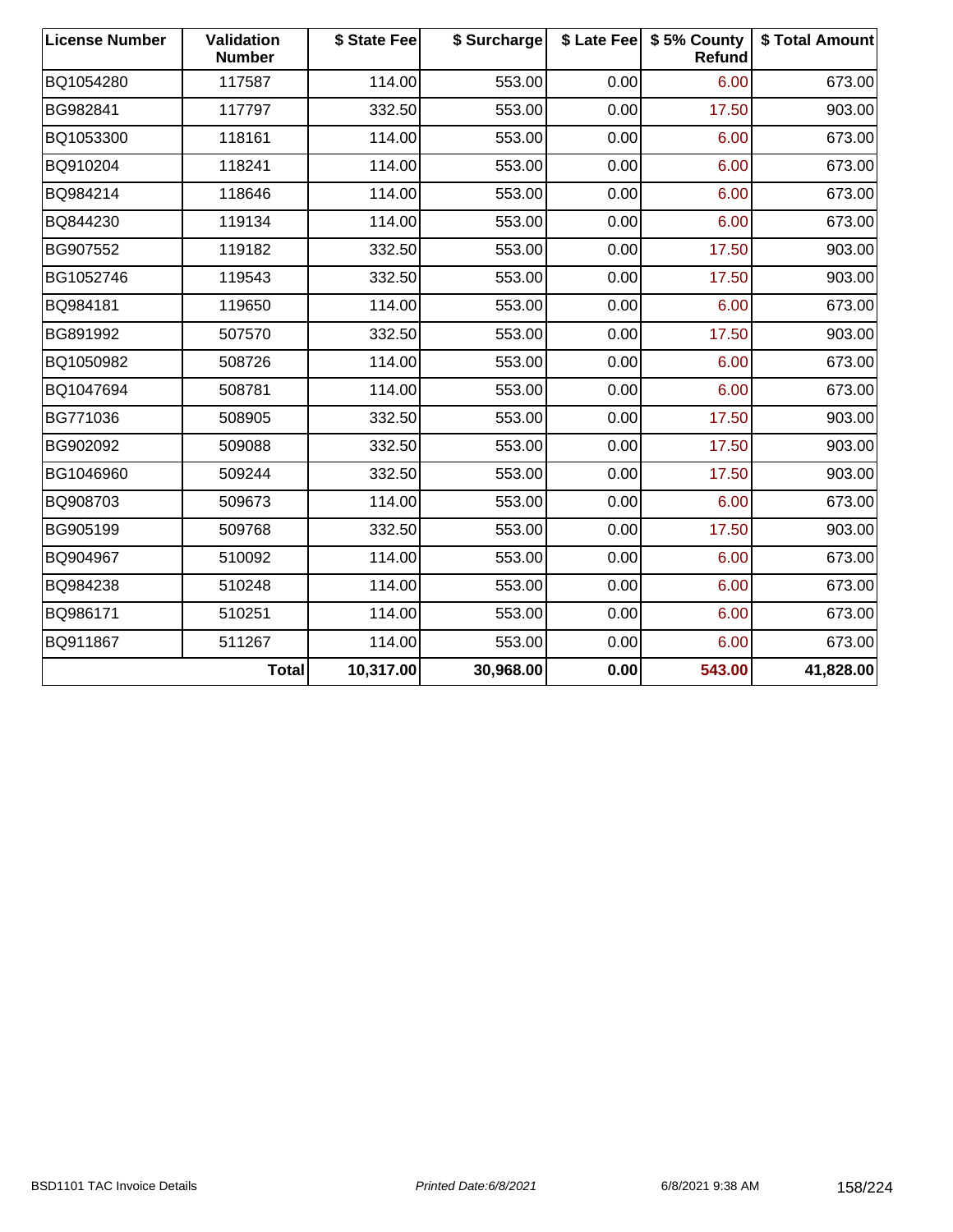

**County Moore - 171**

| License Number  | <b>Validation</b><br><b>Number</b> | \$ State Fee | \$ Surcharge | \$ Late Fee | \$5% County<br>Refundl | \$ Total Amount |
|-----------------|------------------------------------|--------------|--------------|-------------|------------------------|-----------------|
| BQ838922        | 114094                             | 114.00       | 553.00       | 0.00        | 6.00                   | 673.00          |
| BQ838921        | 114095                             | 114.00       | 553.00       | 0.00        | 6.00                   | 673.00          |
| BQ838919        | 114097                             | 114.00       | 553.00       | 0.00        | 6.00                   | 673.00          |
| BE908695        | 117630                             | 285.00       | 553.00       | 0.00        | 15.00                  | 853.00          |
| <b>BL908695</b> | 117630                             | 475.00       | 327.00       | 0.00        | 25.00                  | 827.00          |
| BQ776468        | 118059                             | 114.00       | 553.00       | 0.00        | 6.00                   | 673.00          |
| BG906341        | 118590                             | 332.50       | 553.00       | 0.00        | 17.50                  | 903.00          |
|                 | <b>Total</b>                       | 1,548.50     | 3,645.00     | 0.00        | 81.50                  | 5,275.00        |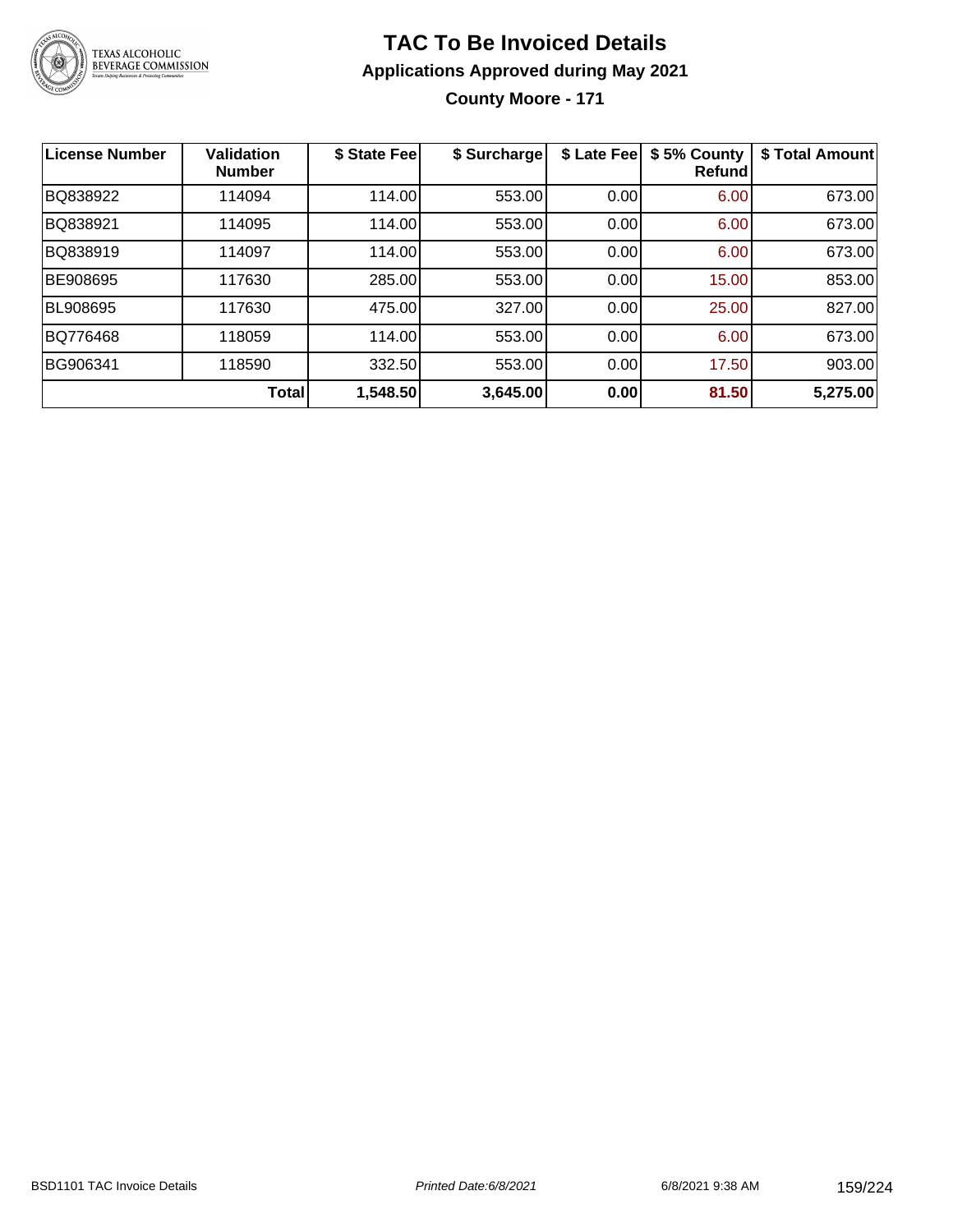

**County Morris - 172**

| License Number   | Validation<br><b>Number</b> | \$ State Fee | \$ Surcharge |       | <b>Refund</b> | \$ Late Fee   \$5% County   \$ Total Amount |
|------------------|-----------------------------|--------------|--------------|-------|---------------|---------------------------------------------|
| <b>BF1117293</b> | 6754                        | 114.00       | 553.00       | 0.001 | 6.00          | 673.00                                      |
| BG1118207        | 6979                        | 332.50       | 553.00       | 0.00  | 17.50         | 903.00                                      |
| BQ1058574        | 510297                      | 114.00L      | 553.00       | 0.00  | 6.00          | 673.00                                      |
|                  | Total                       | 560.50       | 1,659.00     | 0.00  | 29.50         | 2,249.00                                    |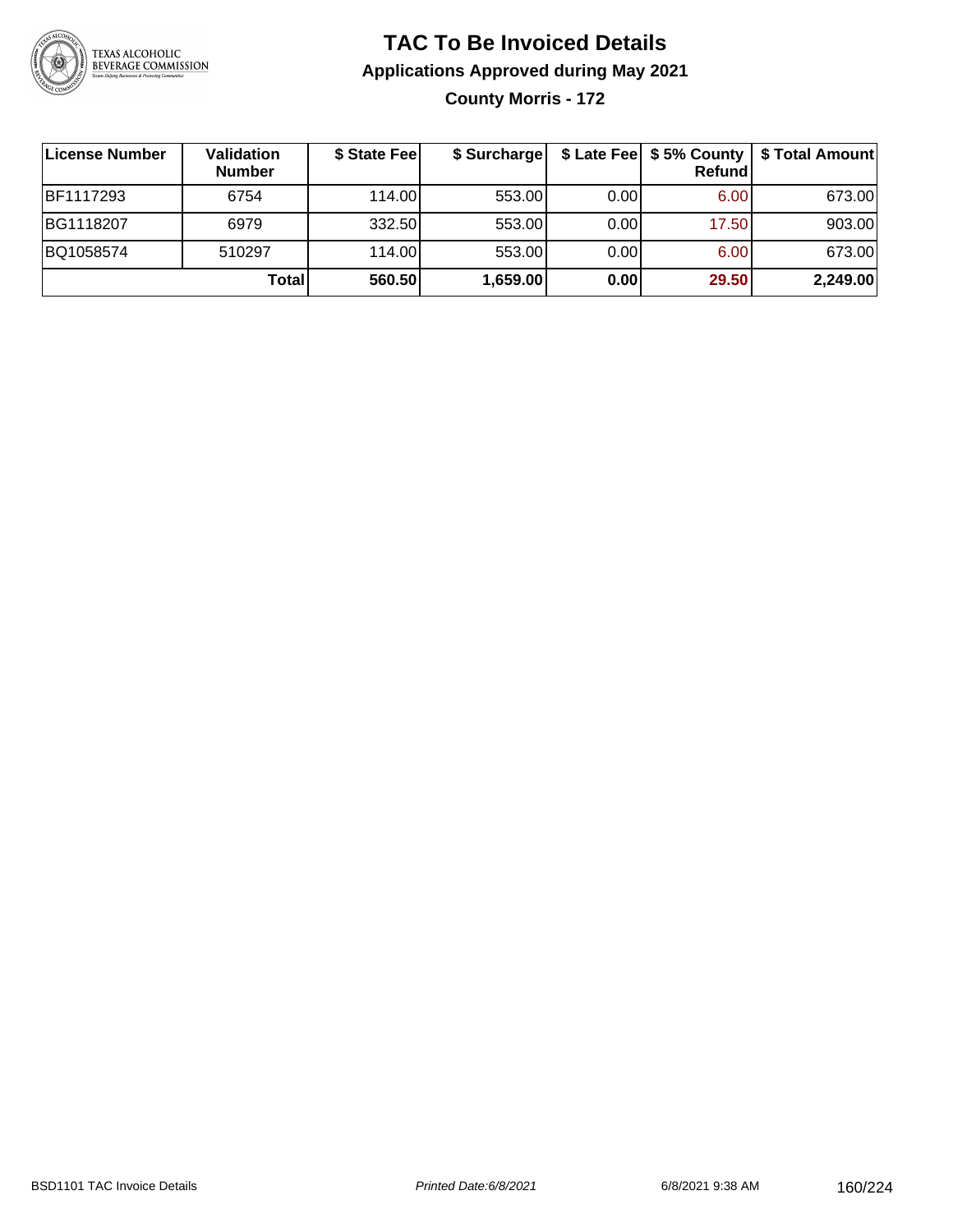

**County Nacogdoches - 174**

| <b>License Number</b> | <b>Validation</b><br><b>Number</b> | \$ State Fee | \$ Surcharge | \$ Late Fee | \$5% County<br><b>Refund</b> | \$ Total Amount |
|-----------------------|------------------------------------|--------------|--------------|-------------|------------------------------|-----------------|
| BQ904471              | 113426                             | 114.00       | 553.00       | 0.00        | 6.00                         | 673.00          |
| BF1051960             | 117324                             | 114.00       | 553.00       | 0.00        | 6.00                         | 673.00          |
| BQ843700              | 118748                             | 114.00       | 553.00       | 0.00        | 6.00                         | 673.00          |
| BQ912002              | 118993                             | 114.00       | 553.00       | 0.00        | 6.00                         | 673.00          |
| BQ908124              | 119705                             | 114.00       | 553.00       | 0.00        | 6.00                         | 673.00          |
| BQ908268              | 119769                             | 114.00       | 553.00       | 0.00        | 6.00                         | 673.00          |
| BQ909103              | 119958                             | 114.00       | 553.00       | 0.00        | 6.00                         | 673.00          |
| BQ983836              | 509124                             | 114.00       | 553.00       | 0.00        | 6.00                         | 673.00          |
| BG980705              | 510884                             | 332.50       | 553.00       | 0.00        | 17.50                        | 903.00          |
| BG1051813             | 511487                             | 332.50       | 553.00       | 0.00        | 17.50                        | 903.00          |
|                       | <b>Total</b>                       | 1,577.00     | 5,530.00     | 0.00        | 83.00                        | 7,190.00        |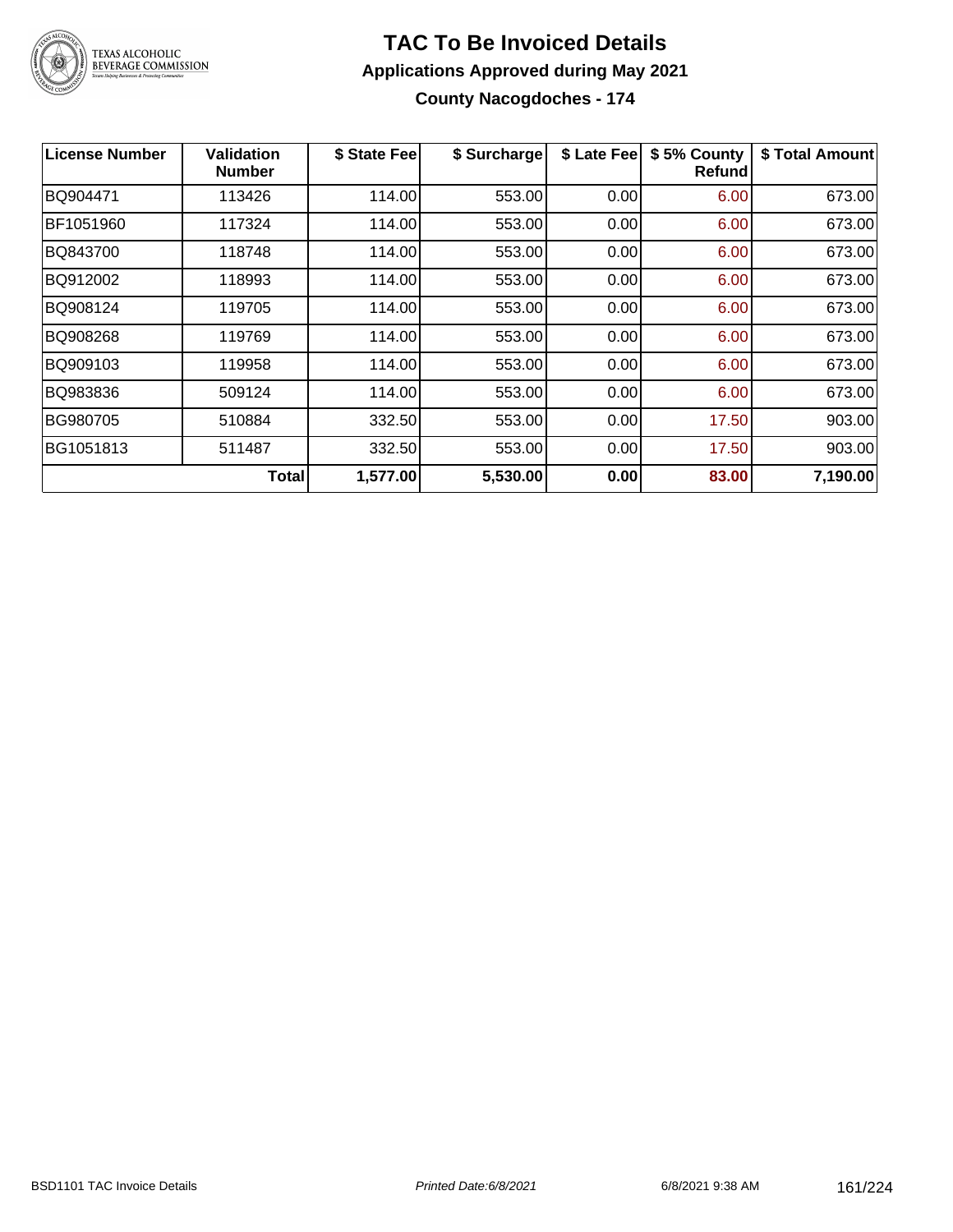

### **TAC To Be Invoiced Details Applications Approved during May 2021 County Navarro - 175**

| ∣License Number | <b>Validation</b><br><b>Number</b> | \$ State Fee | \$ Surcharge |      | \$ Late Fee   \$5% County<br><b>Refund</b> | \$ Total Amount |
|-----------------|------------------------------------|--------------|--------------|------|--------------------------------------------|-----------------|
| BA1118319       | 6814                               | 1,425.00     | 651.00       | 0.00 | 75.00                                      | 2,151.00        |
| BQ839942        | 115285                             | 114.00L      | 553.00       | 0.00 | 6.00                                       | 673.00          |
| BQ1057394       | 118927                             | 114.00       | 553.00       | 0.00 | 6.00                                       | 673.00          |
| BF896210        | 508238                             | 114.00L      | 553.00       | 0.00 | 6.00                                       | 673.00          |
|                 | <b>Total</b>                       | 1,767.00     | 2,310.00     | 0.00 | 93.00                                      | 4,170.00        |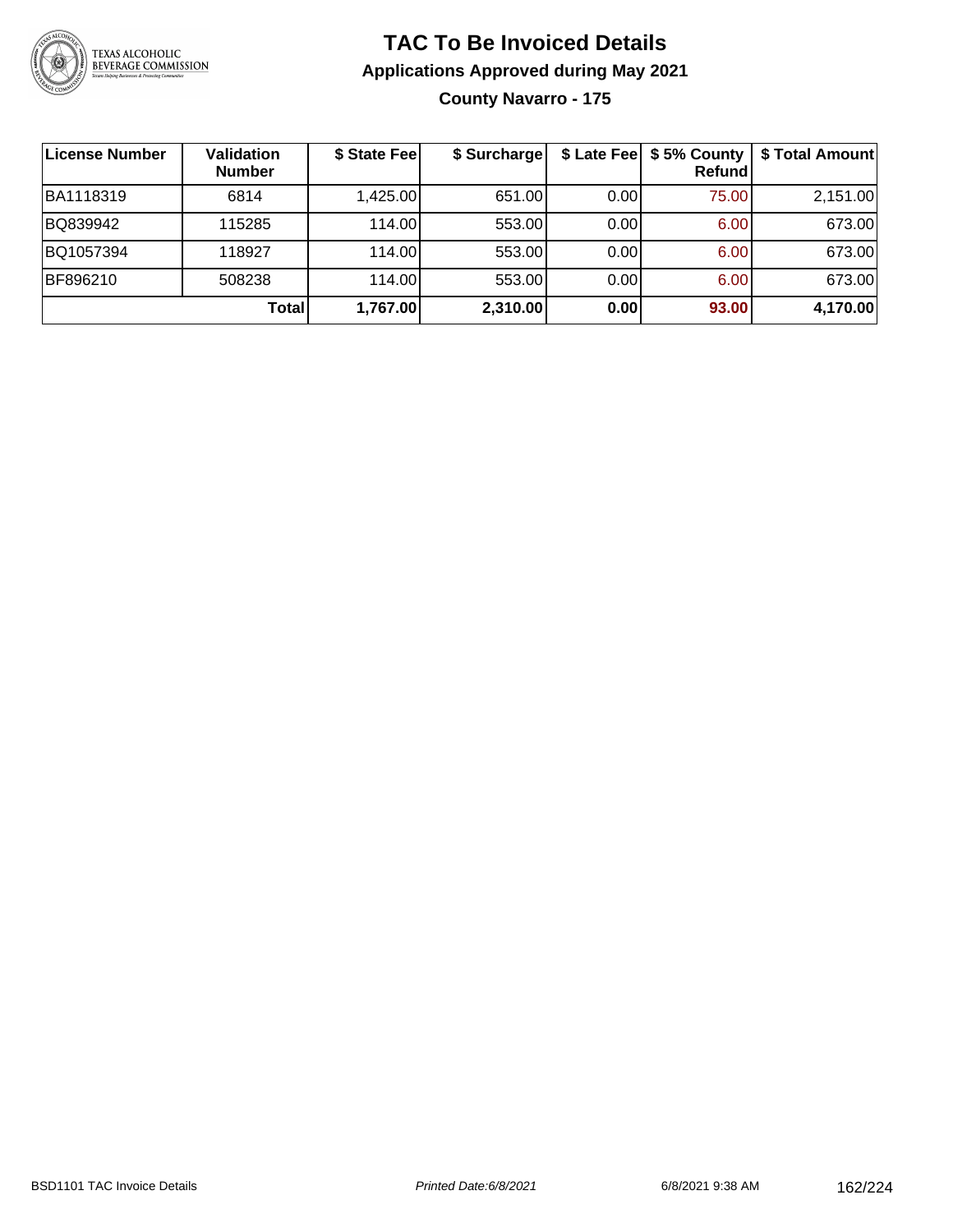

**County Newton - 176**

| License Number | Validation<br><b>Number</b> | \$ State Feel |        |      | Refundl | \$ Surcharge   \$ Late Fee   \$5% County   \$ Total Amount |
|----------------|-----------------------------|---------------|--------|------|---------|------------------------------------------------------------|
| BQ771034       | 506814                      | 114.00        | 553.00 | 0.00 | 6.00    | 673.00                                                     |
|                | Totall                      | 114.00        | 553.00 | 0.00 | 6.00    | 673.00                                                     |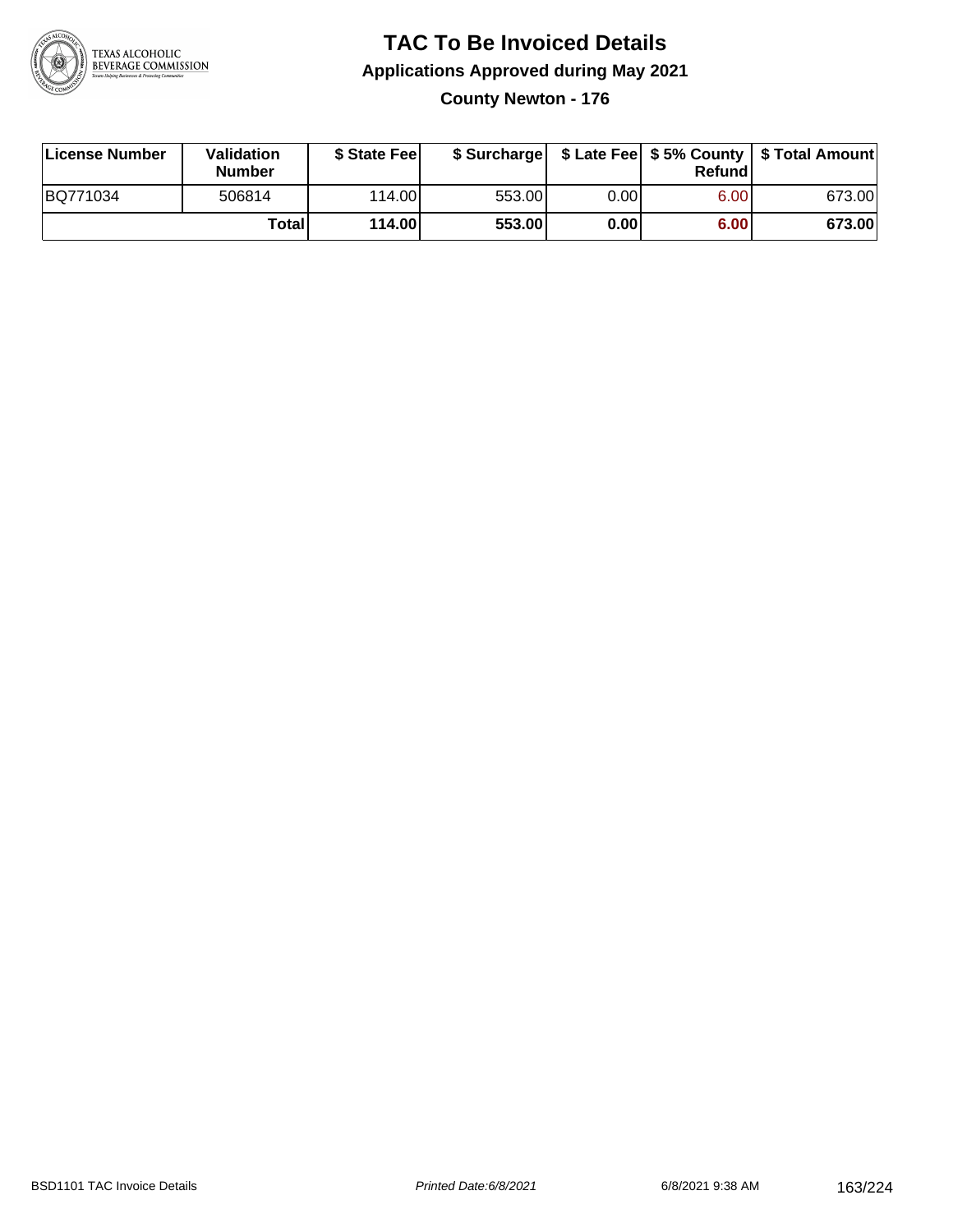

**County Nolan - 177**

| License Number  | Validation<br><b>Number</b> | \$ State Fee |        |        | Refundl | \$ Surcharge   \$ Late Fee   \$5% County   \$ Total Amount |
|-----------------|-----------------------------|--------------|--------|--------|---------|------------------------------------------------------------|
| <b>BF773429</b> | 117699                      | 114.00       | 553.00 | 100.00 | 6.00    | 773.001                                                    |
|                 | Totall                      | 114.00       | 553.00 | 100.00 | 6.00    | 773.00                                                     |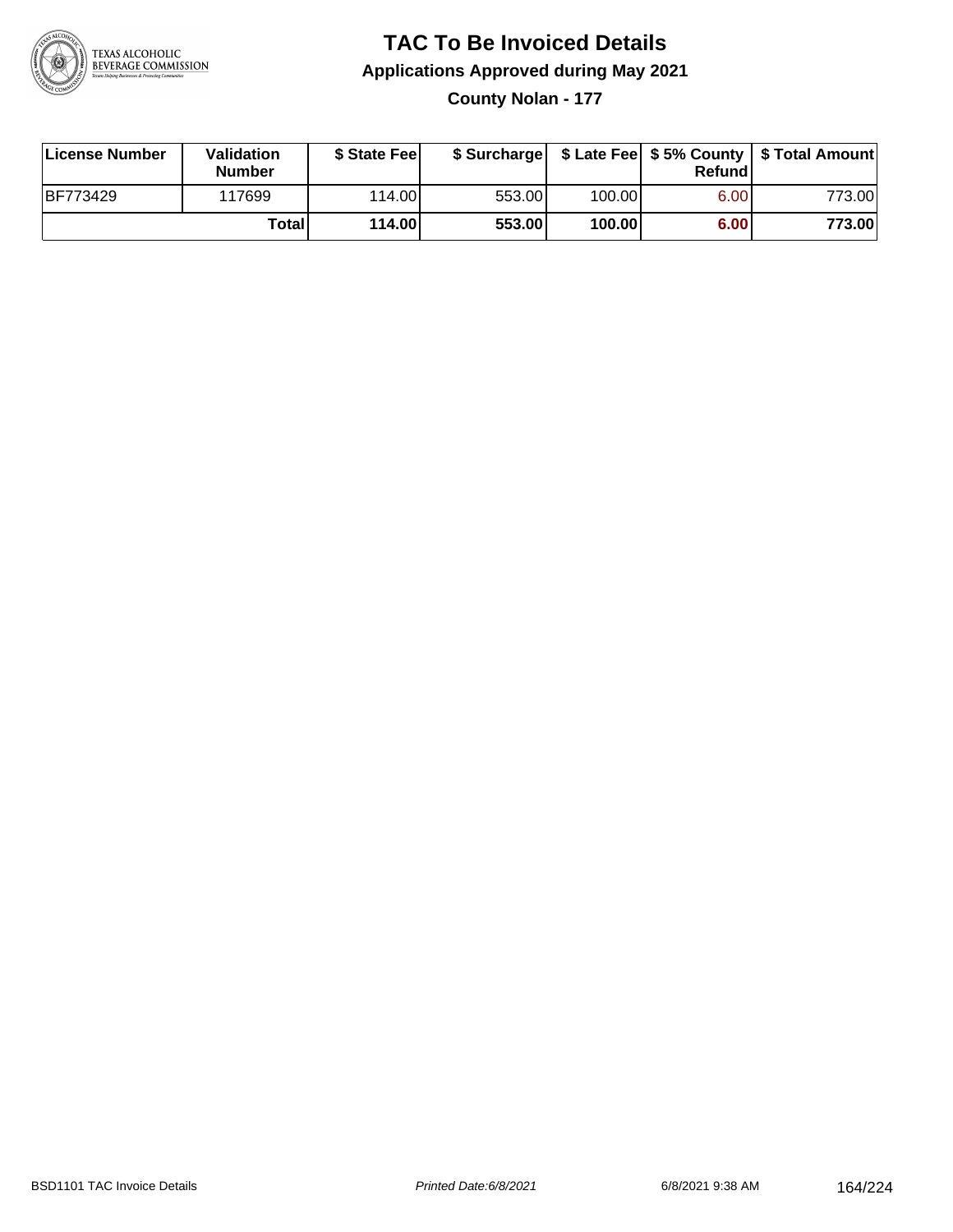

# TEXAS ALCOHOLIC<br>BEVERAGE COMMISSION

### **TAC To Be Invoiced Details Applications Approved during May 2021 County Nueces - 178**

| <b>License Number</b> | Validation<br><b>Number</b> | \$ State Fee | \$ Surcharge |      | \$ Late Fee   \$5% County<br><b>Refund</b> | \$ Total Amount |
|-----------------------|-----------------------------|--------------|--------------|------|--------------------------------------------|-----------------|
| BF1119323             | 6602                        | 114.00       | 553.00       | 0.00 | 6.00                                       | 673.00          |
| BF1120241             | 6683                        | 114.00       | 553.00       | 0.00 | 6.00                                       | 673.00          |
| BG1120016             | 7161                        | 332.50       | 553.00       | 0.00 | 17.50                                      | 903.00          |
| BG1117863             | 7172                        | 332.50       | 553.00       | 0.00 | 17.50                                      | 903.00          |
| BG1118258             | 7173                        | 332.50       | 553.00       | 0.00 | 17.50                                      | 903.00          |
| BG1118256             | 7174                        | 332.50       | 553.00       | 0.00 | 17.50                                      | 903.00          |
| BE1120598             | 7432                        | 285.00       | 553.00       | 0.00 | 15.00                                      | 853.00          |
| BG1119961             | 7512                        | 332.50       | 553.00       | 0.00 | 17.50                                      | 903.00          |
| BQ1120164             | 7642                        | 114.00       | 553.00       | 0.00 | 6.00                                       | 673.00          |
| BG673590              | 104024                      | 332.50       | 553.00       | 0.00 | 17.50                                      | 903.00          |
| BQ774292              | 115013                      | 114.00       | 553.00       | 0.00 | 6.00                                       | 673.00          |
| BQ774030              | 115231                      | 114.00       | 553.00       | 0.00 | 6.00                                       | 673.00          |
| BF1053956             | 115296                      | 114.00       | 553.00       | 0.00 | 6.00                                       | 673.00          |
| BQ907607              | 116406                      | 114.00       | 553.00       | 0.00 | 6.00                                       | 673.00          |
| BQ1054309             | 116633                      | 114.00       | 553.00       | 0.00 | 6.00                                       | 673.00          |
| BG775855              | 117203                      | 332.50       | 553.00       | 0.00 | 17.50                                      | 903.00          |
| BG776282              | 117205                      | 332.50       | 553.00       | 0.00 | 17.50                                      | 903.00          |
| BF1054302             | 117856                      | 114.00       | 553.00       | 0.00 | 6.00                                       | 673.00          |
| BF840464              | 118113                      | 114.00       | 553.00       | 0.00 | 6.00                                       | 673.00          |
| BG1054259             | 118317                      | 332.50       | 553.00       | 0.00 | 17.50                                      | 903.00          |
| BG1056156             | 118689                      | 332.50       | 553.00       | 0.00 | 17.50                                      | 903.00          |
| BG984460              | 119123                      | 332.50       | 553.00       | 0.00 | 17.50                                      | 903.00          |
| BF775858              | 119174                      | 114.00       | 553.00       | 0.00 | 6.00                                       | 673.00          |
| BQ908096              | 119698                      | 114.00       | 553.00       | 0.00 | 6.00                                       | 673.00          |
| BQ908088              | 119707                      | 114.00       | 553.00       | 0.00 | 6.00                                       | 673.00          |
| BQ908253              | 119771                      | 114.00       | 553.00       | 0.00 | 6.00                                       | 673.00          |
| BF1056412             | 120066                      | 114.00       | 553.00       | 0.00 | 6.00                                       | 673.00          |
| BG1054967             | 120227                      | 332.50       | 553.00       | 0.00 | 17.50                                      | 903.00          |
| BG740061              | 506738                      | 332.50       | 553.00       | 0.00 | 17.50                                      | 903.00          |
| BF768066              | 506762                      | 114.00       | 553.00       | 0.00 | 6.00                                       | 673.00          |
| <b>BQ777700</b>       | 510298                      | 114.00       | 553.00       | 0.00 | 6.00                                       | 673.00          |
| BG1053307             | 511183                      | 332.50       | 553.00       | 0.00 | 17.50                                      | 903.00          |
| BL1053307             | 511183                      | 475.00       | 327.00       | 0.00 | 25.00                                      | 827.00          |
| BG775663              | 511815                      | 332.50       | 553.00       | 0.00 | 17.50                                      | 903.00          |
|                       | Total                       | 7,685.50     | 18,576.00    | 0.00 | 404.50                                     | 26,666.00       |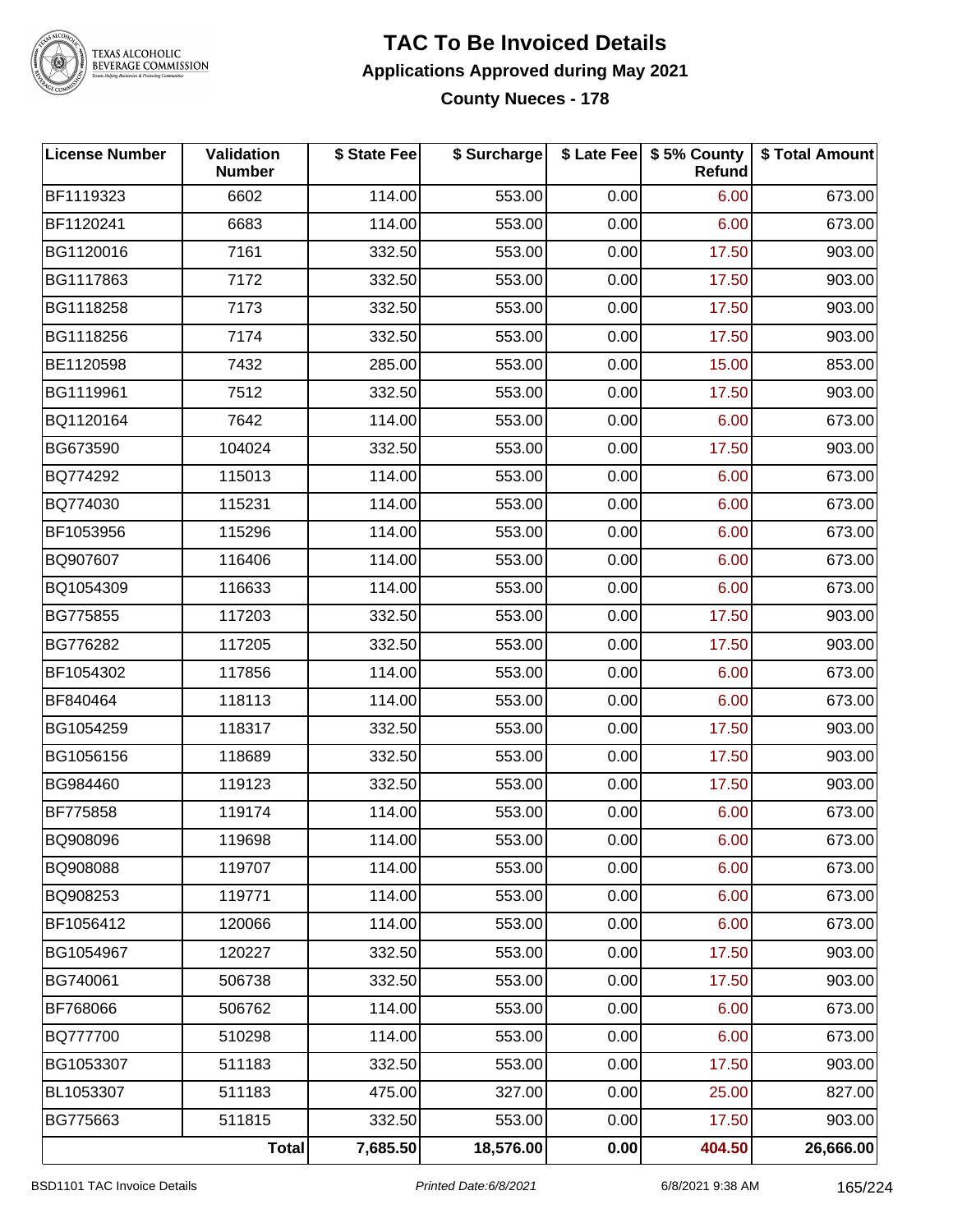

### **TAC To Be Invoiced Details Applications Approved during May 2021 County Ochiltree - 179**

| License Number | Validation<br><b>Number</b> | \$ State Fee | \$ Surcharge |       | Refund | \$ Late Fee   \$5% County   \$ Total Amount |
|----------------|-----------------------------|--------------|--------------|-------|--------|---------------------------------------------|
| BQ843253       | 118359                      | 114.00L      | 553.00       | 0.001 | 6.00   | 673.00                                      |
| BQ843256       | 118606                      | 114.00L      | 553.00       | 0.00  | 6.00   | 673.00                                      |
|                | Total                       | 228.00       | 1,106.00     | 0.00  | 12.00  | 1,346.00                                    |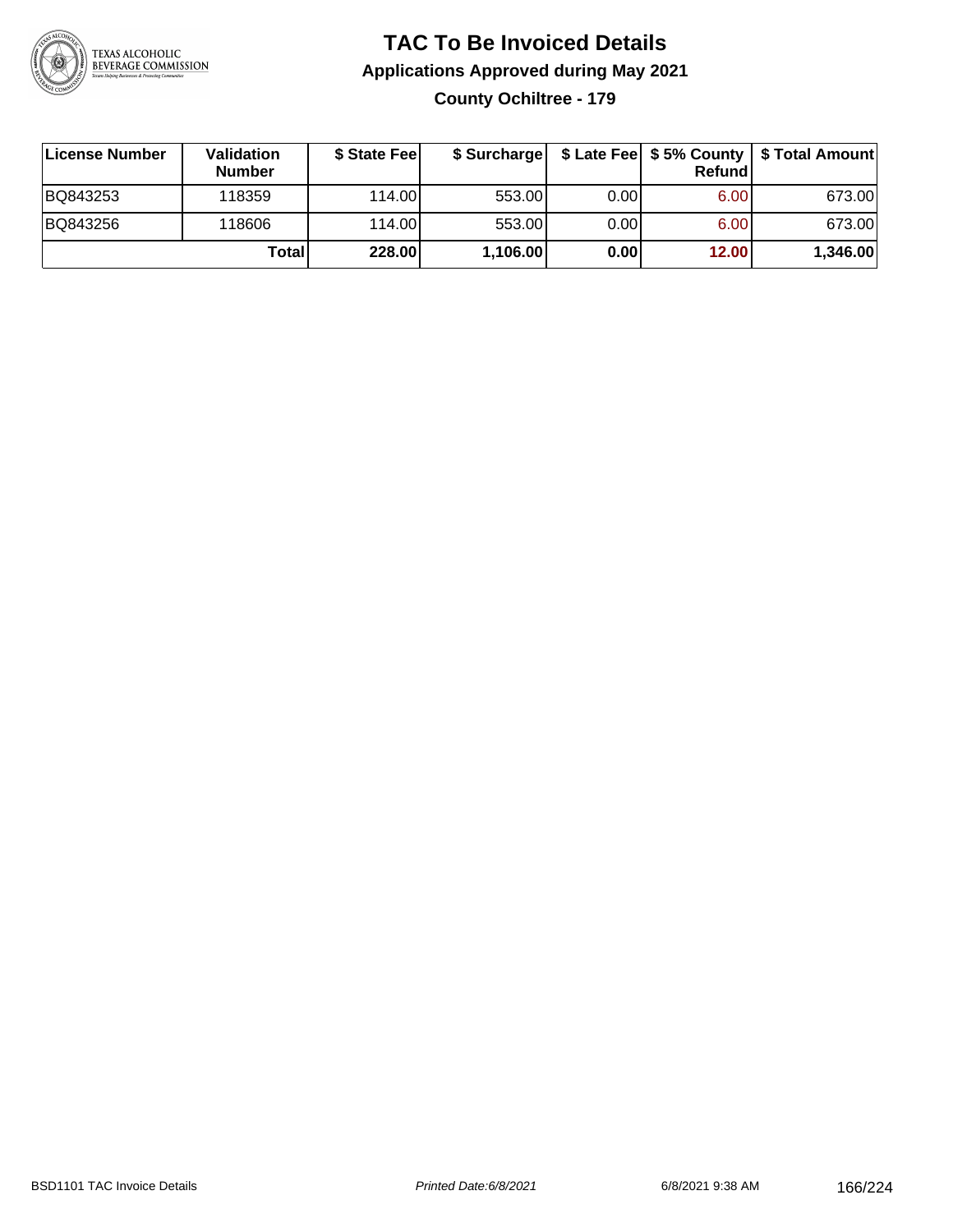

### **TAC To Be Invoiced Details Applications Approved during May 2021 County Orange - 181**

| <b>License Number</b> | <b>Validation</b><br><b>Number</b> | \$ State Fee | \$ Surcharge | \$ Late Fee | \$5% County<br>Refund | \$ Total Amount |
|-----------------------|------------------------------------|--------------|--------------|-------------|-----------------------|-----------------|
| BF1120228             | 7077                               | 114.00       | 553.00       | 0.00        | 6.00                  | 673.00          |
| BQ821759              | 102229                             | 114.00       | 553.00       | 0.00        | 6.00                  | 673.00          |
| BF1049612             | 115993                             | 114.00       | 553.00       | 100.00      | 6.00                  | 773.00          |
| BF1054423             | 116307                             | 114.00       | 553.00       | 0.00        | 6.00                  | 673.00          |
| BF841462              | 116472                             | 114.00       | 553.00       | 0.00        | 6.00                  | 673.00          |
| BF906849              | 117336                             | 114.00       | 553.00       | 0.00        | 6.00                  | 673.00          |
| BG907527              | 117342                             | 332.50       | 553.00       | 0.00        | 17.50                 | 903.00          |
| BF906911              | 117454                             | 114.00       | 553.00       | 0.00        | 6.00                  | 673.00          |
| BQ841435              | 117698                             | 114.00       | 553.00       | 0.00        | 6.00                  | 673.00          |
| BF906345              | 117944                             | 114.00       | 553.00       | 0.00        | 6.00                  | 673.00          |
| BQ1056725             | 119033                             | 114.00       | 553.00       | 0.00        | 6.00                  | 673.00          |
| BQ842093              | 509155                             | 114.00       | 553.00       | 0.00        | 6.00                  | 673.00          |
|                       | <b>Total</b>                       | 1,586.50     | 6,636.00     | 100.00      | 83.50                 | 8,406.00        |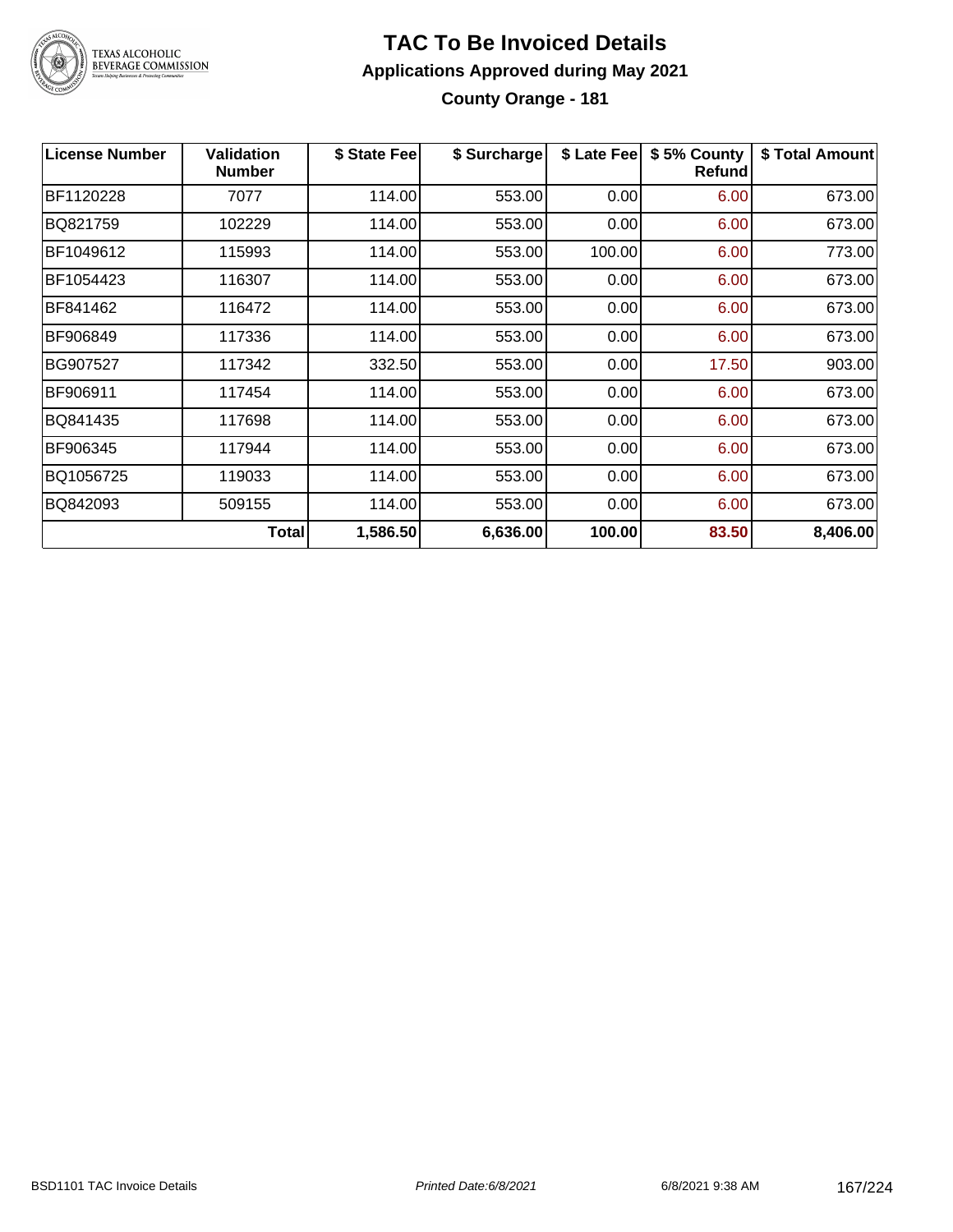

### **TAC To Be Invoiced Details Applications Approved during May 2021 County Palo Pinto - 182**

| License Number | <b>Validation</b><br><b>Number</b> | \$ State Fee | \$ Surcharge | \$ Late Fee | \$5% County<br><b>Refund</b> | \$ Total Amount |
|----------------|------------------------------------|--------------|--------------|-------------|------------------------------|-----------------|
| BG1117431      | 6000                               | 332.50       | 553.00       | 0.00        | 17.50                        | 903.00          |
| BQ1053896      | 115886                             | 114.00       | 553.00       | 0.00        | 6.00                         | 673.00          |
| BQ982079       | 117076                             | 114.00       | 553.00       | 0.00        | 6.00                         | 673.00          |
| BF982904       | 118111                             | 114.00       | 553.00       | 0.00        | 6.00                         | 673.00          |
| BQ1052256      | 118839                             | 114.00       | 553.00       | 100.00      | 6.00                         | 773.00          |
| BG776318       | 119079                             | 332.50       | 553.00       | 0.00        | 17.50                        | 903.00          |
| BF1053542      | 509136                             | 114.00       | 553.00       | 0.00        | 6.00                         | 673.00          |
| BF1117415      | 510137                             | 114.00       | 553.00       | 0.00        | 6.00                         | 673.00          |
|                | <b>Total</b>                       | 1,349.00     | 4,424.00     | 100.00      | 71.00                        | 5,944.00        |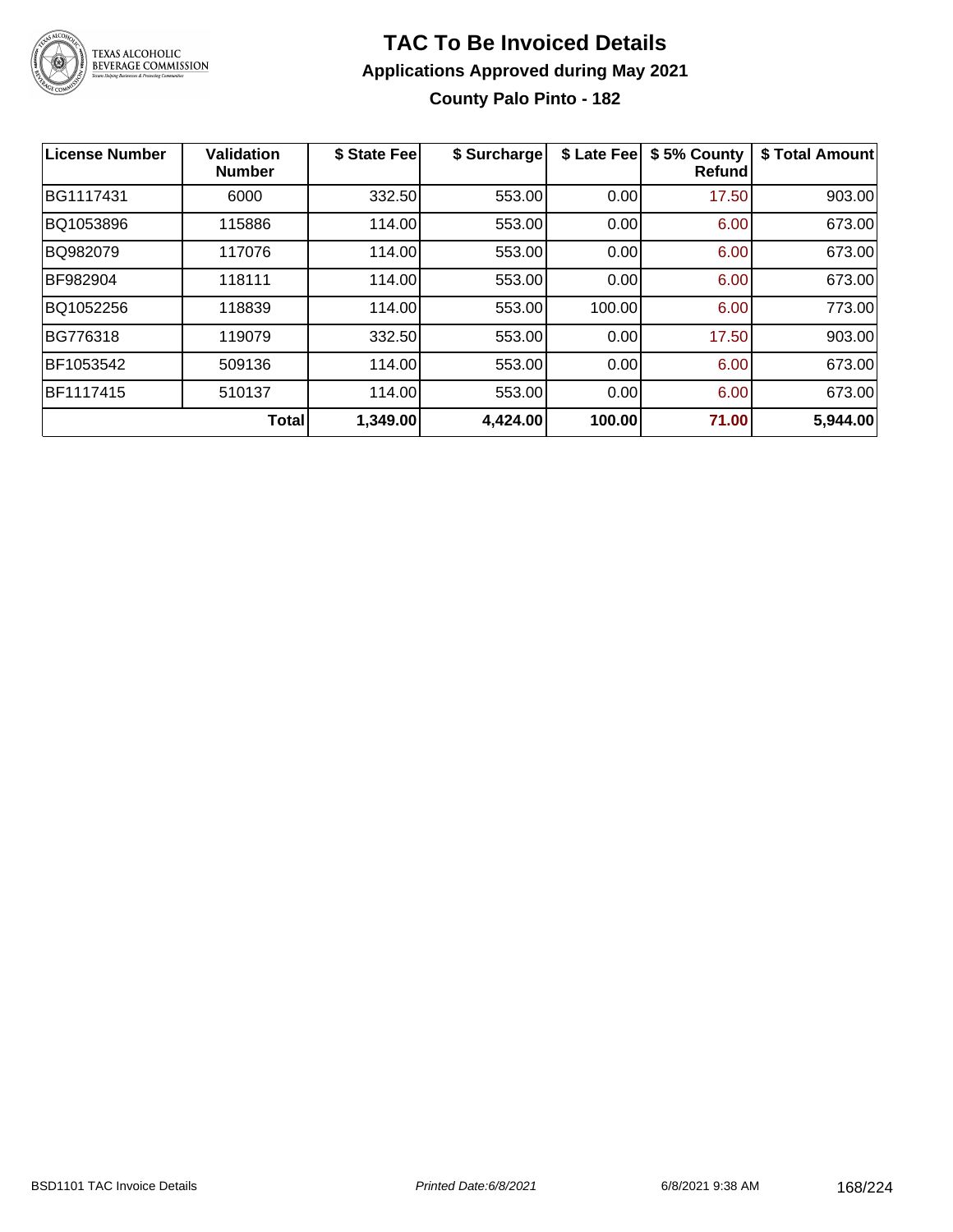

### **TAC To Be Invoiced Details Applications Approved during May 2021 County Panola - 183**

| License Number | Validation<br>Number | \$ State Fee    |        |      | Refundl | \$ Surcharge   \$ Late Fee   \$5% County   \$ Total Amount |
|----------------|----------------------|-----------------|--------|------|---------|------------------------------------------------------------|
| BQ908221       | 118939               | 114.00 <b>1</b> | 553.00 | 0.00 | 6.00    | 673.00                                                     |
|                | Totall               | 114.00          | 553.00 | 0.00 | 6.00    | 673.00                                                     |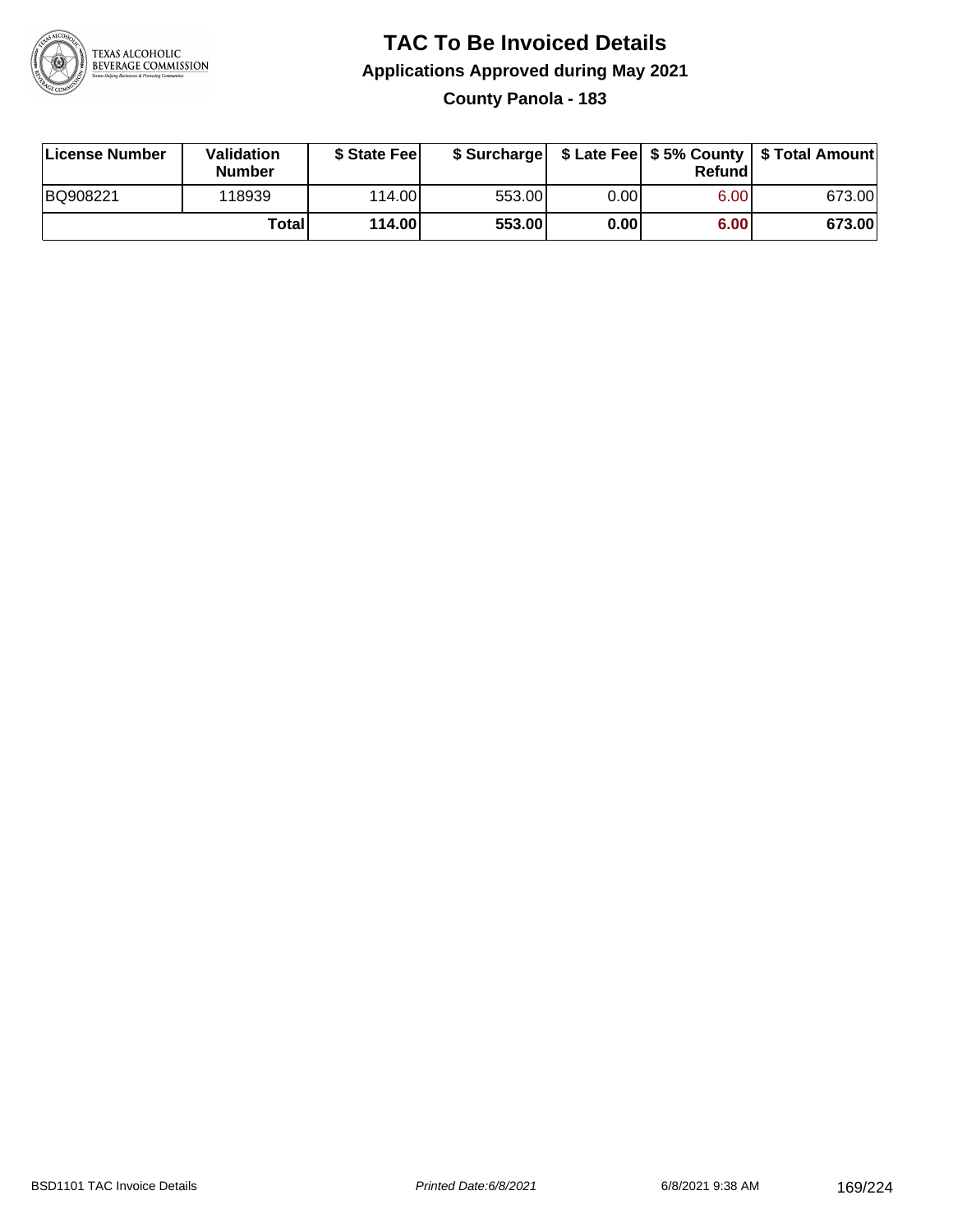

**County Parker - 184**

| <b>License Number</b> | <b>Validation</b><br><b>Number</b> | \$ State Fee | \$ Surcharge |       | \$ Late Fee   \$5% County<br>Refundl | \$ Total Amount |
|-----------------------|------------------------------------|--------------|--------------|-------|--------------------------------------|-----------------|
| BQ1118306             | 6838                               | 114.00       | 553.00       | 0.00  | 6.00                                 | 673.00          |
| BG1119585             | 7226                               | 332.50       | 553.00       | 0.00  | 17.50                                | 903.00          |
| BQ983911              | 509140                             | 114.00       | 553.00       | 0.001 | 6.00                                 | 673.00          |
| BF836987              | 509270                             | 114.00       | 553.00       | 0.00  | 6.00                                 | 673.00          |
| BF837021              | 509271                             | 114.00       | 553.00       | 0.00  | 6.00                                 | 673.00          |
|                       | <b>Total</b>                       | 788.50       | 2,765.00     | 0.00  | 41.50                                | 3,595.00        |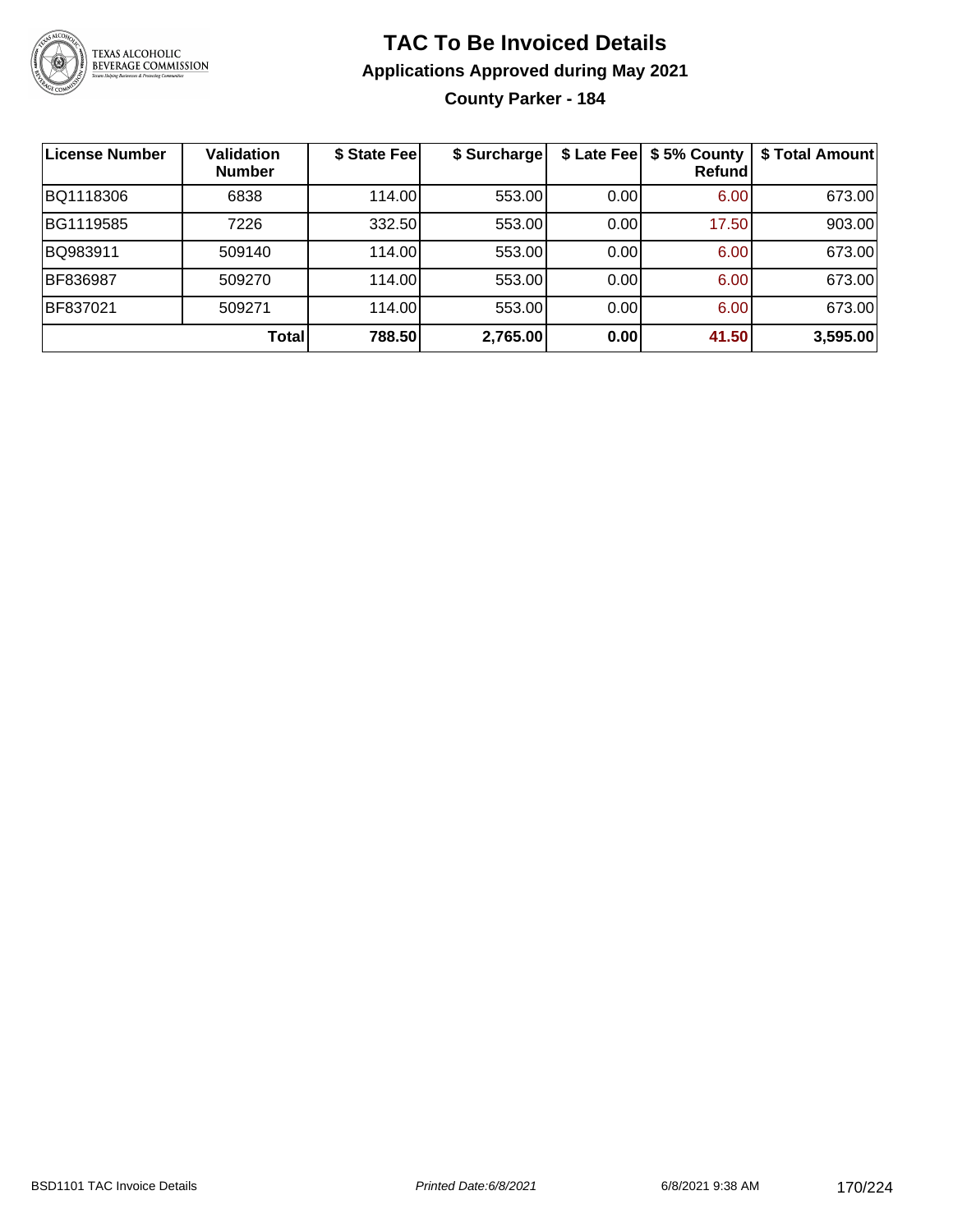

### **TAC To Be Invoiced Details Applications Approved during May 2021 County Parmer - 185**

| <b>License Number</b> | <b>Validation</b><br><b>Number</b> | \$ State Fee | \$ Surcharge |       | Refundl | \$ Late Fee   \$5% County   \$ Total Amount |
|-----------------------|------------------------------------|--------------|--------------|-------|---------|---------------------------------------------|
| BF1055989             | 118477                             | 114.00L      | 553.00       | 0.001 | 6.00    | 673.00                                      |
| BF1057313             | 118483                             | 114.00L      | 553.00       | 0.00  | 6.00    | 673.00                                      |
| BQ912216              | 119094                             | 114.00       | 553.00       | 0.00  | 6.00    | 673.00                                      |
|                       | Totall                             | 342.00       | 1,659.00     | 0.00  | 18.00   | 2,019.00                                    |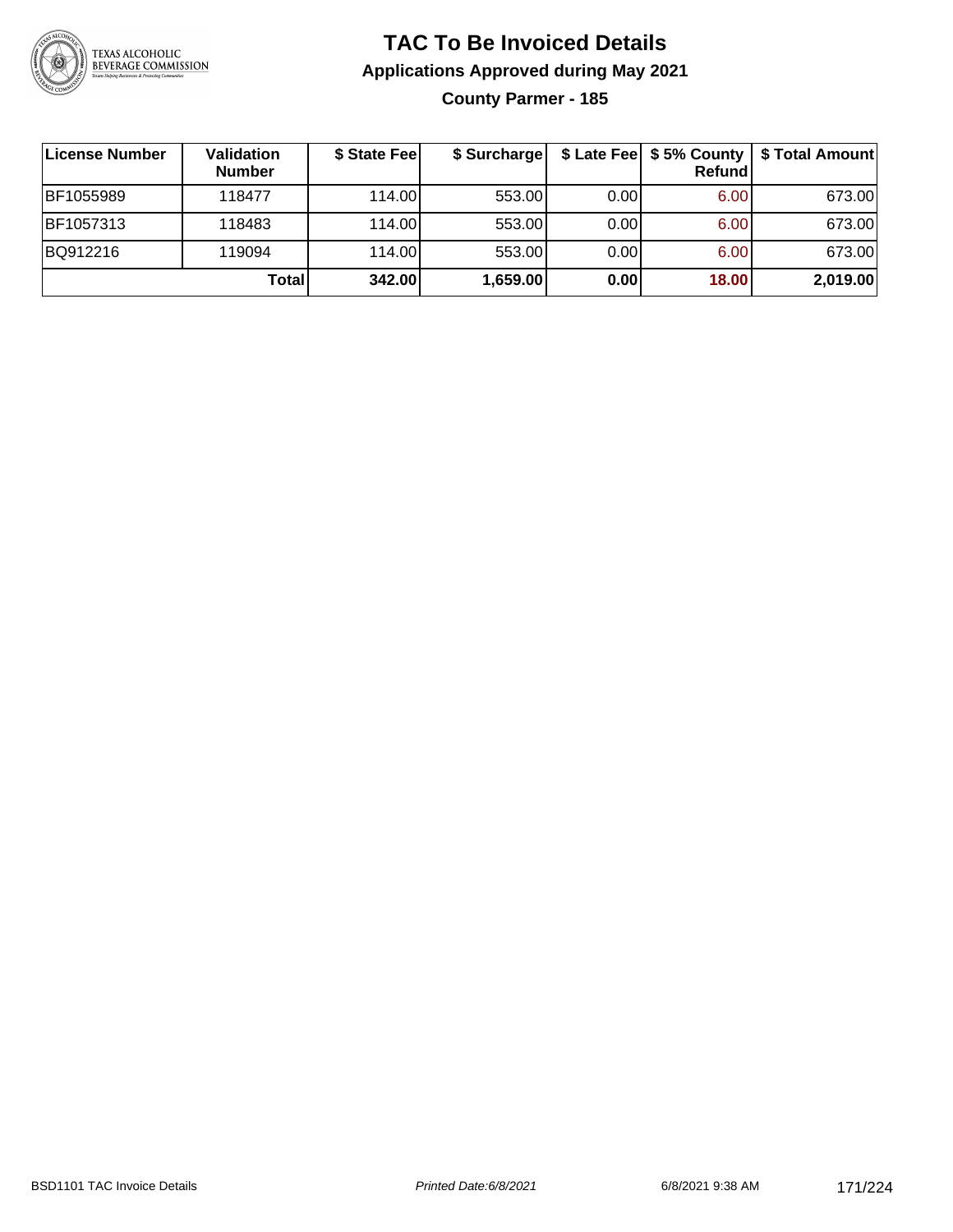

**County Pecos - 186**

| <b>License Number</b> | <b>Validation</b><br><b>Number</b> | \$ State Feel | \$ Surcharge |       | Refundl | \$ Late Fee   \$5% County   \$ Total Amount |
|-----------------------|------------------------------------|---------------|--------------|-------|---------|---------------------------------------------|
| BG1120326             | 7508                               | 332.50        | 553.00       | 0.001 | 17.50   | 903.00                                      |
| BG982557              | 117425                             | 332.50        | 553.00       | 0.00  | 17.50   | 903.00                                      |
| BQ844121              | 118947                             | 114.00L       | 553.00       | 0.00  | 6.00    | 673.00                                      |
|                       | Totall                             | 779.00        | 1,659.00     | 0.00  | 41.00   | 2,479.00                                    |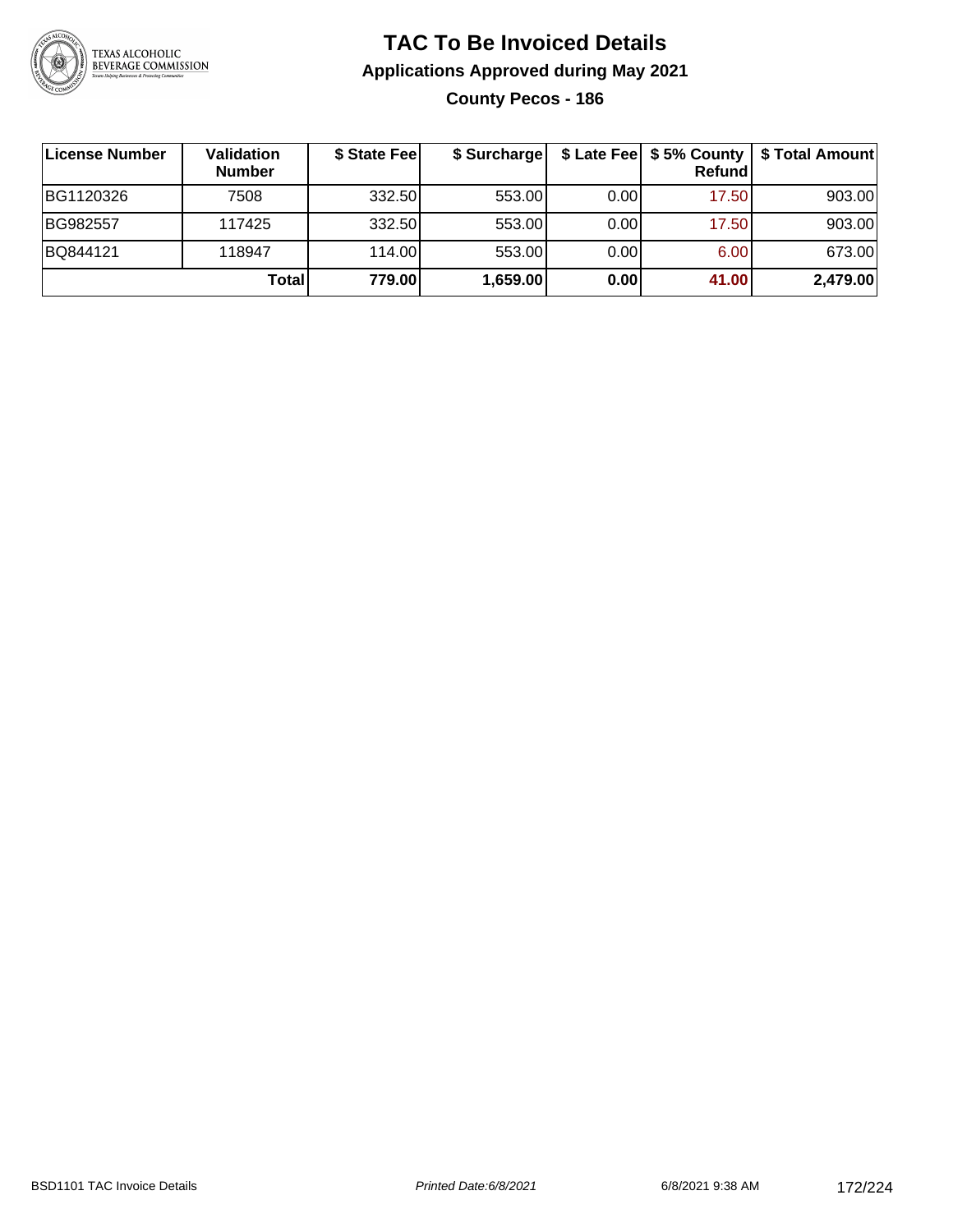

### **TAC To Be Invoiced Details Applications Approved during May 2021 County Polk - 187**

| License Number | <b>Validation</b><br><b>Number</b> | \$ State Fee | \$ Surcharge |        | \$ Late Fee   \$5% County<br>Refund | \$ Total Amount |
|----------------|------------------------------------|--------------|--------------|--------|-------------------------------------|-----------------|
| BF1050147      | 116200                             | 114.00L      | 553.00       | 0.001  | 6.00                                | 673.00          |
| BF1050831      | 116599                             | 114.00L      | 553.00       | 100.00 | 6.00                                | 773.00          |
| BQ982561       | 119130                             | 114.00       | 553.00       | 0.00   | 6.00                                | 673.00          |
| BQ1051069      | 510087                             | 114.00       | 553.00       | 0.00   | 6.00                                | 673.00          |
|                | <b>Total</b>                       | 456.00       | 2,212.00     | 100.00 | 24.00                               | 2,792.00        |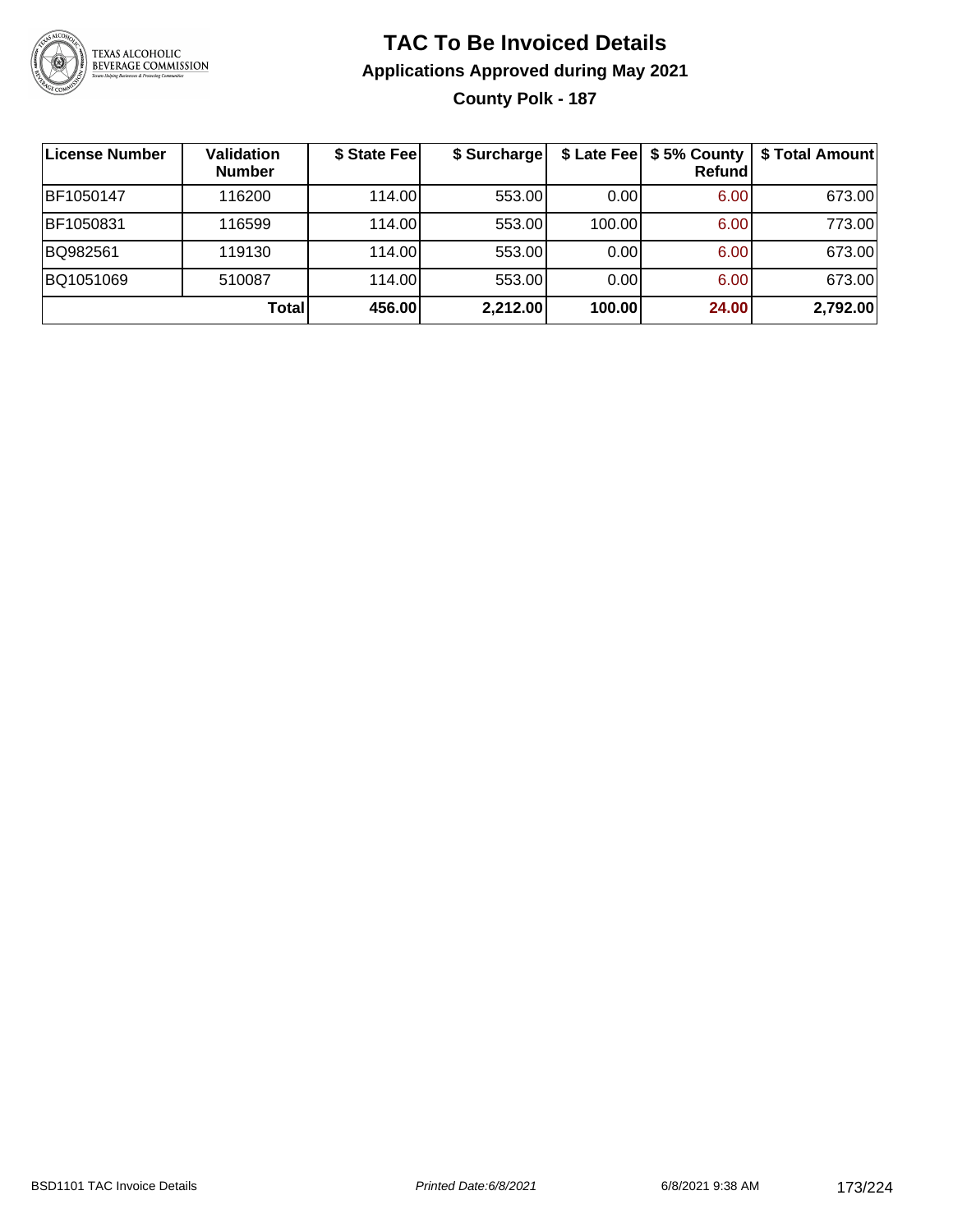

**County Potter - 188**

| <b>License Number</b> | <b>Validation</b><br><b>Number</b> | \$ State Fee | \$ Surcharge | \$ Late Fee | \$5% County<br><b>Refund</b> | \$ Total Amount |
|-----------------------|------------------------------------|--------------|--------------|-------------|------------------------------|-----------------|
| BG1117900             | 6860                               | 332.50       | 553.00       | 0.00        | 17.50                        | 903.00          |
| BQ1119672             | 7350                               | 114.00       | 553.00       | 0.00        | 6.00                         | 673.00          |
| BG1119987             | 7360                               | 332.50       | 553.00       | 0.00        | 17.50                        | 903.00          |
| BL1119987             | 7360                               | 475.00       | 327.00       | 0.00        | 25.00                        | 827.00          |
| BF1056735             | 118393                             | 114.00       | 553.00       | 0.00        | 6.00                         | 673.00          |
| BF774901              | 118873                             | 114.00       | 553.00       | 0.00        | 6.00                         | 673.00          |
| BF1055733             | 118925                             | 114.00       | 553.00       | 0.00        | 6.00                         | 673.00          |
| BF1057843             | 119172                             | 114.00       | 553.00       | 0.00        | 6.00                         | 673.00          |
| BQ908237              | 119770                             | 114.00       | 553.00       | 0.00        | 6.00                         | 673.00          |
| BG833833              | 508452                             | 332.50       | 553.00       | 0.00        | 17.50                        | 903.00          |
| BE837531              | 510186                             | 285.00       | 553.00       | 0.00        | 15.00                        | 853.00          |
|                       | Total                              | 2,441.50     | 5,857.00     | 0.00        | 128.50                       | 8,427.00        |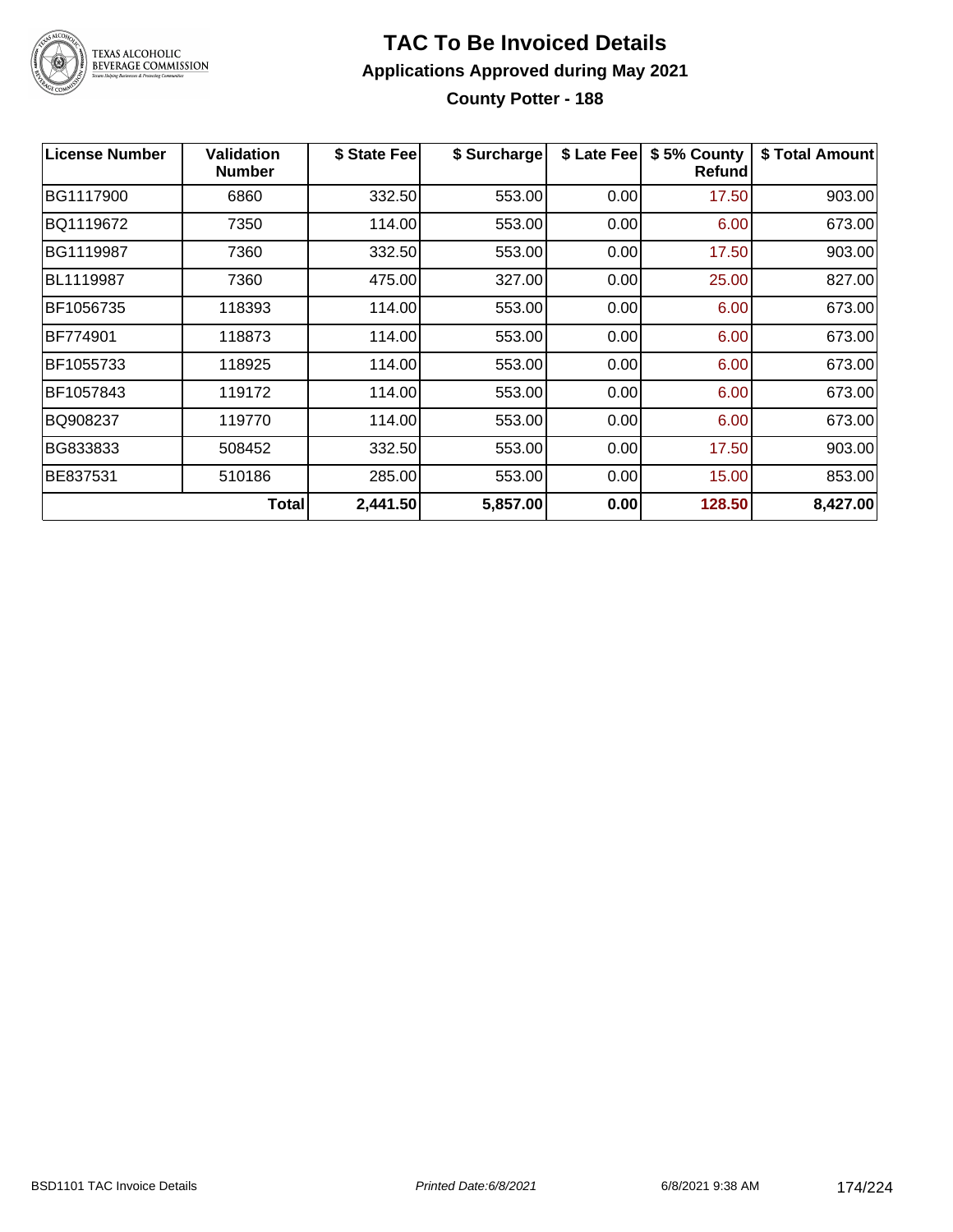

### **TAC To Be Invoiced Details Applications Approved during May 2021 County Presidio - 189**

| License Number | <b>Validation</b><br><b>Number</b> | \$ State Fee | \$ Surcharge |       | \$ Late Fee   \$5% County<br><b>Refund</b> | \$ Total Amount |
|----------------|------------------------------------|--------------|--------------|-------|--------------------------------------------|-----------------|
| BF1034709      | 101806                             | 114.00       | 553.00       | 0.00  | 6.00                                       | 673.00          |
| BQ906960       | 114922                             | 114.00       | 553.00       | 0.001 | 6.00                                       | 673.00          |
| BG980446       | 115175                             | 332.50       | 553.00       | 0.001 | 17.50                                      | 903.00          |
| BQ840159       | 117359                             | 114.00       | 553.00       | 0.001 | 6.00                                       | 673.00          |
| BG1054374      | 511822                             | 332.50       | 553.00       | 0.00  | 17.50                                      | 903.00          |
|                | Total                              | 1,007.00     | 2,765.00     | 0.00  | 53.00                                      | 3,825.00        |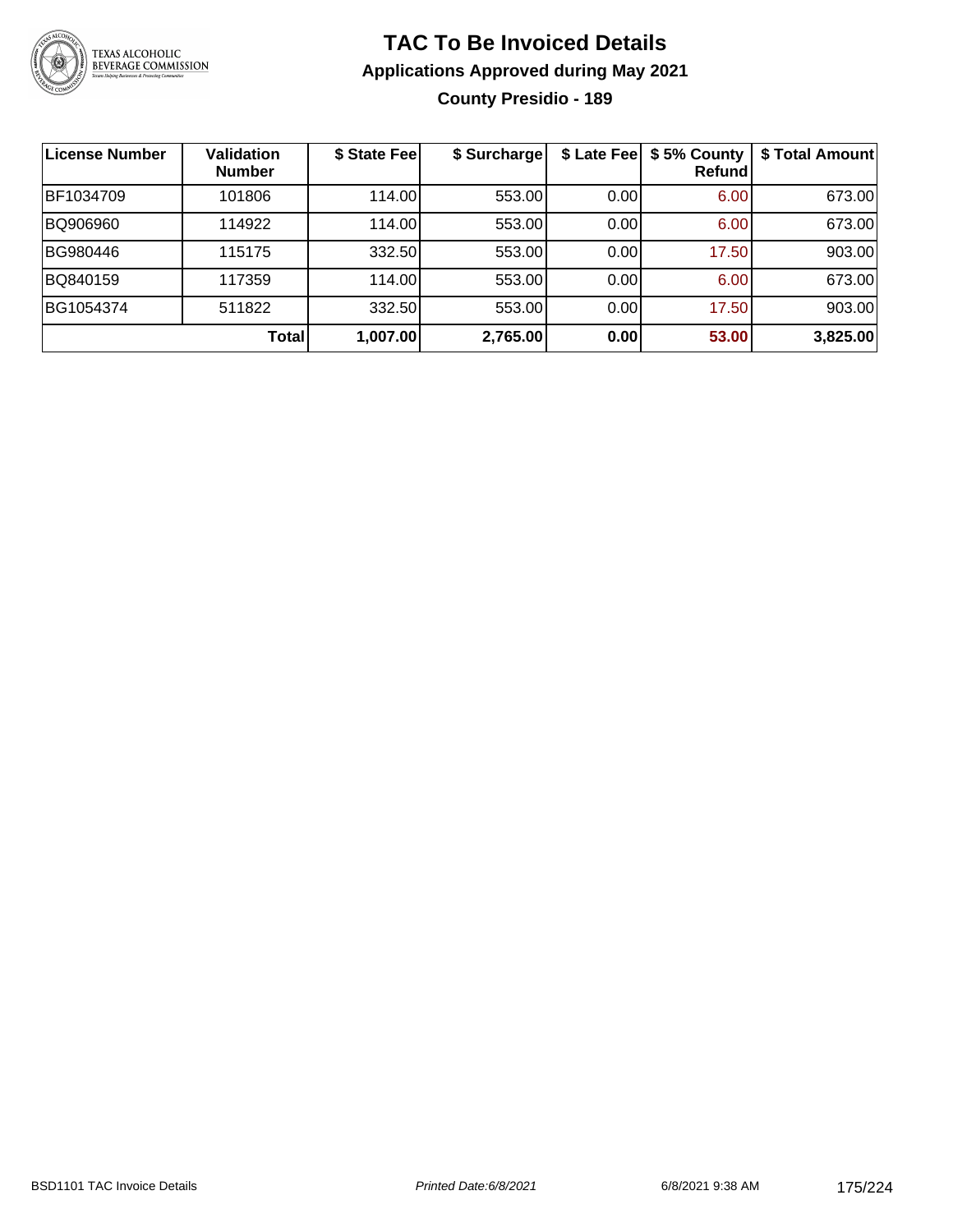

### **TAC To Be Invoiced Details Applications Approved during May 2021 County Randall - 191**

| ∣License Number | Validation<br><b>Number</b> | \$ State Fee | \$ Surcharge |      | \$ Late Fee   \$5% County<br><b>Refund</b> | \$ Total Amount |
|-----------------|-----------------------------|--------------|--------------|------|--------------------------------------------|-----------------|
| BG1118110       | 6091                        | 332.50       | 553.00       | 0.00 | 17.50                                      | 903.00          |
| BF1118646       | 7045                        | 114.00       | 553.00       | 0.00 | 6.00                                       | 673.00          |
| BG1119537       | 7448                        | 332.50       | 553.00       | 0.00 | 17.50                                      | 903.00          |
| BF1056741       | 118396                      | 114.00L      | 553.00       | 0.00 | 6.00                                       | 673.00          |
|                 | Total                       | 893.00       | 2,212.00     | 0.00 | 47.00                                      | 3,152.00        |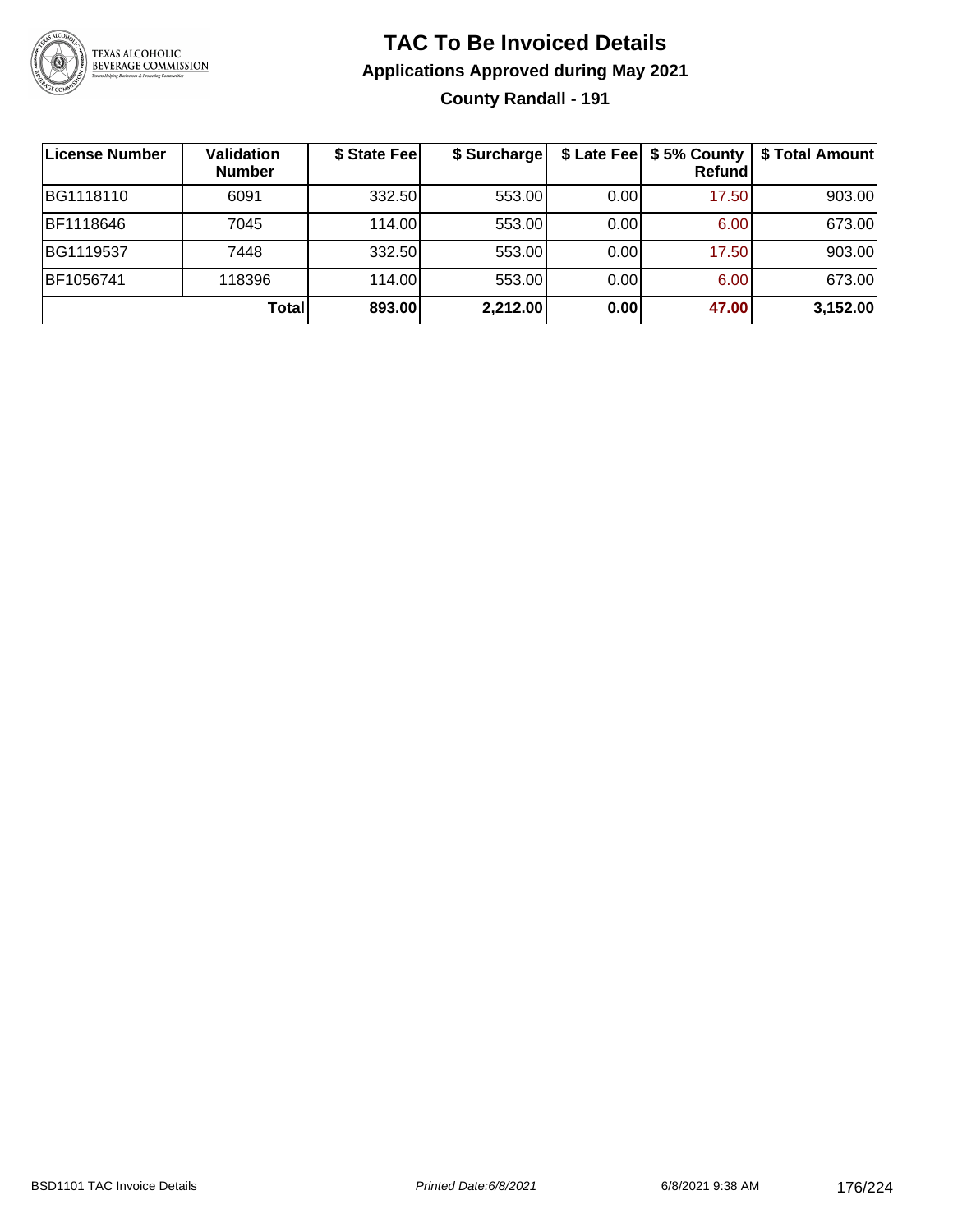

### **TAC To Be Invoiced Details Applications Approved during May 2021 County Real - 193**

| ∣License Number | Validation<br><b>Number</b> | \$ State Feel | \$ Surcharge |      | <b>Refund</b> | \$ Late Fee   \$5% County   \$ Total Amount |
|-----------------|-----------------------------|---------------|--------------|------|---------------|---------------------------------------------|
| BQ775416        | 115822                      | 114.00        | 553.00       | 0.00 | 6.00          | 673.00                                      |
| BG980375        | 115994                      | 332.50        | 553.00       | 0.00 | 17.50         | 903.00                                      |
| BG840560        | 116332                      | 332.50        | 553.00       | 0.00 | 17.50         | 903.00                                      |
|                 | Total                       | 779.00        | 1,659.00     | 0.00 | 41.00         | 2,479.00                                    |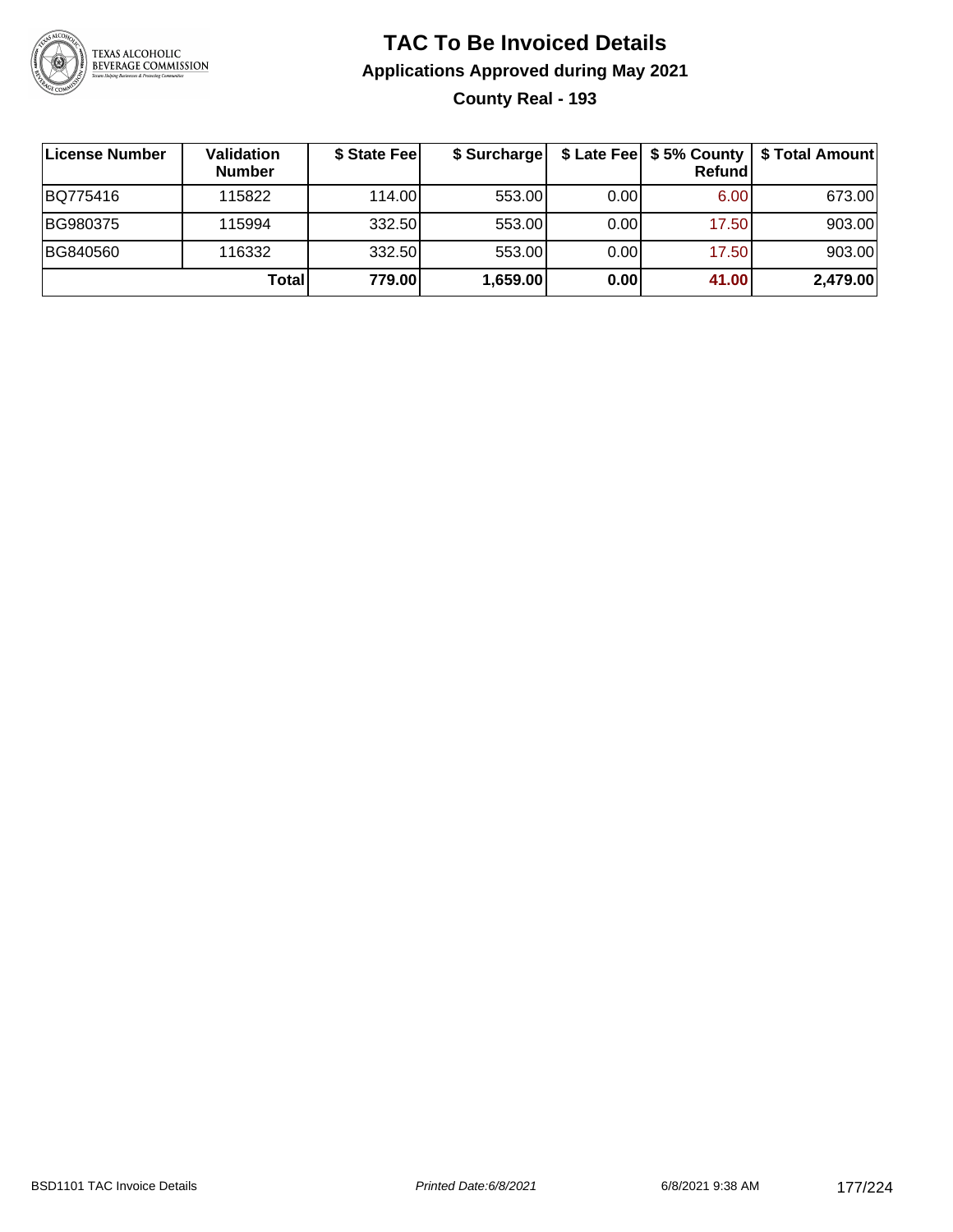

### **TAC To Be Invoiced Details Applications Approved during May 2021 County Reeves - 195**

| License Number | Validation<br><b>Number</b> | \$ State Fee | \$ Surcharge |        | \$ Late Fee   \$5% County<br><b>Refund</b> | \$ Total Amount |
|----------------|-----------------------------|--------------|--------------|--------|--------------------------------------------|-----------------|
| BG1117949      | 1385                        | 332.50       | 553.00       | 0.00   | 17.50                                      | 903.00          |
| BL1117949      | 1385                        | 475.00       | 327.00       | 0.00   | 25.00                                      | 827.00          |
| BQ907178       | 116173                      | 114.00       | 553.00       | 0.00   | 6.00                                       | 673.00          |
| BG773167       | 510838                      | 332.50       | 553.00       | 100.00 | 17.50                                      | 1,003.00        |
| BL773167       | 510838                      | 475.00       | 327.00       | 100.00 | 25.00                                      | 927.00          |
|                | Total                       | 1,729.00     | 2,313.00     | 200.00 | 91.00                                      | 4,333.00        |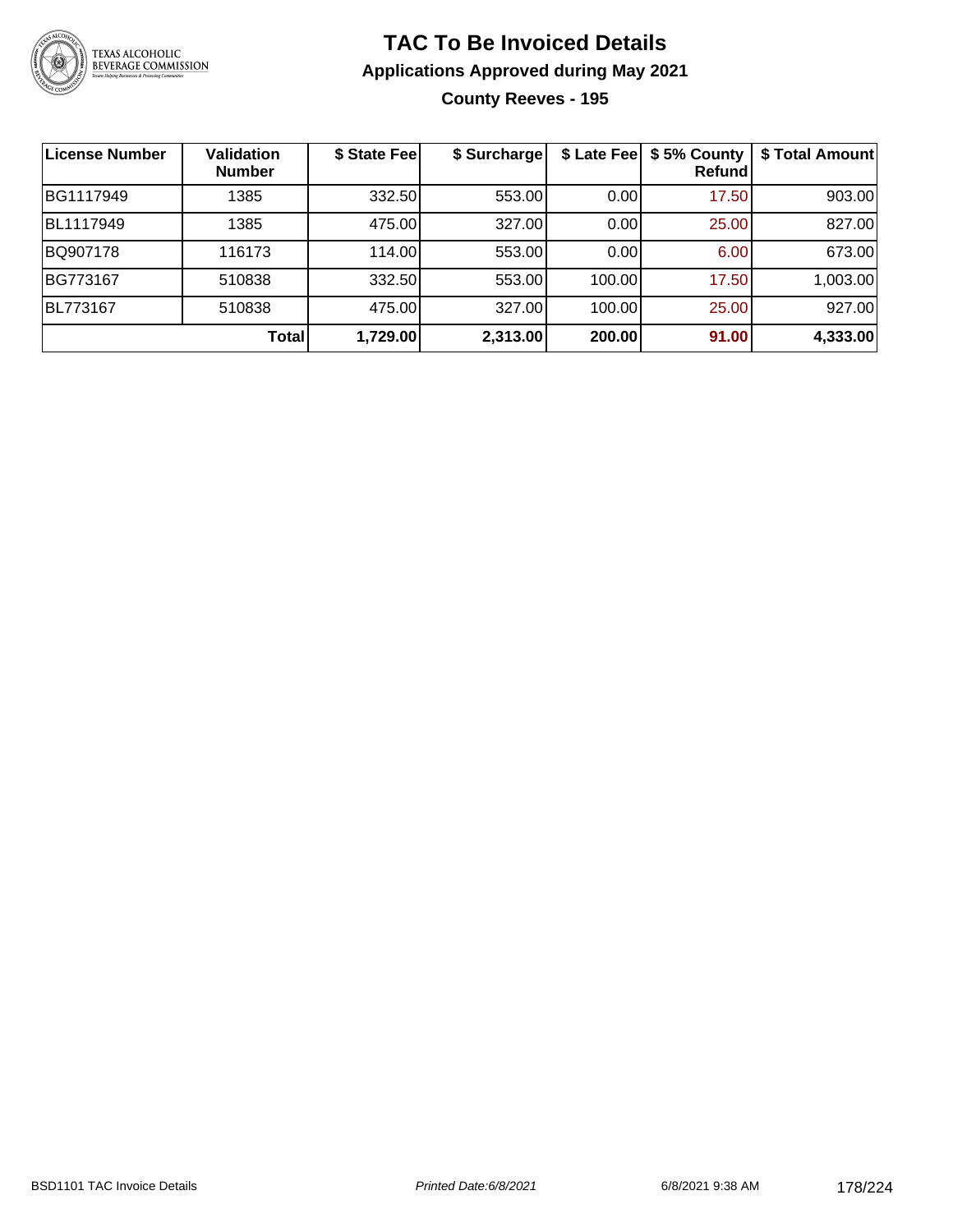

### **TAC To Be Invoiced Details Applications Approved during May 2021 County Refugio - 196**

| <b>License Number</b> | Validation<br><b>Number</b> | \$ State Fee |        |      | Refund | \$ Surcharge   \$ Late Fee   \$5% County   \$ Total Amount |
|-----------------------|-----------------------------|--------------|--------|------|--------|------------------------------------------------------------|
| BG1119740             | 6489                        | 332.50       | 553.00 | 0.00 | 17.50  | 903.00                                                     |
|                       | <b>Total</b>                | 332.50       | 553.00 | 0.00 | 17.50  | 903.00                                                     |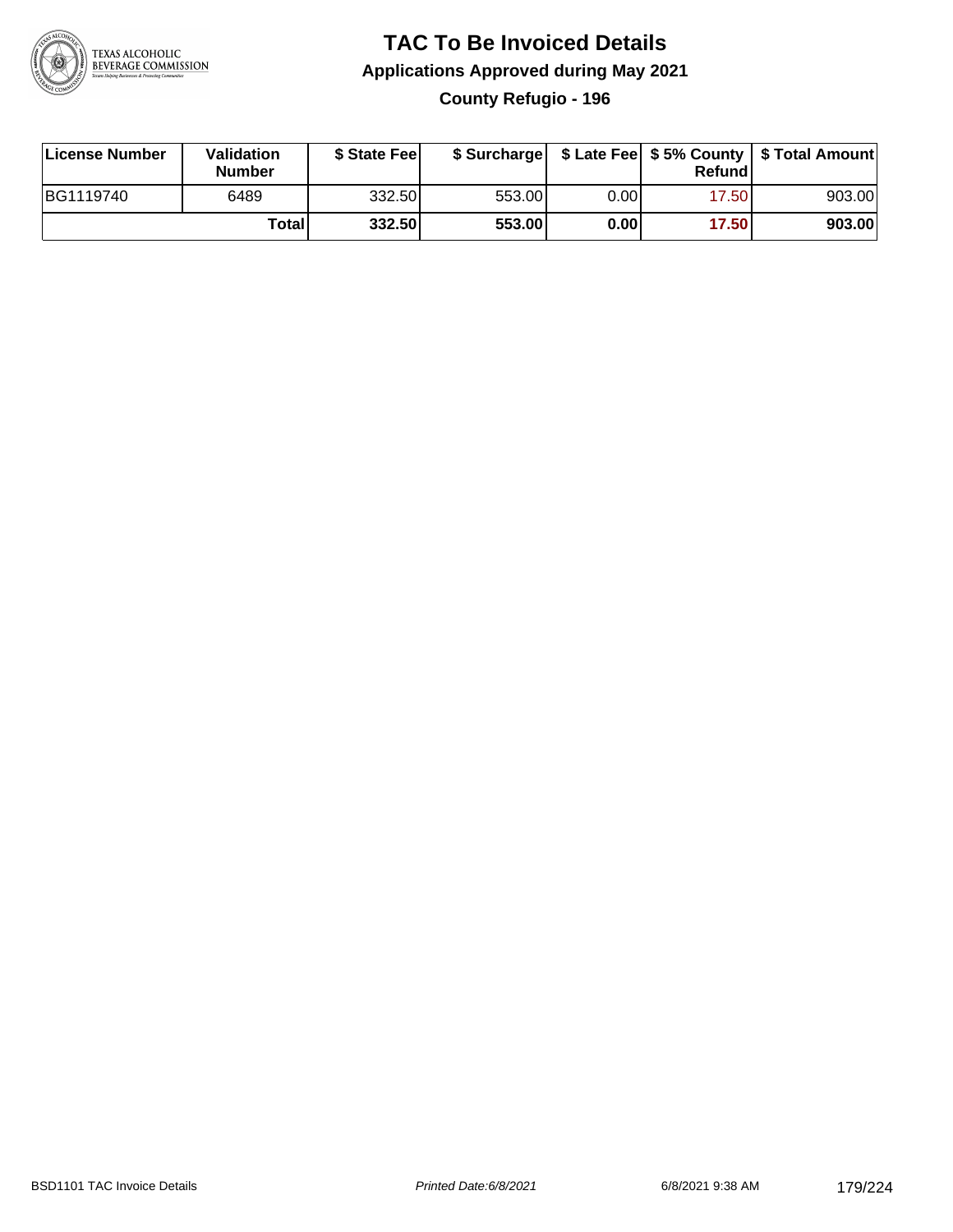

### **TAC To Be Invoiced Details Applications Approved during May 2021 County Robertson - 198**

| License Number | Validation<br><b>Number</b> | \$ State Fee | \$ Surcharge | \$ Late Fee | \$5% County<br>Refund | \$ Total Amount |
|----------------|-----------------------------|--------------|--------------|-------------|-----------------------|-----------------|
| BG1119992      | 6261                        | 332.50       | 553.00       | 0.00        | 17.50                 | 903.00          |
| BQ775938       | 116755                      | 114.00       | 553.00       | 0.00        | 6.00                  | 673.00          |
| BG981687       | 117508                      | 332.50       | 553.00       | 0.00        | 17.50                 | 903.00          |
| BG776749       | 117978                      | 332.50       | 553.00       | 0.00        | 17.50                 | 903.00          |
|                | Totall                      | 1,111.50     | 2,212.00     | 0.00        | 58.50                 | 3,382.00        |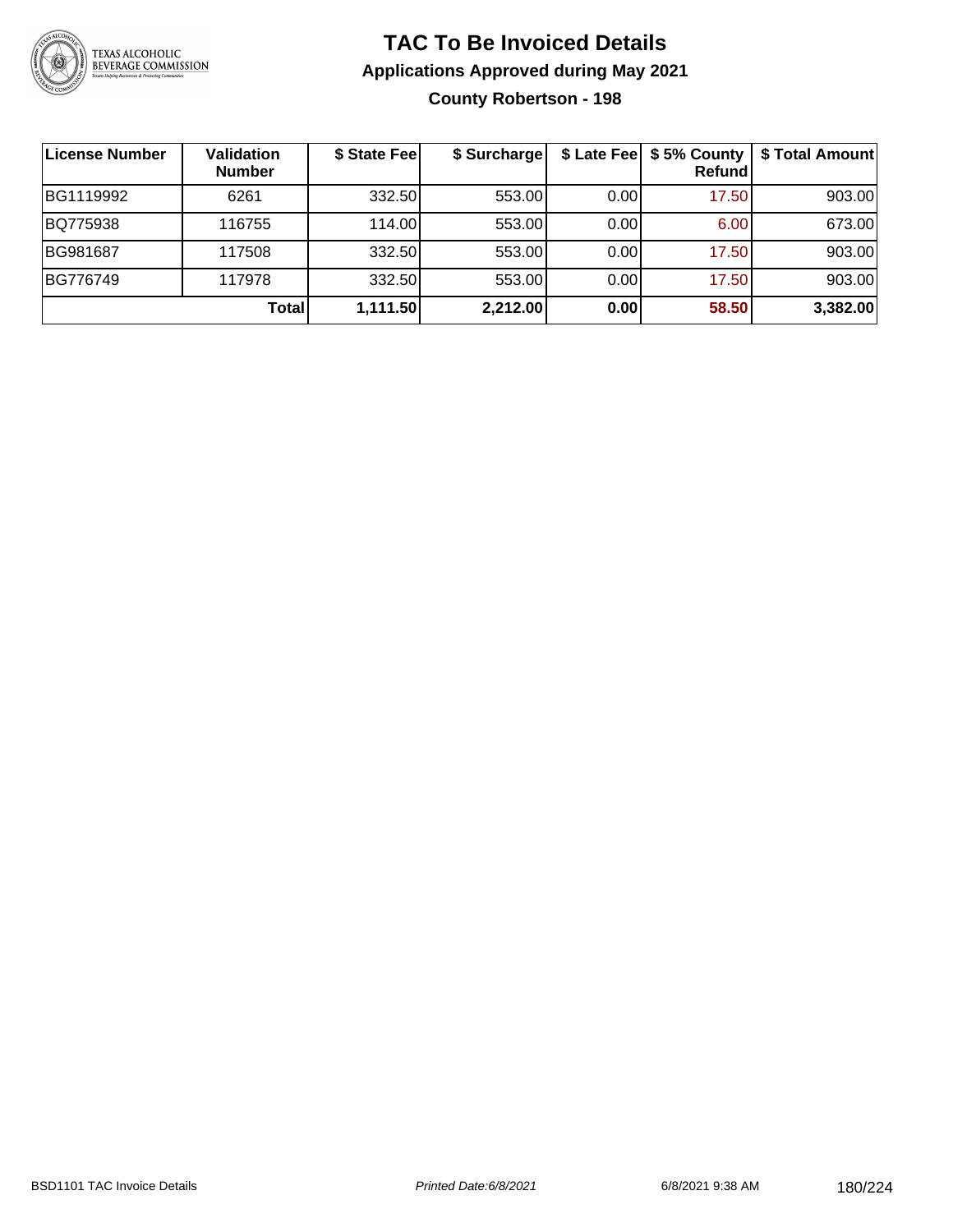

#### **TAC To Be Invoiced Details Applications Approved during May 2021 County Rockwall - 199**

| License Number | Validation<br><b>Number</b> | \$ State Fee | \$ Surcharge | \$ Late Fee | \$5% County<br><b>Refund</b> | \$ Total Amount |
|----------------|-----------------------------|--------------|--------------|-------------|------------------------------|-----------------|
| BG1054173      | 116626                      | 332.50       | 553.00       | 0.00        | 17.50                        | 903.00          |
| BQ1056895      | 118241                      | 114.00L      | 553.00       | 0.00        | 6.00                         | 673.00          |
| BG1055436      | 119448                      | 332.50       | 553.00       | 0.00        | 17.50                        | 903.00          |
| BF1053628      | 119491                      | 114.00L      | 553.00       | 100.00      | 6.00                         | 773.00          |
|                | Total                       | 893.00       | 2,212.00     | 100.00      | 47.00                        | 3,252.00        |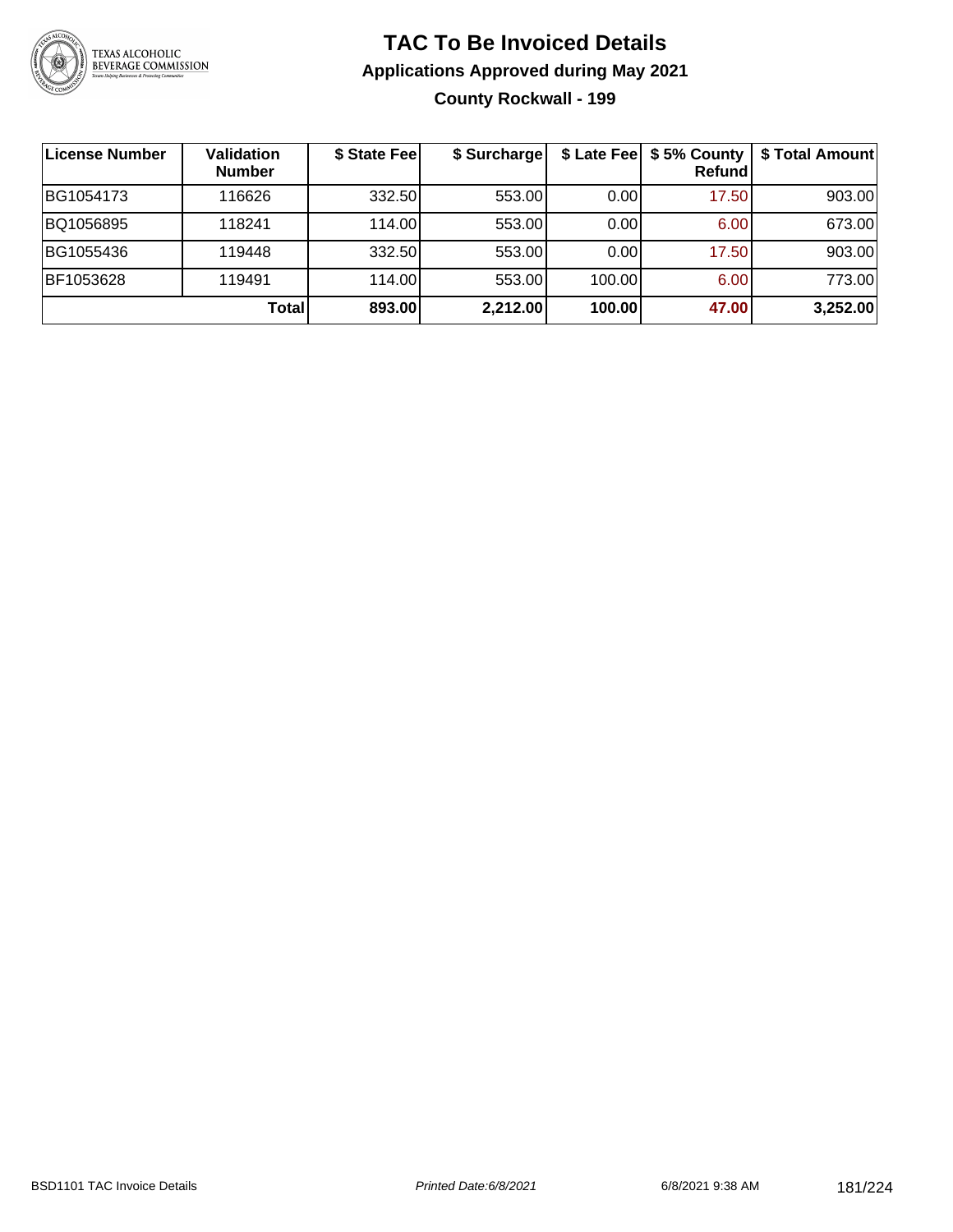

**County Rusk - 201**

| License Number | <b>Validation</b><br><b>Number</b> | \$ State Feel |          |       | Refundl | \$ Surcharge   \$ Late Fee   \$5% County   \$ Total Amount |
|----------------|------------------------------------|---------------|----------|-------|---------|------------------------------------------------------------|
| BQ983745       | 510985                             | 114.00        | 553.00   | 0.001 | 6.00    | 673.00                                                     |
| BQ844608       | 511055                             | 114.00        | 553.00   | 0.001 | 6.00    | 673.00                                                     |
|                | Totall                             | 228.00        | 1,106.00 | 0.00  | 12.00   | 1,346.00                                                   |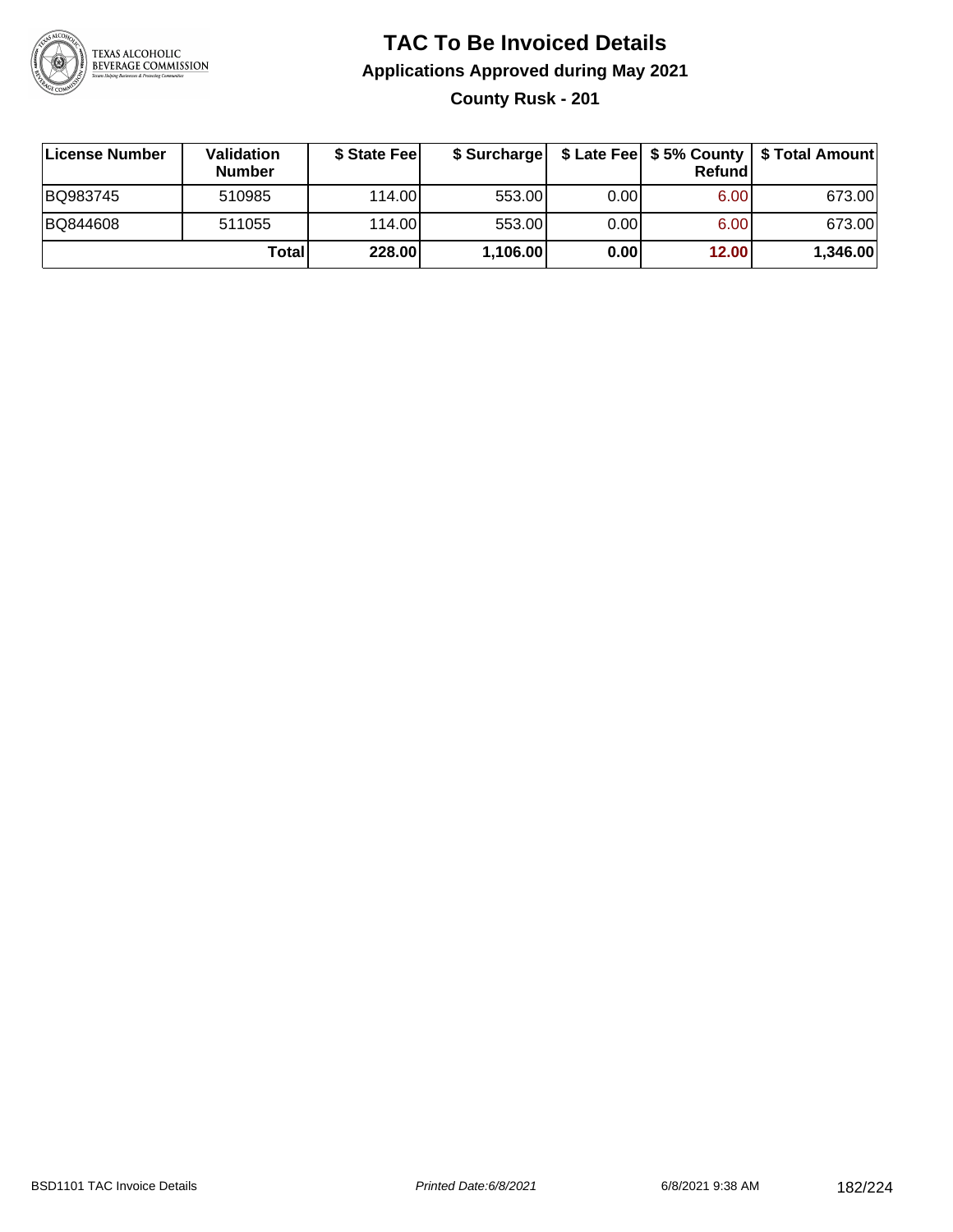

#### **TAC To Be Invoiced Details Applications Approved during May 2021 County San Augustine - 203**

| License Number  | Validation<br><b>Number</b> | \$ State Feel |        |       | Refund | \$ Surcharge   \$ Late Fee   \$5% County   \$ Total Amount |
|-----------------|-----------------------------|---------------|--------|-------|--------|------------------------------------------------------------|
| <b>BQ908896</b> | 119933                      | 114.00        | 553.00 | 0.001 | 6.00   | 673.00                                                     |
|                 | Total                       | 114.00        | 553.00 | 0.00  | 6.00   | 673.00                                                     |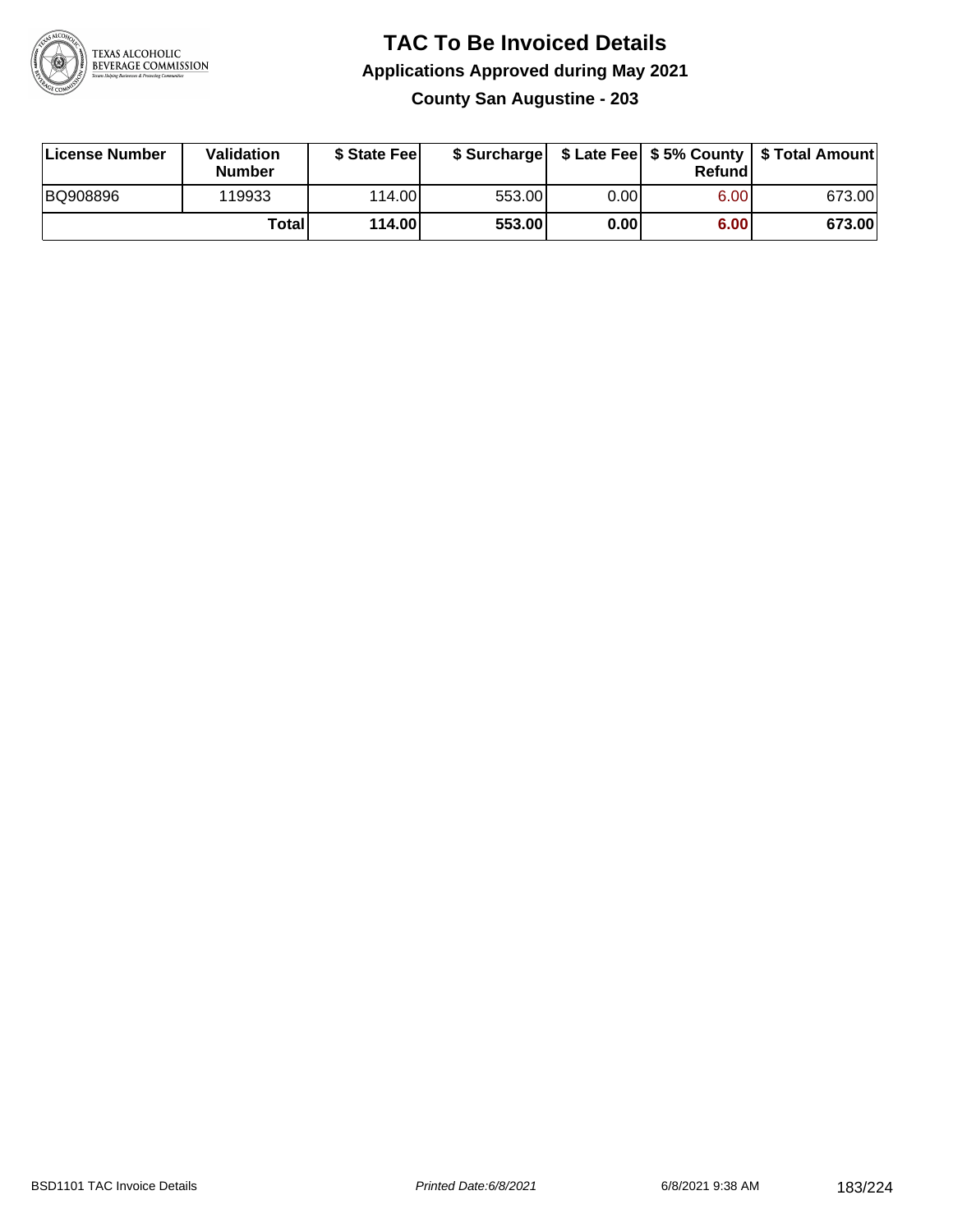

**County San Jacinto - 204**

| License Number | <b>Validation</b><br><b>Number</b> | \$ State Feel |        |      | Refundl | \$ Surcharge   \$ Late Fee   \$5% County   \$ Total Amount |
|----------------|------------------------------------|---------------|--------|------|---------|------------------------------------------------------------|
| BQ838119       | 114589                             | 114.00        | 553.00 | 0.00 | 6.00    | 673.00                                                     |
|                | Totall                             | 114.00        | 553.00 | 0.00 | 6.00    | 673.00                                                     |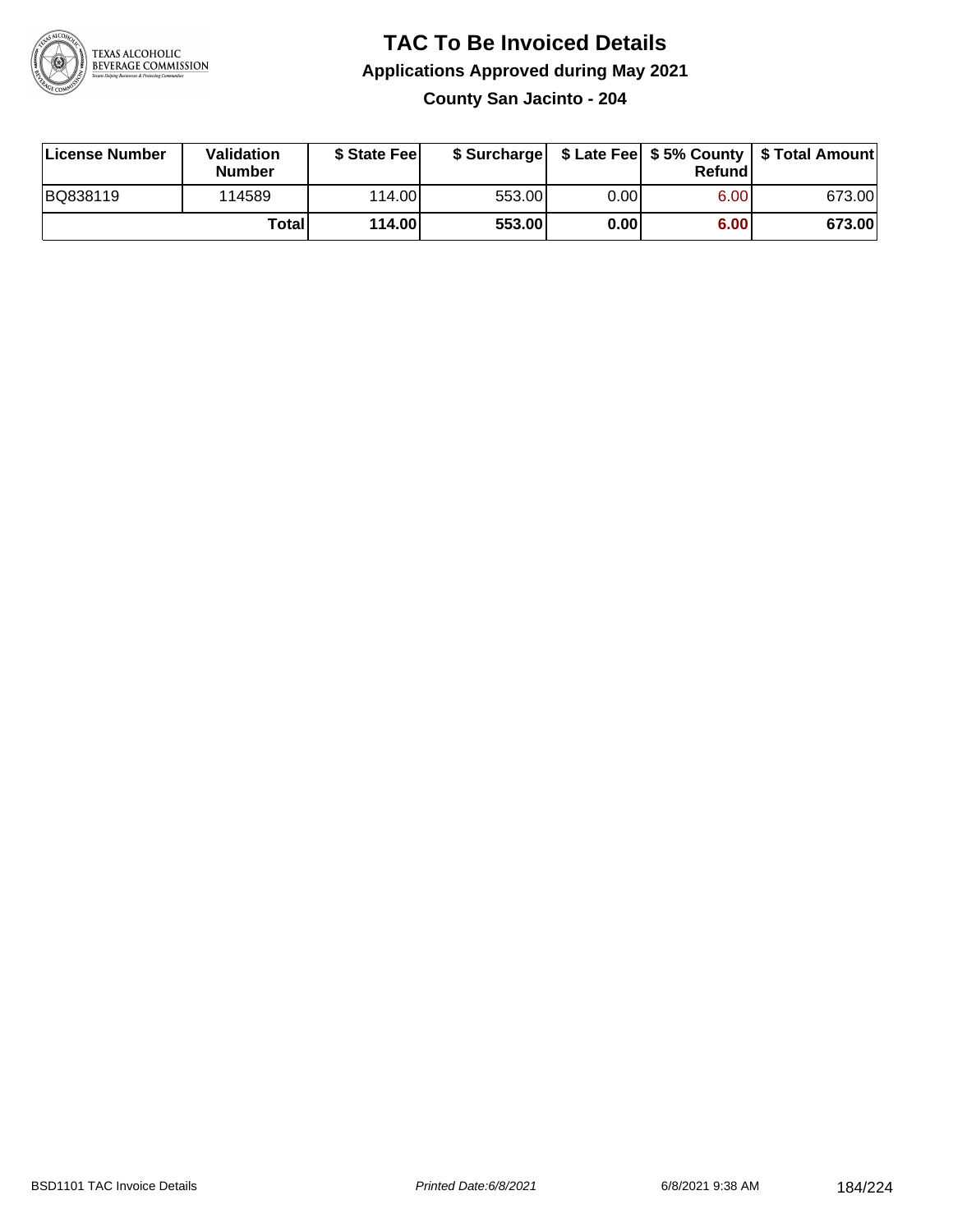

#### **TAC To Be Invoiced Details Applications Approved during May 2021 County San Patricio - 205**

| License Number | Validation<br><b>Number</b> | \$ State Feel | \$ Surcharge |      | Refundl | \$ Late Fee   \$5% County   \$ Total Amount |
|----------------|-----------------------------|---------------|--------------|------|---------|---------------------------------------------|
| BQ1056631      | 119020                      | 114.00L       | 553.00       | 0.00 | 6.00    | 673.00                                      |
| BQ778014       | 510283                      | 114.00L       | 553.00       | 0.00 | 6.00    | 673.00                                      |
|                | Total                       | 228.00        | 1,106.00     | 0.00 | 12.00   | 1,346.00                                    |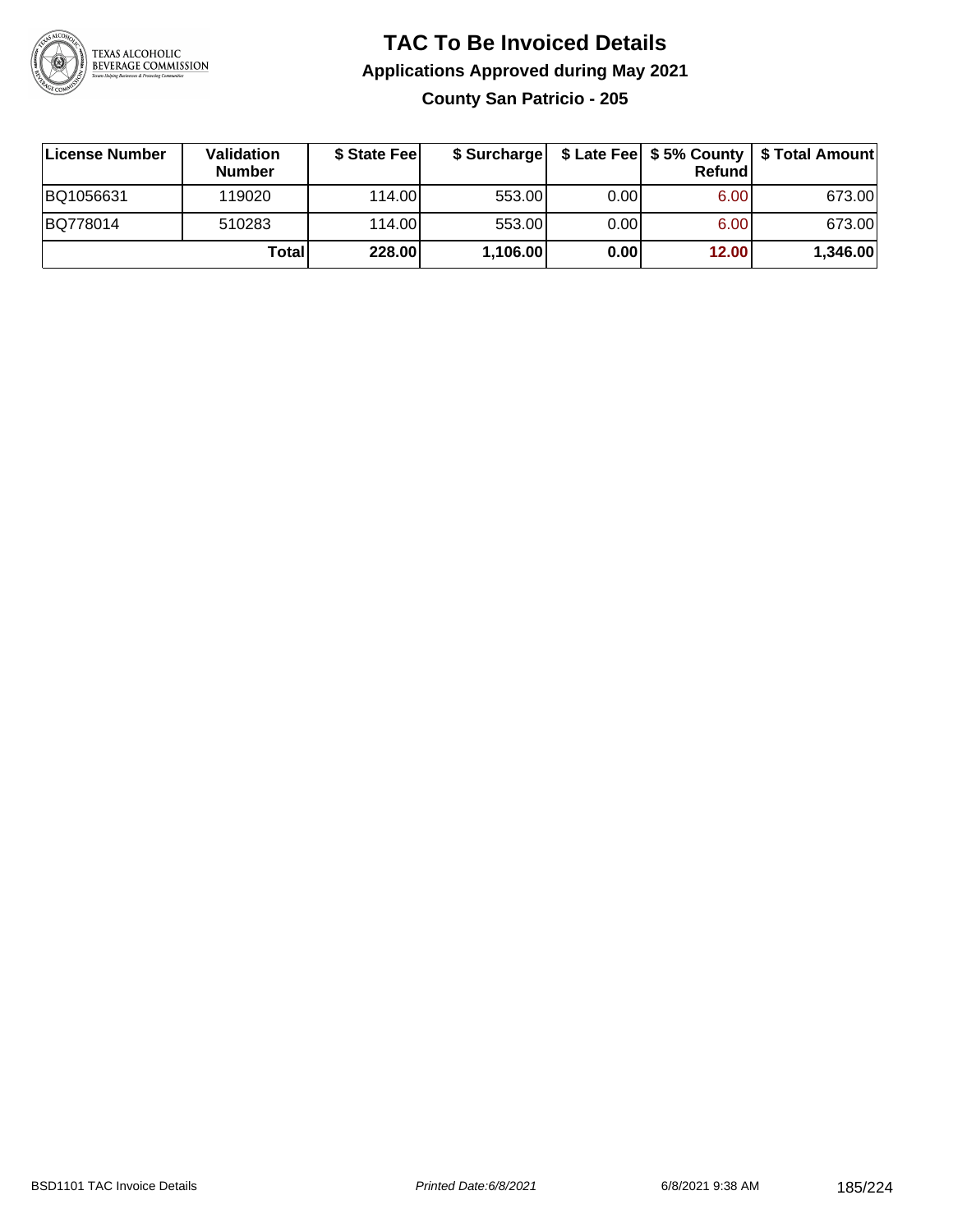

#### **TAC To Be Invoiced Details Applications Approved during May 2021 County Scurry - 208**

| ∣License Number | Validation<br><b>Number</b> | \$ State Feel | \$ Surcharge |      | Refund | \$ Late Fee   \$5% County   \$ Total Amount |
|-----------------|-----------------------------|---------------|--------------|------|--------|---------------------------------------------|
| BF772022        | 114563                      | 114.00L       | 553.00       | 0.00 | 6.00   | 673.00                                      |
| BQ838518        | 119913                      | 114.00L       | 553.00       | 0.00 | 6.00   | 673.00                                      |
|                 | Total                       | 228.00        | 1,106.00     | 0.00 | 12.00  | 1,346.00                                    |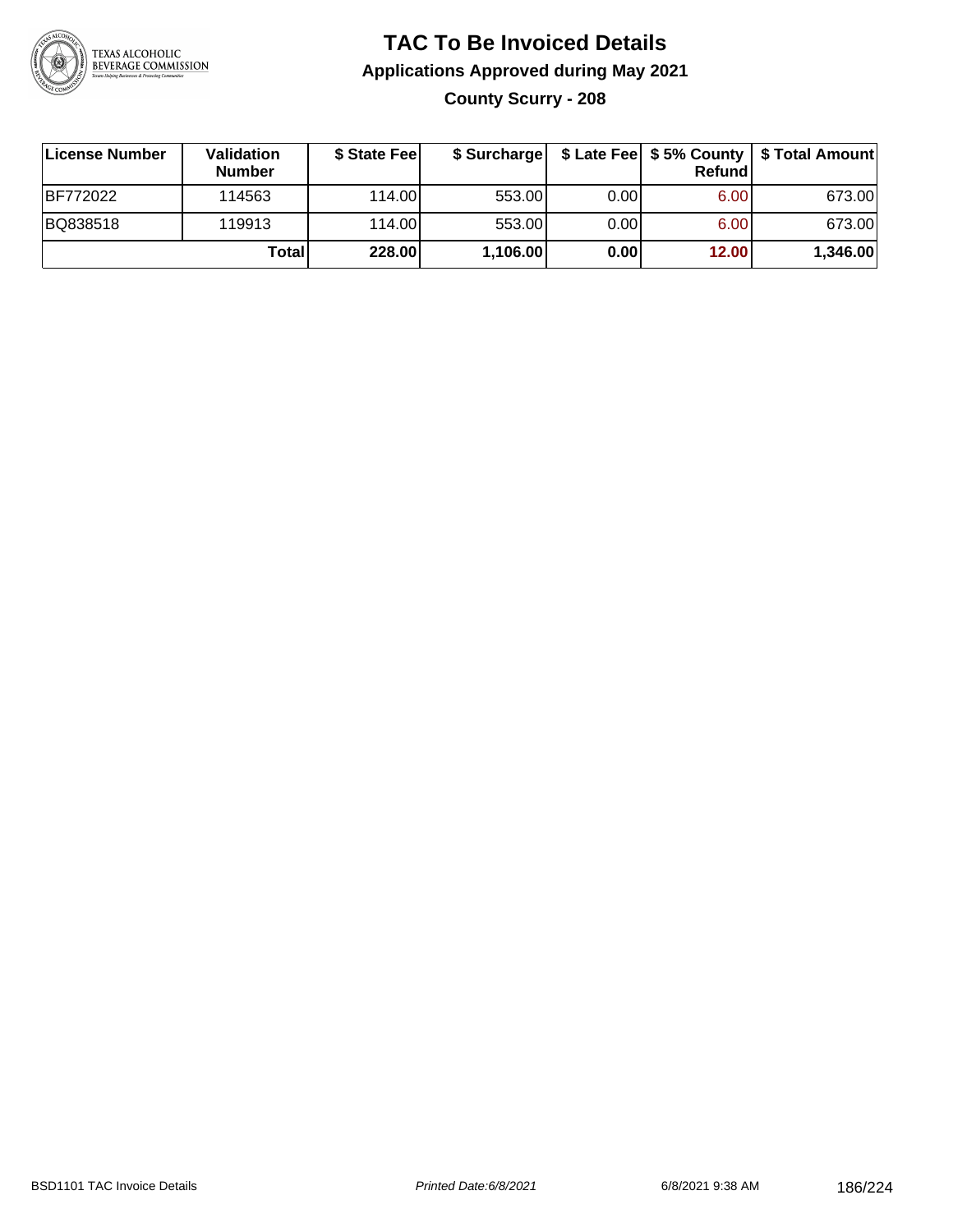

**County Sherman - 211**

| License Number | Validation<br><b>Number</b> | \$ State Feel |        |      | Refundl | \$ Surcharge   \$ Late Fee   \$5% County   \$ Total Amount |
|----------------|-----------------------------|---------------|--------|------|---------|------------------------------------------------------------|
| BQ838924       | 114093                      | 114.00        | 553.00 | 0.00 | 6.00    | 673.00                                                     |
|                | Totall                      | 114.00        | 553.00 | 0.00 | 6.00    | 673.00                                                     |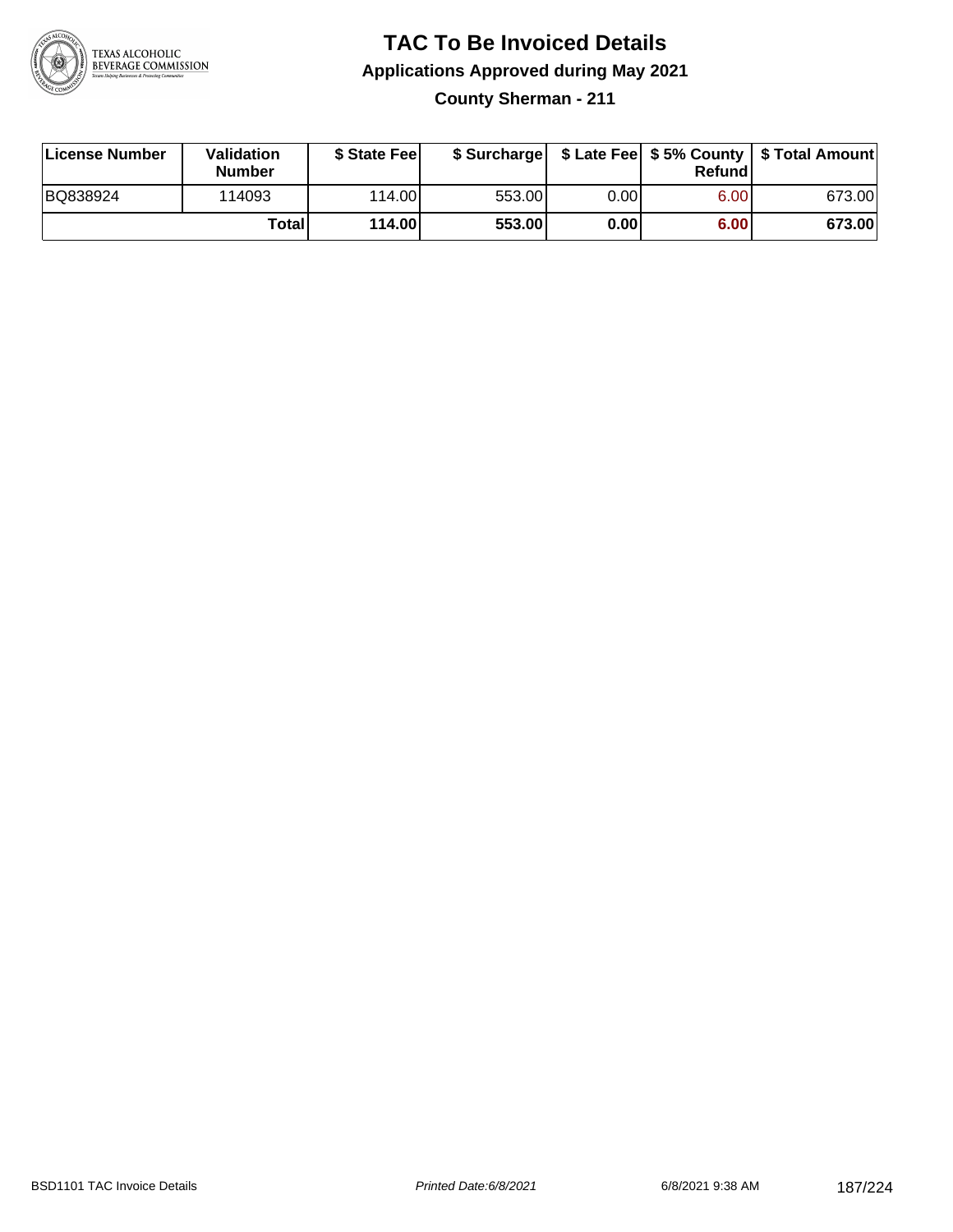

TEXAS ALCOHOLIC<br>BEVERAGE COMMISSION

#### **TAC To Be Invoiced Details Applications Approved during May 2021 County Smith - 212**

| <b>License Number</b> | Validation<br><b>Number</b> | \$ State Fee | \$ Surcharge |        | \$ Late Fee   \$5% County  <br><b>Refund</b> | \$ Total Amount |
|-----------------------|-----------------------------|--------------|--------------|--------|----------------------------------------------|-----------------|
| BF1118184             | 6607                        | 114.00       | 553.00       | 0.00   | 6.00                                         | 673.00          |
| BG1118219             | 7316                        | 332.50       | 553.00       | 0.00   | 17.50                                        | 903.00          |
| BQ1120013             | 7333                        | 114.00       | 553.00       | 0.00   | 6.00                                         | 673.00          |
| BQ828740              | 105955                      | 114.00       | 553.00       | 0.00   | 6.00                                         | 673.00          |
| BQ1053159             | 114852                      | 114.00       | 553.00       | 0.00   | 6.00                                         | 673.00          |
| BG908134              | 115852                      | 332.50       | 553.00       | 0.00   | 17.50                                        | 903.00          |
| BQ909824              | 117693                      | 114.00       | 553.00       | 0.00   | 6.00                                         | 673.00          |
| BQ980735              | 118445                      | 114.00       | 553.00       | 100.00 | 6.00                                         | 773.00          |
| BQ843812              | 118594                      | 114.00       | 553.00       | 0.00   | 6.00                                         | 673.00          |
| BQ1057371             | 118606                      | 114.00       | 553.00       | 0.00   | 6.00                                         | 673.00          |
| BQ839875              | 118616                      | 114.00       | 553.00       | 0.00   | 6.00                                         | 673.00          |
| BF1058461             | 119047                      | 114.00       | 553.00       | 0.00   | 6.00                                         | 673.00          |
| BQ843886              | 119134                      | 114.00       | 553.00       | 0.00   | 6.00                                         | 673.00          |
| BQ843926              | 119134                      | 114.00       | 553.00       | 0.00   | 6.00                                         | 673.00          |
| BQ907842              | 119468                      | 114.00       | 553.00       | 0.00   | 6.00                                         | 673.00          |
| BG909732              | 119549                      | 332.50       | 553.00       | 0.00   | 17.50                                        | 903.00          |
| BQ778094              | 119704                      | 114.00       | 553.00       | 0.00   | 6.00                                         | 673.00          |
| BQ909615              | 120003                      | 114.00       | 553.00       | 0.00   | 6.00                                         | 673.00          |
| BQ908869              | 120427                      | 114.00       | 553.00       | 100.00 | 6.00                                         | 773.00          |
| BQ983419              | 509123                      | 114.00       | 553.00       | 0.00   | 6.00                                         | 673.00          |
| BQ841516              | 509144                      | 114.00       | 553.00       | 0.00   | 6.00                                         | 673.00          |
| BF1117724             | 510113                      | 114.00       | 553.00       | 0.00   | 6.00                                         | 673.00          |
| BQ912318              | 510258                      | 114.00       | 553.00       | 0.00   | 6.00                                         | 673.00          |
|                       | <b>Total</b>                | 3,277.50     | 12,719.00    | 200.00 | 172.50                                       | 16,369.00       |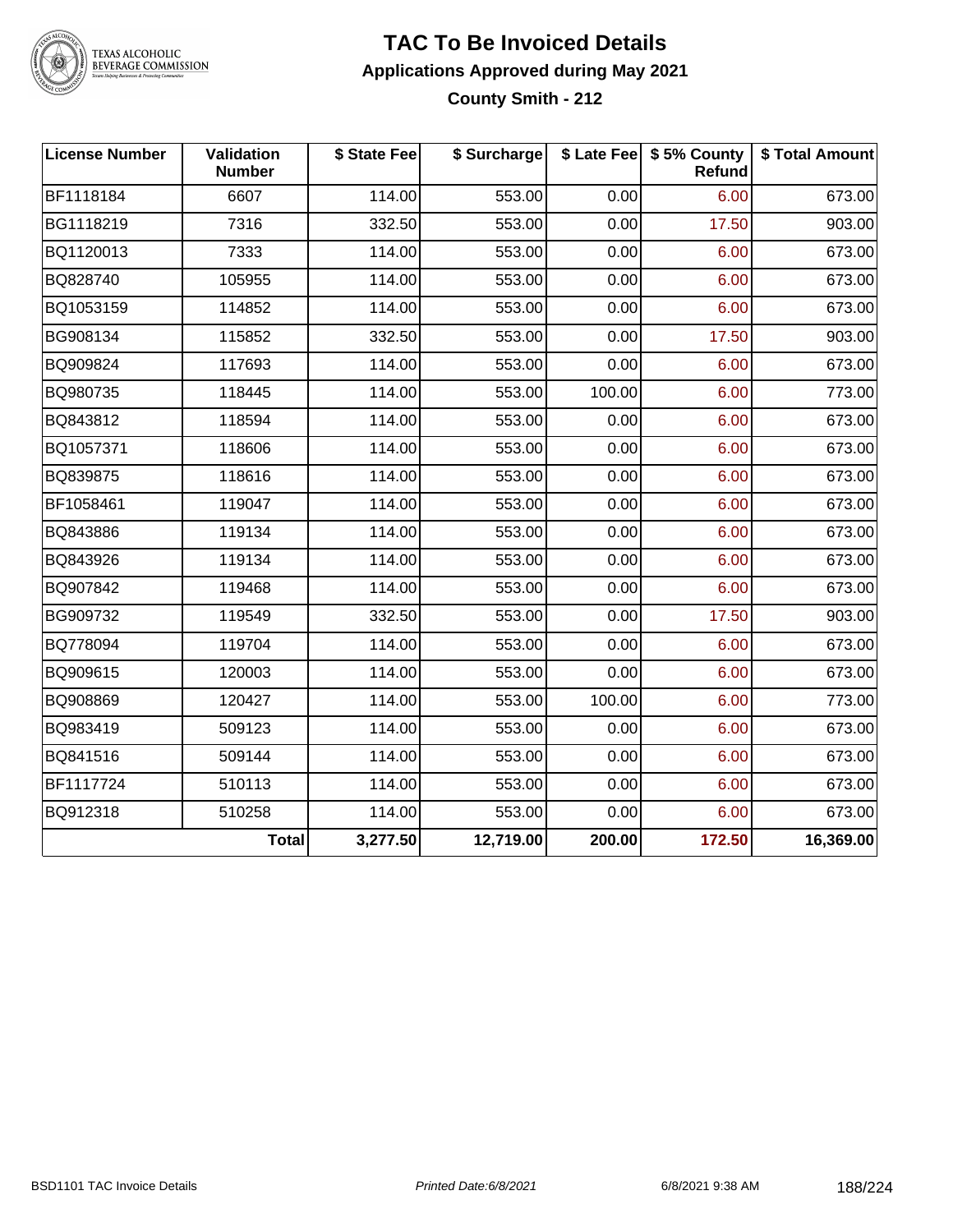

**County Starr - 214**

| <b>License Number</b> | <b>Validation</b><br><b>Number</b> | \$ State Fee | \$ Surcharge | \$ Late Fee | \$5% County<br>Refundl | \$ Total Amount |
|-----------------------|------------------------------------|--------------|--------------|-------------|------------------------|-----------------|
| BQ1117653             | 6968                               | 114.00       | 553.00       | 0.00        | 6.00                   | 673.00          |
| BQ1120005             | 7810                               | 114.00       | 553.00       | 0.00        | 6.00                   | 673.00          |
| BG841929              | 117199                             | 332.50       | 553.00       | 0.00        | 17.50                  | 903.00          |
| BG983430              | 118272                             | 332.50       | 553.00       | 0.00        | 17.50                  | 903.00          |
| BQ777698              | 118721                             | 114.00       | 553.00       | 0.00        | 6.00                   | 673.00          |
| BG909389              | 118955                             | 332.50       | 553.00       | 0.00        | 17.50                  | 903.00          |
| BL909389              | 118955                             | 475.00       | 327.00       | 0.00        | 25.00                  | 827.00          |
| BQ984570              | 119301                             | 114.00       | 553.00       | 0.00        | 6.00                   | 673.00          |
| BF840573              | 510847                             | 114.00       | 553.00       | 0.00        | 6.00                   | 673.00          |
|                       | Total                              | 2,042.50     | 4,751.00     | 0.00        | 107.50                 | 6,901.00        |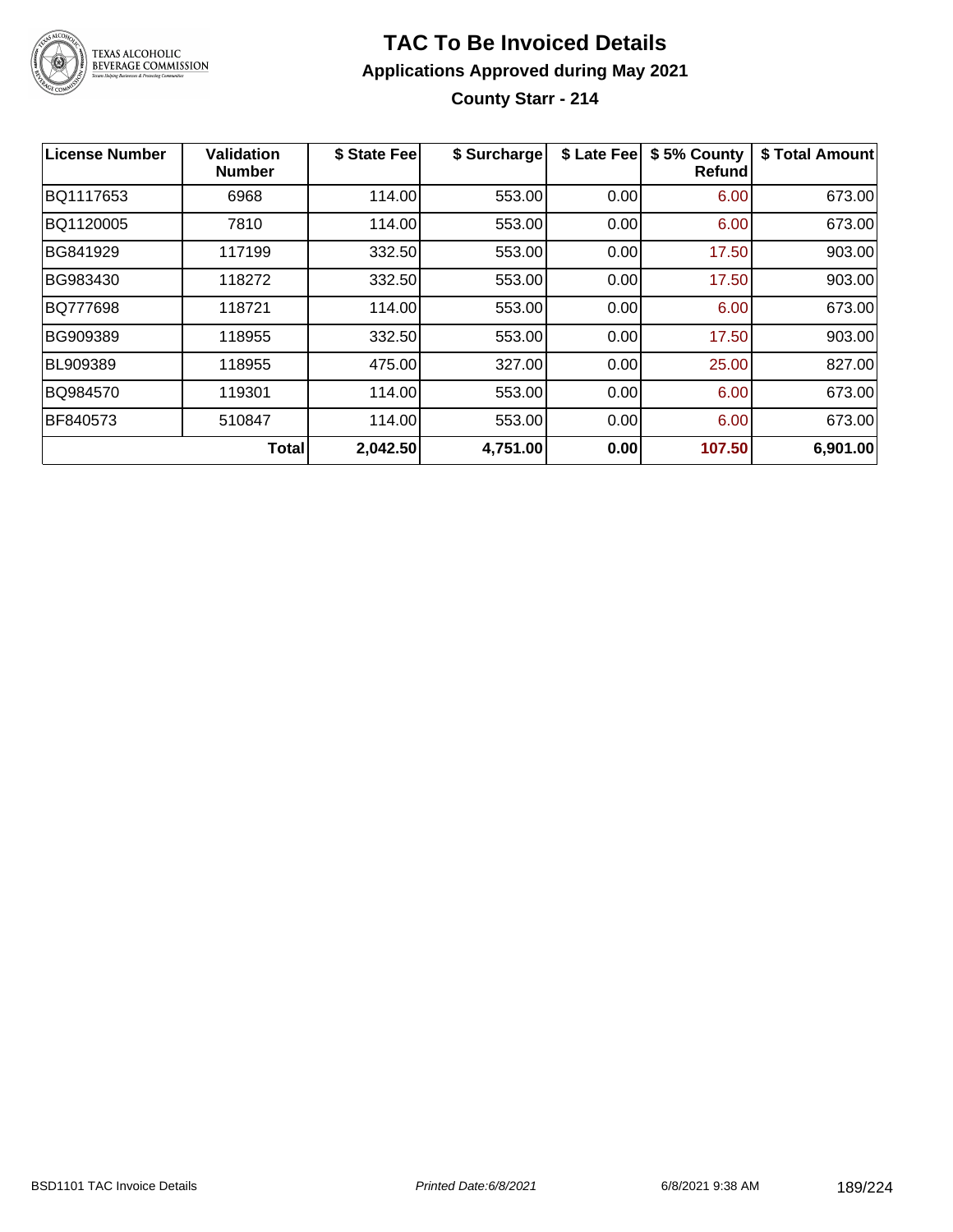

#### **TAC To Be Invoiced Details Applications Approved during May 2021 County Stephens - 215**

| License Number | <b>Validation</b><br><b>Number</b> | \$ State Fee | \$ Surcharge |      | Refund | \$ Late Fee   \$5% County   \$ Total Amount |
|----------------|------------------------------------|--------------|--------------|------|--------|---------------------------------------------|
| BG1053149      | 116461                             | 332.50       | 553.00       | 0.00 | 17.50  | 903.00                                      |
| BQ1058538      | 119094                             | 114.00       | 553.00       | 0.00 | 6.00   | 673.00                                      |
| BQ1054250      | 119404                             | 114.00       | 553.00       | 0.00 | 6.00   | 673.00                                      |
|                | Totall                             | 560.50       | 1,659.00     | 0.00 | 29.50  | 2,249.00                                    |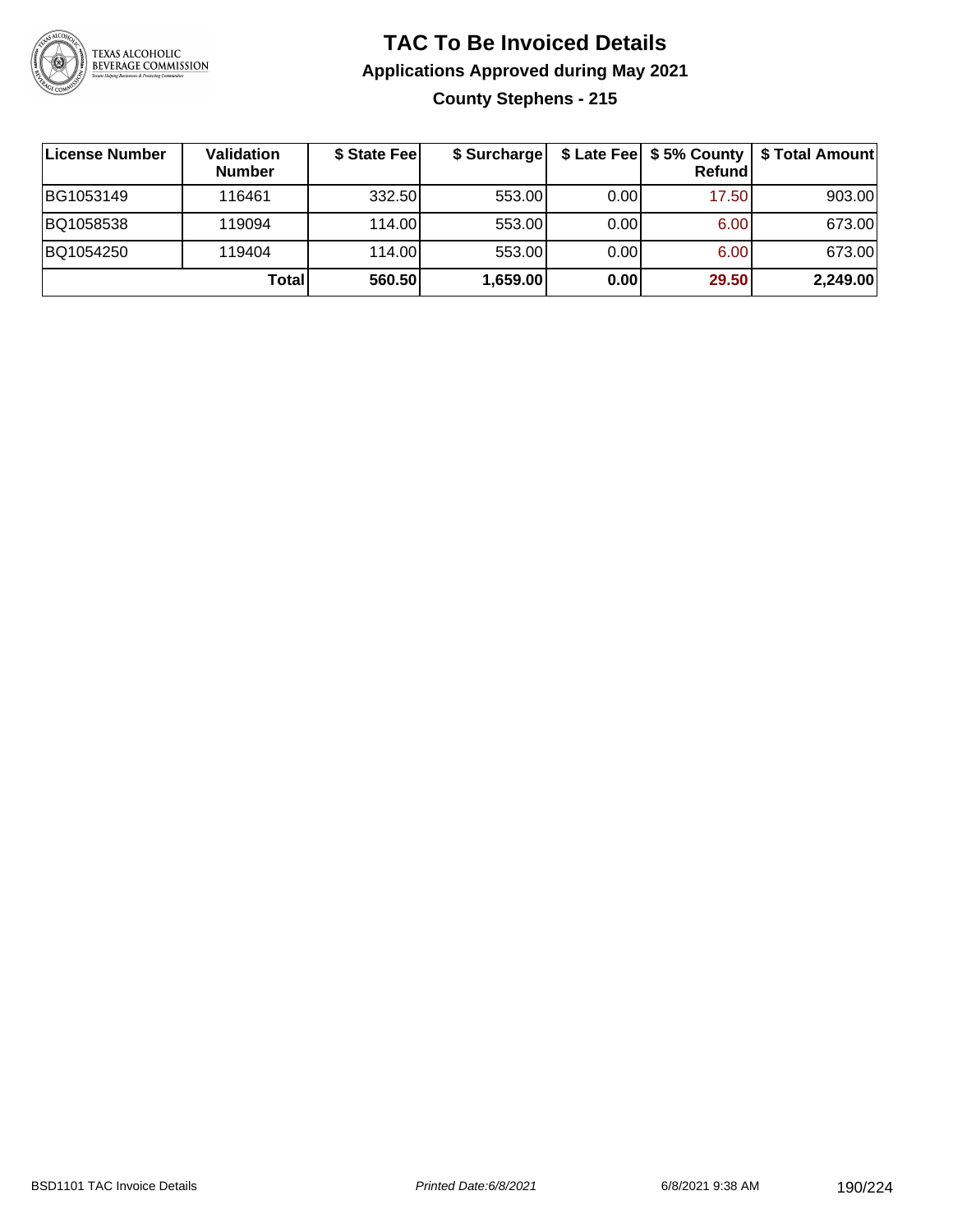

#### **TAC To Be Invoiced Details Applications Approved during May 2021 County Tarrant - 220**

| <b>License Number</b> | Validation<br><b>Number</b> | \$ State Fee | \$ Surcharge |        | \$ Late Fee   \$5% County<br>Refund | \$ Total Amount |
|-----------------------|-----------------------------|--------------|--------------|--------|-------------------------------------|-----------------|
| BG1118208             | 6061                        | 1,900.00     | 553.00       | 0.00   | 100.00                              | 2,553.00        |
| BQ1117771             | 6600                        | 114.00       | 553.00       | 0.00   | 6.00                                | 673.00          |
| BG1117424             | 6705                        | 1,900.00     | 553.00       | 0.00   | 100.00                              | 2,553.00        |
| BF1119183             | 6710                        | 114.00       | 553.00       | 0.00   | 6.00                                | 673.00          |
| BG1119612             | 6768                        | 1,900.00     | 553.00       | 0.00   | 100.00                              | 2,553.00        |
| BG1117528             | 6774                        | 1,900.00     | 553.00       | 0.00   | 100.00                              | 2,553.00        |
| BA1118176             | 6805                        | 1,425.00     | 651.00       | 0.00   | 75.00                               | 2,151.00        |
| BG1118298             | 6835                        | 1,900.00     | 553.00       | 0.00   | 100.00                              | 2,553.00        |
| BQ1118006             | 6969                        | 114.00       | 553.00       | 0.00   | 6.00                                | 673.00          |
| BF1117836             | 6981                        | 114.00       | 553.00       | 0.00   | 6.00                                | 673.00          |
| BG1120356             | 7033                        | 1,900.00     | 553.00       | 0.00   | 100.00                              | 2,553.00        |
| BF1119449             | 7061                        | 114.00       | 553.00       | 0.00   | 6.00                                | 673.00          |
| BQ1118935             | 7230                        | 114.00       | 553.00       | 0.00   | 6.00                                | 673.00          |
| BG1120018             | 7242                        | 1,900.00     | 553.00       | 0.00   | 100.00                              | 2,553.00        |
| BQ1119197             | 7245                        | 114.00       | 553.00       | 0.00   | 6.00                                | 673.00          |
| BG1119473             | 7287                        | 1,900.00     | 553.00       | 0.00   | 100.00                              | 2,553.00        |
| BL1119473             | 7287                        | 475.00       | 327.00       | 0.00   | 25.00                               | 827.00          |
| BF1119518             | 7315                        | 114.00       | 553.00       | 0.00   | 6.00                                | 673.00          |
| BQ1119853             | 7330                        | 114.00       | 553.00       | 0.00   | 6.00                                | 673.00          |
| BG1119939             | 7361                        | 1,900.00     | 553.00       | 0.00   | 100.00                              | 2,553.00        |
| BQ1120391             | 7474                        | 114.00       | 553.00       | 0.00   | 6.00                                | 673.00          |
| BQ1038682             | 103244                      | 114.00       | 553.00       | 0.00   | 6.00                                | 673.00          |
| BG898134              | 108375                      | 1,425.00     | 553.00       | 0.00   | 75.00                               | 2,053.00        |
| BQ904024              | 113199                      | 114.00       | 553.00       | 0.00   | 6.00                                | 673.00          |
| BQ839294              | 114392                      | 114.00       | 553.00       | 0.00   | 6.00                                | 673.00          |
| BQ980625              | 114711                      | 114.00       | 553.00       | 0.00   | 6.00                                | 673.00          |
| BQ906288              | 114742                      | 114.00       | 553.00       | 0.00   | 6.00                                | 673.00          |
| BF980461              | 114865                      | 114.00       | 553.00       | 0.00   | 6.00                                | 673.00          |
| BQ906195              | 115225                      | 114.00       | 553.00       | 0.00   | 6.00                                | 673.00          |
| BQ1049243             | 115297                      | 114.00       | 553.00       | 0.00   | 6.00                                | 673.00          |
| BQ907365              | 115477                      | 114.00       | 553.00       | 0.00   | 6.00                                | 673.00          |
| BQ1051490             | 115522                      | 114.00       | 553.00       | 0.00   | 6.00                                | 673.00          |
| BG1049948             | 115581                      | 1,425.00     | 553.00       | 0.00   | 75.00                               | 2,053.00        |
| BQ838684              | 115584                      | 114.00       | 553.00       | 0.00   | 6.00                                | 673.00          |
| BQ977653              | 115685                      | 114.00       | 553.00       | 100.00 | 6.00                                | 773.00          |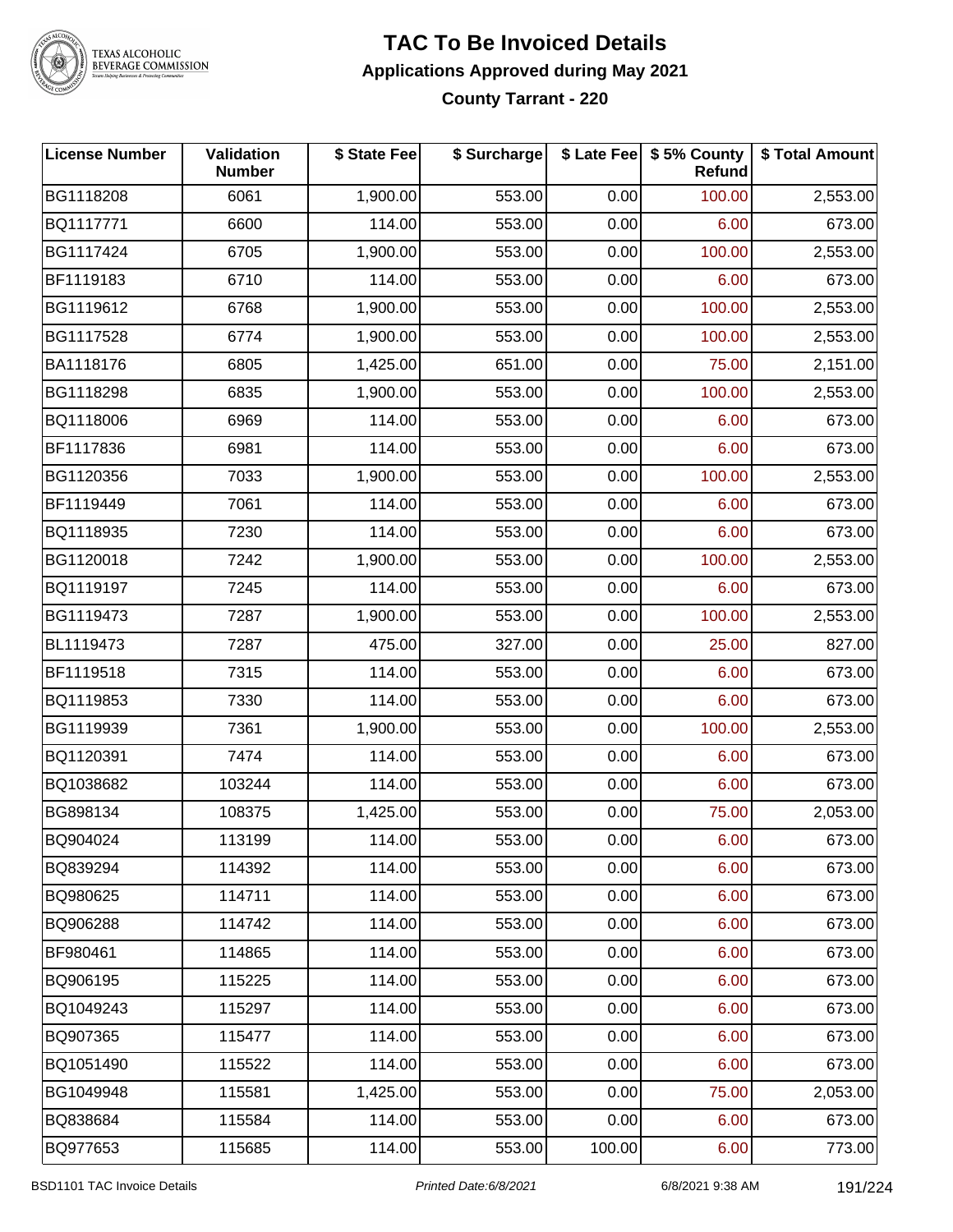| <b>License Number</b> | Validation<br><b>Number</b> | \$ State Fee | \$ Surcharge |        | \$ Late Fee   \$5% County<br>Refund | \$ Total Amount |
|-----------------------|-----------------------------|--------------|--------------|--------|-------------------------------------|-----------------|
| BG840616              | 115770                      | 1,425.00     | 553.00       | 0.00   | 75.00                               | 2,053.00        |
| BG840729              | 115772                      | 1,425.00     | 553.00       | 0.00   | 75.00                               | 2,053.00        |
| BF840726              | 115777                      | 114.00       | 553.00       | 0.00   | 6.00                                | 673.00          |
| BQ982256              | 115822                      | 114.00       | 553.00       | 0.00   | 6.00                                | 673.00          |
| BG1051700             | 115831                      | 1,425.00     | 553.00       | 0.00   | 75.00                               | 2,053.00        |
| BP1051700             | 115831                      | 950.00       | 426.00       | 0.00   | 50.00                               | 1,426.00        |
| BQ982326              | 115926                      | 114.00       | 553.00       | 0.00   | 6.00                                | 673.00          |
| BQ982329              | 115926                      | 114.00       | 553.00       | 0.00   | 6.00                                | 673.00          |
| BQ1053641             | 115966                      | 114.00       | 553.00       | 0.00   | 6.00                                | 673.00          |
| BQ774519              | 116006                      | 114.00       | 553.00       | 0.00   | 6.00                                | 673.00          |
| BG908410              | 116022                      | 1,425.00     | 553.00       | 0.00   | 75.00                               | 2,053.00        |
| BF1053671             | 116084                      | 114.00       | 553.00       | 0.00   | 6.00                                | 673.00          |
| BF839459              | 116256                      | 114.00       | 553.00       | 0.00   | 6.00                                | 673.00          |
| BQ1054786             | 116441                      | 114.00       | 553.00       | 0.00   | 6.00                                | 673.00          |
| BF1054610             | 116485                      | 114.00       | 553.00       | 0.00   | 6.00                                | 673.00          |
| BG1051670             | 116525                      | 1,425.00     | 553.00       | 0.00   | 75.00                               | 2,053.00        |
| BG983543              | 116622                      | 1,425.00     | 553.00       | 0.00   | 75.00                               | 2,053.00        |
| BG1052241             | 116623                      | 1,425.00     | 553.00       | 0.00   | 75.00                               | 2,053.00        |
| BQ907751              | 116652                      | 114.00       | 553.00       | 0.00   | 6.00                                | 673.00          |
| BE978760              | 116719                      | 1,425.00     | 553.00       | 100.00 | 75.00                               | 2,153.00        |
| BL978760              | 116719                      | 475.00       | 327.00       | 100.00 | 25.00                               | 927.00          |
| BQ837338              | 116745                      | 114.00       | 553.00       | 100.00 | 6.00                                | 773.00          |
| BF909247              | 116890                      | 114.00       | 553.00       | 0.00   | 6.00                                | 673.00          |
| BQ1053584             | 117097                      | 114.00       | 553.00       | 0.00   | 6.00                                | 673.00          |
| BA1050537             | 117099                      | 1,425.00     | 651.00       | 100.00 | 75.00                               | 2,251.00        |
| BQ979348              | 117167                      | 114.00       | 553.00       | 0.00   | 6.00                                | 673.00          |
| BQ842103              | 117236                      | 114.00       | 553.00       | 0.00   | 6.00                                | 673.00          |
| BQ983773              | 117485                      | 114.00       | 553.00       | 0.00   | 6.00                                | 673.00          |
| BQ984421              | 117485                      | 114.00       | 553.00       | 0.00   | 6.00                                | 673.00          |
| BG905717              | 117493                      | 1,425.00     | 553.00       | 0.00   | 75.00                               | 2,053.00        |
| BF1052750             | 117645                      | 114.00       | 553.00       | 0.00   | 6.00                                | 673.00          |
| BG773964              | 117657                      | 1,425.00     | 553.00       | 0.00   | 75.00                               | 2,053.00        |
| BQ984178              | 117685                      | 114.00       | 553.00       | 0.00   | 6.00                                | 673.00          |
| BG1053092             | 117687                      | 1,425.00     | 553.00       | 0.00   | 75.00                               | 2,053.00        |
| BF775306              | 117826                      | 114.00       | 553.00       | 0.00   | 6.00                                | 673.00          |
| BQ980061              | 117949                      | 114.00       | 553.00       | 0.00   | 6.00                                | 673.00          |
| BF1057004             | 117964                      | 114.00       | 553.00       | 0.00   | 6.00                                | 673.00          |
| BQ983560              | 117998                      | 114.00       | 553.00       | 0.00   | 6.00                                | 673.00          |
| BG1047553             | 118205                      | 1,425.00     | 553.00       | 0.00   | 75.00                               | 2,053.00        |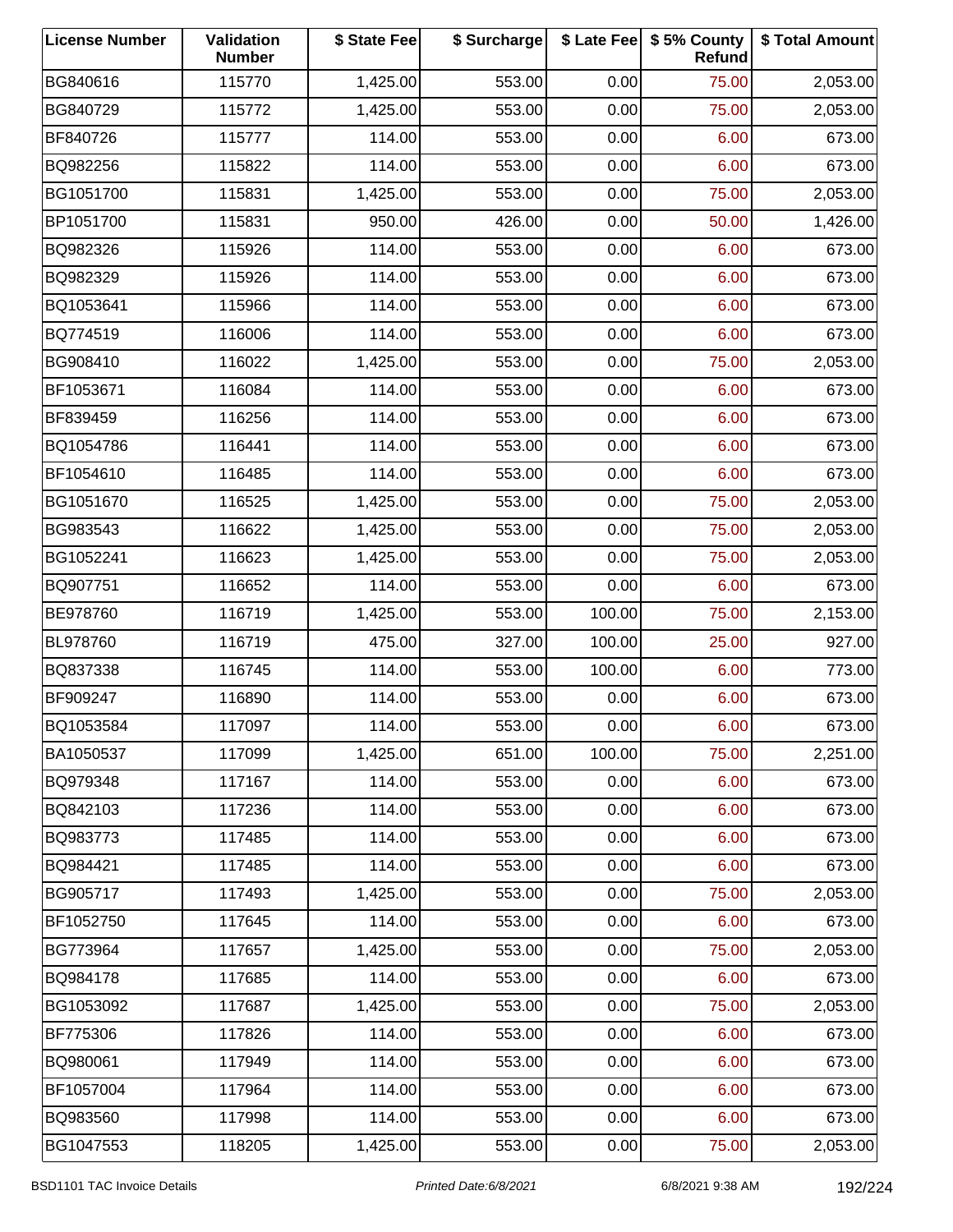| <b>License Number</b> | Validation<br><b>Number</b> | \$ State Fee | \$ Surcharge |        | \$ Late Fee   \$5% County<br>Refund | \$ Total Amount |
|-----------------------|-----------------------------|--------------|--------------|--------|-------------------------------------|-----------------|
| BF980637              | 118296                      | 114.00       | 553.00       | 0.00   | 6.00                                | 673.00          |
| BG903705              | 118303                      | 1,425.00     | 553.00       | 0.00   | 75.00                               | 2,053.00        |
| BQ843098              | 118342                      | 114.00       | 553.00       | 0.00   | 6.00                                | 673.00          |
| BG910562              | 118495                      | 1,425.00     | 553.00       | 0.00   | 75.00                               | 2,053.00        |
| BQ984611              | 118503                      | 114.00       | 553.00       | 0.00   | 6.00                                | 673.00          |
| BQ909922              | 118559                      | 114.00       | 553.00       | 0.00   | 6.00                                | 673.00          |
| BQ981317              | 118586                      | 114.00       | 553.00       | 0.00   | 6.00                                | 673.00          |
| BQ839855              | 118620                      | 114.00       | 553.00       | 0.00   | 6.00                                | 673.00          |
| BF908242              | 118638                      | 114.00       | 553.00       | 0.00   | 6.00                                | 673.00          |
| BQ1055192             | 118750                      | 114.00       | 553.00       | 0.00   | 6.00                                | 673.00          |
| BQ911641              | 118912                      | 114.00       | 553.00       | 0.00   | 6.00                                | 673.00          |
| BQ907367              | 119010                      | 114.00       | 553.00       | 0.00   | 6.00                                | 673.00          |
| BF983274              | 119014                      | 114.00       | 553.00       | 0.00   | 6.00                                | 673.00          |
| BF842561              | 119038                      | 114.00       | 553.00       | 0.00   | 6.00                                | 673.00          |
| BG1054241             | 119089                      | 1,425.00     | 553.00       | 0.00   | 75.00                               | 2,053.00        |
| BF841222              | 119164                      | 114.00       | 553.00       | 0.00   | 6.00                                | 673.00          |
| BF983269              | 119202                      | 114.00       | 553.00       | 0.00   | 6.00                                | 673.00          |
| BQ981585              | 119244                      | 114.00       | 553.00       | 100.00 | 6.00                                | 773.00          |
| BG985778              | 119268                      | 1,425.00     | 553.00       | 0.00   | 75.00                               | 2,053.00        |
| BG985800              | 119285                      | 1,425.00     | 553.00       | 0.00   | 75.00                               | 2,053.00        |
| BQ775865              | 119408                      | 114.00       | 553.00       | 0.00   | 6.00                                | 673.00          |
| BQ983731              | 119523                      | 114.00       | 553.00       | 0.00   | 6.00                                | 673.00          |
| BG1057315             | 119747                      | 1,425.00     | 553.00       | 0.00   | 75.00                               | 2,053.00        |
| BQ776914              | 119825                      | 114.00       | 553.00       | 0.00   | 6.00                                | 673.00          |
| BG841164              | 119904                      | 1,425.00     | 553.00       | 0.00   | 75.00                               | 2,053.00        |
| BQ909114              | 119957                      | 114.00       | 553.00       | 0.00   | 6.00                                | 673.00          |
| BQ909161              | 119966                      | 114.00       | 553.00       | 0.00   | 6.00                                | 673.00          |
| BF844997              | 119967                      | 114.00       | 553.00       | 0.00   | 6.00                                | 673.00          |
| BF842593              | 119975                      | 114.00       | 553.00       | 0.00   | 6.00                                | 673.00          |
| BQ909106              | 119977                      | 114.00       | 553.00       | 0.00   | 6.00                                | 673.00          |
| BF1059276             | 120046                      | 114.00       | 553.00       | 0.00   | 6.00                                | 673.00          |
| BG1055357             | 120061                      | 1,425.00     | 553.00       | 0.00   | 75.00                               | 2,053.00        |
| BF843471              | 120083                      | 114.00       | 553.00       | 0.00   | 6.00                                | 673.00          |
| BG841528              | 120314                      | 1,425.00     | 553.00       | 0.00   | 75.00                               | 2,053.00        |
| BG906152              | 508267                      | 1,425.00     | 553.00       | 0.00   | 75.00                               | 2,053.00        |
| BQ893765              | 508429                      | 114.00       | 553.00       | 0.00   | 6.00                                | 673.00          |
| BQ983406              | 509154                      | 114.00       | 553.00       | 0.00   | 6.00                                | 673.00          |
| BG903800              | 509267                      | 1,425.00     | 553.00       | 0.00   | 75.00                               | 2,053.00        |
| BG903349              | 509268                      | 1,425.00     | 553.00       | 0.00   | 75.00                               | 2,053.00        |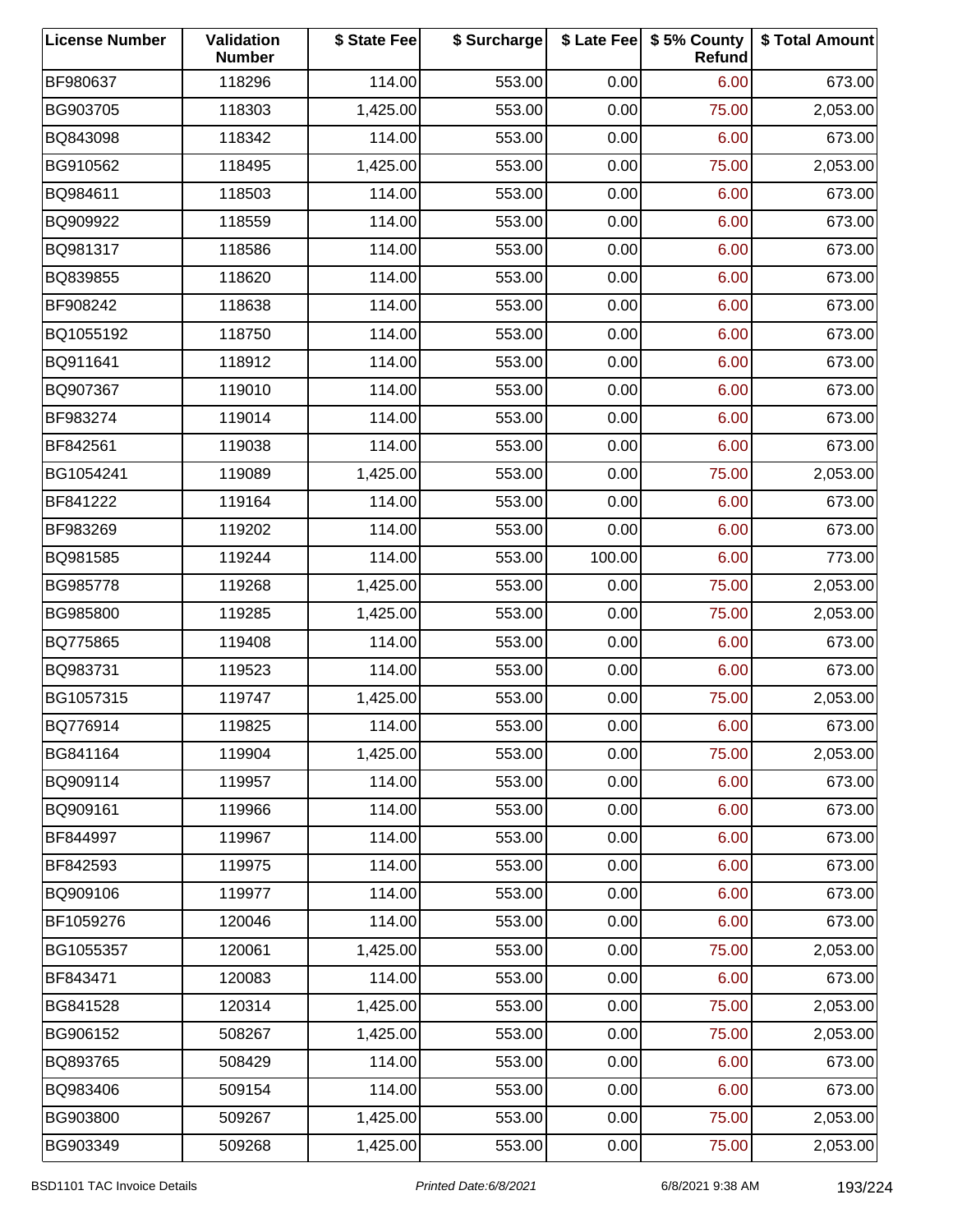| <b>License Number</b> | Validation<br><b>Number</b> | \$ State Fee | \$ Surcharge |        | \$ Late Fee   \$5% County<br>Refund | \$ Total Amount |
|-----------------------|-----------------------------|--------------|--------------|--------|-------------------------------------|-----------------|
| BL903349              | 509268                      | 475.00       | 327.00       | 0.00   | 25.00                               | 827.00          |
| BQ903650              | 509269                      | 114.00       | 553.00       | 0.00   | 6.00                                | 673.00          |
| BG772282              | 509441                      | 1,425.00     | 553.00       | 0.00   | 75.00                               | 2,053.00        |
| BQ904588              | 509442                      | 114.00       | 553.00       | 0.00   | 6.00                                | 673.00          |
| BG1049755             | 509487                      | 1,425.00     | 553.00       | 0.00   | 75.00                               | 2,053.00        |
| BQ1051283             | 509640                      | 114.00       | 553.00       | 0.00   | 6.00                                | 673.00          |
| BQ1053229             | 509752                      | 114.00       | 553.00       | 0.00   | 6.00                                | 673.00          |
| BQ839985              | 510077                      | 114.00       | 553.00       | 0.00   | 6.00                                | 673.00          |
| BQ1117842             | 510112                      | 114.00       | 553.00       | 0.00   | 6.00                                | 673.00          |
| BE1049428             | 510189                      | 1,425.00     | 553.00       | 100.00 | 75.00                               | 2,153.00        |
| BQ778020              | 510267                      | 114.00       | 553.00       | 0.00   | 6.00                                | 673.00          |
| BQ778085              | 510268                      | 114.00       | 553.00       | 0.00   | 6.00                                | 673.00          |
| BQ843174              | 510281                      | 114.00       | 553.00       | 0.00   | 6.00                                | 673.00          |
| BQ778011              | 510289                      | 114.00       | 553.00       | 0.00   | 6.00                                | 673.00          |
| BQ1054245             | 510615                      | 114.00       | 553.00       | 0.00   | 6.00                                | 673.00          |
| BG980469              | 510642                      | 1,425.00     | 553.00       | 0.00   | 75.00                               | 2,053.00        |
| BQ1004870             | 510686                      | 114.00       | 553.00       | 0.00   | 6.00                                | 673.00          |
| BG906163              | 510701                      | 1,425.00     | 553.00       | 0.00   | 75.00                               | 2,053.00        |
| BG983552              | 510880                      | 1,425.00     | 553.00       | 0.00   | 75.00                               | 2,053.00        |
| BG1052046             | 510979                      | 1,425.00     | 553.00       | 0.00   | 75.00                               | 2,053.00        |
| BG948888              | 510998                      | 1,425.00     | 553.00       | 0.00   | 75.00                               | 2,053.00        |
| BQ985826              | 511024                      | 114.00       | 553.00       | 0.00   | 6.00                                | 673.00          |
| BQ777312              | 511025                      | 114.00       | 553.00       | 0.00   | 6.00                                | 673.00          |
| BQ908306              | 511027                      | 114.00       | 553.00       | 0.00   | 6.00                                | 673.00          |
| BQ979808              | 511328                      | 114.00       | 553.00       | 0.00   | 6.00                                | 673.00          |
| BF982737              | 511477                      | 114.00       | 553.00       | 0.00   | 6.00                                | 673.00          |
| BQ843563              | 511601                      | 114.00       | 553.00       | 0.00   | 6.00                                | 673.00          |
| BQ911628              | 511602                      | 114.00       | 553.00       | 0.00   | 6.00                                | 673.00          |
| BQ843301              | 511844                      | 114.00       | 553.00       | 0.00   | 6.00                                | 673.00          |
| BG775526              | 511993                      | 1,425.00     | 553.00       | 0.00   | 75.00                               | 2,053.00        |
|                       | <b>Total</b>                | 82,802.00    | 78,470.00    | 700.00 | 4,358.00                            | 166,330.00      |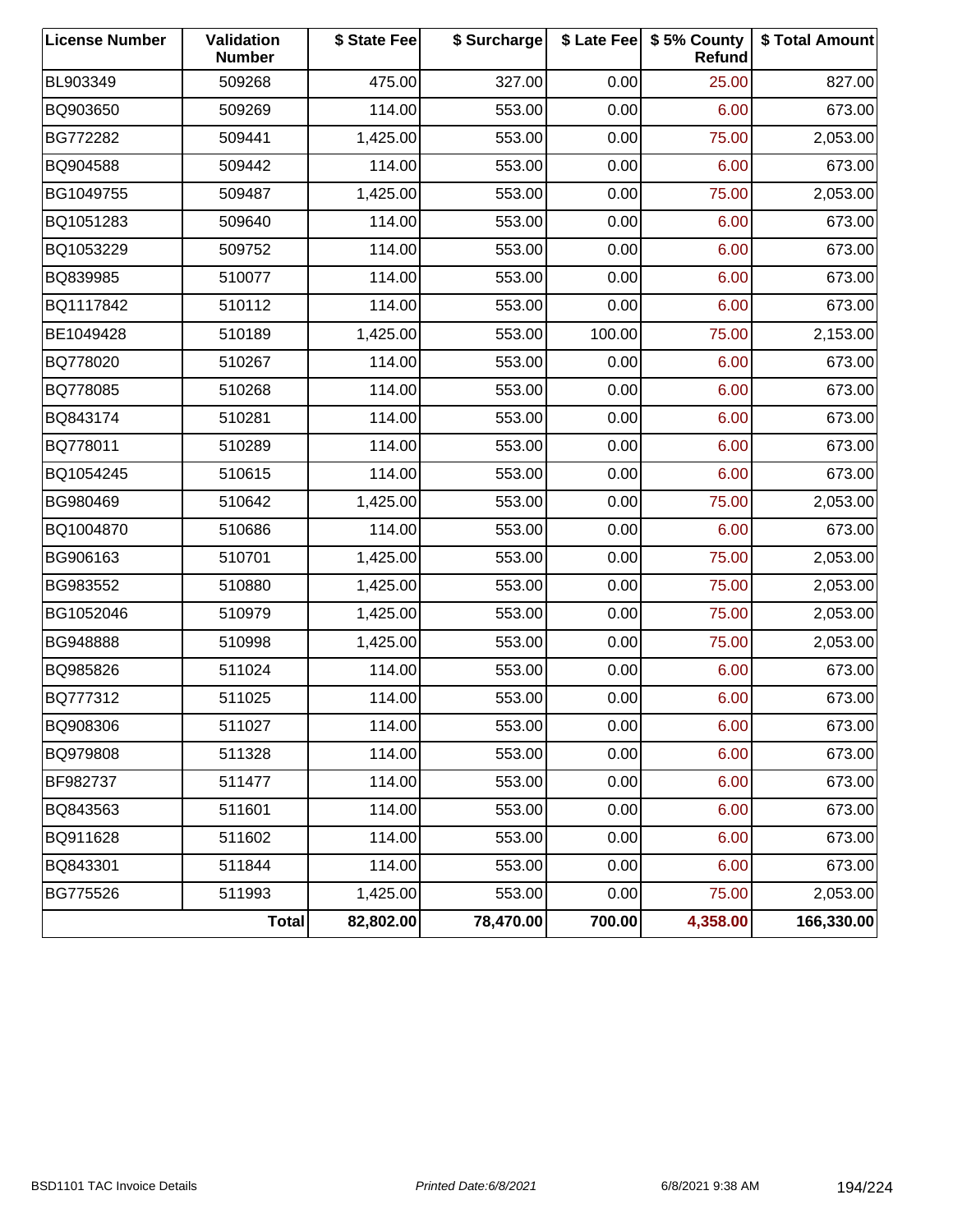

**County Taylor - 221**

| ∣License Number | <b>Validation</b><br><b>Number</b> | \$ State Fee | \$ Surcharge |      | \$ Late Fee   \$5% County  <br><b>Refund</b> | \$ Total Amount |
|-----------------|------------------------------------|--------------|--------------|------|----------------------------------------------|-----------------|
| BQ981985        | 115232                             | 114.00       | 553.00       | 0.00 | 6.00                                         | 673.00          |
| BQ774724        | 116179                             | 114.00       | 553.00       | 0.00 | 6.00                                         | 673.00          |
| BF985533        | 118219                             | 114.00L      | 553.00       | 0.00 | 6.00                                         | 673.00          |
| BG1054381       | 118330                             | 332.50       | 553.00       | 0.00 | 17.50                                        | 903.00          |
|                 | Total                              | 674.50       | 2,212.00     | 0.00 | 35.50                                        | 2,922.00        |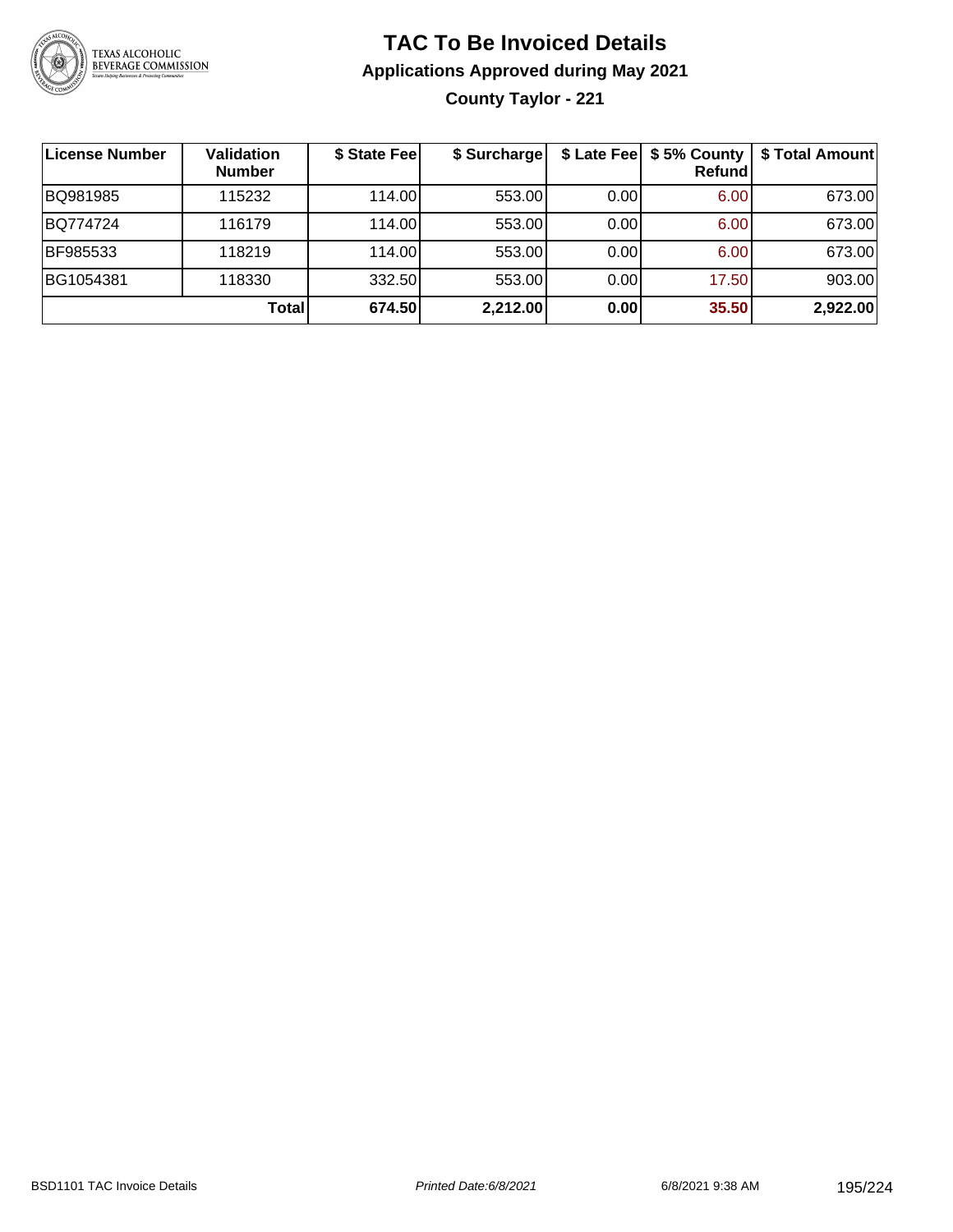

#### **TAC To Be Invoiced Details Applications Approved during May 2021 County Titus - 225**

| ∣License Number | Validation<br><b>Number</b> | \$ State Fee | \$ Surcharge |      | \$ Late Fee   \$5% County  <br>Refund | \$ Total Amount |
|-----------------|-----------------------------|--------------|--------------|------|---------------------------------------|-----------------|
| BG982838        | 119345                      | 332.50       | 553.00       | 0.00 | 17.50                                 | 903.00          |
| BQ1057709       | 119683                      | 114.00       | 553.00       | 0.00 | 6.00                                  | 673.00          |
| BF1059039       | 119742                      | 114.00       | 553.00       | 0.00 | 6.00                                  | 673.00          |
|                 | <b>Total</b>                | 560.50       | 1,659.00     | 0.00 | 29.50                                 | 2,249.00        |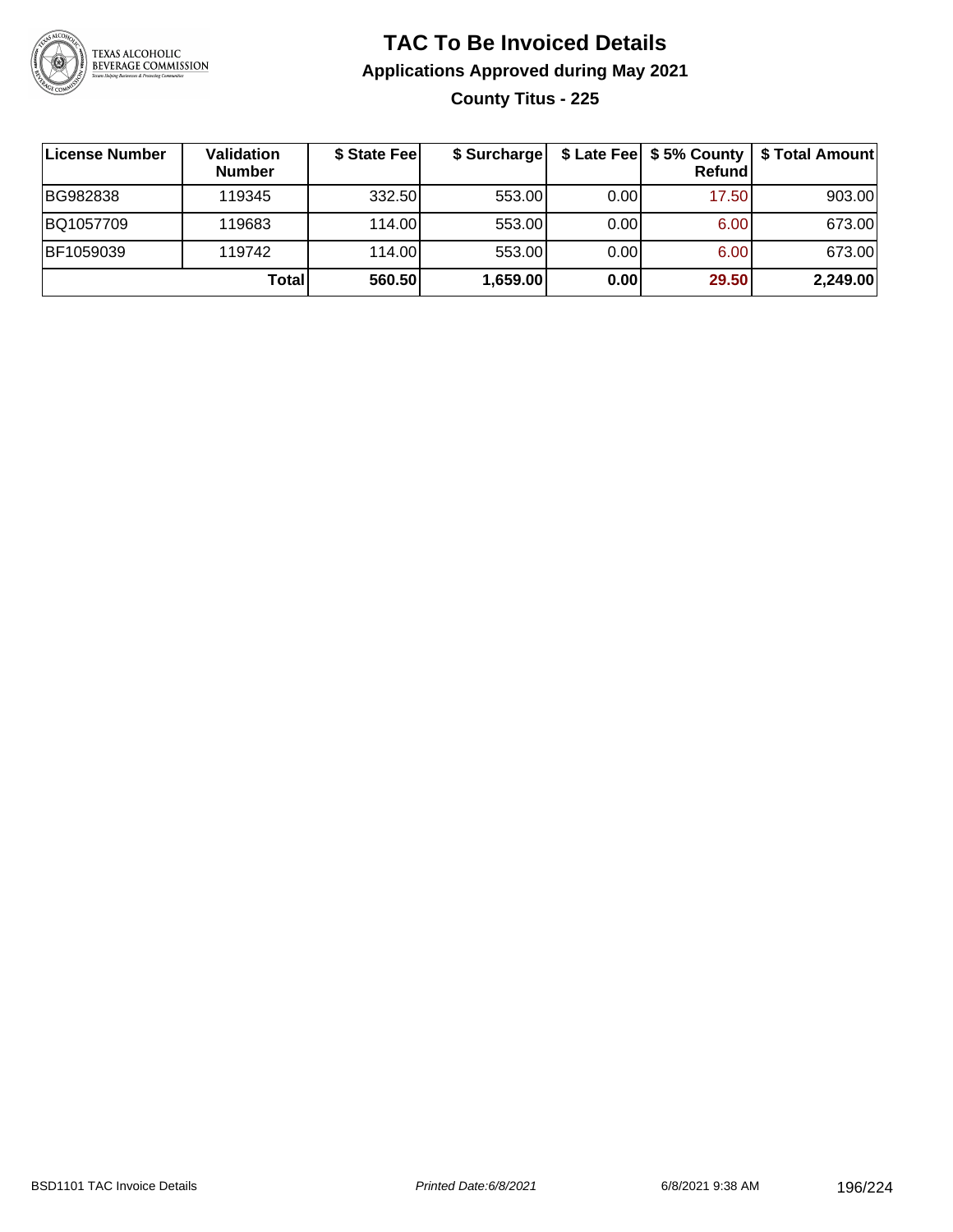

**County Tom Green - 226**

| License Number  | <b>Validation</b><br><b>Number</b> | \$ State Fee | \$ Surcharge | \$ Late Fee | \$5% County<br>Refundl | \$ Total Amount |
|-----------------|------------------------------------|--------------|--------------|-------------|------------------------|-----------------|
| BQ983809        | 118211                             | 114.00       | 553.00       | 0.00        | 6.00                   | 673.00          |
| BG1053440       | 118347                             | 332.50       | 553.00       | 0.00        | 17.50                  | 903.00          |
| BQ842306        | 118947                             | 114.00       | 553.00       | 0.00        | 6.00                   | 673.00          |
| BG1057648       | 119357                             | 332.50       | 553.00       | 0.00        | 17.50                  | 903.00          |
| BF911946        | 119455                             | 114.00       | 553.00       | 0.00        | 6.00                   | 673.00          |
| <b>BQ777117</b> | 510296                             | 114.00       | 553.00       | 0.00        | 6.00                   | 673.00          |
|                 | Total                              | 1,121.00     | 3,318.00     | 0.00        | 59.00                  | 4,498.00        |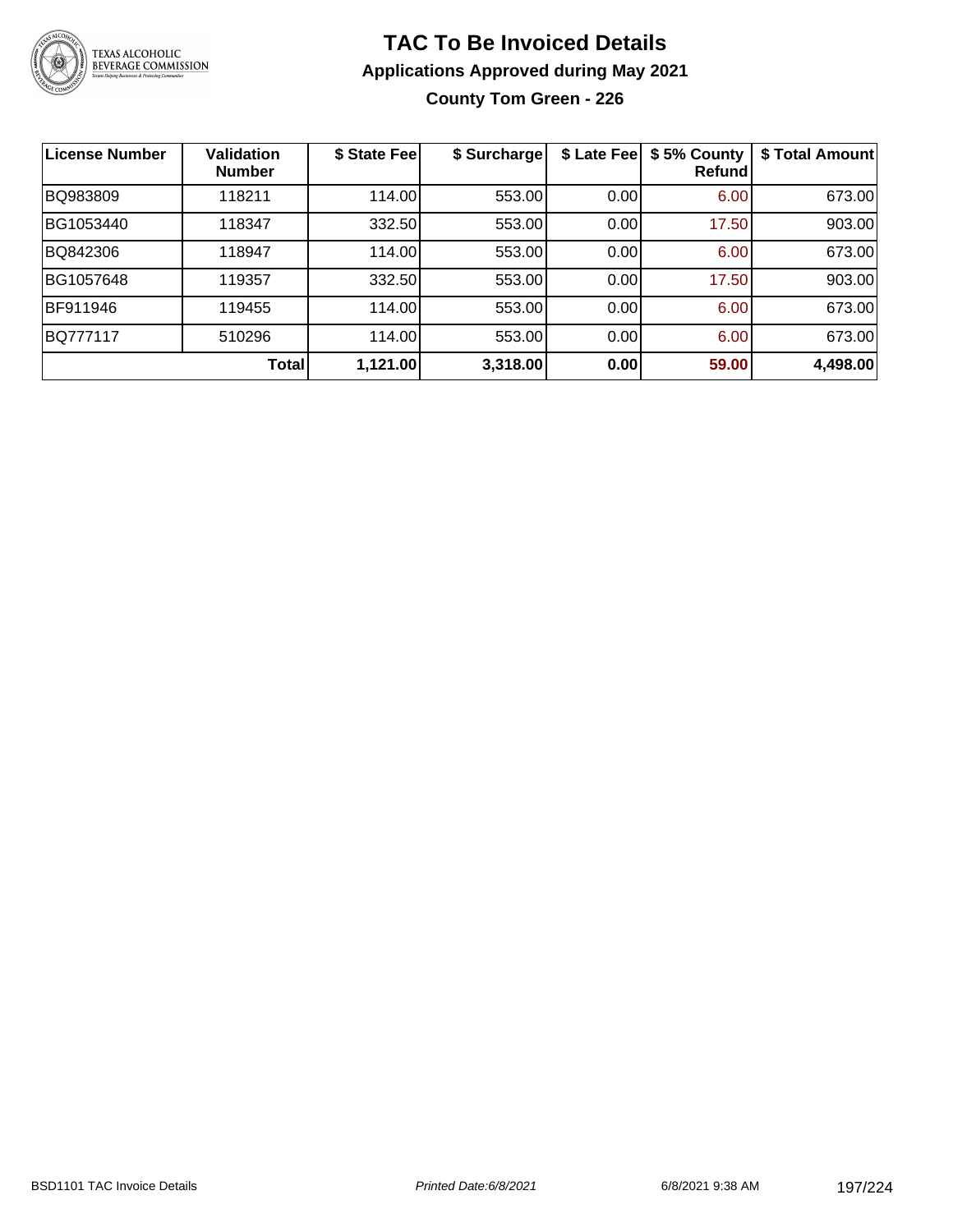

TEXAS ALCOHOLIC<br>BEVERAGE COMMISSION

## **TAC To Be Invoiced Details Applications Approved during May 2021**

**County Travis - 227**

| <b>License Number</b> | Validation<br><b>Number</b> | \$ State Fee | \$ Surcharge |        | \$ Late Fee   \$5% County<br>Refund | \$ Total Amount |
|-----------------------|-----------------------------|--------------|--------------|--------|-------------------------------------|-----------------|
| BQ1119863             | 5966                        | 114.00       | 553.00       | 0.00   | 6.00                                | 673.00          |
| BA1117938             | 6450                        | 1,425.00     | 651.00       | 0.00   | 75.00                               | 2,151.00        |
| BC1117943             | 6597                        | 142.50       | 701.00       | 0.00   | 7.50                                | 851.00          |
| BI1117944             | 6597                        | 38.00        | 278.00       | 0.00   | 2.00                                | 318.00          |
| BF1120176             | 6697                        | 114.00       | 553.00       | 0.00   | 6.00                                | 673.00          |
| BQ1118124             | 6894                        | 114.00       | 553.00       | 0.00   | 6.00                                | 673.00          |
| BG1119391             | 7038                        | 332.50       | 553.00       | 0.00   | 17.50                               | 903.00          |
| BF1120187             | 7080                        | 114.00       | 553.00       | 0.00   | 6.00                                | 673.00          |
| BF1119769             | 7229                        | 114.00       | 553.00       | 0.00   | 6.00                                | 673.00          |
| BF1118056             | 7255                        | 114.00       | 553.00       | 0.00   | 6.00                                | 673.00          |
| BQ1119997             | 7308                        | 114.00       | 553.00       | 0.00   | 6.00                                | 673.00          |
| BQ1120046             | 7322                        | 114.00       | 553.00       | 0.00   | 6.00                                | 673.00          |
| BQ1120378             | 7489                        | 114.00       | 553.00       | 0.00   | 6.00                                | 673.00          |
| BA1045708             | 109078                      | 1,425.00     | 651.00       | 0.00   | 75.00                               | 2,151.00        |
| BG903781              | 113584                      | 332.50       | 553.00       | 0.00   | 17.50                               | 903.00          |
| BG1047259             | 113609                      | 332.50       | 553.00       | 0.00   | 17.50                               | 903.00          |
| BG834333              | 113708                      | 332.50       | 553.00       | 0.00   | 17.50                               | 903.00          |
| BG977800              | 113952                      | 332.50       | 553.00       | 0.00   | 17.50                               | 903.00          |
| BG773447              | 114173                      | 332.50       | 553.00       | 0.00   | 17.50                               | 903.00          |
| BG902510              | 114493                      | 332.50       | 553.00       | 0.00   | 17.50                               | 903.00          |
| BQ773882              | 114621                      | 114.00       | 553.00       | 0.00   | 6.00                                | 673.00          |
| BQ905645              | 114698                      | 114.00       | 553.00       | 0.00   | 6.00                                | 673.00          |
| BG836874              | 114751                      | 332.50       | 553.00       | 0.00   | 17.50                               | 903.00          |
| BQ774193              | 114817                      | 114.00       | 553.00       | 0.00   | 6.00                                | 673.00          |
| BQ1048604             | 114858                      | 114.00       | 553.00       | 0.00   | 6.00                                | 673.00          |
| BF774195              | 114887                      | 114.00       | 553.00       | 0.00   | 6.00                                | 673.00          |
| BG980452              | 114992                      | 332.50       | 553.00       | 0.00   | 17.50                               | 903.00          |
| BQ1047386             | 115083                      | 114.00       | 553.00       | 100.00 | 6.00                                | 773.00          |
| BQ774402              | 115096                      | 114.00       | 553.00       | 0.00   | 6.00                                | 673.00          |
| BQ774324              | 115111                      | 114.00       | 553.00       | 0.00   | 6.00                                | 673.00          |
| BG1053262             | 115174                      | 332.50       | 553.00       | 0.00   | 17.50                               | 903.00          |
| BG1051240             | 115181                      | 332.50       | 553.00       | 0.00   | 17.50                               | 903.00          |
| BF981173              | 115193                      | 114.00       | 553.00       | 0.00   | 6.00                                | 673.00          |
| BQ839933              | 115197                      | 114.00       | 553.00       | 0.00   | 6.00                                | 673.00          |
| BF980455              | 115211                      | 114.00       | 553.00       | 0.00   | 6.00                                | 673.00          |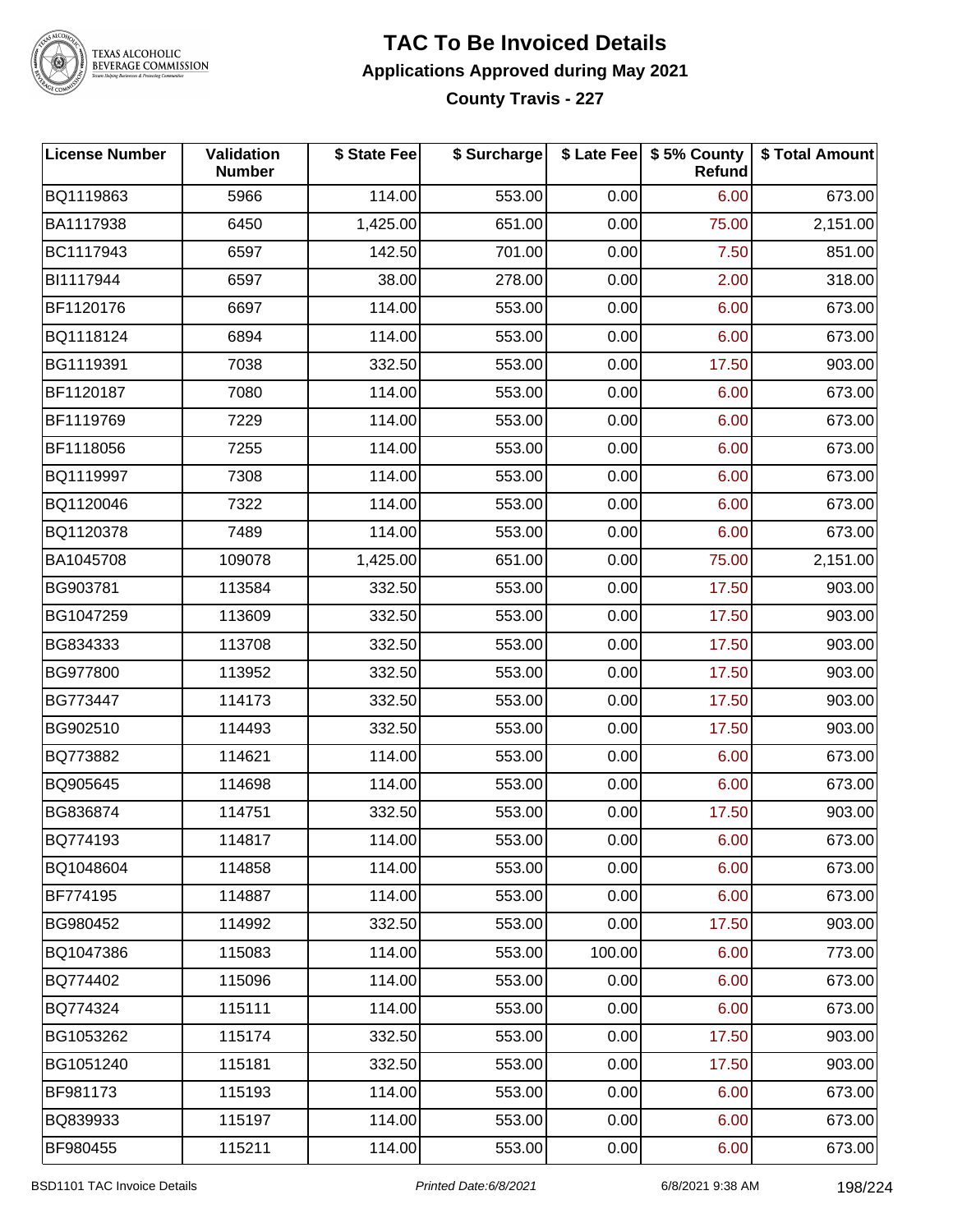| <b>License Number</b> | Validation<br><b>Number</b> | \$ State Fee | \$ Surcharge |      | \$ Late Fee   \$5% County<br>Refund | \$ Total Amount |
|-----------------------|-----------------------------|--------------|--------------|------|-------------------------------------|-----------------|
| BG1052809             | 115224                      | 332.50       | 553.00       | 0.00 | 17.50                               | 903.00          |
| BG906153              | 115235                      | 332.50       | 553.00       | 0.00 | 17.50                               | 903.00          |
| BF1048764             | 115243                      | 114.00       | 553.00       | 0.00 | 6.00                                | 673.00          |
| BQ1053880             | 115604                      | 114.00       | 553.00       | 0.00 | 6.00                                | 673.00          |
| BF839948              | 115606                      | 114.00       | 553.00       | 0.00 | 6.00                                | 673.00          |
| BF839931              | 115609                      | 114.00       | 553.00       | 0.00 | 6.00                                | 673.00          |
| BQ840927              | 115785                      | 114.00       | 553.00       | 0.00 | 6.00                                | 673.00          |
| BQ982630              | 115822                      | 114.00       | 553.00       | 0.00 | 6.00                                | 673.00          |
| BG1050228             | 115996                      | 332.50       | 553.00       | 0.00 | 17.50                               | 903.00          |
| BA982232              | 116024                      | 1,425.00     | 651.00       | 0.00 | 75.00                               | 2,151.00        |
| BQ1054605             | 116083                      | 114.00       | 553.00       | 0.00 | 6.00                                | 673.00          |
| BG1051734             | 116408                      | 332.50       | 553.00       | 0.00 | 17.50                               | 903.00          |
| BG981209              | 116428                      | 332.50       | 553.00       | 0.00 | 17.50                               | 903.00          |
| BG983166              | 116480                      | 332.50       | 553.00       | 0.00 | 17.50                               | 903.00          |
| BG774096              | 116491                      | 332.50       | 553.00       | 0.00 | 17.50                               | 903.00          |
| BQ983486              | 116527                      | 114.00       | 553.00       | 0.00 | 6.00                                | 673.00          |
| BG906211              | 116625                      | 332.50       | 553.00       | 0.00 | 17.50                               | 903.00          |
| BG1052408             | 116661                      | 332.50       | 553.00       | 0.00 | 17.50                               | 903.00          |
| BG904703              | 116803                      | 332.50       | 553.00       | 0.00 | 17.50                               | 903.00          |
| BQ775759              | 116835                      | 114.00       | 553.00       | 0.00 | 6.00                                | 673.00          |
| BQ1055478             | 116903                      | 114.00       | 553.00       | 0.00 | 6.00                                | 673.00          |
| BQ839707              | 116907                      | 114.00       | 553.00       | 0.00 | 6.00                                | 673.00          |
| BG773116              | 117082                      | 332.50       | 553.00       | 0.00 | 17.50                               | 903.00          |
| BQ982613              | 117162                      | 114.00       | 553.00       | 0.00 | 6.00                                | 673.00          |
| BG983842              | 117193                      | 332.50       | 553.00       | 0.00 | 17.50                               | 903.00          |
| BL983842              | 117193                      | 475.00       | 327.00       | 0.00 | 25.00                               | 827.00          |
| BF774517              | 117583                      | 114.00       | 553.00       | 0.00 | 6.00                                | 673.00          |
| BQ910055              | 117639                      | 114.00       | 553.00       | 0.00 | 6.00                                | 673.00          |
| BF909314              | 117827                      | 114.00       | 553.00       | 0.00 | 6.00                                | 673.00          |
| BG1051372             | 117900                      | 332.50       | 553.00       | 0.00 | 17.50                               | 903.00          |
| BG1054757             | 118046                      | 332.50       | 553.00       | 0.00 | 17.50                               | 903.00          |
| BQ1053524             | 118161                      | 114.00       | 553.00       | 0.00 | 6.00                                | 673.00          |
| BQ775065              | 118162                      | 114.00       | 553.00       | 0.00 | 6.00                                | 673.00          |
| BF983515              | 118355                      | 114.00       | 553.00       | 0.00 | 6.00                                | 673.00          |
| BE842056              | 118366                      | 285.00       | 553.00       | 0.00 | 15.00                               | 853.00          |
| BG979502              | 118450                      | 332.50       | 553.00       | 0.00 | 17.50                               | 903.00          |
| BQ775869              | 118564                      | 114.00       | 553.00       | 0.00 | 6.00                                | 673.00          |
| BG1046394             | 118585                      | 332.50       | 553.00       | 0.00 | 17.50                               | 903.00          |
| BQ776365              | 118619                      | 114.00       | 553.00       | 0.00 | 6.00                                | 673.00          |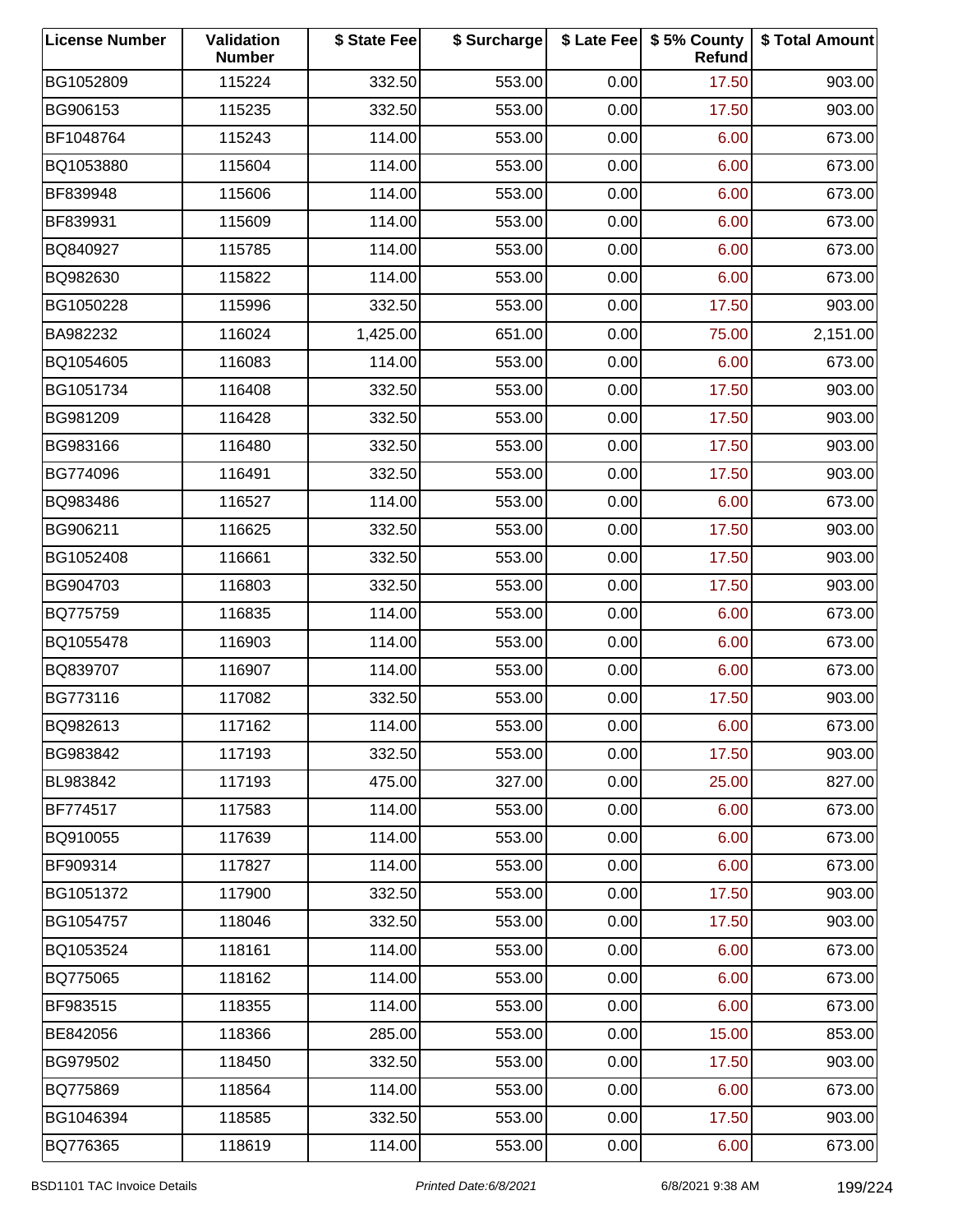| <b>License Number</b> | Validation<br><b>Number</b> | \$ State Fee | \$ Surcharge |        | \$ Late Fee   \$5% County<br><b>Refund</b> | \$ Total Amount |
|-----------------------|-----------------------------|--------------|--------------|--------|--------------------------------------------|-----------------|
| BG982243              | 118669                      | 332.50       | 553.00       | 0.00   | 17.50                                      | 903.00          |
| BQ841567              | 118731                      | 114.00       | 553.00       | 0.00   | 6.00                                       | 673.00          |
| BG1056501             | 118979                      | 332.50       | 553.00       | 0.00   | 17.50                                      | 903.00          |
| BE1065266             | 119103                      | 285.00       | 553.00       | 0.00   | 15.00                                      | 853.00          |
| BG984791              | 119167                      | 332.50       | 553.00       | 0.00   | 17.50                                      | 903.00          |
| BG1054320             | 119195                      | 332.50       | 553.00       | 0.00   | 17.50                                      | 903.00          |
| BG1056293             | 119546                      | 332.50       | 553.00       | 0.00   | 17.50                                      | 903.00          |
| BQ1058670             | 119604                      | 114.00       | 553.00       | 0.00   | 6.00                                       | 673.00          |
| BG911919              | 119658                      | 332.50       | 553.00       | 0.00   | 17.50                                      | 903.00          |
| BP911919              | 119658                      | 950.00       | 426.00       | 0.00   | 50.00                                      | 1,426.00        |
| BQ777074              | 119829                      | 114.00       | 553.00       | 0.00   | 6.00                                       | 673.00          |
| BG907797              | 119897                      | 332.50       | 553.00       | 0.00   | 17.50                                      | 903.00          |
| BG1055076             | 119924                      | 332.50       | 553.00       | 0.00   | 17.50                                      | 903.00          |
| BG840748              | 119965                      | 332.50       | 553.00       | 0.00   | 17.50                                      | 903.00          |
| BG911407              | 120055                      | 332.50       | 553.00       | 0.00   | 17.50                                      | 903.00          |
| BG1054819             | 120164                      | 332.50       | 553.00       | 0.00   | 17.50                                      | 903.00          |
| BG976655              | 507388                      | 332.50       | 553.00       | 0.00   | 17.50                                      | 903.00          |
| BL976655              | 507388                      | 475.00       | 327.00       | 0.00   | 25.00                                      | 827.00          |
| BG829777              | 508255                      | 332.50       | 553.00       | 0.00   | 17.50                                      | 903.00          |
| BL829777              | 508255                      | 475.00       | 327.00       | 0.00   | 25.00                                      | 827.00          |
| BI1047322             | 509098                      | 38.00        | 278.00       | 100.00 | 2.00                                       | 418.00          |
| BQ840763              | 509161                      | 114.00       | 553.00       | 0.00   | 6.00                                       | 673.00          |
| BQ838871              | 509233                      | 114.00       | 553.00       | 0.00   | 6.00                                       | 673.00          |
| BG836602              | 509663                      | 332.50       | 553.00       | 0.00   | 17.50                                      | 903.00          |
| BP836602              | 509663                      | 950.00       | 426.00       | 0.00   | 50.00                                      | 1,426.00        |
| BG154820              | 509996                      | 332.50       | 553.00       | 0.00   | 17.50                                      | 903.00          |
| BG1056723             | 511466                      | 332.50       | 553.00       | 0.00   | 17.50                                      | 903.00          |
| BG977114              | 511494                      | 332.50       | 553.00       | 0.00   | 17.50                                      | 903.00          |
|                       | <b>Total</b>                | 28,148.50    | 55,366.00    | 200.00 | 1,481.50                                   | 85,196.00       |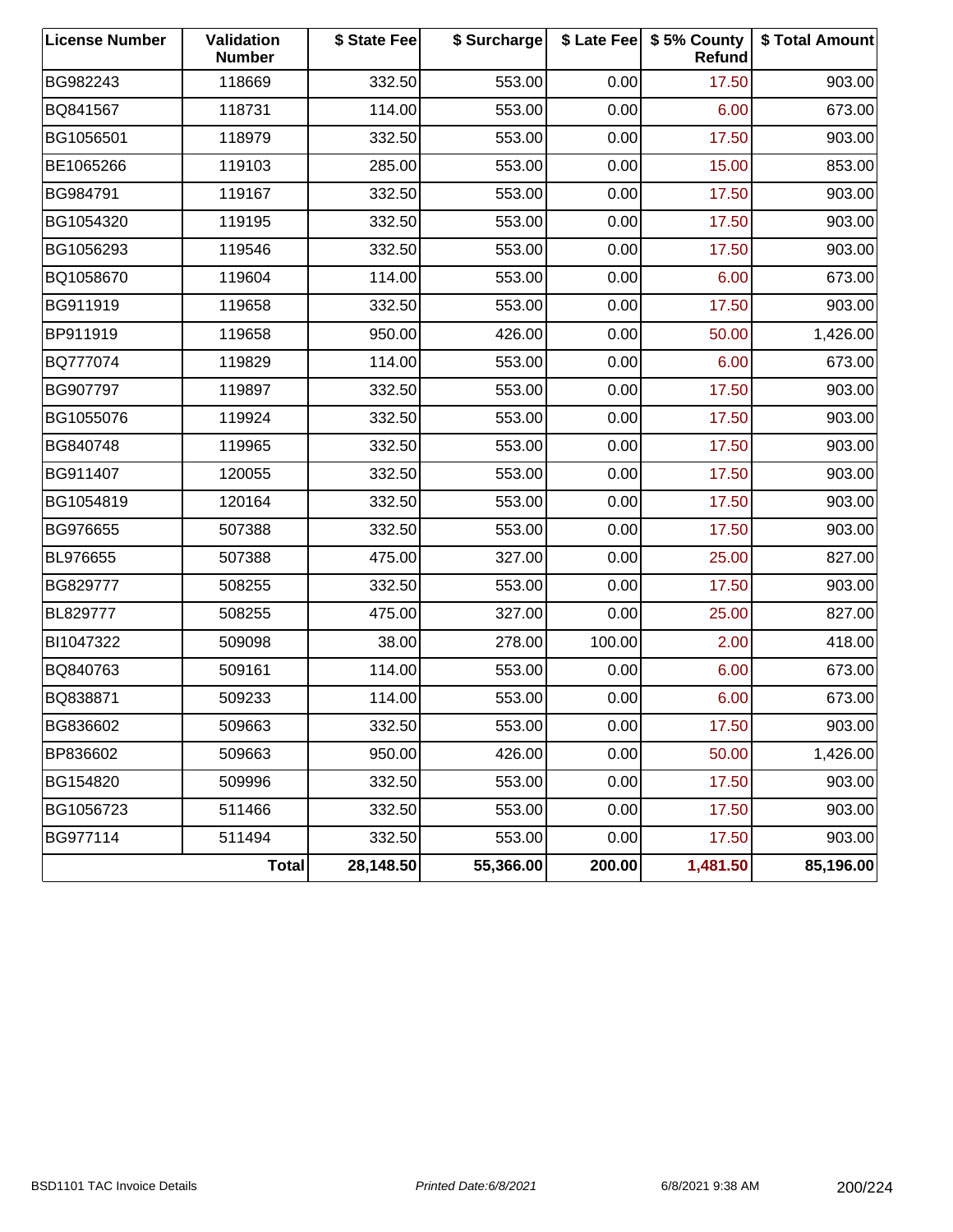

**County Trinity - 228**

| ∣License Number | Validation<br><b>Number</b> | \$ State Fee |          |      | <b>Refund</b> | \$ Surcharge   \$ Late Fee   \$5% County   \$ Total Amount |
|-----------------|-----------------------------|--------------|----------|------|---------------|------------------------------------------------------------|
| BG904007        | 113625                      | 332.50       | 553.00   | 0.00 | 17.50         | 903.00                                                     |
| <b>BF774417</b> | 116438                      | 114.00       | 553.00   | 0.00 | 6.00          | 673.00                                                     |
|                 | Totall                      | 446.50       | 1,106.00 | 0.00 | 23.50         | 1,576.00                                                   |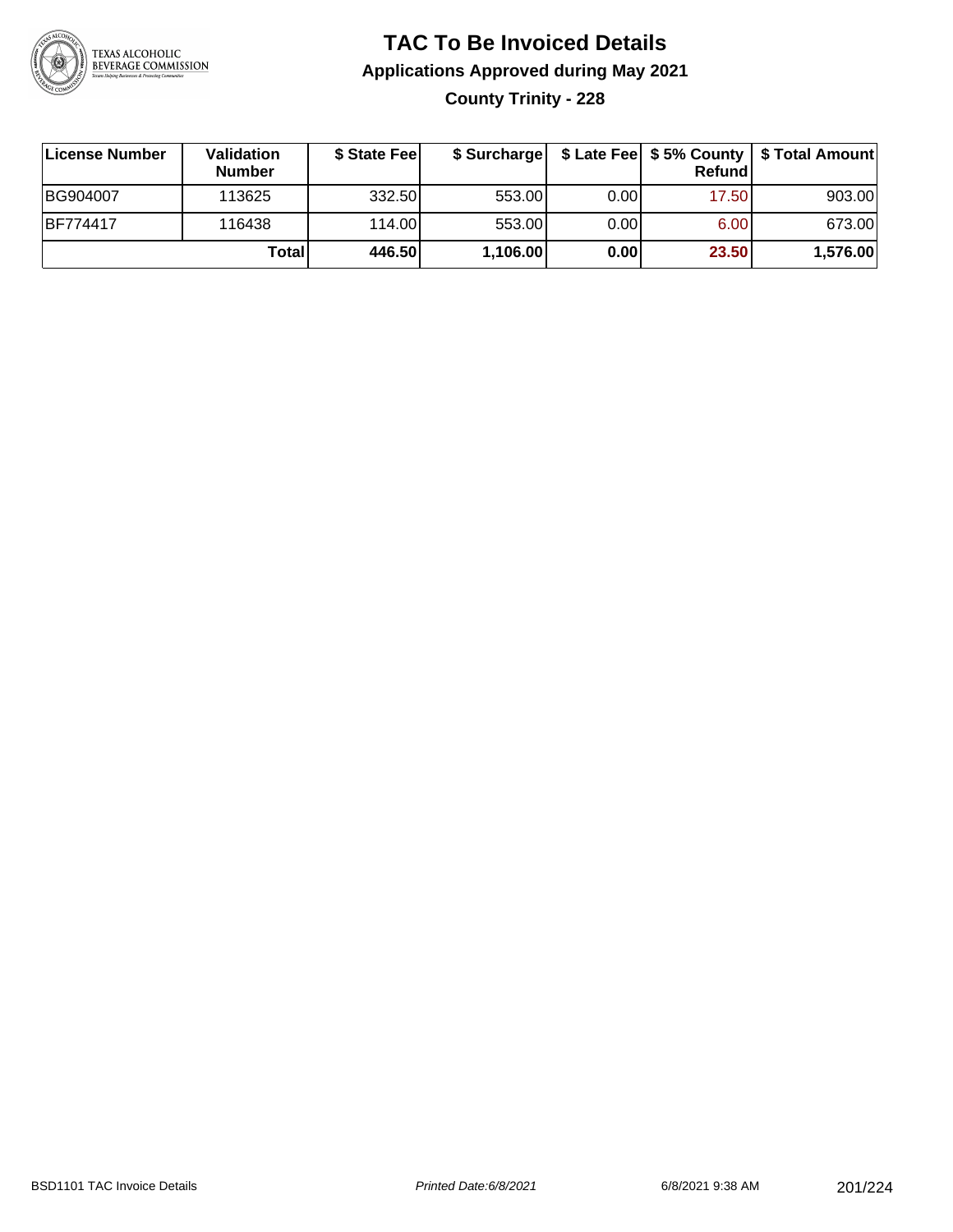

#### **TAC To Be Invoiced Details Applications Approved during May 2021 County Upshur - 230**

| ∣License Number | Validation<br><b>Number</b> | \$ State Fee | \$ Surcharge |        | $$$ Late Fee $$5%$ County<br>Refund | \$ Total Amount |
|-----------------|-----------------------------|--------------|--------------|--------|-------------------------------------|-----------------|
| BQ1117657       | 6578                        | 114.00       | 553.00       | 0.001  | 6.00                                | 673.00          |
| BQ1119423       | 6734                        | 114.00       | 553.00       | 0.00   | 6.00                                | 673.00          |
| BQ981185        | 118881                      | 114.00       | 553.00       | 100.00 | 6.00                                | 773.00          |
|                 | Total                       | 342.00       | 1,659.00     | 100.00 | 18.00                               | 2,119.00        |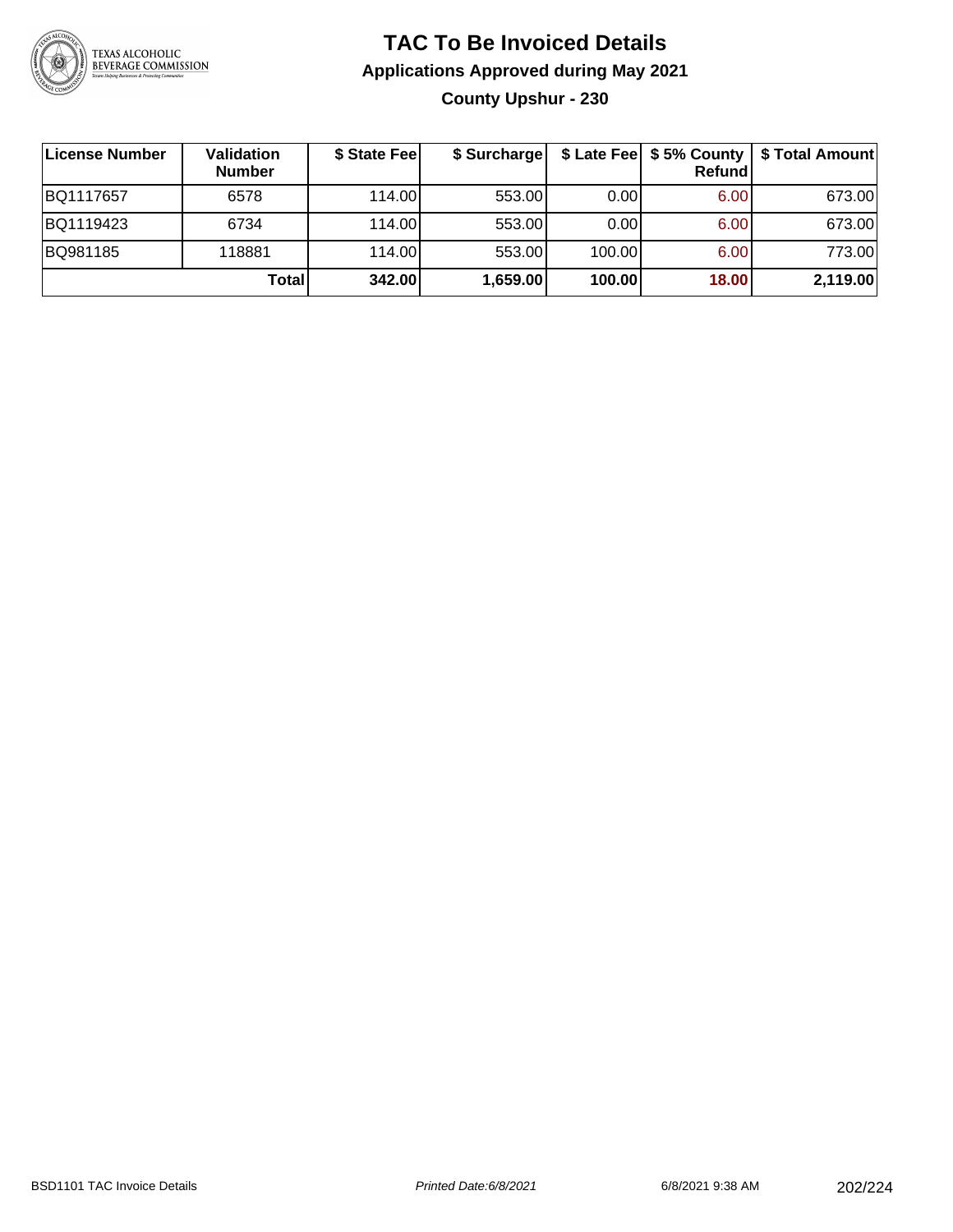

#### **TAC To Be Invoiced Details Applications Approved during May 2021 County Uvalde - 232**

| <b>License Number</b> | <b>Validation</b><br><b>Number</b> | \$ State Fee | \$ Surcharge | \$ Late Fee | \$5% County<br><b>Refund</b> | \$ Total Amount |
|-----------------------|------------------------------------|--------------|--------------|-------------|------------------------------|-----------------|
| BG1118995             | 6308                               | 332.50       | 553.00       | 0.00        | 17.50                        | 903.00          |
| BQ1117595             | 6839                               | 114.00       | 553.00       | 0.00        | 6.00                         | 673.00          |
| BQ1118397             | 7040                               | 114.00       | 553.00       | 0.00        | 6.00                         | 673.00          |
| BG909576              | 117482                             | 332.50       | 553.00       | 0.00        | 17.50                        | 903.00          |
| BG840161              | 117680                             | 332.50       | 553.00       | 0.00        | 17.50                        | 903.00          |
| BQ906240              | 118140                             | 114.00       | 553.00       | 0.00        | 6.00                         | 673.00          |
| BQ906216              | 118143                             | 114.00       | 553.00       | 0.00        | 6.00                         | 673.00          |
|                       | Total                              | 1,453.50     | 3,871.00     | 0.00        | 76.50                        | 5,401.00        |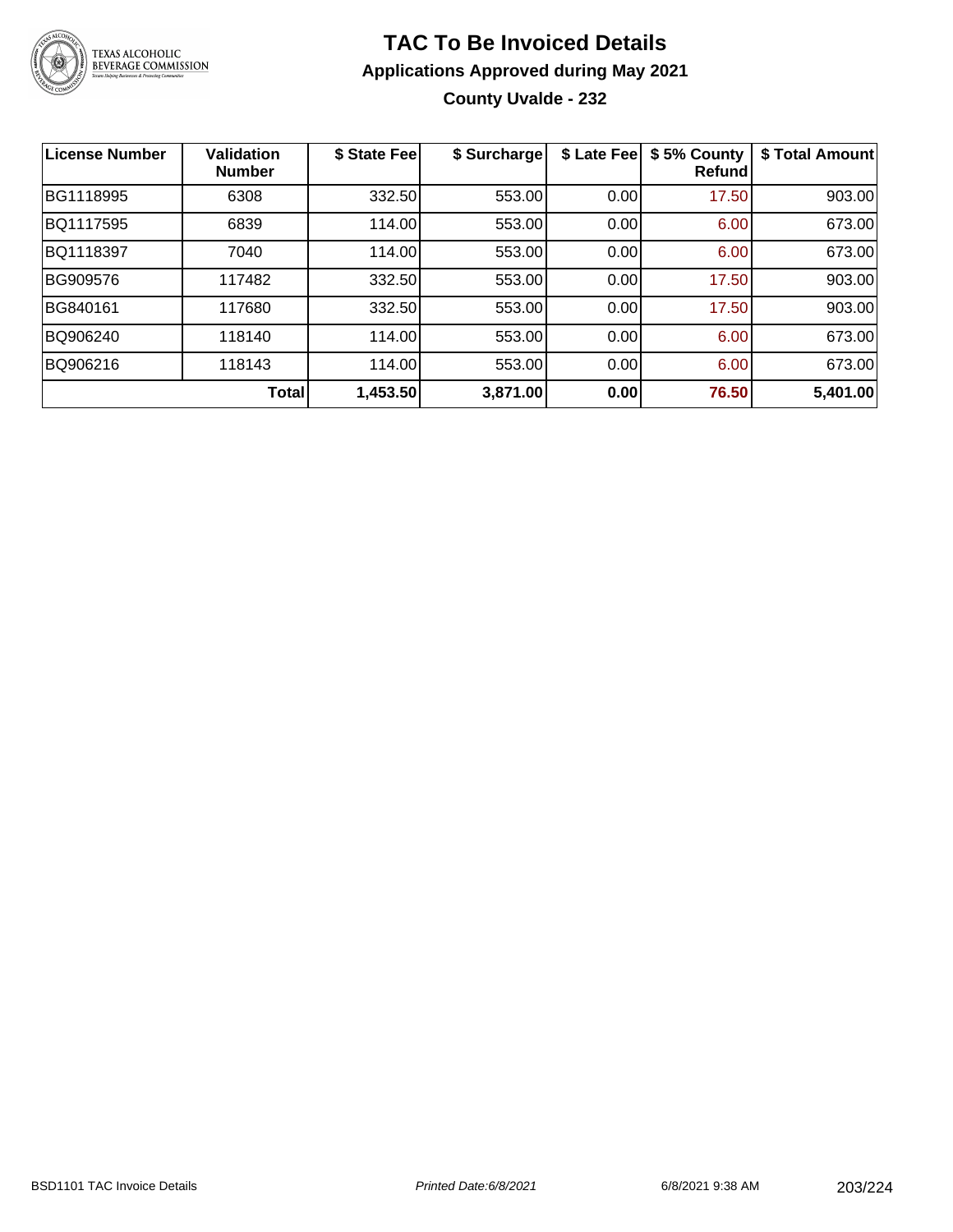

**County Val Verde - 233**

| ∣License Number | Validation<br><b>Number</b> | \$ State Fee |          |      | <b>Refund</b> | \$ Surcharge   \$ Late Fee   \$5% County   \$ Total Amount |
|-----------------|-----------------------------|--------------|----------|------|---------------|------------------------------------------------------------|
| BG1055779       | 118049                      | 332.50       | 553.00   | 0.00 | 17.50         | 903.00                                                     |
| BQ1054191       | 509138                      | 114.00       | 553.00   | 0.00 | 6.00          | 673.00                                                     |
|                 | Totall                      | 446.50       | 1,106.00 | 0.00 | 23.50         | 1,576.00                                                   |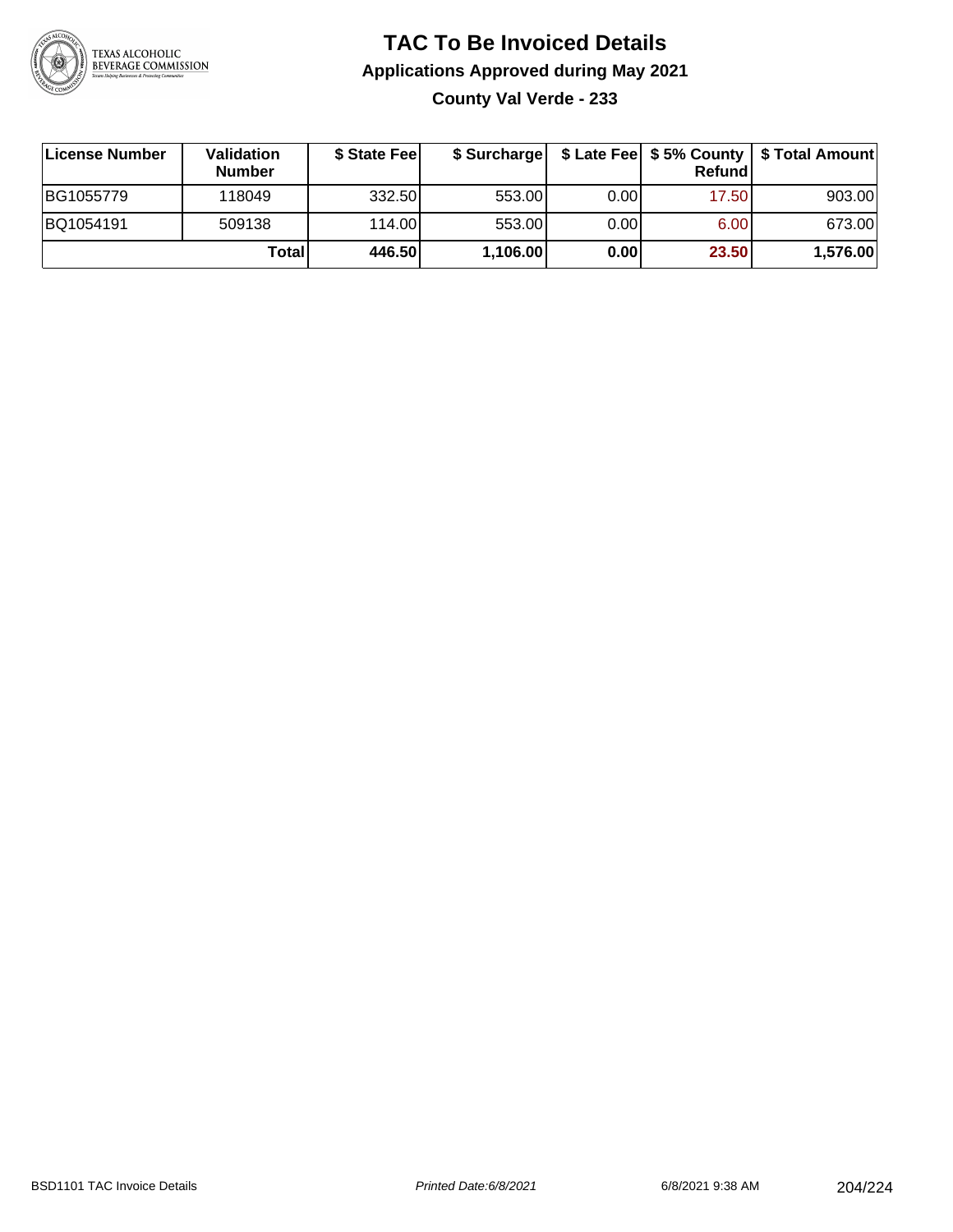

#### **TAC To Be Invoiced Details Applications Approved during May 2021 County Van Zandt - 234**

| License Number | Validation<br><b>Number</b> | \$ State Fee | \$ Surcharge |      | \$ Late Fee   \$5% County  <br>Refund | \$ Total Amount |
|----------------|-----------------------------|--------------|--------------|------|---------------------------------------|-----------------|
| BG1119235      | 7170                        | 332.50       | 553.00       | 0.00 | 17.50                                 | 903.00          |
| BQ1055082      | 116943                      | 114.00L      | 553.00       | 0.00 | 6.00                                  | 673.00          |
| BQ986818       | 119704                      | 114.00       | 553.00       | 0.00 | 6.00                                  | 673.00          |
|                | Total                       | 560.50       | 1,659.00     | 0.00 | 29.50                                 | 2,249.00        |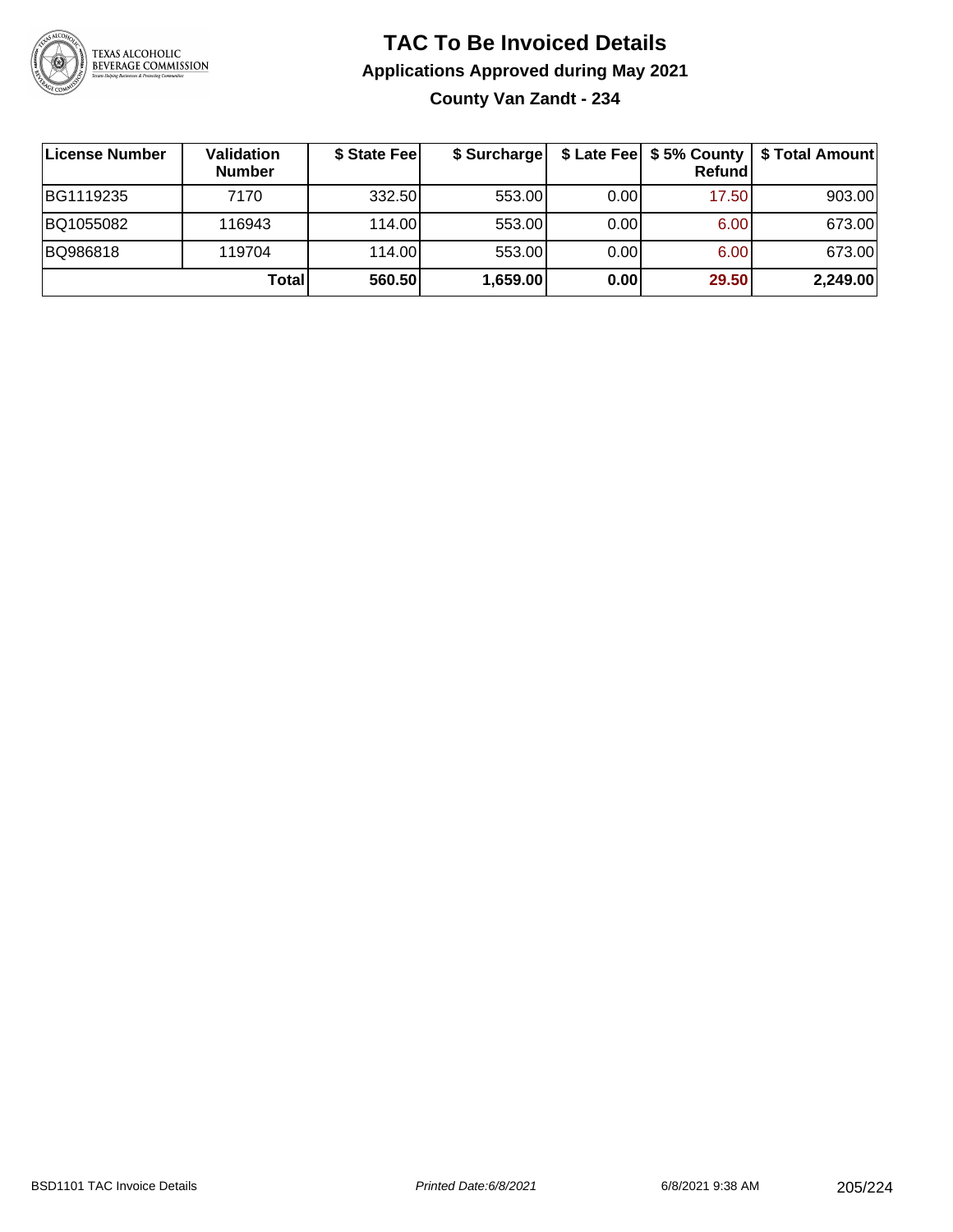

#### **TAC To Be Invoiced Details Applications Approved during May 2021 County Victoria - 235**

| <b>License Number</b> | <b>Validation</b><br><b>Number</b> | \$ State Fee | \$ Surcharge |      | \$ Late Fee   \$5% County<br><b>Refund</b> | \$ Total Amount |
|-----------------------|------------------------------------|--------------|--------------|------|--------------------------------------------|-----------------|
| BQ1118738             | 6661                               | 114.00       | 553.00       | 0.00 | 6.00                                       | 673.00          |
| BF1120289             | 6693                               | 114.00       | 553.00       | 0.00 | 6.00                                       | 673.00          |
| BF1120335             | 6694                               | 114.00       | 553.00       | 0.00 | 6.00                                       | 673.00          |
| BF1120246             | 6695                               | 114.00       | 553.00       | 0.00 | 6.00                                       | 673.00          |
| BF1120261             | 6699                               | 114.00       | 553.00       | 0.00 | 6.00                                       | 673.00          |
| BF1120194             | 7085                               | 114.00       | 553.00       | 0.00 | 6.00                                       | 673.00          |
| BG1119989             | 7723                               | 332.50       | 553.00       | 0.00 | 17.50                                      | 903.00          |
| BL1119989             | 7723                               | 475.00       | 327.00       | 0.00 | 25.00                                      | 827.00          |
| BQ1120514             | 7727                               | 114.00       | 553.00       | 0.00 | 6.00                                       | 673.00          |
| BQ1120487             | 7861                               | 114.00       | 553.00       | 0.00 | 6.00                                       | 673.00          |
| BQ907804              | 115505                             | 114.00       | 553.00       | 0.00 | 6.00                                       | 673.00          |
| BQ983009              | 116370                             | 114.00       | 553.00       | 0.00 | 6.00                                       | 673.00          |
| BQ1053574             | 117501                             | 114.00       | 553.00       | 0.00 | 6.00                                       | 673.00          |
| BQ843446              | 510260                             | 114.00       | 553.00       | 0.00 | 6.00                                       | 673.00          |
| BQ778047              | 510264                             | 114.00       | 553.00       | 0.00 | 6.00                                       | 673.00          |
| BQ777083              | 510266                             | 114.00       | 553.00       | 0.00 | 6.00                                       | 673.00          |
| BQ876859              | 510883                             | 114.00       | 553.00       | 0.00 | 6.00                                       | 673.00          |
|                       | <b>Total</b>                       | 2,517.50     | 9,175.00     | 0.00 | 132.50                                     | 11,825.00       |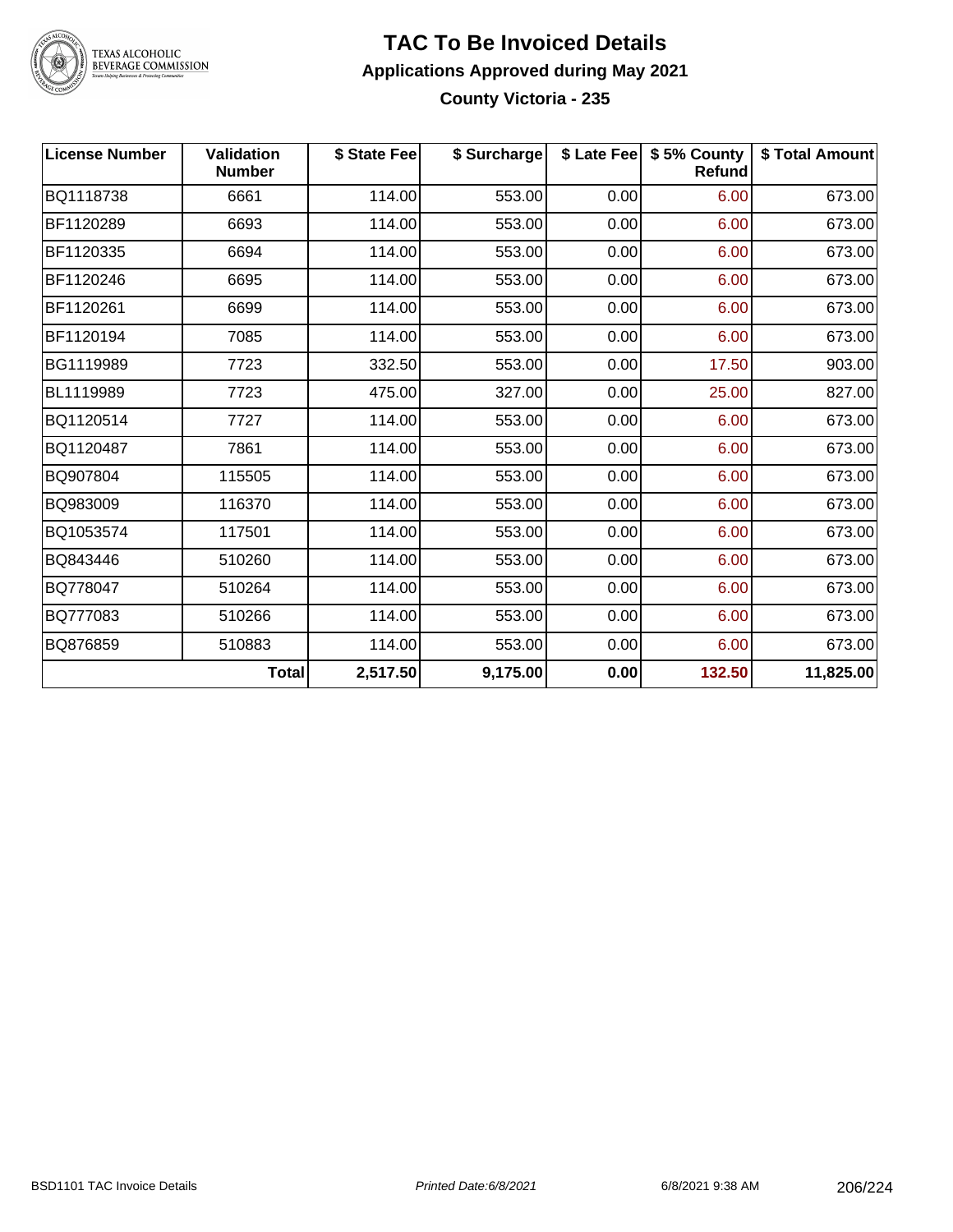

#### **TAC To Be Invoiced Details Applications Approved during May 2021 County Walker - 236**

| <b>License Number</b> | <b>Validation</b><br><b>Number</b> | \$ State Fee | \$ Surcharge | \$ Late Fee | \$5% County<br>Refundl | \$ Total Amount |
|-----------------------|------------------------------------|--------------|--------------|-------------|------------------------|-----------------|
| BQ1117760             | 5785                               | 114.00       | 553.00       | 0.00        | 6.00                   | 673.00          |
| BQ1117447             | 6217                               | 114.00       | 553.00       | 0.00        | 6.00                   | 673.00          |
| BQ1051030             | 113418                             | 114.00       | 553.00       | 0.00        | 6.00                   | 673.00          |
| BG1055209             | 116808                             | 332.50       | 553.00       | 0.00        | 17.50                  | 903.00          |
| BQ984135              | 509126                             | 114.00       | 553.00       | 0.00        | 6.00                   | 673.00          |
| BQ984752              | 510249                             | 114.00       | 553.00       | 0.00        | 6.00                   | 673.00          |
|                       | Total                              | 902.50       | 3,318.00     | 0.00        | 47.50                  | 4,268.00        |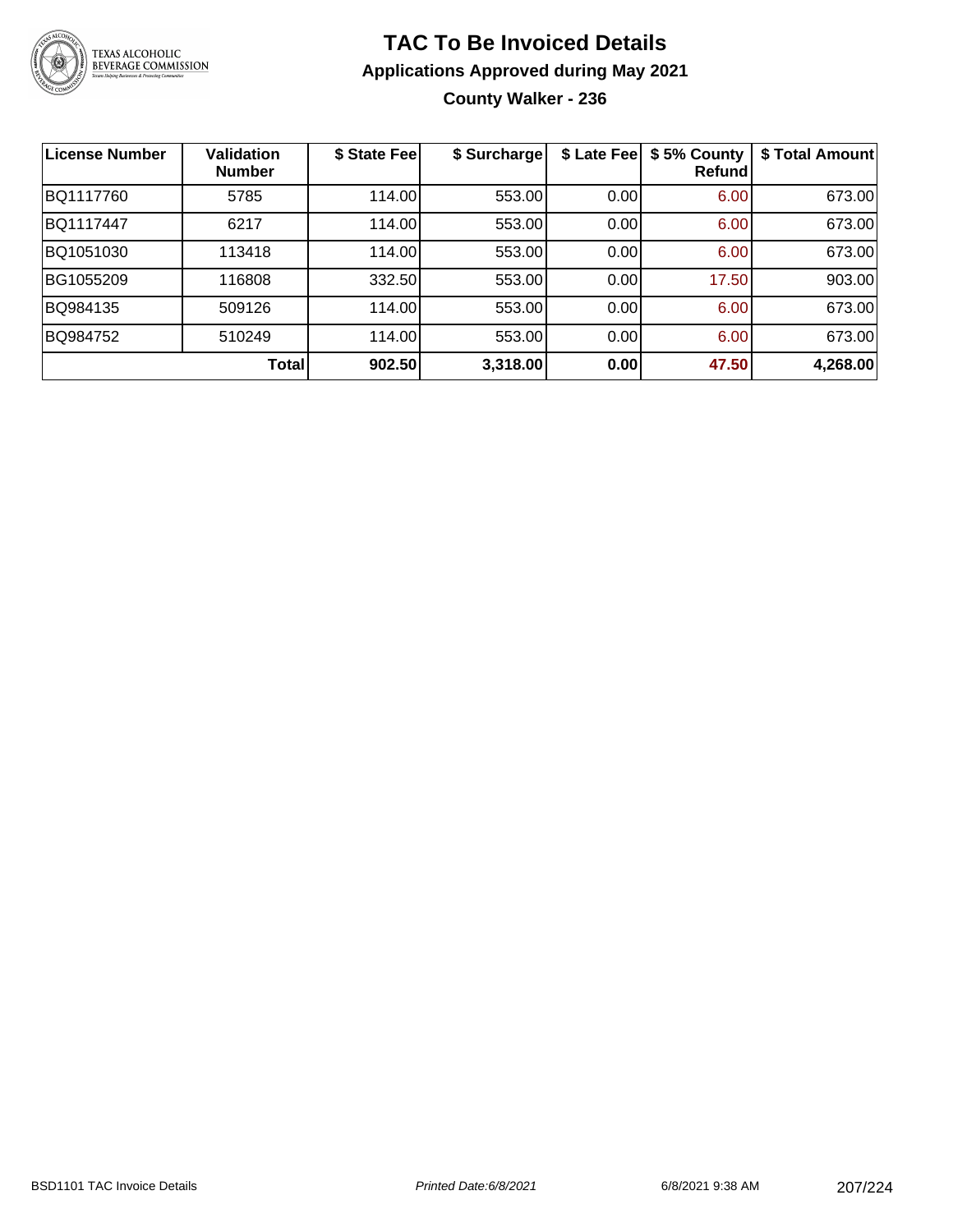

**County Waller - 237**

| <b>License Number</b> | <b>Validation</b><br><b>Number</b> | \$ State Fee | \$ Surcharge | \$ Late Fee | \$5% County<br>Refund | \$ Total Amount |
|-----------------------|------------------------------------|--------------|--------------|-------------|-----------------------|-----------------|
| BG1119858             | 4364                               | 332.50       | 553.00       | 0.00        | 17.50                 | 903.00          |
| BQ1119807             | 6531                               | 114.00       | 553.00       | 0.00        | 6.00                  | 673.00          |
| BF1120274             | 7076                               | 114.00       | 553.00       | 0.00        | 6.00                  | 673.00          |
| BQ1049694             | 114265                             | 114.00       | 553.00       | 0.00        | 6.00                  | 673.00          |
| BE837712              | 114359                             | 285.00       | 553.00       | 0.00        | 15.00                 | 853.00          |
| BQ1054814             | 116149                             | 114.00       | 553.00       | 0.00        | 6.00                  | 673.00          |
| BF908610              | 117541                             | 114.00       | 553.00       | 0.00        | 6.00                  | 673.00          |
| BQ909052              | 118175                             | 114.00       | 553.00       | 0.00        | 6.00                  | 673.00          |
| BQ984527              | 118648                             | 114.00       | 553.00       | 0.00        | 6.00                  | 673.00          |
| BQ843729              | 118847                             | 114.00       | 553.00       | 0.00        | 6.00                  | 673.00          |
| BQ771692              | 506834                             | 114.00       | 553.00       | 0.00        | 6.00                  | 673.00          |
| BG905429              | 511488                             | 332.50       | 553.00       | 0.00        | 17.50                 | 903.00          |
|                       | Total                              | 1,976.00     | 6,636.00     | 0.00        | 104.00                | 8,716.00        |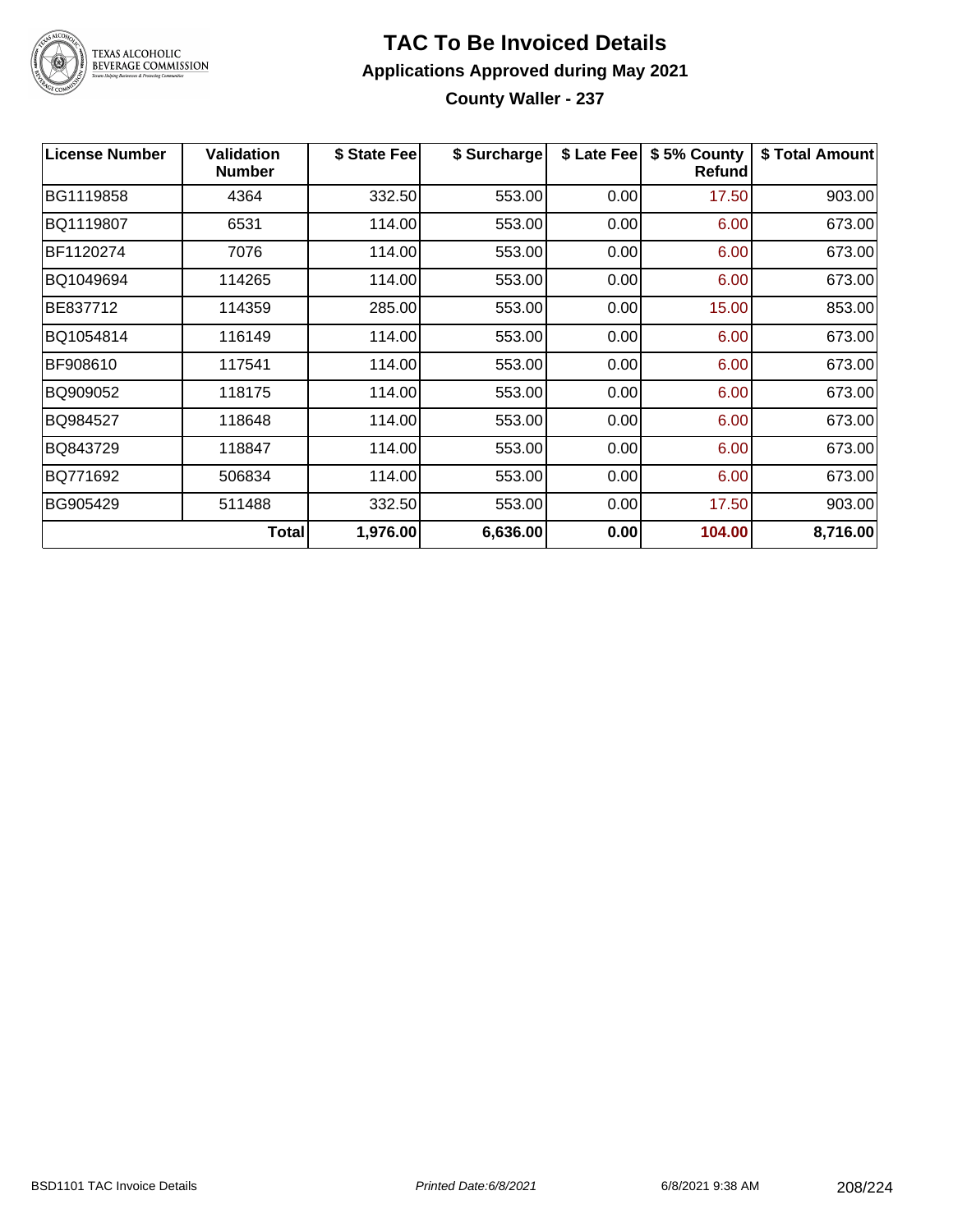

**County Ward - 238**

| License Number | <b>Validation</b><br><b>Number</b> | \$ State Fee |          |       | Refundl | \$ Surcharge   \$ Late Fee   \$5% County   \$ Total Amount |
|----------------|------------------------------------|--------------|----------|-------|---------|------------------------------------------------------------|
| BQ1057023      | 118535                             | 114.00       | 553.00   | 0.001 | 6.00    | 673.00                                                     |
| BG775174       | 119606                             | 332.50       | 553.00   | 0.001 | 17.50   | 903.00                                                     |
|                | Totall                             | 446.50       | 1,106.00 | 0.00  | 23.50   | 1,576.00                                                   |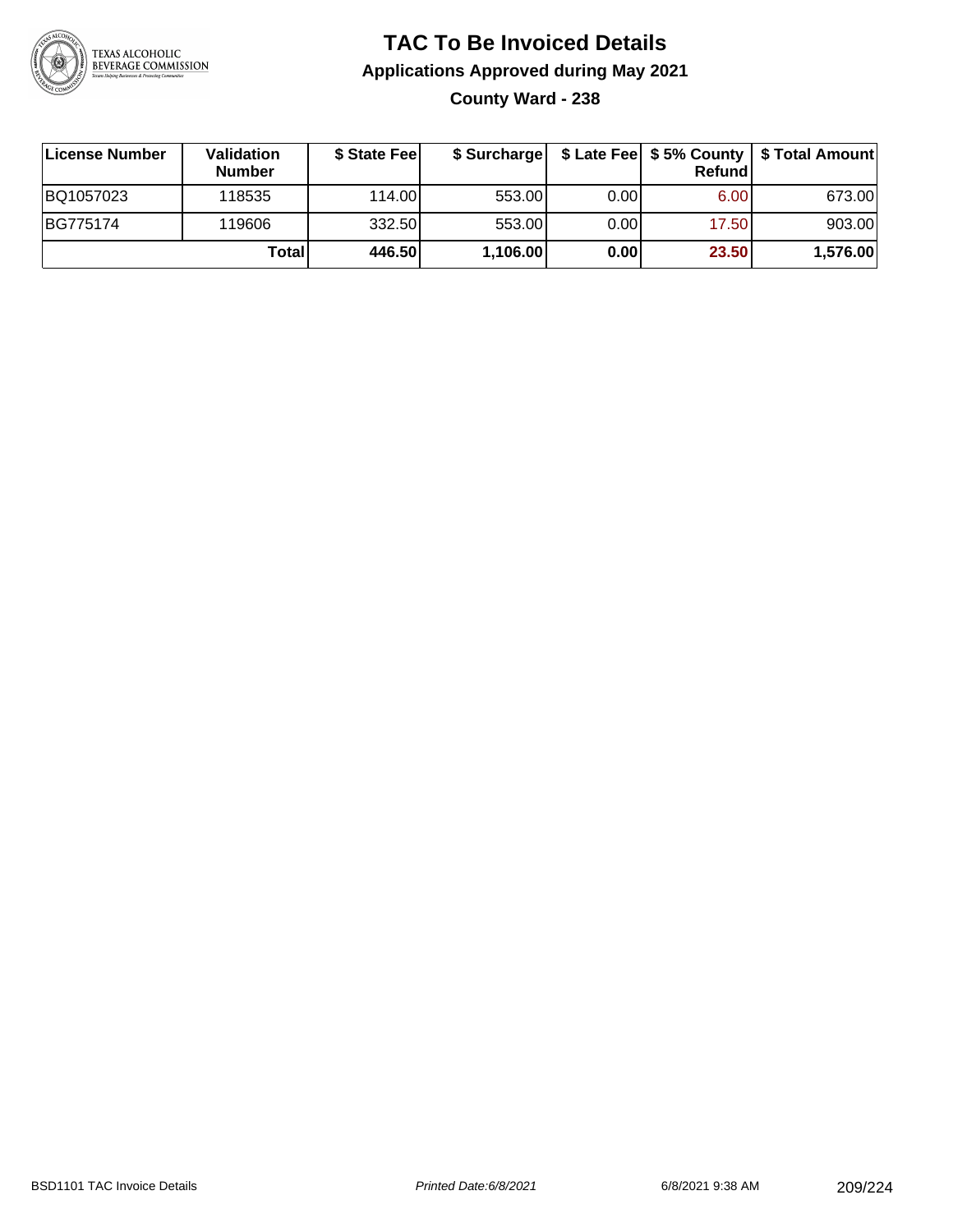

#### **TAC To Be Invoiced Details Applications Approved during May 2021 County Washington - 239**

| <b>License Number</b> | <b>Validation</b><br><b>Number</b> | \$ State Fee | \$ Surcharge | \$ Late Fee | \$5% County<br><b>Refund</b> | \$ Total Amount |
|-----------------------|------------------------------------|--------------|--------------|-------------|------------------------------|-----------------|
| BG1051662             | 114383                             | 332.50       | 553.00       | 0.00        | 17.50                        | 903.00          |
| BG980059              | 117088                             | 332.50       | 553.00       | 0.00        | 17.50                        | 903.00          |
| BG907642              | 118485                             | 332.50       | 553.00       | 0.00        | 17.50                        | 903.00          |
| BP907642              | 118485                             | 950.00       | 426.00       | 0.00        | 50.00                        | 1,426.00        |
| BG1058571             | 118949                             | 332.50       | 553.00       | 0.00        | 17.50                        | 903.00          |
| BQ982577              | 509125                             | 114.00       | 553.00       | 0.00        | 6.00                         | 673.00          |
| BQ982597              | 509127                             | 114.00       | 553.00       | 0.00        | 6.00                         | 673.00          |
|                       | Total                              | 2,508.00     | 3,744.00     | 0.00        | 132.00                       | 6,384.00        |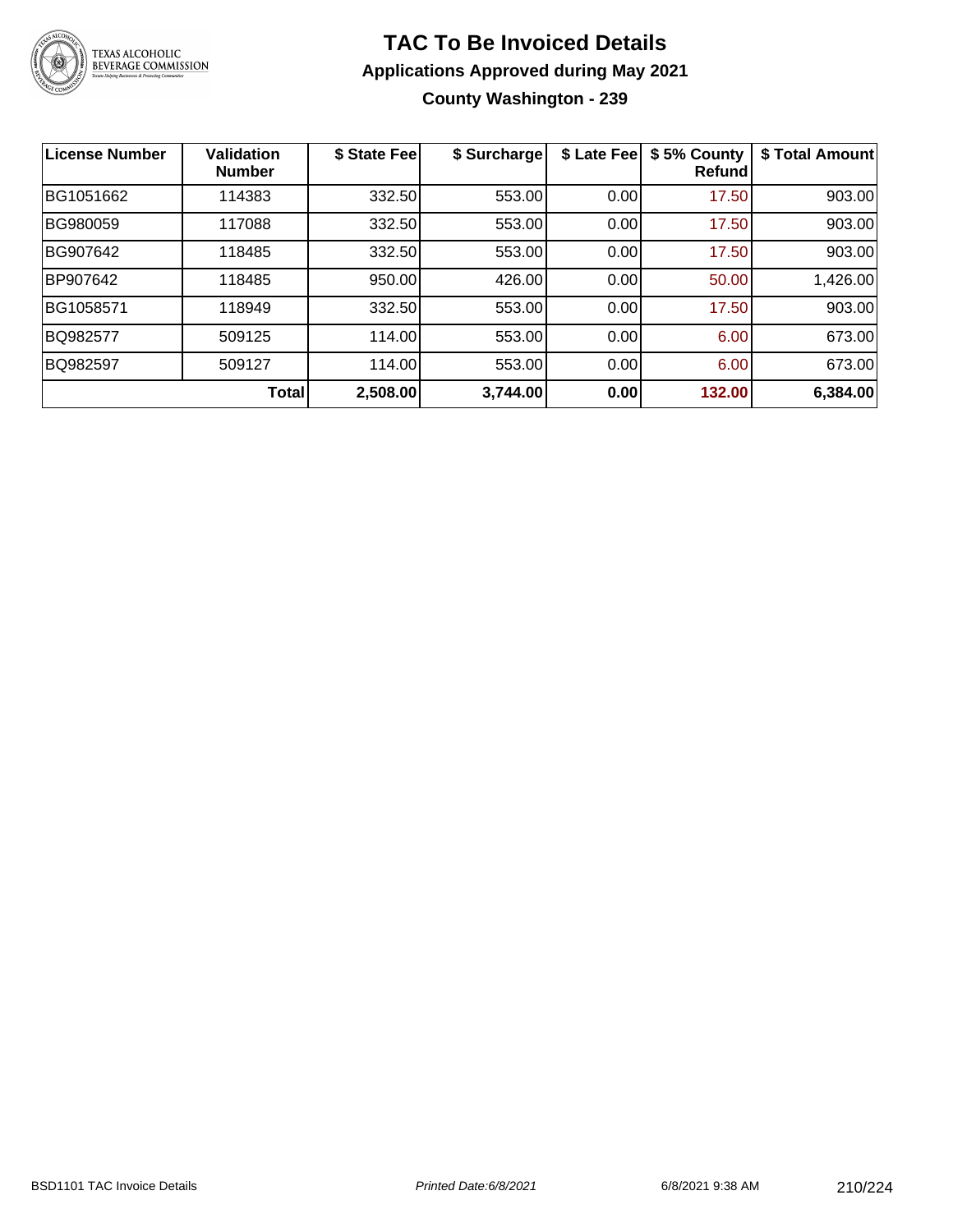

**County Webb - 240**

| <b>License Number</b> | <b>Validation</b><br><b>Number</b> | \$ State Feel | \$ Surcharge |        | \$ Late Fee   \$5% County<br>Refund | \$ Total Amount |
|-----------------------|------------------------------------|---------------|--------------|--------|-------------------------------------|-----------------|
| BF1119297             | 6859                               | 114.00        | 553.00       | 0.00   | 6.00                                | 673.00          |
| BG1120503             | 7307                               | 332.50        | 553.00       | 0.00   | 17.50                               | 903.00          |
| BG1120611             | 7533                               | 332.50        | 553.00       | 0.00   | 17.50                               | 903.00          |
| BP1120611             | 7533                               | 950.00        | 426.00       | 0.00   | 50.00                               | 1,426.00        |
| BQ1052983             | 115215                             | 114.00        | 553.00       | 0.00   | 6.00                                | 673.00          |
| BQ907359              | 115822                             | 114.00        | 553.00       | 0.00   | 6.00                                | 673.00          |
| BF981208              | 117634                             | 114.00        | 553.00       | 0.00   | 6.00                                | 673.00          |
| BG841353              | 117737                             | 332.50        | 553.00       | 0.00   | 17.50                               | 903.00          |
| BQ844727              | 119450                             | 114.00        | 553.00       | 0.00   | 6.00                                | 673.00          |
| BG910092              | 119887                             | 332.50        | 553.00       | 0.00   | 17.50                               | 903.00          |
| BQ910265              | 120220                             | 114.00        | 553.00       | 0.00   | 6.00                                | 673.00          |
| BF878343              | 511604                             | 114.00        | 553.00       | 100.00 | 6.00                                | 773.00          |
| BG981583              | 512224                             | 332.50        | 553.00       | 100.00 | 17.50                               | 1,003.00        |
|                       | Total                              | 3,410.50      | 7,062.00     | 200.00 | 179.50                              | 10,852.00       |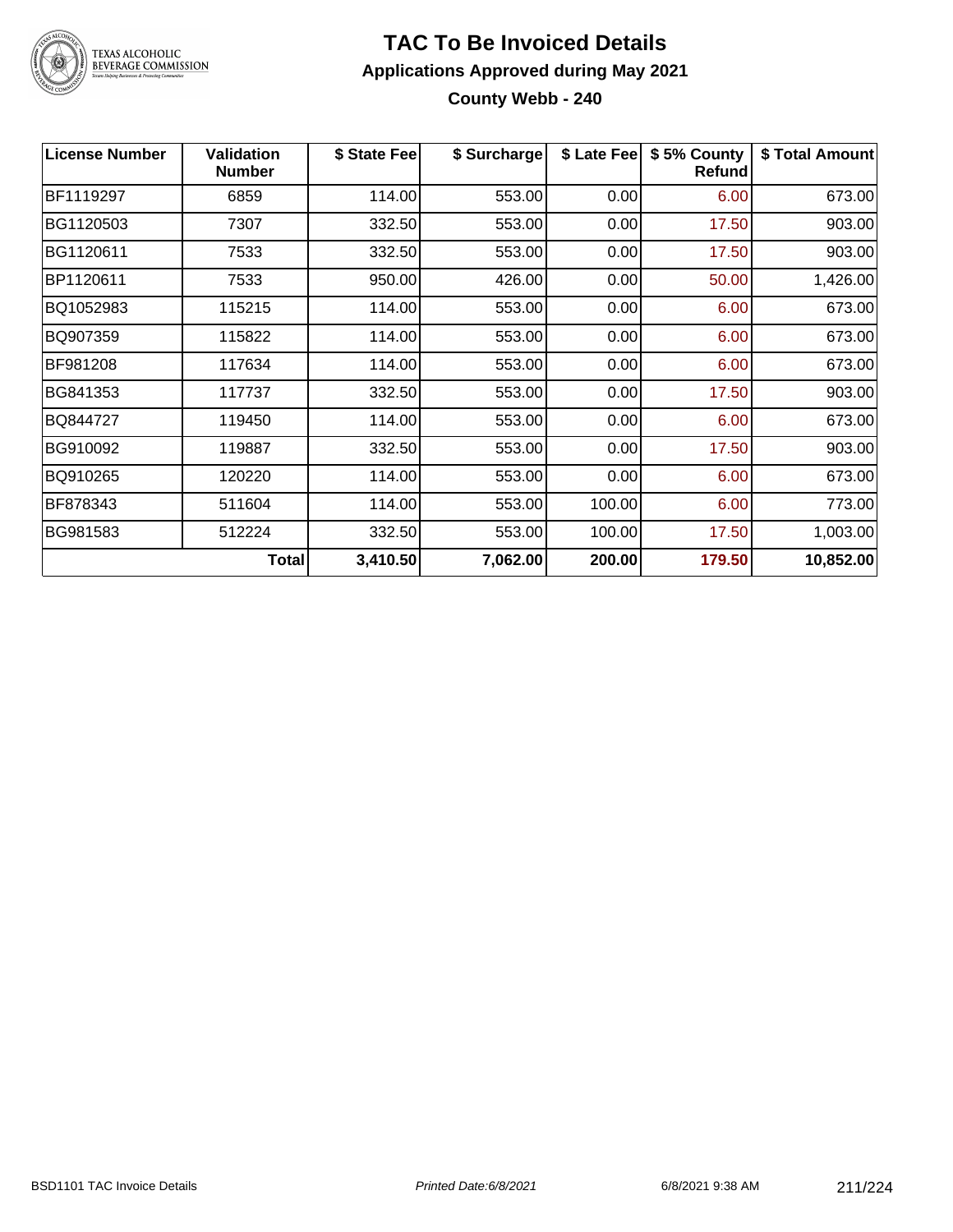

#### **TAC To Be Invoiced Details Applications Approved during May 2021 County Wharton - 241**

| <b>License Number</b> | Validation<br><b>Number</b> | \$ State Fee | \$ Surcharge | \$ Late Fee | \$5% County<br><b>Refund</b> | \$ Total Amount |
|-----------------------|-----------------------------|--------------|--------------|-------------|------------------------------|-----------------|
| BG1118152             | 6135                        | 332.50       | 553.00       | 0.00        | 17.50                        | 903.00          |
| BQ1117668             | 6289                        | 114.00       | 553.00       | 0.00        | 6.00                         | 673.00          |
| BF1120205             | 7075                        | 114.00       | 553.00       | 0.00        | 6.00                         | 673.00          |
| BG1031912             | 101507                      | 332.50       | 553.00       | 0.00        | 17.50                        | 903.00          |
| BL1031912             | 101507                      | 475.00       | 327.00       | 0.00        | 25.00                        | 827.00          |
| BQ1049822             | 113421                      | 114.00       | 553.00       | 0.00        | 6.00                         | 673.00          |
| BQ906512              | 115486                      | 114.00       | 553.00       | 0.00        | 6.00                         | 673.00          |
| BQ908371              | 115822                      | 114.00       | 553.00       | 0.00        | 6.00                         | 673.00          |
| BQ979013              | 117351                      | 114.00       | 553.00       | 100.00      | 6.00                         | 773.00          |
| BG983690              | 119806                      | 332.50       | 553.00       | 0.00        | 17.50                        | 903.00          |
| BF910625              | 119945                      | 114.00       | 553.00       | 0.00        | 6.00                         | 673.00          |
|                       | <b>Total</b>                | 2,270.50     | 5,857.00     | 100.00      | 119.50                       | 8,347.00        |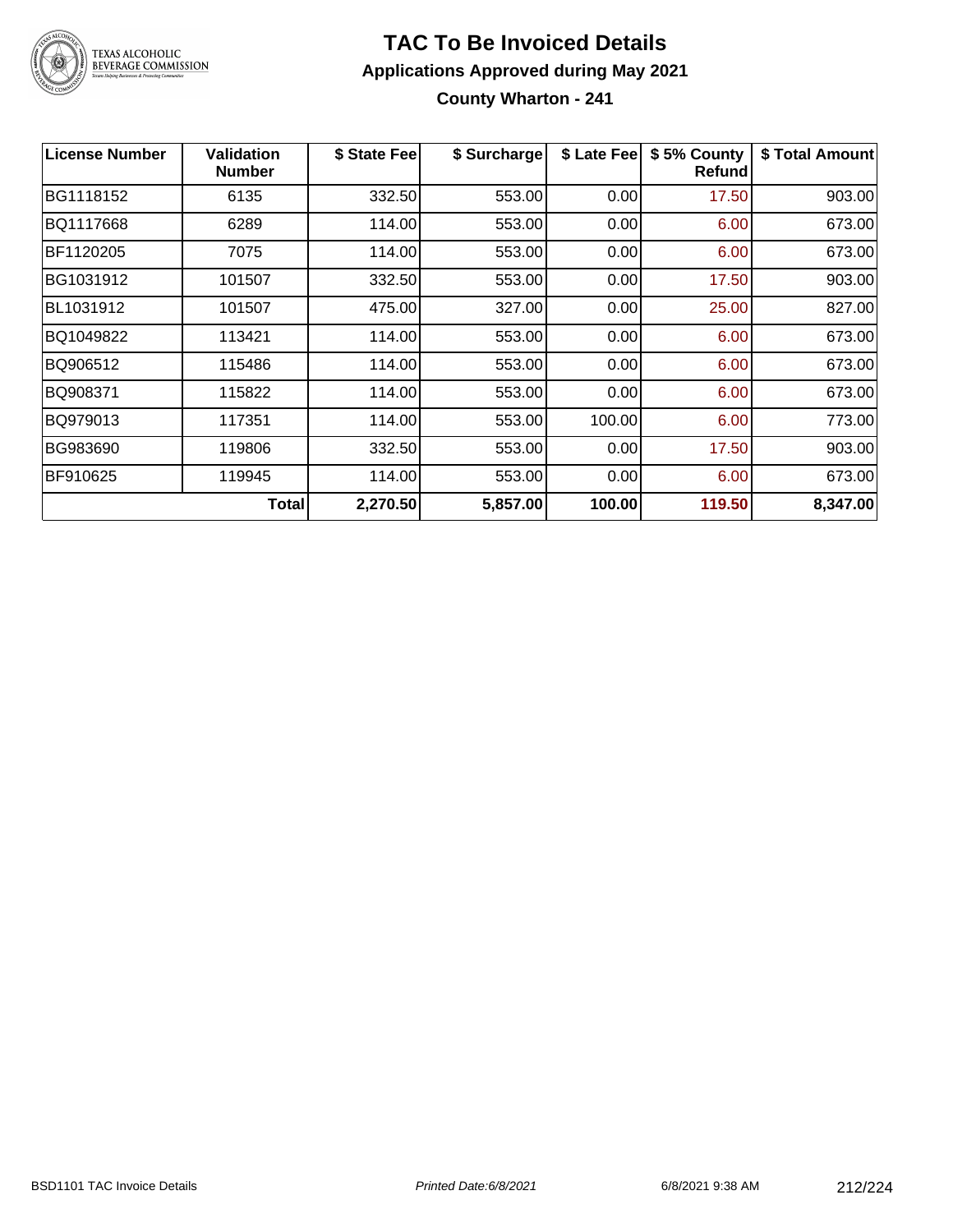

#### **TAC To Be Invoiced Details Applications Approved during May 2021 County Wichita - 243**

| <b>License Number</b> | <b>Validation</b><br><b>Number</b> | \$ State Fee | \$ Surcharge | \$ Late Fee | \$5% County<br><b>Refund</b> | \$ Total Amount |
|-----------------------|------------------------------------|--------------|--------------|-------------|------------------------------|-----------------|
| BG1117947             | 6820                               | 332.50       | 553.00       | 0.00        | 17.50                        | 903.00          |
| BG1117578             | 6888                               | 332.50       | 553.00       | 0.00        | 17.50                        | 903.00          |
| BG1120001             | 7294                               | 332.50       | 553.00       | 0.00        | 17.50                        | 903.00          |
| BL1120001             | 7294                               | 475.00       | 327.00       | 0.00        | 25.00                        | 827.00          |
| BQ967495              | 107283                             | 114.00       | 553.00       | 0.00        | 6.00                         | 673.00          |
| BQ978441              | 116659                             | 114.00       | 553.00       | 0.00        | 6.00                         | 673.00          |
| BQ839853              | 118319                             | 114.00       | 553.00       | 0.00        | 6.00                         | 673.00          |
| BG842256              | 118360                             | 332.50       | 553.00       | 0.00        | 17.50                        | 903.00          |
| BQ841038              | 118681                             | 114.00       | 553.00       | 0.00        | 6.00                         | 673.00          |
| BG840749              | 119508                             | 332.50       | 553.00       | 0.00        | 17.50                        | 903.00          |
| BQ1051422             | 509491                             | 114.00       | 553.00       | 0.00        | 6.00                         | 673.00          |
|                       | <b>Total</b>                       | 2,707.50     | 5,857.00     | 0.00        | 142.50                       | 8,707.00        |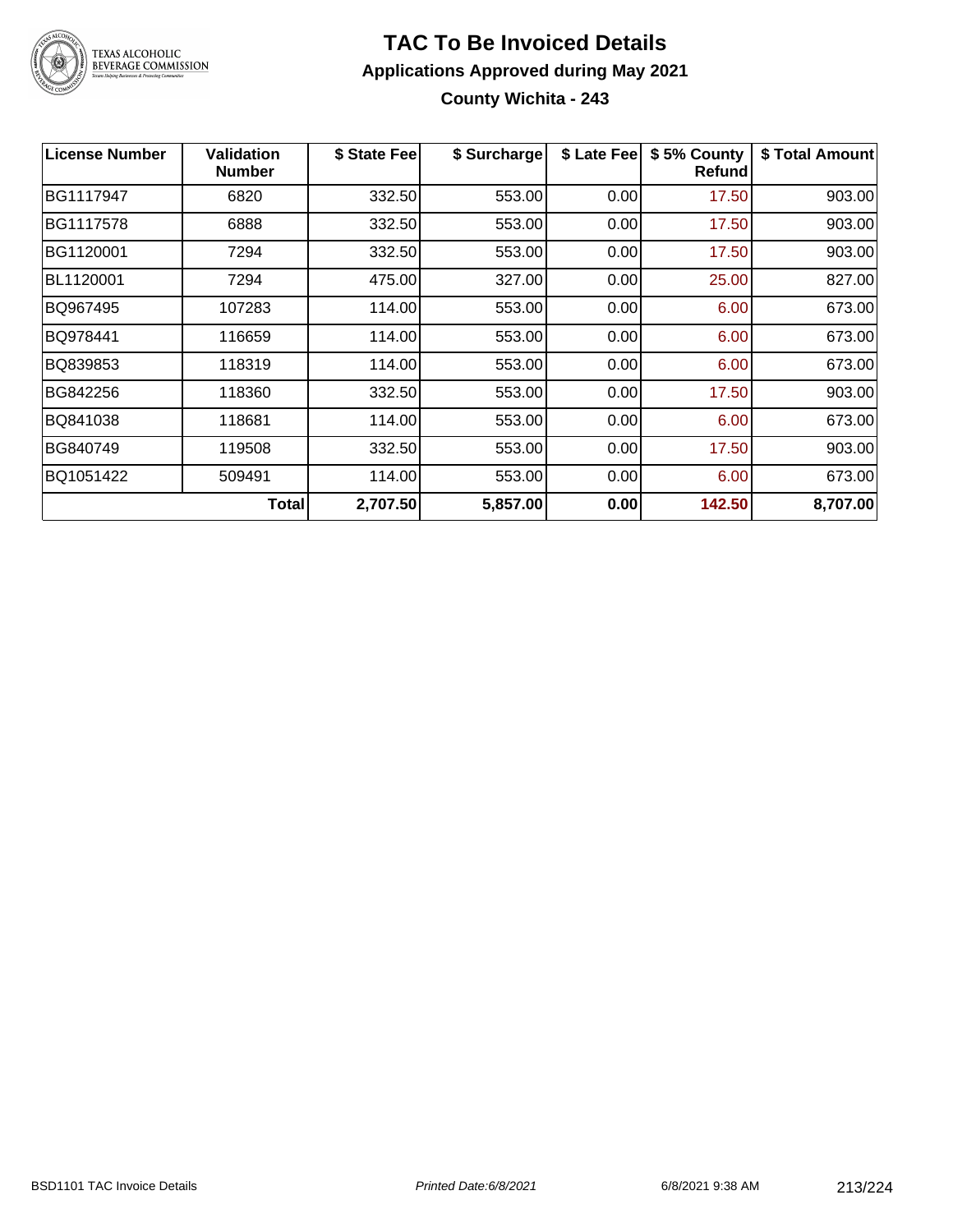

#### **TAC To Be Invoiced Details Applications Approved during May 2021 County Wilbarger - 244**

| License Number | Validation<br><b>Number</b> | \$ State Fee | \$ Surcharge |      | Refundl | \$ Late Fee   \$5% County   \$ Total Amount |
|----------------|-----------------------------|--------------|--------------|------|---------|---------------------------------------------|
| BQ1120379      | 7449                        | 114.00L      | 553.00       | 0.00 | 6.00    | 673.00                                      |
| BG985931       | 119309                      | 332.50       | 553.00       | 0.00 | 17.50   | 903.00                                      |
|                | <b>Total</b>                | 446.50       | 1,106.00     | 0.00 | 23.50   | 1,576.00                                    |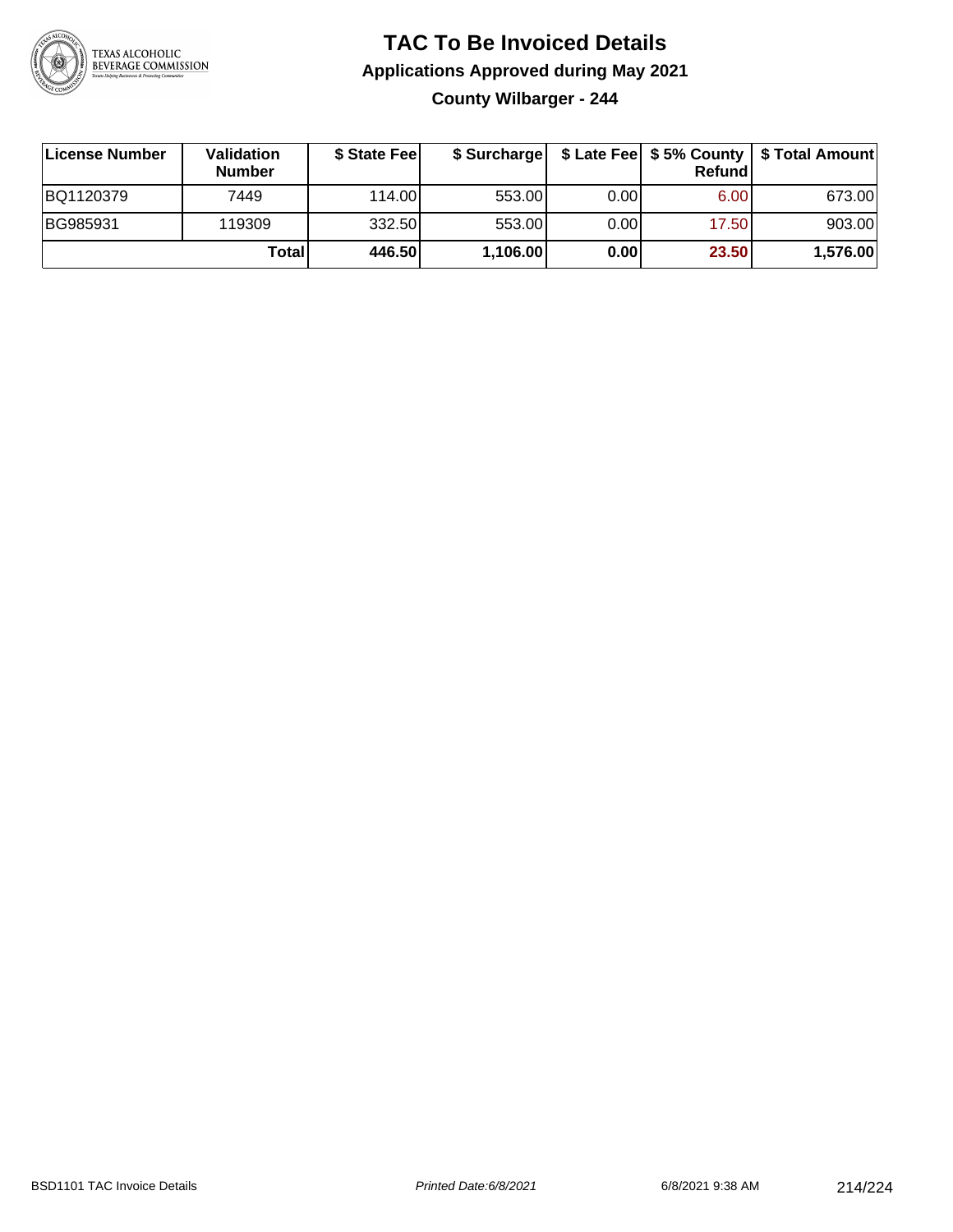

#### **TAC To Be Invoiced Details Applications Approved during May 2021 County Willacy - 245**

| License Number | Validation<br><b>Number</b> | \$ State Feel   |        |       | Refundl | \$ Surcharge   \$ Late Fee   \$5% County   \$ Total Amount |
|----------------|-----------------------------|-----------------|--------|-------|---------|------------------------------------------------------------|
| BQ907002       | 116097                      | 114.00 <b>1</b> | 553.00 | 0.00  | 6.00    | 673.00                                                     |
|                | Totall                      | 114.00          | 553.00 | 0.001 | 6.00    | 673.00                                                     |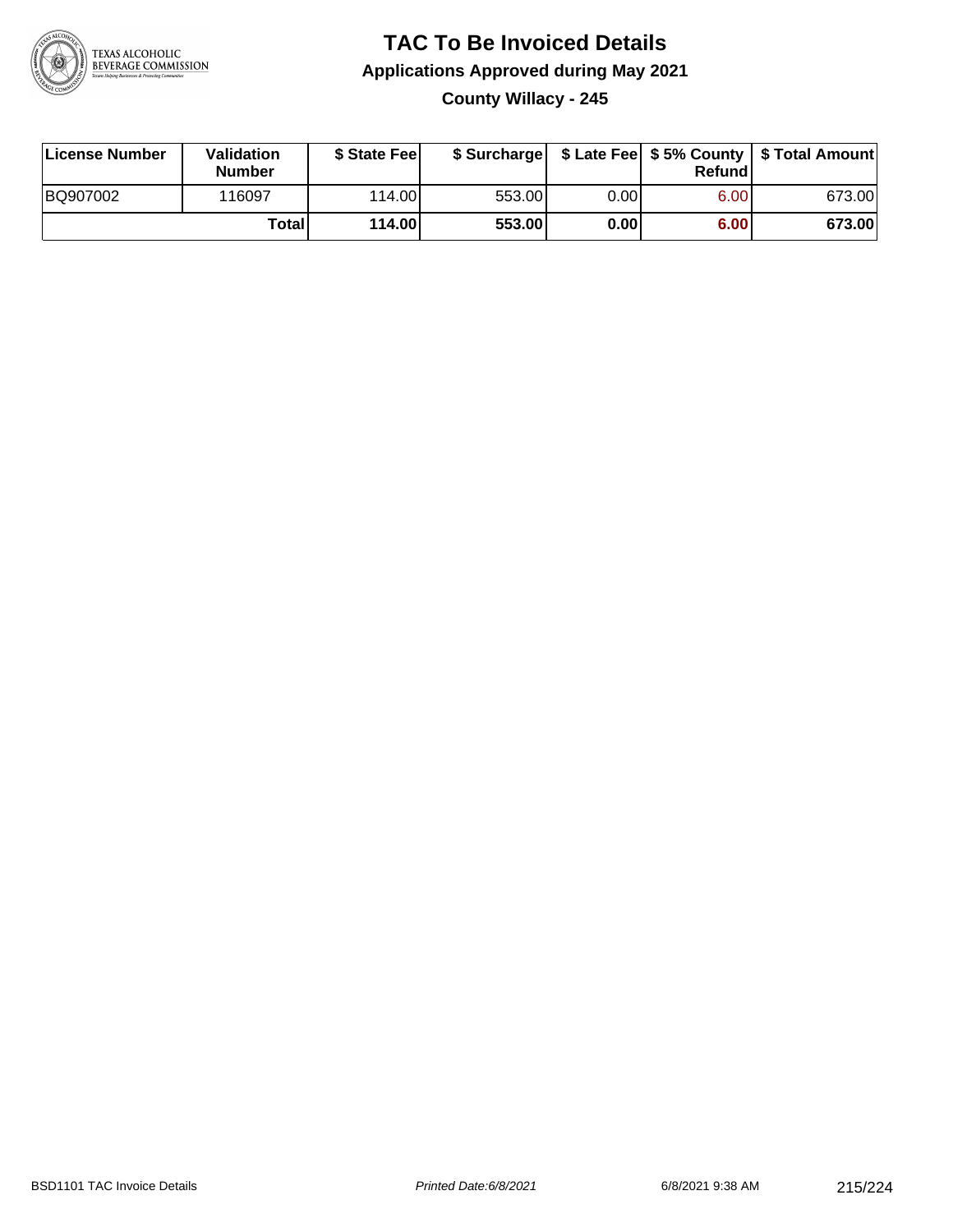

# TEXAS ALCOHOLIC<br>BEVERAGE COMMISSION

#### **TAC To Be Invoiced Details Applications Approved during May 2021 County Williamson - 246**

| <b>License Number</b> | <b>Validation</b><br><b>Number</b> | \$ State Fee | \$ Surcharge |      | \$ Late Fee \$5% County<br>Refund | \$ Total Amount |
|-----------------------|------------------------------------|--------------|--------------|------|-----------------------------------|-----------------|
| BQ1117976             | 5828                               | 114.00       | 553.00       | 0.00 | 6.00                              | 673.00          |
| BG1119833             | 5900                               | 332.50       | 553.00       | 0.00 | 17.50                             | 903.00          |
| BP1119833             | 5900                               | 950.00       | 426.00       | 0.00 | 50.00                             | 1,426.00        |
| BG1117450             | 6156                               | 332.50       | 553.00       | 0.00 | 17.50                             | 903.00          |
| BL1117450             | 6156                               | 475.00       | 327.00       | 0.00 | 25.00                             | 827.00          |
| BG1120090             | 6346                               | 332.50       | 553.00       | 0.00 | 17.50                             | 903.00          |
| BG1117675             | 6643                               | 332.50       | 553.00       | 0.00 | 17.50                             | 903.00          |
| BG1120051             | 6646                               | 332.50       | 553.00       | 0.00 | 17.50                             | 903.00          |
| BG1118233             | 6647                               | 332.50       | 553.00       | 0.00 | 17.50                             | 903.00          |
| BG1117425             | 6648                               | 332.50       | 553.00       | 0.00 | 17.50                             | 903.00          |
| BG1117616             | 6650                               | 332.50       | 553.00       | 0.00 | 17.50                             | 903.00          |
| BG1117577             | 6651                               | 332.50       | 553.00       | 0.00 | 17.50                             | 903.00          |
| BF1120180             | 6682                               | 114.00       | 553.00       | 0.00 | 6.00                              | 673.00          |
| BF1120257             | 6684                               | 114.00       | 553.00       | 0.00 | 6.00                              | 673.00          |
| BF1120328             | 6698                               | 114.00       | 553.00       | 0.00 | 6.00                              | 673.00          |
| BG1118047             | 6830                               | 332.50       | 553.00       | 0.00 | 17.50                             | 903.00          |
| BQ1118144             | 6899                               | 114.00       | 553.00       | 0.00 | 6.00                              | 673.00          |
| BQ1117331             | 7007                               | 114.00       | 553.00       | 0.00 | 6.00                              | 673.00          |
| BL246966              | 7058                               | 475.00       | 327.00       | 0.00 | 25.00                             | 827.00          |
| BF1119680             | 7314                               | 114.00       | 553.00       | 0.00 | 6.00                              | 673.00          |
| BQ1119699             | 7629                               | 114.00       | 553.00       | 0.00 | 6.00                              | 673.00          |
| BG838706              | 113533                             | 332.50       | 553.00       | 0.00 | 17.50                             | 903.00          |
| BG1050101             | 113563                             | 332.50       | 553.00       | 0.00 | 17.50                             | 903.00          |
| BG836772              | 114114                             | 332.50       | 553.00       | 0.00 | 17.50                             | 903.00          |
| BQ977887              | 114265                             | 114.00       | 553.00       | 0.00 | 6.00                              | 673.00          |
| BF1052474             | 114386                             | 114.00       | 553.00       | 0.00 | 6.00                              | 673.00          |
| <b>BF773155</b>       | 114480                             | 114.00       | 553.00       | 0.00 | 6.00                              | 673.00          |
| BQ1050284             | 114680                             | 114.00       | 553.00       | 0.00 | 6.00                              | 673.00          |
| BG1047962             | 114705                             | 332.50       | 553.00       | 0.00 | 17.50                             | 903.00          |
| BL1047962             | 114705                             | 475.00       | 327.00       | 0.00 | 25.00                             | 827.00          |
| BG906580              | 114780                             | 332.50       | 553.00       | 0.00 | 17.50                             | 903.00          |
| BG1047402             | 115032                             | 332.50       | 553.00       | 0.00 | 17.50                             | 903.00          |
| BQ977595              | 115432                             | 114.00       | 553.00       | 0.00 | 6.00                              | 673.00          |
| BG979737              | 115475                             | 332.50       | 553.00       | 0.00 | 17.50                             | 903.00          |
| BQ775004              | 115668                             | 114.00       | 553.00       | 0.00 | 6.00                              | 673.00          |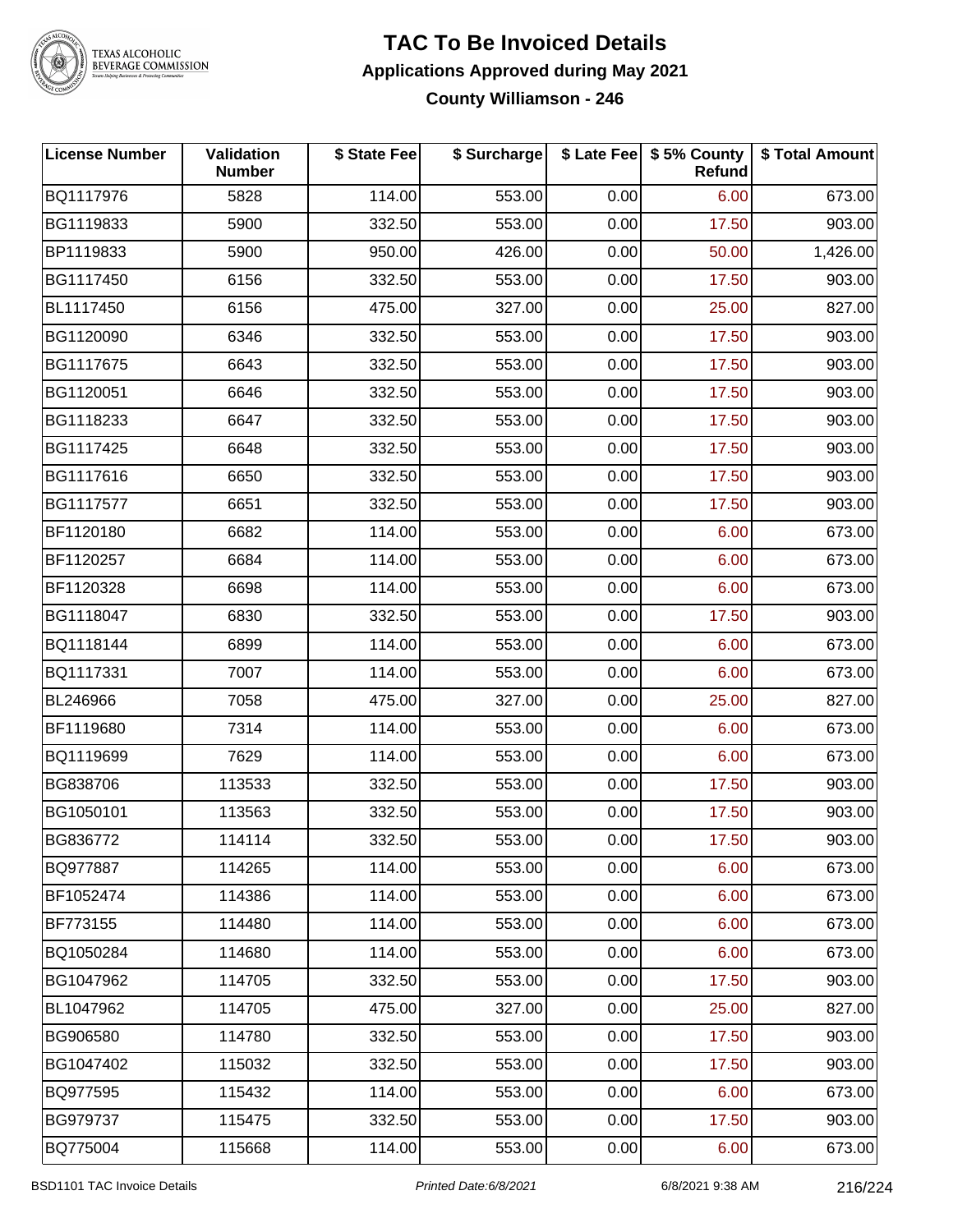| <b>License Number</b> | Validation<br><b>Number</b> | \$ State Fee | \$ Surcharge |      | \$ Late Fee   \$5% County<br>Refund | \$ Total Amount |
|-----------------------|-----------------------------|--------------|--------------|------|-------------------------------------|-----------------|
| BQ907791              | 115784                      | 114.00       | 553.00       | 0.00 | 6.00                                | 673.00          |
| BG1050621             | 115902                      | 332.50       | 553.00       | 0.00 | 17.50                               | 903.00          |
| BQ980263              | 116129                      | 114.00       | 553.00       | 0.00 | 6.00                                | 673.00          |
| BG775209              | 116420                      | 332.50       | 553.00       | 0.00 | 17.50                               | 903.00          |
| BG907541              | 116455                      | 332.50       | 553.00       | 0.00 | 17.50                               | 903.00          |
| BG1054776             | 116666                      | 332.50       | 553.00       | 0.00 | 17.50                               | 903.00          |
| BQ840484              | 117020                      | 114.00       | 553.00       | 0.00 | 6.00                                | 673.00          |
| BF1055725             | 117104                      | 114.00       | 553.00       | 0.00 | 6.00                                | 673.00          |
| BF774213              | 117430                      | 114.00       | 553.00       | 0.00 | 6.00                                | 673.00          |
| BG1055673             | 117432                      | 332.50       | 553.00       | 0.00 | 17.50                               | 903.00          |
| BG1053410             | 117798                      | 332.50       | 553.00       | 0.00 | 17.50                               | 903.00          |
| BG839285              | 118064                      | 332.50       | 553.00       | 0.00 | 17.50                               | 903.00          |
| BG1054004             | 118149                      | 332.50       | 553.00       | 0.00 | 17.50                               | 903.00          |
| BG775302              | 118204                      | 332.50       | 553.00       | 0.00 | 17.50                               | 903.00          |
| BG906557              | 118450                      | 332.50       | 553.00       | 0.00 | 17.50                               | 903.00          |
| BG1053515             | 118683                      | 332.50       | 553.00       | 0.00 | 17.50                               | 903.00          |
| BQ986346              | 119362                      | 114.00       | 553.00       | 0.00 | 6.00                                | 673.00          |
| BG911866              | 119835                      | 332.50       | 553.00       | 0.00 | 17.50                               | 903.00          |
| BG908981              | 120194                      | 332.50       | 553.00       | 0.00 | 17.50                               | 903.00          |
| BP908981              | 120194                      | 950.00       | 426.00       | 0.00 | 50.00                               | 1,426.00        |
| BF1053852             | 509664                      | 114.00       | 553.00       | 0.00 | 6.00                                | 673.00          |
| BG905037              | 510238                      | 332.50       | 553.00       | 0.00 | 17.50                               | 903.00          |
|                       | <b>Total</b>                | 16,026.50    | 30,589.00    | 0.00 | 843.50                              | 47,459.00       |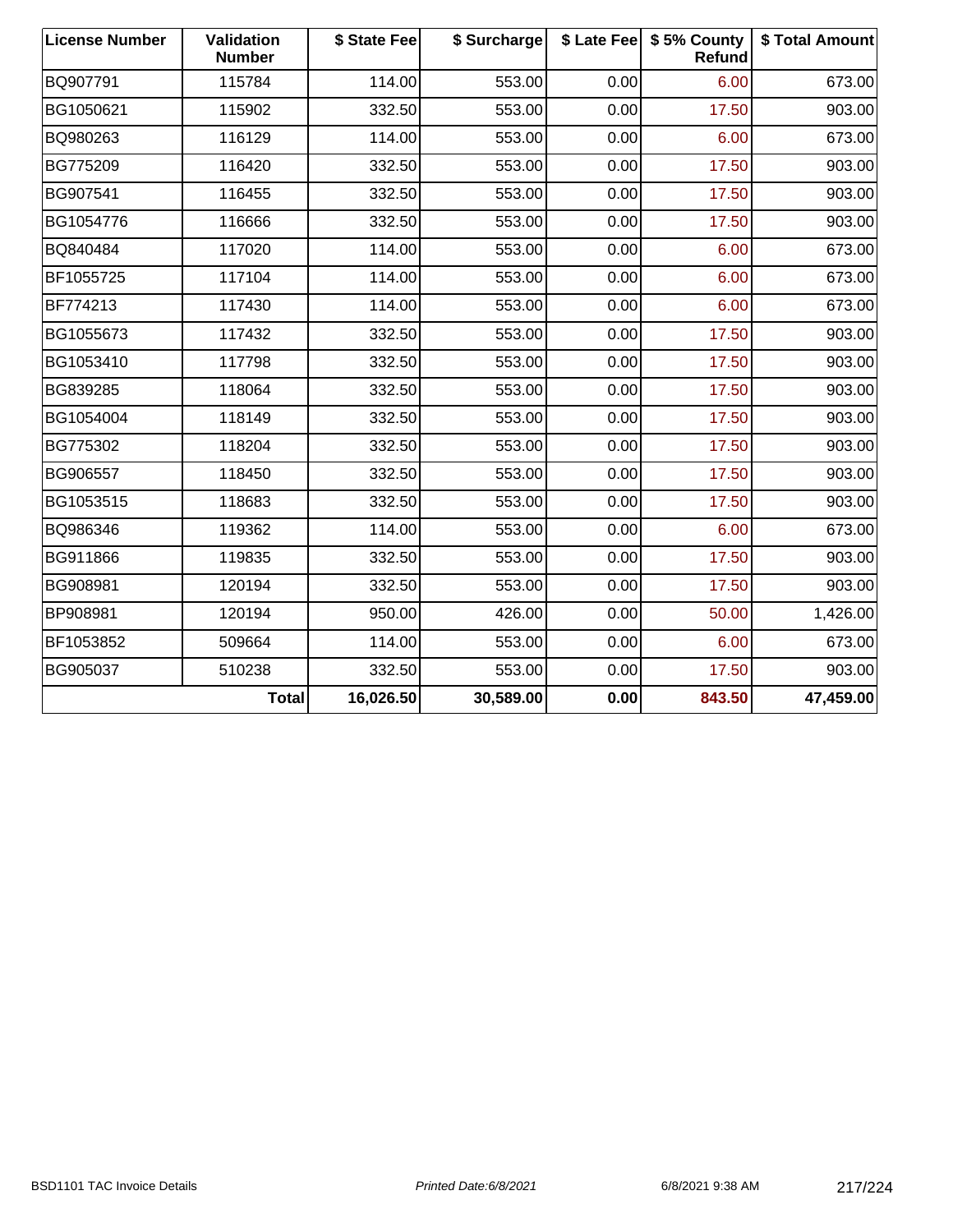

## **TAC To Be Invoiced Details Applications Approved during May 2021 County Wilson - 247**

| License Number | <b>Validation</b><br><b>Number</b> | \$ State Fee | \$ Surcharge | \$ Late Fee | \$5% County<br>Refundl | \$ Total Amount |
|----------------|------------------------------------|--------------|--------------|-------------|------------------------|-----------------|
| BG1118262      | 6354                               | 332.50       | 553.00       | 0.00        | 17.50                  | 903.00          |
| BG980919       | 115666                             | 332.50       | 553.00       | 0.00        | 17.50                  | 903.00          |
| BQ910050       | 117639                             | 114.00       | 553.00       | 0.00        | 6.00                   | 673.00          |
| BQ842259       | 118592                             | 114.00       | 553.00       | 0.00        | 6.00                   | 673.00          |
| BQ981213       | 509128                             | 114.00       | 553.00       | 0.00        | 6.00                   | 673.00          |
|                | <b>Total</b>                       | 1,007.00     | 2,765.00     | 0.00        | 53.00                  | 3,825.00        |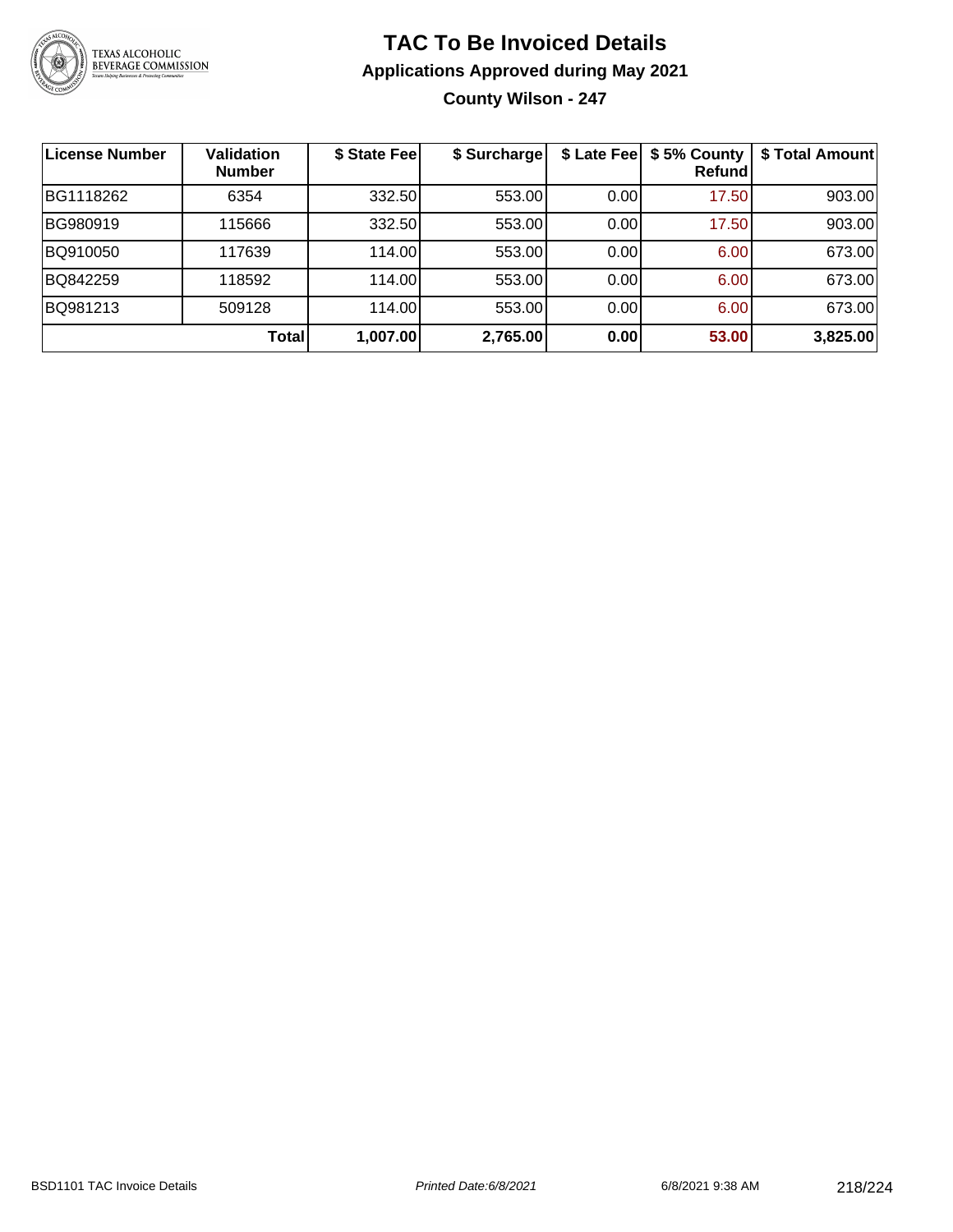

# **TAC To Be Invoiced Details Applications Approved during May 2021**

**County Winkler - 248**

| ∣License Number | Validation<br><b>Number</b> | \$ State Fee |          |       | Refundl | \$ Surcharge   \$ Late Fee   \$5% County   \$ Total Amount |
|-----------------|-----------------------------|--------------|----------|-------|---------|------------------------------------------------------------|
| BG1118209       | 6996                        | 332.50       | 553.00   | 0.001 | 17.50   | 903.00                                                     |
| BQ1056298       | 117746                      | 114.00       | 553.00   | 0.001 | 6.00    | 673.00                                                     |
|                 | Total                       | 446.50       | 1,106.00 | 0.00  | 23.50   | 1,576.00                                                   |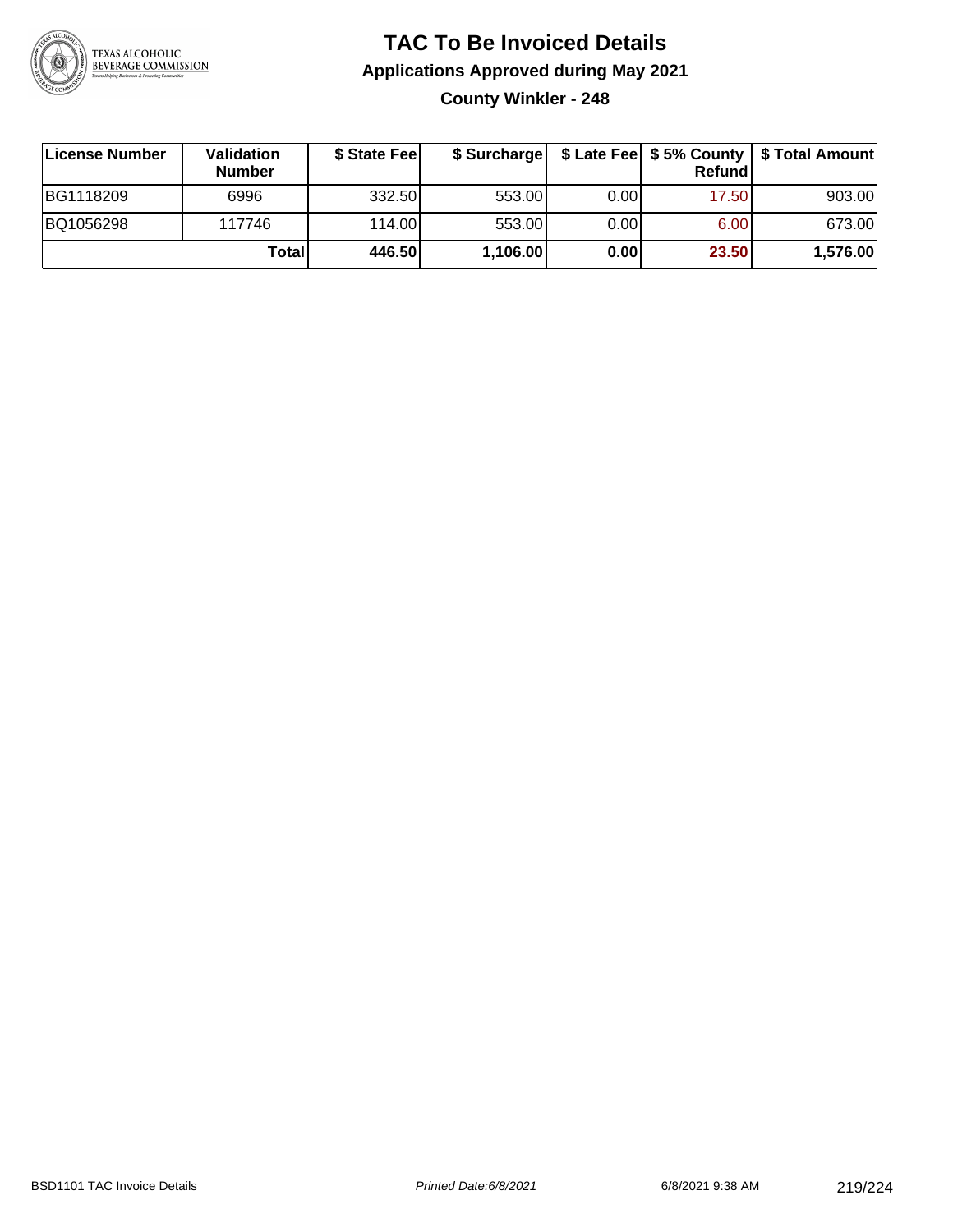

#### **TAC To Be Invoiced Details Applications Approved during May 2021 County Wise - 249**

**License Number Validation Number \$ State Fee \$ Surcharge \$ Late Fee \$ 5% County Refund \$ Total Amount** BQ980318 115481 114.00 553.00 0.00 6.00 673.00 BQ980862 | 509142 | 114.00| 553.00| 0.00| 6.00| 673.00 BQ912053 | 510256 | 114.00| 553.00| 0.00| 6.00| 673.00 **Total 342.00 1,659.00 0.00 18.00 2,019.00**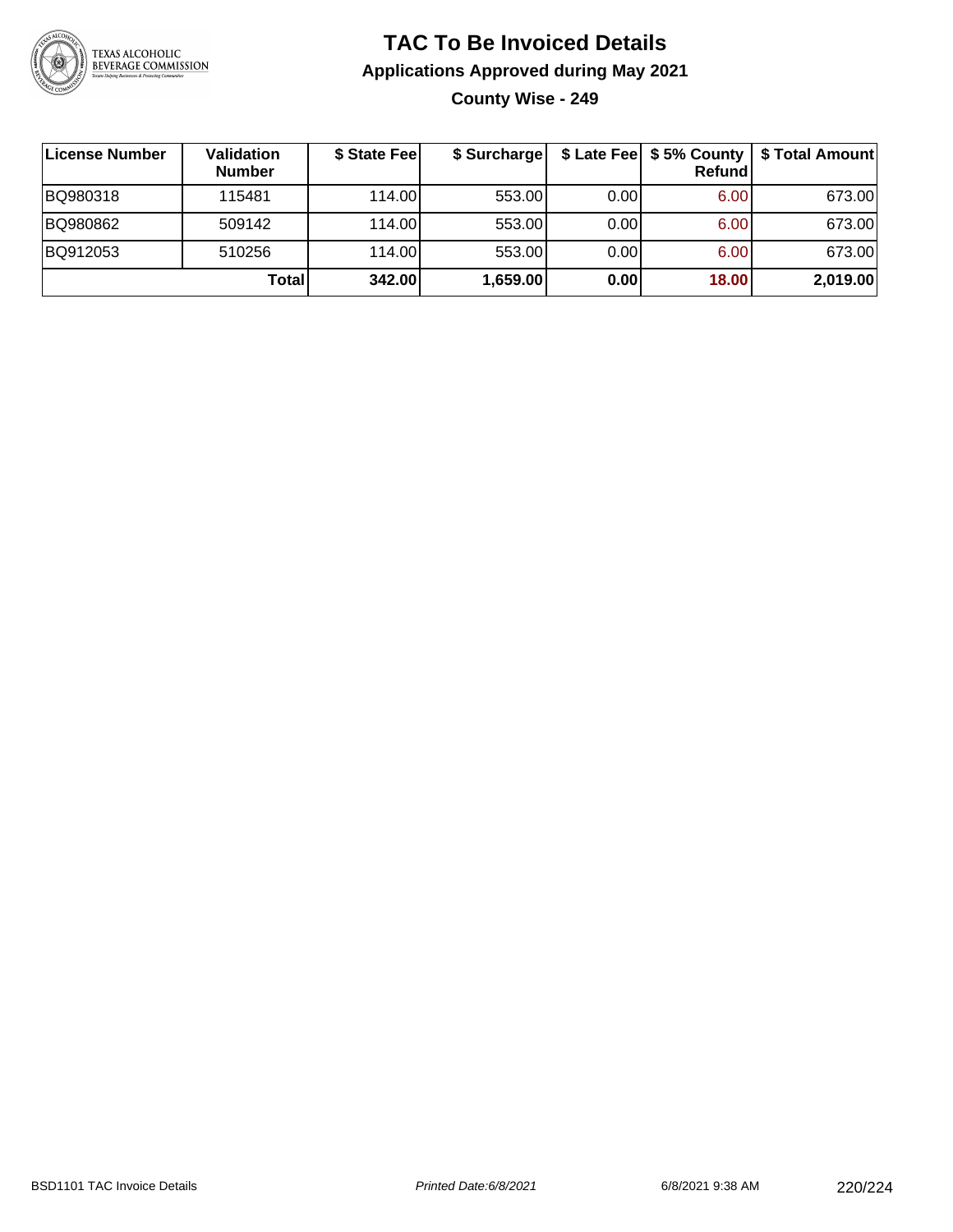

### **TAC To Be Invoiced Details Applications Approved during May 2021 County Wood - 250**

| <b>License Number</b> | Validation<br><b>Number</b> | \$ State Fee | \$ Surcharge |       | \$ Late Fee   \$5% County<br>Refundl | \$ Total Amount |
|-----------------------|-----------------------------|--------------|--------------|-------|--------------------------------------|-----------------|
| BQ1056747             | 118327                      | 114.00       | 553.00       | 0.001 | 6.00                                 | 673.00          |
| BQ778088              | 119704                      | 114.00       | 553.00       | 0.00  | 6.00                                 | 673.00          |
| BG1054777             | 119717                      | 332.50       | 553.00       | 0.00  | 17.50                                | 903.00          |
|                       | Total                       | 560.50       | 1,659.00     | 0.00  | 29.50                                | 2,249.00        |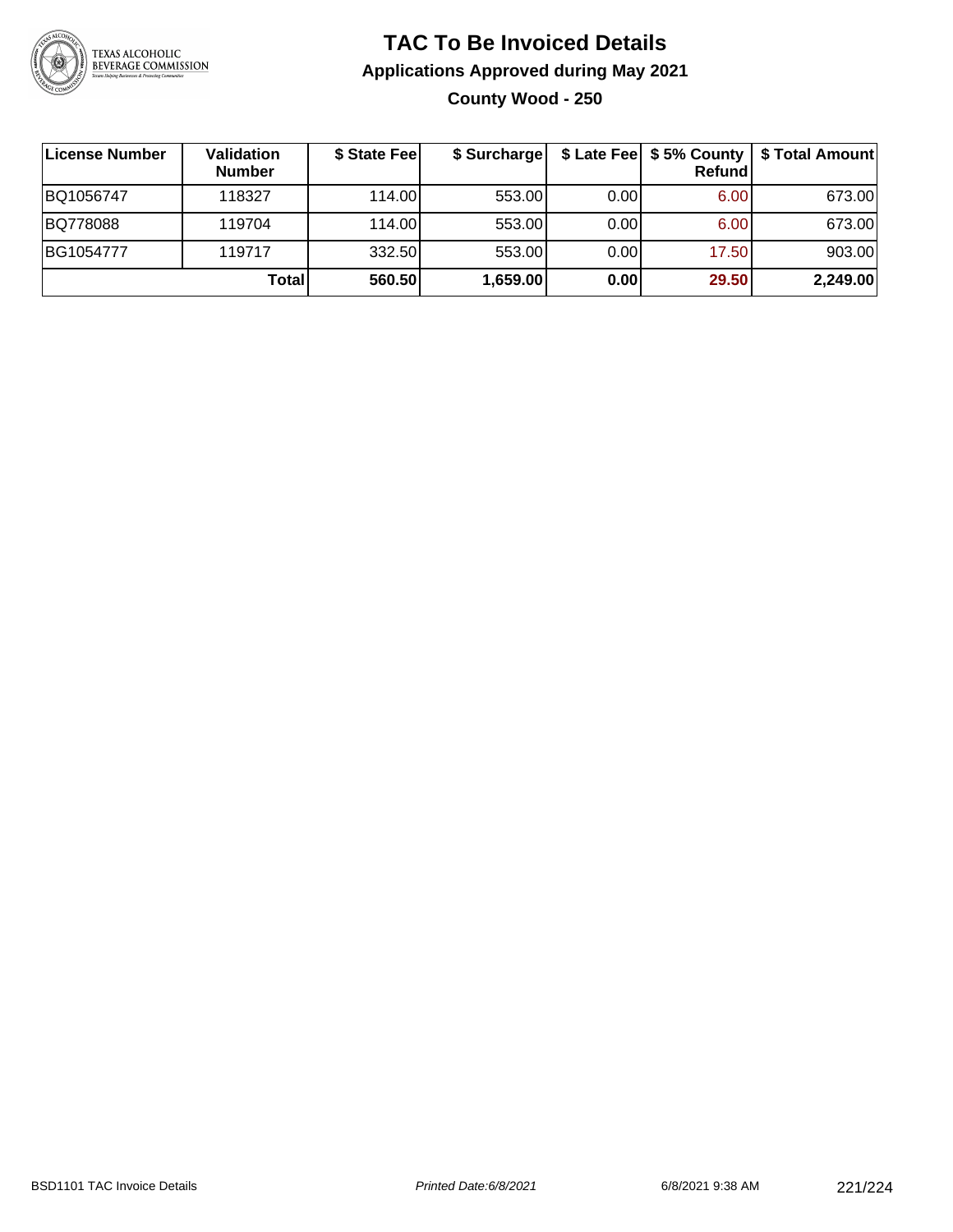

# **TAC To Be Invoiced Details Applications Approved during May 2021**

**County Yoakum - 251**

| License Number | Validation<br><b>Number</b> | \$ State Feel |        |      | Refundl | \$ Surcharge   \$ Late Fee   \$5% County   \$ Total Amount |
|----------------|-----------------------------|---------------|--------|------|---------|------------------------------------------------------------|
| BQ911502       | 510273                      | 114.00        | 553.00 | 0.00 | 6.00    | 673.00                                                     |
|                | Totall                      | 114.00        | 553.00 | 0.00 | 6.00    | 673.00                                                     |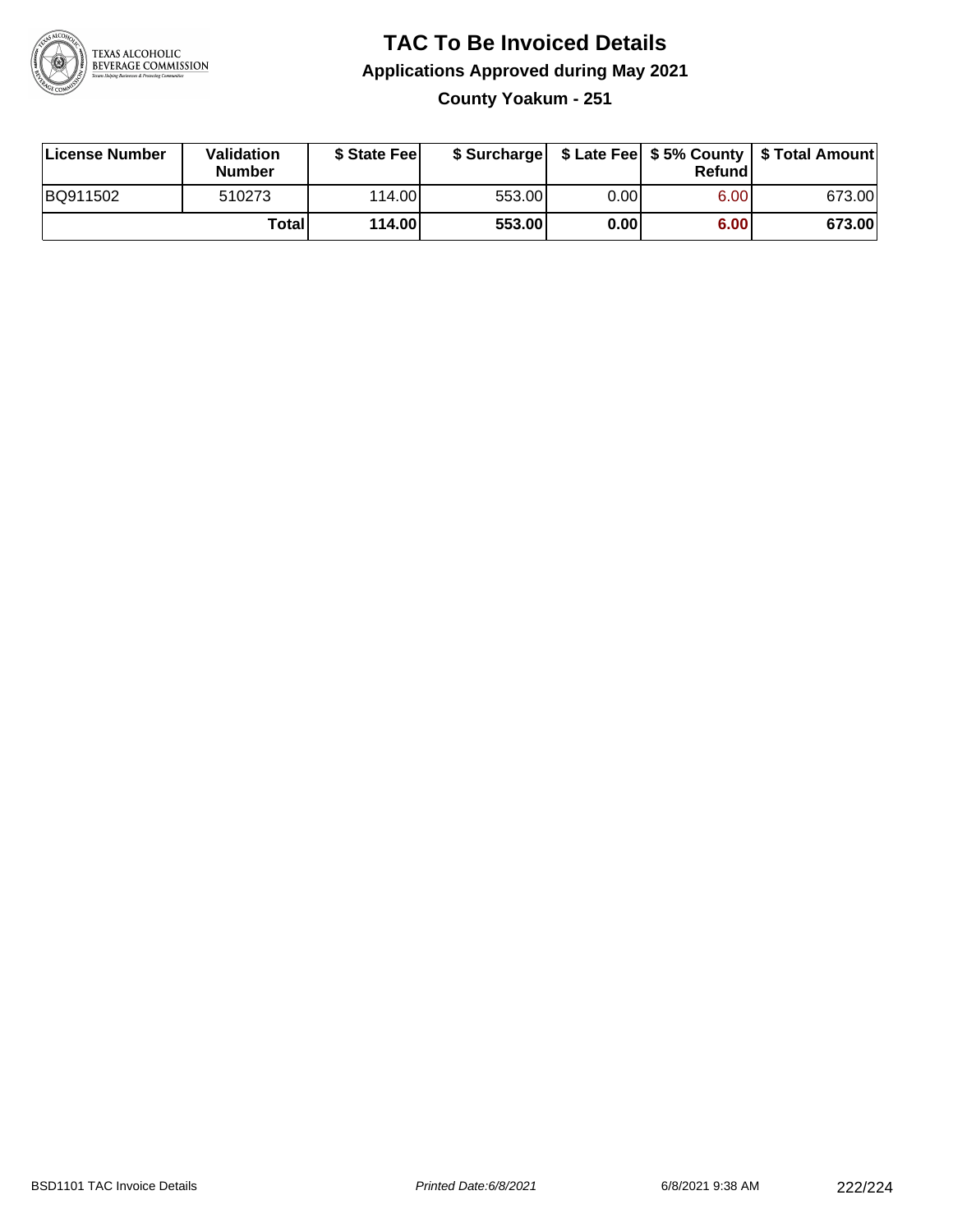

## **TAC To Be Invoiced Details Applications Approved during May 2021 County Young - 252**

| License Number | Validation<br><b>Number</b> | \$ State Fee | \$ Surcharge |       | Refund | \$ Late Fee   \$5% County   \$ Total Amount |
|----------------|-----------------------------|--------------|--------------|-------|--------|---------------------------------------------|
| BQ1118139      | 7254                        | 114.00L      | 553.00       | 0.001 | 6.00   | 673.00                                      |
| BQ980878       | 509151                      | 114.00L      | 553.00       | 0.00  | 6.00   | 673.00                                      |
|                | Total                       | 228.00       | 1,106.00     | 0.00  | 12.00  | 1,346.00                                    |